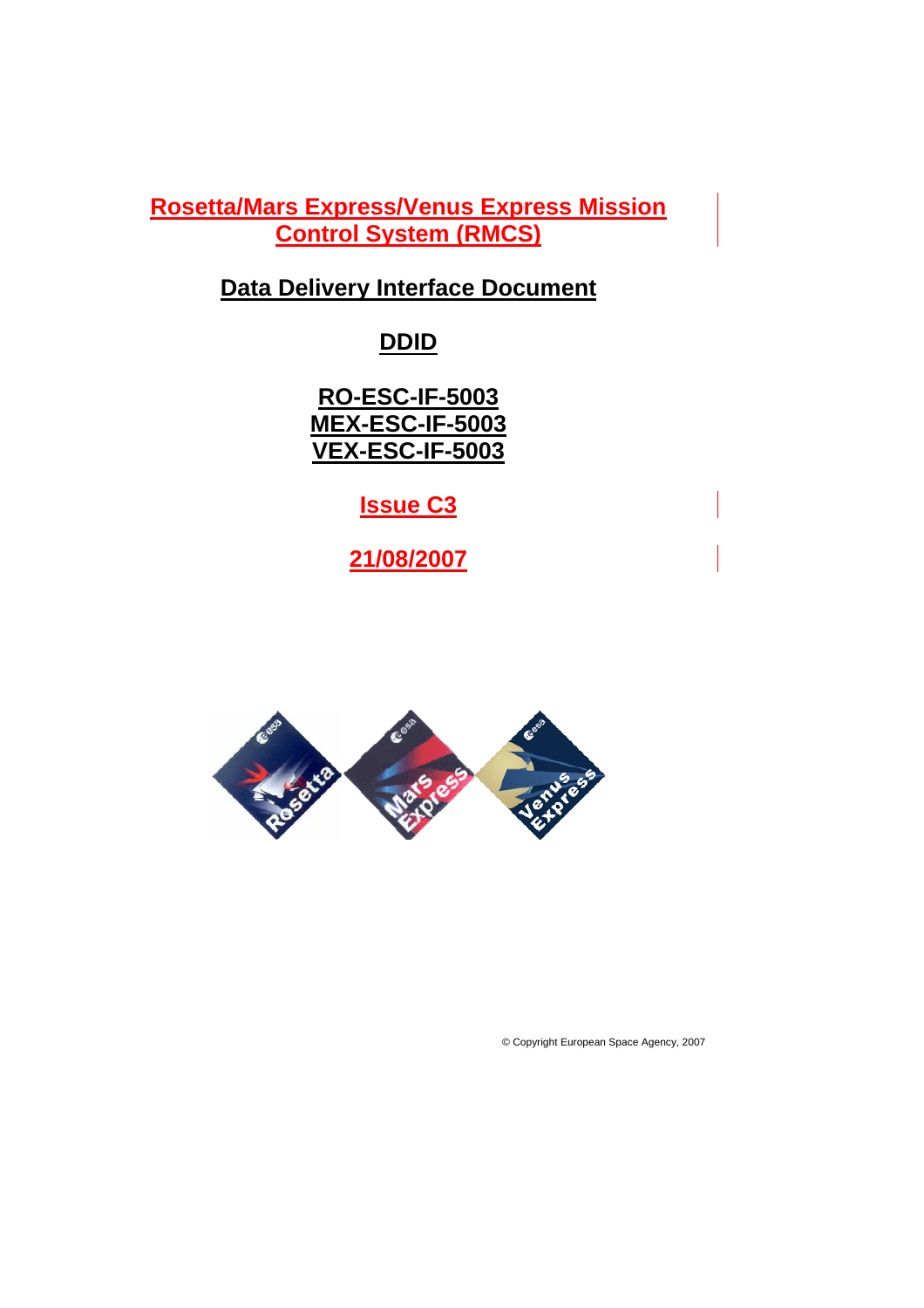The copyright of this document is vested in the European Space Agency. This document may only be reproduced in whole or in part, stored in a retrieval system, transmitted in any form, or by any means electronic, mechanical, photocopying, or otherwise, with the prior permission of the Agency.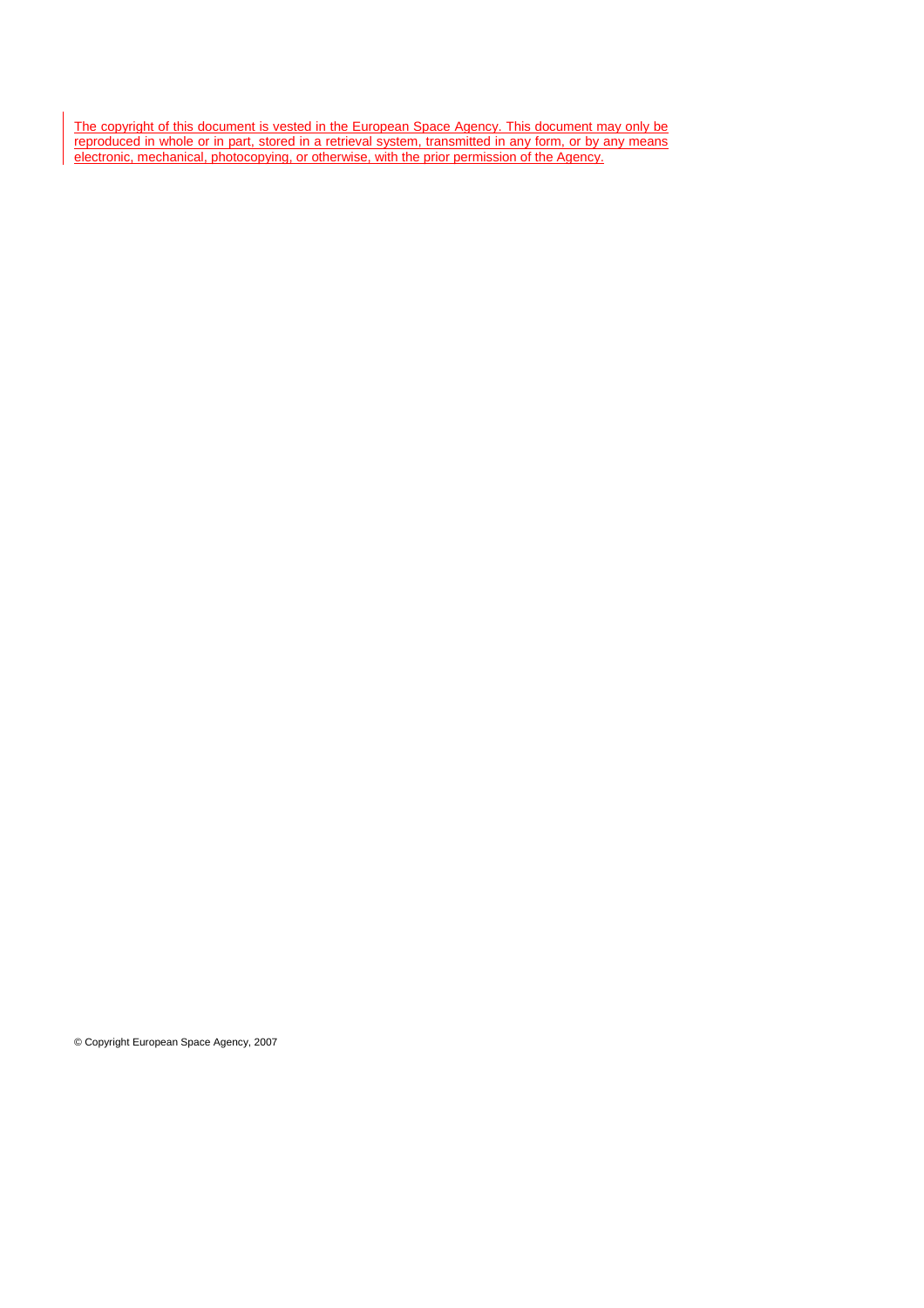i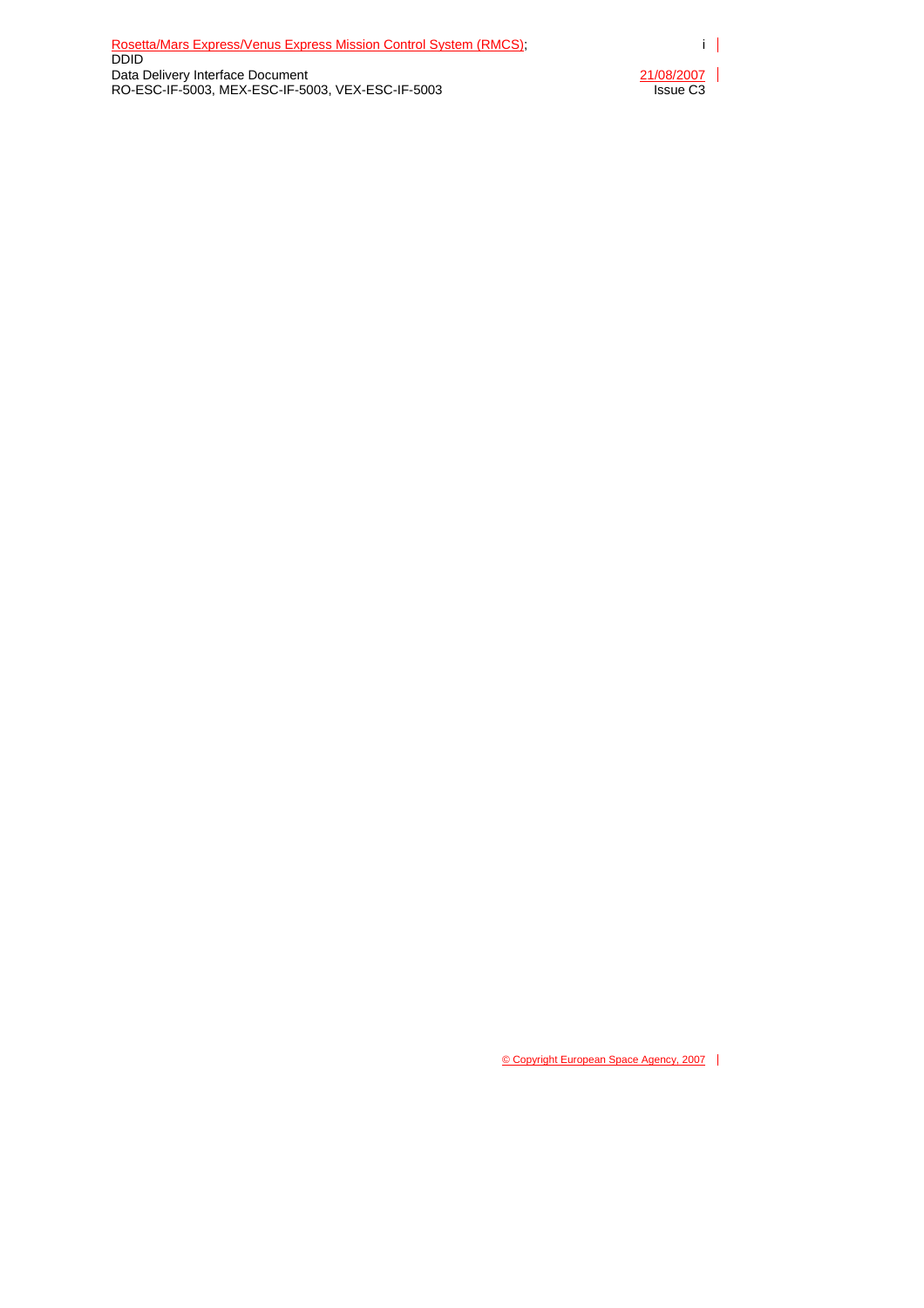

ii Rosetta/Mars Express/Venus Express Mission Control System (RMCS); DDID 21/08/2007 Data Delivery Interface Document Issue C3 RO-ESC-IF-5003, MEX-ESC-IF-5003, VEX-ESC-IF-5003

# **DOCUMENT APPROVAL DCR370**

| Prepared by;              | Rosetta / MEX / VEX<br><b>Ground Segment Teams</b>              |  |
|---------------------------|-----------------------------------------------------------------|--|
| Approved by (ESA/ESOC);   | A. Ercolani (OPS-GDS)<br>Rosetta/MEX/VEX Technical Officer      |  |
| Approved by (ESA/ESOC);   | A.Accomazzo (OPS-OPR)<br>Rosetta Spacecraft Operations Manager  |  |
| Approved by (ESA/ESOC);   | M. Denis (OPS-OPM)<br><b>MEX Spacecraft Operations Manager</b>  |  |
| Approved by (ESA/ESOC);   | O. Camino (OPS-OPV)<br>VEX Spacecraft Operations Manager        |  |
| Approved by (ESA/ESTEC);  | G. Schwehm (SCI-SO)<br>Head, Planetary Missions Division        |  |
| Approved by (RAL/SOG);    | T. Dimbylow (RAL/SOG)<br>Head of Satellite Operations, RAL      |  |
| Approved by (Contractor); | A. Kowalczyk (SciSys GmbH)<br><b>Contractor Project Manager</b> |  |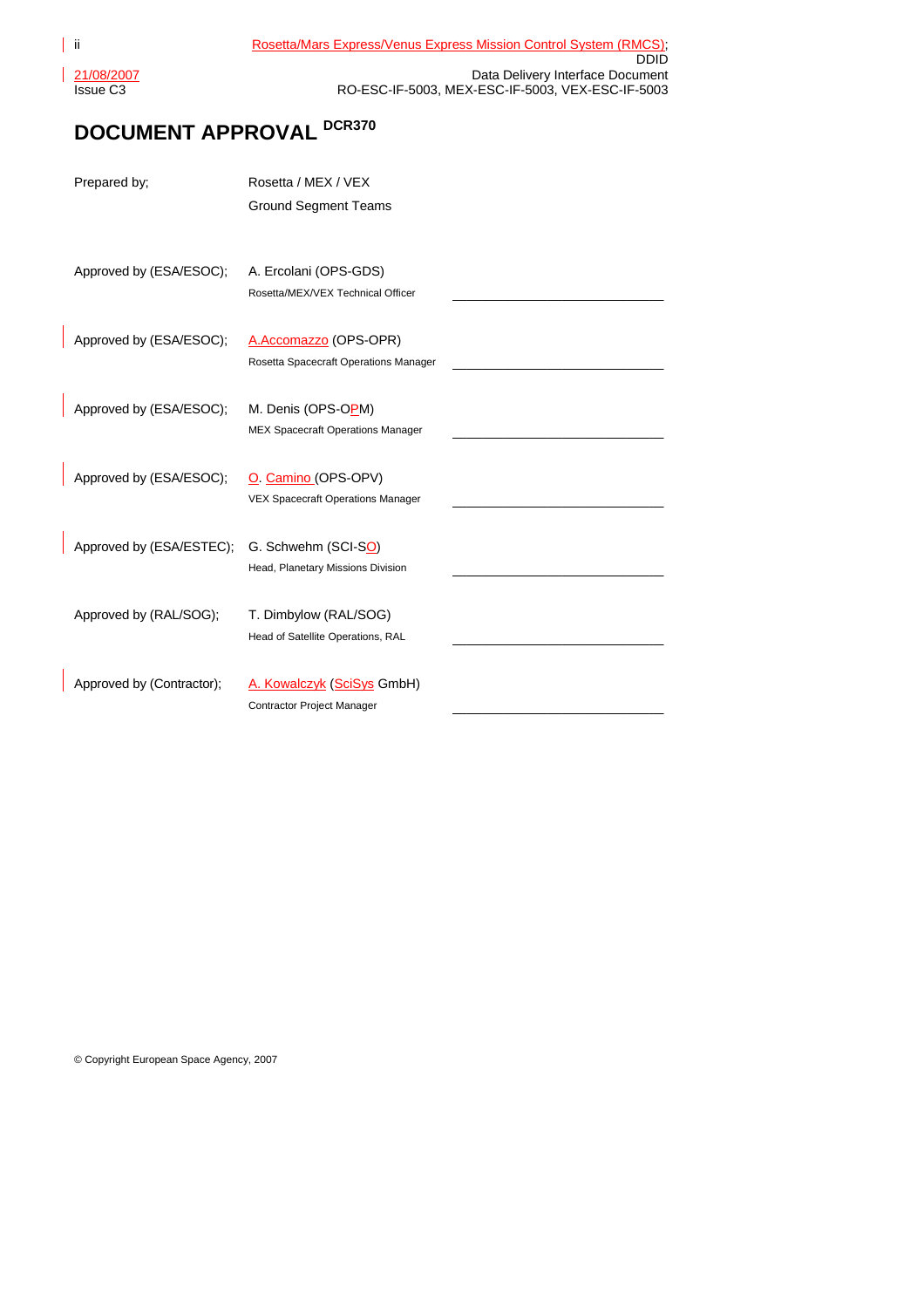

# **Distribution List**

| <b>Recipient</b>        | Project            | Organisation                                                                                                        |  |
|-------------------------|--------------------|---------------------------------------------------------------------------------------------------------------------|--|
| A. Accomazzo            | <b>ROS</b>         | ESOC (OPS-OPR)                                                                                                      |  |
| M. Denis                | <b>MEX</b>         | ESOC (OPS-OPM)                                                                                                      |  |
| O. Camino               | <b>VEX</b>         | ESOC (OPS-OPV)                                                                                                      |  |
| P. Ferri                | <b>ROS/MEX/VEX</b> | ESOC (OPS-OP)                                                                                                       |  |
| G. Schwehm              | <b>ROS/MEX/VEX</b> | <b>ESTEC</b>                                                                                                        |  |
| A. Chicarro             | <b>MEX</b>         | <b>ESTEC</b>                                                                                                        |  |
| H. Svedhem              | <b>VEX</b>         | <b>ESTEC</b>                                                                                                        |  |
| A.Kowalczyk             | <b>ROS/MEX/VEX</b> | <b>SciSys</b>                                                                                                       |  |
| J. Wardill              | <b>MEX</b>         | ESOC (OPS-ON)                                                                                                       |  |
| J. Fertig               | <b>ROS</b>         | ESOC (OPS-GFI)                                                                                                      |  |
| V. Companys             | <b>ROS/MEX/VEX</b> | ESOC (OPS-GFI)                                                                                                      |  |
| A. Ercolani             | <b>ROS/MEX/VEX</b> | ESOC (OPS-GDS)                                                                                                      |  |
| F. Jansen               | <b>VEX/MEX</b>     | SCI-SO                                                                                                              |  |
| <b>Chris Carr</b>       | <b>ROS</b>         | Imperial College - Space & Atmospheric Physics Group<br>Prince Consort Road<br>London SW7 2BZ<br>United Kingdom     |  |
| <b>Joel Parker</b>      | <b>ROS</b>         | Southwest Research Institute<br>1050 Walnut Street #426<br>Boulder, CO 80302<br><b>USA</b>                          |  |
| Angioletta Coradini     | <b>ROS</b>         | <b>CNR</b><br>Area di Ricerca di Tor Vergata - Via del Fosso del<br>I-00133 Roma<br>Italy                           |  |
| Hans Balsiger           | <b>ROS</b>         | Universität Bern<br>Sidlerstrasse 5<br><b>CH-3012 Bern</b><br>Switzerland                                           |  |
| <b>Horst Uwe Keller</b> | <b>ROS</b>         | Max-Planck-Institut für Solar System Research (MPS)<br>Max-Planck-Strasse 2<br>D-37191 Katlenburg-Lindau<br>Germany |  |
| James Burch             | <b>ROS</b>         | Southwest Research Institute<br>6220 Culebra Road<br>San Antonio, TX 78228-0510<br><b>USA</b>                       |  |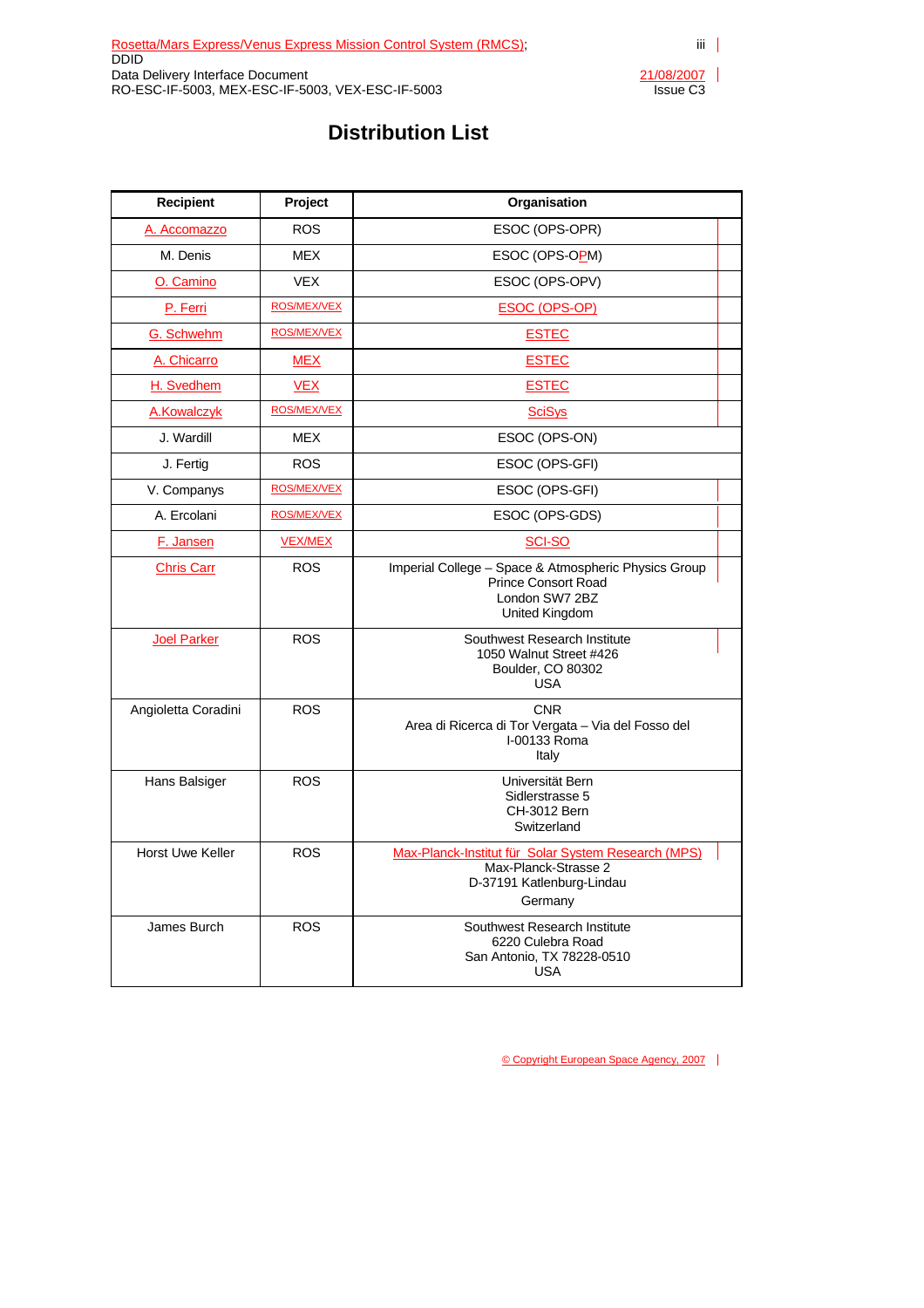| -        |
|----------|
| issue C3 |

#### iv **Rosetta/Mars Express/Venus Express Mission Control System (RMCS);**

DDID

21/08/2007 Data Delivery Interface Document Issue C3 RO-ESC-IF-5003, MEX-ESC-IF-5003, VEX-ESC-IF-5003

| <b>Recipient</b>                    | Project    | Organisation                                                                                                        |
|-------------------------------------|------------|---------------------------------------------------------------------------------------------------------------------|
| Jean-Gabriel Trotignon              | <b>ROS</b> | <b>LPCE-CNRS</b><br>3A, Av. de la Recherche Scientifique<br>F-45071 Orleans Cedex 2<br>France                       |
| Jean-Pierre Bibring                 | <b>ROS</b> | <b>IAS Universite Paris XI</b><br>F-91405 Orsay Cedex<br>France                                                     |
| Martin Hilchenbach<br><b>DCR356</b> | <b>ROS</b> | Max-Planck-Institut für Solar System Research (MPS)<br>Max-Planck-Strasse 2<br>D-37191 Katlenburg-Lindau<br>Germany |
| Karl-Heinz Glassmeier               | <b>ROS</b> | Technische Universität Braunschweig<br>Mendelssohnstrasse 3<br>D-38106 Braunschweig<br>Germany                      |
| Luigi Colangeli                     | <b>ROS</b> | Osservatorio Astronomico di Capodimonte<br>Via Moiariello, 16<br>I-80131 Napoli<br>Italy                            |
| <b>Martin Paetzold</b>              | <b>ROS</b> | Universität Köln<br>Albertus-Magnus-Platz<br>D-50923 Köln<br>Germany                                                |
| <b>Rickard Lundin</b>               | <b>ROS</b> | Swedish Institute of Space Physics - Kiruna<br>S-98128 Kiruna<br>Sweden                                             |
| <b>Anders Eriksson</b>              | <b>ROS</b> | Swedish Institute for Space Physics - Uppsala<br>S-75591 Uppsala<br>Sweden                                          |
| <b>Samuel Gulkis</b>                | ROS        | JPL - Jet Propulsion Laboratory<br>4800 Oak Grove Drive<br>Pasadena, CA 91109-8099<br><b>USA</b>                    |
| <b>Hermann Boehnhardt</b>           | <b>ROS</b> | Max-Planck-Institut für Solar System Research (MPS)<br>Max-Planck-Strasse 2<br>D-37191 Katlenburg-Lindau<br>Germany |
| <b>Klaus Torkar</b>                 | <b>ROS</b> | Österr. Akademie der Wissenschaften<br>Inffeldgasse 12<br>A-8010 Graz<br>Austria                                    |
| Wlodek Kofman                       | <b>ROS</b> | Laboratoire de Planetologie de Grenoble<br>F-38041 Grenoble Cedex 9<br>France                                       |
| G. Neukum                           | <b>MEX</b> | DLR, Rutherfordstrasse 2<br>D-12489 Berlin<br>Germany                                                               |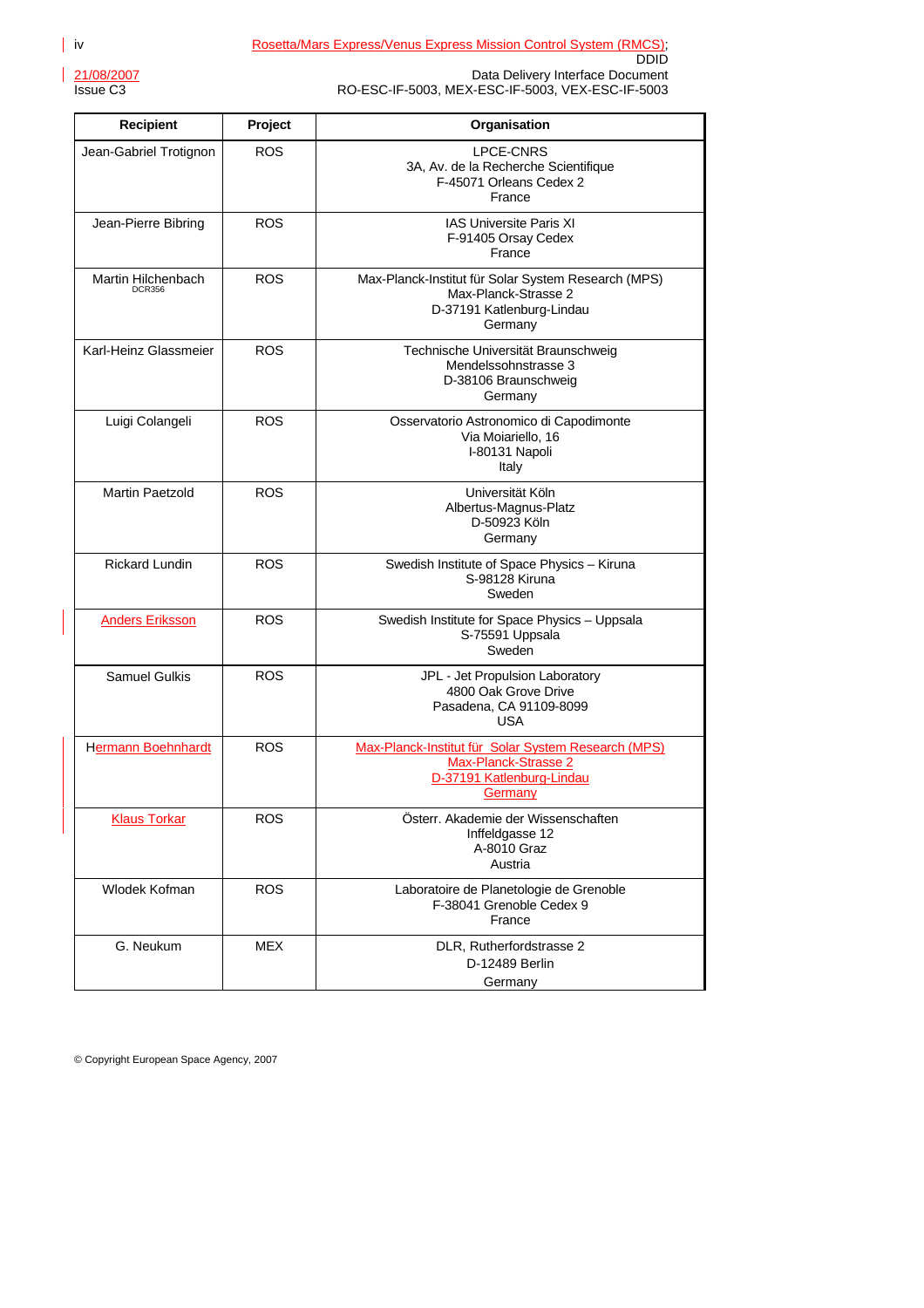Rosetta/Mars Express/Venus Express Mission Control System (RMCS); DDID Data Delivery Interface Document 21/08/2007 RO-ESC-IF-5003, MEX-ESC-IF-5003, VEX-ESC-IF-5003 Issue C3

 $v$ 

| <b>Recipient</b>          | Project    | Organisation                                    |  |
|---------------------------|------------|-------------------------------------------------|--|
| J.P. Bibring              | <b>MEX</b> | IAS, Universite Paris XI                        |  |
|                           |            | F-91405 Orsay Cedex                             |  |
|                           |            | France                                          |  |
| V. Formisano              | MEX        | IFSI-CNR Area Ricerca Tor Vergata               |  |
|                           |            | Via Fosso del Cavaliere                         |  |
|                           |            | 100133 Rome                                     |  |
|                           |            | Italy                                           |  |
| G. Picardi                | <b>MEX</b> | IFSI-CNR Area Ricerca Tor Vergata               |  |
|                           |            | Via Fosso del Cavaliere,                        |  |
|                           |            | 100133 Rome                                     |  |
|                           |            | Italy                                           |  |
| R. Lundin                 | <b>MEX</b> | Swedish Institute of Space Physics              |  |
|                           |            | S-98128 Kiruna                                  |  |
|                           |            | Sweden                                          |  |
| J.L Bertaux               | <b>MEX</b> | Service d'Aeronomie, CNRS                       |  |
|                           |            | Route du Plessis-Piquet                         |  |
|                           |            | Verrieres-le-Buisson, BP3, 91371                |  |
|                           |            | France                                          |  |
| M. Paetzold               | <b>MEX</b> | Inst. fur Geophysik und Meteorologie            |  |
|                           |            | Universität zu Köln                             |  |
|                           |            | Albertus-Magnus-Platz                           |  |
|                           |            | D-50923 Köln,                                   |  |
|                           |            | Germany                                         |  |
| <b>Kathleen Kipfstuhl</b> | <b>MEX</b> | <b>JPL - Jet Propulsion Laboratory</b>          |  |
|                           |            | 4800 Oak Grove Drive                            |  |
|                           |            | Pasadena, CA 91109-8099                         |  |
|                           |            | <b>USA</b>                                      |  |
| <b>Felicia Sanders</b>    | <b>MEX</b> | <b>JPL - Jet Propulsion Laboratory</b>          |  |
|                           |            | <b>4800 Oak Grove Drive</b>                     |  |
|                           |            | Pasadena, CA 91109-8099                         |  |
|                           |            | <b>USA</b>                                      |  |
| <b>Katherine Levister</b> | <b>MEX</b> | <b>JPL - Jet Propulsion Laboratory</b>          |  |
|                           |            | 4800 Oak Grove Drive                            |  |
|                           |            | Pasadena, CA 91109-8099                         |  |
|                           |            | <b>USA</b>                                      |  |
| <b>John Louie</b>         | <b>MEX</b> | <b>JPL - Jet Propulsion Laboratory</b>          |  |
|                           |            | 4800 Oak Grove Drive                            |  |
|                           |            | Pasadena, CA 91109-8099<br><b>USA</b>           |  |
|                           |            |                                                 |  |
| <b>Byron Jones</b>        | <b>MEX</b> | <b>JPL - Jet Propulsion Laboratory</b>          |  |
|                           |            | 4800 Oak Grove Drive                            |  |
|                           |            | Pasadena, CA 91109-8099<br><b>USA</b>           |  |
|                           |            |                                                 |  |
| <b>Matthew Keuneke</b>    | <b>MEX</b> | <b>JPL - Jet Propulsion Laboratory</b>          |  |
|                           |            | 4800 Oak Grove Drive<br>Pasadena, CA 91109-8099 |  |
|                           |            | <b>USA</b>                                      |  |
|                           |            |                                                 |  |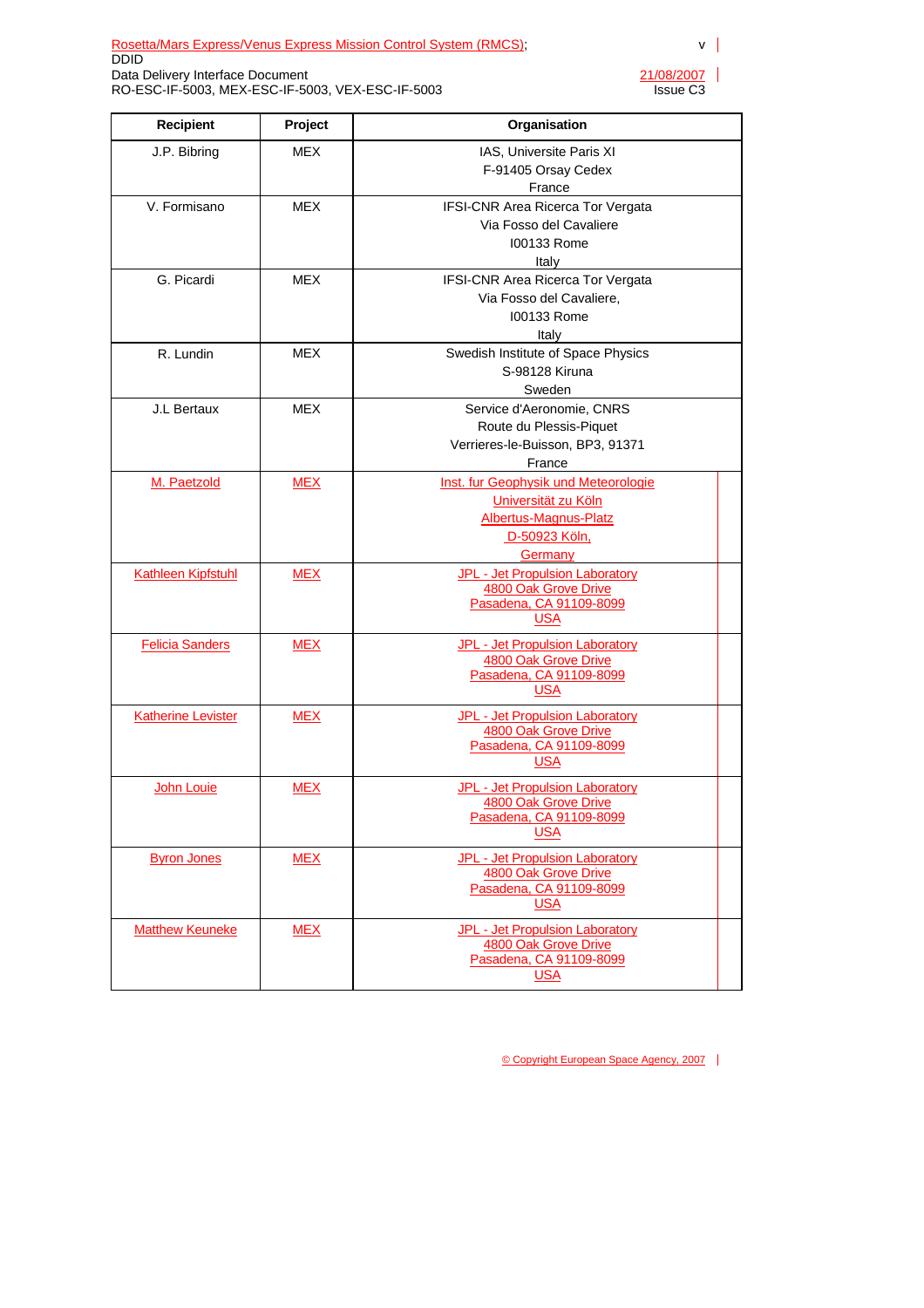| 21/08/2007 |
|------------|
| Issue C3   |

#### vi Rosetta/Mars Express/Venus Express Mission Control System (RMCS);

DDID

21/08/2007 Data Delivery Interface Document Issue C3 RO-ESC-IF-5003, MEX-ESC-IF-5003, VEX-ESC-IF-5003

| <b>Recipient</b>     | Project    | Organisation                                                                            |
|----------------------|------------|-----------------------------------------------------------------------------------------|
| S. Barabash          | <b>VEX</b> | Swedish Institute of Space Physics                                                      |
|                      |            | S-98128 Kiruna                                                                          |
|                      |            | Sweden                                                                                  |
| T. Zhang             | <b>VEX</b> | Institut fuer Weltraumforschung der Oesterreich.                                        |
|                      |            | Akademie der Wissenschaft                                                               |
|                      |            | Schmiedlstr., 6                                                                         |
|                      |            | 8042 Graz                                                                               |
|                      |            | Austria                                                                                 |
| V. Formisano         | <b>VEX</b> | <b>IFSI-CNR Area Ricerca Tor Vergata</b>                                                |
|                      |            | Via Fosso del Cavaliere                                                                 |
|                      |            | 100133 Rome                                                                             |
|                      |            | Italy                                                                                   |
| J.L. Bertaux         | <b>VEX</b> | Service d'Aeronomie, CNRS                                                               |
|                      |            | Route du Plessis-Piquet                                                                 |
|                      |            | Verrieres-le-Buisson, BP3, 91371                                                        |
|                      |            | France                                                                                  |
| <b>B.</b> Haeusler   | <b>VEX</b> | Institut für Raumfahrttechnik                                                           |
|                      |            | Universität der Bundeswehr München                                                      |
|                      |            | Werner Heisenberg Weg 39                                                                |
|                      |            | 85577 Neubiberg                                                                         |
|                      |            | Germany                                                                                 |
| G. Piccioni          | <b>VEX</b> | Istituto di Astrofisica Spaziale e Fisica Cosmica<br>Area della Ricerca CNR Tor Vergata |
|                      |            | Via del Fosso del Cavaliere 100                                                         |
|                      |            | I-00133 Roma                                                                            |
|                      |            | Italy                                                                                   |
| W. Markiewicz DCR369 | <b>VEX</b> | <b>DCR369</b><br>Max Planck Institute for Solar System Research                         |
|                      |            | Max-Planck-Str. 2                                                                       |
|                      |            | 37191 Katlenburg-Lindau                                                                 |
|                      |            | Germany                                                                                 |

DCR 119,252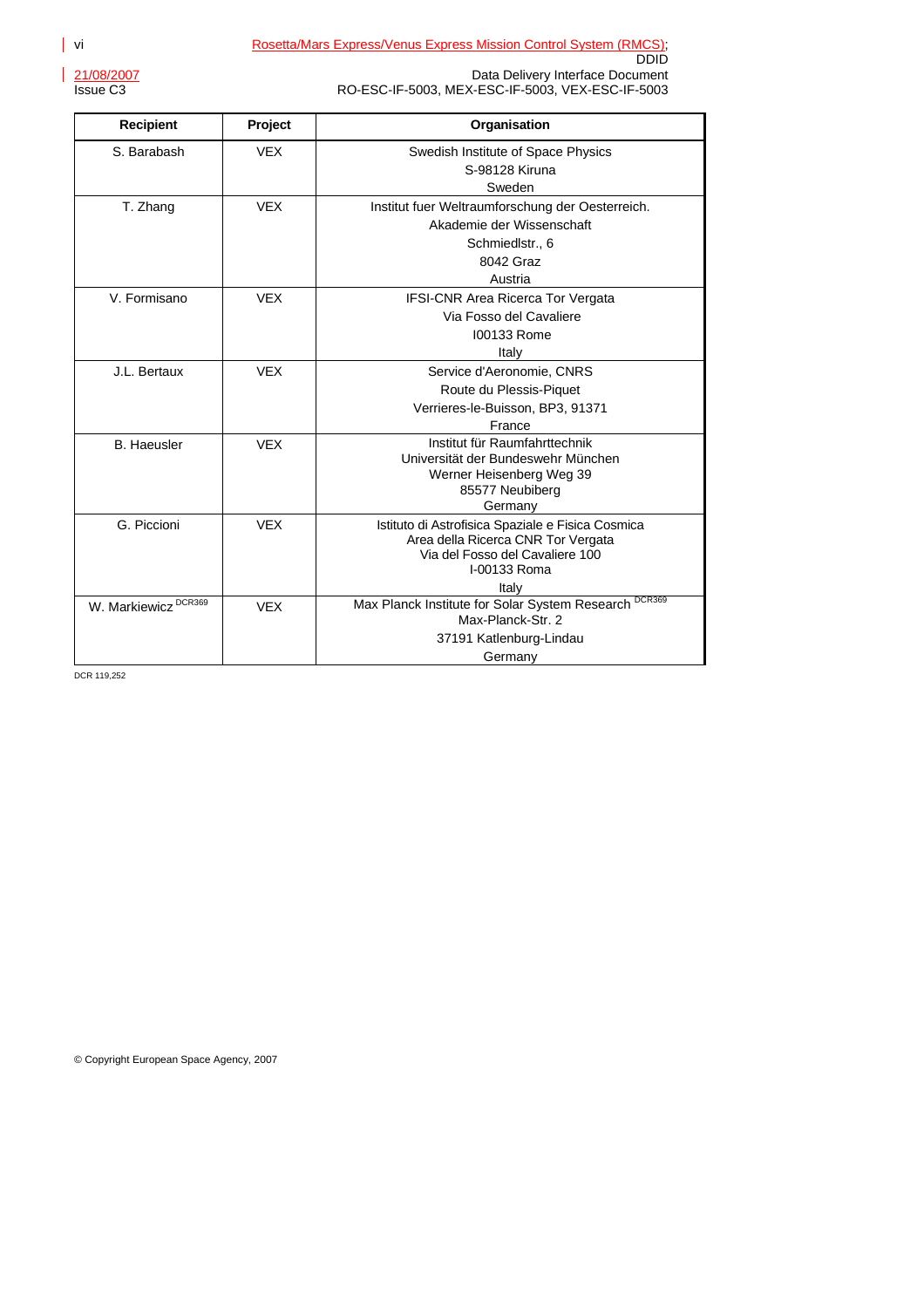# **Document Change Record**

| Date     | <b>Issue</b> | Rev. No                  | <b>Section</b><br>Affected                                                     | <b>Description/Reason</b>                                                       |
|----------|--------------|--------------------------|--------------------------------------------------------------------------------|---------------------------------------------------------------------------------|
| 30/04/99 | Draft A0     | $\overline{a}$           |                                                                                | <b>Initial Draft</b>                                                            |
| 16/07/99 | Draft A1     |                          |                                                                                | Updated for comments received on Draft A0<br>(ref. E-mail, M.Sweeney, 11/05/99) |
| 23/02/00 | Draft A2     | $\overline{\phantom{a}}$ |                                                                                | Updated for comments of M.Warhaut and<br>E.Sørensen                             |
| 28/02/00 | Draft A3     | $\overline{\phantom{a}}$ |                                                                                | Document approvals updated                                                      |
| 10/03/00 | Draft A4     | $\overline{\phantom{0}}$ |                                                                                | Updated to provide telemetry delivery by<br>APID                                |
| 31/05/01 | Issue B0     | 037                      | 1.6<br>6.3<br>7.7<br>7.8.4<br>7.9.1.2<br>7.12.3<br>7.13.1<br>7.13.2<br>8<br>12 | Updates in accordance with RIDs raised for<br>Draft A4 review.                  |
|          |              | 038                      | 7.8.1<br>7.8.2<br>8<br>12                                                      |                                                                                 |
|          |              | 039                      | 7.6.2<br>7.7.3                                                                 |                                                                                 |
|          |              | 041                      | 12                                                                             |                                                                                 |
|          |              | 042                      | 7.13.2<br>8                                                                    |                                                                                 |
|          |              | 045                      | 7.3.3                                                                          |                                                                                 |
|          |              | 047                      | 7.8.1                                                                          |                                                                                 |
|          |              | 048                      | 8<br>7.8.2<br>12                                                               |                                                                                 |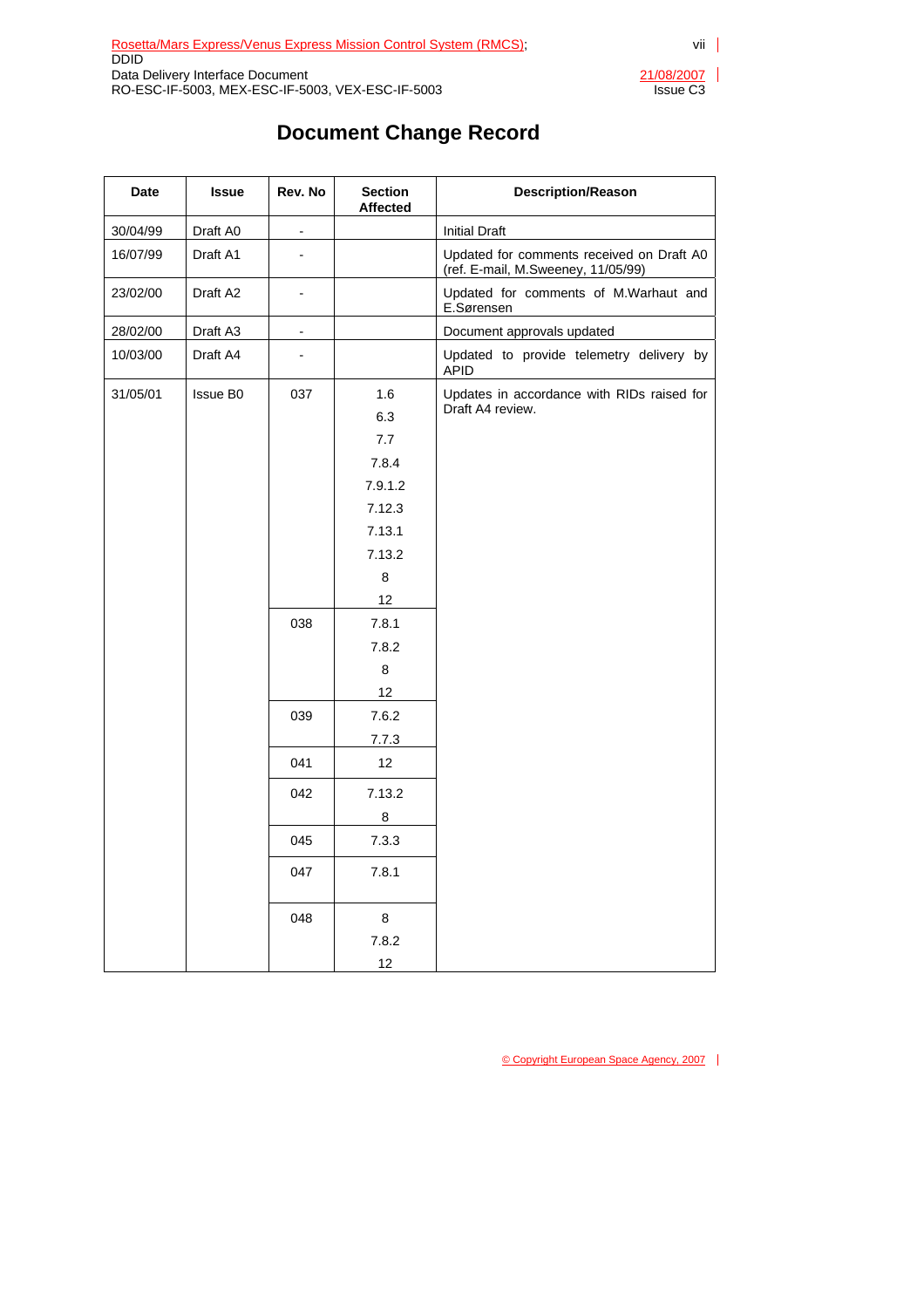#### viii Rosetta/Mars Express/Venus Express Mission Control System (RMCS); DDID 21/08/2007 Data Delivery Interface Document Issue C3 RO-ESC-IF-5003, MEX-ESC-IF-5003, VEX-ESC-IF-5003

| 7.9.4<br>049<br>7.8.1<br>050<br>059<br>7.8.4<br>7.13.2<br>$\overline{8}$<br>12<br>065<br>5.4<br>067<br>$6.2\,$<br>084<br>087<br>7.8.1<br>7.9.1.2<br>7.12.4<br>7.13.1<br>7.13.2<br>7.13.5<br>$\bf 8$<br>$12\,$<br>088<br>3.2<br>4.1<br>4.2<br>$4.3\,$<br>5.1<br>6.1<br>$6.2\,$<br>7.1.1<br>7.1.3<br>7.1.4<br>7.3.1<br>089<br>$3.2\,$<br>$6.2\,$<br>6.5 |  |  |  |
|-------------------------------------------------------------------------------------------------------------------------------------------------------------------------------------------------------------------------------------------------------------------------------------------------------------------------------------------------------|--|--|--|
|                                                                                                                                                                                                                                                                                                                                                       |  |  |  |
|                                                                                                                                                                                                                                                                                                                                                       |  |  |  |
|                                                                                                                                                                                                                                                                                                                                                       |  |  |  |
|                                                                                                                                                                                                                                                                                                                                                       |  |  |  |
|                                                                                                                                                                                                                                                                                                                                                       |  |  |  |
|                                                                                                                                                                                                                                                                                                                                                       |  |  |  |
|                                                                                                                                                                                                                                                                                                                                                       |  |  |  |
|                                                                                                                                                                                                                                                                                                                                                       |  |  |  |
|                                                                                                                                                                                                                                                                                                                                                       |  |  |  |
|                                                                                                                                                                                                                                                                                                                                                       |  |  |  |
|                                                                                                                                                                                                                                                                                                                                                       |  |  |  |
|                                                                                                                                                                                                                                                                                                                                                       |  |  |  |
|                                                                                                                                                                                                                                                                                                                                                       |  |  |  |
|                                                                                                                                                                                                                                                                                                                                                       |  |  |  |
|                                                                                                                                                                                                                                                                                                                                                       |  |  |  |
|                                                                                                                                                                                                                                                                                                                                                       |  |  |  |
|                                                                                                                                                                                                                                                                                                                                                       |  |  |  |
|                                                                                                                                                                                                                                                                                                                                                       |  |  |  |
|                                                                                                                                                                                                                                                                                                                                                       |  |  |  |
|                                                                                                                                                                                                                                                                                                                                                       |  |  |  |
|                                                                                                                                                                                                                                                                                                                                                       |  |  |  |
|                                                                                                                                                                                                                                                                                                                                                       |  |  |  |
|                                                                                                                                                                                                                                                                                                                                                       |  |  |  |
|                                                                                                                                                                                                                                                                                                                                                       |  |  |  |
|                                                                                                                                                                                                                                                                                                                                                       |  |  |  |
|                                                                                                                                                                                                                                                                                                                                                       |  |  |  |
|                                                                                                                                                                                                                                                                                                                                                       |  |  |  |
|                                                                                                                                                                                                                                                                                                                                                       |  |  |  |
|                                                                                                                                                                                                                                                                                                                                                       |  |  |  |
|                                                                                                                                                                                                                                                                                                                                                       |  |  |  |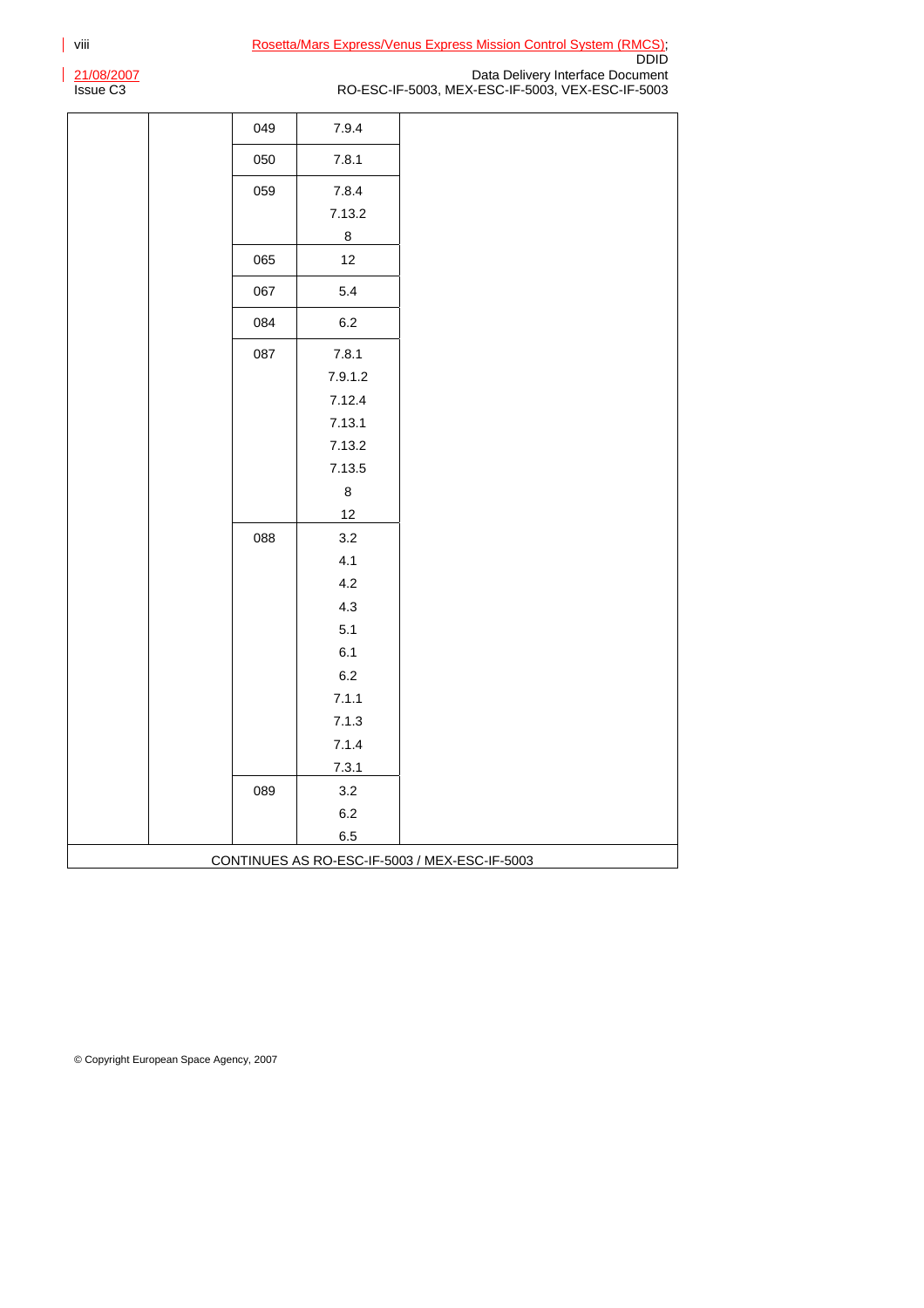# **Document Change Record MEX-ESC-IF-5003**

| Date                | <b>Issue</b> | <b>Description/Reason</b>            |  |  |
|---------------------|--------------|--------------------------------------|--|--|
| 01/09/00            | Draft A1     | <b>Initial Draft</b>                 |  |  |
| 20/09/00            | Draft 2      | Editorial corrections & re-formatted |  |  |
| <b>DISCONTINUED</b> |              |                                      |  |  |

# **Document Change Record RO-ESC-IF-5003 / MEX-ESC-IF-5003**

| <b>Date</b> | <b>Issue</b>    | Rev. No                  | <b>Section</b><br><b>Affected</b> | <b>Description/Reason</b>                                     |
|-------------|-----------------|--------------------------|-----------------------------------|---------------------------------------------------------------|
| 21/06/01    | <b>Issue B1</b> | $\overline{\phantom{a}}$ | All                               | Updated to become a Rosetta / Mars<br>Express common document |
| 27/11/01    | Issue B2        |                          | Document<br>Approval              | Rosetta PIs added to the signature page                       |
|             | Issue B3        | DCR No                   |                                   | Updated according to DDID review, 29<br>January 2002          |
|             |                 | $\mathbf{1}$             | 7.1.3.19                          |                                                               |
|             |                 | $\overline{2}$           | 7.6.3                             |                                                               |
|             |                 | 3                        | Appendix I                        |                                                               |
|             |                 | 5                        | 7.1.3.19                          |                                                               |
|             |                 | 6                        | 7.1.13.12                         |                                                               |
|             |                 | 8                        | 7.7.3                             |                                                               |
|             |                 | $\boldsymbol{9}$         | 7.1.3.19                          |                                                               |
|             |                 | 10                       | 7.1.3.13                          |                                                               |
|             |                 | 14                       | 3.2, 7.8.1                        |                                                               |
|             |                 | 15                       | 3.3                               |                                                               |
|             |                 | 16                       | 5.1                               |                                                               |
|             |                 | 17                       | 6.2                               |                                                               |
|             |                 | 18                       | 4.3                               |                                                               |
|             |                 | 19                       | 7.1.3.12                          |                                                               |
|             |                 |                          | 7.1.3.14                          |                                                               |
|             |                 | 20                       | 7.1.3.19                          |                                                               |
|             |                 | 21                       | 7.1.4                             |                                                               |
|             |                 | 22                       | 7.9.1.1                           |                                                               |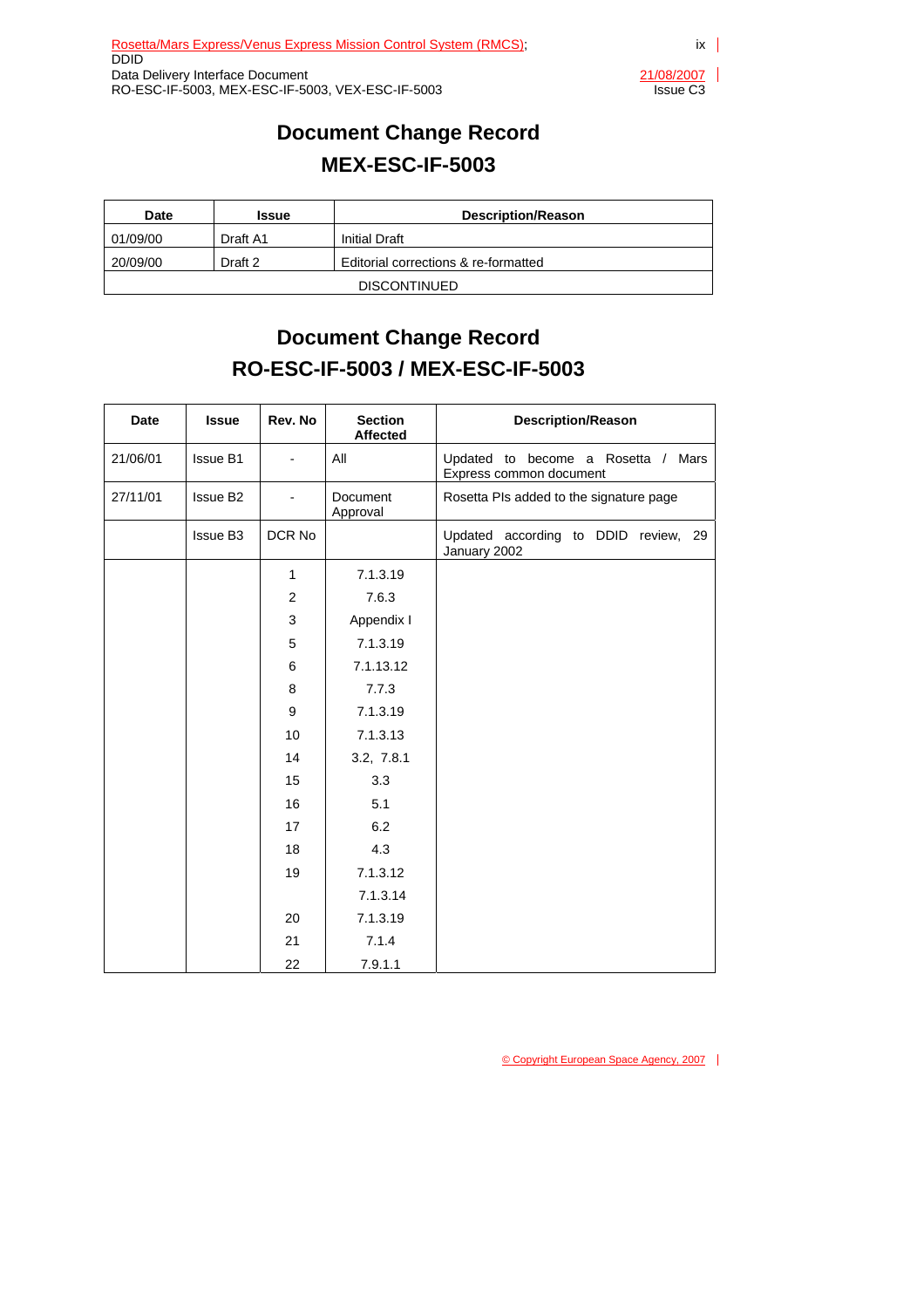#### x Rosetta/Mars Express/Venus Express Mission Control System (RMCS); DDID 21/08/2007 Data Delivery Interface Document Issue C3 RO-ESC-IF-5003, MEX-ESC-IF-5003, VEX-ESC-IF-5003

|          |          |        | Appendix A    |                                       |
|----------|----------|--------|---------------|---------------------------------------|
|          |          | 23     | 7.11.1        |                                       |
|          |          | 24     | Appendix A, I |                                       |
|          |          | 25     | 7.1.3.2       |                                       |
|          |          |        | 7.5.1         |                                       |
|          |          | 32     | 7.2.2         |                                       |
|          |          |        | 13.2          |                                       |
|          |          | 36     | Appendix C    |                                       |
|          |          | 37     | Appendix D    |                                       |
|          |          | 38     | Appendix J    |                                       |
|          |          | 40     | Appendix I    |                                       |
|          |          | 41     | 7.13.2        |                                       |
|          |          |        | 7.11.1        |                                       |
|          |          | 42     | 7.13.2        |                                       |
|          |          | 43     | 7.13.2        |                                       |
|          |          | 44     | 5.8           |                                       |
|          |          | 48     | Appendix A,E  |                                       |
|          |          | 50     | Appendix H    |                                       |
|          |          | 53     | $6.4\,$       |                                       |
|          |          | 57     | Appendix C    |                                       |
|          |          | 59     | $6.2\,$       |                                       |
|          |          | 60     | 6.2, 6.5      |                                       |
|          |          | 62     | Appendix C    |                                       |
|          |          | 63     | Appendix A    |                                       |
|          |          | 64     | 7.1.3.3       |                                       |
|          |          | 65     | 7.1.3.12      |                                       |
|          |          | 66     | 7.1.4         |                                       |
|          |          | 68     | 7.3.4         |                                       |
|          |          | 75     | Appendix K    |                                       |
|          |          | $77\,$ | Global        |                                       |
|          |          |        | Appendix L    |                                       |
|          |          |        |               |                                       |
| 24/06/02 | Issue B4 | 117    | Appendix A    | Updated according to CRID/DDID CCB 10 |
|          |          |        | Appendix E    | <b>June 2002</b>                      |
|          |          | 119    | Dist. List    |                                       |
|          |          | 120    | 7.6.2         |                                       |
|          |          | 122    | Appendix A    |                                       |
|          |          | 123    | 7.1.4         |                                       |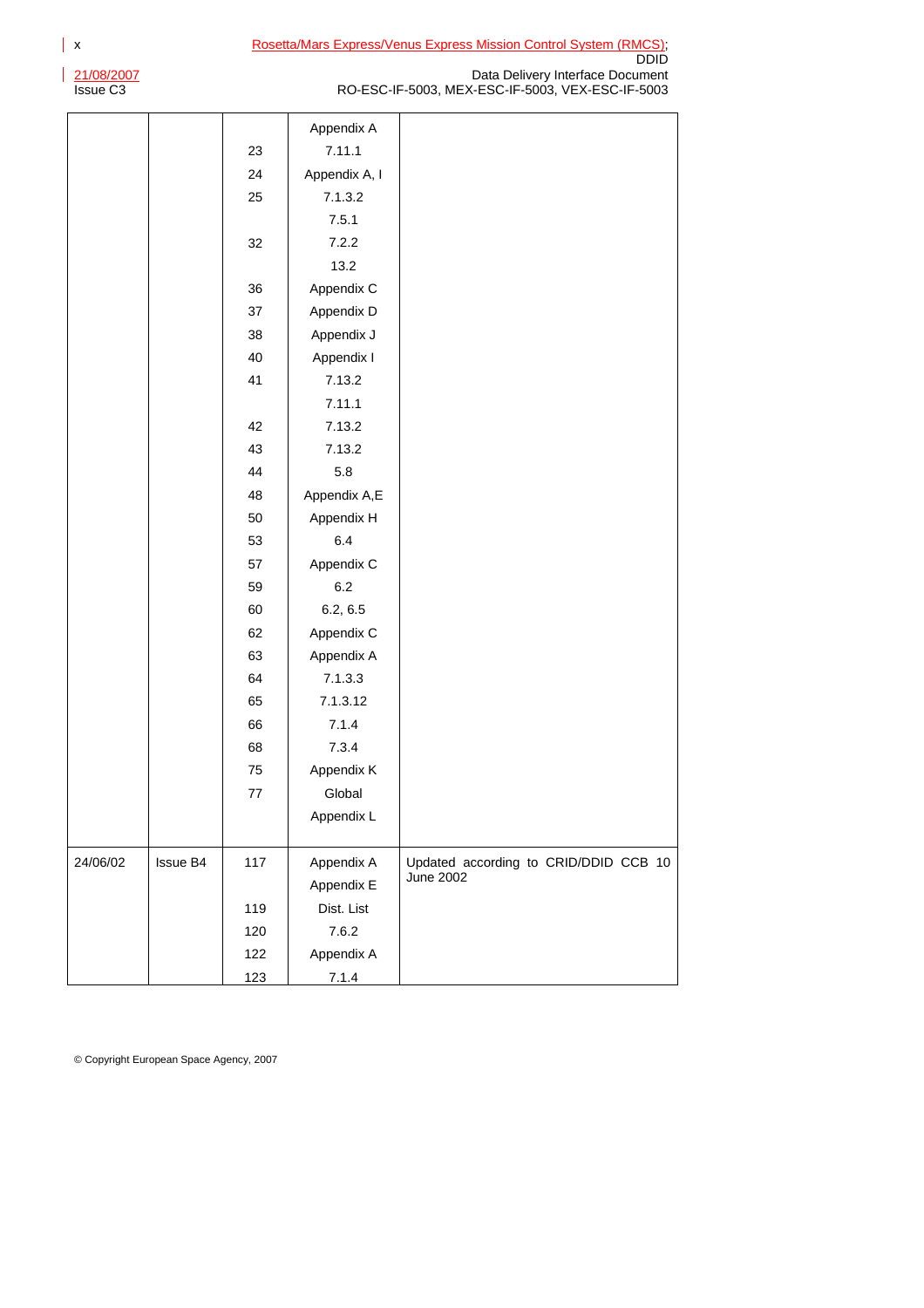RO-ESC-IF-5003, MEX-ESC-IF-5003, VEX-ESC-IF-5003 Issue C3

 $\mathbf{r}$ 

xi

 $\overline{\phantom{0}}$ 

|            |           |     | 7.3.4            |                                            |
|------------|-----------|-----|------------------|--------------------------------------------|
|            |           |     | 7.4.4            |                                            |
|            |           | 126 | Appendix C       |                                            |
|            |           | 127 | 5.2              |                                            |
|            |           | 128 | Appendix C       |                                            |
|            |           | 129 | 4.1, 4.2, 4.3    |                                            |
|            |           |     | 5.1, 6.1, 7.1.1, |                                            |
|            |           |     | Appendix C, L    |                                            |
|            |           | 130 | 3.2, 3.3         |                                            |
|            |           |     | 7.1.3.1, 7.1.3.4 |                                            |
|            |           |     | 7.1.4            |                                            |
|            |           | 131 | 1.6, 7.4.3       |                                            |
|            |           |     | Appendix I       |                                            |
|            |           | 132 | 7.1.3.67.1.3.19  |                                            |
|            |           | 133 | 6.5              |                                            |
|            |           | 135 | Appendix A       |                                            |
|            |           |     | 7.3.3            |                                            |
|            |           | 139 | Appendix I       |                                            |
|            |           |     |                  |                                            |
| 08/07/2002 | Issue B4- | 119 | Doc. Approval    | Addition of MEX PIs to Document Approval + |
|            | 1         | 120 | 7.6.2            | minor editorial corrections of Issue B4    |
| 27/03/2003 | Issue B5  | 141 | Appendix A, E    | Updated according to DDID review,<br>18    |
|            |           | 142 | Appendix C       | December 2002                              |
|            |           | 146 | 7.1.3.19         |                                            |
|            |           | 147 | Appendix C       |                                            |
|            |           | 148 | 5.1              |                                            |
|            |           | 149 | Appendix C       |                                            |
|            |           | 151 | Appendix A       |                                            |
|            |           | 152 | Appendix A       |                                            |
|            |           | 153 | Appendix C       |                                            |
|            |           | 155 | 7.1.3.11         |                                            |
|            |           |     | 7.1.3.12         |                                            |
|            |           | 156 | 7.13.2           |                                            |
|            |           | 157 | Appendix C       |                                            |
|            |           | 158 | 7.8.1            |                                            |
|            |           | 159 | 7.1.3.19         |                                            |
|            |           | 160 | 7.3.1            |                                            |
|            |           | 161 | 7.9.1.1          |                                            |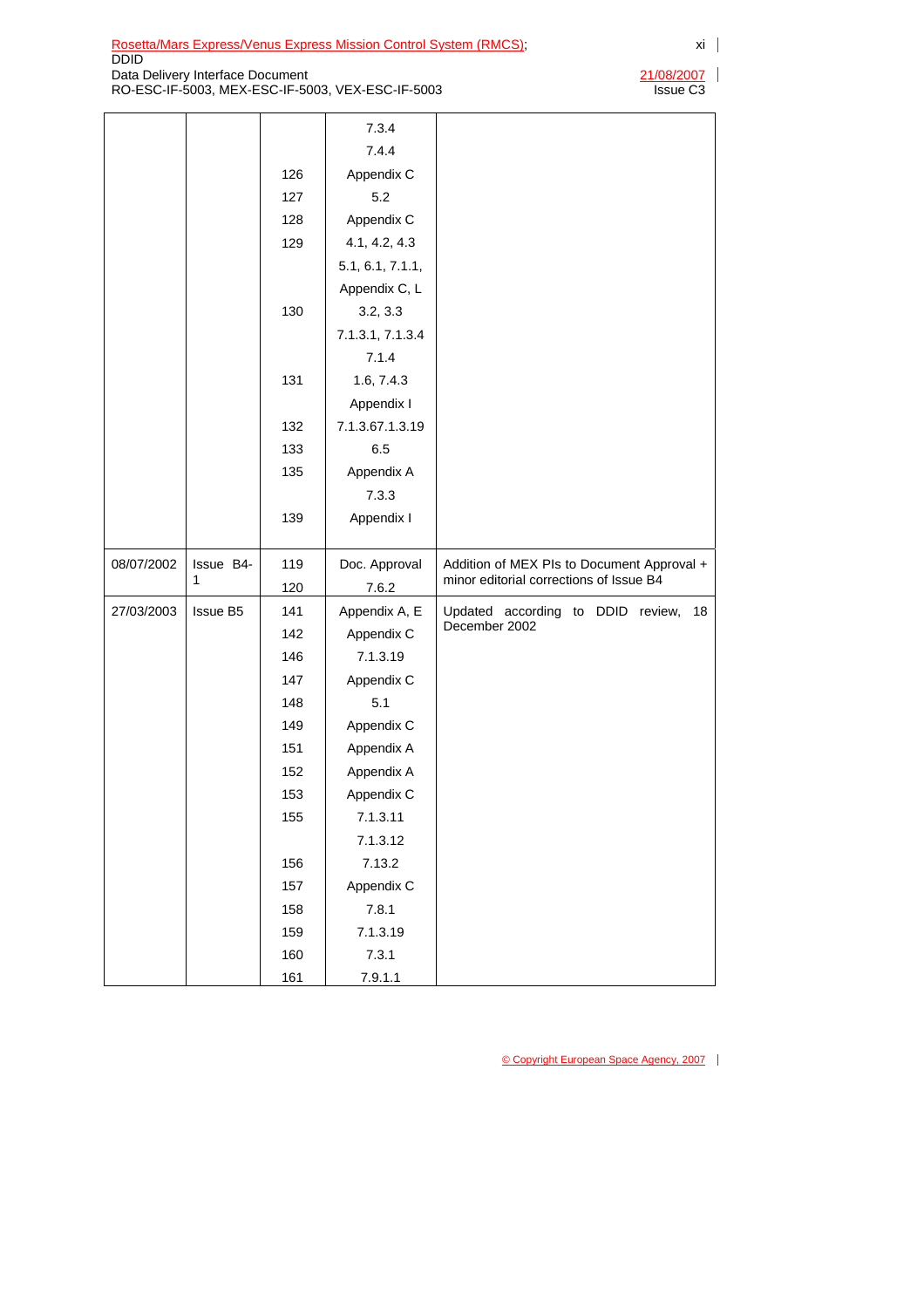$\begin{array}{c} \hline \end{array}$ 

#### xii Rosetta/Mars Express/Venus Express Mission Control System (RMCS); DDID 21/08/2007 Data Delivery Interface Document Issue C3 RO-ESC-IF-5003, MEX-ESC-IF-5003, VEX-ESC-IF-5003

|  | 163 | 9.2        |
|--|-----|------------|
|  | 164 | 7.6.2      |
|  | 165 | 7.1.3.13   |
|  | 167 | Appendix I |
|  | 168 | 5.1        |
|  | 169 | Appendix C |
|  | 171 | $\pmb{0}$  |
|  |     | 7.1.3.21.6 |
|  | 188 | 7.1.3.6    |
|  |     | Appendix C |
|  | 190 | 5.1        |
|  | 193 | 7.3.4      |
|  | 195 | Appendix A |
|  |     | Appendix C |
|  | 196 | 7.6.3      |
|  | 201 | 7.4.3.2    |
|  | 202 | 7.4.4      |
|  | 204 | Appendix A |
|  | 205 | 18.1.2     |
|  | 206 | 1.4        |
|  |     | $5.5\,$    |
|  |     | 7.1.3.1    |
|  |     | 7.1.3.13   |
|  |     | 7.1.3.14   |
|  |     | 7.1.3.19   |
|  |     | 7.6.3      |
|  |     | 7.8.1      |
|  |     | 7.8.3      |
|  |     | 7.13.3     |
|  |     | Appendix A |
|  |     | Appendix E |
|  |     | Appendix K |
|  |     | Appendix L |
|  | 211 | 18.1.2     |
|  | 212 | Appendix K |
|  | 213 | Appendix K |
|  | 214 | Appendix K |
|  | 215 | 7.6.2      |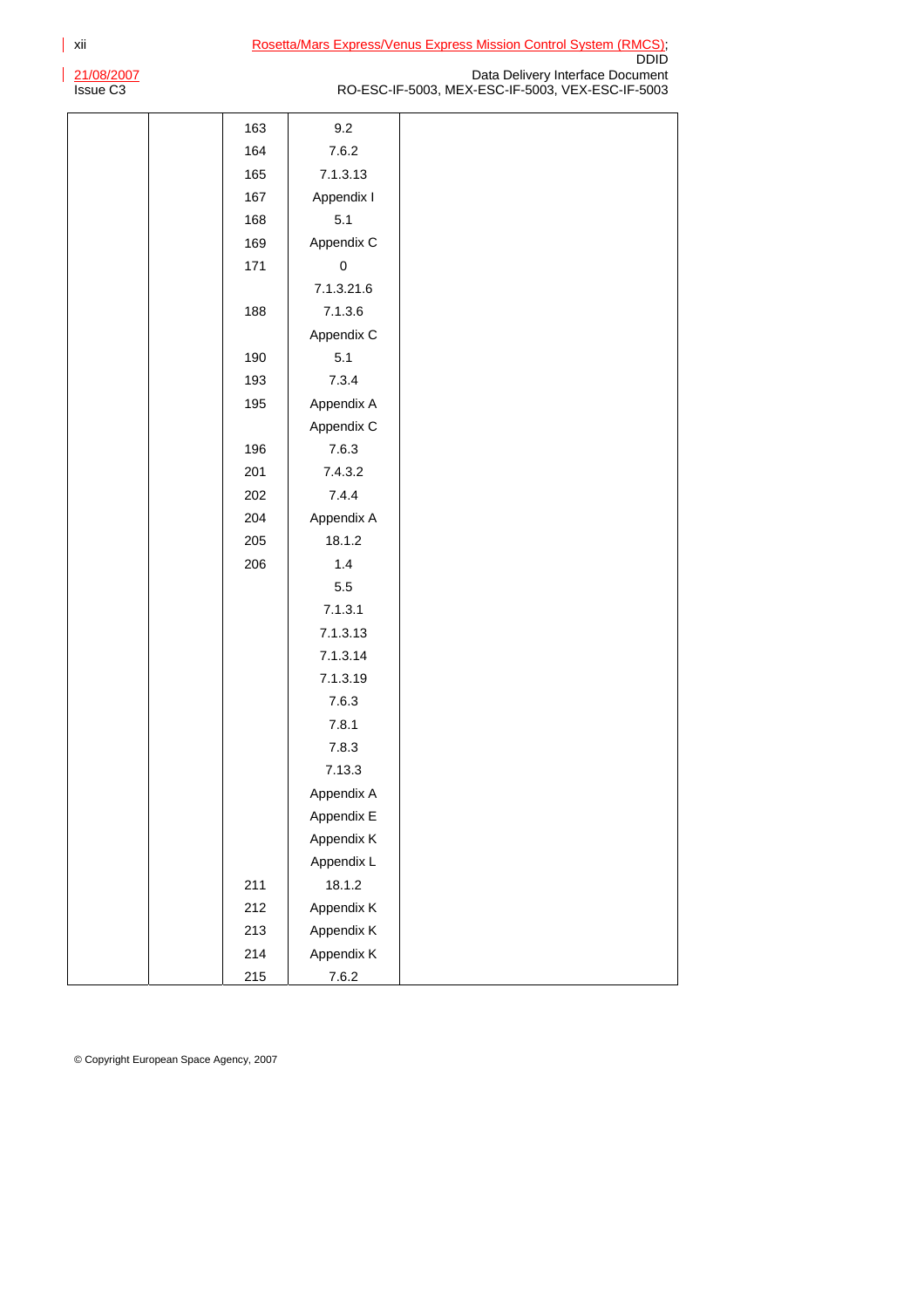RO-ESC-IF-5003, MEX-ESC-IF-5003, VEX-ESC-IF-5003 Issue C3

 $\mathbf{r}$ 

xiii

 $\overline{\phantom{0}}$ 

|            |          | 216 | 7.7.2.2         |                                          |
|------------|----------|-----|-----------------|------------------------------------------|
|            |          | 218 | 1.6             |                                          |
|            |          |     | 1.7             |                                          |
|            |          |     | Appendix K      |                                          |
|            |          | 219 | Appendix E      |                                          |
|            |          | 220 | 7.7.2.2         |                                          |
|            |          | 222 | 7.1.3.19        |                                          |
| 31/08/2003 | Issue B6 | 150 | 19.4.2          | Add MEX Science Comm. Network impl.      |
|            |          | 215 | 7.6.2           | 24(hex) station_ID for Madrid            |
|            |          | 224 | 8               | New file type: "PORP", "PTRP"            |
|            |          |     | 12 <sup>2</sup> |                                          |
|            |          | 226 | 1.2             | Remove the "quick-look" concept          |
|            |          |     | 4.1             |                                          |
|            |          |     | 19.2            |                                          |
|            |          |     | 19.3.3          |                                          |
|            |          | 227 | 3.3             | Clarification of RDMs for Mars Express   |
|            |          | 232 | Appendix E      | Remove file type "SECS" file type        |
|            |          | 246 | 7.6.2           | Ground Station ID for Time Correl. Pkts  |
|            |          | 248 | Appendix A      | AGC1, AGC2, G1FD and G2FD file types     |
|            |          |     | Appendix E      |                                          |
|            |          | 263 | 0               | DAF - update TYPE field                  |
|            |          | 265 | Appendix C      | Replace Reference A-8 by A-6             |
|            |          | 268 | Appendix A      | Add ORGR File Type for third Earth Flyby |
|            |          |     | Appendix E      |                                          |
|            |          | 269 | 7.9.1.1         | Master Catalogue is disabled for TM      |
|            |          | 270 | 7.1.3.19        | S2KpktsGenTime and the SPLITTED files    |
|            |          | 274 | 7.1.3.19        | Explain retrieval of TC Packets          |
|            |          | 284 | 7.13.1          | Replace AUX by AUXF                      |
|            |          | 285 | 7.13.4          | CD ROM Label                             |
|            |          |     |                 |                                          |
| 12/07/2004 | Issue C0 | 304 | 7.13.1          | RDM naming convention updated            |
|            |          | 275 | 8               | Move file type SPL_ from MEX to ROS      |
|            |          | 316 | 8               | <b>Updated Super APIDs</b>               |
|            |          | 305 | 7.6.2           | GS ID updates                            |
|            |          | 307 | 7.13, 8, 12     | New asteroids: Lutetia, Steins           |
|            |          | 252 | 9.1             | Updated for VEX                          |
|            |          | 316 | 9.1             | Unified error messages for MEX and ROS   |
|            |          | 314 | 18.3.3.3        | Added TC REQUEST ID field.               |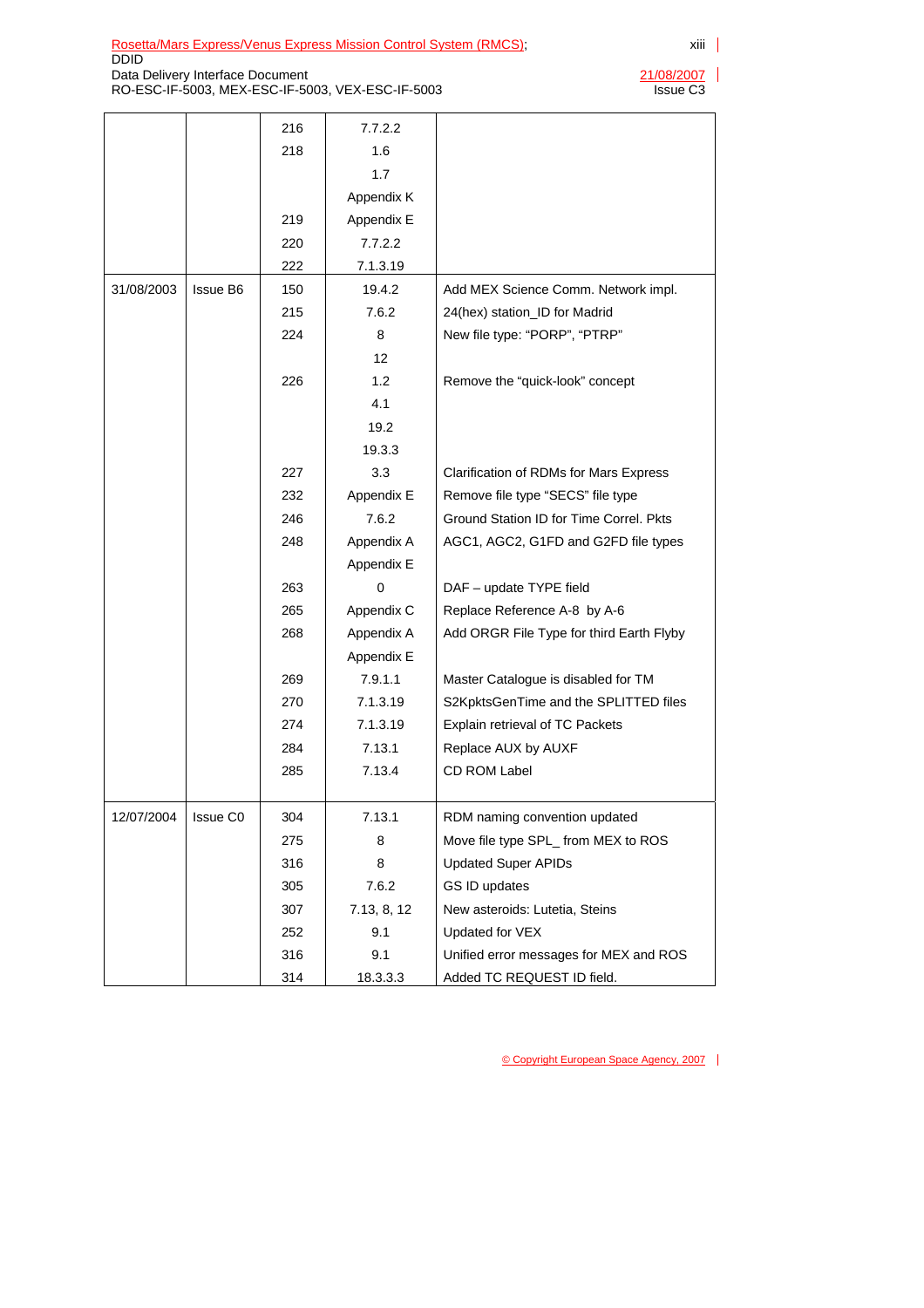1

| フォル以クバ         |
|----------------|
| Issue<br>. . 3 |

xiv Rosetta/Mars Express/Venus Express Mission Control System (RMCS);

DDID

21/08/2007 Data Delivery Interface Document Issue C3 RO-ESC-IF-5003, MEX-ESC-IF-5003, VEX-ESC-IF-5003

|            |                 | 252 | All                                   | Updates for VEX (doc title and name)                                                                    |  |  |  |  |
|------------|-----------------|-----|---------------------------------------|---------------------------------------------------------------------------------------------------------|--|--|--|--|
| 01/07/2005 | <b>Issue C1</b> | 325 | 1, 3.4, 18.3.1.1,<br>18.3.1.2<br>3.3  | VMCS added whenever RMCS/MEMCS are<br>mentioned.<br>First bullet freq. of VEX RDM production is<br>TBD. |  |  |  |  |
|            |                 |     | 6.5                                   | VEX RDM production is TBD.                                                                              |  |  |  |  |
|            |                 |     | 7.1.3.4                               | Note 2 applicable to all three missions.                                                                |  |  |  |  |
|            |                 |     | 7.1.3.10                              | VEX added.                                                                                              |  |  |  |  |
|            |                 |     | 7.6.3                                 | Added ref. to AD-3                                                                                      |  |  |  |  |
|            |                 |     | 7.11.1                                | VEX strategy for RDM production is TBD.                                                                 |  |  |  |  |
|            |                 |     | 8                                     | File names updated for VEX.                                                                             |  |  |  |  |
|            |                 |     | 12                                    | Separate table created for VEX.                                                                         |  |  |  |  |
|            |                 |     | 18.1.2.1.2                            | Applicable to VEX also.                                                                                 |  |  |  |  |
|            |                 | 330 | 8                                     | Pad PTR and FTL with underscore                                                                         |  |  |  |  |
|            |                 |     | 8, 12                                 | It is 'flight dynamics', not 'file dynamics'                                                            |  |  |  |  |
|            |                 | 341 | 8                                     | Added Super APIDs for VEX                                                                               |  |  |  |  |
|            |                 | 343 | 8, 12                                 | File names updated for VEX (new file types<br>added and file type "SECS" removed)                       |  |  |  |  |
|            |                 | 210 | 17                                    | References to MEX/VEX OCDs                                                                              |  |  |  |  |
|            |                 | 317 | $A - 4$                               | EVTR updates to Appendix H                                                                              |  |  |  |  |
|            |                 | 318 | 6.2, 6.5                              | Add Telecommands                                                                                        |  |  |  |  |
|            |                 | 319 | 6.5                                   | Updated MEDDS RDM delivery timing                                                                       |  |  |  |  |
|            |                 | 320 | 7.1.3.19                              | Corrected formatting                                                                                    |  |  |  |  |
|            |                 | 321 | 7.1.4                                 | Clarified wording                                                                                       |  |  |  |  |
|            |                 | 322 | 7.1.4                                 | Matched example with descriptive table                                                                  |  |  |  |  |
|            |                 | 323 | 7.5.1                                 | Added Telecommands                                                                                      |  |  |  |  |
|            |                 | 327 | 1.7, 6.3                              | Corrections                                                                                             |  |  |  |  |
|            |                 | 329 | 1.4, 1.5                              | Removed outdated details.                                                                               |  |  |  |  |
|            |                 | 332 | $18.3.2.4$ ,<br>18.3.3.3,<br>18.3.3.4 | No parameter records for command deletions                                                              |  |  |  |  |
|            |                 | 336 | 7.6.2                                 | <b>Fixed Madrid station ID</b>                                                                          |  |  |  |  |
|            |                 | 348 |                                       | Covered by DCR343                                                                                       |  |  |  |  |
|            |                 | 356 | <b>Distribution List</b>              | Updated COSIMA PI details                                                                               |  |  |  |  |
|            |                 | 294 | 11                                    | Added RDM detail list                                                                                   |  |  |  |  |
|            |                 | 367 | 8                                     | New Super-APIDs for RPC                                                                                 |  |  |  |  |
|            |                 | 369 | <b>Distribution List</b>              | Updated VMC details.                                                                                    |  |  |  |  |
|            |                 | 370 | Approval List                         | Rationalization.                                                                                        |  |  |  |  |
| 21/02/2006 | <b>Issue C2</b> | 386 | All                                   | Fixed document corruption where a number<br>of single characters had been replaced by                   |  |  |  |  |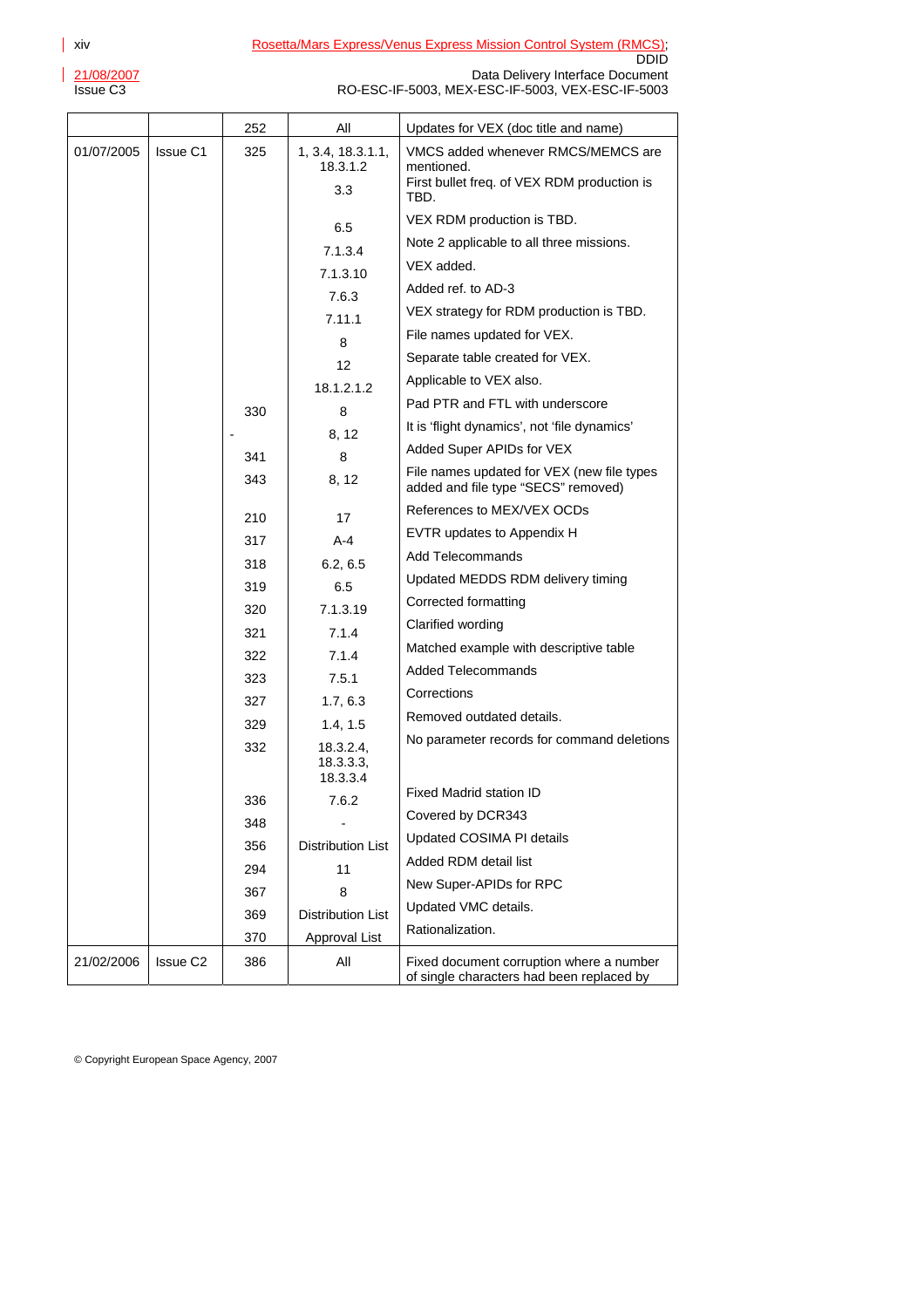Rosetta/Mars Express/Venus Express Mission Control System (RMCS); **DDID** Data Delivery Interface Document 21/08/2007 RO-ESC-IF-5003, MEX-ESC-IF-5003, VEX-ESC-IF-5003 Issue C3

|            |                 |     |         | single or double quotation marks.   |  |  |  |  |
|------------|-----------------|-----|---------|-------------------------------------|--|--|--|--|
| 21/08/2007 | <b>Issue C3</b> | 398 | VEX     | Add GDAF file type                  |  |  |  |  |
| 21/08/2007 | <b>Issue C3</b> | 406 | Rosetta | Add SANR and SAPR file types        |  |  |  |  |
| 21/08/2007 | <b>Issue C3</b> | 418 | ΑIΙ     | Update TC history DDS dump examples |  |  |  |  |
| 21/08/2007 | <b>Issue C3</b> | 423 | Αll     | Update CD ROM production to DVD     |  |  |  |  |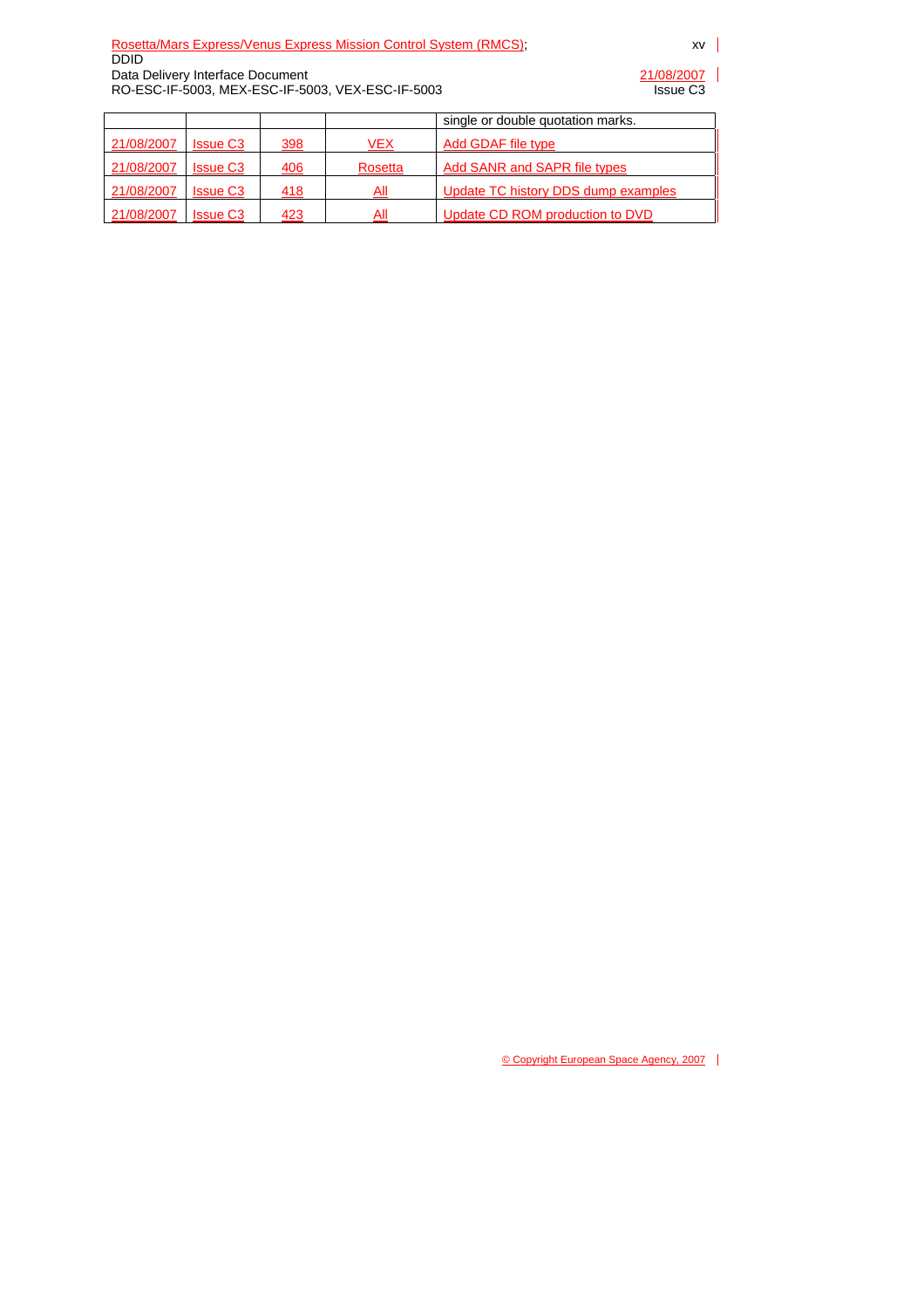

| xvi Rosetta/Mars Express/Venus Express Mission Control System (RMCS); DDID 21/08/2007 Data Delivery Interface Document Issue C3 RO-ESC-IF-5003, MEX-ESC-IF-5003, VEX-ESC-IF-5003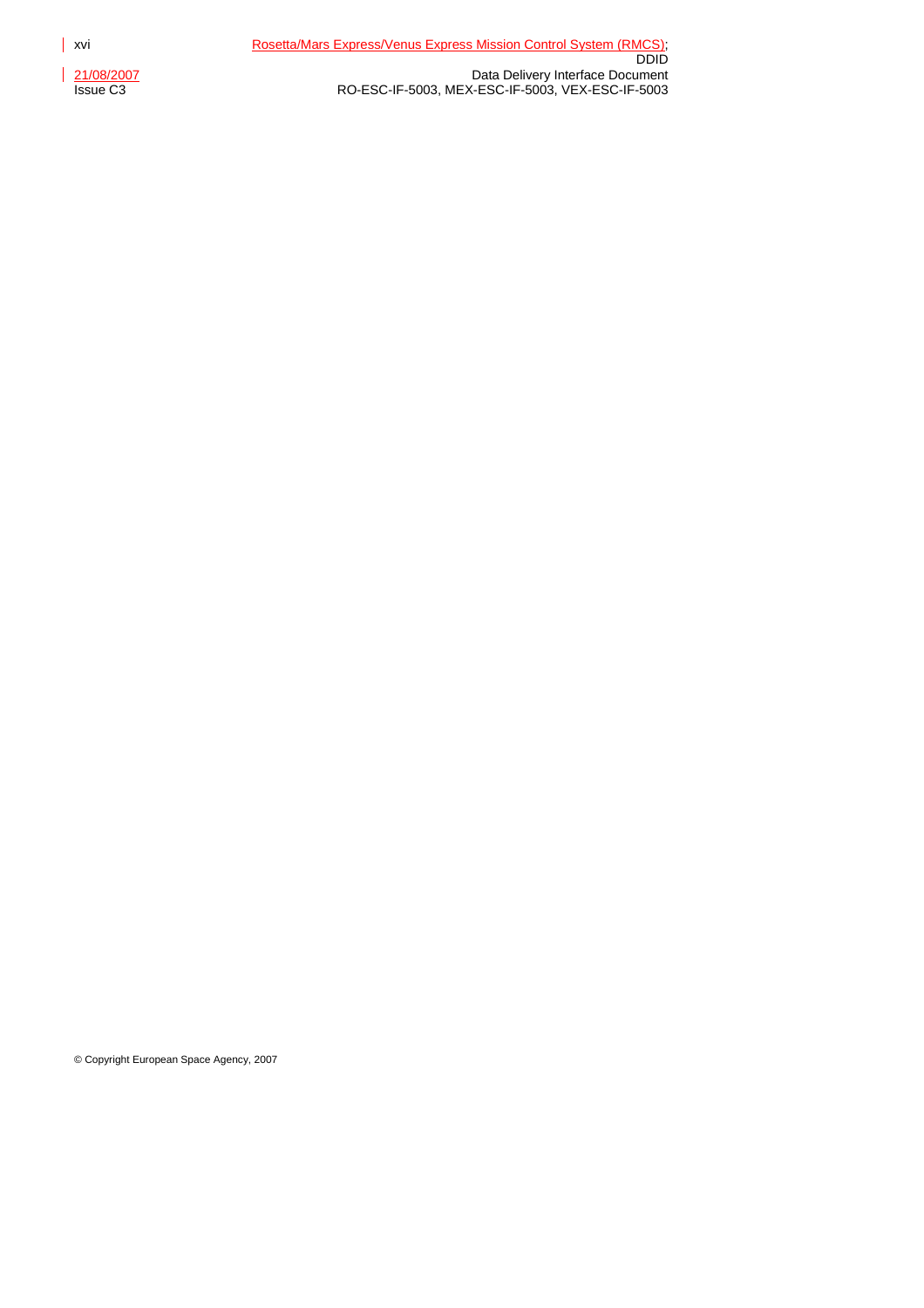xvii |

 $\begin{array}{r} 21/08/2007 \\ \text{issue C3} \end{array}$ 

# **Table Of Contents**

| 1.  |       |  |
|-----|-------|--|
| 1.1 |       |  |
| 1.2 |       |  |
| 1.3 |       |  |
| 1.4 |       |  |
| 1.5 |       |  |
| 1.6 |       |  |
| 1.7 |       |  |
| 1.8 |       |  |
| 2.  |       |  |
| 2.1 |       |  |
| 2.2 |       |  |
| 3.  |       |  |
| 3.1 |       |  |
| 3.2 |       |  |
| 3.3 |       |  |
| 3.4 |       |  |
| 4.  |       |  |
| 4.1 |       |  |
| 4.2 |       |  |
| 4.3 |       |  |
| 4.4 |       |  |
| 4.5 |       |  |
| 5.  |       |  |
| 5.1 |       |  |
| 5.2 |       |  |
| 5.3 |       |  |
| 5.4 |       |  |
| 5.5 |       |  |
| 5.6 |       |  |
| 5.7 |       |  |
| 5.8 |       |  |
|     | 5.8.1 |  |
|     | 5.8.2 |  |
| 6.  |       |  |
| 6.1 |       |  |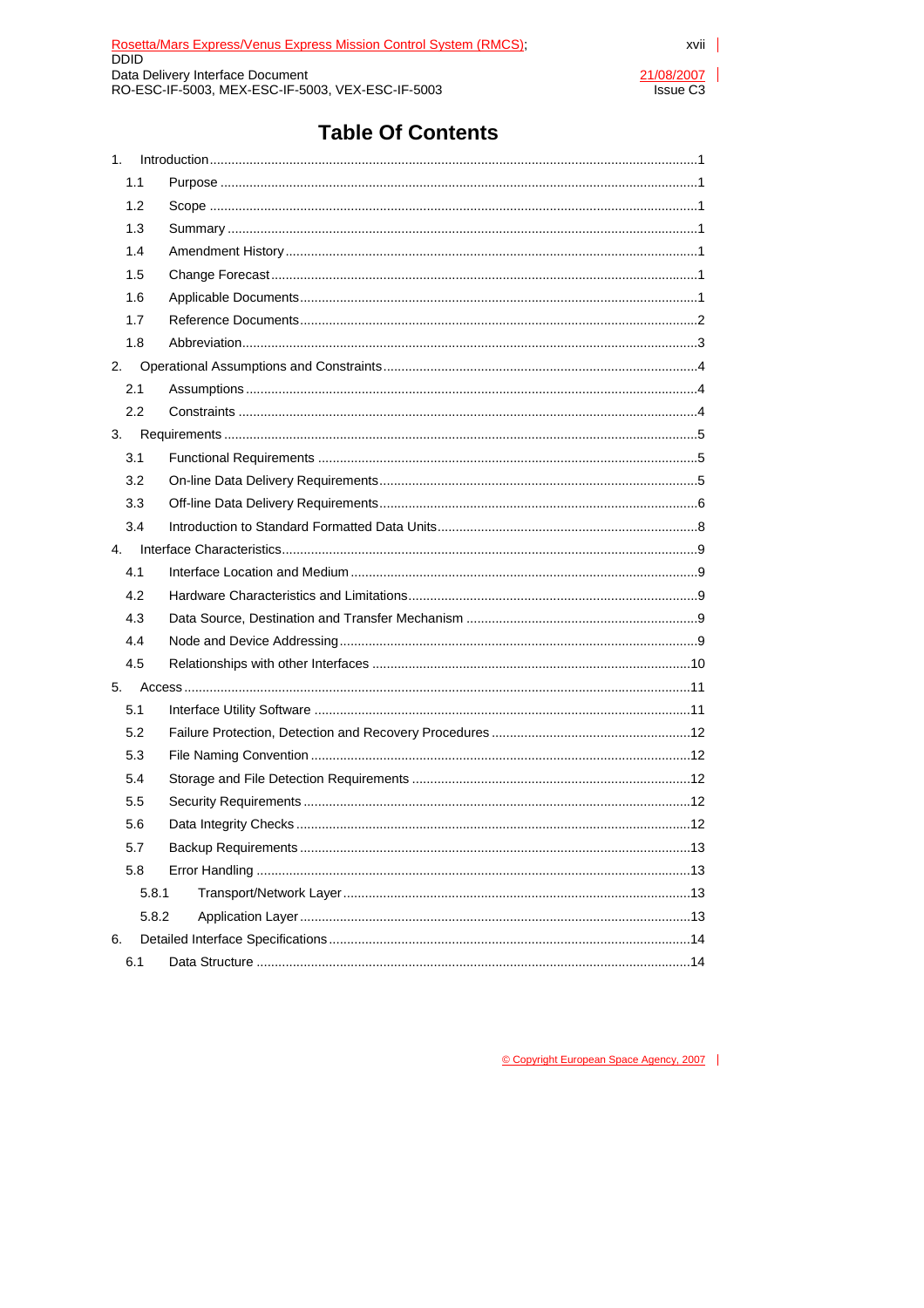| xviii                         | Rosetta/Mars Express/Venus Express Mission Control System (RMCS)                     |             |
|-------------------------------|--------------------------------------------------------------------------------------|-------------|
| 21/08/2007<br><b>Issue C3</b> | Data Delivery Interface Document<br>RO-ESC-IF-5003, MEX-ESC-IF-5003, VEX-ESC-IF-5003 | <b>DDID</b> |
| 6.2                           |                                                                                      |             |
| 6.3                           |                                                                                      |             |
| 6.4                           |                                                                                      |             |
| 6.5                           |                                                                                      |             |
| 7.                            |                                                                                      |             |
| 7.1                           |                                                                                      |             |
| 7.1.1                         |                                                                                      |             |
| 7.1.2                         |                                                                                      |             |
| 7.1.3                         |                                                                                      |             |
| 7.1.4                         |                                                                                      |             |
| 7.2                           |                                                                                      |             |
| 7.2.1                         |                                                                                      |             |
| 7.2.2                         |                                                                                      |             |
| 7.2.3                         |                                                                                      |             |
| 7.2.4                         |                                                                                      |             |
| 7.3                           |                                                                                      |             |
| 7.3.1                         |                                                                                      |             |
| 7.3.2                         |                                                                                      |             |
| 7.3.3                         |                                                                                      |             |
| 7.3.4                         |                                                                                      |             |
| 7.4                           |                                                                                      |             |
| 7.4.1                         |                                                                                      |             |
| 7.4.2                         |                                                                                      |             |
| 7.4.3                         |                                                                                      |             |
| 7.4.4                         |                                                                                      |             |
| 7.5                           |                                                                                      |             |
| 7.5.1                         |                                                                                      |             |
| 7.5.2                         |                                                                                      |             |
| 7.5.3                         |                                                                                      |             |
| 7.5.4                         |                                                                                      |             |
| 7.6                           |                                                                                      |             |
| 7.6.1                         |                                                                                      |             |
| 7.6.2                         |                                                                                      |             |
| 7.6.3                         |                                                                                      |             |
| 7.6.4                         |                                                                                      |             |
| 7.7                           |                                                                                      |             |
| 7.7.1                         |                                                                                      |             |
| 7.7.2                         |                                                                                      |             |

 $\overline{\phantom{a}}$  $\begin{array}{c} \hline \end{array}$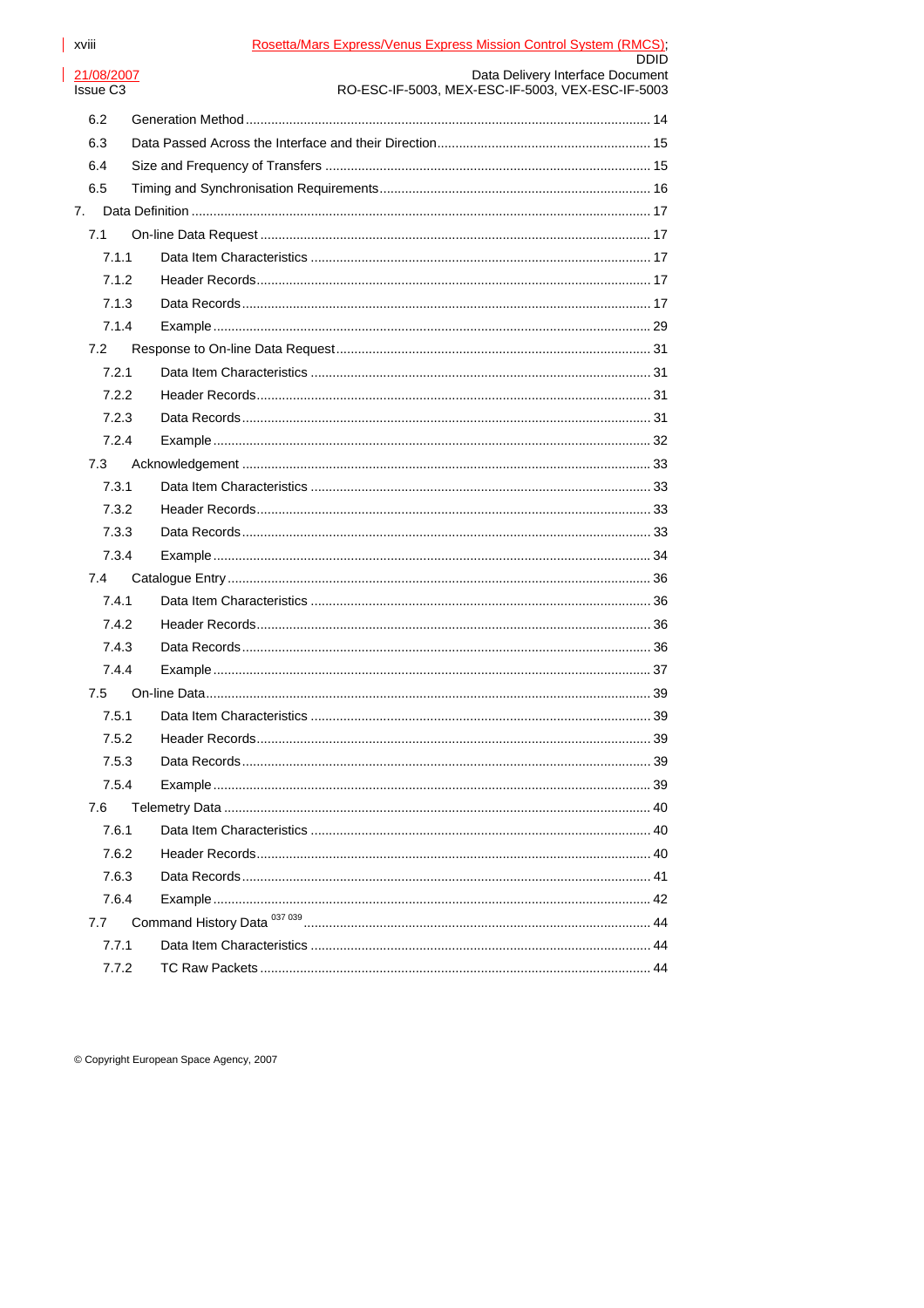| <b>DDID</b> | Rosetta/Mars Express/Venus Express Mission Control System (RMCS);<br>Data Delivery Interface Document |                 |             |
|-------------|-------------------------------------------------------------------------------------------------------|-----------------|-------------|
|             | RO-ESC-IF-5003, MEX-ESC-IF-5003, VEX-ESC-IF-5003                                                      | <b>Issue C3</b> |             |
| 7.7.3       |                                                                                                       |                 |             |
| 7.7.4       |                                                                                                       |                 |             |
| 7.7.5       |                                                                                                       |                 |             |
| 7.8         |                                                                                                       |                 |             |
| 7.8.1       |                                                                                                       |                 |             |
| 7.8.2       |                                                                                                       |                 |             |
| 7.8.3       |                                                                                                       |                 |             |
| 7.8.4       |                                                                                                       |                 |             |
| 7.9         |                                                                                                       |                 |             |
| 7.9.1       |                                                                                                       |                 |             |
| 7.9.2       |                                                                                                       |                 |             |
| 7.9.3       |                                                                                                       |                 |             |
| 7.9.4       |                                                                                                       |                 |             |
| 7.10        |                                                                                                       |                 |             |
| 7.10.1      |                                                                                                       |                 |             |
| 7.10.2      |                                                                                                       |                 |             |
| 7.10.3      |                                                                                                       |                 |             |
| 7.10.4      |                                                                                                       |                 |             |
| 7.11        |                                                                                                       |                 |             |
| 7.11.1      |                                                                                                       |                 |             |
| 7.11.2      |                                                                                                       |                 |             |
| 7.11.3      |                                                                                                       |                 |             |
| 7.11.4      |                                                                                                       |                 |             |
| 7.12        |                                                                                                       |                 |             |
| 7.12.1      |                                                                                                       |                 |             |
| 7.12.2      |                                                                                                       |                 |             |
| 7.12.3      |                                                                                                       |                 |             |
| 7.12.4      |                                                                                                       |                 |             |
| 7.13        |                                                                                                       |                 |             |
| 7.13.1      |                                                                                                       |                 |             |
| 7.13.2      |                                                                                                       |                 |             |
| 7.13.3      |                                                                                                       |                 |             |
| 7.13.4      |                                                                                                       |                 | Deleted: 73 |
| 7.13.5      |                                                                                                       |                 | Deleted: 73 |
| 8.          |                                                                                                       |                 | Deleted: 75 |
| 9.          |                                                                                                       |                 | Deleted: 82 |
| 9.1         |                                                                                                       |                 | Deleted: 82 |
| 9.2         |                                                                                                       |                 | Deleted: 83 |

© Copyright European Space Agency, 2007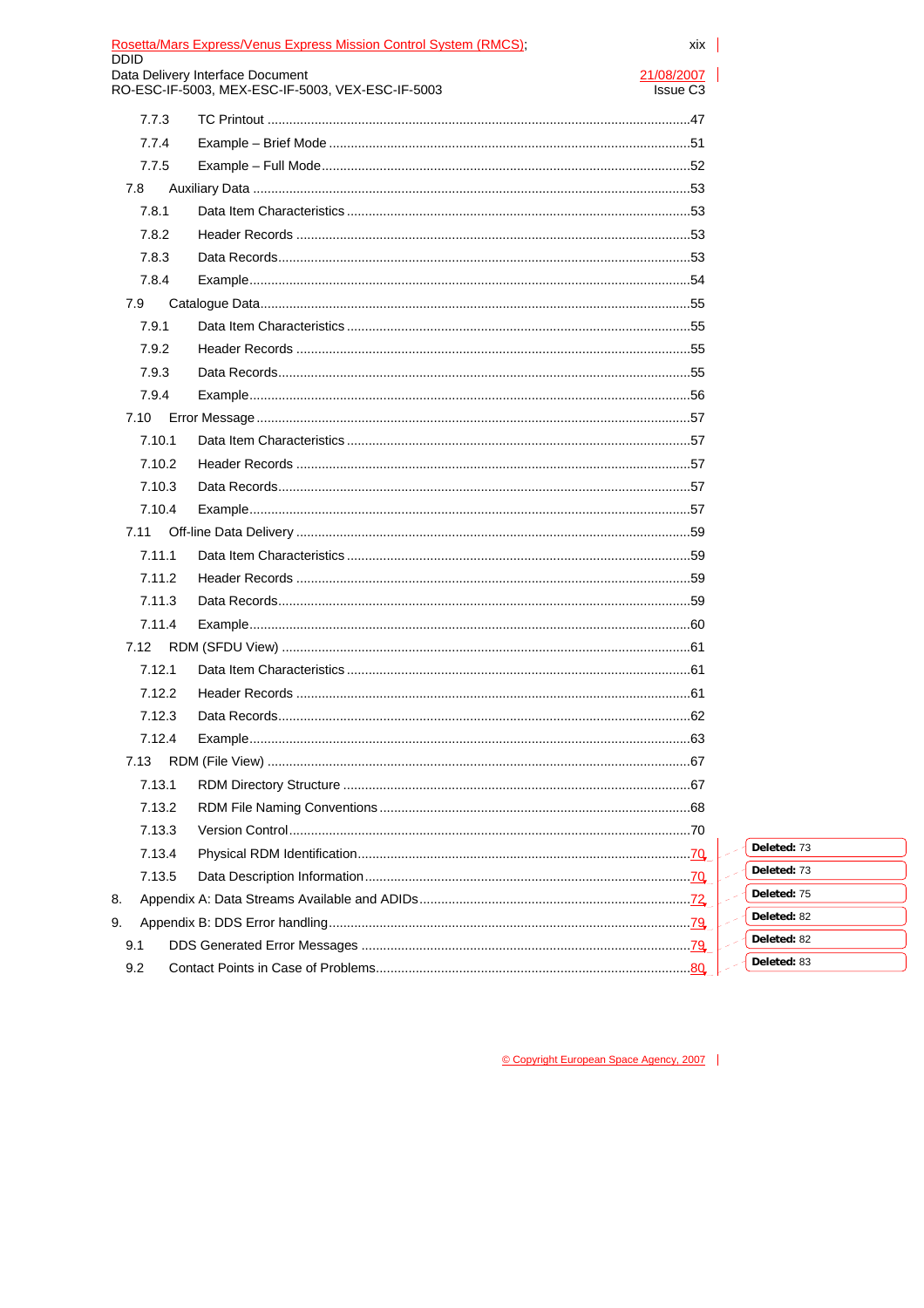| XX                            |        | Rosetta/Mars Express/Venus Express Mission Control System (RMCS);                    |      |              |
|-------------------------------|--------|--------------------------------------------------------------------------------------|------|--------------|
| 21/08/2007<br><b>Issue C3</b> |        | Data Delivery Interface Document<br>RO-ESC-IF-5003, MEX-ESC-IF-5003, VEX-ESC-IF-5003 | DDID |              |
| 10.                           |        |                                                                                      |      | Deleted: 84  |
| 11.                           |        |                                                                                      |      | Deleted: 85  |
| 12.                           |        |                                                                                      |      | Deleted: 89  |
| 13.                           |        |                                                                                      |      | Deleted: 94  |
| 13.1                          |        |                                                                                      |      | Deleted: 94  |
| 13.2                          |        |                                                                                      |      | Deleted: 94  |
| 13.3                          |        |                                                                                      |      | Deleted: 96  |
| 13.4                          |        |                                                                                      |      | Deleted: 96  |
|                               | 13.4.1 |                                                                                      |      | Deleted: 97  |
|                               | 13.4.2 |                                                                                      |      | Deleted: 97  |
| 13.5                          |        |                                                                                      |      | Deleted: 99  |
| 13.6                          |        |                                                                                      |      | Deleted: 100 |
|                               | 13.6.1 |                                                                                      |      | Deleted: 100 |
|                               | 13.6.2 |                                                                                      |      | Deleted: 101 |
| 14.                           |        |                                                                                      |      | Deleted: 103 |
| 14.1                          |        |                                                                                      |      | Deleted: 103 |
| 14.2                          |        |                                                                                      |      | Deleted: 104 |
| 15.                           |        |                                                                                      |      | Deleted: 105 |
| 16.                           |        |                                                                                      |      | Deleted: 106 |
| 17.                           |        | Appendix J: Data Delivery Mars/Venus <sup>DCR210</sup> Express MPS Products 104      |      | Deleted: 107 |
| 18.                           |        |                                                                                      |      | Deleted: 108 |
| 18.1                          |        |                                                                                      |      | Deleted: 108 |
|                               | 18.1.1 |                                                                                      |      | Deleted: 108 |
|                               | 18.1.2 |                                                                                      |      | Deleted: 108 |
| 18.2                          |        |                                                                                      |      | Deleted: 112 |
|                               | 18.2.1 |                                                                                      |      | Deleted: 112 |
|                               | 18.2.2 |                                                                                      |      | Deleted: 113 |
|                               | 18.2.3 |                                                                                      |      | Deleted: 113 |
| 18.3                          |        |                                                                                      |      | Deleted: 114 |
|                               | 18.3.1 | Introduction 112                                                                     |      | Deleted: 115 |
|                               | 18.3.2 |                                                                                      |      | Deleted: 115 |
|                               | 18.3.3 |                                                                                      |      | Deleted: 119 |
|                               | 18.3.4 |                                                                                      |      | Deleted: 124 |
|                               | 18.3.5 |                                                                                      |      | Deleted: 125 |
| 19.                           |        |                                                                                      |      | Deleted: 127 |
| 19.1                          |        |                                                                                      |      | Deleted: 127 |
| 19.2                          |        |                                                                                      |      | Deleted: 127 |

19.3 Network requirements.......................................................................................................... 125 **Deleted:** 128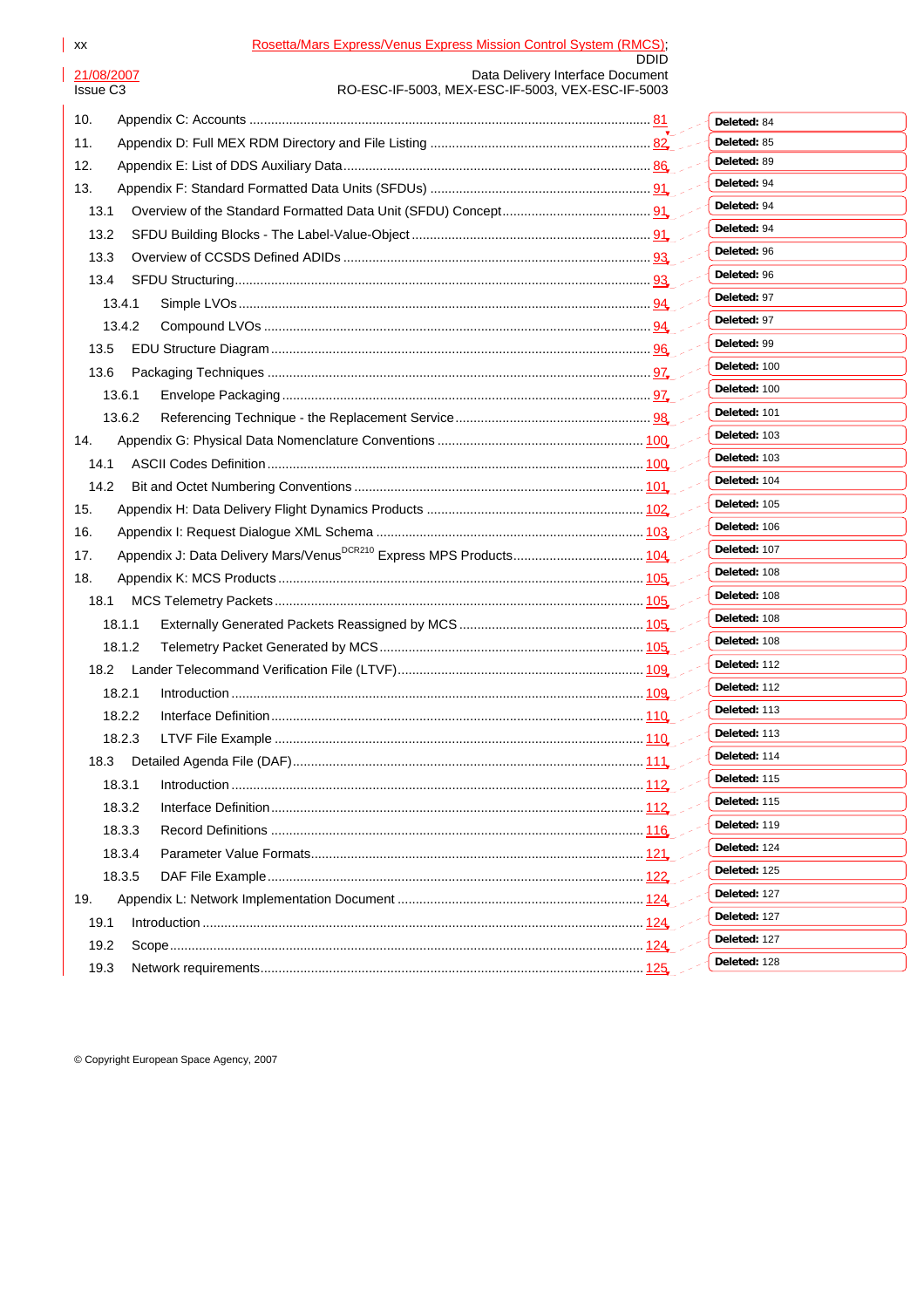| <b>DDID</b> | Rosetta/Mars Express/Venus Express Mission Control System (RMCS);                                          | xxi                                |              |
|-------------|------------------------------------------------------------------------------------------------------------|------------------------------------|--------------|
|             | Data Delivery Interface Document<br>RO-ESC-IF-5003, MEX-ESC-IF-5003, VEX-ESC-IF-5003                       | 21/08/2007<br>Issue C <sub>3</sub> |              |
| 19.3.1      |                                                                                                            |                                    | Deleted: 129 |
| 19.3.2      |                                                                                                            |                                    | Deleted: 130 |
| 19.3.3      |                                                                                                            |                                    | Deleted: 131 |
| 19.3.4      |                                                                                                            |                                    | Deleted: 131 |
| 19.3.5      |                                                                                                            |                                    | Deleted: 131 |
| 19.4        |                                                                                                            |                                    | Deleted: 132 |
| 19.4.1      |                                                                                                            |                                    | Deleted: 132 |
| 19.4.2      |                                                                                                            |                                    | Deleted: 134 |
| 19.4.3      |                                                                                                            |                                    | Deleted: 134 |
| 19.4.4      |                                                                                                            |                                    | Deleted: 134 |
| 19.5        |                                                                                                            |                                    | Deleted: 135 |
| 19.5.1      |                                                                                                            |                                    | Deleted: 135 |
| 19.5.2      |                                                                                                            |                                    | Deleted: 135 |
|             |                                                                                                            |                                    | Deleted: 136 |
| 19.5.3      |                                                                                                            |                                    | Deleted: 136 |
| 19.6        | $\mathbb{R}$ . O. DLA - - - $\mathbb{R}$ . Details is a second starting a separate decompact (A, O) DCR147 |                                    |              |

Appendix C: PI Account Details is provided as a separate document  $(A-6)^D$ 

Appendix H: Data Delivery Flight Dynamics Products is provided as a separate document (A-4).

Appendix I: Request Dialogue XML schema is provided as a separate document.(A-7)

Appendix J: Mars Express Auxiliary files

Appendix K: RMCS/MEMCS Products.

 $\overline{\phantom{a}}$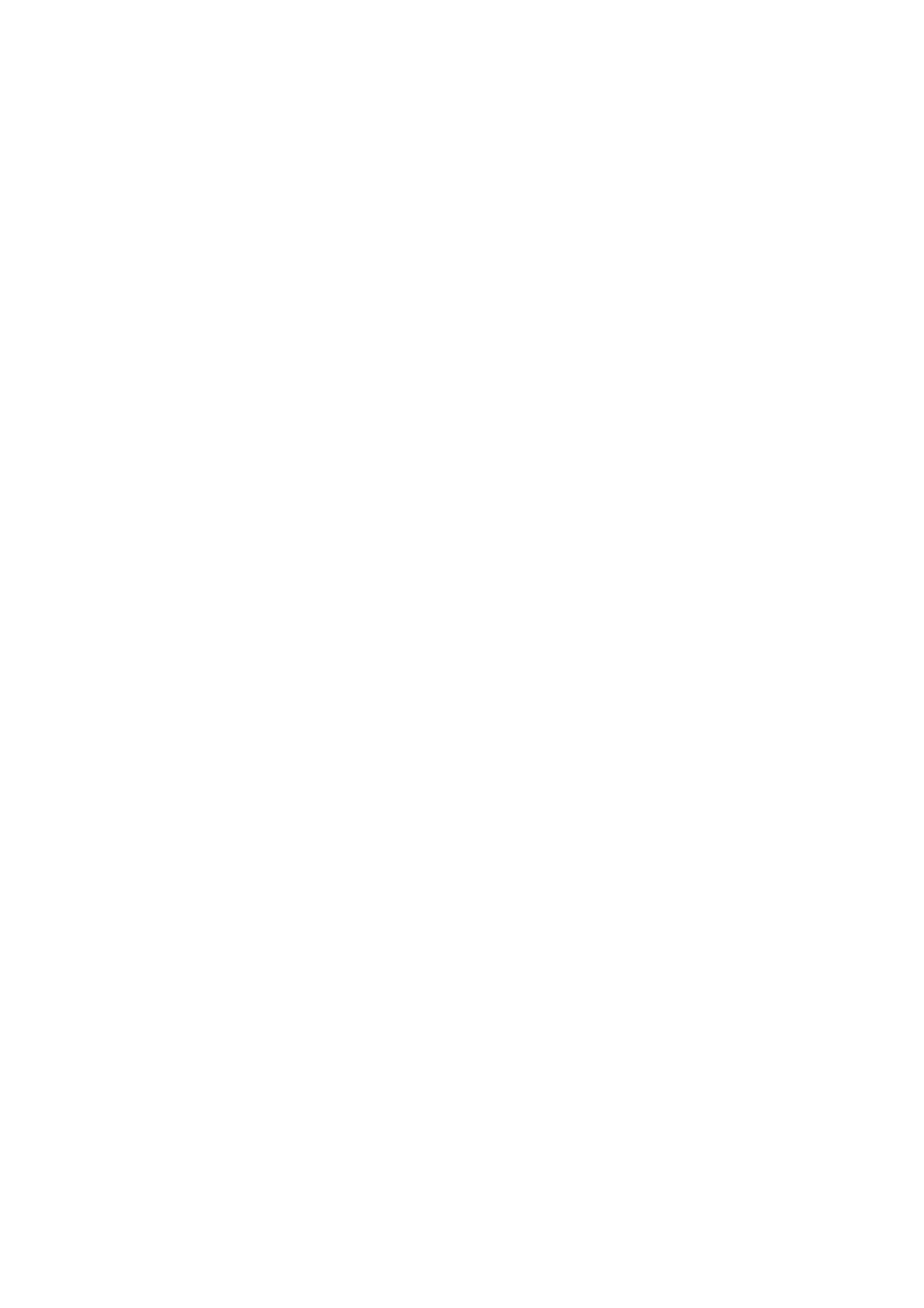# **1. Introduction**

#### **1.1 Purpose**

The purpose of this document is to define the data delivery interface between the<br>Rosetta, Mars Express, and Venus Express <sup>DCR325</sup> Mission Control Systems (RMCS, MEMCS and VMCS <sup>DCR325</sup>) and their respective science communities.

The RMCS, MEMCS and VMCS <sup>DCR325</sup> systems are located at the European Space Operations Centre (ESOC) in Darmstadt Germany, and used for the control and monitoring of the Rosetta/MEX/VEX  $^{DCR325}$  spacecraft following launch. The functions of the Mission Control Systems are described in the reference documents R-1 and R-2.

The systems are large and complex comprising a number of separate components. The<br>component of the RMCS/MEMCS/VEX <sup>DCR325</sup>, which is responsible for supporting the interface to the science communities is called the Data Disposition System (DDS).

### **1.2 Scope**

The format of the following three types of data are defined in this document.

- a) Requests for on-line data sent by the Principal Investigators (Pis) to the DDS
- b) The on-line data sent by the DDS to the Pis, in response to their requests
- c) Off-line full data sets on Raw Data Media (RDMs) sent from the DDS to the Pis

Together with R-3, this document defines the complete interface between the RMCS/VMCS DCR325 and the science communities.

#### **1.3 Summary**

This document the Data Delivery Interface Document (DDID) is the Interface Control Document (ICD) governing the data delivery of the RMCS/MEMCS/VMCS <sup>DCR325</sup> to the Pis.

In addition to the formal definition of the interface, this document aims to provide a basic overview of the Standard Formatted Data Unit (SFDU), which is used for the packaging of the data delivered.

#### **1.4 Amendment History**

As stated in the Document Change record at the start of the document.<sup>DCR329</sup>

### **1.5 Change Forecast**

No major updates are planned.<sup>DCR329</sup>

#### **1.6 Applicable Documents**

- A-1. Recommendation for Space Data System Standards: Standard Formatted Data Units – Structure and Construction Rules (CCSDS 620.0-B-2.1, Blue Book, Issue 2, Consultative Committee for Space Data Systems, November 1996).
- A-2. ESA Packet Telemetry Standard (ESA-PSS-04-106).
- A-3. Rosetta/MEX Generic TM/TC ICD, MEX-MMT-IF-0936, Issue 2, Rev. 2, 30<sup>th</sup> August 2001 DCR218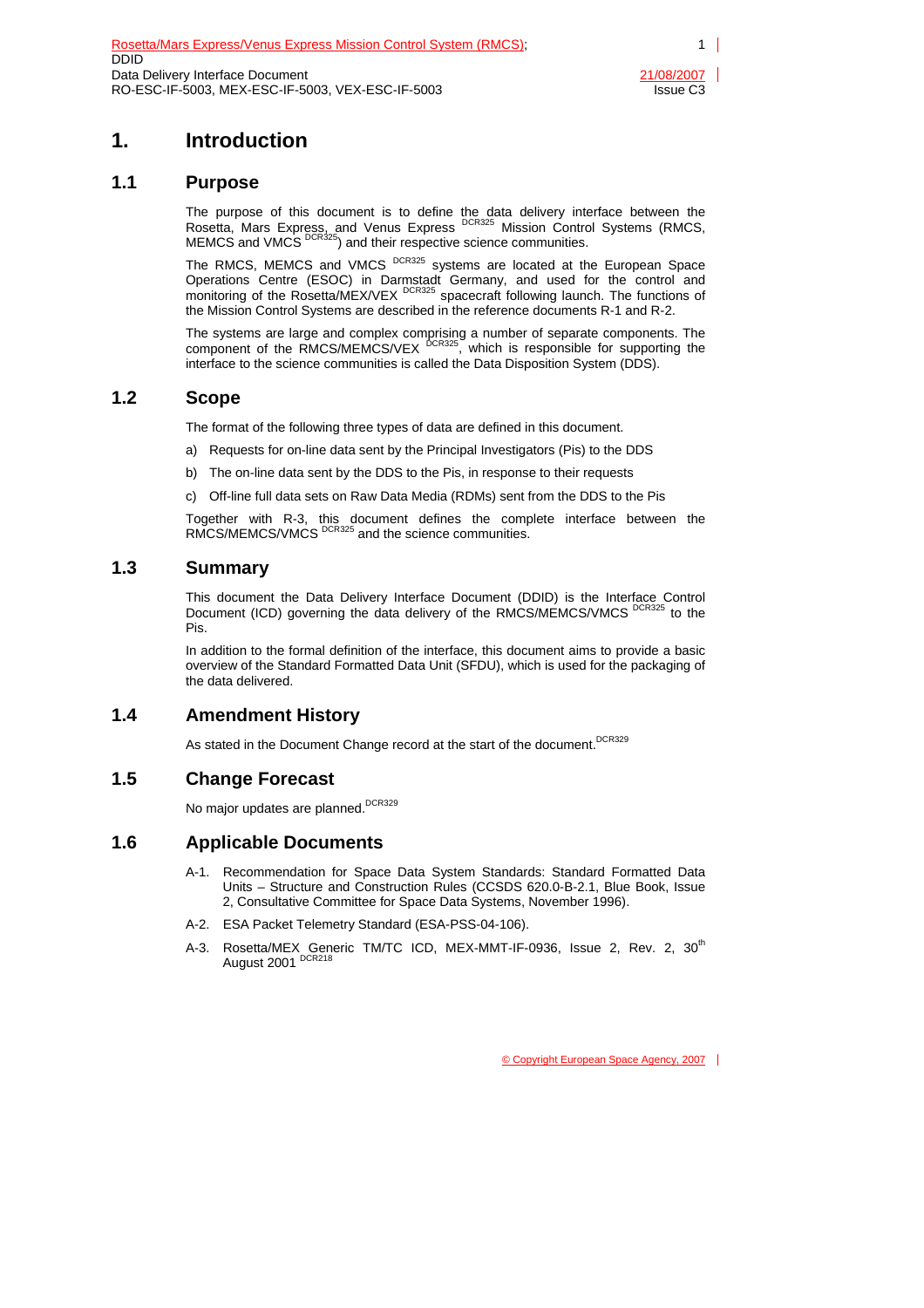- A-4. Data Delivery FD Products RO-ESC-IF-5003/MEX-ESC-IF-5003/VEX-ESC-IF-5003<br>Appendix H, Issue 3.2, 1<sup>st</sup> July 2006 <sup>DCR317</sup>
- A-5. Rosetta Project Glossary (RO-ESC-LI-5001, Issue A0, 15<sup>th</sup> May 1999)
- A-6. PI Account Details. RO-ESC-IF-5003/MEX-ESC-IF-5003/VEX-IF-5003 Appendix C, Issue C3, 1<sup>st</sup> 21/08/2007 DCR188, DCR218
- A-7. Generic DDS request dialogue XML schema. RO-ESC-IF-5003/MEX-ESC-IF-<br>5003/VEX-ESC-IF-5003 Appendix I, Issue C3, 1<sup>st</sup> 21/08/2007 <sup>DCR 131, 139</sup>
- A-8. SOP-RSSD Software Specification Document, SOP-RSSD-SP-002\_2.0\_PTR\_Software\_Specification\_Document\_2002Aug06., 06<br>Aug 2002 <sup>DCR224</sup>
- A-9. IFMS-OCC Interface, Interface Control Document, Ref. /MakaluMedia/MR/IFMS/ICD/FTP-OCC, Issue 9.3.1, 09 April 2003<sup>DCR248</sup>
- A-10. VEX Generic TM/TC ICD, VEX.T.ASTR.ICD.00326, Issue 2.0, 3<sup>rd</sup> Feb 2004

#### **1.7 Reference Documents**

- R-1. R(ME)MCS User Requirements Document (RO-ESC-RS-5310, Issue 2, 19<sup>th</sup> June 1998).
- R-2. R(ME)MCS Software Requirements Document (RO-ESC-RS-5320, Issue B3, 15<sup>th</sup> Dec 2000).
- R-3. RMCS/MEMCS Command Request Interface Document (RO-ESC-IF-0004, Issue C1, 1 July 2005<sup>DCR327</sup>).
- R-4. Report Concerning Space Data System Standards: Standard Formatted Data Units – A Tutorial (CCSDS 621.0-G-1, Green Book, Issue 1, Consultative Committee for Space Data Systems, May 1992).
- R-5. Recommendation for Space Data System Standards: Standard Formatted Data Units – Control Authority Procedures (CCSDS 630.0-B-1, Blue Book, Issue 1, Consultative Committee for Space Data Systems, June 1993).
- R-6. Recommendation for Space Data System Standards: Time Code Formats (CCSDS 301.0-B-2, Blue Book, Issue 2, Consultative Committee for Space Data Systems, April 1990).
- R-7. Recommendation for Space Data System Standards: Parameter Value Language Specification (CCSD0006) (CCSDS 641.0-B-1, Blue Book, Issue 1, Consultative Committee for Space Data Systems, May 1992).
- R-8. Report Concerning Space Data System Standards: Parameter Value Language A Tutorial (CCSDS 641.0-G-1, Green Book, Issue 1, Consultative Committee for Space Data Systems, May 1992).
- R-9. Recommendation for Space Data System Standards: ASCII Encoded English (CCSD0002) (CCSDS 643.0-B-1, Blue Book, Issue 1, Consultative Committee for Space Data Systems, November 1992).
- R-10. MARS Express MCS Delta User Requirements Document (MEX-ESC-RS-5310, Issue 1,  $11^{th}$  September 2000).
- R-11. W3C Recommendation Extensible Markup Language (XML) 1.0 (Second Edition, 6 October 2000) (http://www.w3.org/TR/REC-xml)
- R-12. W3C Recommendation XML Schema Part 0: Primer (2 May 2001) (http://www.w3.org/TR/xmlschema-0/)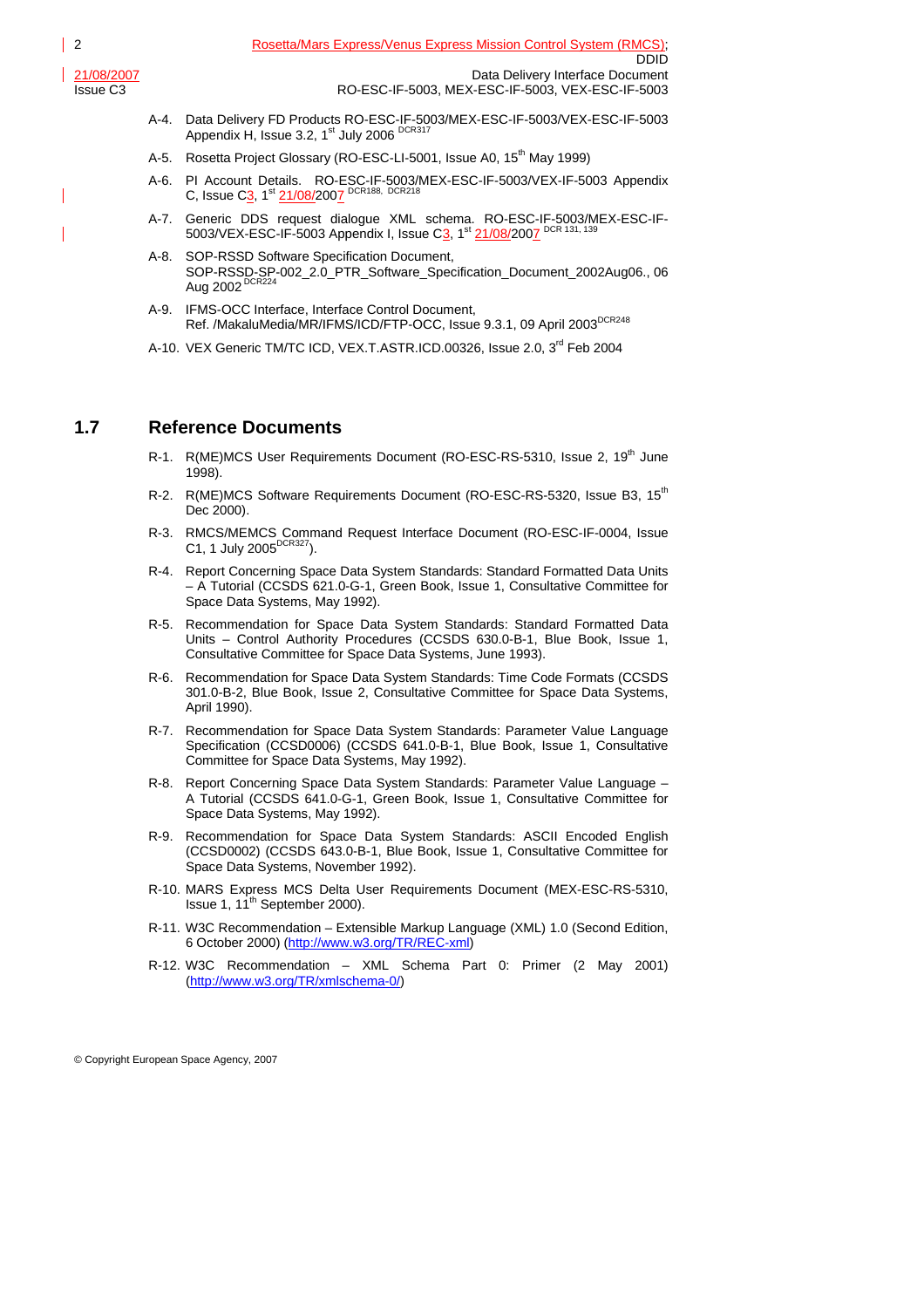3

- R-13. W3C Recommendation XML Schema Part 1: Structures (2 May 2001) (http://www.w3.org/TR/xmlschema-1/)
- R-14. W3C Recommendation XML Schema Part 2: Datatypes (2 May 2001) (http://www.w3.org/TR/xmlschema-2/)
- R-15. Consolidate Report on Mission ANALYSIS (CREMA) (MEX-ESC-RP-5500) Issue 2.
- R-16. MEX Space Ground ICD (ME-ESC-IF-5001, Issue 4.1, 16<sup>th</sup> December 2002)<sup>DCR218</sup>
- R-17. Rosetta/MEX Software User manual for the PM firmware (Firmware TM/TC ICD),<br>RO-SES-TN-2029, Issue 7, 25<sup>th</sup> October 2001 <sup>DCR218</sup>
- R-18. Rosetta/MEX DMS-SW (and AOCMS-SW service layers) TM/TC ICD,<br>MEX.MMT.IF.0750, Issue 3, Rev. 0, 15<sup>th</sup> January 2003<sup>DCR218</sup>
- R-19. Mars Express SSMM TM/TC and Software ICD, MEX.MMT.IF.0365, Issue 2, Rev.<br>1, 31<sup>st</sup> January 2002 <sup>DCR218</sup>
- R-20. Mars Express AOCS Application Software TM/TC ICD, MEX-MMT-IF-0861, Issue<br>4, Rev. 0, 4<sup>th</sup> March 2002<sup>DCR218</sup>
- R-21. Rosetta/Mars Express Star Tracker TM/TC and Software ICD, MEX-MMT-IF-0463,<br>Issue 4, Rev. 0, 19<sup>th</sup> November 2001 <sup>DCR218</sup>
- R-22. Mars Express Payloads and Lander TM/TC and Software ICD, MEX-MMT-IF-1264, Issue 3, Rev. 0, 24<sup>th</sup> January 2003 <sup>DCR218</sup>
- A-11. VEX Space Ground ICD VEX-ESC-IF-5002, Issue 2.3, 16<sup>th</sup> February 2004

#### **1.8 Abbreviation**

All abbreviations and acronyms used in this document are explained in Applicable Document A-5.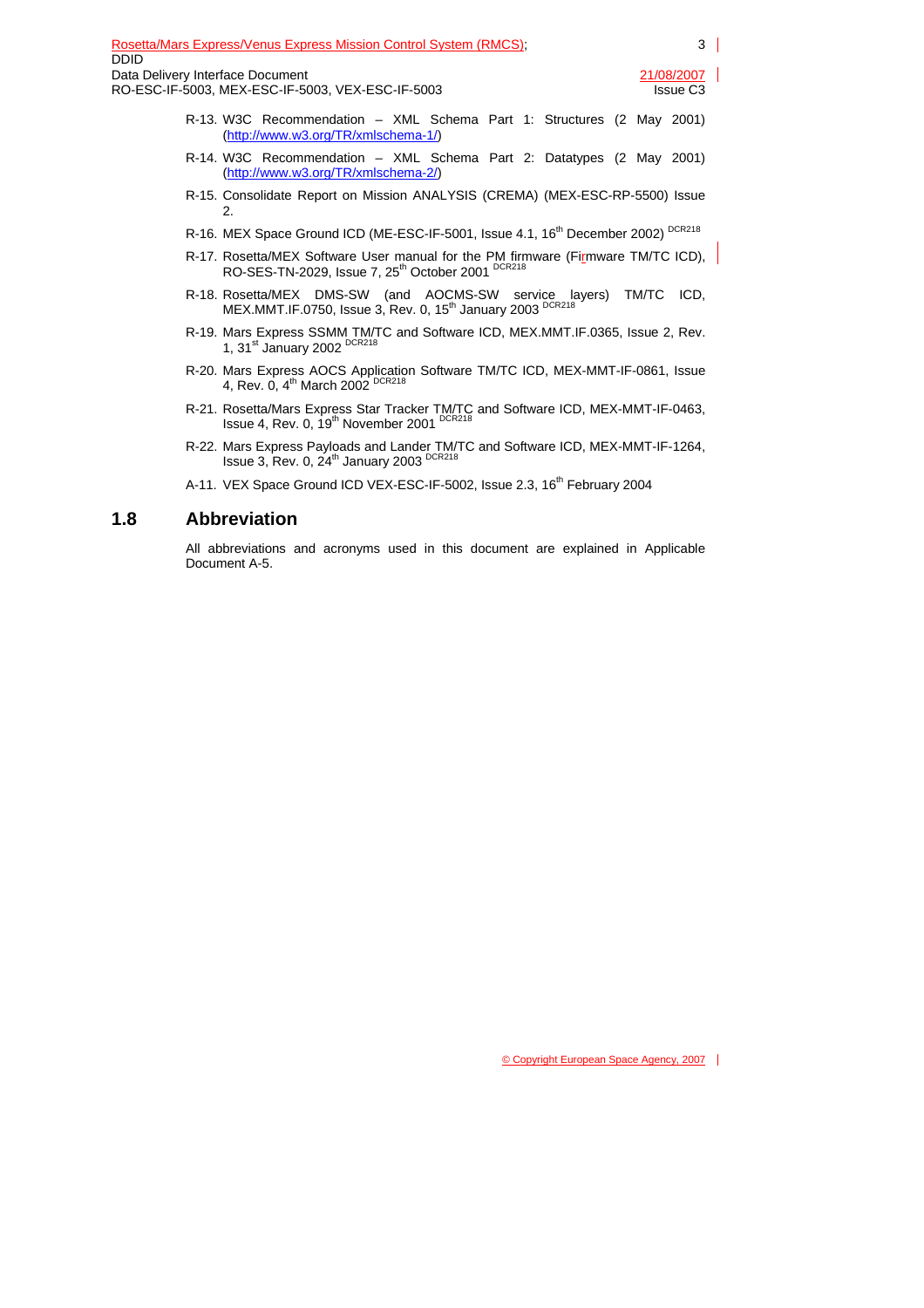

# **2. Operational Assumptions and Constraints**

# **2.1 Assumptions**

1. The requirements are as defined in chapter 3.

# **2.2 Constraints**

1. No special constraints have been identified.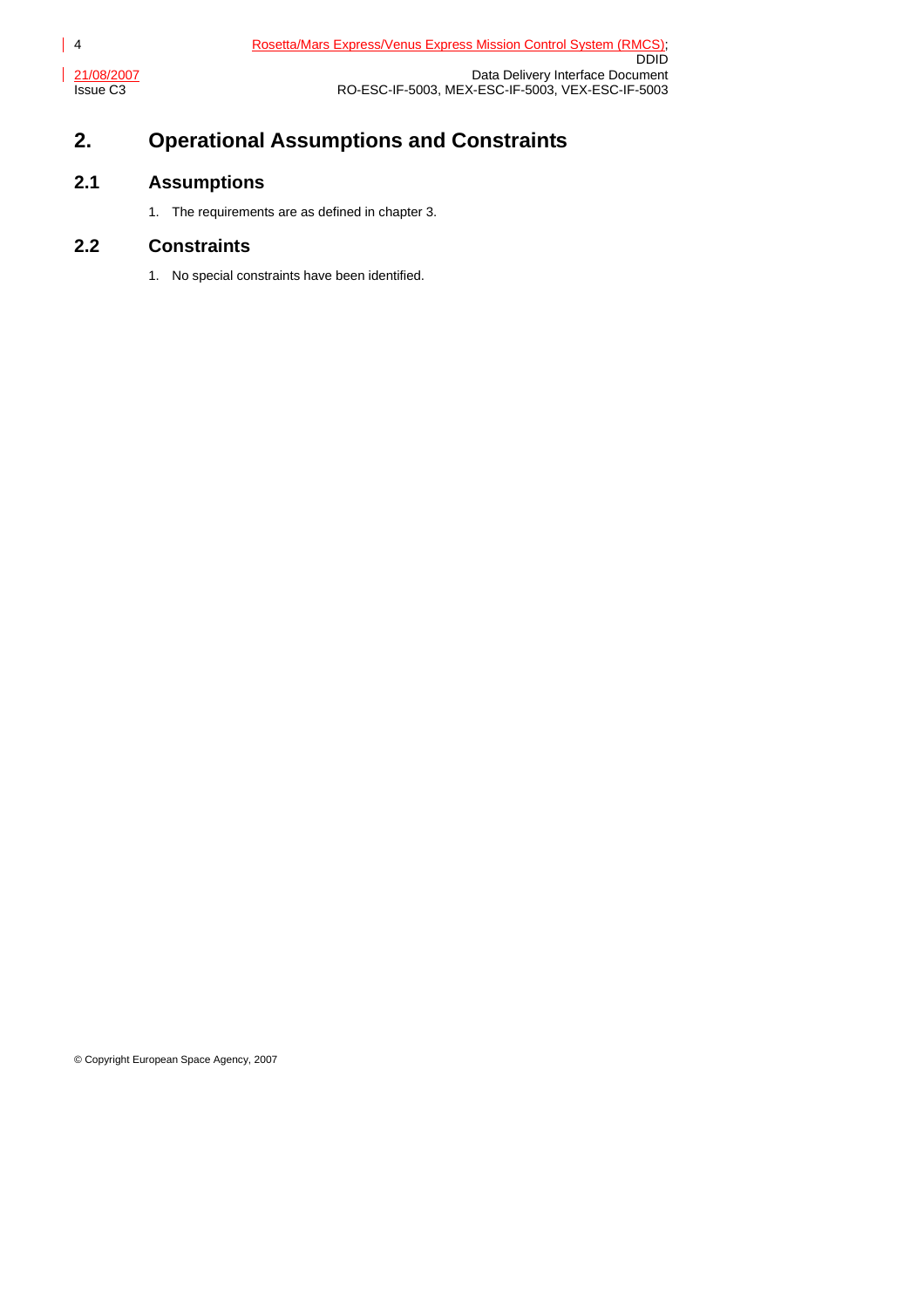# **3. Requirements**

# **3.1 Functional Requirements**

The RMCS/MEMCS/VEMCS functional requirements regarding the data delivery interface to the Pis are described in:

- R-1 Section 9.2 (Data Disposition System)
- R-2 Section 11 (Data Disposition System)

These requirements are outlined below.

# **3.2 On-line Data Delivery Requirements**

The following requirements are taken from R-1.

- 1. Data shall be delivered to the users by file transfer or across a Web interface 088.
- 2. Each transfer shall take place as a result of a user request for data.
- 3. The system shall function in a client-server mode, that is it shall respond to requests, and not in an interactive mode. The DDS shall act as the server.
- 4. A single request file from the user shall contain one request command.
- 5. A single request command shall be able to request:
	- A subset of packets from a specified data source (i.e. APID)  $DCR130$ ;
	- A single auxiliary file (e.g. orbit, attitude, calibration data, etc.)
	- A set of auxiliary files of a specific type, covering a specified time range.
	- A list of all data in the archive available to the DDS (i.e. a catalogue)
- 6. In the nominal case, the DDS shall supply the requester with the following information, all within the same file transfer:
	- An acknowledgement of his request.
	- A catalogue entry, giving identification information about the data supplied; this shall include source/type identification, time period spanned by the data, etc.
	- The requested data set itself.
- 7. In the non-nominal case, i.e. failure to satisfy the request, the DDS shall supply the requester with an error message in the acknowledgement.
- 8. The requester should receive the start of the requested data from the DDS within 15 minutes after the DDS receives the request.

*Obviously, this is subject to the data volume requested and system and network load, especially during a ground station pass phase.* 

- 9. Data shall be available on-line to the users for 3 months after acquisition from the spacecraft.
- 10. The DDS shall limit access to the data to a list of authorised users.
- 11. The DDS shall allow each user to queue up to 12 requested data files at any one time.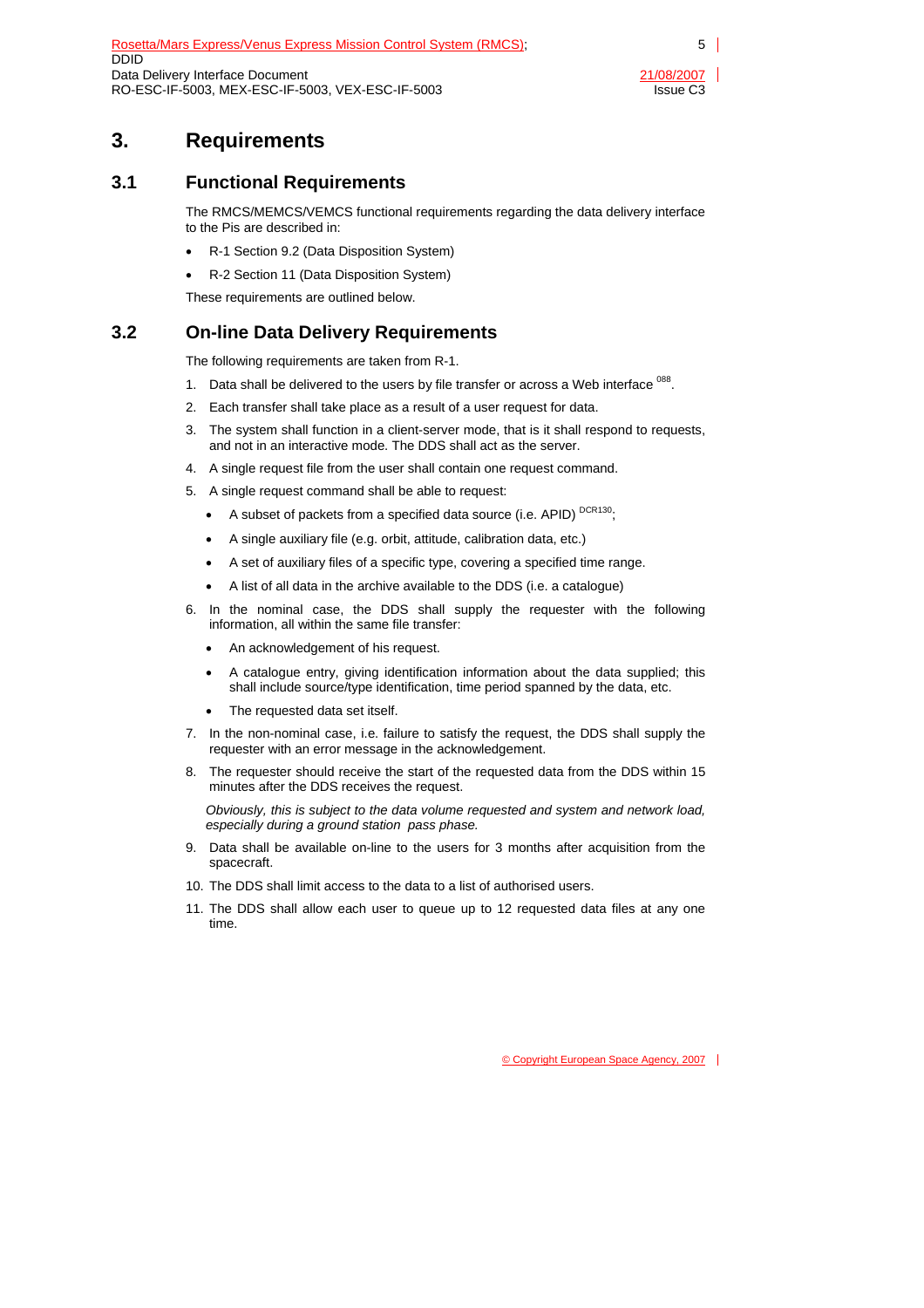- 12. The DDS shall be able to deliver at least a total of 1000<sup>DCR 053</sup> Mbytes in a single day (from 00:00:00 inclusive until 00:00:00 of the next day exclusive)
- 13. If a single requested data file would result in the total data delivered in a single day to exceed the maximum permitted, then the whole of that file shall not be delivered. Any further requests exceeding this limit shall be rejected by the DDS, and a suitable error message returned.
- 14. There shall be a configurable split of the maximum data delivery quota between the various users. The maximum quota per user per day shall be decided by consultation between the users and the Project Scientist. The quota per user shall be configurable by software support.

The following additional requirements were identified during the review of R-2.

- 15. It shall be possible to request telemetry data with a sample rate N, indicating that every  $N<sup>th</sup>$  packet within the specified time window shall be delivered.
- 16. The use of wild cards for catalogue queries shall be supported.

The following additional requirements were identified during review of Draft A4 of this document.<sup>08</sup>

- 17. It should be possible to configure the system to automatically send selected Auxiliary files to PI, if a new version of the file is received by the system. $\frac{1}{2}$
- 18. It should be possible to configure the system to automatically send selected TC/TM data periodically to a designated PI. 089

# **3.3 Off-line Data Delivery Requirements**

**Note: Off-line data delivery may only be required to produce a suitable archive medium. RDM delivery to PIs is planned for Mars Express and to ESTEC for Venus Express (with a copy to the ESOC archive), but not for Rosetta** DCR 023**. Requests for RDM delivery are not allowed via the Web or FTP interfaces. RDM production is always initiated inside ESOC using the automatic scheduler. DCR130** 

1. The data shall be delivered on a random access raw data media (RDM). For Mars Express and Venus Express the selected RDM is the DVD-ROM

Each RDM shall contain a (configurable – the same for all RDMs once established) integer number of days worth of data. The start of each day is defined as the first data packet time stamped at 00:00:00.00 time (midnight) inclusive or the first packet after this time, and the end of the day is defined as the latest packet time stamped before 00:00:00.00 time (midnight) of the next day. *The default number of days is set to "<u>Z"</u> day<u>s</u><br><i>per <u>DVD</u>-ROM for <u>both</u> Mars Express<sup>DCR227</sup> and P<sup>CR325</sup> Venus Express* 

2. If more than one RDM is needed to store the defined number of days worth of data, then the first RDM for the first day of the period will be filled until a predefined limit is reached, and then a second RDM continued from that point onwards. There will therefore be a certain point in time (dictated by the predefined limit) at which all the data streams will continue on the second RDM. This can of course be applied to a third or fourth RDM, there being maximum handling limit of 4 RDMs.

*It is recommended to set the default number of days such that normally only one RDM is required for each period.* 

3. Only auxiliary data relevant to the same period as the actual telemetry data shall be delivered on each RDM.

**Deleted: i**

Deleted: CD-ROM. DCR227

| Deleted: "   |
|--------------|
| Deleted: 1   |
| Deleted: CD  |
| Deleted: TBD |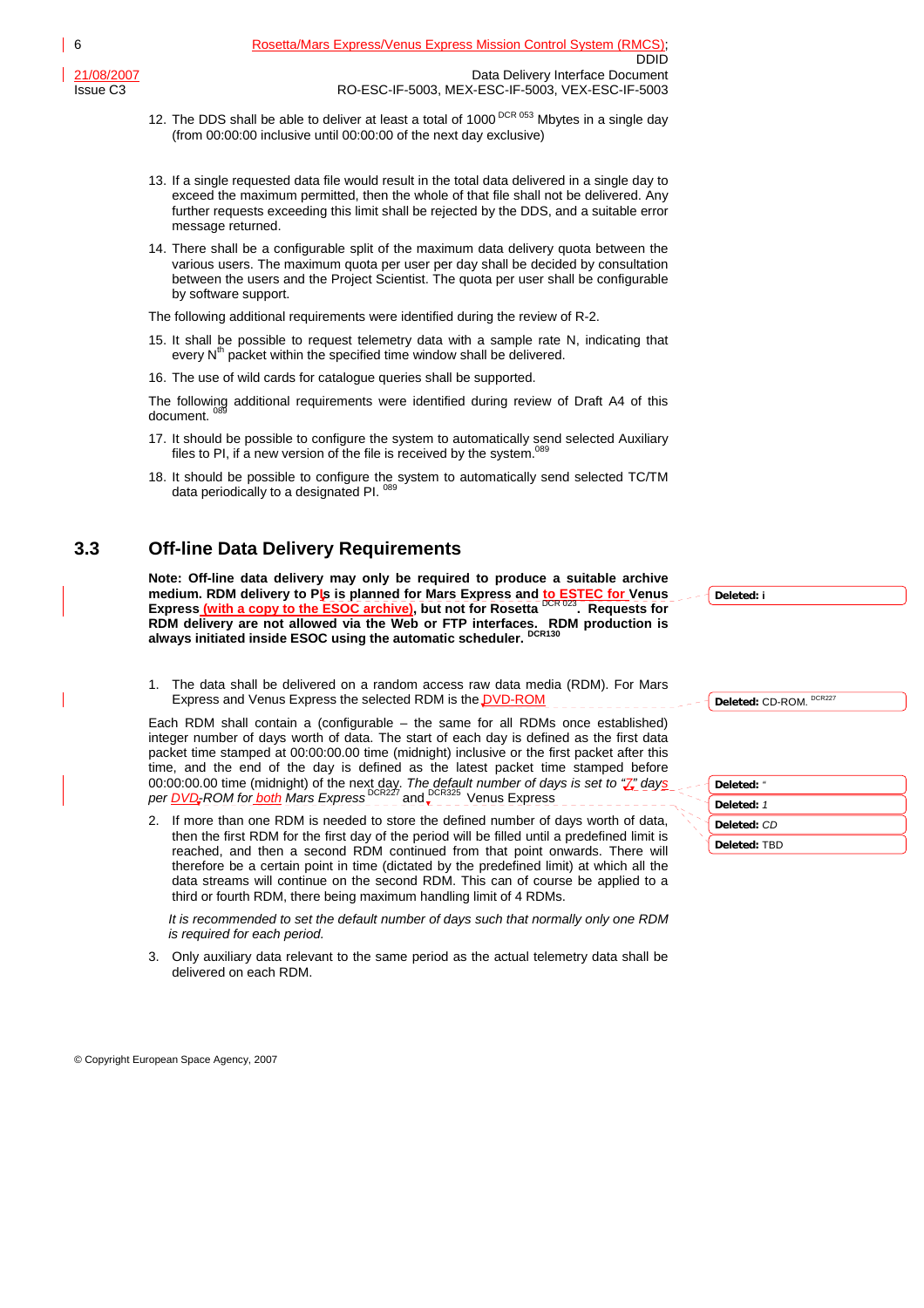7

4. All data on the RDM shall be accompanied by the relevant data format descriptions. These shall be contained on each RDM.

*In this way each RDM is completely self-describing. The overhead of repeating the data descriptions on each RDM is negligible given the anticipated capacity of the RDMs.* 

- 5. The RDM production system shall allow delivery of the RDMs to the authorised distribution list within 1 month of reception of the same data at the OCC. DCR227
- 6. The split by day is based on the following time key associated to each TM packet: On Board Generation Packets time (equivalent to the Source Packet Generation<br>time).<sup>DCR 015</sup>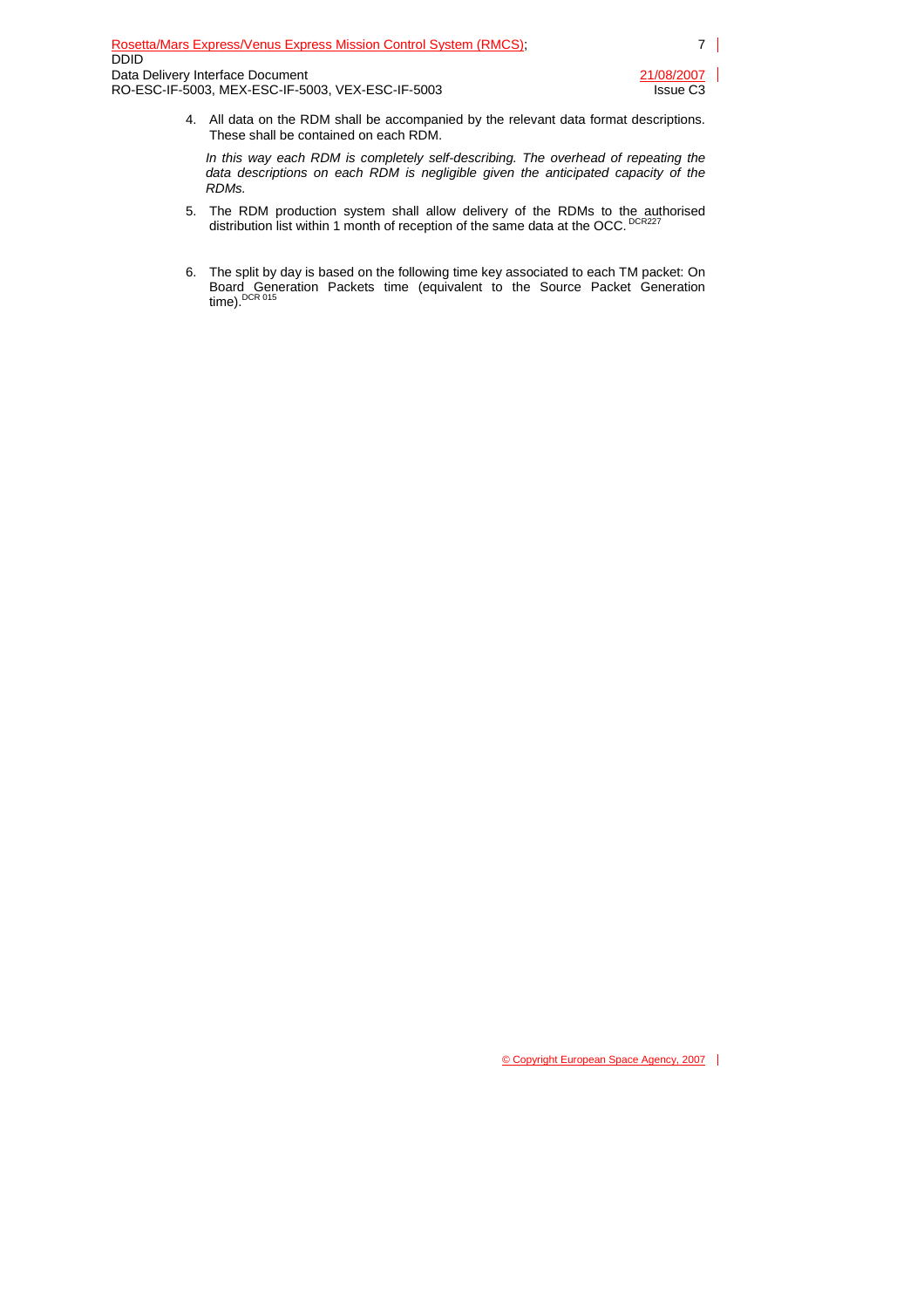# **3.4 Introduction to Standard Formatted Data Units**

The driving requirement for the formatting of data on the DDS is the need to handle a variety of packet sizes (e.g. the instrument data packets and the various packets of auxiliary data) and file sizes. The number of packets in the various files over a given time span can differ according to the planned operations of the corresponding instruments. For delivery of data on the RDM, the data must be delivered complete with data format descriptions so that each and every RDM is stand alone and does not require any external documentation or knowledge to understand the data. There must be a simple method of linking these data descriptions with the data that they describe. Furthermore, there must be no significant overhead imposed on the Rosetta/MEX/VEX <sup>DCR325</sup> science communities by packaging techniques or structuring of the delivered data, whether it be on-line or off-line delivery.

The particular technique proposed corresponds to an already published CCSDS Recommendation, see A-1, defining structure and construction rules for the Standard Formatted Data Unit (SFDU).

The SFDU concept is applied to Rosetta/MEX/VEX's <sup>DCR325</sup> on-line data delivery in a very simple way, so that the overhead to the Pis is minimal, and in the extreme situation, the Pis can treat the extra header fields involved as "spare" bytes.

For off-line data delivery on RDM, SFDUs are also used. They provide a method of packaging together and logically labelling (identifying) all the files on the RDM. The data files shall be accessible directly with no SFDU labelling overhead for those science community members who wish to access some particular data and already know exactly where that data is on the RDM. However, the SFDU packaging used for the data on the RDM shall allow science community members with no previous knowledge of the file structure being used to find and retrieve data and its relevant description.

An awareness of the SFDU concept shall help each science community member to build a more resilient data handling system and provide better visibility of data structures, particularly for common data and if needed, interchange of data between science community members. The SFDU concept also provides a technical and administrative framework for handling and exchanging of data descriptions.

Appendix F gives a brief description of the SFDU concept and the data packaging techniques used sufficiently enough to permit understanding of the SFDU implementation proposed in this document. This appendix must first be understood so that the data structures presented here can be followed. The interested reader is recommended to read A-1 for a full description and R-4 for a tutorial on the SFDU concept.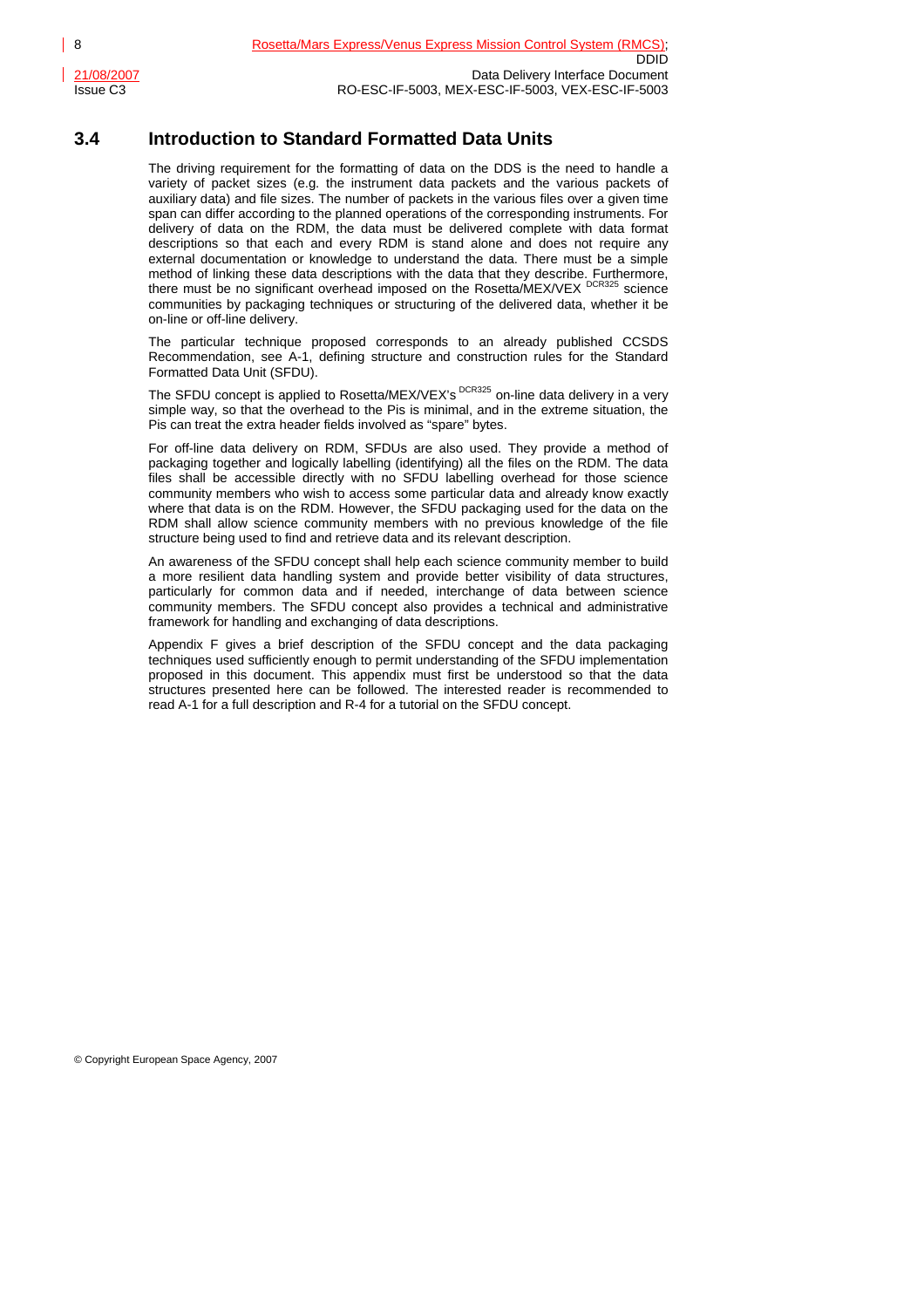# **4. Interface Characteristics**

DDID

# **4.1 Interface Location and Medium**

The three interfaces are described in turn.

- a) The requests for on-line data are made via FTP <sup>DCR129</sup> or <sup>088</sup> Web interface.
- b) The on-line data sent in response to requests, can be returned via  $DCR129$  FTP or the Web interface. The request indicates the response type to be used and the options available are dependent on the type of request. The following table shows the possible combinations: 088

| <b>Request</b>        | <b>Response</b>                                                                                          |
|-----------------------|----------------------------------------------------------------------------------------------------------|
| Web Interface Request | FTP single file containing all data<br><b>Table D</b><br>relating to the request to specified PI<br>node |
|                       | b) Return data via Web interface                                                                         |
| <b>FTP Request</b>    | FTP single file containing all data relating to the<br>request to specified PI node                      |

c) The off-line full data sets on Raw Data Media (RDMs) are DVD-ROM DCR423

# **4.2 Hardware Characteristics and Limitations**

The DDS hardware comprises a Sun/Solaris 8 server with 1GB memory.<sup>DCR 046</sup>

The PI hardware shall support:

- a) Web interface for on-line data requests and responses 088
- b)  $DCR129$  FTP for making on-line data requests and  $088$  receiving the on-line data files
- c) RDM reader for reading the off-line data sets

# **4.3 Data Source, Destination and Transfer Mechanism**

The data source is the DDS. The data destination is a computer at the PI home institute.

The transfer mechanism is:

- a) Web interface for the on-line data requests and responses  $088$
- b) All file transfers are performed with standard FTP, subject to the special two step process identified in section 5.2.  $^{DCR 008}$   $^{DCR 129}$
- c) RDM for the off-line data sets (long term archives, not to Pis)

# **4.4 Node and Device Addressing**

See Appendix C.

9

**Deleted:** CD **Deleted:** <sup>227</sup>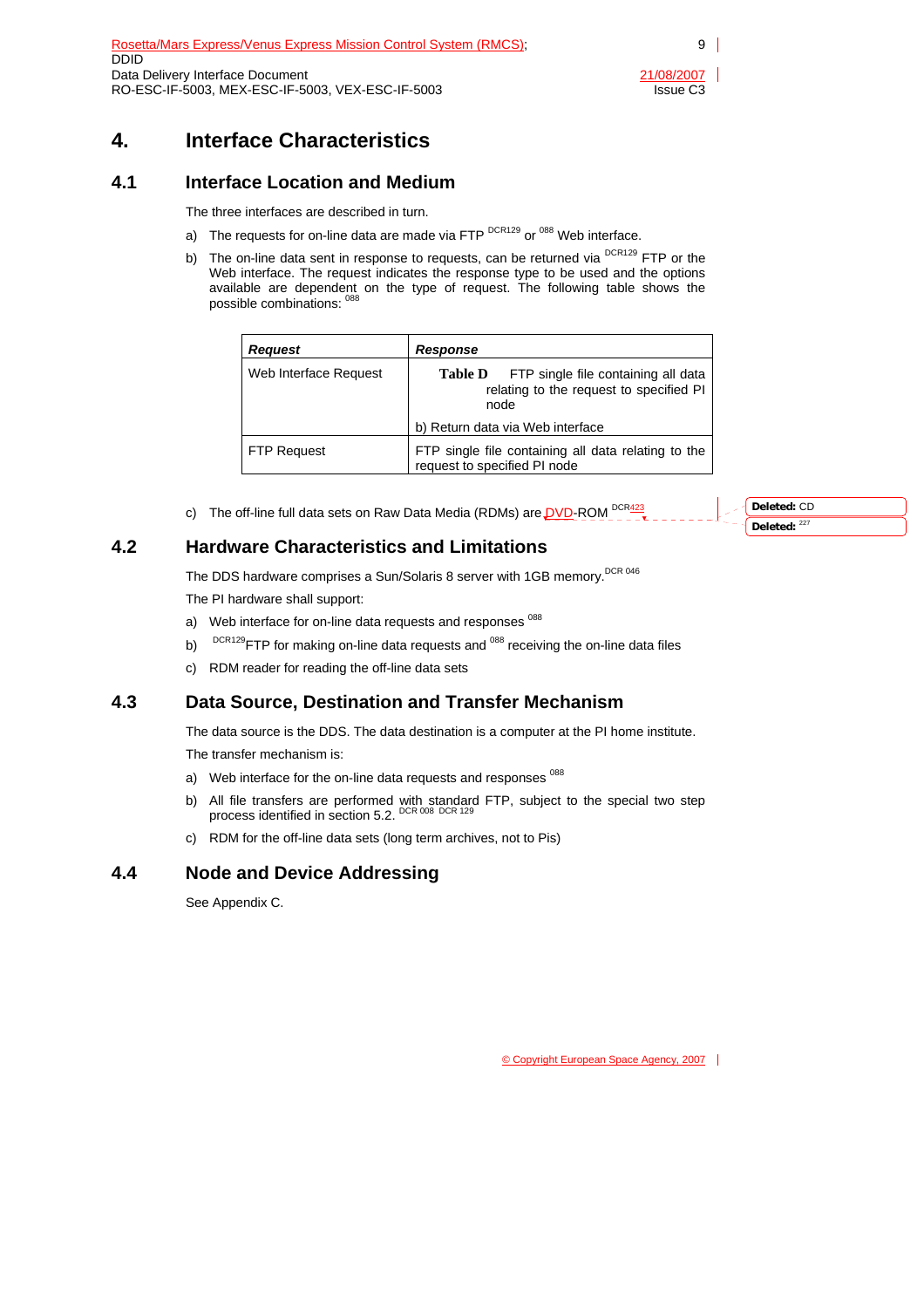# **4.5 Relationships with other Interfaces**

Together with the Command Request Interface Document (CRID, ref. R-3), the DDID defines the complete interface between the RMCS/MEMCS/VEMCS and the science communities.

This DDID is broadly based on the Cluster DDID.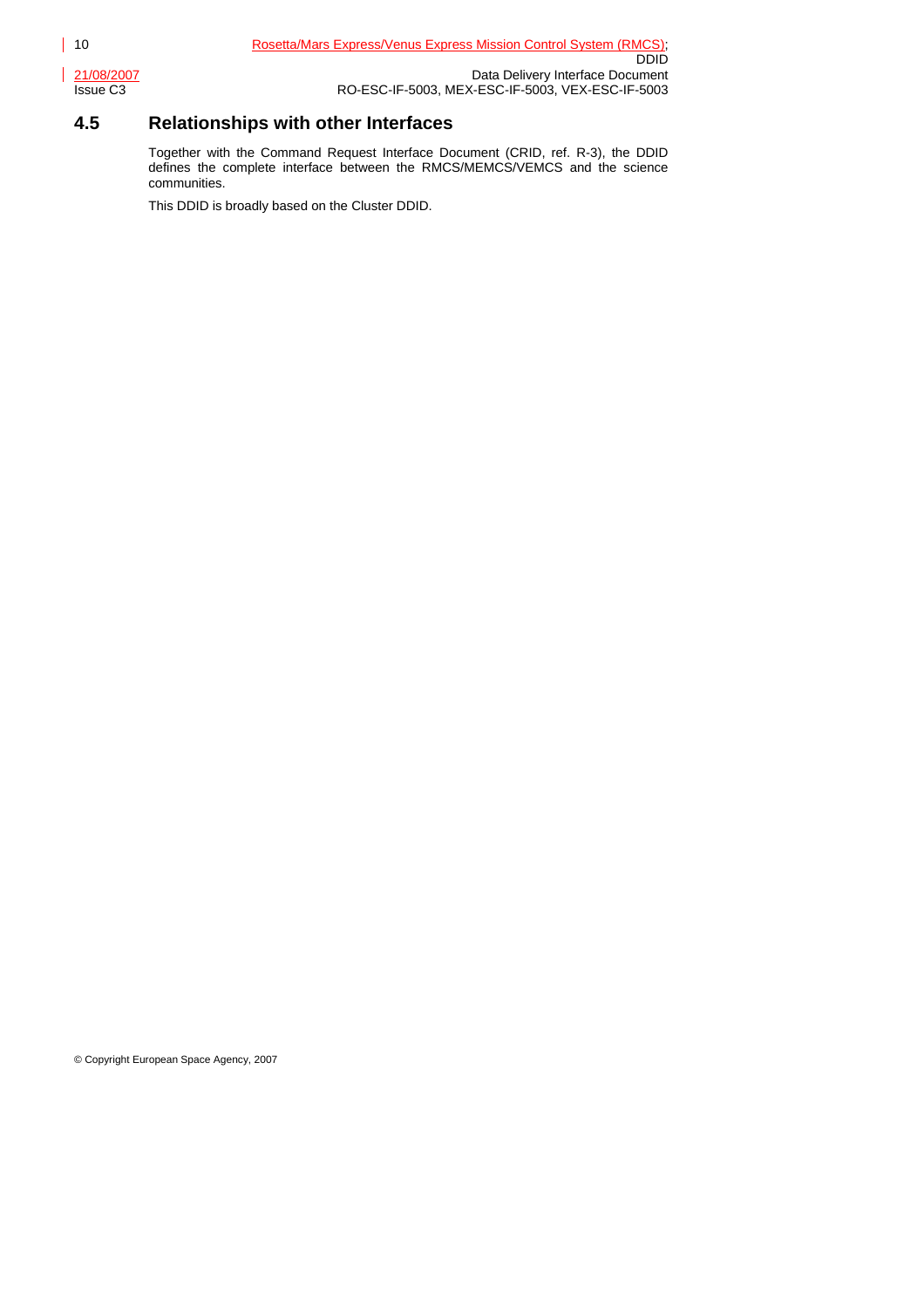# **5. Access**

# **5.1 Interface Utility Software**

No interface utility software over and above a Web interface <sup>DCR129</sup> is foreseen. The user can make their request in one of two ways: 088

- Through a Web interface
- Via <sup>DCR129</sup>FTP using an ASCII file to contain the request

The Web interface can be found at the following URLs<sup>DCR 016</sup>

- For Rosetta, http://rodds.esa.int
- For Mars Express, http://medds.esa.int
- For Venus Express http://vedds.esa.int DCR252

The DCR129FTP interface can be found at the following URLs

- For Rosetta, ftp://rodds.esa.int DCR168
- For Mars Express ftp://medds.esa.int DCR168
- For Venus Express ftp://vedds.esa.int DCR252

Access is protected by user name and password, and requires the user to contact ESOC<br>to obtain access to the protected pages of the site. Both the <sup>DCR129</sup> FTP interface and the Web interface support the following requests:

- Define and submit an on-line data request
- Receive on-line data responses
- Receive error messages

Data delivered by the DDS via FTP will come from one of the following IP addresses:<br><sup>DCR190</sup>

- ESOC firewall, 195.74.161.170 or 195.74.161.173
- Rosetta DDS, 195.74.173.230
- Mars Express DDS, 195.74.173.232
- Venus Express DDS 195.74.163.148 DCR366

Any queries regarding the DDS should be sent by email to the DDS support account for<br>the mission: <sup>DCR148</sup>

- Rosetta: rosetta.dds@esa.int
- Mars Express : mex.dds@esa.int
- Venus Express \_ \_ \_ \_ vex.dds@esa.int DCR252

© Copyright European Space Agency, 2007

11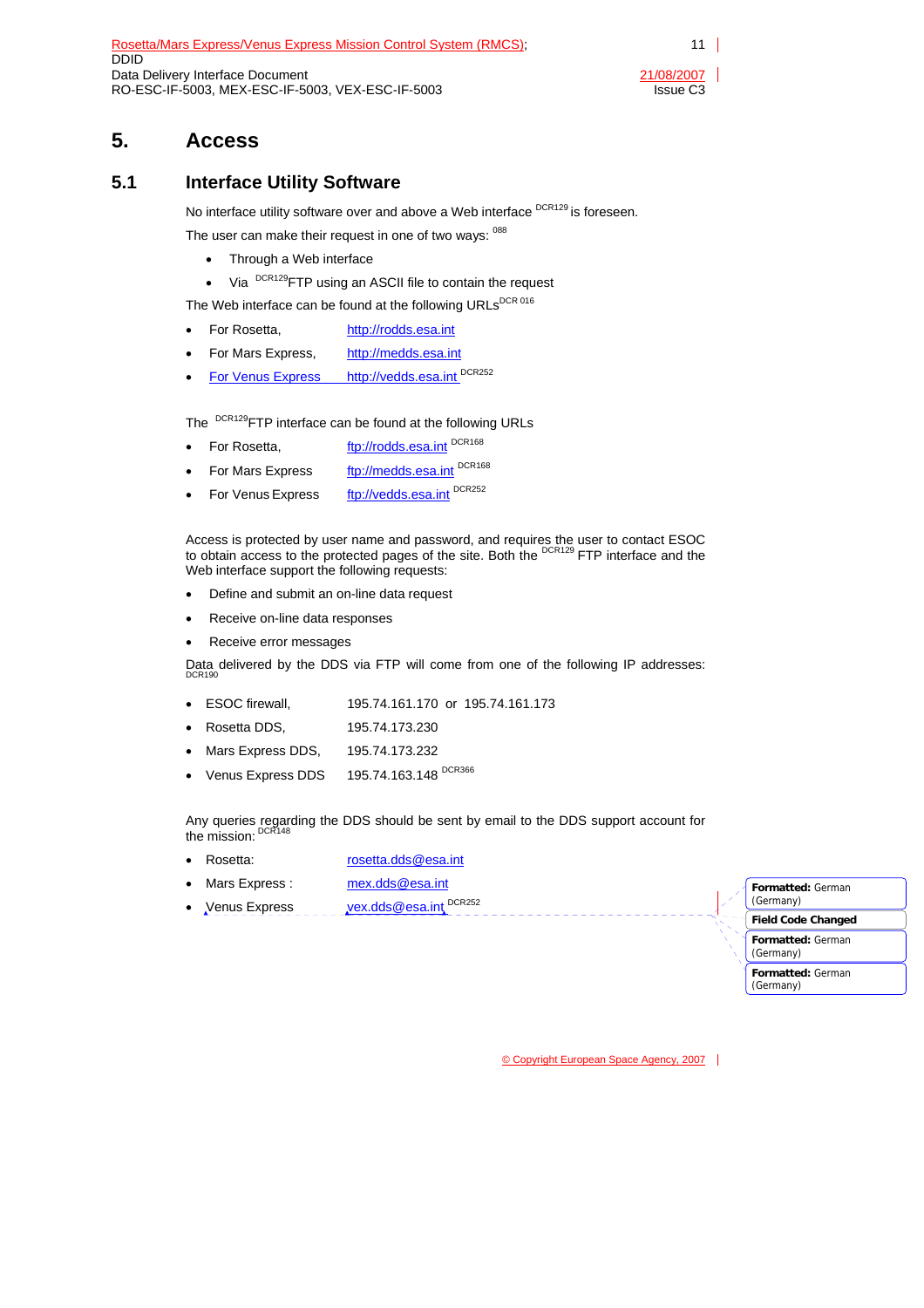# **5.2 Failure Protection, Detection and Recovery Procedures**

In the case of transmission failure of on-line data, the DDS will try and retransmit the file a number of times (configurable by DDS support at ESOC). If a PI does not receive a either a reply or an error message within 2 hours, then he must assume that the request has failed and resubmit the request.

In order to protect against partial transmissions and difficulties of knowing when a transfer is complete, FTP transfers in both directions must use a two-step process using a<br>terms of the system of the complete process using a<br>terms of the system in the system bolow<sup>, DCR127</sup> temporary filename, as demonstrated in the example below:

ftp>put request.XML request.TMP

ftp>rename request.TMP request.XML

Otherwise, no failure protection, detection and recovery procedures over and above those provided by the Web interface and FTP are foreseen. In the case of continued problems with the system the contact points, given in section 9.2, should be followed.

### **5.3 File Naming Convention**

The file naming conventions are defined in section 7.1.3.3 and 7.13.2.

# **5.4 Storage and File Detection Requirements**

For on-line data, the Mars Express DDS shall provide access for at least 3 months after acquisition from the spacecraft. Older data is available on the RDMs.

While the Rosetta DDS shall provide access to the on-line data for the entire mission duration.

There are no file detection requirements.

# **5.5 Security Requirements**

The computers hosting the DDS software are located on ESOC's front-end LAN and are accessible from outside ESOC. It should be noted that all other machines hosting the RMCS/MEMCS/VEMCS software are located on ESOC's operational LAN, which is protected from the DDS by a bridge.

For on-line data requests:

- Access is restricted to a list of authorised users.
- The list of authorised users can only be modified with the permission of the Project Scientist.
- The Web interface will be password protected.
- For each authorised user, the on-line data delivery will be made to a pre-specified node, whose address can only be modified with the permission of the PI.
- All authorised users will be permitted to access the auxiliary data. Otherwise, users will be restricted to accessing data from a particular experiment.

The RDMs will contain full data sets (i.e. all the common data and all the data from all the experiments).

# **5.6 Data Integrity Checks**

No data integrity checks over and above those provided by the protocol used are foreseen.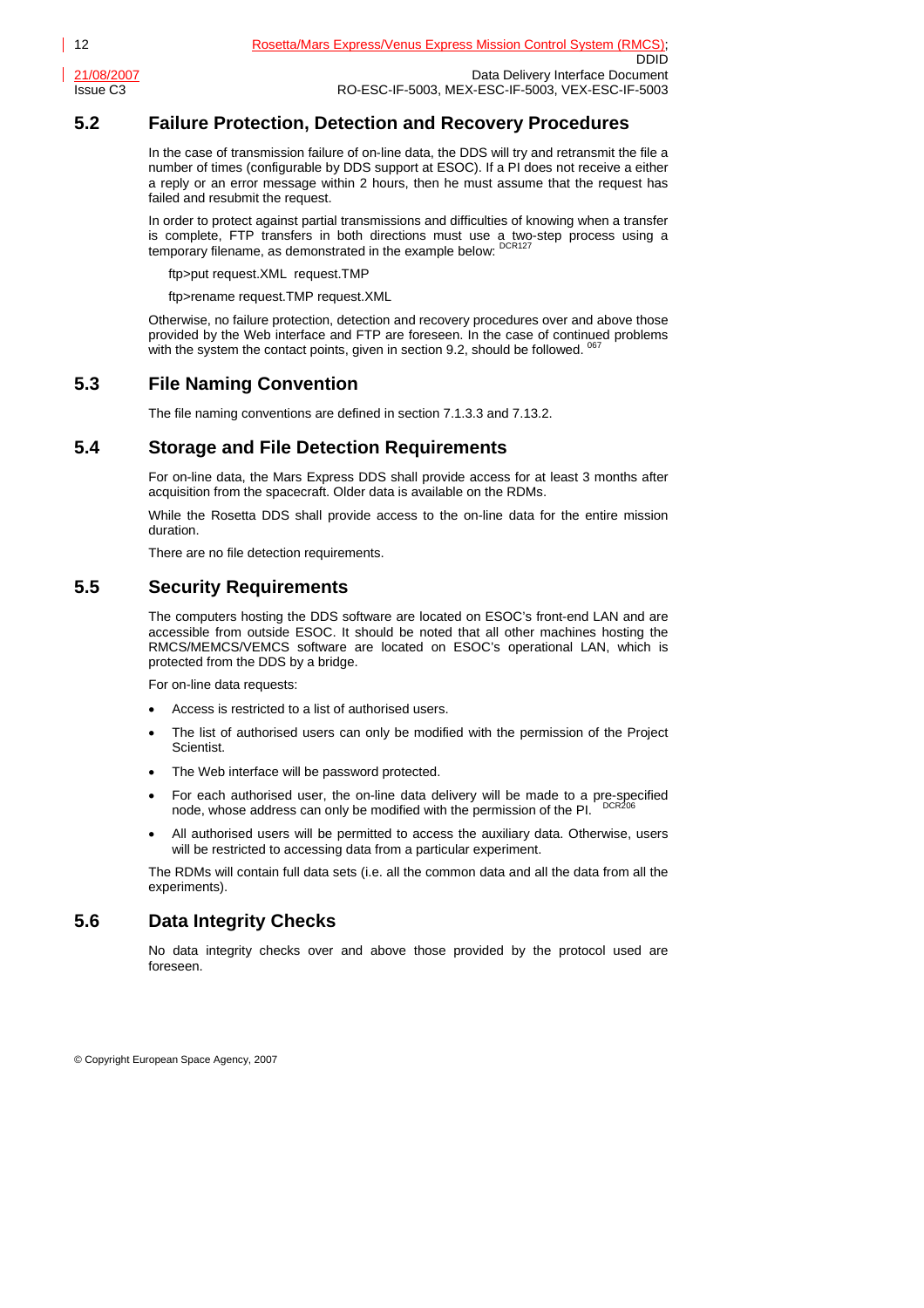### **5.7 Backup Requirements**

The DDS is foreseen to have a prime and back-up node, in case of failure.

### **5.8 Error Handling**

In the event of invalid on-line data requests, or errors in transferring the on-line data, error messages will be reported to the user, as defined in Appendix B.

The problem reporting procedure for Pis is also described in Appendix B.

Since the public internet is used, outages of several days are possible. DCR 044

#### **5.8.1 Transport/Network Layer**

DDS is accessible over the public internet.

Specific Network / Routings from particular users are not defined in this document.

### **5.8.2 Application Layer**

See above.

13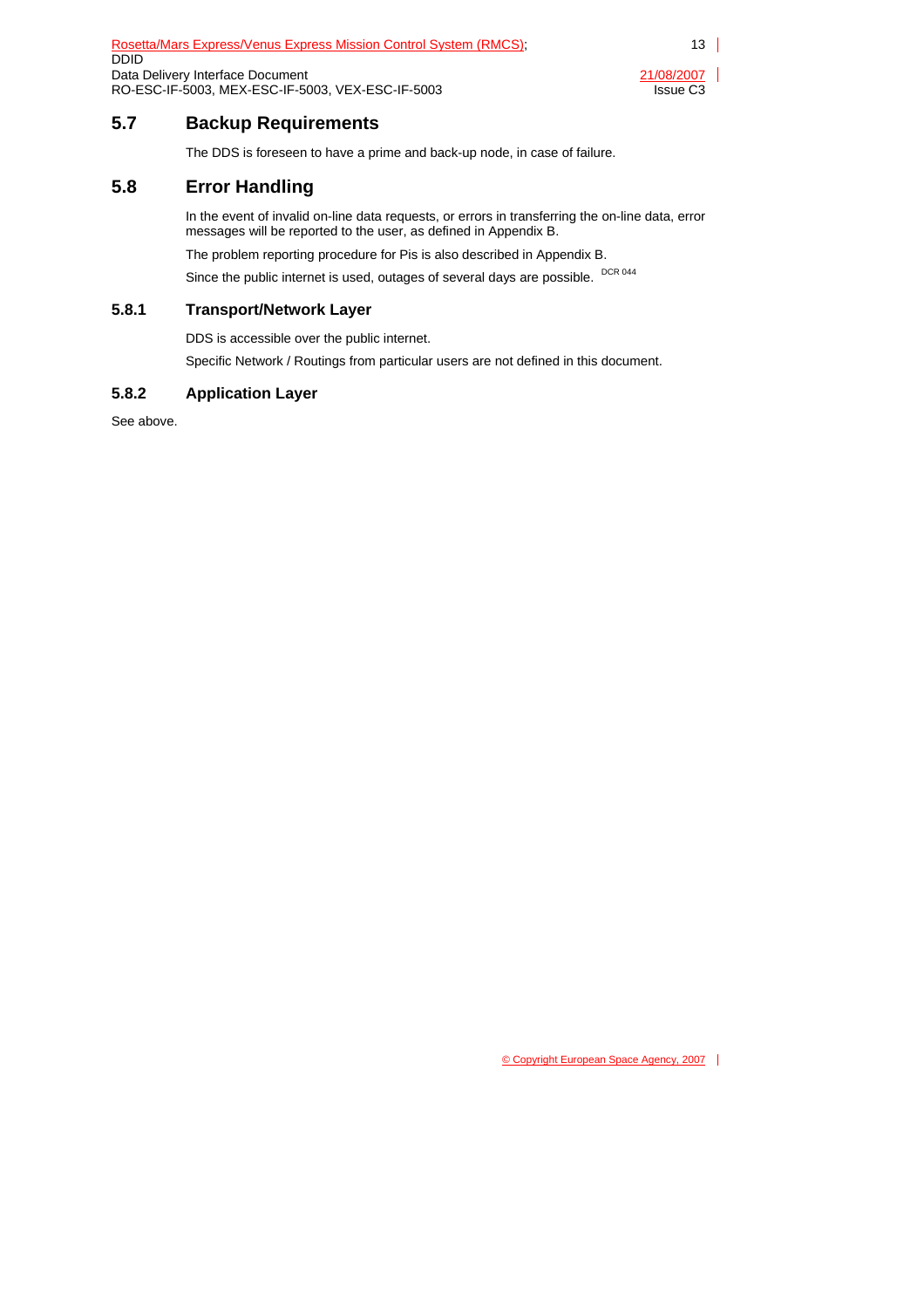# **6. Detailed Interface Specifications**

### **6.1 Data Structure**

The three interfaces are described in turn.

- a) The on-line data requests, via  $DCR129$ FTP or Web Interface  $088$
- b) The on-line data responses, via <sup>DCR129</sup>FTP or Web Interface 088
- c) The off-line data are transferred on RDM i.e. DVD-ROM for Mars Express and Venus Express only<sup>DCR423</sup>

### **6.2 Generation Method**

The on-line data responses <sup>088</sup> are generated by extracting data from the RMCS/MEMCS/VEMCS Data Archive System (DAS). The DAS is a repository for all RMCS/MEMCS/VEMCS data, and provides services to allow other components of the RMCS/MEMCS/VEMCS software to read from and write to the archive. In contrast to the other RMCS/MEMCS/VEMCS components, the DDS accesses the DAS from outside the ESOC operational LAN.

In the case of Telemetry Data, the data will be available for retrieval as soon as stored at the MCS. For VC0 this is normally within seconds of reception at the ground station <sup>DCR</sup>

The off-line data files are generated by an RDM production facility. This again uses the DAS. (Note: the DAS shall not be confused with the long term data archive)

In addition the DDS can be configured to automatically send certain data to designated Pis. The data that can be sent are: 089

| Data Type                          | <b>What is Sent to PI</b>                                                                                                                                        | When is data sent?                                                 |
|------------------------------------|------------------------------------------------------------------------------------------------------------------------------------------------------------------|--------------------------------------------------------------------|
| <b>Auxiliary File</b>              | Complete file                                                                                                                                                    | When a new version of the auxiliary<br>file is archived in the DAS |
| Telemetry<br>Packets               | A single file containing<br>all Telemetry packets for<br>given APID, type,<br>a<br>subtype, p1, p2 values<br><sup>DCR 017</sup> over a configured<br>time period | In a configured periodic cycle.                                    |
| Telecommands <sup>DC</sup><br>R318 | A single file containing<br>ТC<br>specified<br>the<br>information over<br>a<br>configured time period.<br>DCR318                                                 | <b>DCR318</b><br>In a configured periodic cycle.                   |

A PI must register their interest in such a service by contacting ESOC, who will validate the request, and configure the system to support the service requested. <sup>089</sup>

For automated telemetry packet delivery, the information required to configure automatic<br>requests includes <sup>DCR 060</sup>

- A nominal on-line request, including necessary keywords.
- Nominal Start time for automatic request process.

| Deleted: CD                 |
|-----------------------------|
| $\textsf{Pelered: } ^{228}$ |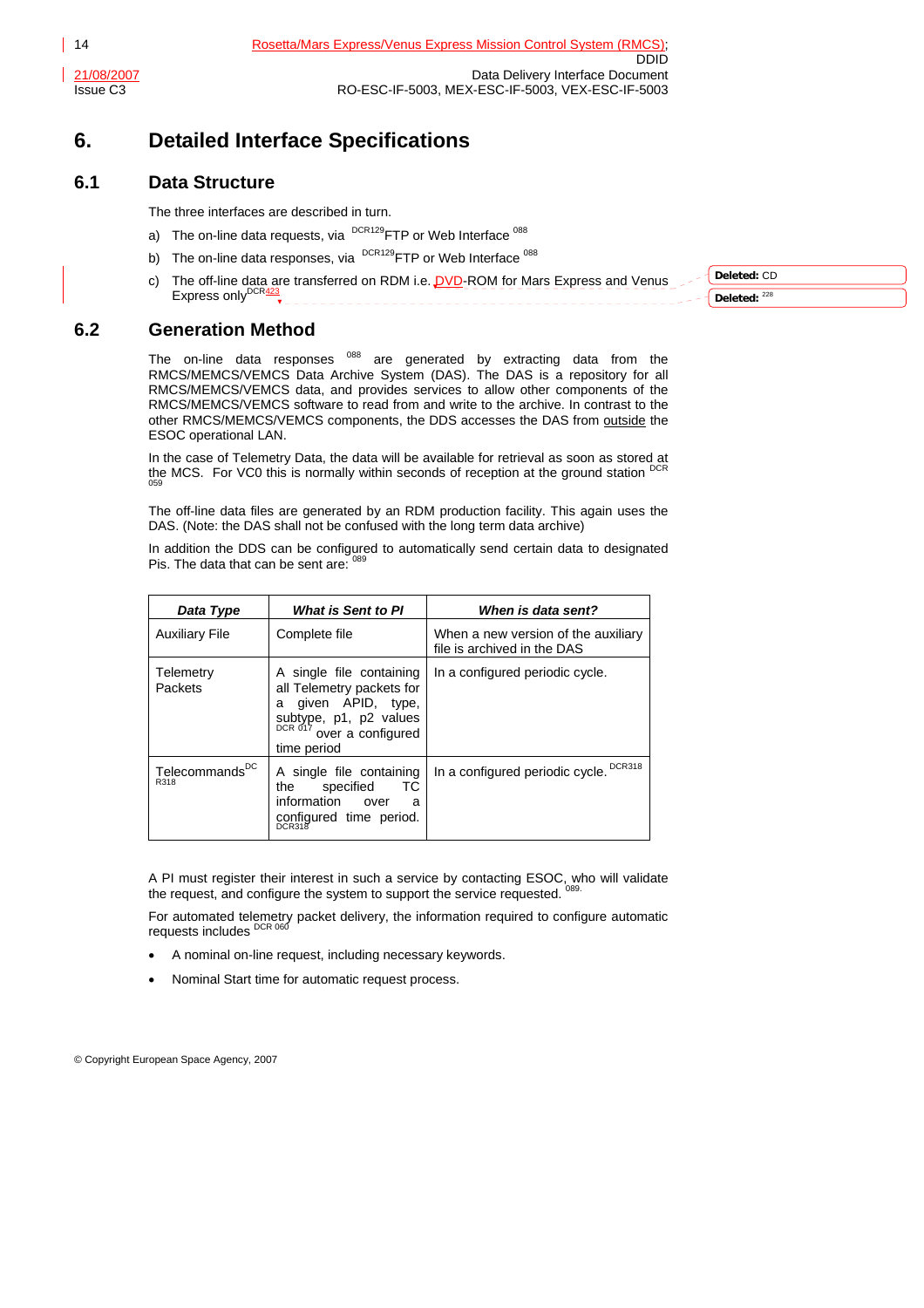15

- Request Frequency
- Start/end times expressed as a delta time from each request

For example, if the user wants data every 24 hours, he might one might configure for 00:00:00 (midnight) on 1-Jan-2002 with 24 hour frequency, start time –25 hours end time<br>–1 hour, to give automatic delivery of data from 11pm to 11pm, once per day..<sup>DCR 060</sup>

### **6.3 Data Passed Across the Interface and their Direction**

The data, which is passed across the interface, and the direction in which it is passed, is summarised in the table below.

| Data Item                           | <b>Where Defined</b> | <b>Direction</b> |
|-------------------------------------|----------------------|------------------|
| On-line Data Request                | 7.1                  | To the DDS       |
| On-line Response                    | 7.2                  | From the DDS     |
| Acknowledgement                     | 7.3                  | From the DDS     |
| Catalogue Entry                     | 7.4                  | From the DDS     |
| On-line Data                        | 7.5                  | From the DDS     |
| Telemetry Data                      | 7.6                  | From the DDS     |
| Command History Data <sup>037</sup> | 7.7                  | From the DDS     |
| <b>Auxiliary Data</b>               | $7.8^{DCR327}$       | From the DDS     |
| Catalogue Data                      | 7.9                  | From the DDS     |
| Error Message                       | 7.10                 | From the DDS     |
| Off-line Data Delivery              | 7.11                 | From the DDS     |
| RDM (SFDU View)                     | 7.12                 | From the DDS     |
| RDM (File View)                     | 7.13                 | From the DDS     |

### **6.4 Size and Frequency of Transfers**

For the on-line delivery of data, the DDS is sized to handle a total of 1000  $^{DCR}$  053 MB per day (see reference document R-15). Within this overall limit, each PI will receive his own daily quota. At any one time, a PI may queue up to 12 requests.

Nominally, each RDM will contain 1 (one) day's worth of data. It should be noted, however, that:

- The production rate may be reduced during periods of low data generation. In this case, an RDM will contain an integer number of days of data
- The production rate may be increased during periods of high data generation. In this case, up to 4 RDMs may be produced to hold one day's data.

The DDS can be configured to send certain types of data automatically to PIs.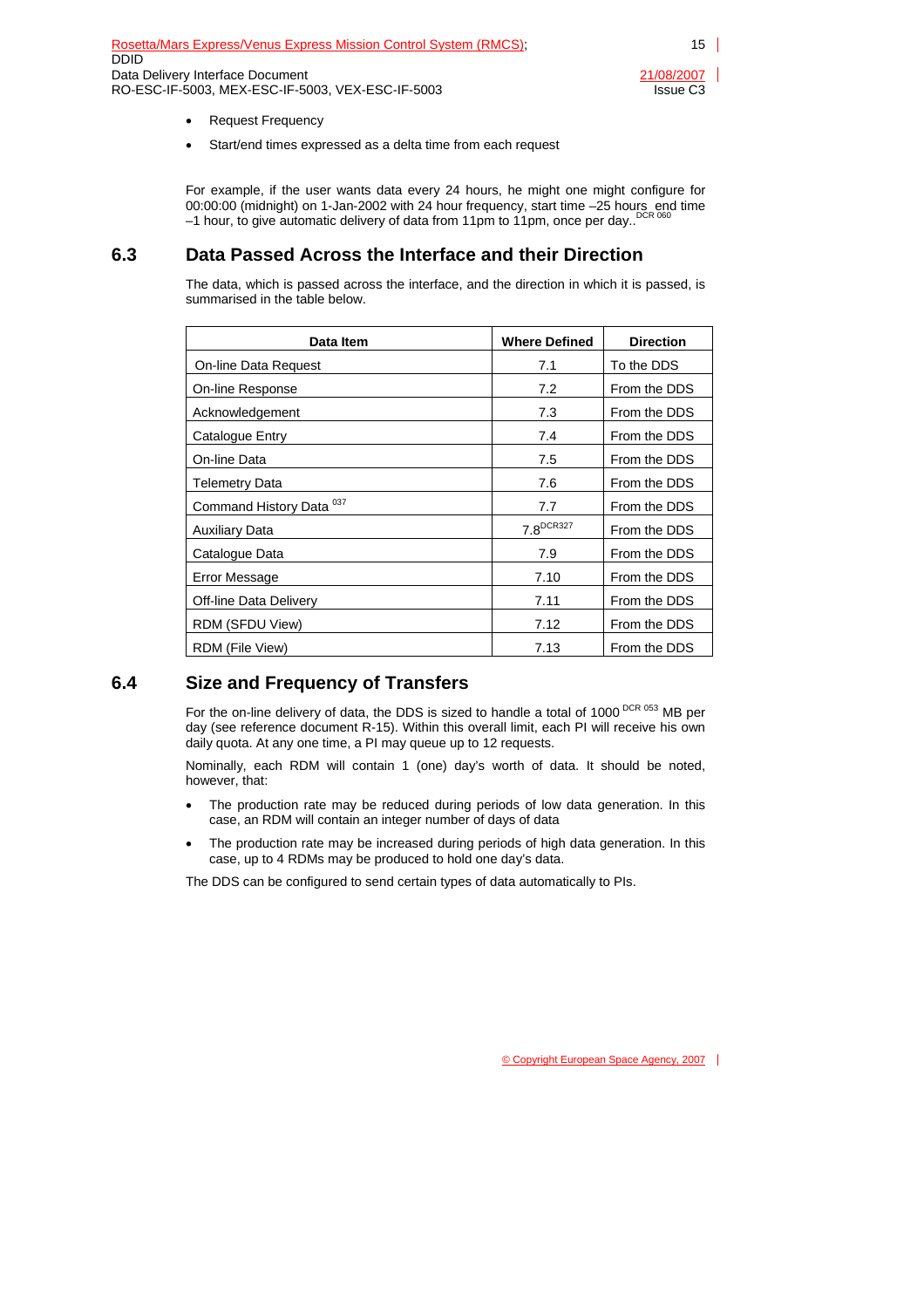

## **6.5 Timing and Synchronisation Requirements**

For on-line data delivery, the DDS should nominally receive the start of the requested data within 15 minutes after the DDS receives the request. (This is subject to the data volume requested and network-load.)

For off-line data delivery, the MEDDS<sup>DCR319</sup> should nominally deliver the RDMs within 3 weeks, VEDDS within TBD days <sup>DCR325</sup>. (In order to generate a consolidated data set, the DDS needs to wait for dump data from the satellite.)

For automated data delivery, the DDS should nominally deliver the following types of data within the given limits: <sup>089</sup>

| Data Type                      | <b>Delivery Period</b>                                                                                             |
|--------------------------------|--------------------------------------------------------------------------------------------------------------------|
| <b>Auxiliary Files</b>         | Will be forwarded immediately<br>on<br>receipt. Subject to exceptions specified<br>in Appendix A <sup>DCR135</sup> |
| <b>Telemetry Data</b>          | At a regular, configurable<br>rate<br>containing a configurable period.                                            |
| Telecommands <sup>DCR318</sup> | At a regular, configurable rate<br>containing a configurable period. <sup>DCR318</sup><br>rate                     |

Notes

- Data being delivered automatically may also be requested for normal online delivery.
- If an automatic delivery is missed (e.g. The DDS is down) then a normal online request must be made for the missing data.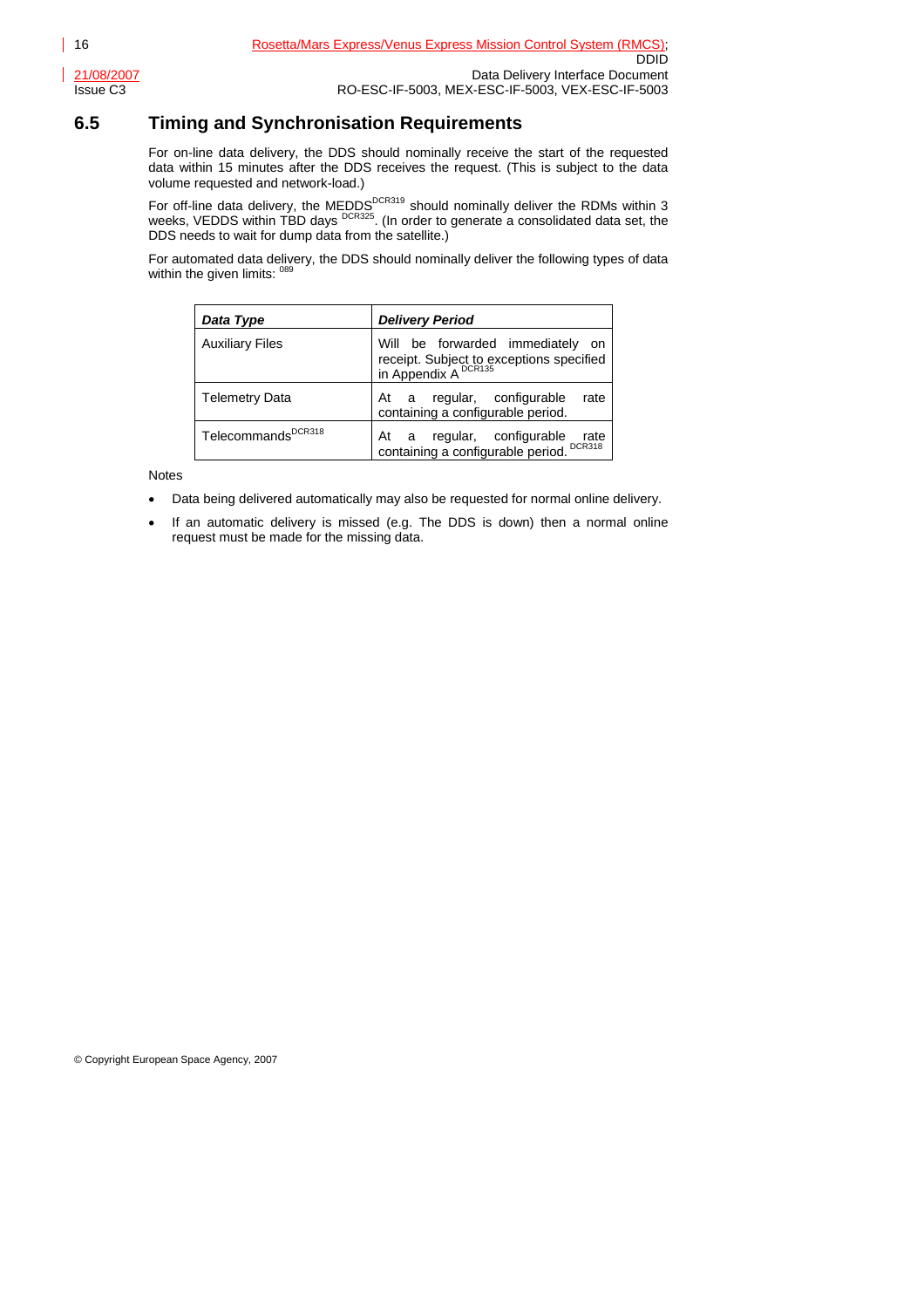Rosetta/Mars Express/Venus Express Mission Control System (RMCS); DDID Data Delivery Interface Document 21/08/2007 RO-ESC-IF-5003, MEX-ESC-IF-5003, VEX-ESC-IF-5003

# **7. Data Definition**

This chapter defines the characteristics of the data items listed in section 6.3.

### **7.1 On-line Data Request**

#### **7.1.1 Data Item Characteristics**

The user can make an on-line data request in one of two ways:

- Through a Web interface
- Via  $^{DCR129}$ FTP using an ASCII file to contain the request. The FTP transfer is subject to a special process, described in section 5.2. DCR 127

This section describes both methods. 088

The Web interface maps to the XML/XSD based ASCII file interface, therefore structure and format information is given using the XML schema definition (XSD). All in built XML types have an xsd: prefix (see R14 for more details).

NOTE: An example of the XML request file and the corresponding Web page are given for each request type.

The XML schema is defined in Appendix I (A-7).

### **7.1.2 Header Records**

N/A

### **7.1.3 Data Records**

Each request is made up of a single group:

| Field         | <b>XML type</b>   | <b>Description</b>                                               |
|---------------|-------------------|------------------------------------------------------------------|
| OnlineRequest | OnlineRequestType | Defines all the required information for a<br>single DDS request |

### 7.1.3.1 OnlineRequestType group

The OnlineRequestType contains the following fields:

| <b>Field</b>    | <b>XML type</b> | <b>Description</b>                                                                                                                                                                                                                       |
|-----------------|-----------------|------------------------------------------------------------------------------------------------------------------------------------------------------------------------------------------------------------------------------------------|
| general         | RequestInfoType | This defines the PI account, delivery<br>information, and format options.                                                                                                                                                                |
| Item $(1 to n)$ | DataItemType    | This defines the data to be requested.<br>This group can be specified only once<br>when building a request for Web or<br>Online Delivery DCR 130<br>This group can be specified more than<br>once when building an RDM based<br>request. |

Each of the fields in each of these groups is defined in the sections below.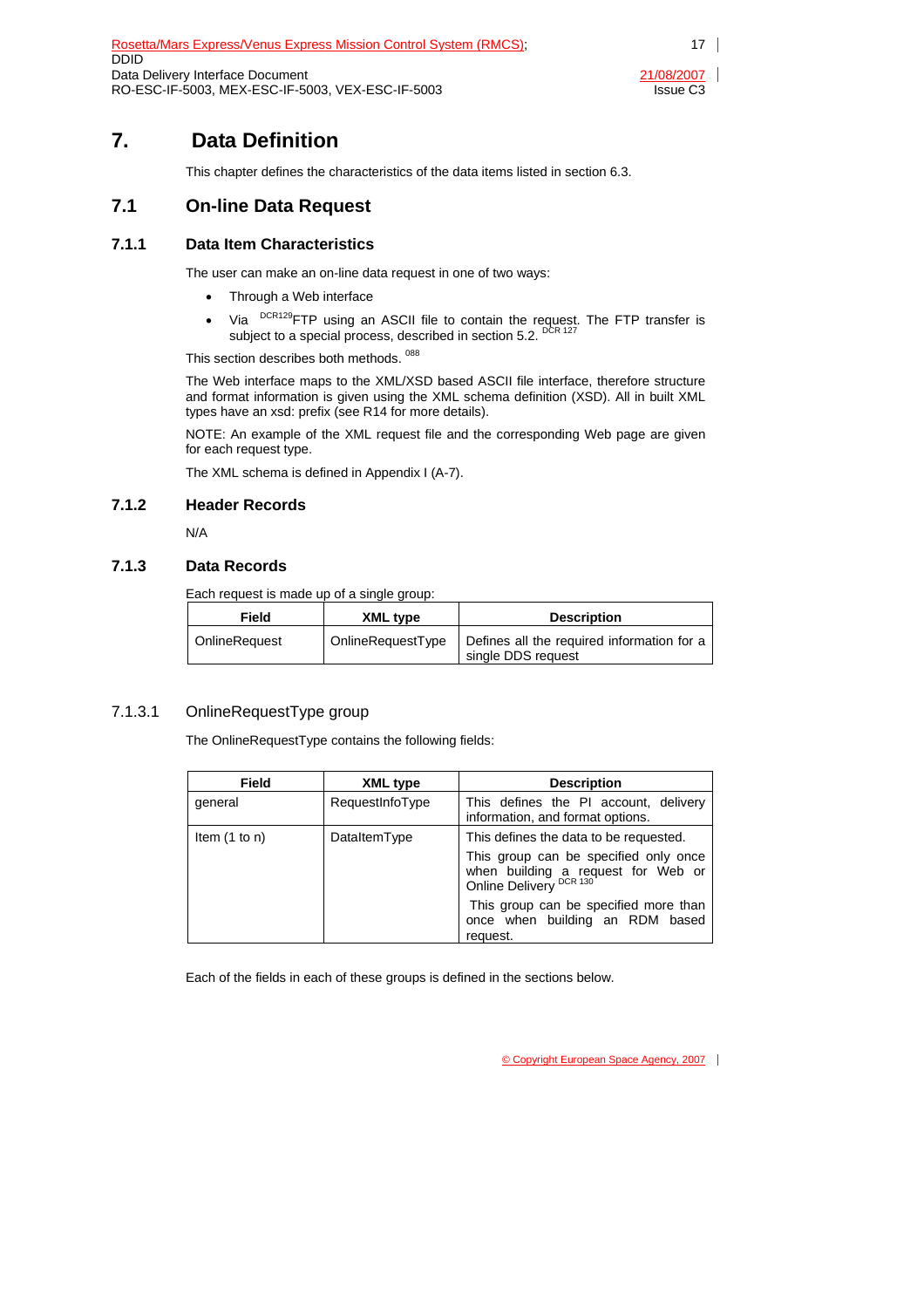

The OnlineRequestType also contains the following attributes: $DCR206$ 

| <b>Attribute</b>           | <b>XML type</b> | <b>Description</b>                                                                                                                                         |
|----------------------------|-----------------|------------------------------------------------------------------------------------------------------------------------------------------------------------|
| userRequestId   xsd:string |                 | Optional attribute that a PI can use to identify a<br>request. The corresponding response from the<br>DDS will have a matching userRequestId<br>attribute. |

### 7.1.3.2 RequestInfoType group

| <b>Field</b> | XML type       | <b>Description</b>                                                                                            |
|--------------|----------------|---------------------------------------------------------------------------------------------------------------|
| comment      | xsd:string     | Free format string that can be used by the PI to identify<br>a request. This is not processed by the DDS.     |
| UserInfo     | UserInfoType   | Contains information for identifying the PI account.                                                          |
| DestInfo     | DeliveryType   | Gives delivery method to use and delivery options such<br>as number of RDMs.                                  |
| Formatinfo   | FormatInfoType | Contains data formatting options such as compression,<br>SFDU formatting and mission specific format options. |
| DataInfo     | DataInfoType   | Contains options for specifying the overall data.                                                             |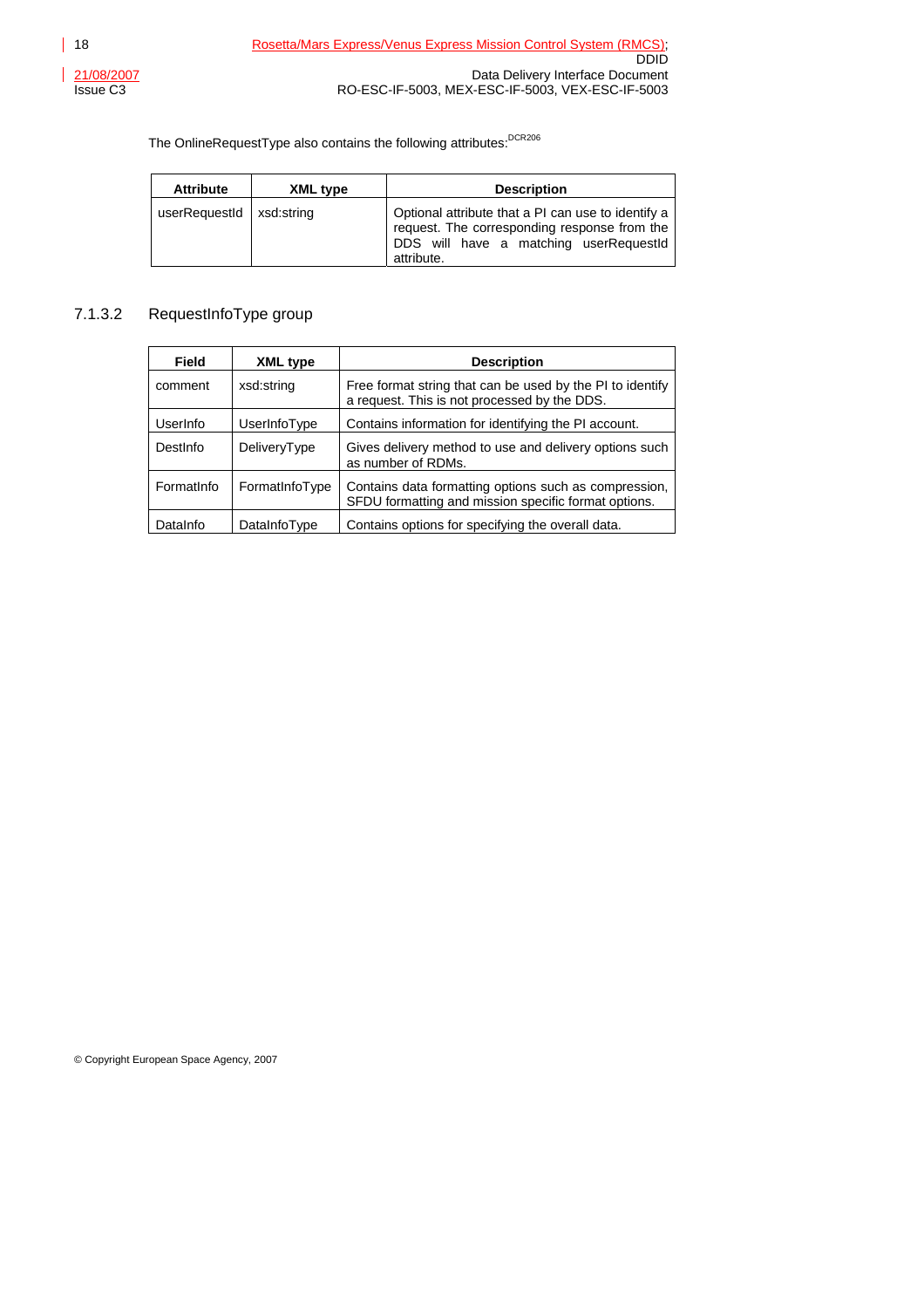### 7.1.3.3 UserInfoType group

| Field           | <b>XML type</b> | <b>Description</b>                            |
|-----------------|-----------------|-----------------------------------------------|
| <b>UserName</b> | xsd:string      | The PI account name for this request.         |
| FTPpassword     | xsd:string      | FTP request password to use for this request. |

NOTE: As a security measure <sup>DCR 064</sup>, the account password for accessing the DDS web site and the password for FTP ASCII file based requests are different.

### 7.1.3.4 DeliveryType group

The delivery group is composed of one, and only one, of the following fields:

| Field      | XML type               | <b>Description</b>                                                                                         |
|------------|------------------------|------------------------------------------------------------------------------------------------------------|
| <b>RDM</b> | <b>RDMDeliveryType</b> | Used to specify RDM based delivery. This group<br>contains fields relevant to RDM delivery.                |
| <b>FTP</b> | FTPDeliveryType        | Used to specify FTP based delivery. This group<br>contains fields relevant to FTP delivery.                |
| Online     | OnlineDeliveryType     | Used to specify Online (Web) based delivery.<br>This group contains fields relevant to Online<br>delivery. |

NOTE: The web interface will allow all three types of delivery, whereas the FTP interface will only allow RDM and FTP delivery as Online makes no sense in this context. NOTE: Requests <sup>DCR325</sup> for RDM delivery are not allowed via the Web or FTP interfaces. RDM production is always initiated inside ESOC using the automatic scheduler. DCR13

### 7.1.3.5 RDMDeliveryType group

The RDM delivery field does not contain any fields but has the following attributes:

| <b>Field</b>     | <b>XML type</b>     | <b>Description</b>                                                                                                                            |
|------------------|---------------------|-----------------------------------------------------------------------------------------------------------------------------------------------|
| label            | xsd:string          | Label for the RDM. Must be specified, cannot be<br>blank.                                                                                     |
| <b>NumCopies</b> | xsd:positiveInteger | Optional attribute specifying the number of copies<br>to produce. Default value if not specified is 1.                                        |
| MaxSpan          | xsd:positiveInteger | attribute specifying<br>Optional<br>maximum<br>the<br>number of RDMs this request is allowed to span.<br>Default value if not specified is 1. |

### 7.1.3.6 FTPDeliveryType group

The FTP delivery group contains the following fields:

| <b>Field</b> | XML type   | <b>Description</b>                                                                                      |
|--------------|------------|---------------------------------------------------------------------------------------------------------|
| directory    | xsd:string | A valid path for the file on PI FTP server, and will<br>be different for machines running UNIX and VMS. |
|              |            | This path is relative to the Default directory that is<br>configured for each user DCR132               |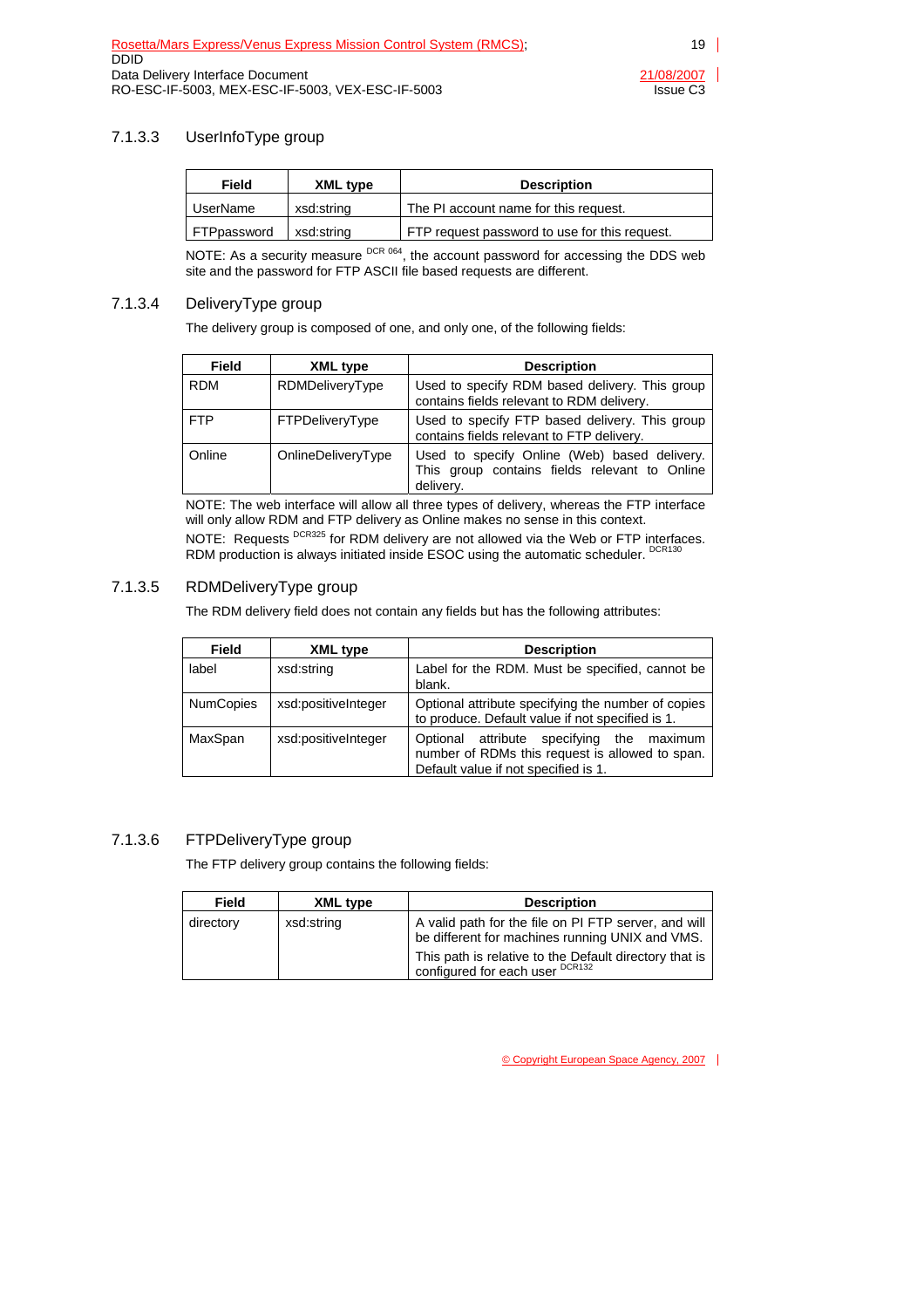| 21/08/20 |
|----------|
| Issue C3 |

20 Rosetta/Mars Express/Venus Express Mission Control System (RMCS); DDID Data Delivery Interface Document

RO-ESC-IF-5003, MEX-ESC-IF-5003, VEX-ESC-IF-5003

|          |                                 | Can be blank.                                                                                                                                                     |
|----------|---------------------------------|-------------------------------------------------------------------------------------------------------------------------------------------------------------------|
| Filename | xsd:string                      | Destination filename. Must be specified, cannot<br>be blank.                                                                                                      |
| 1)       | Target (0 to   ReqString DCR188 | FTP target name of the FTP server to which the<br>response shall be sent. (If not specified, the<br>response will be sent to a pre-configured default<br>target.) |

### 7.1.3.7 OnlineDeliveryType group

This group is not defined here as it is used internally by the web interface.

### 7.1.3.8 FormatInfoType group

The format info group contains the following fields:

| <b>Field</b>  | XML type          | <b>Description</b>                                                                                          |
|---------------|-------------------|-------------------------------------------------------------------------------------------------------------|
| compression   | CompressionType   | Used to specify compression method to use.                                                                  |
| SFDUrequired  | xsd:boolean       | Set to 'true' is SFDU is required, else set to<br>'false'.<br>Note: If SFDU not selected then the delivered |
|               |                   | data is 'raw', with no acknowledgement or<br>catalogue information <sup>DCR 025</sup>                       |
| missionFormat | MissionFormatType | Optional field for specifying mission specific<br>formatting.                                               |

### 7.1.3.9 CompressionType group

The compression group can contain one of the following values:

| Value       | <b>Description</b>                                                                                                                                                                                                                                                                                                                                                                                                                                                                                                                                                                                                                                         |
|-------------|------------------------------------------------------------------------------------------------------------------------------------------------------------------------------------------------------------------------------------------------------------------------------------------------------------------------------------------------------------------------------------------------------------------------------------------------------------------------------------------------------------------------------------------------------------------------------------------------------------------------------------------------------------|
| <b>NONE</b> | No compression of data.                                                                                                                                                                                                                                                                                                                                                                                                                                                                                                                                                                                                                                    |
| <b>ZIP</b>  | This option specifies that the file to be delivered should be compressed<br>prior to transmission over the network, using the commonly available<br>'ZIP' algorithm. Note, that the complete resultant file including<br>acknowledgement, catalogue and data will be compressed as a single<br>file. Packages for 'UNZIPing' the received compressed file are readily<br>available for all common hardware/software platforms, including UNIX,<br>VMS, DOS and Mac (these packages shall not be supplied by ESOC).<br>If a file has been compressed before transmission to the PI, then the<br>TargetSpec filename shall be appended with a "Z" character. |

It should be noted that the throughput benefits of using the ZIP option cannot be accurately assessed at present, as the degree of compression depends greatly upon the content of the data being compressed

### 7.1.3.10 MissionFormatType group

See Appendix A for valid mission specific format details <sup>DCR325</sup>.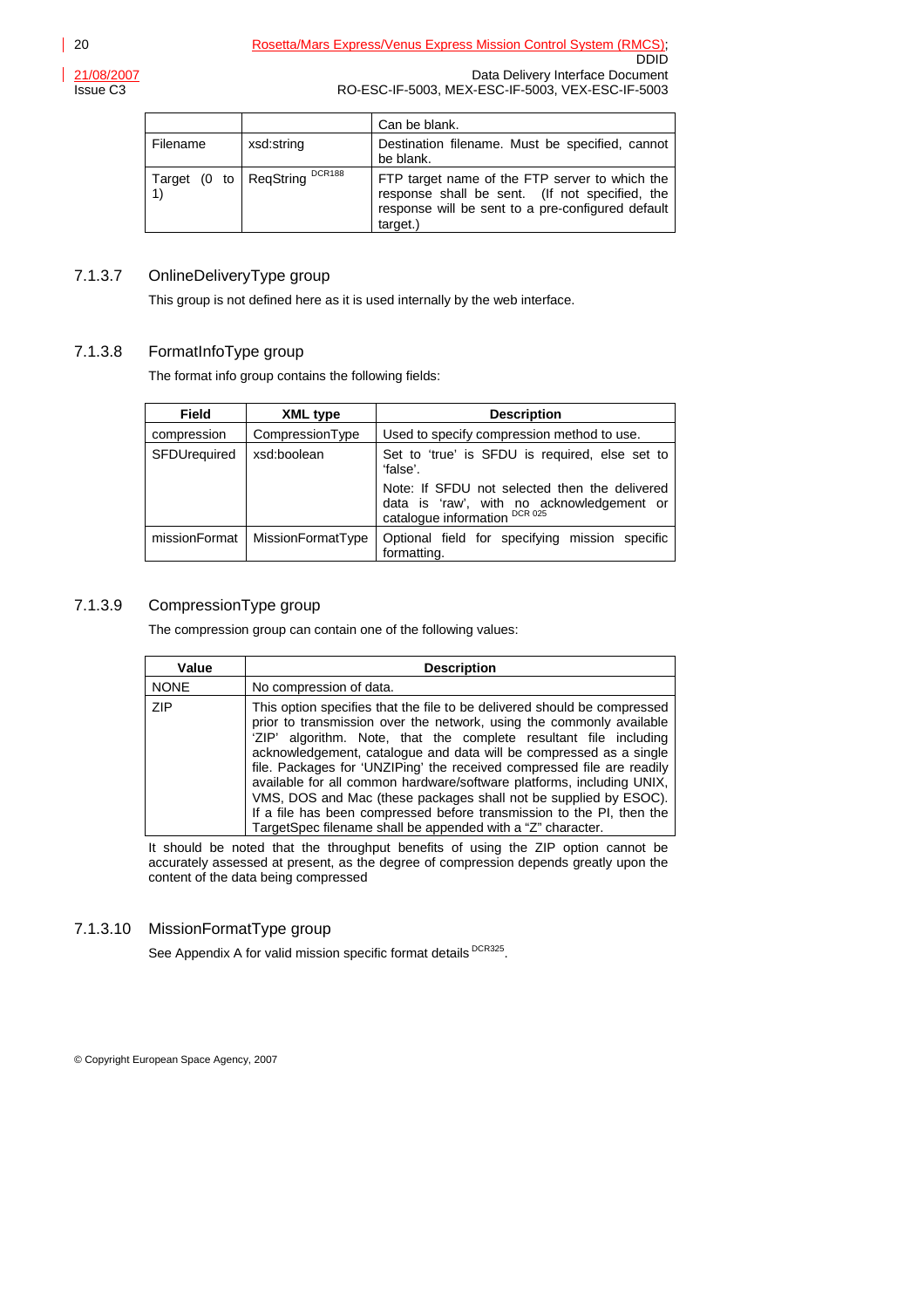### 7.1.3.11 DataInfoType group

The format info group contains the following fields:

| Field                               | <b>XML type</b> | <b>Description</b>                                             |
|-------------------------------------|-----------------|----------------------------------------------------------------|
| (field deleted <sup>DCR 155</sup> ) |                 |                                                                |
| earliestStart<br>(optional)         | xsd:dateTime    | Earliest time that the request can be<br>submitted to the DAS. |

### 7.1.3.12 DataItemType group

The data item group contains the following fields:

| Field             | <b>XML type</b>     | <b>Description</b>                                                                                                                                   |
|-------------------|---------------------|------------------------------------------------------------------------------------------------------------------------------------------------------|
| DataType          | DataType            | Type of data to request. The permitted<br>DCR<br>data types are defined in Appendix A<br>065                                                         |
| DataSource        | xsd:string          | The permitted data source mnemonics<br>are defined in Appendix A. Typically a<br>data source is a particular APID, or<br>auxiliary data source.      |
| CatalogueRequest  | xsd:boolean         | Boolean used to indicate whether the<br>request is for catalogue information or<br>actual data. DCR 155                                              |
| Keyword (0 to n)  | RequestKeywordValue | Optional keywords for a request.<br>Can have multiple keywords specified,<br>each keyword may also be specified<br>multiple times <sup>DCR 006</sup> |
|                   |                     |                                                                                                                                                      |
| OnEvent (0 or 1)  | EventValue          | Optional event for the request.                                                                                                                      |
|                   |                     | Note: Currently not supported DCR 019                                                                                                                |
| filter $(0 to 1)$ | FilterExpression    | Optional filter to apply to the request.                                                                                                             |

#### Partial Catalogues

The above values cover the requesting of data from all data streams with the exception of the partial catalogue. In this case, an asterisk (\*) is entered in either the DataSource or the DataType field, and the PARTIAL.CAT data set is produced.

### 7.1.3.13 RequestKeywordValue group

The request keyword group can contain one of the following fields:

| <b>Field</b> | XML type            | <b>Description</b>                                                                                                                                                                                                                                                        |
|--------------|---------------------|---------------------------------------------------------------------------------------------------------------------------------------------------------------------------------------------------------------------------------------------------------------------------|
| SampleRate   | xsd:positiveInteger | This option indicates that following the first<br>entry after filter start time (or the first<br>packet if no filter) in the specified data<br>stream, every $N^{th}$ entry is delivered, up to<br>the filter end time. The default value is a<br>sample rate equal to 1. |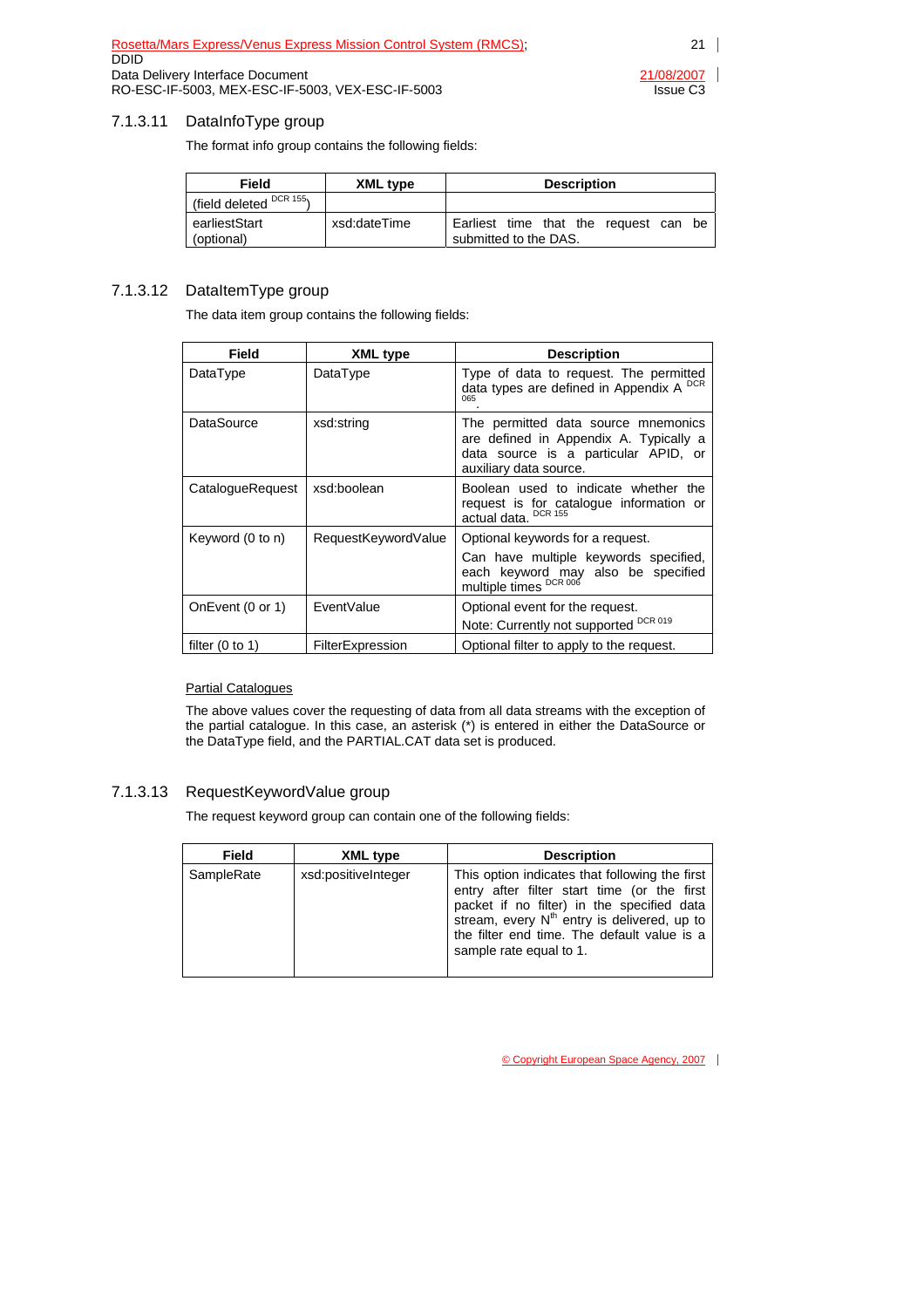| 21/08/2007<br>Issue C3 |            |                     | DDID<br>Data Delivery Interface Document<br>RO-ESC-IF-5003, MEX-ESC-IF-5003, VEX-ESC-IF-5003                                                                                                                                                                                                                                                                                                                                                                                                                                                           |
|------------------------|------------|---------------------|--------------------------------------------------------------------------------------------------------------------------------------------------------------------------------------------------------------------------------------------------------------------------------------------------------------------------------------------------------------------------------------------------------------------------------------------------------------------------------------------------------------------------------------------------------|
|                        |            |                     | The TM packets will be retrieved from four<br>different datastreams: VC0 Real Time,<br>VC0 Playback, VC1 Real Time and VC1<br>Playback.                                                                                                                                                                                                                                                                                                                                                                                                                |
|                        |            |                     | The solution for applying the sampling rate<br>is the following.<br>Skip each n records in<br>the individual history files and then merge<br>these packets together.                                                                                                                                                                                                                                                                                                                                                                                   |
|                        |            |                     | So for example if there is a history file<br>containing the same TM data type within<br>datastream_1 and within datastream_2,<br>and if the sampling $=$ 'n', then one every 'n'<br>packets are retrieved from each of the<br>history files in question and the result is<br>merged. <sup>DCR 010</sup>                                                                                                                                                                                                                                                |
|                        | VolumeSize | xsd:positiveInteger | This option specifies the maximum quantity<br>of data that the PI wishes to be delivered in<br>a single file. The rational for having this<br>option is so that a PI can more carefully<br>control his permitted quota for on-line data<br>delivery. The default value is the Account's<br>daily quota.                                                                                                                                                                                                                                                |
|                        |            |                     | The value is the maximum number of bytes<br>specified in bytes (note, NOT Kbytes or<br>Mbytes). If this number would result in the<br>maximum quota for the day for that<br>Account being exceeded, then an error is<br>returned immediately.                                                                                                                                                                                                                                                                                                          |
|                        |            |                     | In the situation where both a filter end time<br>VolumeSize <sup>DCR206</sup><br>and<br>options<br>are<br>specified, then the data delivered will be up<br>to the point of whichever is reached first.<br>For example, if the end time value was<br>14:00:00, the VolumeSize <sup>DCR206</sup><br>value<br>equalled 30000 and the experiment packet<br>time stamped 12:37:45 made the resultant<br>delivered 30255 bytes,<br>file<br>then the<br>delivery would stop at that point and would<br>not continue until the last packet before<br>14:00:00. |
|                        |            |                     | Note that the limits on daily data quantities<br>apply to the data before it has been<br>optionally 'ZIPped' for transmission over<br>the network (see next option).                                                                                                                                                                                                                                                                                                                                                                                   |
|                        |            |                     | The maximum value for this keyword is 2147483647. <sup>DCR165</sup>                                                                                                                                                                                                                                                                                                                                                                                                                                                                                    |

### 7.1.3.14 EventValue group

The event value group can contain one of the following fields:

| Field         | <b>XML type</b>     |      | <b>Description</b>        |  |         |
|---------------|---------------------|------|---------------------------|--|---------|
| Volume DCR206 | xsd:positiveInteger | This | option indicates that the |  | reauest |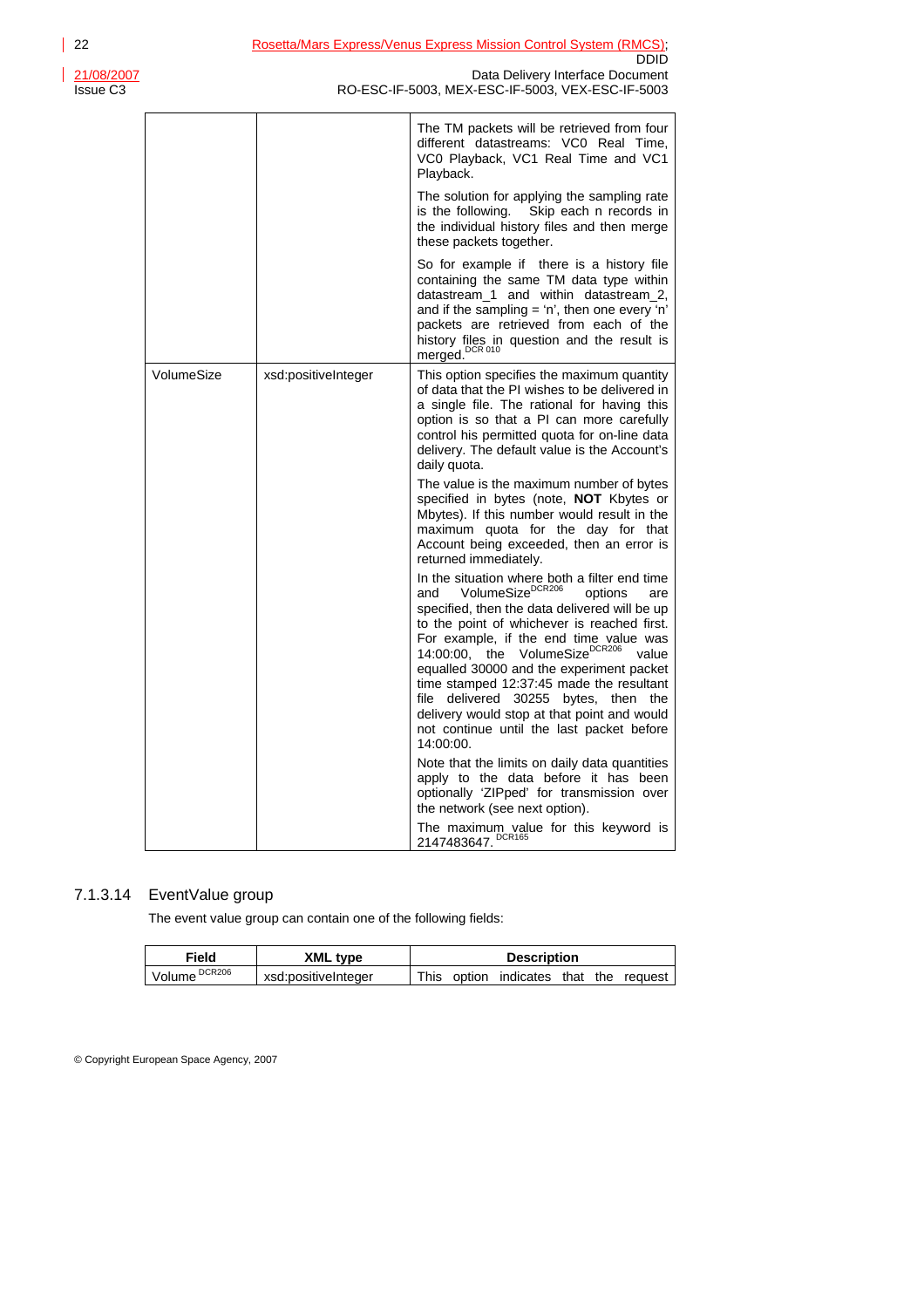RO-ESC-IF-5003, MEX-ESC-IF-5003, VEX-ESC-IF-5003

|  | should not return until at least the specified<br>amount of data is available. The value is<br>specified in bytes.<br>Note: Currently not supported DCR 019 |
|--|-------------------------------------------------------------------------------------------------------------------------------------------------------------|
|--|-------------------------------------------------------------------------------------------------------------------------------------------------------------|

### 7.1.3.15 FilterExpression group

The filter expression groups allow the request to narrow down the returned data using mathematical operators such less than, greater than, equals etc. It also allows these simple filters to be combined using AND, OR, and NOT operations.

These operations are combined together is a tree notation to give precedence.

The filter expression group can contain one of the following fields:

| <b>Field</b> | XML type       | <b>Description</b>                                                                          |
|--------------|----------------|---------------------------------------------------------------------------------------------|
| unary        | UnaryNodeType  | Used with a unary NOT operation to<br>negate the expression tree contained in<br>this node. |
| Binary       | BinaryNodeType | Used to combine two distinct expression<br>trees.                                           |
| Leaf         | LeafNodeType   | Represents a simple filter such as ErtTime<br>$>= 19:00:00$                                 |

### 7.1.3.16 UnaryNodeType group

The unary node group can contain one of the following fields:

| Field  | XML type       | <b>Description</b>    |
|--------|----------------|-----------------------|
| unary  | UnaryNodeType  | See section 7.1.3.15. |
| binarv | BinaryNodeType | See section 7.1.3.15. |
| leaf   | LeafNodeType   | See section 7.1.3.15. |

The unary node type has an attribute containing the unary operation to use:

| <b>Attribute</b> | XML type   | <b>Description</b>               |
|------------------|------------|----------------------------------|
| operation        | xsd:string | Must contain the value 'OP NOT'. |

### 7.1.3.17 BinaryNodeType group

The binary node group the following fields:

| Field | <b>XML type</b>  | <b>Description</b>                                                    |
|-------|------------------|-----------------------------------------------------------------------|
| lhs   | FilterExpression | The left hand side of the binary operation.<br>See section 7.1.3.15.  |
| rhs   | FilterExpression | The right hand side of the binary operation.<br>See section 7.1.3.15. |

The binary node type has an attribute containing the binary operation to use: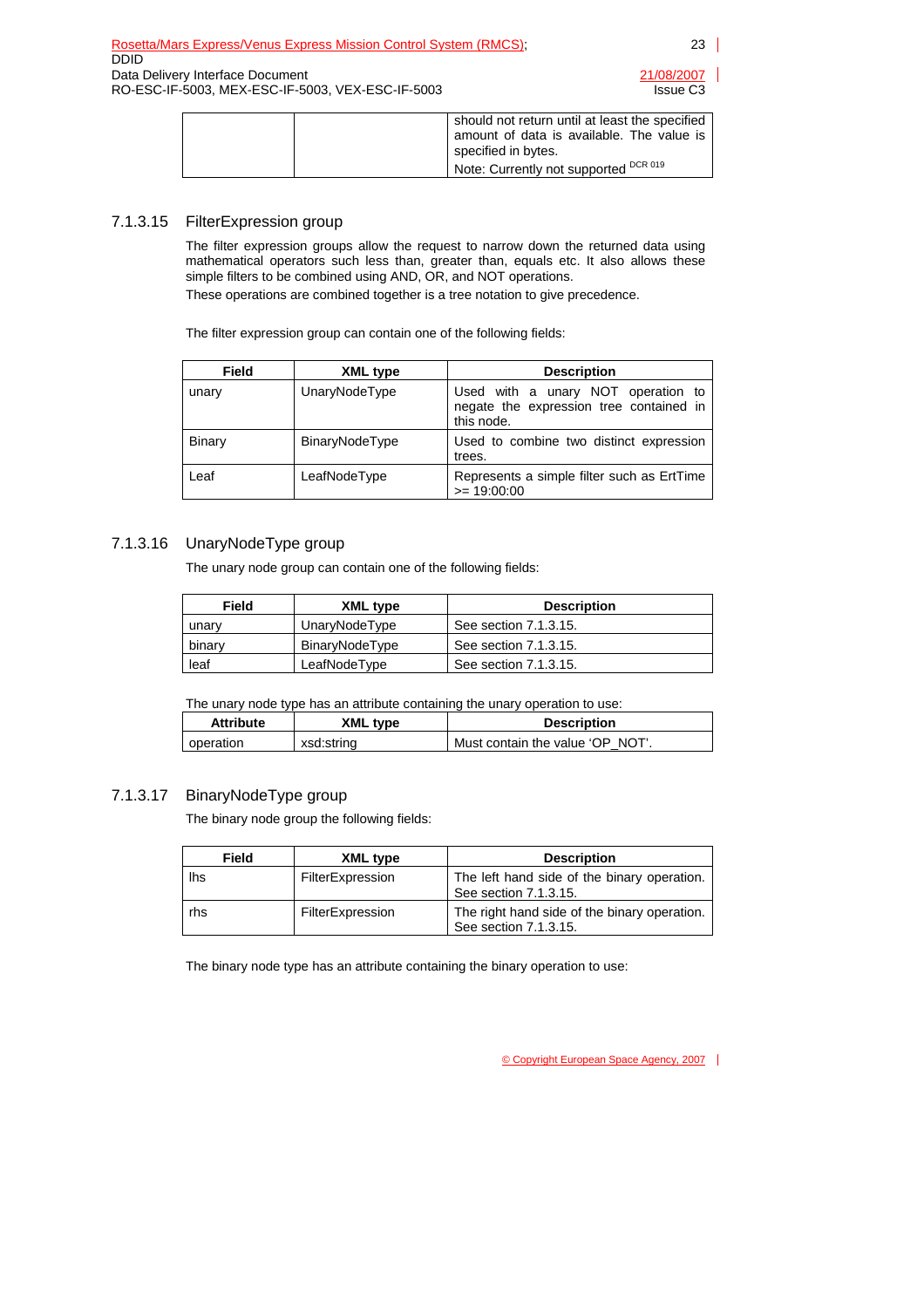24 Rosetta/Mars Express/Venus Express Mission Control System (RMCS); DDID 21/08/2007 Data Delivery Interface Document ISSUE C3 RO-ESC-IF-5003, MEX-ESC-IF-5003, VEX-ESC-IF-5003

| <b>Attribute</b> | XML type   |          |  | <b>Description</b> |                                 |    |
|------------------|------------|----------|--|--------------------|---------------------------------|----|
| operation        | xsd:string | 'OP OR'. |  |                    | Must contain the value 'OP AND' | or |

#### 7.1.3.18 LeafNodeType group

The leaf node group the following field:

| Field     | XML type           | <b>Description</b>                                                                                                                       |
|-----------|--------------------|------------------------------------------------------------------------------------------------------------------------------------------|
| ValuePair | FilterKeywordValue | The filter keyword value pair contains a<br>filterable keyword and a value, and is<br>using the leaf operation<br>compared<br>attribute. |

The leaf node type has an attribute containing the leaf operation to use:

| <b>Attribute</b> | <b>XML type</b> | <b>Description</b>                       |
|------------------|-----------------|------------------------------------------|
| Operation        | xsd:string      | Must contain one of the following value: |
|                  |                 | 'OP_GT'<br>٠                             |
|                  |                 | 'OP LT'<br>$\bullet$                     |
|                  |                 | 'OP_EQ'                                  |
|                  |                 | 'OP GTE'                                 |
|                  |                 | 'OP LTE'<br>٠                            |
|                  |                 |                                          |

#### 7.1.3.19 FilterKeywordValue group

The filter keyword group is used to represent filterable keywords. It should be noted that these are distinct from other keywords such as SampleRate which cannot be filtered on<br><sup>DCR206</sup>.

This group can contain one of the following fields: $DCR$  001, 005.

| Field             | <b>XML type</b>     | <b>Description</b>                                                                                                                                                                                               |
|-------------------|---------------------|------------------------------------------------------------------------------------------------------------------------------------------------------------------------------------------------------------------|
| SourcePktsGenTime | MultiTime           | $S/C$ Packet generation time = OBT<br>converted into UTC.                                                                                                                                                        |
|                   |                     | Applies only to TM packet data.                                                                                                                                                                                  |
| S2KpktsGenTime    | MultiTime           | SCOS-2000 (MCS) packet generation time<br>(=archiving time on the MCS of this TM<br>packet)                                                                                                                      |
|                   |                     | (Applies only to TM packet data with the<br>restriction that this keyword cannot be<br>used for retrieving data which are saved in<br>archive files that have been split from the<br>main online archive) DCR270 |
| Type              | xsd:positiveInteger | Packet Type                                                                                                                                                                                                      |
|                   |                     | Applies only to TM packet data. If omitted<br>from a TM packet request, an implicit<br><b>DCR146</b><br>wildcard is assumed (i.e. $Type = *$ ).                                                                  |
| SubType           | xsd:positiveInteger | Packet sub-type                                                                                                                                                                                                  |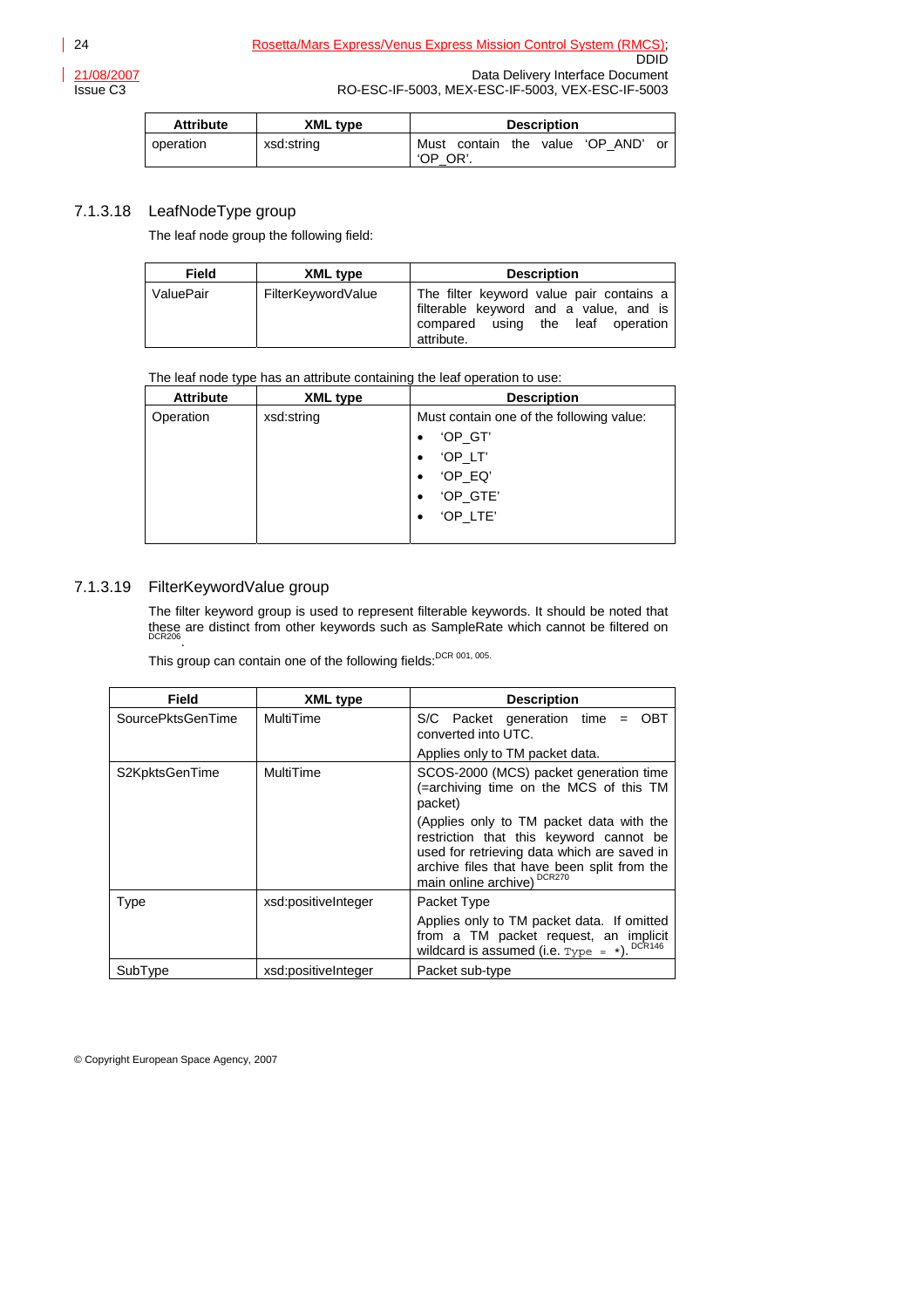|                            |                     | Applies only to TM packet data. If omitted<br>from a TM packet request, an implicit<br>wildcard is assumed (i.e. $\text{SubType} = *$ ).<br><b>DCR146</b> |
|----------------------------|---------------------|-----------------------------------------------------------------------------------------------------------------------------------------------------------|
| P <sub>1Val</sub>          | xsd:positiveInteger | Packet SID-1 value                                                                                                                                        |
|                            |                     | Applies only to TM packet data. If omitted<br>from a TM packet request, an implicit<br>wildcard is assumed (i.e. $P1Val =$<br>$\star$ ).<br><b>DCR146</b> |
| P <sub>2Val</sub>          | xsd:positiveInteger | Packet SID-2 value                                                                                                                                        |
|                            |                     | Applies only to TM packet data. If omitted<br>from a TM packet request, an implicit<br>wildcard is assumed (i.e. $P2Val =$<br>$\star$ ).<br><b>DCR146</b> |
| ExecutionTime              | <b>MultiTime</b>    | The TC execution time (**)                                                                                                                                |
|                            |                     | Applies only to TC packet data.                                                                                                                           |
| UplinkTime                 | MultiTime           | The TC execution time (**)                                                                                                                                |
|                            |                     | Applies only to TC packet data.                                                                                                                           |
| Name                       | xsd:string          | The name of an auxiliary file.                                                                                                                            |
|                            |                     | Applies only to Aux file data.                                                                                                                            |
| TimeSpan <sup>DCR009</sup> | MultiTime           | Start of validity time associated to an AUX<br>file                                                                                                       |
|                            |                     | Applicable only to flight dynamics Rosetta<br>and Mars Express attitude files and Mars<br>Express Orbit files.                                            |
|                            |                     | Example of such a request is given below                                                                                                                  |
| Release                    | xsd:string          | The Release of a file.                                                                                                                                    |
|                            |                     | Applied only to Aux file. If the value is<br>blank then denotes latest release                                                                            |
| Issue                      | xsd: string DCR206  | The Issue of a file. DCR159                                                                                                                               |
|                            |                     | Applied only to Aux file. If the value is<br>blank then denotes latest issue.                                                                             |

(\*) Here is given an example of request of flight dynamics Attitude files with<br>TimeSpan<sup>DCR222</sup>.

Assuming that the MCS Archive contains the following flight dyn. Attitude files:<sup>DCR320</sup>

1. ATNM\_FDSddd\_DAP030108112233\_00001.MEX

with 030108112233 = YYMMDDhhmmss (see Appendix H of the DDID)

- 2. ATNM\_FDSddd\_DAP030109112233\_00001.MEX
- 3. ATNM\_FDSddd\_DAP030110112233\_00001.MEX
- 4. ATNM\_FDSddd\_DAP030111112233\_00001.MEX
- 5. ATNM\_FDSddd\_DAP030112112233\_00001.MEX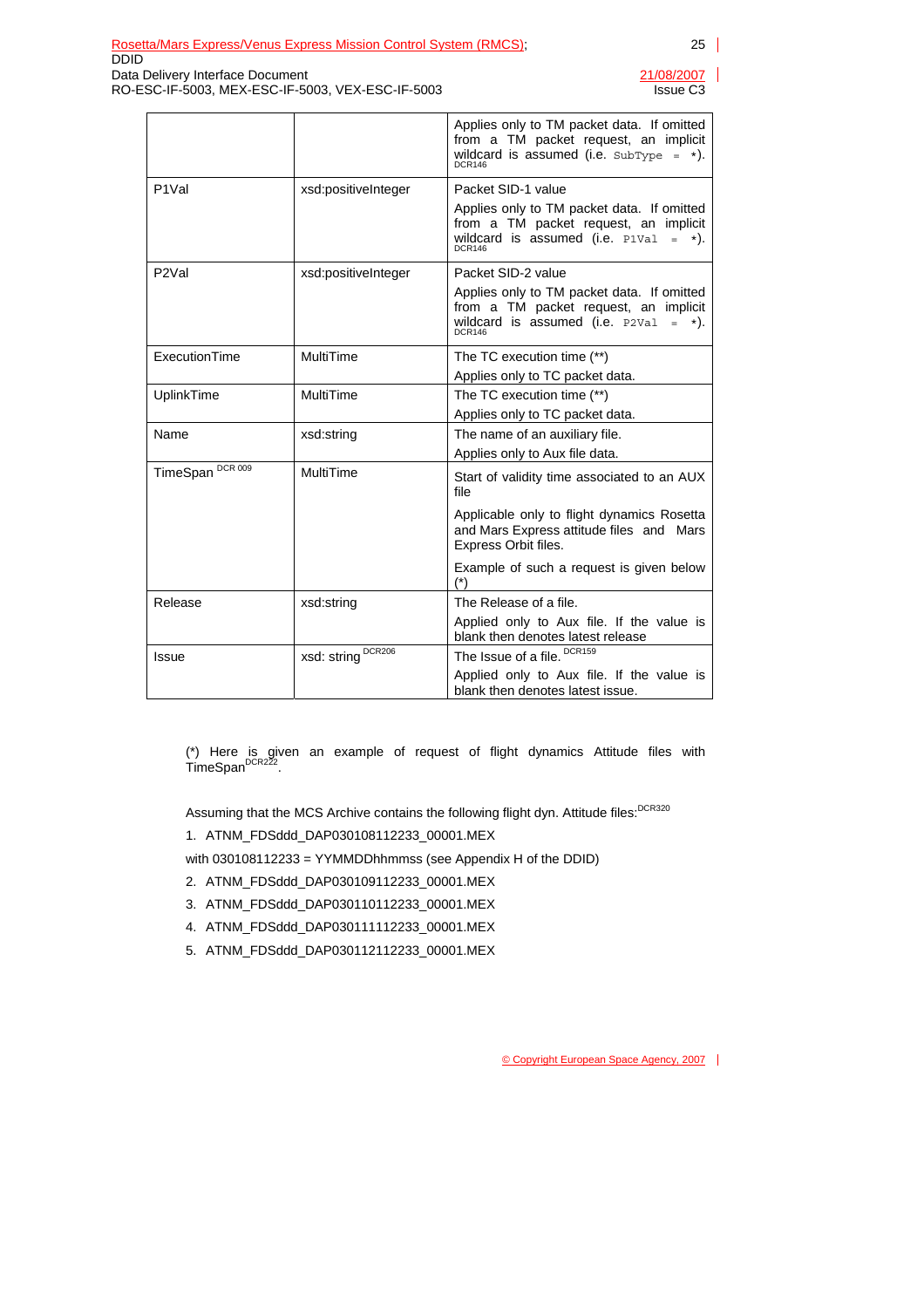If the user requests the following data:

DataSource = ATNM (corresponds to ADID = EMEXATNM) with

TimeSpan > 2003-01-08T20:00:00.000 and

TimeSpan < 2003-01-11T20:00:00.000 DCR222

When doing a TimeSpan<sup>DCR222</sup> search, the GDDS will return all files that are valid (even if only for one second) within the given time range. In the above example, the files numbered (1) (2), (3) and (4) will be returned into a gzipped UNIX tar archive using the filename defined in the user's request (the usual extension of such a file is "tar.gz").

### (\*\*) TC Execution Time and TC Uplink Time Filter Keywords DCR274

The DDS users could see a small inconsistency between the Uplink and Execution Times which are part of the DDS header of the returned TC packet with those times which were specified in the DDS request (i.e. the filtering keywords of the DDS requests). This should not affect the use of the DDS. Nevertheless it is recommended to request the TC packets based on the "Execution time".

Further clarification is given here:

The first 16 bytes of a DDS CMD header contain the UplinkTime and ExecutionTime of the following CMD packet.

If a request is made for a packet from the command history archive specifying the UplinkTime to microsecond precision, the UplinkTime part of the DDS header will often contain a different time to that in the request. The same also applies to request based on ExecutionTime.

We would like to explain here the reason for this "small" inconsistency in the returned DDS response. The first thing to understand is that there are  $\overline{7}$  different times associated with a SCOS-2000 telecommand (TC):

Specified Release Time

Specified Uplink Time

Specified Execution Time

Actual Uplink Time (updated after command verification)

Actual Execution Time (updated after command verification)

Packet Filing Time (primary filing key of the SCOS-2000 TC history file,

initialised to filing time of the packet which is also relatively closed to the "Uplink time")

 Packet Creation Time (secondary filing key of the SCOS-2000 TC history file, initialised to specified execution time)

The only feasible way for the DDS to retrieve packets from the SCOS-2000 archive is based on either the primary or secondary key of the TC history files. These values are "filing time of the packet" and "specified execution time" , respectively which are not exactly the same as either Uplink Time or Execution Time, but in practice, not far off.

Each telecommand (TC) packet returned by the DDS contains a field in its header for the Uplink Time and for the Execution Time. These are the the actual values for the command, and correspond to the values viewed in the Telecommand History Display; but neither of these correspond exactly to the value of the primary or secondary key for the corresponding TC packet, but in practice, not far off

The DDS users could see a small inconsistency between the Uplink and Execution Times which are part of the DDS header of the returned TC packet with those filtering keywords times which were specified in the DDS request. This should not affect the use of the DDS.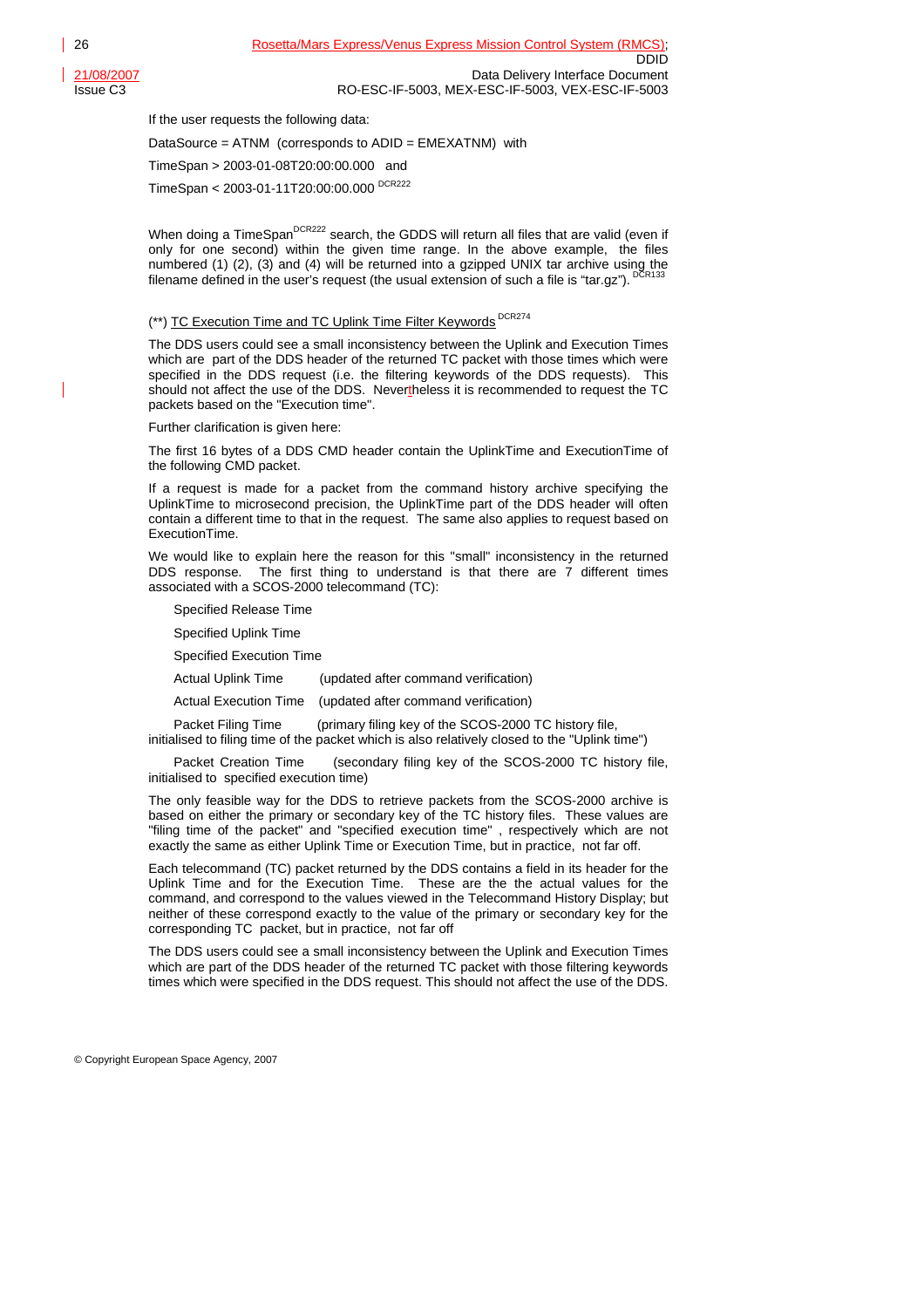27

Neverheless it is recommended to request the TC packets based on the "specified Execution time".

#### 7.1.3.20 MultiTime group

The multi-time group is used to hold one of the different time formats that can be used. The group is allows the interface to accept times without date components. This group can contain one of the following fields:

| Field      | XML type     | <b>Description</b>                 |
|------------|--------------|------------------------------------|
| a dateTime | xsd:dateTime | See section 7.1.3.21 for examples. |
| (deleted)  |              | <b>DCR171</b>                      |
| (deleted)  |              | <b>DCR171</b>                      |
| a duration | xsd:duration | See section 7.1.3.21 for examples. |

Notes:

- The hyphens ( ), colons ( : ), letter "T" and letter "Z" are used as specific sub-field separators. All sub-fields must contain leading zeros as necessary.
- (deleted)<sup>DCR171</sup>
- (deleted)<sup>DCR171</sup>
- The intervening Date-Time separator (T) is required if both the date and time are specified. <sup>DCR171</sup>
- It is not permitted to omit sub-fields of the date or time specification.
- (deleted)<sup>DCR171</sup>
- (deleted)<sup>DCR171</sup>

### 7.1.3.21 XML built in types

This section briefly details the XML built in types used above. For a definitive guide refer to reference document R13.

#### 7.1.3.21.1 xsd:dateTime

The time specification for the XML xsd:dateTime type follows the CCSDS Time Codes Format Standard (see R-6). The ASCII Time Code A format is used, this has the following format:

#### **YYYY-MM-DDThh:mm:ssZ**

Where each character is an ASCII character, which have the following meanings:

| YYYY | The year with possible values 0001-9999                                  |
|------|--------------------------------------------------------------------------|
| MМ   | The month with possible values 01-12                                     |
| DD.  | The day of the month with possible values 01-31 (29-31 depends on month) |
| т    | Date-Time separator, always the ASCII character "T"                      |
| hh   | The hour with possible values 00-23                                      |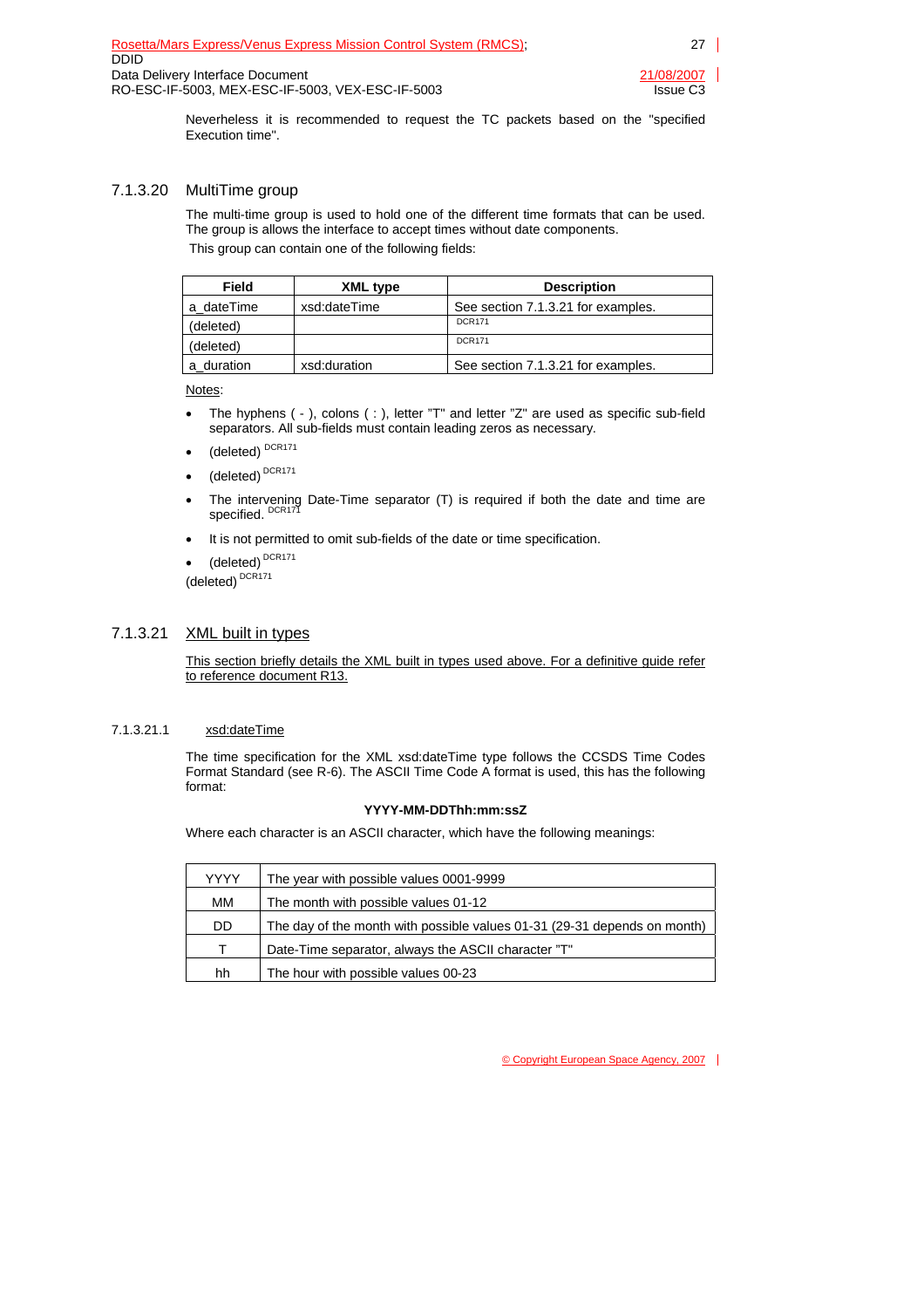#### 28 **Rosetta/Mars Express/Venus Express Mission Control System (RMC**) DDID 21/08/2007 Data Delivery Interface Document

Issue C3 RO-ESC-IF-5003, MEX-ESC-IF-5003, VEX-ESC-IF-5003

| mm | The minute with possible values 00-59                  |
|----|--------------------------------------------------------|
| SS | The second with possible values 00-59                  |
|    | A mandatory terminator, always the ASCII character "Z" |

#### 7.1.3.21.2 xsd:boolean

The Boolean type is used for specifying either true or false values. It will not permit any other values.

Possible values are:

| Value | <b>Description</b>   |
|-------|----------------------|
| true  | Boolean value true.  |
| false | Boolean value false. |

#### 7.1.3.21.3 xsd:nonNegativeInteger

The non-negative integer type allows only non-negative values. Therefore values must be greater than or equal to 0.

#### 7.1.3.21.4 xsd:positiveInteger

The positive integer type is a restriction on the non-negative integer type in that it cannot be zero. Therefore values must be greater than or equal to 1.

#### 7.1.3.21.5 xsd:string

The string type represents character strings in XML. The value space of string is the set of finite-length sequences of characters.

#### 7.1.3.21.6 xsd:duration

The duration type represents a duration of time XML. For a full description, see the following page on the World Wide Web Consortium web site:<br>http://www.w?.org/TB/ymlophome.2/#duration.<sup>DCR171</sup> http://www.w3.org/TR/xmlschema-2/#duration.

#### 7.1.3.22 File Format for ASCII based on-line FTP requests

For ASCII FTP requests an XML (XML, see R-11) syntax is used. The XML document has an associated XML schema (XSD), (Appendix  $I -$  see A-7) that enforces the expected structure and content of the XML document. The schema is also defined in XML and as such can be used by automated tools to validate DDS data requests. The advantage of using XML/XSD over a fixed position data format or other proprietary formats is that the values are intuitively understandable and self documenting to a human reader as they are written in pseudo-English. XML also allows any amount of white space (space, carriage return, line-feed, tab, vertical tab) between any of the language elements, along with comments, therefore the elements can be laid out clearly and is easily human or machine interpretable.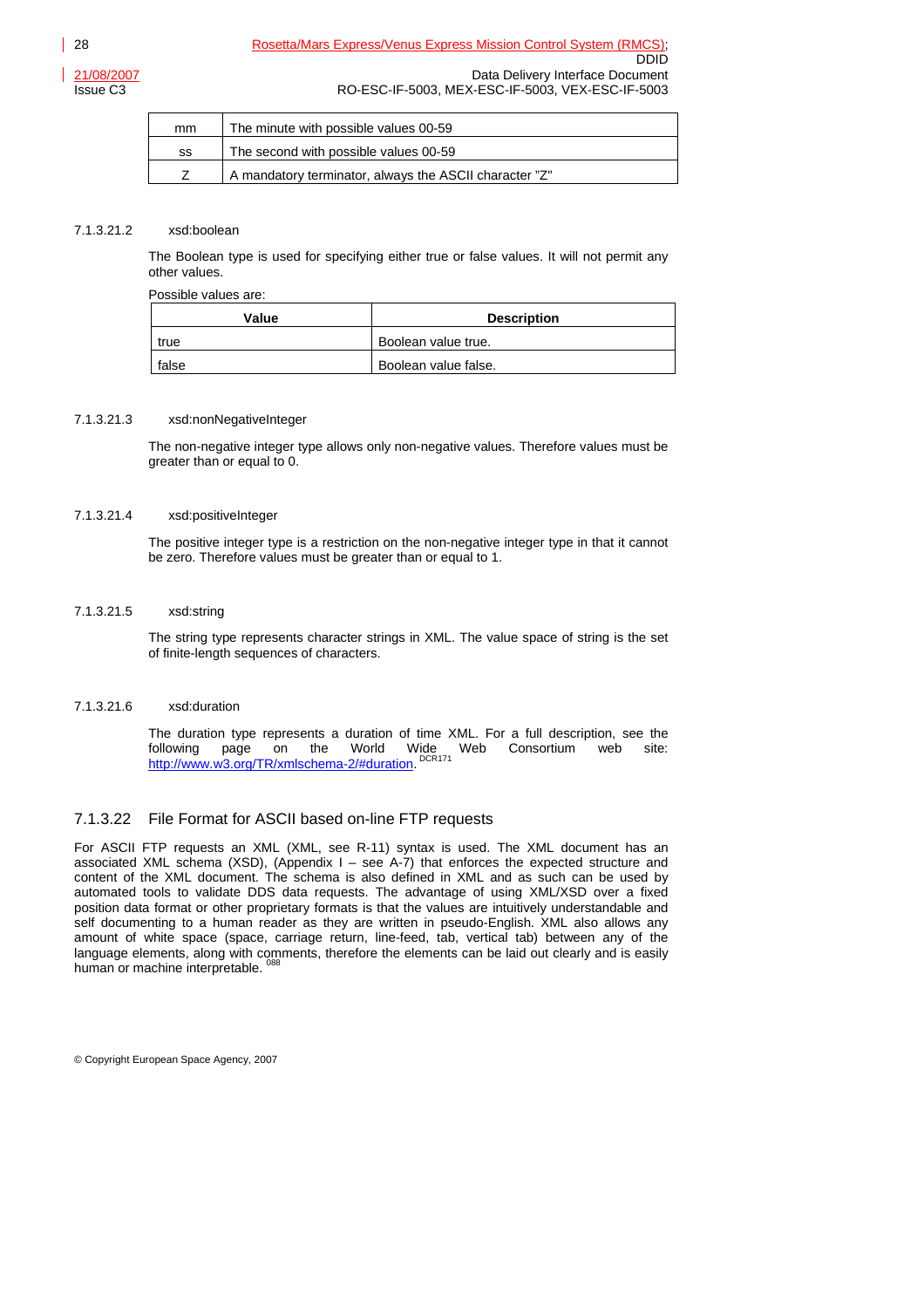A password will be required to make the request to the DDS. The password required for FTP transfers will be different to web based requests.

#### **7.1.4 Example**

The following outlines the information for a valid request for data:<sup>DCR 066DCR322</sup>

| Group           | <b>Field</b>    | Value                  |
|-----------------|-----------------|------------------------|
| User info       | Username        | <b>ALICE</b>           |
|                 | FTP Password    | confidential           |
| Delivery info   | FTP filename    | simpleTLMdata          |
|                 | FTP directory   | <use default=""></use> |
| Request options | Is a catalogue? | False                  |
|                 | Compression     | Zip                    |
|                 | SFDU data?      | False                  |
| Data request    | Type            | TM                     |
|                 | Source          | <b>APID 1966</b>       |
|                 | Sample rate     | 10                     |
|                 | Max amount      | none                   |
|                 | Start time      | 12:00Z                 |
|                 | End time        | 19:00Z                 |

DCR130

In the web interface the user is presented with a set pages that allow them to fill out a form that makes the request.

The ASCII format for the same request would look like the following: DCR088 DCR021 DCR322

```
<?xml version="1.0"?> 
<onlineRequest 
                xmlns:xsi="http://www.w3.org/2001/XMLSchema-instance" 
                xsi:noNamespaceSchemaLocation='GDDSRequest.xsd' 
                userRequestId="20020101GDDSRequestExample"> 
   <general> 
      <comment> 
        Example XML file for a simple TLM data request with FTP delivery. 
        This example is made for the user 'PI', and the telemetry data 
 will be delivered by FTP to the default FTP directory of 'PI', 
 using the filename 'simpleTLMdata'. ZIP compression is requested, 
 but the data will not be delivered in SFDU format. 
        The request will not be processed before 2002-01-01T20:00:00Z, 
and the telemetry requested is for APID=1966, with an on-board time<br>between<sup>DCR321</sup> 2002-01-01T12:00:00Z and 2002-01-01T19:00:00Z.
      </comment> 
      <userInfo> 
         <username>RO_ALICE</username> 
         <FTPpassword>confidential</FTPpassword> 
      </userInfo> 
      <destInfo> 
         <FTP>
```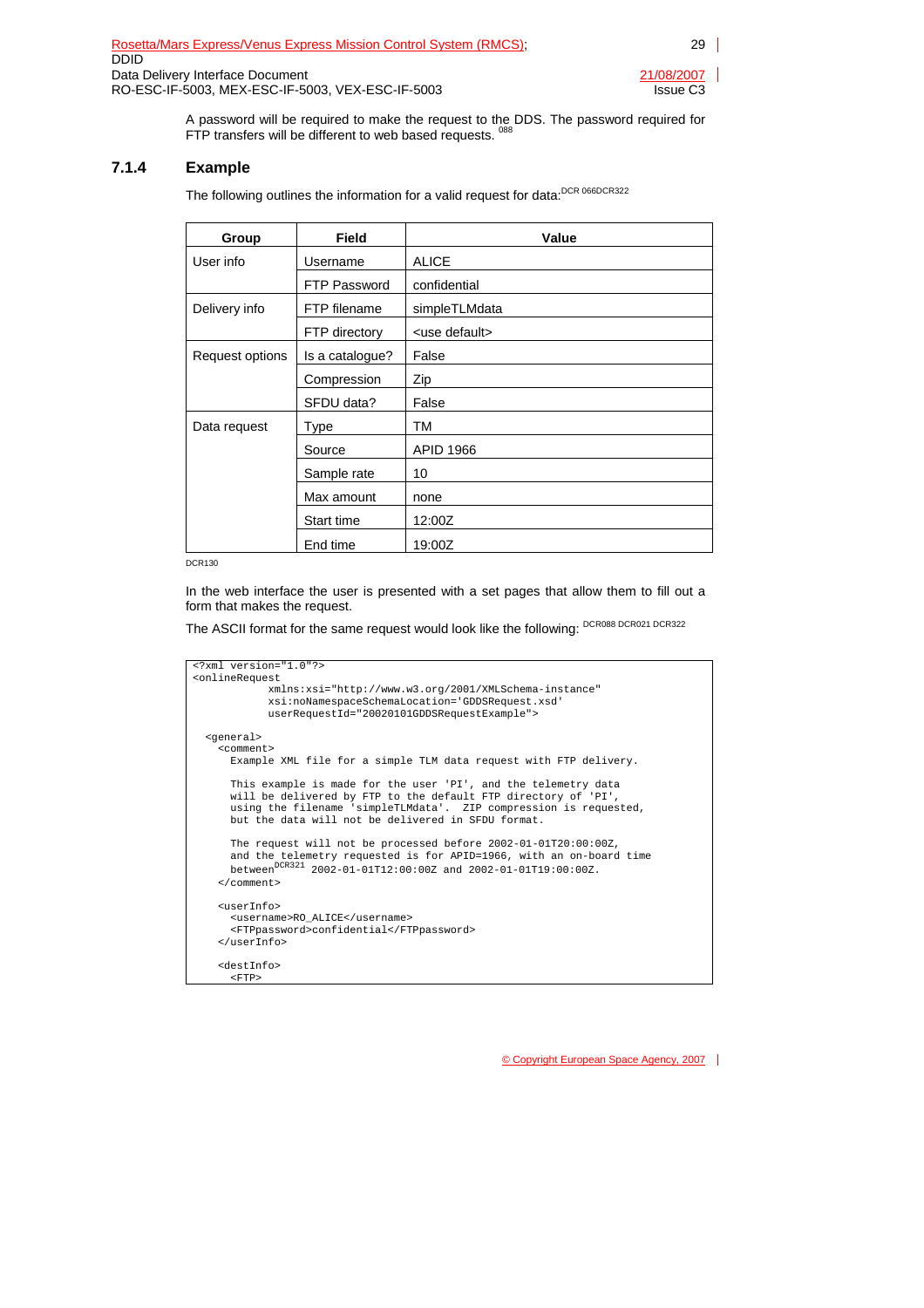#### 30 Rosetta/Mars Express/Venus Express Mission Control System (RMCS); DDID 21/08/2007 Data Delivery Interface Document Issue C3 RO-ESC-IF-5003, MEX-ESC-IF-5003, VEX-ESC-IF-5003

| <directory></directory><br>$<$ / $FTP$ ><br><br><formatinfo><br/><compression>ZIP</compression><br/><sfdurequired>false</sfdurequired><br/></formatinfo><br><datainfo><br/><earlieststart>2002-01-01T20:00:00Z</earlieststart><br/></datainfo><br><br><item><br/><datatype>TLM</datatype><br/><datasource>1966</datasource><br/><cataloquerequest>false</cataloquerequest><br/><keyword><br/><samplerate>10</samplerate><br/></keyword><br/><filter><br/><bin operation="OP_AND"><br/><math>&lt;</math>lhs&gt;<br/><leaf operation="OP_GTE"><br/><valuepair><br/><sourcepktsgentime><br/><a datetime="">2002-01-01T12:00:00Z</a><br/></sourcepktsgentime><br/></valuepair><br/><math>\langle</math>leaf&gt;<br/><math>\langle</math>/lhs&gt;<br/><math>&lt;</math>rhs<math>&gt;</math><br/><leaf operation="OP_LTE"><br/><valuepair><br/><sourcepktsgentime><br/><a datetime="">2002-01-01T19:00:00Z</a><br/></sourcepktsgentime><br/></valuepair><br/><math>\langle</math>leaf&gt;<br/><math>\langle</math> /rhs&gt;<br/><math>\langle</math>bin&gt;<br/></leaf></leaf></bin></filter><br/><math>\langle</math>item&gt;<br/></item> | <filename>simpleTLMdata</filename> |
|--------------------------------------------------------------------------------------------------------------------------------------------------------------------------------------------------------------------------------------------------------------------------------------------------------------------------------------------------------------------------------------------------------------------------------------------------------------------------------------------------------------------------------------------------------------------------------------------------------------------------------------------------------------------------------------------------------------------------------------------------------------------------------------------------------------------------------------------------------------------------------------------------------------------------------------------------------------------------------------------------------------------------------------------------------------------------------------------------------------------------------------|------------------------------------|
|                                                                                                                                                                                                                                                                                                                                                                                                                                                                                                                                                                                                                                                                                                                                                                                                                                                                                                                                                                                                                                                                                                                                      |                                    |
|                                                                                                                                                                                                                                                                                                                                                                                                                                                                                                                                                                                                                                                                                                                                                                                                                                                                                                                                                                                                                                                                                                                                      |                                    |
|                                                                                                                                                                                                                                                                                                                                                                                                                                                                                                                                                                                                                                                                                                                                                                                                                                                                                                                                                                                                                                                                                                                                      |                                    |
|                                                                                                                                                                                                                                                                                                                                                                                                                                                                                                                                                                                                                                                                                                                                                                                                                                                                                                                                                                                                                                                                                                                                      |                                    |
|                                                                                                                                                                                                                                                                                                                                                                                                                                                                                                                                                                                                                                                                                                                                                                                                                                                                                                                                                                                                                                                                                                                                      |                                    |
|                                                                                                                                                                                                                                                                                                                                                                                                                                                                                                                                                                                                                                                                                                                                                                                                                                                                                                                                                                                                                                                                                                                                      |                                    |
|                                                                                                                                                                                                                                                                                                                                                                                                                                                                                                                                                                                                                                                                                                                                                                                                                                                                                                                                                                                                                                                                                                                                      |                                    |
|                                                                                                                                                                                                                                                                                                                                                                                                                                                                                                                                                                                                                                                                                                                                                                                                                                                                                                                                                                                                                                                                                                                                      |                                    |
|                                                                                                                                                                                                                                                                                                                                                                                                                                                                                                                                                                                                                                                                                                                                                                                                                                                                                                                                                                                                                                                                                                                                      |                                    |
|                                                                                                                                                                                                                                                                                                                                                                                                                                                                                                                                                                                                                                                                                                                                                                                                                                                                                                                                                                                                                                                                                                                                      |                                    |
|                                                                                                                                                                                                                                                                                                                                                                                                                                                                                                                                                                                                                                                                                                                                                                                                                                                                                                                                                                                                                                                                                                                                      |                                    |
|                                                                                                                                                                                                                                                                                                                                                                                                                                                                                                                                                                                                                                                                                                                                                                                                                                                                                                                                                                                                                                                                                                                                      |                                    |
|                                                                                                                                                                                                                                                                                                                                                                                                                                                                                                                                                                                                                                                                                                                                                                                                                                                                                                                                                                                                                                                                                                                                      |                                    |
|                                                                                                                                                                                                                                                                                                                                                                                                                                                                                                                                                                                                                                                                                                                                                                                                                                                                                                                                                                                                                                                                                                                                      |                                    |
|                                                                                                                                                                                                                                                                                                                                                                                                                                                                                                                                                                                                                                                                                                                                                                                                                                                                                                                                                                                                                                                                                                                                      |                                    |
|                                                                                                                                                                                                                                                                                                                                                                                                                                                                                                                                                                                                                                                                                                                                                                                                                                                                                                                                                                                                                                                                                                                                      |                                    |
|                                                                                                                                                                                                                                                                                                                                                                                                                                                                                                                                                                                                                                                                                                                                                                                                                                                                                                                                                                                                                                                                                                                                      |                                    |
|                                                                                                                                                                                                                                                                                                                                                                                                                                                                                                                                                                                                                                                                                                                                                                                                                                                                                                                                                                                                                                                                                                                                      |                                    |
|                                                                                                                                                                                                                                                                                                                                                                                                                                                                                                                                                                                                                                                                                                                                                                                                                                                                                                                                                                                                                                                                                                                                      |                                    |
|                                                                                                                                                                                                                                                                                                                                                                                                                                                                                                                                                                                                                                                                                                                                                                                                                                                                                                                                                                                                                                                                                                                                      |                                    |
|                                                                                                                                                                                                                                                                                                                                                                                                                                                                                                                                                                                                                                                                                                                                                                                                                                                                                                                                                                                                                                                                                                                                      |                                    |
|                                                                                                                                                                                                                                                                                                                                                                                                                                                                                                                                                                                                                                                                                                                                                                                                                                                                                                                                                                                                                                                                                                                                      |                                    |
|                                                                                                                                                                                                                                                                                                                                                                                                                                                                                                                                                                                                                                                                                                                                                                                                                                                                                                                                                                                                                                                                                                                                      |                                    |
|                                                                                                                                                                                                                                                                                                                                                                                                                                                                                                                                                                                                                                                                                                                                                                                                                                                                                                                                                                                                                                                                                                                                      |                                    |
|                                                                                                                                                                                                                                                                                                                                                                                                                                                                                                                                                                                                                                                                                                                                                                                                                                                                                                                                                                                                                                                                                                                                      |                                    |
|                                                                                                                                                                                                                                                                                                                                                                                                                                                                                                                                                                                                                                                                                                                                                                                                                                                                                                                                                                                                                                                                                                                                      |                                    |
|                                                                                                                                                                                                                                                                                                                                                                                                                                                                                                                                                                                                                                                                                                                                                                                                                                                                                                                                                                                                                                                                                                                                      |                                    |
|                                                                                                                                                                                                                                                                                                                                                                                                                                                                                                                                                                                                                                                                                                                                                                                                                                                                                                                                                                                                                                                                                                                                      |                                    |
|                                                                                                                                                                                                                                                                                                                                                                                                                                                                                                                                                                                                                                                                                                                                                                                                                                                                                                                                                                                                                                                                                                                                      |                                    |
|                                                                                                                                                                                                                                                                                                                                                                                                                                                                                                                                                                                                                                                                                                                                                                                                                                                                                                                                                                                                                                                                                                                                      |                                    |
|                                                                                                                                                                                                                                                                                                                                                                                                                                                                                                                                                                                                                                                                                                                                                                                                                                                                                                                                                                                                                                                                                                                                      |                                    |
|                                                                                                                                                                                                                                                                                                                                                                                                                                                                                                                                                                                                                                                                                                                                                                                                                                                                                                                                                                                                                                                                                                                                      |                                    |
|                                                                                                                                                                                                                                                                                                                                                                                                                                                                                                                                                                                                                                                                                                                                                                                                                                                                                                                                                                                                                                                                                                                                      |                                    |
|                                                                                                                                                                                                                                                                                                                                                                                                                                                                                                                                                                                                                                                                                                                                                                                                                                                                                                                                                                                                                                                                                                                                      |                                    |
|                                                                                                                                                                                                                                                                                                                                                                                                                                                                                                                                                                                                                                                                                                                                                                                                                                                                                                                                                                                                                                                                                                                                      |                                    |
|                                                                                                                                                                                                                                                                                                                                                                                                                                                                                                                                                                                                                                                                                                                                                                                                                                                                                                                                                                                                                                                                                                                                      |                                    |
|                                                                                                                                                                                                                                                                                                                                                                                                                                                                                                                                                                                                                                                                                                                                                                                                                                                                                                                                                                                                                                                                                                                                      |                                    |
|                                                                                                                                                                                                                                                                                                                                                                                                                                                                                                                                                                                                                                                                                                                                                                                                                                                                                                                                                                                                                                                                                                                                      |                                    |
|                                                                                                                                                                                                                                                                                                                                                                                                                                                                                                                                                                                                                                                                                                                                                                                                                                                                                                                                                                                                                                                                                                                                      |                                    |
|                                                                                                                                                                                                                                                                                                                                                                                                                                                                                                                                                                                                                                                                                                                                                                                                                                                                                                                                                                                                                                                                                                                                      |                                    |
|                                                                                                                                                                                                                                                                                                                                                                                                                                                                                                                                                                                                                                                                                                                                                                                                                                                                                                                                                                                                                                                                                                                                      |                                    |
|                                                                                                                                                                                                                                                                                                                                                                                                                                                                                                                                                                                                                                                                                                                                                                                                                                                                                                                                                                                                                                                                                                                                      |                                    |
|                                                                                                                                                                                                                                                                                                                                                                                                                                                                                                                                                                                                                                                                                                                                                                                                                                                                                                                                                                                                                                                                                                                                      |                                    |
|                                                                                                                                                                                                                                                                                                                                                                                                                                                                                                                                                                                                                                                                                                                                                                                                                                                                                                                                                                                                                                                                                                                                      |                                    |
|                                                                                                                                                                                                                                                                                                                                                                                                                                                                                                                                                                                                                                                                                                                                                                                                                                                                                                                                                                                                                                                                                                                                      |                                    |
|                                                                                                                                                                                                                                                                                                                                                                                                                                                                                                                                                                                                                                                                                                                                                                                                                                                                                                                                                                                                                                                                                                                                      |                                    |

DCR123

From this request, the DDS would transfer in return one zip file the data covering the period 12:00 to 19:00 on 1<sup>st</sup> January 2002 for APID 1966 with the file name of .<br>simpleTLMdata. <sup>DCR171</sup>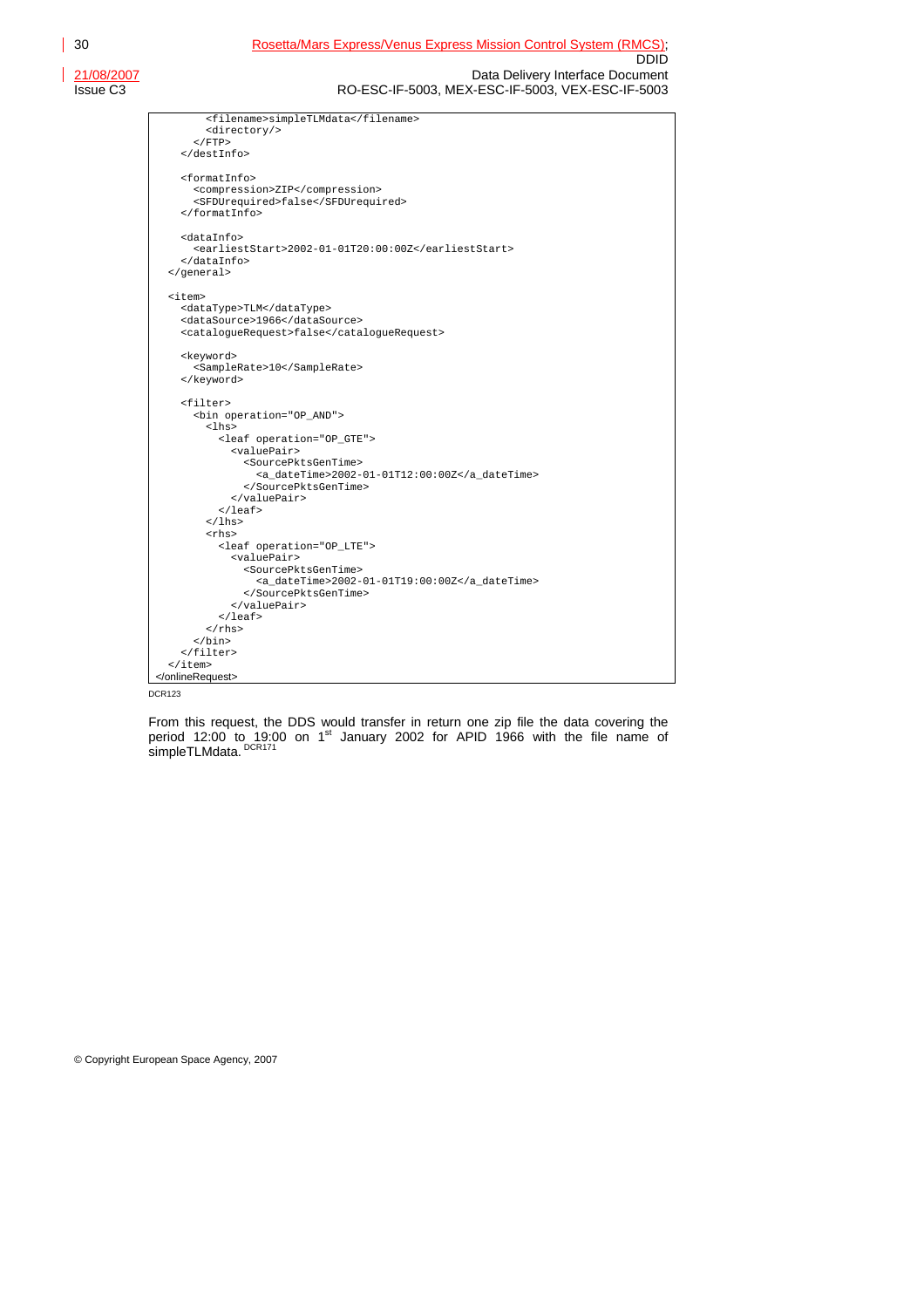### **7.2 Response to On-line Data Request**

### **7.2.1 Data Item Characteristics**

This data item is sent in response to the On-line Data Request defined in section 7.1 – there is one response for each request.

There are basically two types of response:

- Response to successful request (defined in sections 7.2-7.9)
- Response to unsuccessful request (defined in section 7.10)

A response to a successful request for data shall be in three parts within a single file.

- The acknowledgement of the request (defined in section 7.3)
- The catalogue entry for the data being requested (defined in section 7.4)
- The requested data itself (defined in sections 7.5-7.9)

The requested data can be one of 3 types.

- Telemetry (defined in section 7.6)
- Auxiliary data (defined in section 0)
- Catalogue data (defined in section 7.9)

#### **7.2.2 Header Records**

The SFDU shown in section 7.2.4 shows an SFDU which reflects the overall structure of a successful response.

The first two parts of the reply (acknowledgement and catalogue information) are each in a separate Label-Value-Object (LVO), and the requested data is in a third LVO.

It is built using the simplest SFDU packaging technique, Envelope Packaging. The envelope is an "outer" LVO with Class  $ID = Z$  (meaning the VALUE field can contain LVOs with any Class Identifier); and an Authority and Description Identifier (ADID) = CCSD0001 (meaning envelope packaging). This LVO contains the three components mentioned above, namely:

- An LVO with Class  $ID = V$  carrying an Acknowledgement, which contains a detailed breakdown of the original request and the response status
- An LVO with Class ID = K containing a Catalogue Entry for the requested data
- An LVO with Class  $ID = I$  containing the requested Data set itself

All the LVOs shall be delimited by ASCII length (i.e. LVOs with Version Identifier = 3 and<br>Delimitation Identifier = B <sup>DCR 032</sup> in their LABEL). The lengths of each of the LVOs shall not be fixed as it shall depend upon the volume of data transferred, which in turn depends upon what the PI requests. The actual length to be inserted in the LVO LABELs shall only be known after the VALUE fields have been generated by the system.

### **7.2.3 Data Records**

The reader is referred to the following sections.

- Section 7.3 for the structure of the Acknowledgement
- Section 7.4 for the structure of the Catalogue Entry
- Section 7.5 for the structure of the Data itself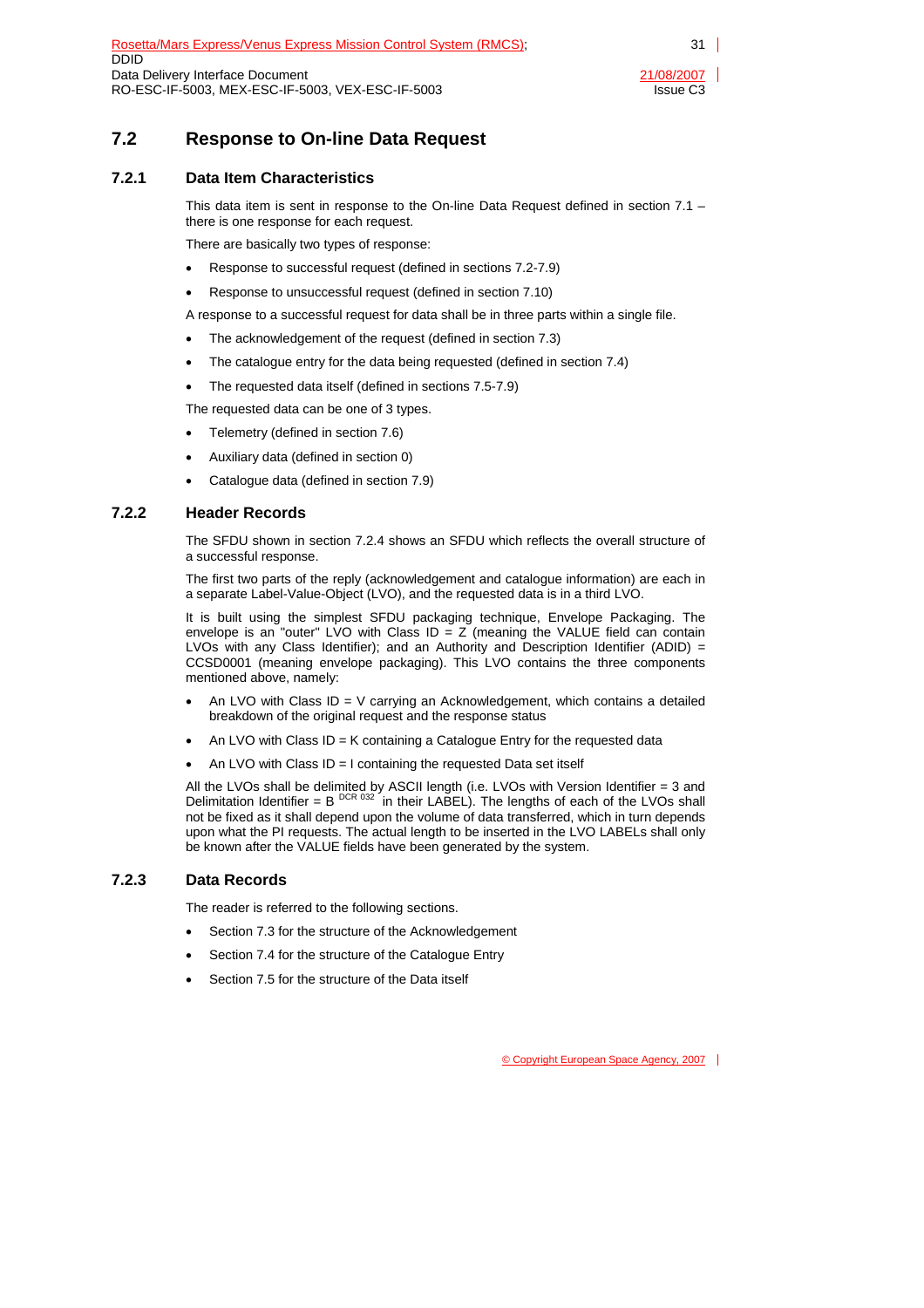#### 32 Rosetta/Mars Express/Venus Express Mission Control System (RMCS); **DDID** 21/08/2007 Data Delivery Interface Document Issue C3 RO-ESC-IF-5003, MEX-ESC-IF-5003, VEX-ESC-IF-5003

### **7.2.4 Example**

The ADIDs shown below are illustrative, and the Control Authority based at ESOC may assign different values from these examples.

|                                                                                    | CCSD Z 0001 |                                             | <b>SFDU Label</b>                                                                                 |
|------------------------------------------------------------------------------------|-------------|---------------------------------------------|---------------------------------------------------------------------------------------------------|
|                                                                                    |             | EROS V D005                                 | Label for acknowledgement data                                                                    |
|                                                                                    | V           | Details of request and<br>response status   | Acknowledgement                                                                                   |
|                                                                                    |             | EROS K D004                                 | Label for catalogue data                                                                          |
| V<br>V<br>Catalogue/ID information<br>Catalogue data<br>for the requested data set |             |                                             |                                                                                                   |
|                                                                                    |             | <b>EROS   T334</b>                          | Label for requested data                                                                          |
|                                                                                    | V           | Requested data set<br>(N telemetry packets) | Requested application data (APID 820 =<br>Process ID 51, Category 4 telemetry in this<br>example) |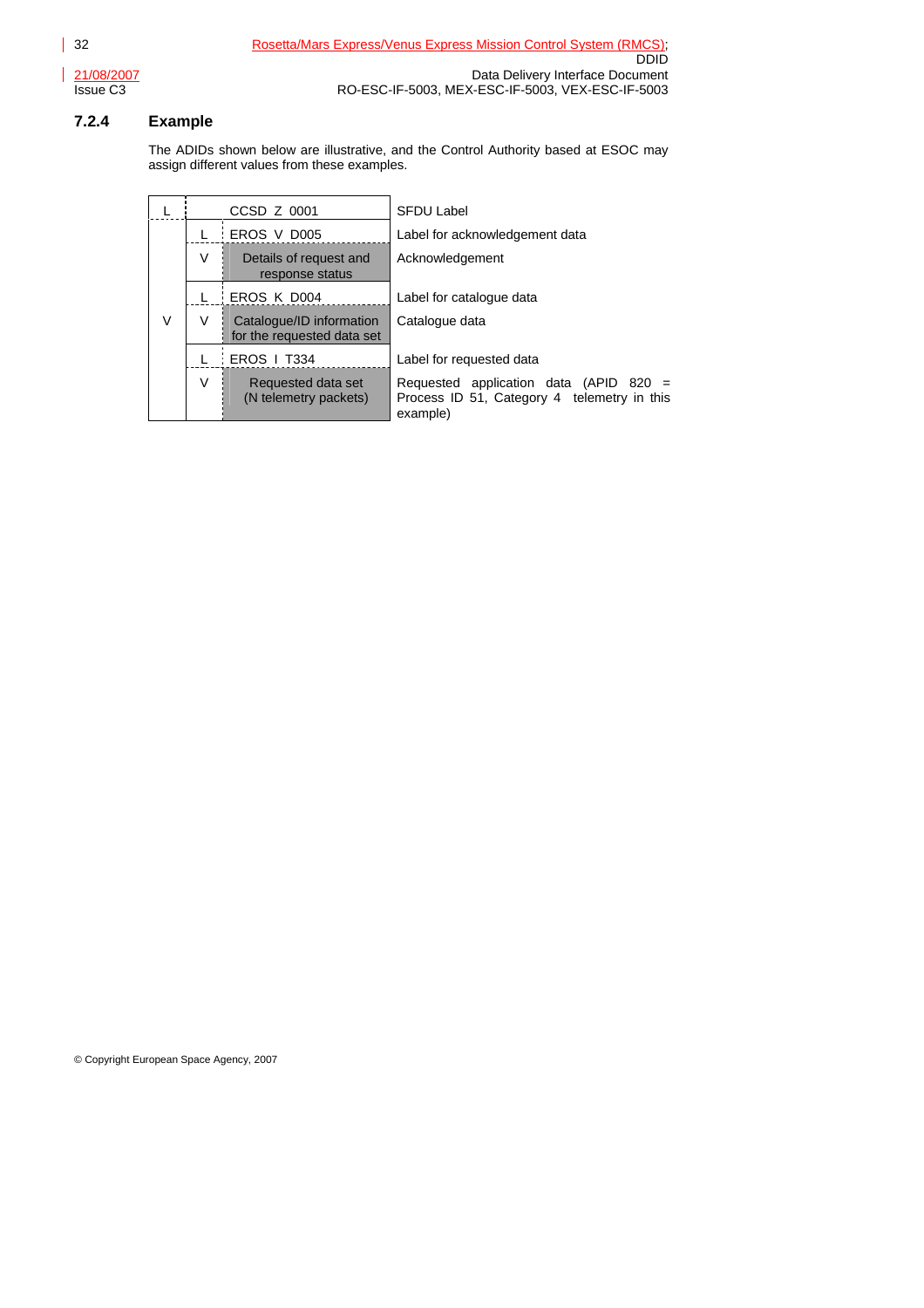# **7.3 Acknowledgement**

### **7.3.1 Data Item Characteristics**

The acknowledgement constitutes the VALUE field of the Class V LVO. The VALUE field shall be expressed in XML/XSD (XML, see section 7.1.3.22, and R11).

The information contained in the Acknowledgement is as follows:

- Details of the original on-line data request, including: options specified; the data source and type specified; the full target file specification.
- Date and time at which the request was processed by the DDS.
- Production information indicating the environment that this SFDU was created upon, including: computer, operating system and its version, SFDU generation software version, distribution method, etc;
- An error message string (this shall contain the string "NO ERROR" for nominal processing with no errors).

If there is an error in the target file specification supplied in the request file, the DDS will inform the PI of the error only by adding an error entry to the current Request Log. No<br>response file will be sent back in this case  ${}^{DCR+60}$ response file will be sent back in this case.

### **7.3.2 Header Records**

The reader is referred to section 7.2 for the overall structure of the response message.

### **7.3.3 Data Records**

Each request is made up of a single group:

| Field     | XML type | <b>Description</b>                                                                                            |
|-----------|----------|---------------------------------------------------------------------------------------------------------------|
| onlineAck |          | OnlineAcknowledgementType   Defines all the required information for a<br>single DDS request acknowledgement. |

### 7.3.3.1 OnlineAcknowledgementType group

The acknowledgement type contains the following fields:

| <b>Field</b>        | <b>XML type</b>         | <b>Description</b>                                                                                                         |
|---------------------|-------------------------|----------------------------------------------------------------------------------------------------------------------------|
| general             | RequestInfoType         | This defines the PI account, delivery<br>information, and format options.                                                  |
| ackInfo             | AcknowledgementInfoType | acknowledgement<br>Contains<br>general<br>information.                                                                     |
| ackItem<br>(1 to n) | AcknowledgementItemType | Contains a particular acknowledgement<br>particular data item request.<br>for a<br>Matches each item in the data requests. |

The group also contains the following attributes:

|  | <b>Attribute</b> | XML tvpe | <b>Description</b> |
|--|------------------|----------|--------------------|
|--|------------------|----------|--------------------|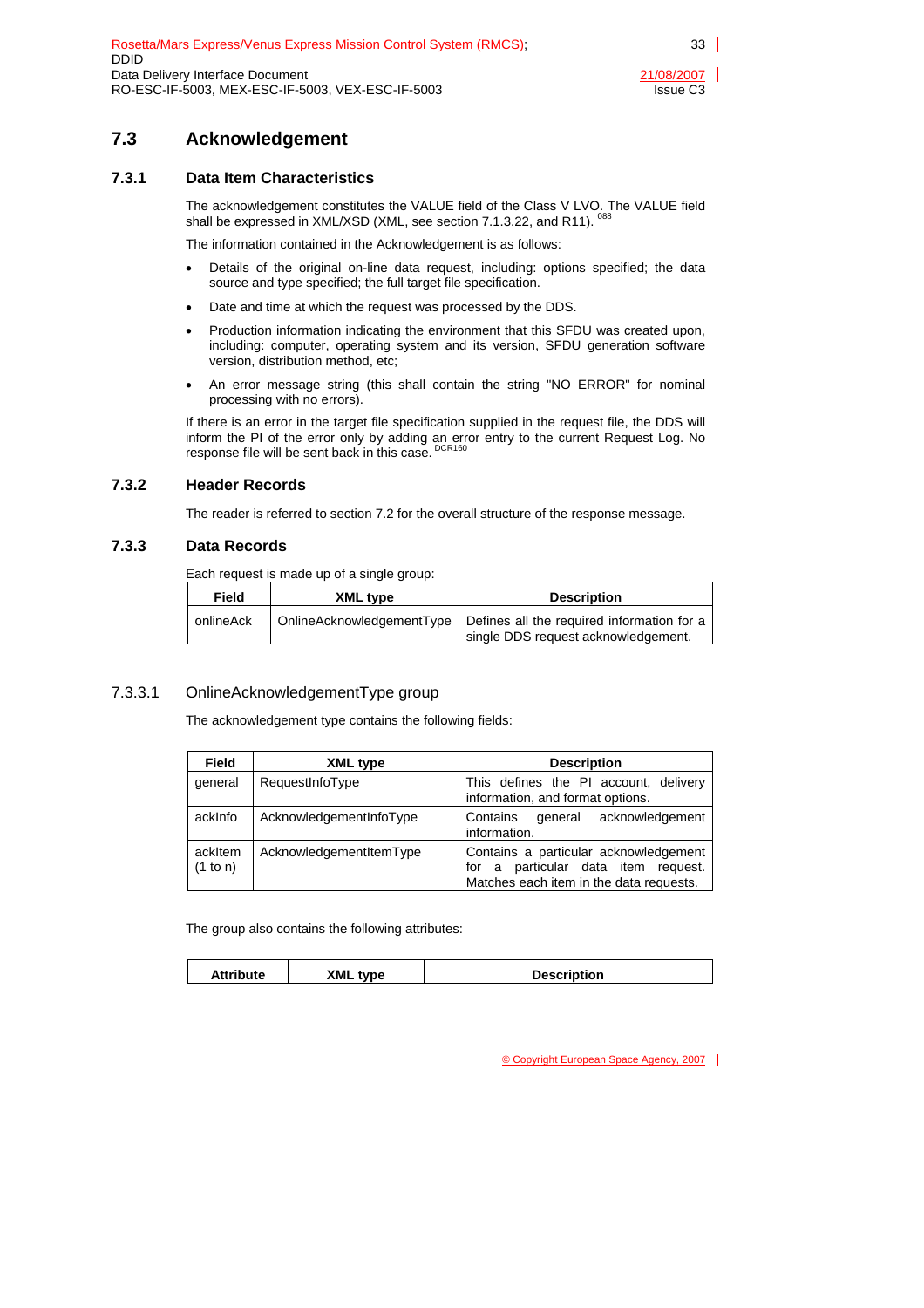34 Rosetta/Mars Express/Venus Express Mission Control System (RMCS); DDID 21/08/2007 Data Delivery Interface Document<br>RO-ESC-IF-5003, MEX-ESC-IF-5003, VEX-ESC-IF-5003 RO-ESC-IF-5003, MEX-ESC-IF-5003, VEX-ESC-IF-5003

|  | userRequestId   xsd:string |  | Optional attribute that a PI can use to identify a<br>request. The DDS gets this string from the<br>corresponding request. |
|--|----------------------------|--|----------------------------------------------------------------------------------------------------------------------------|
|--|----------------------------|--|----------------------------------------------------------------------------------------------------------------------------|

### 7.3.3.2 AcknowledgementInfoType

The data item group contains the following fields:

| <b>Field</b>      | XML type     | <b>Description</b>                                       |
|-------------------|--------------|----------------------------------------------------------|
| actualStart       | xsd:dateTime | The time that the DDS actually processed<br>the request. |
| operatingHardware | xsd:string   | The hardware platform of the DDS.                        |
| operatingSoftware | xsd:string   | The software platform of the DDS.                        |
| <b>DDSversion</b> | xsd:string   | The version of the DDS.                                  |
| ErrorMessage      | xsd:string   | Error message.                                           |

### 7.3.3.3 AcknowledgementItemType

The data item group contains the following fields:

| Field        | <b>XML type</b>                         | <b>Description</b>                                                   |  |
|--------------|-----------------------------------------|----------------------------------------------------------------------|--|
| actualVolume | Xsd:nonNegativeInteger<br><b>DCR139</b> | The actual delivered data size.                                      |  |
| dataRequest  | DataItemType                            | this<br>This is the data request<br>that<br>acknowledgement matches. |  |

### **7.3.4 Example**

The acknowledgement to the request example in section 7.1.4<sup>DCR 068</sup> might be as follows.

```
<?xml version="1.0"?> 
<onlineAck xmlns:xsi="http://www.w3.org/2001/XMLSchema-instance" 
           xsi:noNamespaceSchemaLocation='GDDSAcknowledgement.xsd' 
            userRequestId="19991020myrqst1"> 
   <general> 
     <comment> 
       Example XML file for an acknowledgement from the GDDS server for 
       the request 'GDDSRequestExample.xsl'. 
       18734 bytes of data were successfully delivered using the requested 
       options. 
     </comment> 
     <userInfo> 
       <username>PI</username> 
       <FTPpassword></FTPpassword> 
     </userInfo> 
     <destInfo> 
       <FTP> 
         <filename>simpleTLMdataZ</filename> 
         <directory/> 
      \langle / FTP>
     </destInfo>
```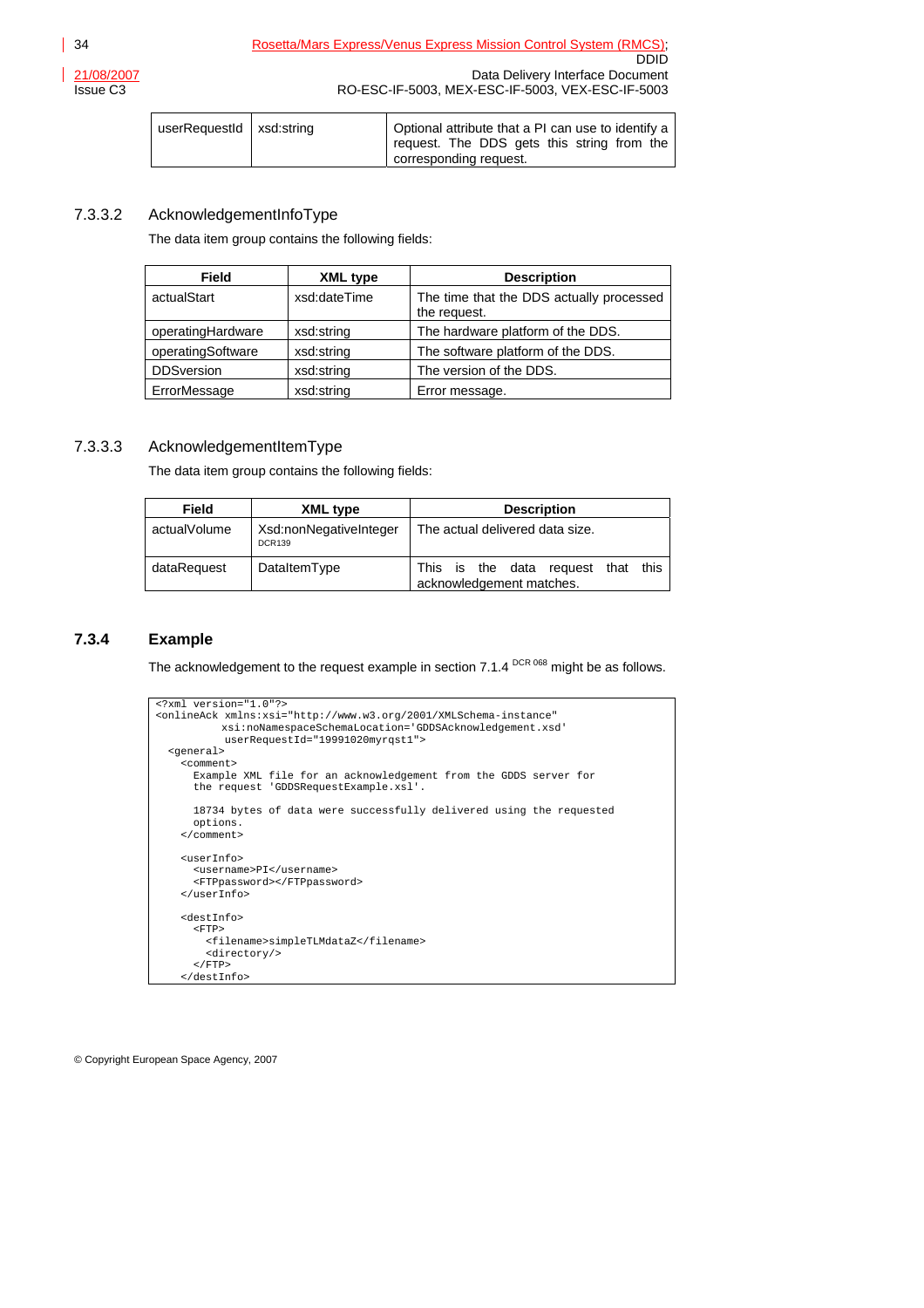#### Rosetta/Mars Express/Venus Express Mission Control System (RMCS); DDID Data Delivery Interface Document 21/08/2007 RO-ESC-IF-5003, MEX-ESC-IF-5003, VEX-ESC-IF-5003 Issue C3

| <formatinfo></formatinfo>                                 |
|-----------------------------------------------------------|
| <compression>ZIP</compression>                            |
| <sfdurequired>false</sfdurequired><br>                    |
|                                                           |
| <datainfo></datainfo>                                     |
| <earlieststart>2000-01-01T00:00:00Z</earlieststart>       |
|                                                           |
|                                                           |
|                                                           |
| <ackinfo></ackinfo>                                       |
| <actualstart>2000-01-01T00:02:07Z</actualstart>           |
| <operatinghardware>SUNW,Sun-Blade-100</operatinghardware> |
| <operatingsoftware>SunOS 5.8</operatingsoftware>          |
| <ddsversion>GDDS 1.2.0</ddsversion>                       |
| <errormessage>NO ERROR</errormessage>                     |
|                                                           |
| <ackitem></ackitem>                                       |
| <actualvolume>18734</actualvolume>                        |
|                                                           |
| <datarequest></datarequest>                               |
| <datatype>TLM</datatype>                                  |
| <datasource>1966</datasource>                             |
| <cataloguerequest>false</cataloguerequest>                |
|                                                           |
| <keyword></keyword>                                       |
| <samplerate>10</samplerate>                               |
|                                                           |
| <filter></filter>                                         |
| <bin operation="OP_AND"></bin>                            |
| $<$ lhs>                                                  |
| <leaf operation="OP GTE"></leaf>                          |
| <valuepair></valuepair>                                   |
| <sourcepktsgentime></sourcepktsgentime>                   |
| <a_datetime>2002-01-01T12:00:00Z</a_datetime>             |
|                                                           |
|                                                           |
| $\langle$ leaf>                                           |
| $\langle$ /lhs>                                           |
| <rhs><br/><leaf operation="OP_LTE"></leaf></rhs>          |
| <valuepair></valuepair>                                   |
| <sourcepktsgentime></sourcepktsgentime>                   |
| <a_datetime>2002-01-01T 19: 00:00Z</a_datetime>           |
|                                                           |
|                                                           |
| $\langle$ leaf>                                           |
| $\langle$ /rhs>                                           |
|                                                           |
|                                                           |
|                                                           |
|                                                           |
|                                                           |
| DCR123, DCR193                                            |

 $35$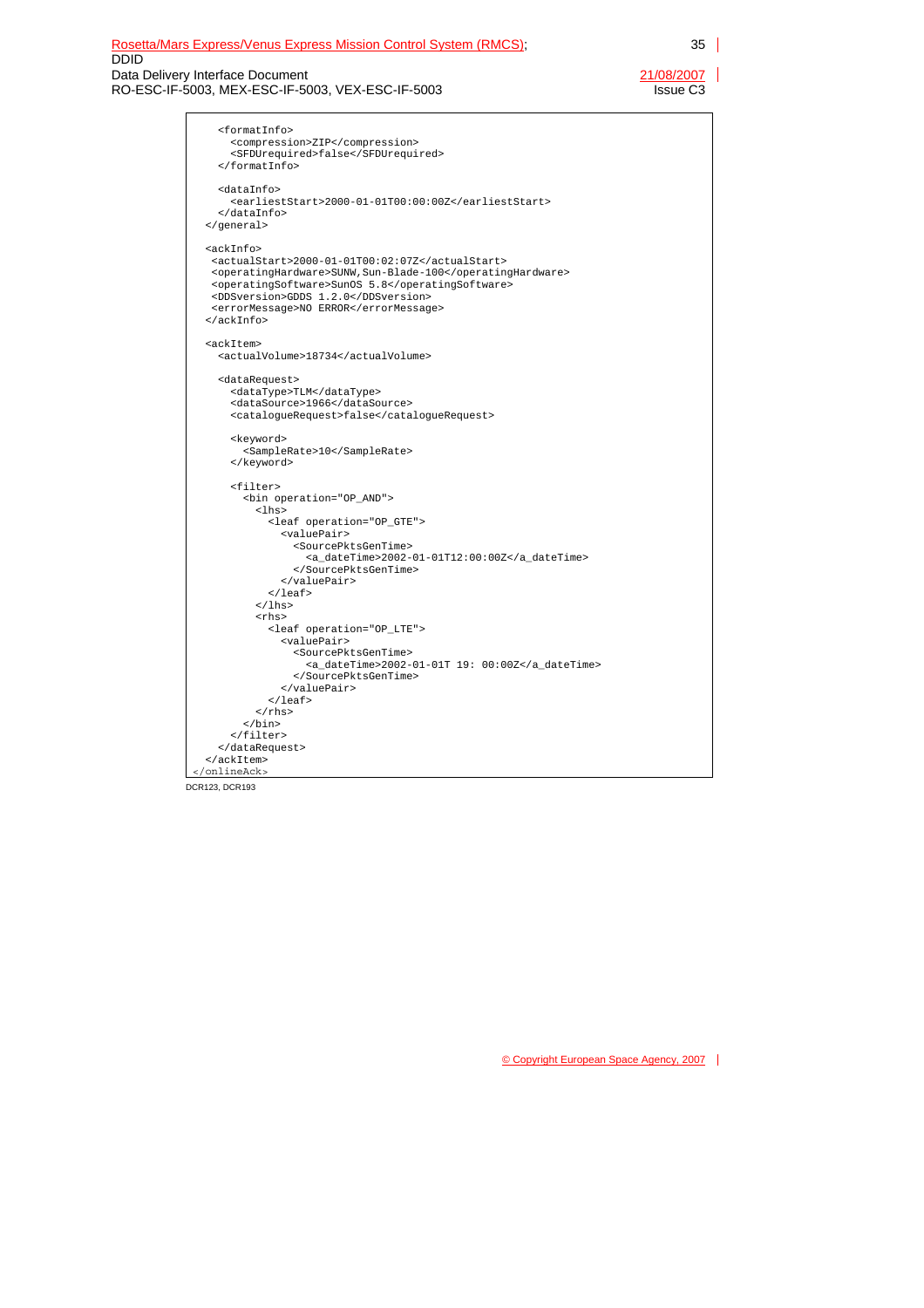

# **7.4 Catalogue Entry**

### **7.4.1 Data Item Characteristics**

The catalogue entry is the VALUE field of the Class K LVO. This contains information specific to the actual data transferred; obviously this can be different to the requested data depending upon what time stamped telemetry frames are available etc. The entry uses the same XML/XSD language as for the acknowledgement, and contains the following information:

- The data source and data type
- The ADID of the data description for the particular packets being transferred
- The time stamp of the earliest packet in the requested data set (if applicable)
- The time stamp of the latest packet in the requested data set (if applicable)
- The filename, creation time and version of the auxiliary file (if applicable)
- The number of items that are being transferred in the requested data set

### **7.4.2 Header Records**

The reader is referred to section 7.2 for the overall structure of the response message.

### **7.4.3 Data Records**

Each catalogue is made up of a single group that contains one or more catalogue entries:

| Field     | XML type      | <b>Description</b>                      |  |
|-----------|---------------|-----------------------------------------|--|
| catalogue | CatalogueType | Contains one or more catalogue entries. |  |

The catalogue entries are grouped in a catalogue so that many catalogue entries can be supplied in the same LVO value field when a Master Catalogue is requested (see later).

### 7.4.3.1 CatalogueType group

The catalogue type contains the following fields:

| <b>Field</b>     | <b>XML type</b>       | <b>Description</b>                                                                             |  |  |
|------------------|-----------------------|------------------------------------------------------------------------------------------------|--|--|
| dataType         | DataType              | See Appendix A.                                                                                |  |  |
| dataSource       | xsd:string            | See Appendix A.                                                                                |  |  |
| ADID             | xsd:string            | Eight<br>ASCII<br>characters,<br>e.g.<br>EROST334, see Appendix A                              |  |  |
| keyword (0 to n) | CatalogueKeywordValue | One or more keywords that contain<br>catalogue information depending on the<br>dataType field. |  |  |

### 7.4.3.2 CatalogueKeywordValue group

The catalogue keyword value group is composed of one, and only one, of the following fields: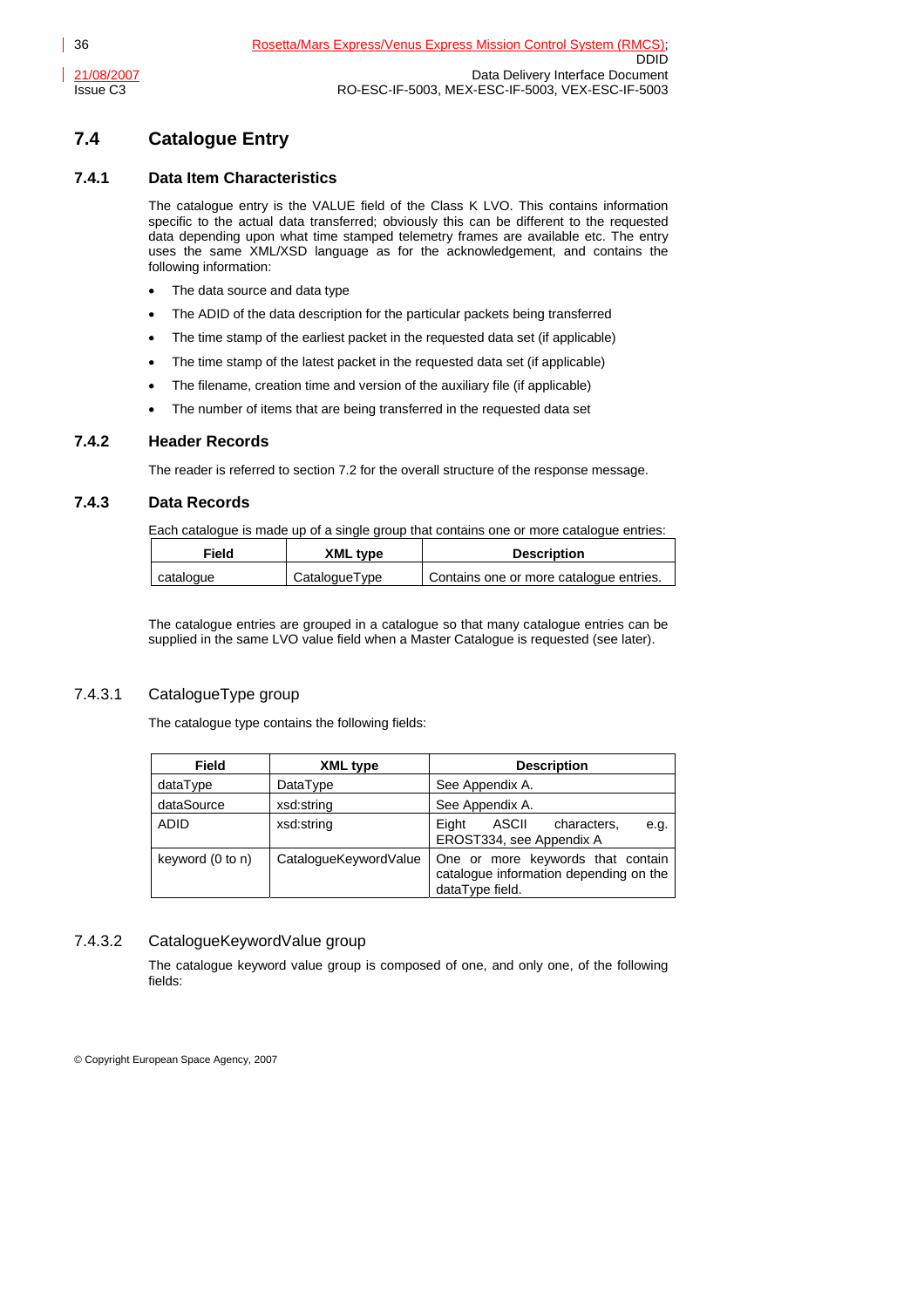#### Rosetta/Mars Express/Venus Express Mission Control System (RMCS); DDID Data Delivery Interface Document<br>RO-ESC-IF-5003, MEX-ESC-IF-5003, VEX-ESC-IF-5003<br>Issue C3 RO-ESC-IF-5003, MEX-ESC-IF-5003, VEX-ESC-IF-5003

| Field                             | <b>XML type</b>           | <b>Type</b><br>applies<br>to | <b>Description</b>                                                                                          |
|-----------------------------------|---------------------------|------------------------------|-------------------------------------------------------------------------------------------------------------|
| <b>SourcePktsGenStar</b><br>tTime | MultiTime DCR 200, DCR201 | <b>TM</b>                    | The time of the first packet<br>in the data (for requests<br>made using the keyword:<br>SourcePktsGenTime). |
| <b>SourcePktsGenEnd</b><br>Time   | MultiTime DCR 200, DCR201 | <b>TM</b>                    | The time of the last packet<br>in the data (for requests<br>made using the keyword:<br>SourcePktsGenTime).  |
| S2KPktsGenStartTi<br>me           | MultiTime DCR 200, DCR201 | <b>TM</b>                    | The time of the first packet<br>in the data (for requests<br>made using the keyword:<br>S2KPktsGenTime).    |
| S2KPktsGenEndTi<br>me             | MultiTime DCR 200, DCR201 | <b>TM</b>                    | The time of the last packet<br>in the data (for requests<br>made using the keyword:<br>S2KPktsGenTime).     |
| earliestPacketTime                | xsd:dateTime              | TM, TC                       | The time of the first packet<br>in the data.                                                                |
| latestPacketTime                  | xsd:dateTime              | TM, TC                       | The time of the last packet<br>in the data.                                                                 |
| sampleRate                        | xsd:positiveInteger       | TM, TC                       | The sample rate of the data.                                                                                |
| SampleSize <sup>DCR131</sup>      | xsd:nonNegativeInteger    | All                          | The number of elements in<br>the data.                                                                      |
| filename                          | xsd:string                | Aux                          | Filename of auxiliary file.                                                                                 |
| creationTime                      | xsd:dateTime              | Aux                          | Creation time of auxiliary<br>file.                                                                         |
| version                           | xsd:string                | Aux                          | Version of auxiliary file.                                                                                  |

### **7.4.4 Example**

The catalogue entry corresponding to the request example in section 7.1.3.22 might be as follows.

```
<?xml version="1.0"?> 
—- Example XML file for a TLM catalogue. 
  The catalogue contains only one data source (APID=1966), with 
 the first packet at 2000-01-01T18:00:33Z and the last packet 
 at 2000-01-01T18:59:21Z. 
   --> 
 <catalogue xmlns:xsi="http://www.w3.org/2001/XMLSchema-instance" 
 xsi:noNamespaceSchemaLocation='GDDSCatalogue.xsd'> 
 <catEntry><br><dataType>TLM</dataType><br><dataSource>1966</dataSource><br><ADID>EROST7AE</ADID>
 <keyword><br><SourcePktsGenStartTime><br><> <a_dateTime>2000-01-01T18:00:33Z</a_dateTime><br></SourcePktsGenStartTime>
        </keyword>
```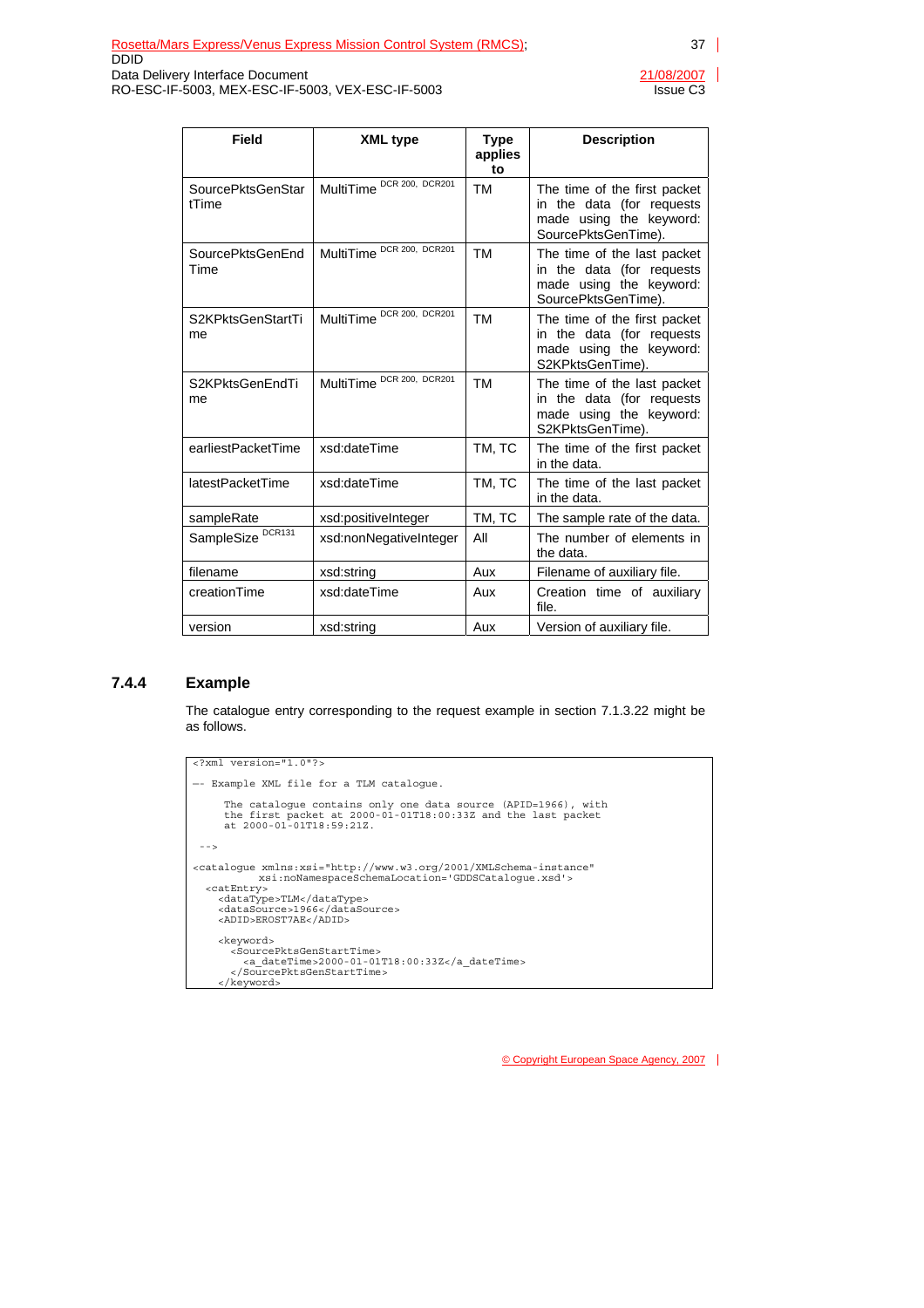| <keyword></keyword>                           |
|-----------------------------------------------|
| <sourcepktsgenendtime></sourcepktsgenendtime> |
| <a datetime="">2000-01-01T18:59:21Z</a>       |
|                                               |
|                                               |
| <keyword></keyword>                           |
| <samplerate>10</samplerate>                   |
|                                               |
| <keyword></keyword>                           |
| <samplesize>1202</samplesize>                 |
|                                               |
|                                               |
|                                               |

DCR123, DCR202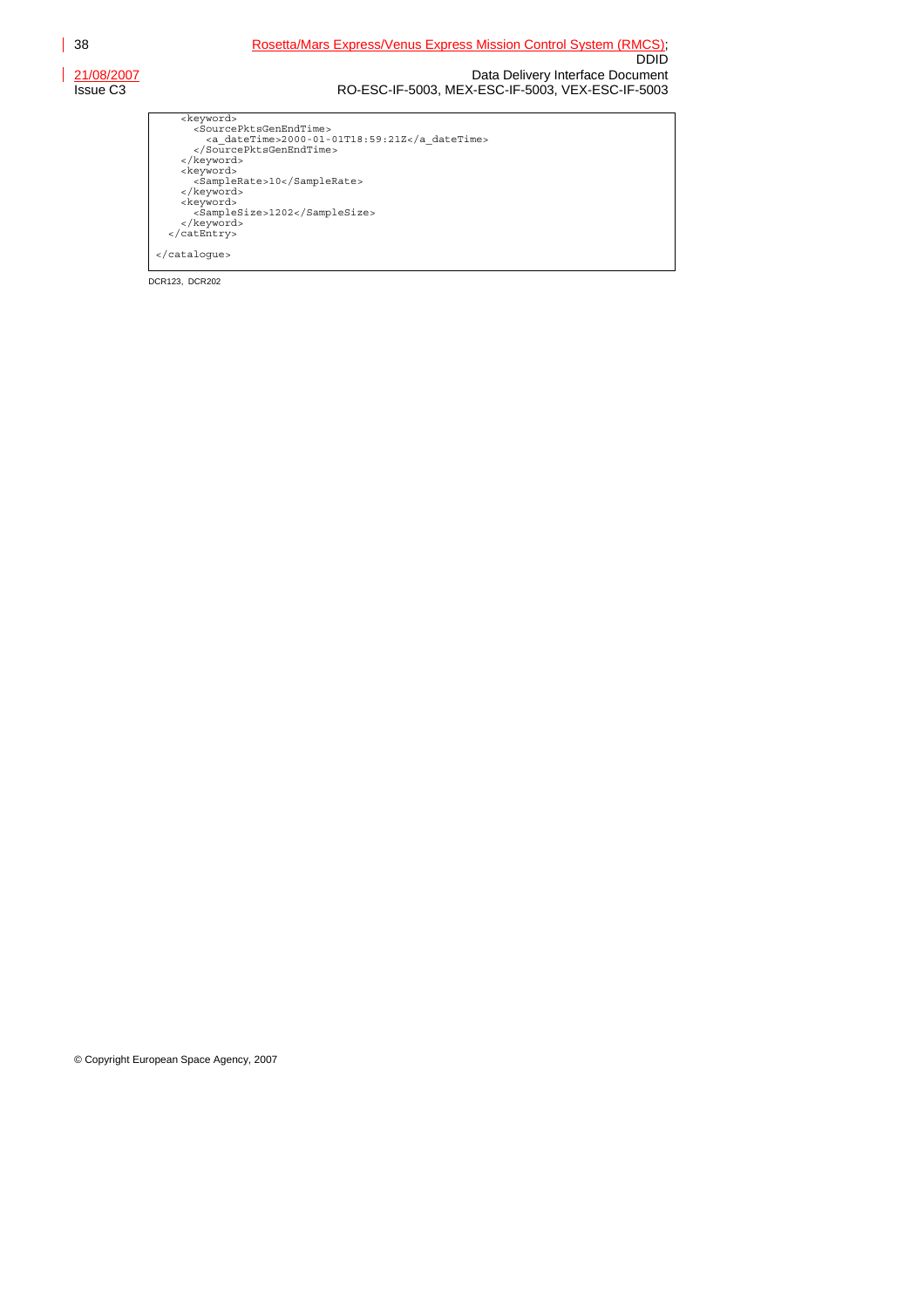# **7.5 On-line Data**

### **7.5.1 Data Item Characteristics**

Generally dependent on selection of SFDU format in the request DCR 025

- If SFDU selected, In each case the requested data set constitutes the VALUE field of the Class I LVO.
- If SFDU not selected the dataset constitutes the unformatted data only

A PI can request data from four sources: telemetry data, telecommand data, auxiliary data and catalogue data. Data from all four sources are requested in the same manner,<br>i.e. with a request from the Web interface.<sup>DCR323</sup>

#### **7.5.2 Header Records**

The reader is referred to section 7.2 for the overall structure of the response message.

#### **7.5.3 Data Records**

The reader is referred to the following sections.

- Section 7.6 for Telemetry Data
- Section 7.7 for Command History Data
- Section 7.8 for Auxiliary Data
- Section 7.9 for Catalogue Data

#### **7.5.4 Example**

The reader is referred to the following sections.

- Section 7.6 for Telemetry Data
- Section 7.7 for Command History Data
- Section 7.8 for Auxiliary Data
- Section 7.9 for Catalogue Data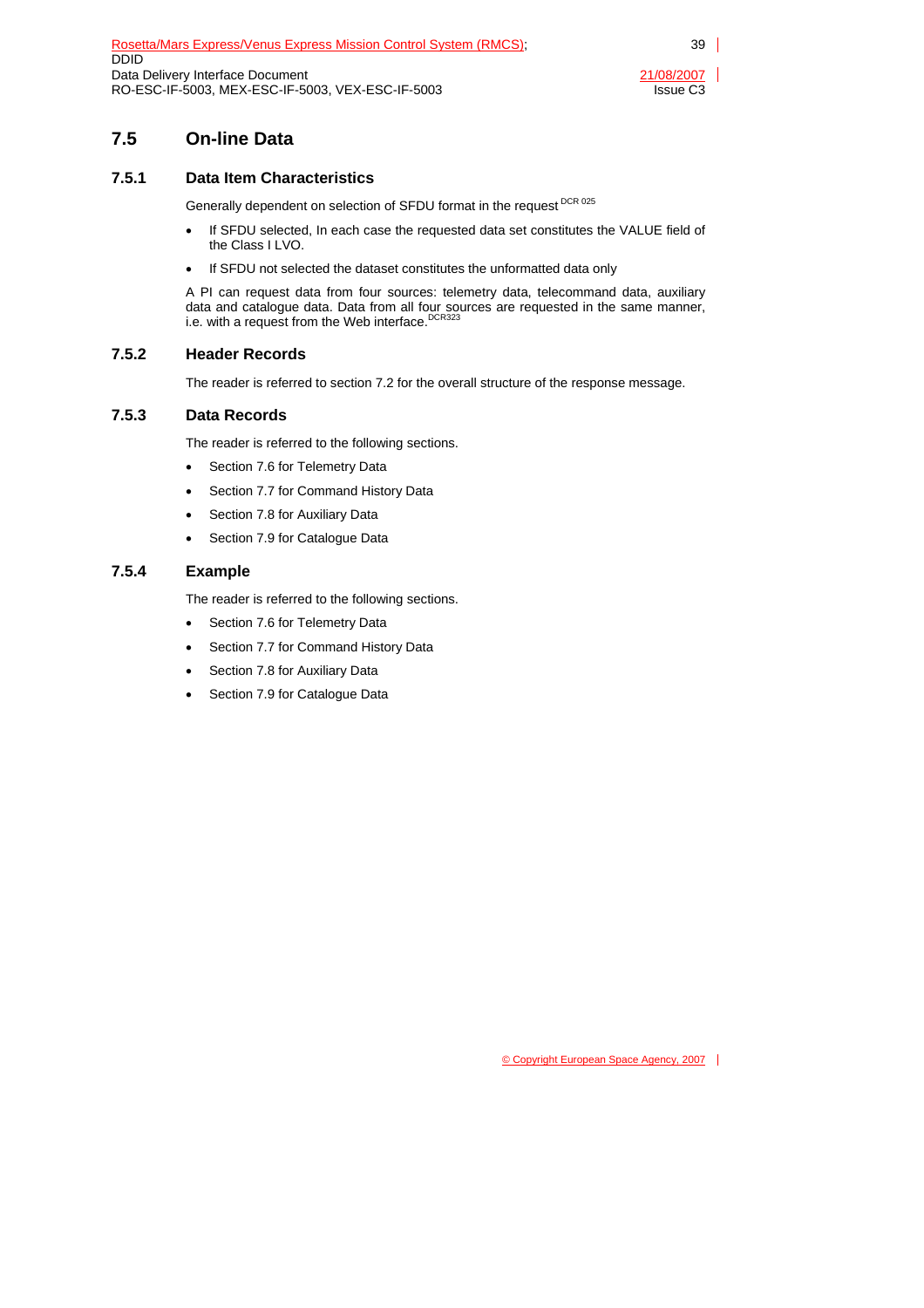



## **7.6 Telemetry Data**

#### **7.6.1 Data Item Characteristics**

Requested telemetry data shall appear as a set of unsegmented experiment or housekeeping packets with a given ADID and arranged in time ascending order. The ADID specified in the label of the delivered Class I LVO shall point to the data description of one complete packet for the particular data source/type. The number of these packets within the Class I LVO value field is indicated by the "NUMBER OF PACKETS" parameter in the catalogue entry (the accompanying Class K LVO) for this transfer of data.

The experiment packets on-board the spacecraft are split into separate fixed length blocks and formatted into transfer frames for downlink to the ground and transfer to ESOC. These separate frames are then reconstituted back into complete experiment packets by the RMCS/MEMCS at ESOC and the complete experiment packets are delivered to the PIs, both for the on-line and off-line delivery formats.

The experiment packets will be timestamped with the Spacecraft Event Time (SCET). The SCET is the calibrated time of generation of the first bit in the associated packet.

The contents of each reconstituted packet of experiment data will be unprocessed, although there will be a small header attached to the beginning of each packet (the DDS Packet Header) described below.

### **7.6.2 Header Records**

The DDS Packet Header for Telemetry Packets is an 18-octet header attached to the beginning of each packet. This is necessary to include the SCET timestamp, ground station received from, etc. This information is necessary either for the science community member to identify the source of the data packet or for ESOC to identify the source of anomalies and errors. For compactness this header does not use PVL to express the information in the header, but a bit and byte packed fixed format. The format for the header is shown below. 039

| Octet     | <b>Bits</b> | Field              | Type                       | <b>Description</b>                                                                                                                                                                                                                                                                                                                                                                                                                                                                                                                                                                                                                                                                                                                            |
|-----------|-------------|--------------------|----------------------------|-----------------------------------------------------------------------------------------------------------------------------------------------------------------------------------------------------------------------------------------------------------------------------------------------------------------------------------------------------------------------------------------------------------------------------------------------------------------------------------------------------------------------------------------------------------------------------------------------------------------------------------------------------------------------------------------------------------------------------------------------|
| $0 - 7$   |             | <b>SCET</b>        | Time format<br>(See below) | Time correlated OBT.                                                                                                                                                                                                                                                                                                                                                                                                                                                                                                                                                                                                                                                                                                                          |
| $8 - 11$  |             | Packet length      | 32 bit integer             | Number of octets within the data packet<br>(excluding the DDS packet header)                                                                                                                                                                                                                                                                                                                                                                                                                                                                                                                                                                                                                                                                  |
| $12 - 13$ |             | Ground station ID  | 16 bit integer             | ESA Villafranca2 <sup>DCR164</sup><br>0D (Hex)<br>15 (Hex)<br><b>ESA Kourou</b><br>NDIULite (for SVTs) <sup>DCR215</sup><br>16 (Hex)<br><b>ESA New Norcia</b><br>17 (Hex)<br>18 (Hex)<br><b>ESA Cebreros</b><br><b>DCR164</b><br>22 (Hex)<br>NASA Goldstone (old)<br>NASA Goldstone (new) <sup>DCR305</sup><br>67 (Hex)<br>NASA Canberra (old) <sup>DCR164</sup><br>23 (Hex)<br>NASA Canberra (new) DCR305<br>70 (Hex)<br>NASA Madrid (old) <sup>DCR215</sup><br>24 (Hex)<br>NASA Madrid (new) DCR336<br>6C (Hex)<br>ESA/ESOC Test Station DCR120<br>7F (Hex)<br>NDIU classic (SVTs) <sup>DCR215</sup><br>82 (Hex)<br>Goldstone/Canberra/Madrid<br>The<br>ID<br>GS<br>changeover happened in the Nov/Dec 2003<br>timeframe. <sup>DCR305</sup> |
| $14 - 15$ |             | Virtual Channel ID | 16 bit integer             | $0 = VCO$<br>$1 = VC1$                                                                                                                                                                                                                                                                                                                                                                                                                                                                                                                                                                                                                                                                                                                        |
| 16        |             | <b>SLE Service</b> | <b>SLE Type</b>            | Identifies SLE service channel and the type of                                                                                                                                                                                                                                                                                                                                                                                                                                                                                                                                                                                                                                                                                                |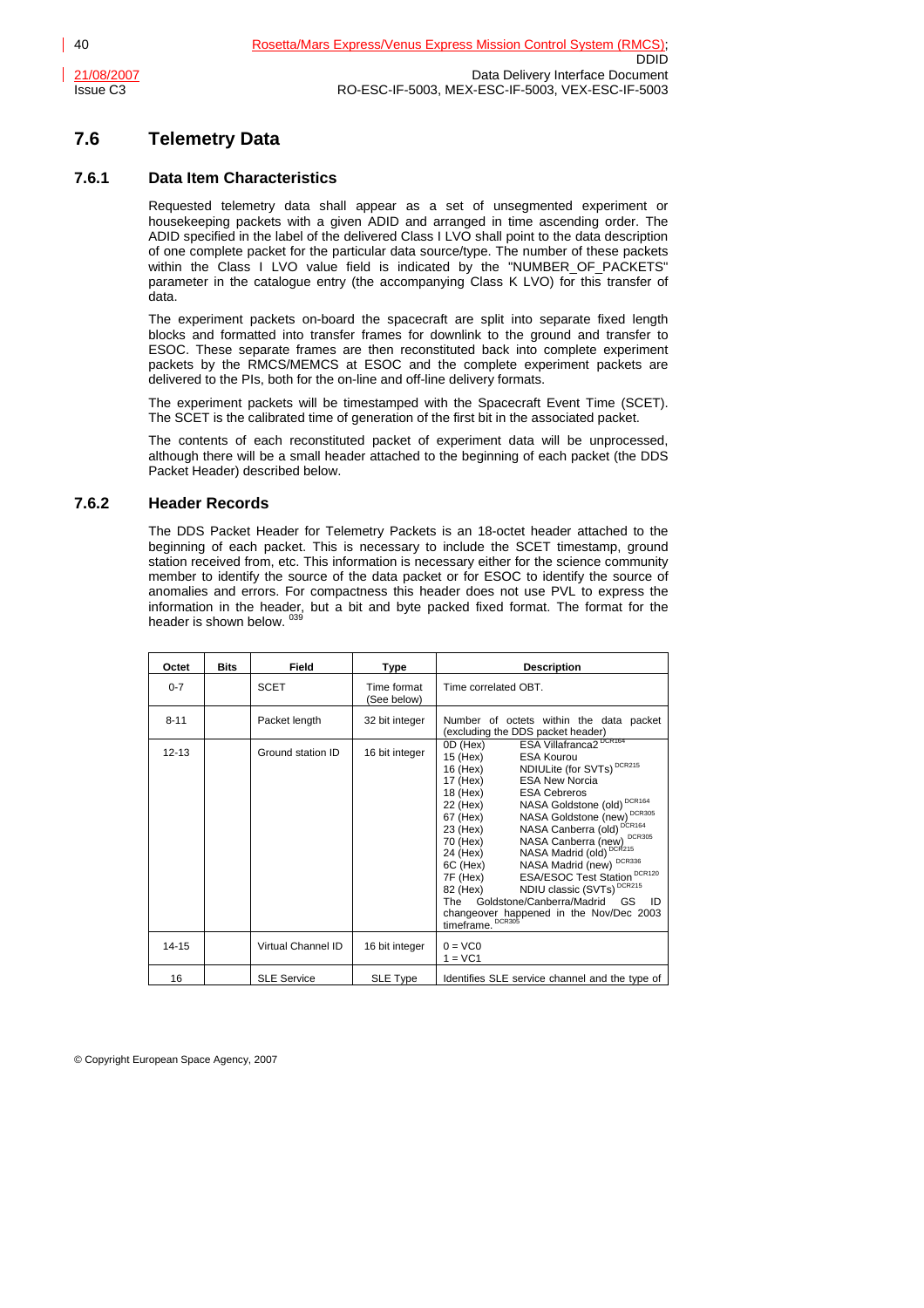| Octet | <b>Bits</b> | Field                              | Type          | <b>Description</b>                          |
|-------|-------------|------------------------------------|---------------|---------------------------------------------|
|       |             |                                    | (See below)   | data                                        |
| 17    |             | <b>Time Quality</b><br>(see below) | 8 bit integer | $0 = Good$<br>$1 = Inaccurate$<br>$2 =$ Bad |

### Spacecraft Event Time (SCET)<sup>039</sup>

The time format used is the Sun MJT, as standard on Sun Solaris UNIX platforms. The format is two 32-bit integers. The first contains the number of seconds since 00:00,  $1<sup>s</sup>$ January 1970 and the second integer contains the number of microseconds. The format<br>is summarised below: <sup>039</sup>

| <b>Field</b>   | Octets 0-3                                                                               |         |  | Octets 4-7 |                         |  |
|----------------|------------------------------------------------------------------------------------------|---------|--|------------|-------------------------|--|
| Width in bits  |                                                                                          | 32 bits |  |            | 32 bits                 |  |
| <b>Meaning</b> | Seconds since epoch (00:00, Addition Micro-seconds from<br>1 <sup>st</sup> January 1970) |         |  |            | seconds in first field. |  |

### Ground Station IDDCR246

Please note that the ground station ID for the time correlation packets (i.e. APID 1966, type 190, subtype 40) is set to "0".

The reason for this is that the time correlation packets can be generated from Time Packets that are received by different groundstations and in this case there is no sensible groundstation ID value. Therefore it is set to "0".

#### **Time Quality**

The Time Quality gives an indication of the quality of the SCET.

The algorithm for deriving the SCET and the Time Quality is described in section<br>18.1.2.1.4. <sup>DCR214</sup>

### SLE Type 039

An 8 bit integer value that defines the SLE service used. Values are:

|                   | <b>Real-Time (RT)</b> | Real-Time Flow Control   Off-Line<br>(RTFC) |    |
|-------------------|-----------------------|---------------------------------------------|----|
| <b>SLC</b>        |                       |                                             |    |
| <b>MC</b>         |                       | 5                                           |    |
| VC                |                       |                                             | 10 |
| <b>Bad Frames</b> |                       |                                             |    |

#### **7.6.3 Data Records**

Following the DDS Packet Header is the Telemetry Packet Data.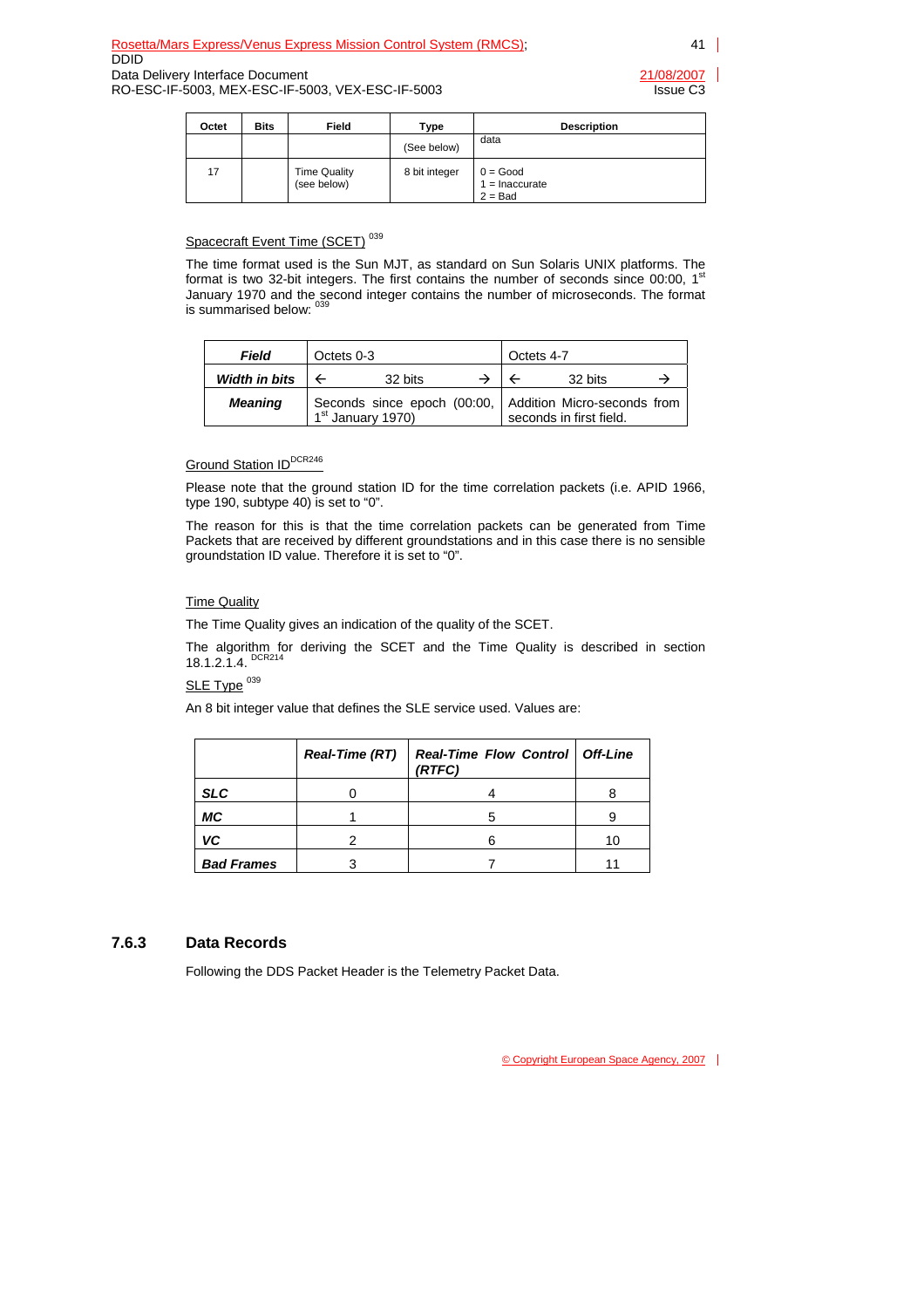The overall structure of the Telemetry Packet complies with the ESA Packet Telemetry Standard (A-2).

The Rosetta / MEX / VEX  $PCR325$  telemetry packets are specialised as defined in the Rosetta/MEX Generic TM/TC ICDs (A-3 and A-10<sup>DCR325</sup>).

Each GDDS request of TM raw packets data will be delivered to the users via a single file. The TM packets are stored in this single file in chronological order. Depending upon which time keyword was used to request the telemetry, the packets are returned sorted on either the source packets generation time (OBT converted to UTC) for Rosetta and Mars Express, or the S2K packets generation time (time the packets were received by the<br>MCS). <sup>DCR 002, DCR196</sup>

As an example, if the following TM data is available via the GDDS:

 $SPID = 1200$  for  $APID = 10$ , type=1, subtype=1, p1val =2

Pkt 1 with SourcePktsGenTime= 2003-02-14T01:00:00.000Z DCR206

Pkt 2 with SourcePktsGenTime= 2003-02-14T05:00:00.000Z <sup>DCR206</sup>

Pkt 3 with SourcePktsGenTime= 2003-02-14T10:00:00.000Z DCR206

- $SPID = 1201$  for  $APID = 10$ , type=1, subtype=2, p1val =2, p2val = 3 Pkt 4 with SourcePktsGenTime= 2003-02-14T02:00:00.000Z <sup>DCR206</sup> Pkt 5 with SourcePktsGenTime= 2003-02-14T06:00:00.000Z DCR206
- $SPID = 1202$  for  $APID = 10$ , type=1, subtype=3, p1val =2 Pkt 6 with SourcePktsGenTime= 2003-02-14T03:00:00.000Z DCR206
- $SPID = 1203$  for  $APID = 23$ , type=1, subtype=1, p1val =2, p2val = 3 Pkt 7 with SourcePktsGenTime= 2003-02-14T08:00:00.000Z DCR206

Note that the SPID is the SCOS Packet ID number which is an ID number internal to the Mission Control System.

If the following request is sent to the GDDS:

Raw TM data with APID = 10 from SourcePktsGenTime 2003-02-13T00:00:00.000Z to SourcePktsGenTime: 2003-02-15T00:00:00.000Z<sup>DO</sup>

The returned file from GDDS will contain the raw packets in the following order: Pkt 1, Pkt 4, Pkt 6, Pkt 2, Pkt 5, Pkt 3

#### **7.6.4 Example**

Therefore, schematically the delivered data product shall look like that depicted below. Note that Telemetry Packets can vary in length.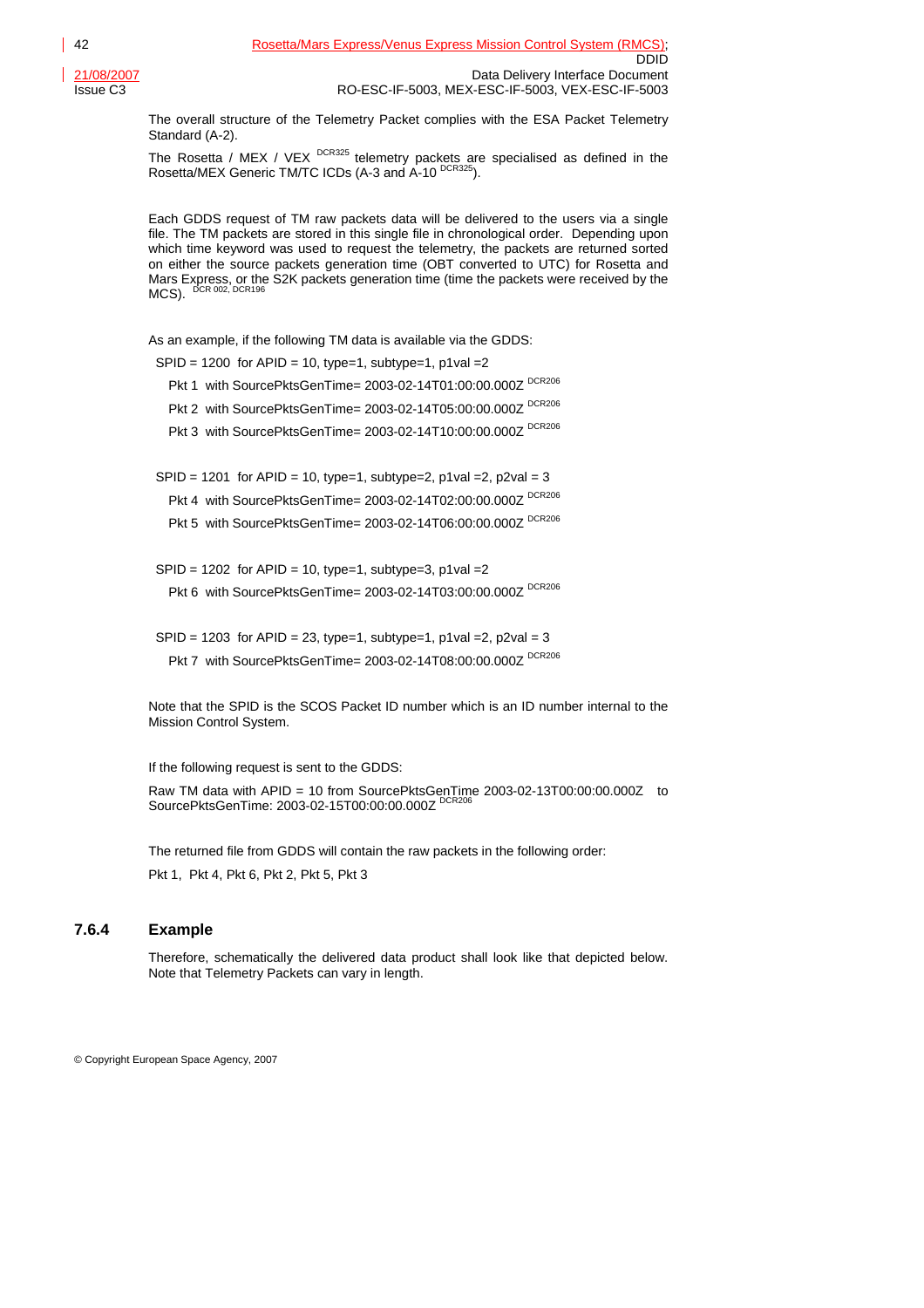#### Rosetta/Mars Express/Venus Express Mission Control System (RMCS); **DDID** Data Delivery Interface Document 21/08/2007 RO-ESC-IF-5003, MEX-ESC-IF-5003, VEX-ESC-IF-5003 Issue C3

43

|        |   |                                   | CCSD Z 0001                                            |  |  |  |  |
|--------|---|-----------------------------------|--------------------------------------------------------|--|--|--|--|
|        |   |                                   | EROS V D005                                            |  |  |  |  |
|        | V |                                   | Details of request<br>and response status              |  |  |  |  |
|        |   |                                   | EROS K D004                                            |  |  |  |  |
|        | V |                                   | Catalogue/ID information<br>for the requested data set |  |  |  |  |
| $\vee$ |   |                                   | <b>EROS   T334</b>                                     |  |  |  |  |
|        |   | <b>DDS TM Packet</b><br>Header #1 | Telemetry Packet #1                                    |  |  |  |  |
|        | v | <b>DDS TM Packet</b><br>Header #2 | <b>Telemetry Packet #2</b>                             |  |  |  |  |
|        |   | <b>DDS TM Packet</b><br>Header #3 | Telemetry Packet #3                                    |  |  |  |  |
|        |   | <b>DDS TM Packet</b><br>Header #4 | <b>Telemetry Packet #4</b>                             |  |  |  |  |
|        |   |                                   |                                                        |  |  |  |  |
|        |   | .                                 | .                                                      |  |  |  |  |
|        |   | <b>DDS TM Packet</b><br>Header #N | <b>Telemetry Packet #N</b>                             |  |  |  |  |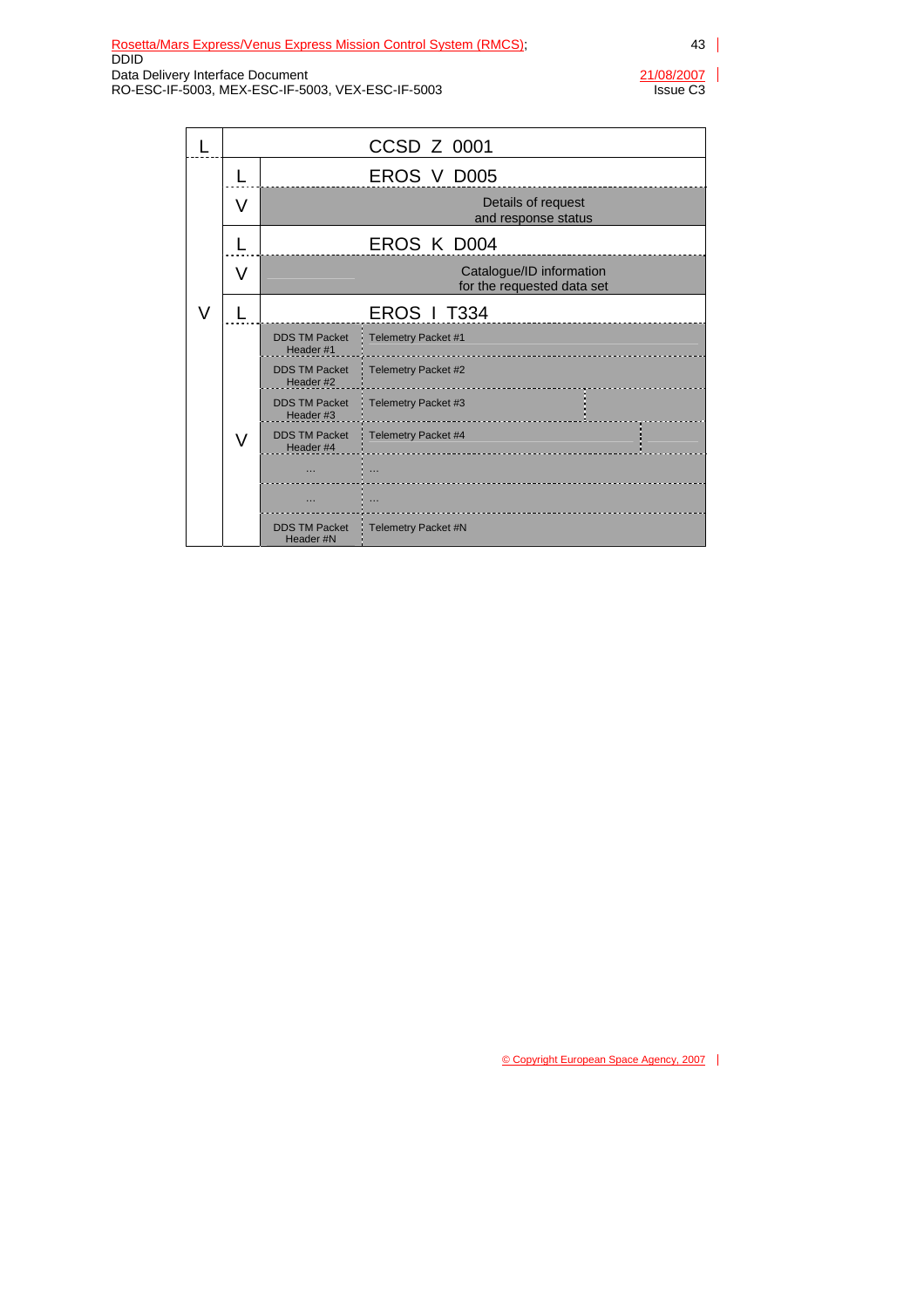# **7.7 Command History Data 037 039**

### **7.7.1 Data Item Characteristics**

Command History is available in two forms:

- TC Raw Packets, The encoding of this data is similar to raw telemetry packets
- TC Printout Format, in either full or brief mode according to datasource.

### **7.7.2 TC Raw Packets**

### 7.7.2.1 Data Item Characteristics

Requested telecommand history packets are arranged in time ascending order. All packets for the requested time period are returned. The ADID specified in the label of the delivered Class I LVO shall point to the data description of the telecommand packets. The number of these packets within the Class I LVO value field is indicated by the "NUMBER\_OF\_PACKETS" parameter in the catalogue entry (the accompanying Class K LVO) for this transfer of data.

### 7.7.2.2 Header Records

The DDS Command Packet Header is a 30-octet header attached to the beginning of each packet. The format for the header is:

| <b>Octet</b> | <b>Field</b>                                           | Type                       | <b>Description</b>                                                                                                                                                                                                                                                                                                                                                                             |
|--------------|--------------------------------------------------------|----------------------------|------------------------------------------------------------------------------------------------------------------------------------------------------------------------------------------------------------------------------------------------------------------------------------------------------------------------------------------------------------------------------------------------|
| $0 - 7$      | <b>Uplink Time</b>                                     | Time Format<br>(See below) | Command uplink time. This<br>is<br>initially set to the time of release of<br>the command from MCS, and later<br>updated with the timestamp<br>İS.<br>provided in the message from the<br>ground station, indicating the time of<br>actual radiation from the antenna.                                                                                                                         |
|              |                                                        |                            | If the command fails to be released<br>from MCS, this field is set to the<br>time at which the command release<br>failed. <sup>DCR216</sup>                                                                                                                                                                                                                                                    |
| $8 - 15$     | Time format<br><b>Execution Time</b><br><b>Table D</b> |                            | Command                                                                                                                                                                                                                                                                                                                                                                                        |
|              |                                                        | (See below)                | execution time. This is<br>either:)<br>time<br>to<br>set<br>by the<br>provided<br>user<br>before release, at which<br>will<br>the<br>command<br>execute if it has been<br>within<br>embedded<br>a<br>11<br>service<br>load<br>command (destined for<br>the on-board queue).<br>b) uplink time (as described above)<br>+ the one-way light propagation<br>delay calculated at that uplink time. |
|              |                                                        |                            | If the command fails to be released                                                                                                                                                                                                                                                                                                                                                            |

**Deleted: h**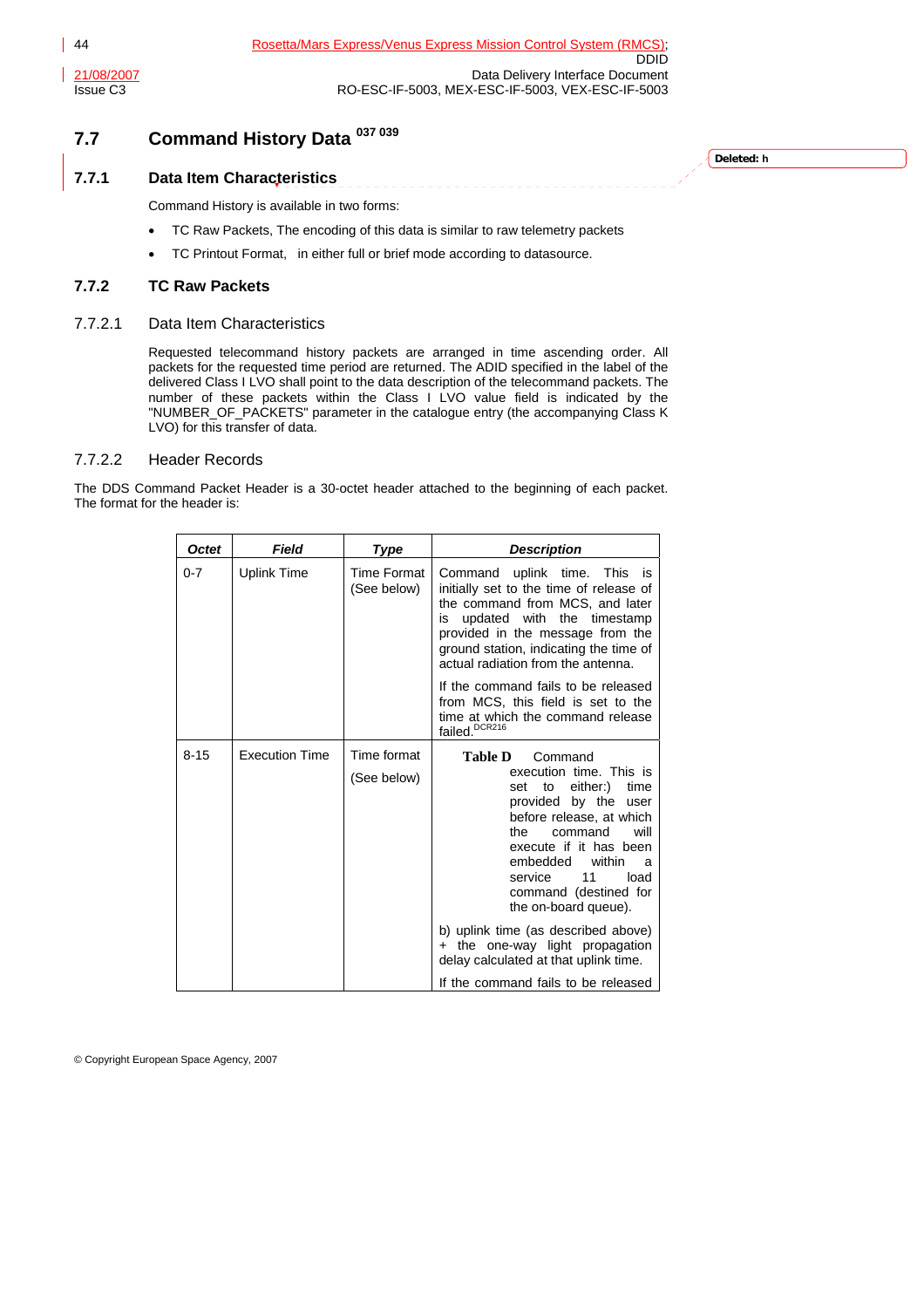#### Rosetta/Mars Express/Venus Express Mission Control System (RMCS); DDID Data Delivery Interface Document<br>
RO-ESC-IF-5003, MEX-ESC-IF-5003, VEX-ESC-IF-5003<br>
Issue C3 RO-ESC-IF-5003, MEX-ESC-IF-5003, VEX-ESC-IF-5003

|           |            |                                      | from MCS, this field is set to the<br>time at which the command release<br>failed. <sup>DCR216</sup>                                                                                     |
|-----------|------------|--------------------------------------|------------------------------------------------------------------------------------------------------------------------------------------------------------------------------------------|
| $16 - 17$ | <b>CUV</b> | Verification<br>Flags<br>(See below) | Command Uplink stage (CUV) i.e.<br>the CLCW verification, indicating<br>whether the command (at<br>the<br>transfer frame level)<br>was<br>successfully received<br>by the<br>spacecraft. |
| $18 - 19$ | CAV (VC0)  | Verification<br>Flags<br>(See below) | Command Acceptance stage (CAV),<br>i.e. whether the command<br>was<br>successfully accepted by the<br>appropriate application on-board.                                                  |

| spacecraft.                                                                                                                                                                                                                                                                    |                               |
|--------------------------------------------------------------------------------------------------------------------------------------------------------------------------------------------------------------------------------------------------------------------------------|-------------------------------|
| CAV (VC0)<br>18-19<br>Verification<br>Command Acceptance stage (CAV),<br>whether<br>the command<br>i.e.<br>Flags<br>successfullv<br>accepted<br>bv<br>(See below)<br>appropriate application on-board.<br>This stage is based on VC0 (Real-<br>Time) telemetry.                | was<br>the                    |
| CEV (VC0)<br>Verification<br>20-21<br>Command Execution stage (CEV),<br>whether<br>i.e.<br>the<br>command<br>Flags<br>successfully completed its execution<br>(See below)<br>on-board. This stage is based on<br>VC0 (Real-Time) telemetry.                                    |                               |
| CAV (VC1)<br>22-23<br>Verification<br>Command Acceptance stage (CAV),<br>whether<br>the<br>Flags<br>command<br>i.e.<br>successfully<br>accepted<br>by<br>(See below)<br>application<br>appropriate<br>on-board.<br>This<br>stage<br>is<br>based<br>on<br>(Playback) telemetry. | was<br>the<br>VC <sub>1</sub> |
| CEV (VC1)<br>24-25<br>Verification<br>Command Execution stage (CEV),<br>whether<br>Flags<br>the<br>i.e.<br>command<br>successfully completed its execution<br>(See below)<br>on-board. This stage is based on<br>VC1 (Playback) telemetry.                                     |                               |
| Number of octets in the Data Record<br>26-29<br>Packet Length<br>Integer<br>(Unsigned<br>(This<br>excludes<br>the<br>32 bit)<br>telecommand packet header)                                                                                                                     | <b>DDS</b>                    |
| 30-37<br>Command ID<br>Characters<br>The name of the command in the<br>database <sup>037</sup>                                                                                                                                                                                 |                               |
| 38-45<br>Parent<br>Characters<br>The name of the command's parent<br>sequence in the database 037<br>Sequence ID                                                                                                                                                               |                               |

Octet 30 onwards is used to contain a Data Record, as defined in section 7.7.2.3.

#### Time Format

The time format used is the Sun MJT, as standard on Sun Solaris UNIX platforms. The format is two 32 bit integers. The first contains the number of seconds since 00:00,  $1<sup>st</sup>$ January 1970 and the second integer the number of micro-seconds. The format is summarised below:

| Field                | Octets 0-3 |         |  | Octets 4-7 |         |  |
|----------------------|------------|---------|--|------------|---------|--|
| <b>Width in bits</b> |            | 32 bits |  |            | 32 bits |  |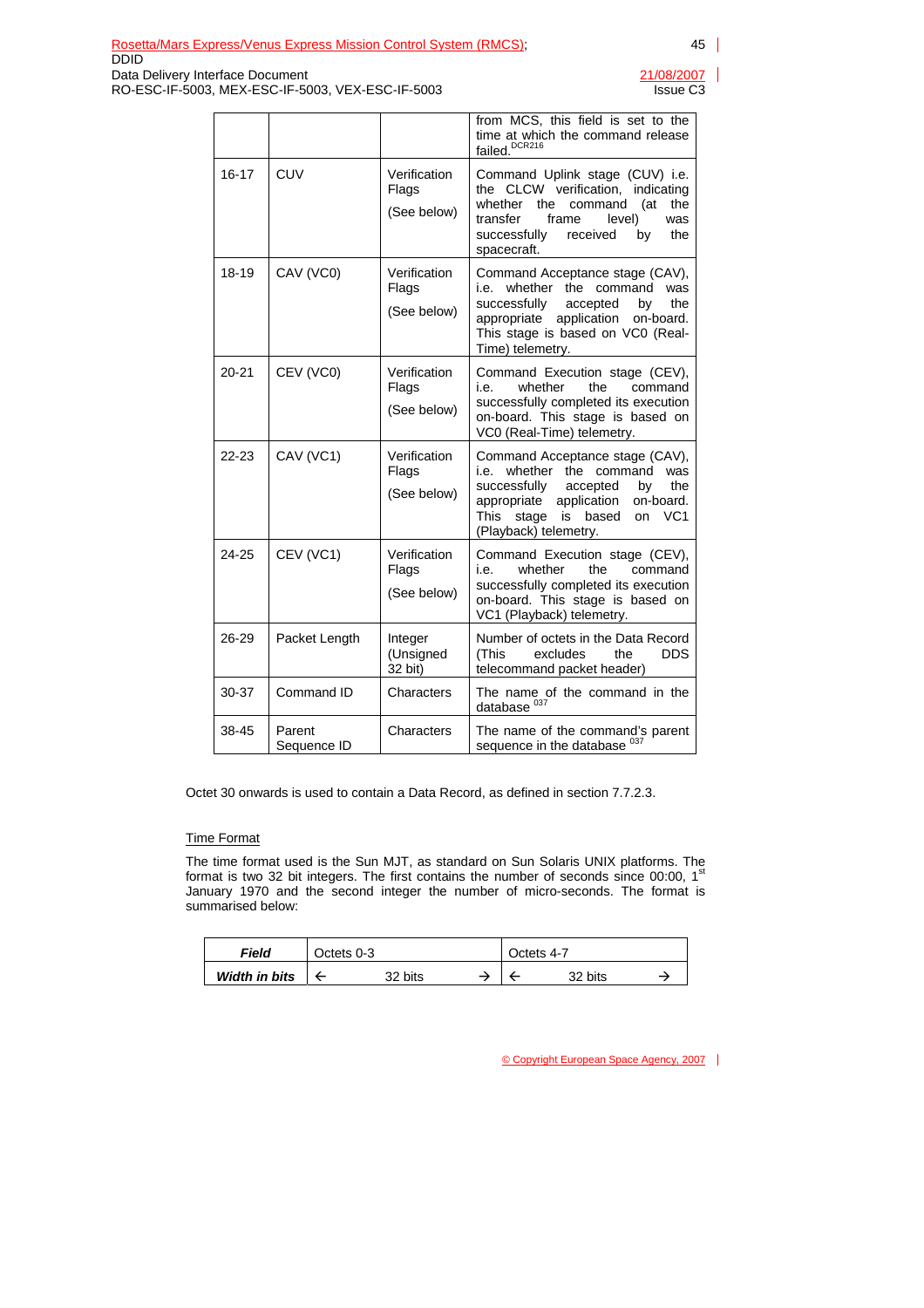| <b>Meaning</b> | Seconds since epoch (00:00, Addition Microseconds from<br>1 <sup>st</sup> January 1970) | seconds in first field. |
|----------------|-----------------------------------------------------------------------------------------|-------------------------|
|----------------|-----------------------------------------------------------------------------------------|-------------------------|

#### Verification Flags

Each Verification Flag type is a 16-bit word (i.e. two octets, with the first octet most<br>significant <sup>DCR220</sup>). This 16-bit word has exactly 1 bit set\*, which identifies the status of each stage according to the following masks (bit 0 being the Least Significant Bit):

- Bit 0: IDLE (indicating that the command stage window has not yet opened)
- Bit 1:PENDING (indicating the stage window has opened but no verification information has arrived)
- Bit 2: PASSED (indicating the stage was successful according to telemetry)
- Bit 3: FAILED (indicating the stage was explicitly unsuccessful according to telemetry)
- Bit 4: UNVERIFIED (indicating that no applicable telemetry was available to verify this stage, and was subsequently consolidated by the controllers)
- Bit 5: UNKNOWN (indicating that the stage window has closed with no applicable telemetry available to verify this stage)
- Bit 6: TIMED-OUT (only applicable to CUV, indicating that no response was received within the configured CUV window)
- Bit 7: SCC ONLY (indicating that the stage has no verification expression, but exists in order to ensure that the appropriate TM parameters has Status Consistency Checking disabled)
- Bit 8: ASSUMED (only applicable to CUV, indicating that a PENDING or TIMED-OUT status of CUV has been superseded due to the fact that a subsequent CAV or CEV stage has been successful.
- **Table D** Note: Only PASSED, FAILED and UNVERIFIED statuses are final, i.e. all other stage statuses may change over the course of the command's verification. A command is deemed complete when all of its stages has a final status\* A word filled with all zeros, indicates that the stage was not applicable. Either the stage was not defined in the database or verification of it was disabled prior to command release.

#### 7.7.2.3 Data Records

Following the DDS Packet Header is the data for a single encoded Telecommand Packet as sent to the spacecraft within a transfer frame.

The structure of Rosetta / MEX telecommand packets are as defined in the Rosetta/MEX Generic TM/TC ICD (A-3).

#### 7.7.2.4 Example

Therefore, schematically the delivered data product shall look like that depicted below. Note that Telecommand Packets can vary in length.



CCSD Z 0001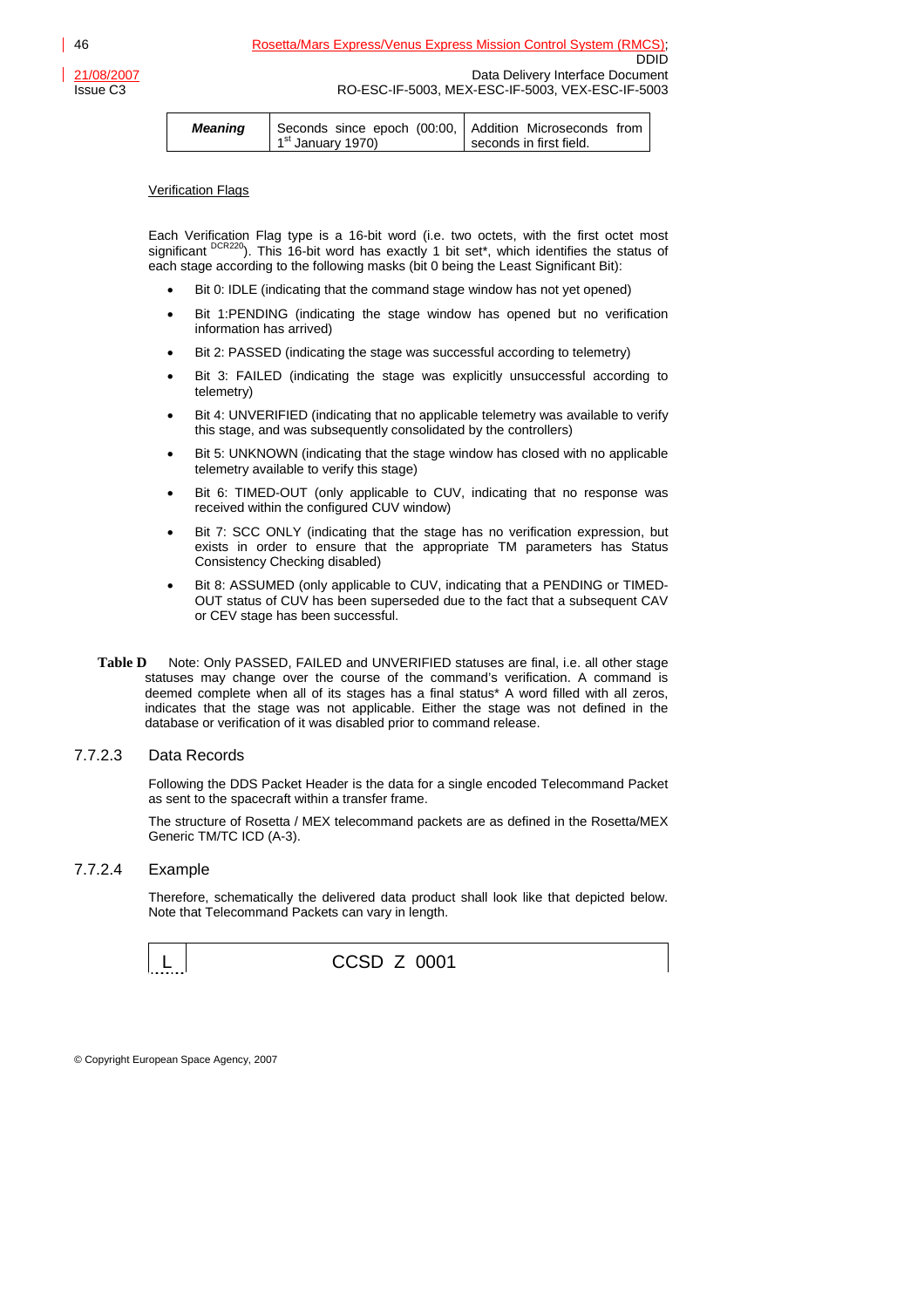#### Rosetta/Mars Express/Venus Express Mission Control System (RMCS); DDID Data Delivery Interface Document 21/08/2007

RO-ESC-IF-5003, MEX-ESC-IF-5003, VEX-ESC-IF-5003

|   |   |                                           | EROS V D005                                            |  |  |  |  |
|---|---|-------------------------------------------|--------------------------------------------------------|--|--|--|--|
|   | V | Details of request<br>and response status |                                                        |  |  |  |  |
|   |   |                                           | EROS K D004                                            |  |  |  |  |
|   | V |                                           | Catalogue/ID information<br>for the requested data set |  |  |  |  |
| V |   | <b>EROS   C001</b>                        |                                                        |  |  |  |  |
|   |   | <b>DDS Packet</b><br>Header #1            | Telecommand Packet #1                                  |  |  |  |  |
|   |   | <b>DDS Packet</b><br>Header #2            | Telecommand Packet #2<br>.                             |  |  |  |  |
|   |   | <b>DDS Packet</b><br>Header #3            | Telecommand Packet #3                                  |  |  |  |  |
|   | V | <b>DDS Packet</b><br>Header #4            | Telecommand Packet #4                                  |  |  |  |  |
|   |   | $\cdots$                                  |                                                        |  |  |  |  |
|   |   | $\cdots$                                  | $\sim$ $\sim$                                          |  |  |  |  |
|   |   | <b>DDS Packet</b><br>Header #N            | <b>Telecommand Packet #N</b>                           |  |  |  |  |

### **7.7.3 TC Printout**

### 7.7.3.1 Data Item Characteristics

The data is returned in a human readable ASCII formatted file that containing telecommand history generated by the "TC History Printout" application on MCS.

It is available in two forms, selectable by datasource

- CMDPB, Brief Mode. where each line in the printout describes a single command
- CMDPF, Full Mode, in addition to the information in brief mode, an additional line in the printout describes each editable parameter of the command.

These files are designed to be human readable, so no detailed layout specification is available. The columns in the printout are described below

### 7.7.3.2 Columns of the Printout (Full and Brief Mode)

|          | <b>Column Title</b> | <b>Description</b>             |  |
|----------|---------------------|--------------------------------|--|
|          | Name                | The name of the command        |  |
| <u>.</u> | Description         | The description of the command |  |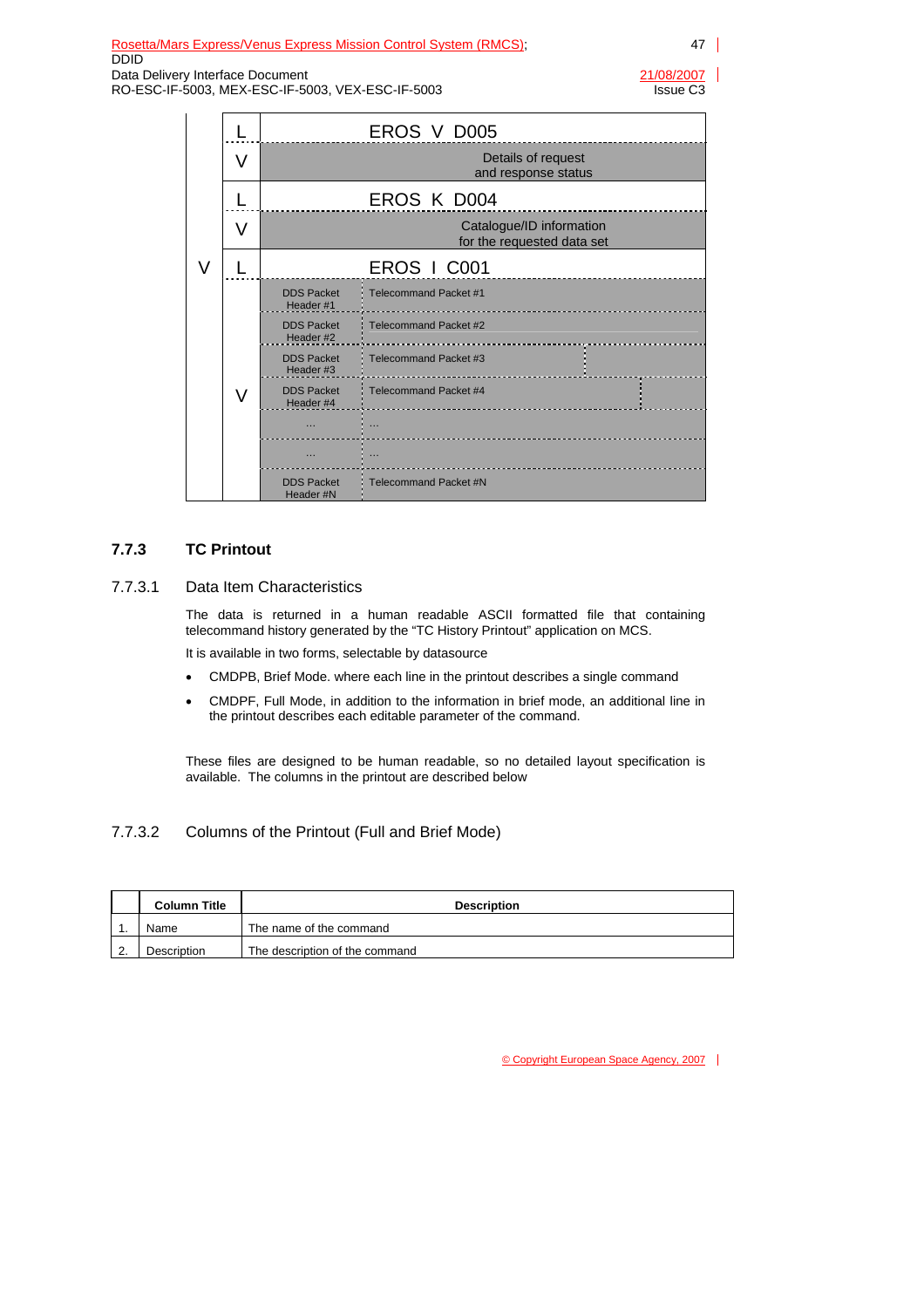$\overline{\phantom{a}}$ 

| 21/08/2007 |
|------------|
| Issue C3   |

#### 48 Rosetta/Mars Express/Venus Express Mission Control System (RMCS); DDID

21/08/2007 Data Delivery Interface Document Issue C3 RO-ESC-IF-5003, MEX-ESC-IF-5003, VEX-ESC-IF-5003

| 3.  | Sequence              | The name of the sequence which was used to load the command on the stack (if<br>applicable)                                                                                                                                                                                                                                                                                          |                                     |  |
|-----|-----------------------|--------------------------------------------------------------------------------------------------------------------------------------------------------------------------------------------------------------------------------------------------------------------------------------------------------------------------------------------------------------------------------------|-------------------------------------|--|
| 4.  | <b>Release Time</b>   | Time of command release                                                                                                                                                                                                                                                                                                                                                              |                                     |  |
| 5.  | <b>Execution Time</b> | Predicted time of command execution. For immediate commands this field is first populated<br>with the release time plus the applicable propagation delay and then is updated with the<br>actual uplink time (based on packet TC responses from the station equipment) plus the<br>propagation delay. For execution time-tagged commands, this field shows the execution<br>time-tag. |                                     |  |
| 6.  | Sub                   | Sub Schedule ID                                                                                                                                                                                                                                                                                                                                                                      |                                     |  |
| 7.  | ST                    | <b>PUS Service Type</b>                                                                                                                                                                                                                                                                                                                                                              |                                     |  |
| 8.  | <b>SST</b>            | PUS Service Sub-Type                                                                                                                                                                                                                                                                                                                                                                 |                                     |  |
| 9.  | <b>PID</b>            | Process ID (7 MSB of the command's APID)                                                                                                                                                                                                                                                                                                                                             |                                     |  |
| 10. | 11                    | Encapsulated by Service 11 packet ( $Y \Rightarrow Yes$ , Blank => No)                                                                                                                                                                                                                                                                                                               |                                     |  |
| 11. | 13                    | Encapsulated by Service 13 packet ( $Y \Rightarrow Yes$ , Blank => No)                                                                                                                                                                                                                                                                                                               |                                     |  |
| 12. | C                     | Transmission mode used to release command $(A = AD, B => BD)$                                                                                                                                                                                                                                                                                                                        |                                     |  |
| 13. | S                     | Static PTV Check State ( $E \Rightarrow$ Enabled, $D \Rightarrow$ Disabled or $O \Rightarrow$ Overridden)                                                                                                                                                                                                                                                                            |                                     |  |
| 14. | D                     | Dynamic PTV Check State ( $E \Rightarrow$ Enabled, $D \Rightarrow$ Disabled or $O \Rightarrow$ Overridden)                                                                                                                                                                                                                                                                           |                                     |  |
| 15. | 0                     | VC0 CAV/CEV Check State ( $E \Rightarrow$ Enabled or $D \Rightarrow$ Disabled)                                                                                                                                                                                                                                                                                                       |                                     |  |
| 16. | 1                     | VC1 CAV/CEV Check State ( $E \Rightarrow$ Enabled or $D \Rightarrow$ Disabled)                                                                                                                                                                                                                                                                                                       |                                     |  |
| 17. | G                     | Group flag value ( $G \Rightarrow$ in a group, $E \Rightarrow$ last in a group)                                                                                                                                                                                                                                                                                                      |                                     |  |
| 18. | B                     | Block flag value ( $B \Rightarrow$ in a block, $E \Rightarrow$ last in a block)                                                                                                                                                                                                                                                                                                      |                                     |  |
| 19. | IL                    | Interlock Status, two characters, the first is the interlock type, the second, the interlock<br>stage type. These are described below                                                                                                                                                                                                                                                |                                     |  |
|     |                       | <b>Interlock Type</b>                                                                                                                                                                                                                                                                                                                                                                |                                     |  |
|     |                       | Symbol                                                                                                                                                                                                                                                                                                                                                                               | <b>Description</b>                  |  |
|     |                       | L                                                                                                                                                                                                                                                                                                                                                                                    | Local                               |  |
|     |                       | G                                                                                                                                                                                                                                                                                                                                                                                    | Global                              |  |
|     |                       | S                                                                                                                                                                                                                                                                                                                                                                                    | Subsystem Local                     |  |
|     |                       |                                                                                                                                                                                                                                                                                                                                                                                      |                                     |  |
|     |                       | <b>Interlock Stage Type</b>                                                                                                                                                                                                                                                                                                                                                          |                                     |  |
|     |                       | Symbol                                                                                                                                                                                                                                                                                                                                                                               | <b>Description</b>                  |  |
|     |                       | R                                                                                                                                                                                                                                                                                                                                                                                    | 1st UV stage: Ground Stn. Reception |  |
|     |                       | Ù                                                                                                                                                                                                                                                                                                                                                                                    | 2 <sup>nd</sup> UV stage: Uplink    |  |
|     |                       | O                                                                                                                                                                                                                                                                                                                                                                                    | 3rd UV stage: On Board Reception    |  |
|     |                       | Α                                                                                                                                                                                                                                                                                                                                                                                    | Execution Ver.: Acceptance (CAV)    |  |
|     |                       | C                                                                                                                                                                                                                                                                                                                                                                                    | Execution Ver.: Completion (CEV)    |  |
| 20. | ST                    | Source Type (MS => Man.Stack)                                                                                                                                                                                                                                                                                                                                                        |                                     |  |
| 21. | FC                    | AD Frame Count (- if in BD mode)                                                                                                                                                                                                                                                                                                                                                     |                                     |  |
| 22. | SSC                   | 11-bit Source sequence counter (no source type)                                                                                                                                                                                                                                                                                                                                      |                                     |  |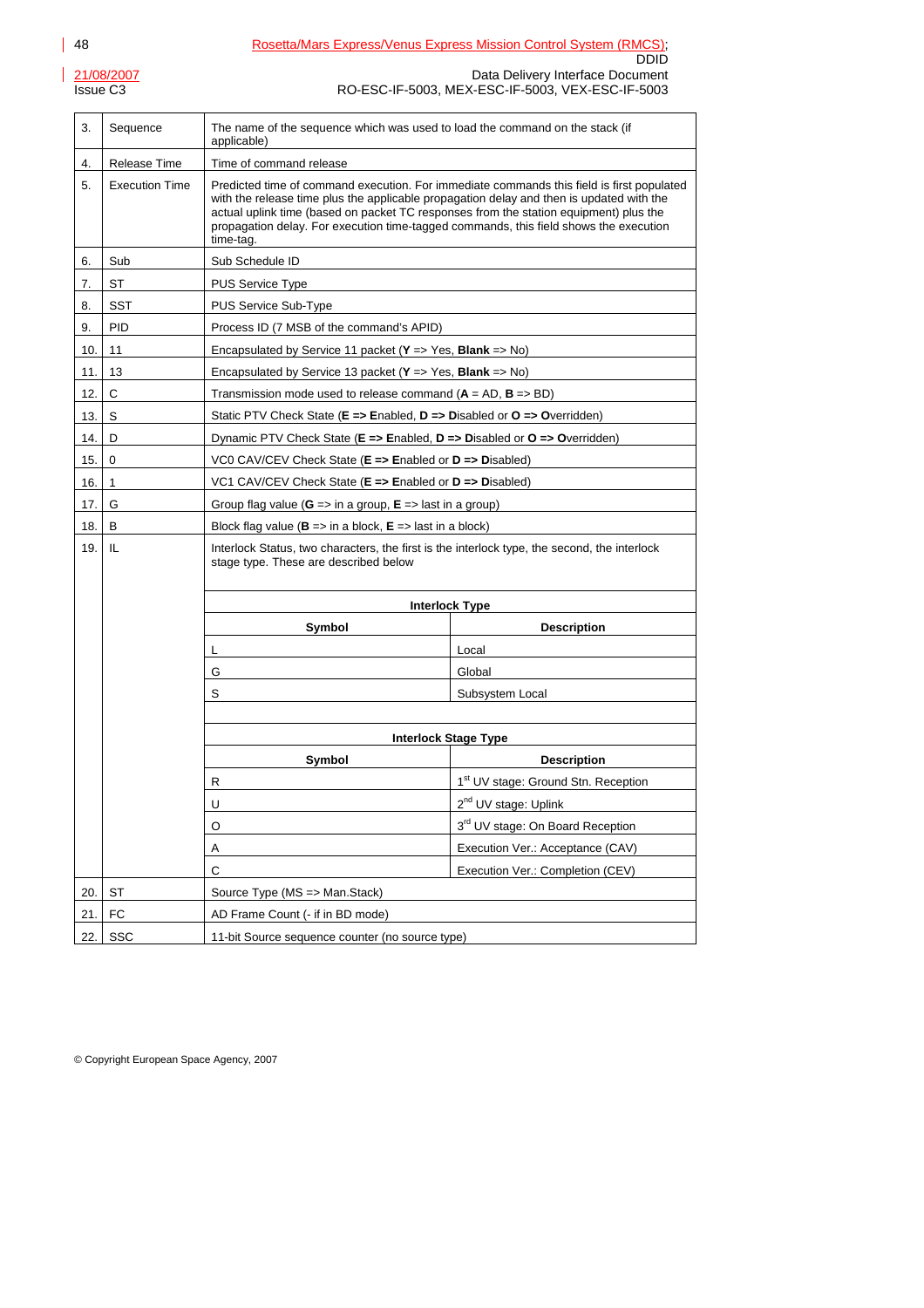**DDID** Data Delivery Interface Document 21/08/2007 RO-ESC-IF-5003, MEX-ESC-IF-5003, VEX-ESC-IF-5003 Issue C3

Rosetta/Mars Express/Venus Express Mission Control System (RMCS);

49 |

| 23. | <b>Task Status</b>              | The status of each individual verification stage may have one of the following values: |                                                                                                                                                                                                                                                                                                    |  |  |  |  |  |
|-----|---------------------------------|----------------------------------------------------------------------------------------|----------------------------------------------------------------------------------------------------------------------------------------------------------------------------------------------------------------------------------------------------------------------------------------------------|--|--|--|--|--|
|     |                                 | F                                                                                      | Fail                                                                                                                                                                                                                                                                                               |  |  |  |  |  |
|     |                                 | U                                                                                      | Unverified                                                                                                                                                                                                                                                                                         |  |  |  |  |  |
|     |                                 | X                                                                                      | Unknown                                                                                                                                                                                                                                                                                            |  |  |  |  |  |
|     |                                 | P                                                                                      | Pending                                                                                                                                                                                                                                                                                            |  |  |  |  |  |
|     |                                 | T                                                                                      | Time-out                                                                                                                                                                                                                                                                                           |  |  |  |  |  |
|     |                                 | S                                                                                      | <b>Success</b>                                                                                                                                                                                                                                                                                     |  |  |  |  |  |
|     |                                 | T                                                                                      | Idle                                                                                                                                                                                                                                                                                               |  |  |  |  |  |
|     |                                 | Α                                                                                      | Assumed (applicable only for CUV)                                                                                                                                                                                                                                                                  |  |  |  |  |  |
|     |                                 | D                                                                                      | Disabled (only applicable for Time-Tagged cmds) *                                                                                                                                                                                                                                                  |  |  |  |  |  |
|     |                                 | <b>Blank</b>                                                                           | N/A                                                                                                                                                                                                                                                                                                |  |  |  |  |  |
|     |                                 | transfer.                                                                              | 'ABORTED' is displayed for a service 13 encapsulated command belonging to an aborted                                                                                                                                                                                                               |  |  |  |  |  |
|     |                                 | from the on-board queue.                                                               | 'DELETED' is displayed for time-tagged commands successfully (and confirmed) deleted                                                                                                                                                                                                               |  |  |  |  |  |
|     |                                 | queue.                                                                                 | 'NO LOAD' is displayed for time-tagged commands which failed to be loaded onto on-board                                                                                                                                                                                                            |  |  |  |  |  |
| 24. | Verification<br>Status headings | R                                                                                      | Release from SCOS-2000 to the NCTRS. Note that a failure for this<br>stage may be caused by one of the following reasons:                                                                                                                                                                          |  |  |  |  |  |
|     |                                 |                                                                                        | PTV NOT OK at release                                                                                                                                                                                                                                                                              |  |  |  |  |  |
|     |                                 |                                                                                        | PTV OK (e.g. dynamic PTV was overridden) but no TCP/IP<br>$\bullet$<br>connection between the releaser and the NCTRS was available at<br>release time                                                                                                                                              |  |  |  |  |  |
|     |                                 |                                                                                        | The command was successfully released but eventually rejected by<br>$\bullet$<br>the NCTRS e.g. because the required connection to the station<br>equipment was not available at release time. In this case an<br>administrative message is also received from the NCTRS and<br>logged in the HFA. |  |  |  |  |  |
|     |                                 | G                                                                                      | Ground station reception (UV 1 <sup>st</sup> stage) (CRV)                                                                                                                                                                                                                                          |  |  |  |  |  |
|     |                                 | т                                                                                      | Uplink a.k.a. radiation (UV 2 <sup>nd</sup> stage) (CSV)                                                                                                                                                                                                                                           |  |  |  |  |  |
|     |                                 | $\Omega$                                                                               | On-board reception a.k.a. transfer (3 <sup>rd</sup> UV stage, only applicable in AD<br>mode) (CUV)                                                                                                                                                                                                 |  |  |  |  |  |
|     |                                 | Α                                                                                      | On-board application acceptance for VC0 (CAV)                                                                                                                                                                                                                                                      |  |  |  |  |  |
|     |                                 | C                                                                                      | Execution completion for VC0 (CEV)                                                                                                                                                                                                                                                                 |  |  |  |  |  |
|     |                                 | 0                                                                                      | Previous stages belong to VC0                                                                                                                                                                                                                                                                      |  |  |  |  |  |
|     |                                 | Α                                                                                      | On-board application acceptance for VC1 (CAV)                                                                                                                                                                                                                                                      |  |  |  |  |  |
|     |                                 | C                                                                                      | Execution completion for VC1 (CEV)                                                                                                                                                                                                                                                                 |  |  |  |  |  |
|     |                                 | 1                                                                                      | Previous stages belong to VC1                                                                                                                                                                                                                                                                      |  |  |  |  |  |

Table 1 – Command History Display fields description; brief mode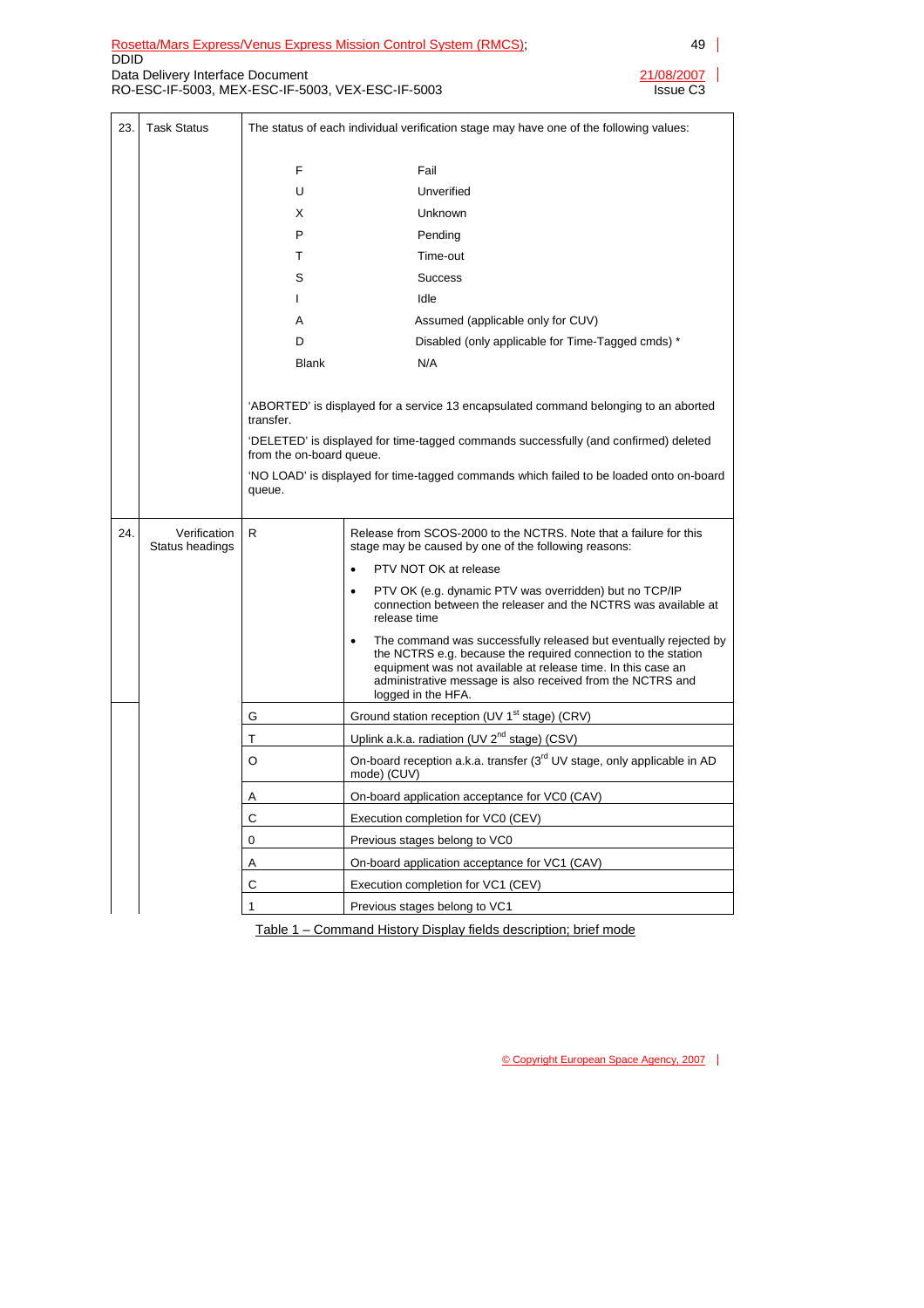

## 7.7.3.3 Columns of the Printout (Full)

**Full mode** shows a view of the editable parameters of the command. The display shows the commands exactly as in brief mode then in the following rows of the display it shows the parameters described in 4 columns of data.

| Column         | <b>Description</b>                                                                                                                                                                                                  |
|----------------|---------------------------------------------------------------------------------------------------------------------------------------------------------------------------------------------------------------------|
| Name           | The name of the command parameter                                                                                                                                                                                   |
| Description    | Command parameter description                                                                                                                                                                                       |
| Representation | The parameter value representation i.e. whether the value shown in the final<br>column is raw or engineering                                                                                                        |
| Radix          | Only applicable for unsigned integer raw values. It can be Decimal, Hexadecimal or<br>Octal                                                                                                                         |
| Value          | The parameter value in the representation specified in column 2 (this is the one<br>selected by the user to enter the parameter value either as a default in the<br>database or when loading the task on the stack) |

Table 2 – Command History Display fields description; full mode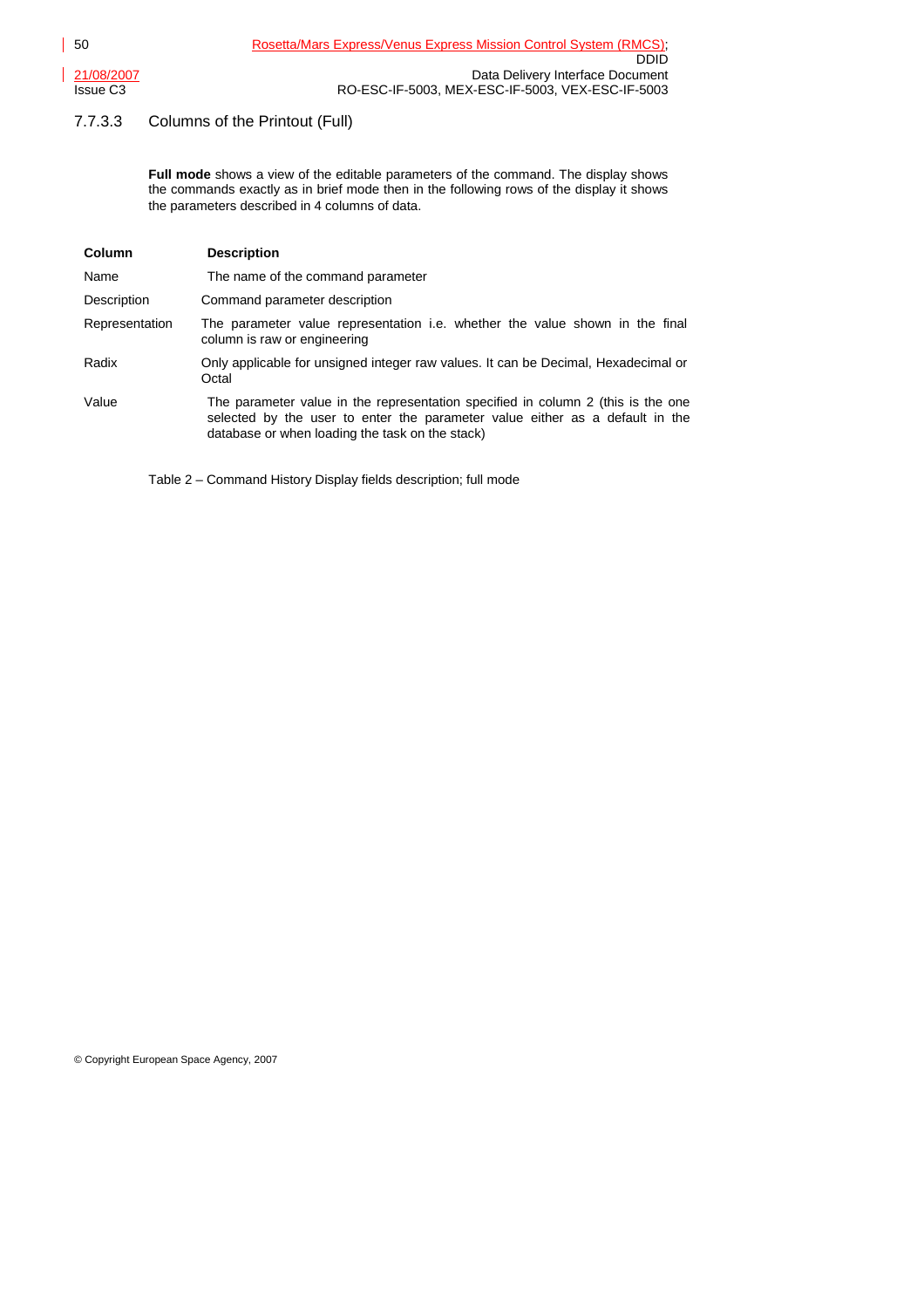| Rosetta/Mars Express/Venus Express Mission Control System (RMCS): | 51              |
|-------------------------------------------------------------------|-----------------|
| חוחח                                                              |                 |
| Data Delivery Interface Document                                  | 21/08/2007      |
| RO-ESC-IF-5003, MEX-ESC-IF-5003, VEX-ESC-IF-5003                  | <b>Issue C3</b> |

## **7.7.4 Example – Brief Mode**

An example of a printout in brief mode is given below. This will be SFDU encoded as an Auxiliary File<sup>DCR 418</sup>

Command history printout from time: 2007.143.19.57.48.157 to time: 2007.143.19.57.51.157 Current printout time: 2007.233.12.37.58.876 Print view mode: BRIEF Sort order: EXECUTION Filter: INACTIVE

| Name                      | Description                                                                                                | Sequence Release Time | Execution Time                                                 | Sub ST SST PID 11 13 C S D 0 1 G B IL ST FC SSC R GTO |  |  |              |                     |                  |  |
|---------------------------|------------------------------------------------------------------------------------------------------------|-----------------------|----------------------------------------------------------------|-------------------------------------------------------|--|--|--------------|---------------------|------------------|--|
| ACO AC1                   |                                                                                                            |                       |                                                                |                                                       |  |  |              |                     |                  |  |
|                           |                                                                                                            |                       |                                                                |                                                       |  |  |              |                     |                  |  |
| 13INTER                   | Accept Intermediate Part                                                                                   |                       | 07.143.19.57.48  07.143.20.10.50.860  1  13  10  1             |                                                       |  |  | <b>BEEEE</b> | LUMS $-419$ S SS SS |                  |  |
| $\underline{\mathbf{SS}}$ |                                                                                                            |                       |                                                                |                                                       |  |  |              |                     |                  |  |
| <b>INSERTTT</b>           | INSERT TIME TAG                                                                                            |                       | 07.143.19.57.48  07.143.20.18.57.280  1  11  4  1  Y B E E E E |                                                       |  |  |              |                     | MS - 398 S SS SS |  |
| SS                        |                                                                                                            |                       |                                                                |                                                       |  |  |              |                     |                  |  |
| ZPWM3434                  | OSIRIS NAC+WAC CCD HTR, SS-SW 29B ON-B ATSF050D 07.143.19.57.48 07.247.19.06.04.000 17 2 2 1 Y Y B E E E E |                       |                                                                |                                                       |  |  |              |                     | MS - 692 S SS II |  |
| IJ                        |                                                                                                            |                       |                                                                |                                                       |  |  |              |                     |                  |  |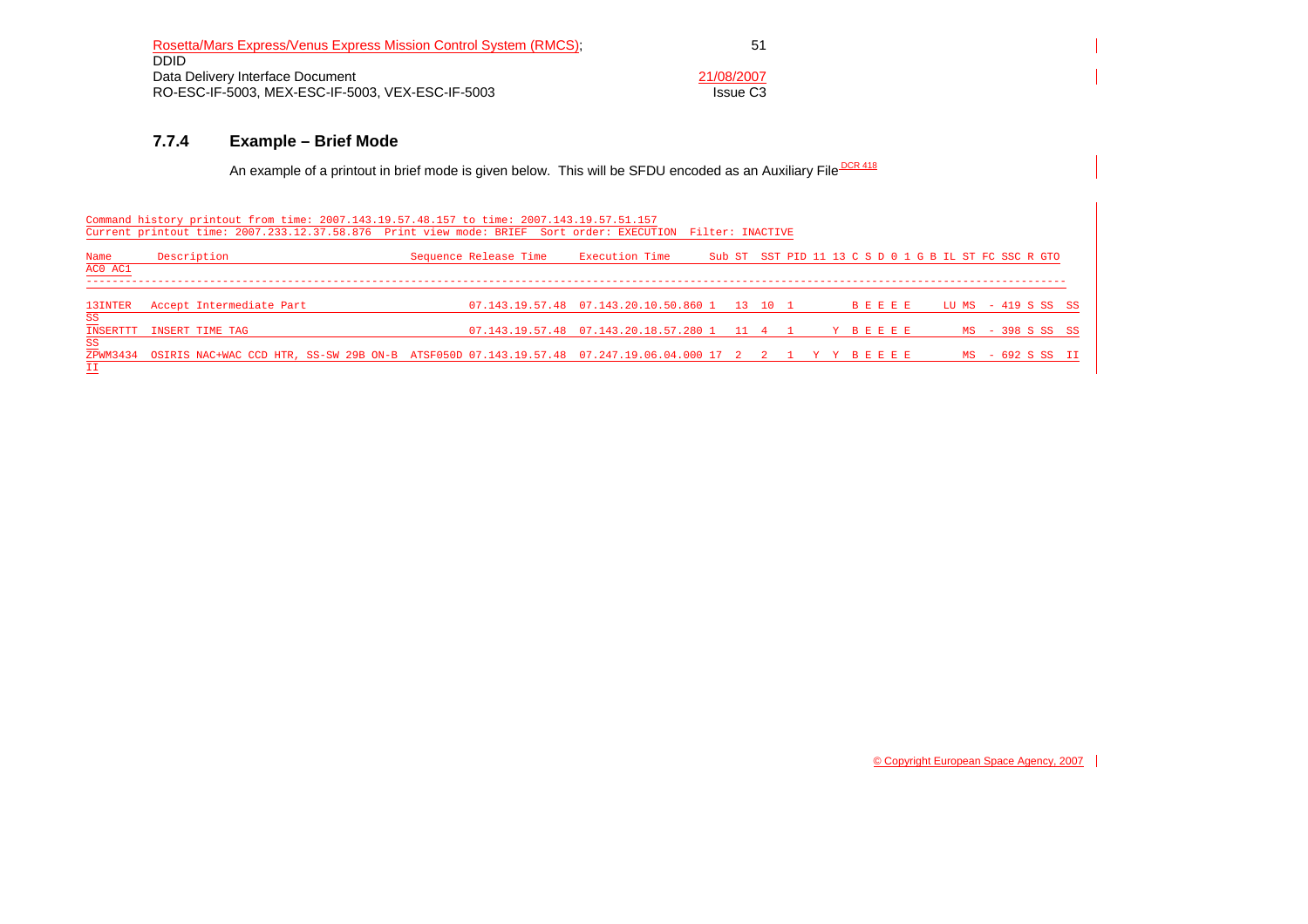| - 52                 | Rosetta/Mars Express/Venus Express Mission Control System (RMCS); |
|----------------------|-------------------------------------------------------------------|
|                      | חוחח                                                              |
| 21/08/2007           | Data Delivery Interface Document                                  |
| Issue C <sub>3</sub> | RO-ESC-IF-5003, MEX-ESC-IF-5003, VEX-ESC-IF-5003                  |
|                      |                                                                   |

## **7.7.5 Example – Full Mode**

An example of a printout in full mode is given below. This will be SFDU encoded as an Auxiliary File<sup>DCR 418</sup>

|  |  |  |  |  |  |  | mmand history printout from time: 2007.143.19.57.48.157 to time: 2007.143.19.57.51.157                  |  |
|--|--|--|--|--|--|--|---------------------------------------------------------------------------------------------------------|--|
|  |  |  |  |  |  |  | rrent printout time: 2007.233.12.36.08.909 Print view mode: FULL Sort order: EXECUTION Filter: INACTIVE |  |

| me            | Description                    |     | Sequence Release Time | Execution Time<br>Sub ST SST PID 11 13 C S D 0 1 G B IL ST FC SSC R GTO                                                               |
|---------------|--------------------------------|-----|-----------------------|---------------------------------------------------------------------------------------------------------------------------------------|
| $0$ AC1       |                                |     |                       |                                                                                                                                       |
|               |                                |     |                       |                                                                                                                                       |
|               | Accept Intermediate Part       |     |                       |                                                                                                                                       |
| <b>INTER</b>  |                                |     |                       | 07.143.19.57.48    07.143.20.10.50.860    1    13    10    1<br><b>BEEEE</b><br>LU MS - 419 S SS SS                                   |
|               | 13FILE DFile ID of Transfer    | Raw | <b>Dec</b>            | 253                                                                                                                                   |
|               | 13SEQNUMTransfer Sequence Num  | Raw | Dec                   | $\overline{116}$                                                                                                                      |
|               | 13FIXDV Fixed Data Unit        | Raw |                       | 20820100181CE3980021190B040008CB7CFC0011181CCE92000F110202000002                                                                      |
|               |                                |     |                       | 0BA9000801ADC21B22B3076C081CC000002D000001D3000020820100181CE399                                                                      |
|               |                                |     |                       | 001D190B040008CBB0B30001181CCE93000B19070100652500000000F0EACEE6                                                                      |
|               |                                |     |                       | 081CC000002D000001D4000020820100181CE39A001D190B040008CC85310001                                                                      |
|               |                                |     |                       | 181CCE94000B190701006525000000003AE2F7FF081CC000006D000001D50000                                                                      |
|               |                                |     |                       | 20820100181CE39B005D190B040008CC87890001181CCE95004B190701006590                                                                      |
|               |                                |     |                       | 00000020FF7FE800000000000002000100020001000F00090007000400000000                                                                      |
|               |                                |     |                       | 0001000200010001                                                                                                                      |
| <b>SERTTT</b> | INSERT TIME TAG                |     |                       | 07.143.19.57.48  07.143.20.18.57.280  1  11  4  1<br>Y BEEEE<br>MS - 398 S SS SS                                                      |
|               |                                |     |                       |                                                                                                                                       |
|               | EXECTIMETIMETAG TIME           | Raw |                       | 08CB7CFC                                                                                                                              |
|               | SUBSCHIDSUB-SCHEDULE ID        | Raw | <b>Dec</b>            | 17                                                                                                                                    |
| TCP           | TIMETAGGED TC                  | Raw |                       | 181CCE92000F1102020000020BA9000801ADC21B22B3                                                                                          |
|               |                                |     |                       | WM3434 OSIRIS NAC+WAC CCD HTR, SS-SW 29B ON-B ATSF050D 07.143.19.57.48 07.247.19.06.04.000 17 2 2 1 Y Y B E E E E<br>MS - 692 S SS II |
| FPWM0100PAD   |                                | Raw | Dec                   | $\mathbf 0$                                                                                                                           |
| FPWM0101N     |                                | Raw | Dec                   | $\overline{a}$                                                                                                                        |
| FPWM0200R     |                                | Raw | <b>Dec</b>            | $\Omega$                                                                                                                              |
|               | FPWM0207Destination, PDU-S/S-B | Raw | Dec                   |                                                                                                                                       |
|               | FPWM0201Delayed ML             | Raw | <b>Dec</b>            |                                                                                                                                       |
|               | FPWM0202Peripheral Address     | Raw | <b>Dec</b>            | 21                                                                                                                                    |
|               | FPWM0203ML Address             | Raw | Dec                   | $\mathbf{1}$                                                                                                                          |
|               | FPWM0212MLC Data, PDU (All)    | Raw | Dec                   | $\overline{8}$                                                                                                                        |
| FPWM0300R     |                                | Raw | Dec                   | $\mathbf 0$                                                                                                                           |
|               | FPWM0301Destination (PAD)      | Raw | Dec                   | $\mathbf{0}$                                                                                                                          |
|               | FPWM0302Delayed ML             | Raw | Dec                   | $\mathbf{1}$                                                                                                                          |
|               | FPWM0303Peripheral Address     | Raw | <b>Dec</b>            |                                                                                                                                       |
|               | FPWM0306ML Address, PDU-S/S-B  | Raw | <b>Dec</b>            | $\frac{21}{5}$                                                                                                                        |
|               | FPWM34\$40SIRIS N+W CCD STRUCT | Raw | <b>Dec</b>            | 49691                                                                                                                                 |

**Formatted:** Italian (Italy) **Deleted:** ¶ ¶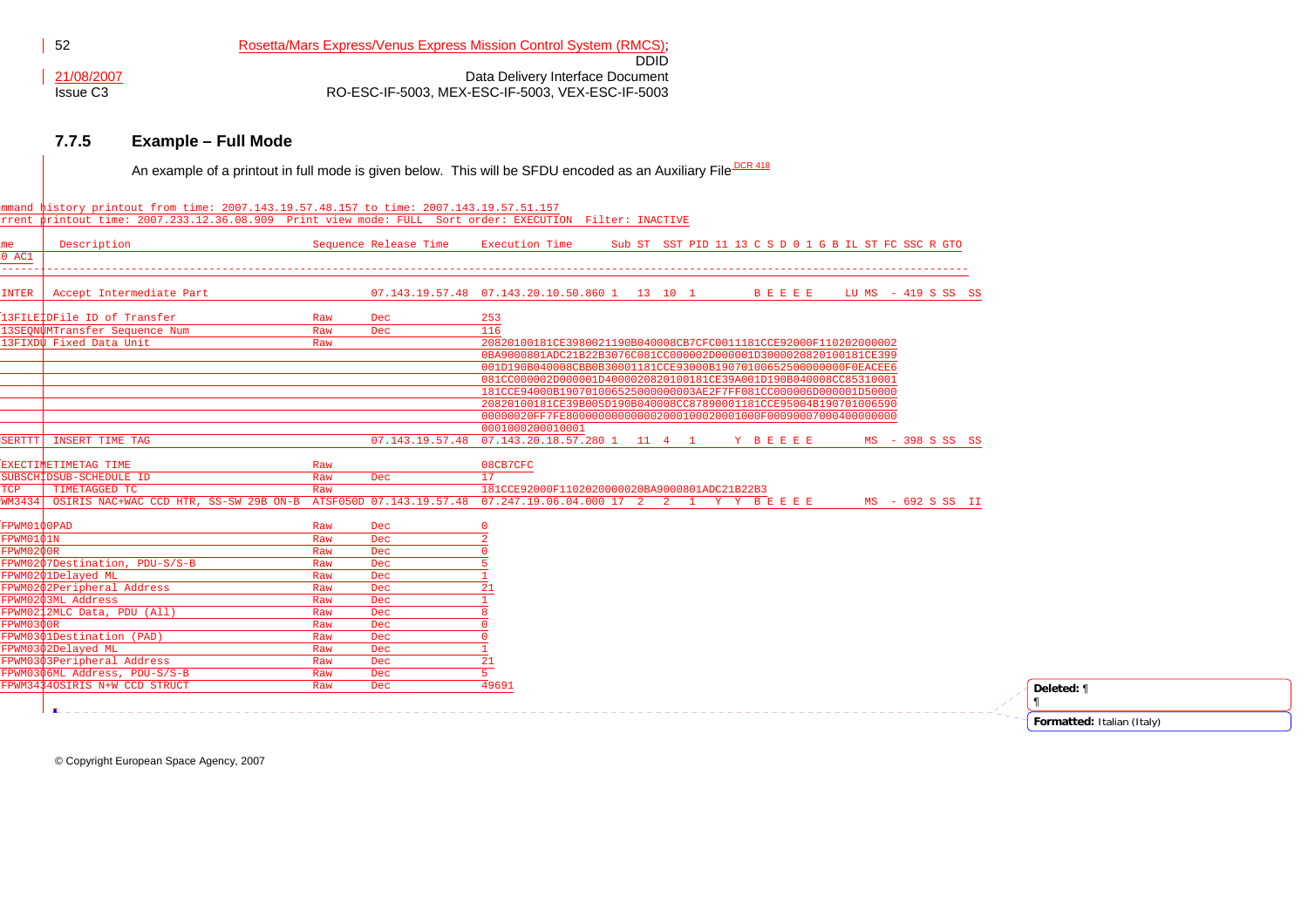# **7.8 Auxiliary Data**

### **7.8.1 Data Item Characteristics**

Auxiliary data is requested using the same mechanism as for telemetry data. The various files of auxiliary data available are also listed in Appendix A together with their corresponding data source/type mnemonics and ADID. They are referenced in the same manner as telemetry data streams, i.e. with a data source and data type mnemonic.

With regard to the on-line retrieval of auxiliary data, Appendix E describes the difference<br>between "span valid" auxiliary files <sup>087</sup> where a packet's data is applicable from the time of that packet up to the time of the next packet in the file, and "point valid" auxiliary files 087 where a packet's data is applicable only at the packet time.

The auxiliary files can be retrieved based on a given time interval.<sup>DCR206</sup> If there are more than one file which are valid within this given time interval, then more than one files will be retrieved from the Archive. These files will be wrapped together and sent back to the user as one single file. The file name convention of this wrapper file is as specified by the user in his request input file. DCR 014, DCR 158

The format of the catalogue entry for an auxiliary data source is the same as for the telemetry data sources. However fields which are not relevant to Auxiliary data are left blank (e.g. Sample Rate). 047

The DDS does not perform any processing on the content of an auxiliary file. Only complete unprocessed files, as retrieved from the DAS, are sent to a PI.  $^{05}$ 

#### **7.8.2 Header Records**

• No header records are added to auxiliary data.  $038048$ 

### **7.8.3 Data Records**

For details of the format of the auxiliary data see Appendix E. Each of the definitions in<br>Appendix E defines a single auxiliary data entry.<sup>DCR206</sup> A number of these (depending upon the time span requested) will constitute the delivered auxiliary file.

Where multiple files are returned, they are wrapped into a Unix tar file.<sup>DCR206</sup>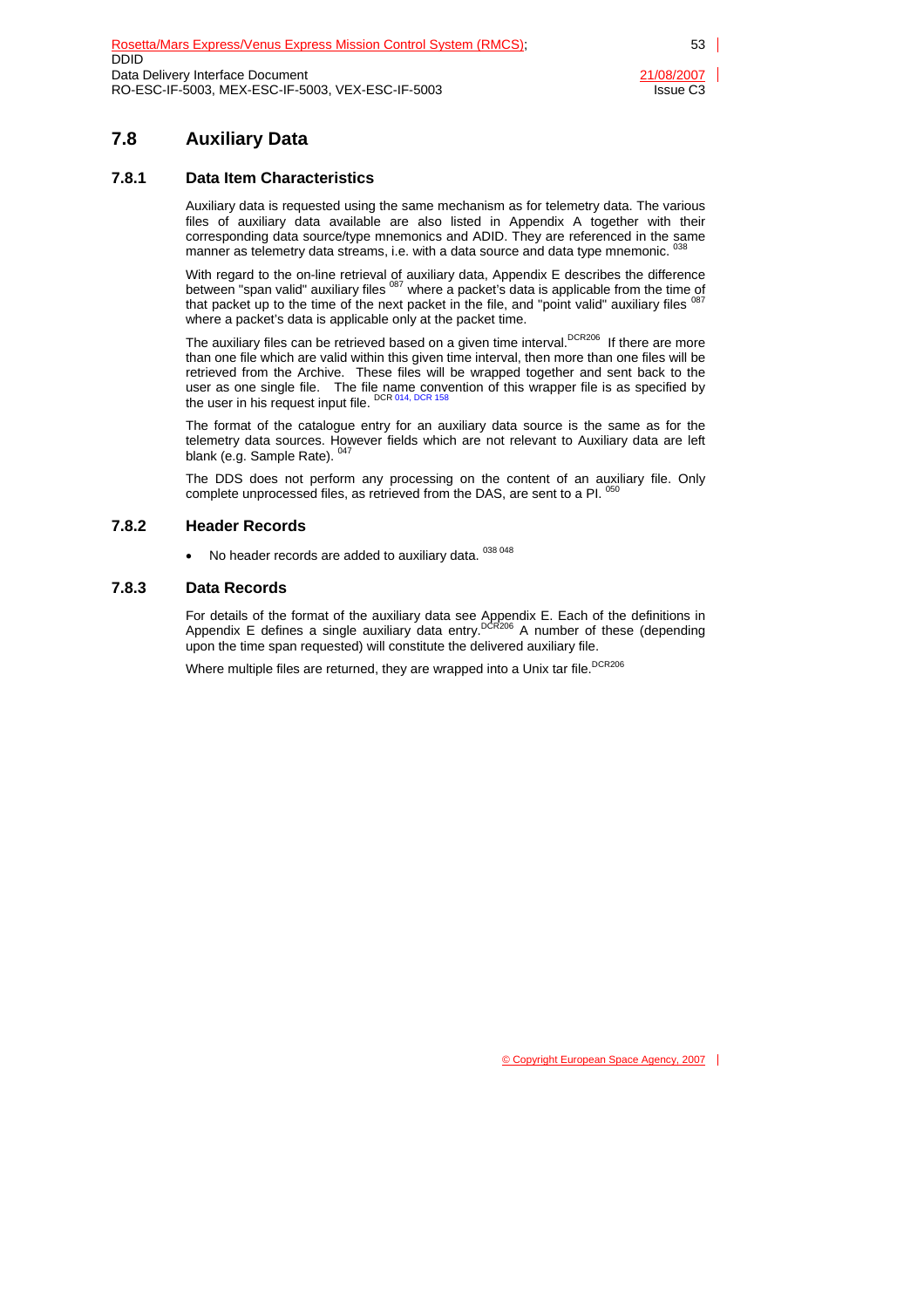## **7.8.4 Example**

The following example is for the Heliocentric S/C cruise orbit ASCII (POHA)<sup>037 059</sup> file.

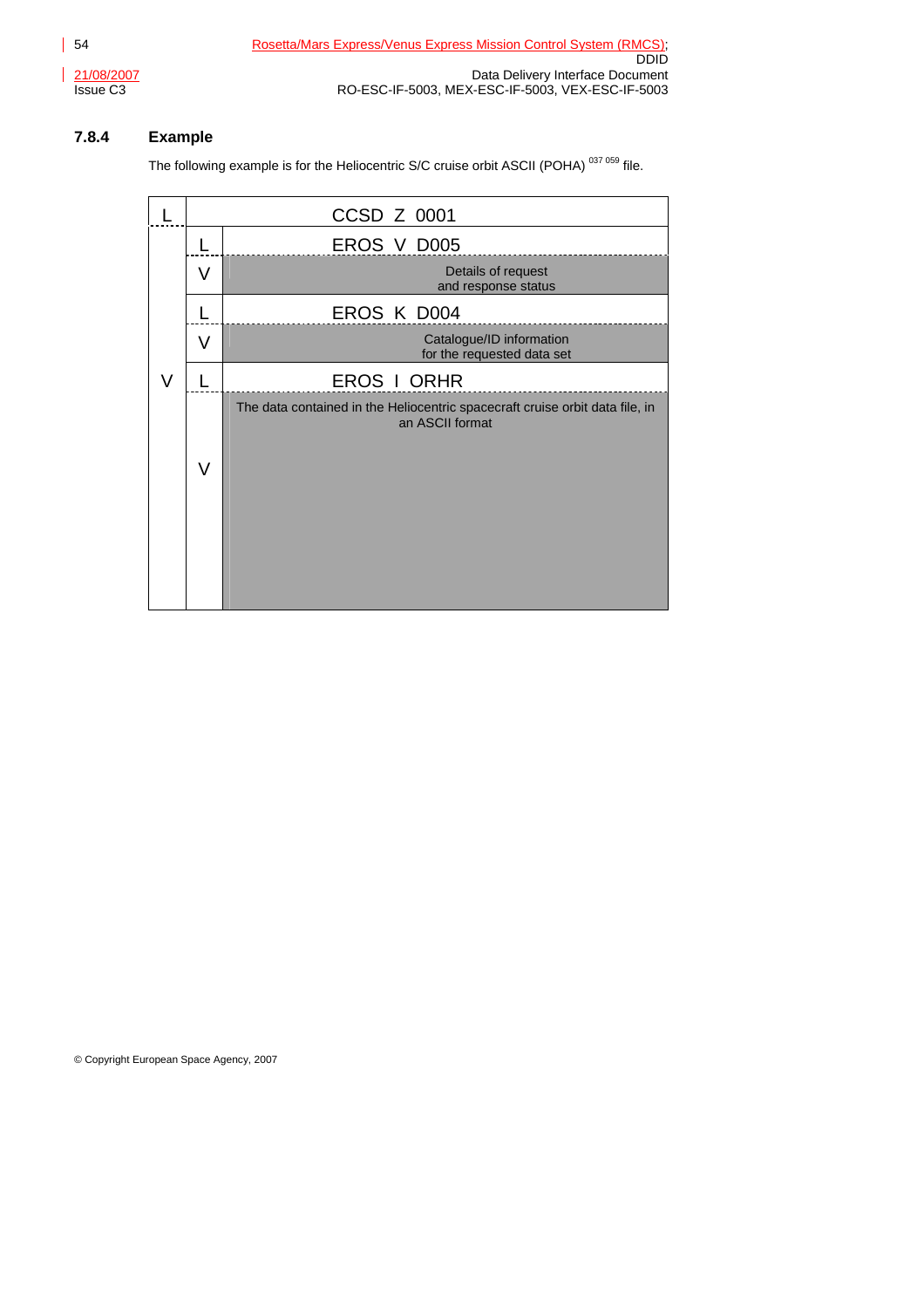## **7.9 Catalogue Data**

#### **7.9.1 Data Item Characteristics**

#### 7.9.1.1 Master Catalogue

As described in the earlier sections each delivery of a data set is accompanied by a catalogue entry. In order for PIs to know what data is available to be requested they must also have the capability to request availability catalogues, these are known as Master Catalogues.

A Master Catalogue request should not be confused with a single catalogue entry for a particular data source/type that is delivered with a requested data set. As described in Section 7.4, there is a catalogue entry with each data delivery (unless there is an error). This catalogue entry is for that particular data set only, and only covers the requested time span.

Further to this, each PI shall also be able to request a Master Catalogue for all the data currently available on-line from the DDS. When a PI asks for a Master Catalogue, he shall receive catalogue entries for all the available data streams. There is no restriction on the access of data for any PIs, e.g. a PI may access data both from his own instrument and that of others. The format of a Master Catalogue is simply all the individual data stream catalogues concatenated together.

To request a Master Catalogue the PI follows the same procedure as for any other data<br>request. The data source and data type are specified with a wildcard '\*'<sup>DCR 02</sup>Please note that for performance reason the Master Catalogue for telemetry data has been disabled<br><sup>DCR 269</sup>.

In a request for a Master Catalogue, the StartTime and EndTime options are still valid. This means that a PI can find out what data is available from all data streams during a particular period. If these options are not supplied, then the response shall be a summary<br>catalogue for all data streams currently available on-line.<sup>DCR161</sup> Any other options are also permitted, their meanings being the same as that stated earlier in this document.

#### 7.9.1.2 Partial Catalogue

In addition to the Master Catalogue, a PI shall be able to request a Partial Catalogue. In order to request this, the PI enters an asterisk into either the data source or the data type field.  $08$ 

As another example, a data source of \* and data type of AUX will result in the catalogue listings for all auxiliary files.

It follows that a request with data source of \* and data type of \* is equivalent to a Master Catalogue request.

The on-line data request options are also valid for a partial catalogue.

#### **7.9.2 Header Records**

A catalogue request, upon being successful, shall result in a file transfer back to the PI, the file having the same structure as shown in 7.2.

#### **7.9.3 Data Records**

The catalogue entries that are being delivered shall be in the VALUE field of the Class I LVO. The aggregation construct (BEGIN\_OBJECT / END\_OBJECT) around each single catalogue entry allows the separate catalogue entries to be distinguished.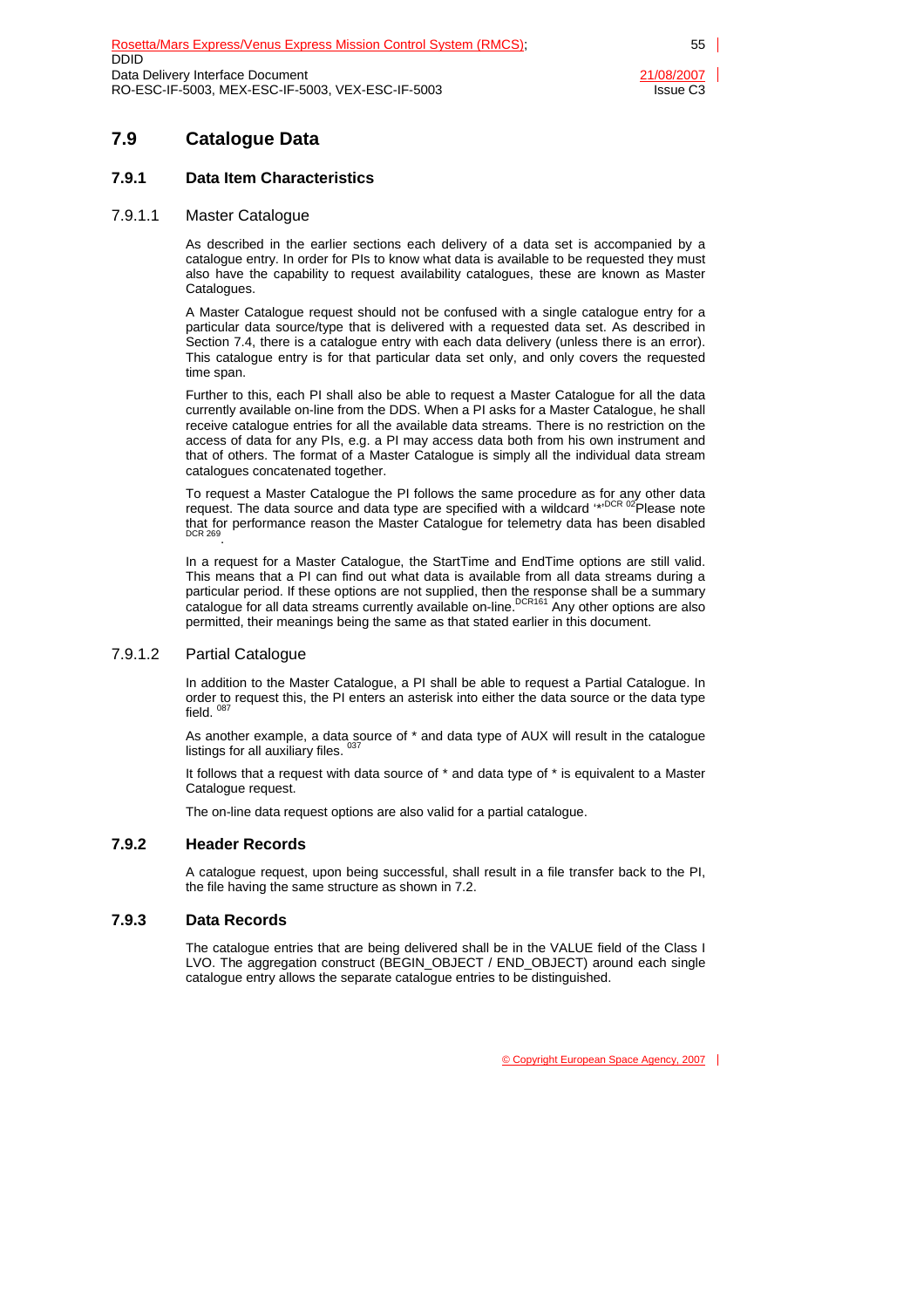156 **Rosetta/Mars Express/Venus Express Mission Control System (RMC**) **Rosetta**/Mars Express/Venus Express Mission Control System (RMC DDID 21/08/2007 **Data Delivery Interface Document** Data Delivery Interface Document Issue C3 RO-ESC-IF-5003, MEX-ESC-IF-5003, VEX-ESC-IF-5003

> Each catalogue entry shall have the same format as that described in Section 7.4, except the NUMBER\_OF\_PACKETS parameter shall be a null (empty) string). This indicates an unknown quantity of packets, as it is not possible due to performance reasons to count the number of packets available within any given time span.

> The Class K LVO within the delivered SFDU shall give details of what catalogue entries have been delivered. The catalogue parameters in the Class K LVO, FIRST\_PACKET\_TIME and the LAST\_PACKET\_TIME, have no meaning in this situation and therefore shall be a null (empty) string).

### **7.9.4 Example**

The following example is for a Partial Catalogue of all auxiliary data.

Note: The class K LVO is contains a description of the catalogue requested, and the class I LVO is used to hold a catalogue entry for each item that is in the class K catalogue description. Thus the class I LVO may contain a list of catalogues that are available for the K LVO class. The example shows such a Partial Catalogue for auxiliary data.

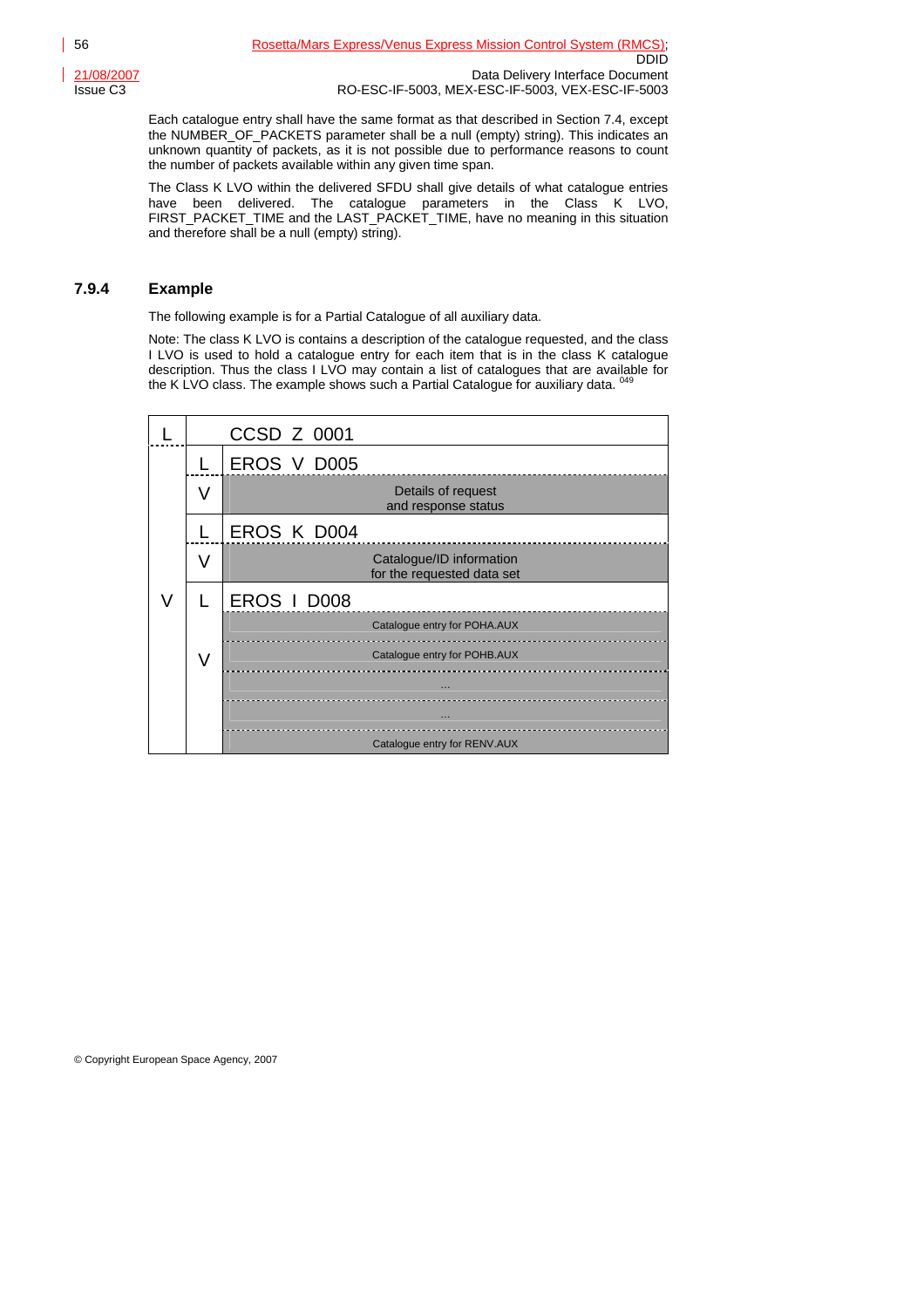# **7.10 Error Message**

## **7.10.1 Data Item Characteristics**

The only time that the PI shall not receive an SFDU of the structure shown in 7.2, is when an error has been detected during the processing of the request. When this occurs an SFDU containing only the acknowledgement LVO (Class V LVO) shall be transferred, the structure of which is shown below.

An acknowledgement with an error message may also be returned from the monitoring process on the DDS. This monitors when requests arrive, and how long it takes to respond to them. If after a defined time-out period the PI has not received the requested data then the PI must assume that either: the DDS never received the request, system load was too great to process the request, or the requested data was lost in transfer. In this situation the data should be requested again. The overall time-out period is configurable by ESOC (in the range  $-$  - 32767 minutes); a value of 120 minutes is the default. The monitor process also monitors how many requests each PI has queued for processing by the DDS; if this is equal to 12, then any new requests shall be deleted and an error message returned immediately.

## **7.10.2 Header Records**

See example below for the overall structure of the response message.

## **7.10.3 Data Records**

The format of the acknowledgement LVO upon error is the same as for an error free request, although depending upon the error incurred not all the parameters can be given meaningful values.

Any value that cannot be completed correctly shall be substituted with a null (empty) string).

The ERROR\_MESSAGE string shall be a suitable error message, these are listed in Appendix B.

There may be situations when all the parameters of the acknowledgement are completed correctly, but there is still an error, e.g. in the case of a PI requesting a data source/type for which there is no data available during the requested time span. In this case the ERROR\_MESSAGE string would show this. If there is no error at all then the ERROR\_MESSAGE parameter shall be given the value "NO ERROR".

The ERROR\_MESSAGE string shall have the following formats:

"ROSETTA DDS ERROR-nn: error string" for RDDS

"MEX DDS ERROR-nn: error string" for MEDDS

Where nn is the error message number (see Appendix B).

## **7.10.4 Example**

The example below shows the structure of an error message SFDU.

|  | $CCSD$ $Z$ 0001                        | SFDU Label                     |
|--|----------------------------------------|--------------------------------|
|  | EROS V D005                            | Label for acknowledgement data |
|  | Details of request and<br>error status | Acknowledgement                |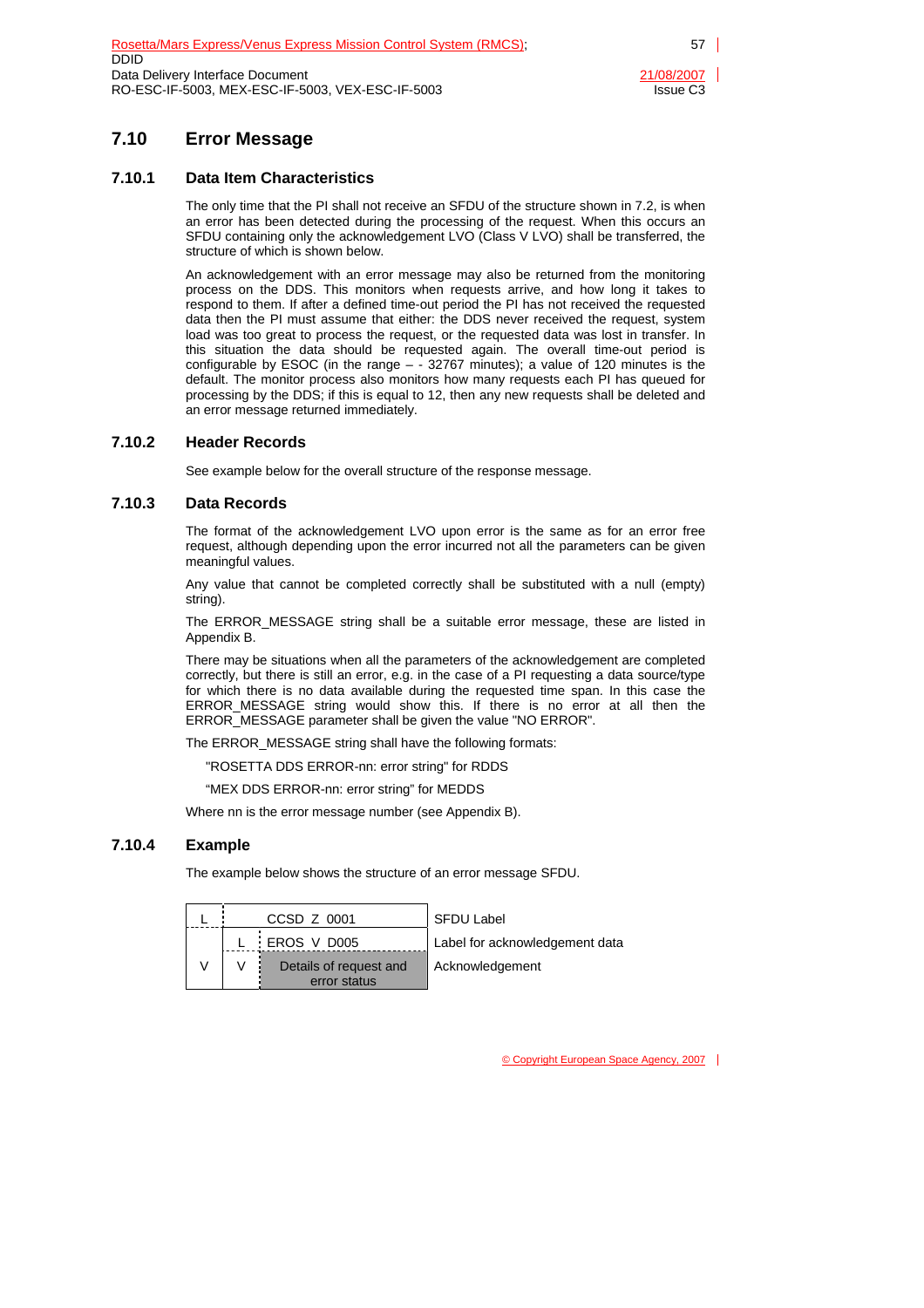58 Rosetta/Mars Express/Venus Express Mission Control System (RMCS); DDID 21/08/2007 Data Delivery Interface Document Issue C3 RO-ESC-IF-5003, MEX-ESC-IF-5003, VEX-ESC-IF-5003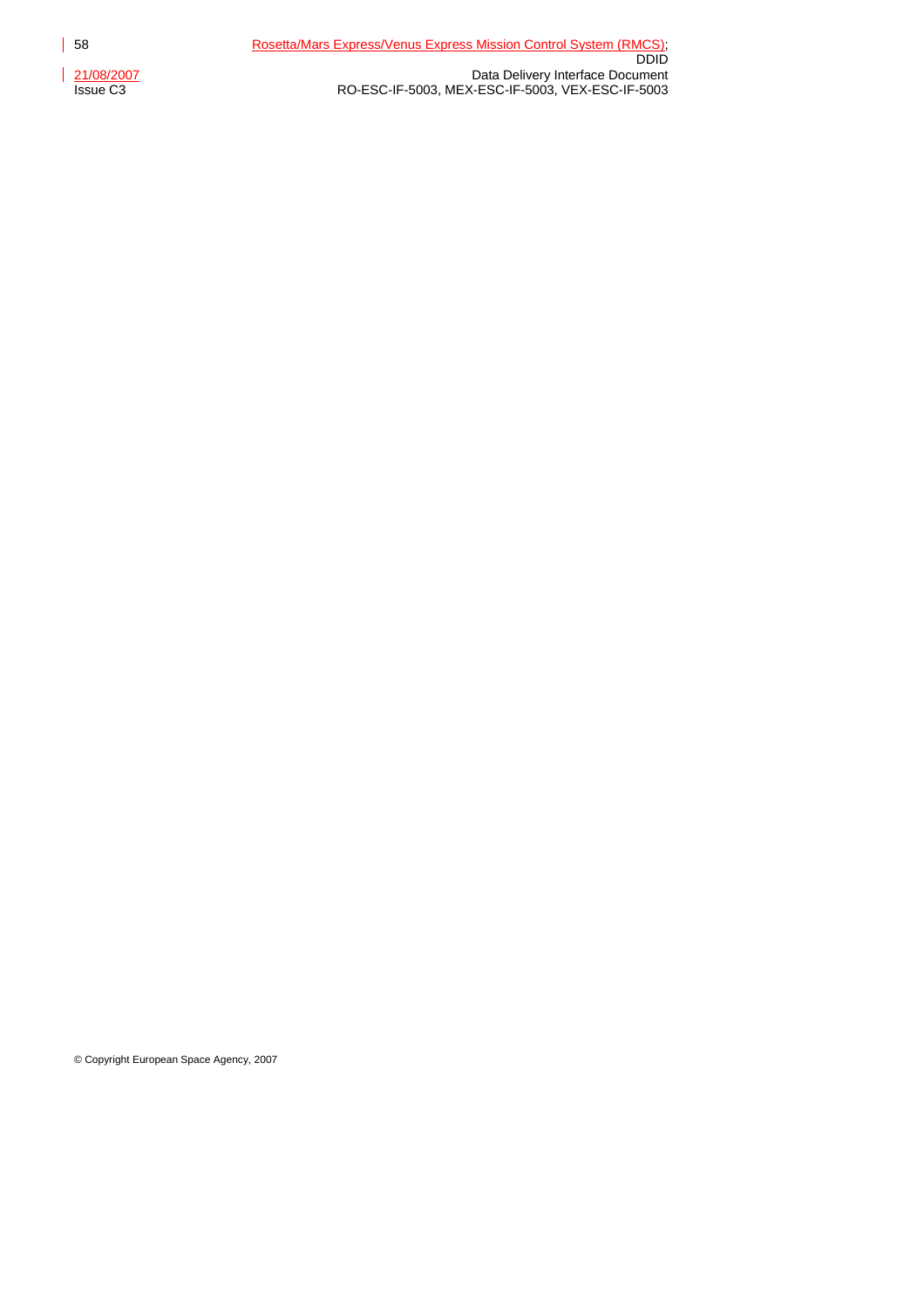# **7.11 Off-line Data Delivery**

### **7.11.1 Data Item Characteristics**

The off-line data delivery system is totally separate and asynchronous to the on-line data delivery system. The PIs have no input in the process to receive data; the system is wholly controlled by ESOC. The science community members shall receive the data on a Raw Data Medium (RDM), i.e. DVD-ROM for Mars Express and Venus Express DCR325 only  $\frac{DCR423}{7}$ This section assumes the chosen medium is  $DVD$ -ROM  $DCR_{23}$  Each disk shall contain the data from all data streams from all instruments and also all the auxiliary data produced by ESOC. Further to this, each disk shall contain a copy of all the data descriptions required to understand the data on the disk. This means that the data on each disk shall be wholly self-contained. Requests made using the DDS shall specify the start/stop time period of the data required. Once the request has been authorised by<br>ESA, the DVD-ROM shall be prepared. <sup>056</sup> The DVD-ROM for any single week must be delivered within 1 month of reception of the data by ESOC. This drives the logistic and delivery timeline as follows. 6 days is allowed for the auxiliary data such as orbit and attitude data to be consolidated before a master Write-Once DVD-R is produced. This master Write Once DVD-R is then shipped to the DVD-ROM manufacturer for mastering and reproduction. The DVD-ROM manufacturer **Deleted:** CD **Deleted:** <sup>228</sup> **Deleted:** CD **Deleted:** <sup>041</sup> **Deleted:** C **Deleted:** C **Deleted:** day

will then deliver the DVD-ROMs directly to the recipient science community members. During the commissioning phase of the mission, DVD-ROMs will only be delivered to PIs and/or data centres (not co-investigators).

Thereafter, during the routine phase,(Mars Express and Venus Express <sup>DCR325</sup> Only – Not Rosetta  $pck 023$  they shall be delivered to all PIs, co-Is and data centres

#### **7.11.2 Header Records**

The DVD-ROM is in itself a self-describing SFDU as explained below.

### **7.11.3 Data Records**

The data shall be accessible on the **DVD-ROM** by two methods.

- Firstly the more conventional direct file access, i.e. each data stream shall be stored under a filename in a particular directory
- Secondly the whole of the disk may be viewed as a single logical SFDU product. The SFDU product is formed by having an EDU file in the top level directory of the disk that uses the SFDU referencing technique to logically include all the other data files and data description files on the disk into a single SFDU product.

The conventional method of accessing the data will present no problems as long as the science community member knows what he is looking for, where it is on the disk, the file naming convention etc. When he retrieves it he must already know what it actually means, e.g. the format, syntax and semantics of the data.

The SFDU approach has the advantage that nothing needs to be known about the disk in advance except the name of the top-level "index" SFDU file. From this SFDU file the science community member can find all the data on the disk, the corresponding data descriptions and via the ADIDs can link the two together. So for long-term archive access when documentation and knowledgeable people may not be available this assures the continued understanding of the data.

© Copyright European Space Agency, 2007

**Deleted:** C **Deleted:** C

**Deleted:** CD **Deleted:** C

- **Deleted:** C
- **Deleted:** C

**Deleted:** The strategy for<br>Venus Express is TBD <sup>DCR325</sup>.¶

**Deleted:** C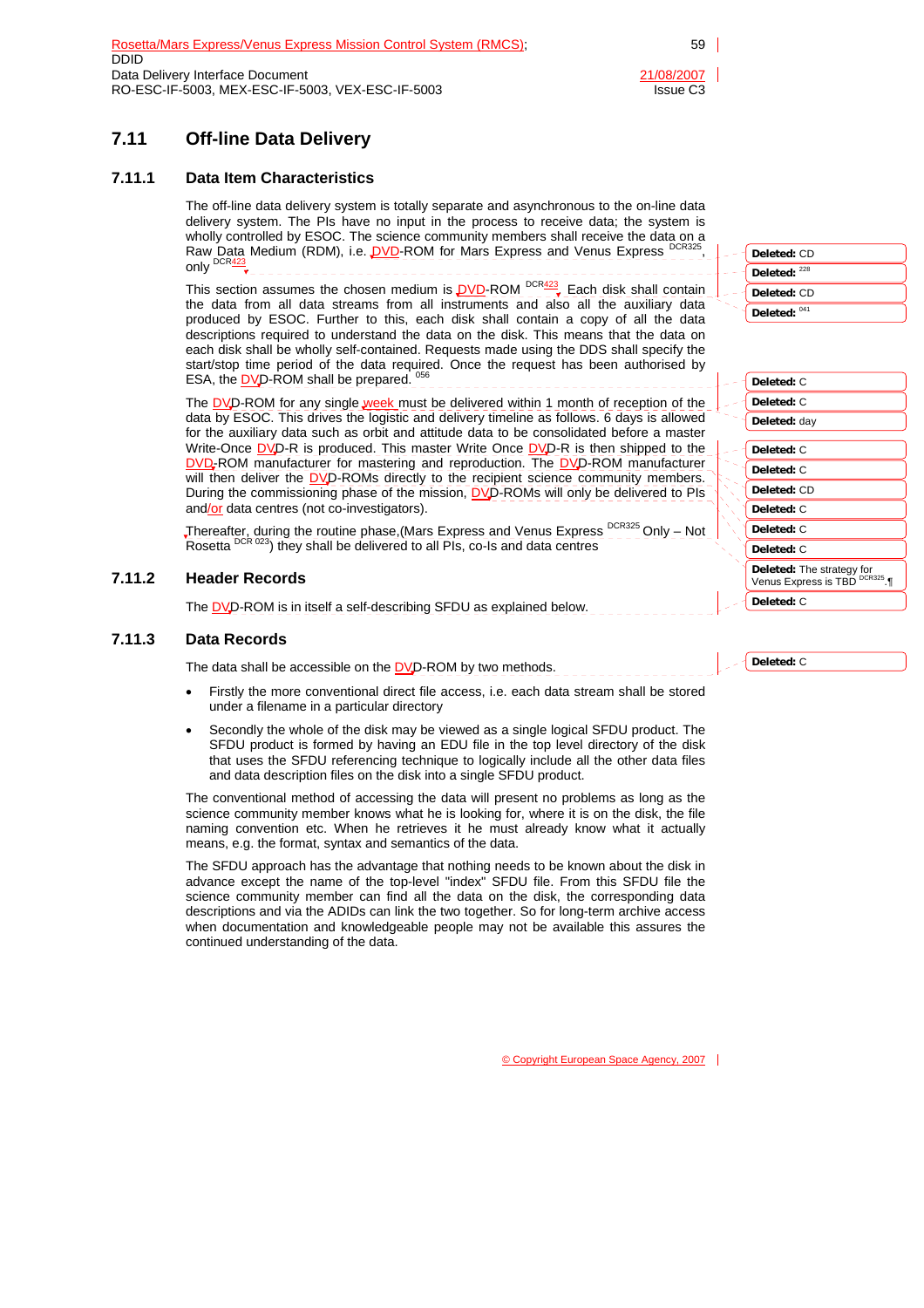## **7.11.4 Example**

The DVD-ROM is shown schematically below. The conventional directory structuring is shown on the right whilst the SFDU index file in the root directory of the DVD-ROM and its file reference pointers are shown on the left.

**Deleted:** C

**Deleted:** C

DDID

| Header LVOs                                                                                                                                                    | <b>ROOT</b>                      |
|----------------------------------------------------------------------------------------------------------------------------------------------------------------|----------------------------------|
| <b>Data Descriptions</b><br>(DDUs)<br><b>Application Data Units</b><br>(ADU <sub>s</sub> )<br>using the reference technique to<br>logically include data files | <b>DATADES</b><br><b>ROSETTA</b> |
|                                                                                                                                                                |                                  |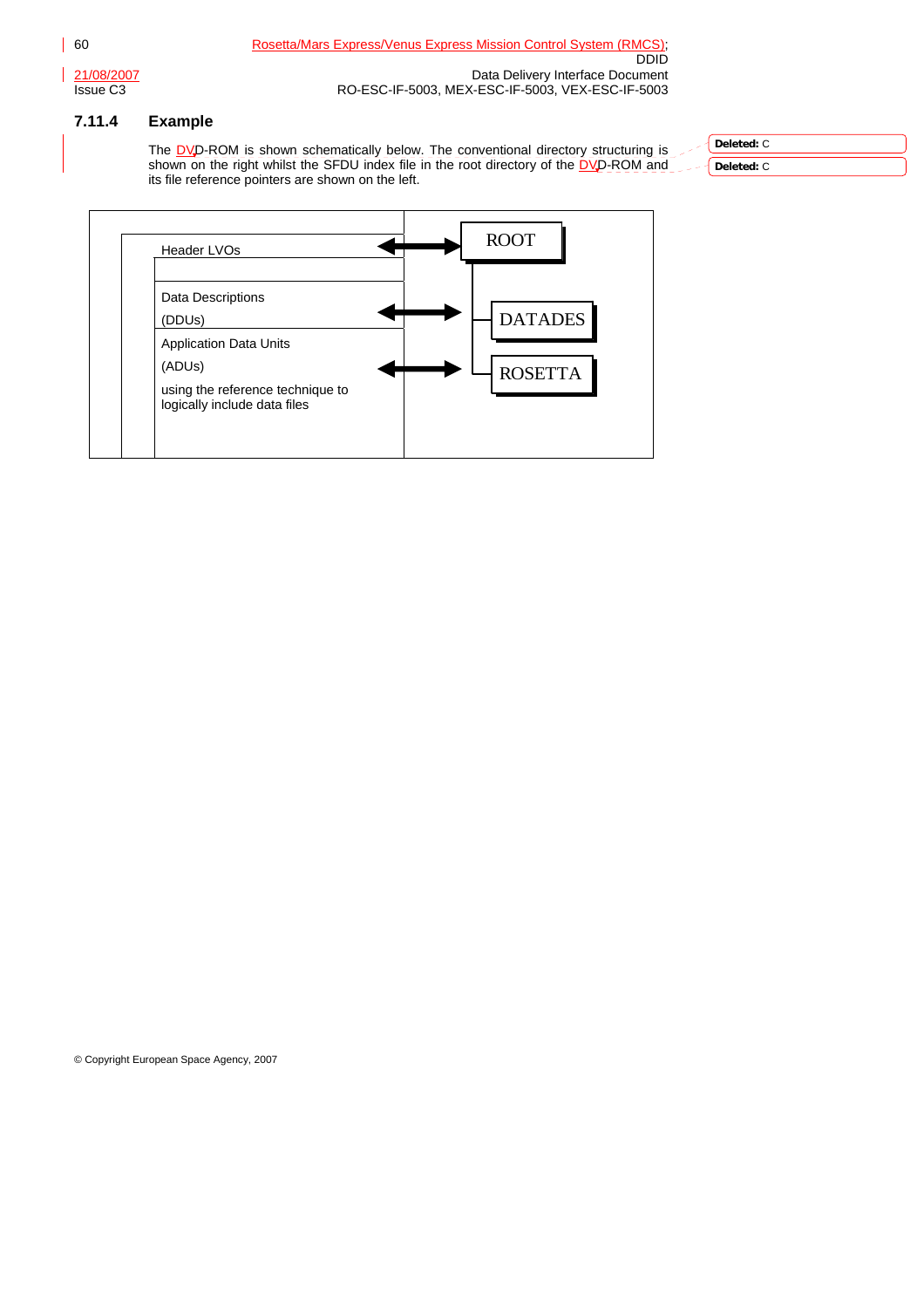# **7.12 RDM (SFDU View)**

### **7.12.1 Data Item Characteristics**

The files on the RDM shall be made to look like one logical SFDU product by using a single SFDU file in the root directory that shall then use the SFDU referencing technique to logically include all the other files on the disk. In other words, this top level SFDU file describes the whole volume of data, therefore it is called a VOLDESC file. The only file name required to be known is the name of this top level SFDU file.

The general structure of the VOLDESC file is shown below. This is an EDU that contains:

- 1. Header LVOs which give details of the overall SFDU product, such as the volume production information, directory listing, cumulative index, etc. Each of these are items will be contained in separate LVO value fields.
- 2. A further EDU containing:
	- Description Data Units (DDUs)
	- Application Data Units (ADUs)

| Header LVOs                                                      |
|------------------------------------------------------------------|
| Data Descriptions<br>(DDU <sub>S</sub> )                         |
| <b>Application Data Units</b><br>(ADU <sub>s</sub> )             |
| using the reference technique to<br>logically include data files |
|                                                                  |

All these DDUs and ADUs use the referencing technique to point to the relevant data objects stored elsewhere on the RDM, i.e. physically external to the VOLDESC SFDU file.

### **7.12.2 Header Records**

To demonstrate how the VOLDESC SFDU file is used for MEX, the above diagram shall gradually be expanded to include the details of each of the three areas shown (Header LVOs, Data Description Units and Application Data Units). The structure expanded in more detail is shown below.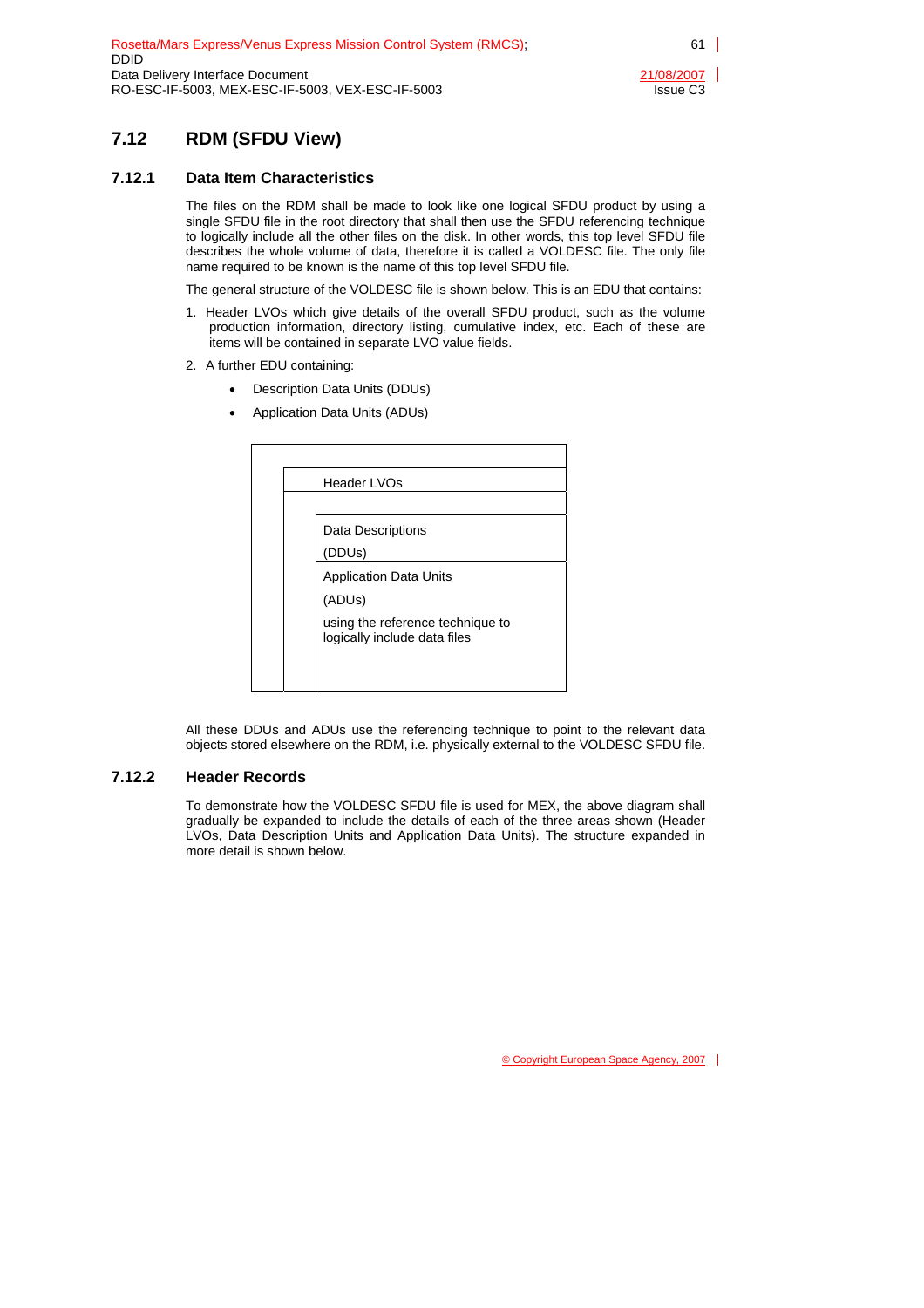**Follow Express** Assetta/Mars Express/Venus Express Mission Control System (RMC DDID 21/08/2007 **Data Delivery Interface Document** Data Delivery Interface Document Issue C3 RO-ESC-IF-5003, MEX-ESC-IF-5003, VEX-ESC-IF-5003

| <b>Volume Production Information</b>                                                                | Header LVOs      |
|-----------------------------------------------------------------------------------------------------|------------------|
| Cumulative Index                                                                                    |                  |
| Directory Listing                                                                                   |                  |
| Changes Listing                                                                                     |                  |
|                                                                                                     |                  |
| Data Descriptions for DDS generated<br>LVOs, e.g. catalogues, volume<br>production information, etc | DDUs             |
| Data Descriptions for the Auxiliary Data                                                            |                  |
| Data Descriptions for the Telemetry<br>Data                                                         |                  |
| Data Descriptions for the Telecommand<br>Data                                                       |                  |
|                                                                                                     |                  |
| Telemetry/Telecommand/Auxiliary Data<br>ADU                                                         | ADU <sub>s</sub> |

The Header LVOs consist of data that pertains to the whole SFDU product, for example, the volume production information, supplementary data such as a directory listing of the whole RDM, version and configuration information, etc. As the information in the header LVOs applies to all the data description and telemetry data, all further LVOs are at a structure level lower than the header LVOs.

The data description LVOs consists of a sequence of DDUs. There is one DDU for each data description that is supplied on the RDM. There are three categories of data descriptions.

- Those describing the data formats used by the RDM itself, e.g. the catalogue entries, the volume production information, etc
- Those that describe the format of the auxiliary data produced by ESOC, e.g. time calibration data, orbit and attitude data
- Those that describe the format of the telemetry and telecommand data from the spacecraft.

Following the header LVOs and the DDUs, there is the data itself. Each stream of data generated by the spacecraft or ESOC is packaged in an Application Data Unit (ADU), this is so that a catalogue entry giving catalogue details of the associated data file can be included within the ADU. This catalogue entry shall relate to the data file within the same ADU only.

## **7.12.3 Data Records**

Further detail of the LVOs involved in the structure shown above is shown below.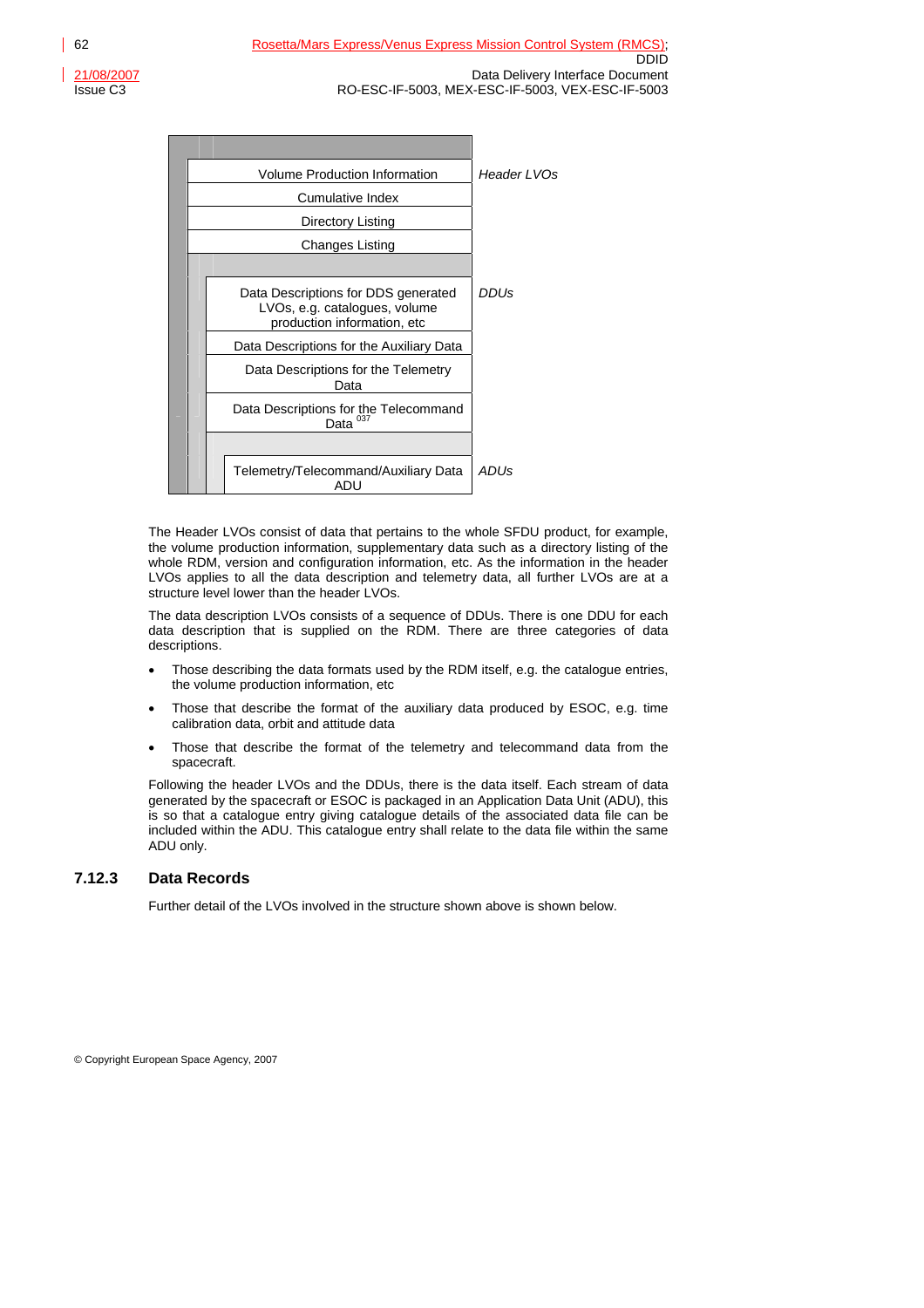#### Rosetta/Mars Express/Venus Express Mission Control System (RMCS); DDID Data Delivery Interface Document 21/08/2007 RO-ESC-IF-5003, MEX-ESC-IF-5003, VEX-ESC-IF-5003

| Class V LVO containing<br><b>Volume Production Information</b>                | <b>Volume Production Information</b>                   |
|-------------------------------------------------------------------------------|--------------------------------------------------------|
| Class R LVO containing a LABEL and a<br>pointer to the Cumulative Index File  | Cumulative Index                                       |
| Class R LVO containing a LABEL and a<br>pointer to the Directory Listing File | <b>Directory Listing</b>                               |
| Class R LVO containing a LABEL and a<br>pointer to the Changes Listing File   | <b>Changes Listing</b>                                 |
| $CLASS F = DDU$                                                               |                                                        |
| Class C LVO containing<br>$ADID = EROSxxxx$                                   | Data Descriptions for DDS<br>generated LVOs, e.g.      |
| Class R LVO containing a LABEL and a<br>pointer to the data description       | catalogues, volume production<br>information, etc      |
|                                                                               | Data Descriptions for the<br><b>Auxiliary Data</b>     |
|                                                                               | Data Descriptions for the<br><b>Telemetry Data</b>     |
| $CLASS U = ADU$                                                               |                                                        |
| Class K LVO containing<br>a catalogue entry                                   | Telemetry / Telecommand /<br><b>Auxiliary Data ADU</b> |
| Class R LVO containing a LABEL and a<br>pointer to the telemetry data         |                                                        |

As can be seen, the VOLDESC file uses the file referencing service provided by the Class R LVO to logically include the various files in the overall SFDU. In the header LVOs, the directory structure listing and version control file are in files in the root directory of the volume, the Class R LVOs point to these files and hence they are logically included as part of the header information.

For each Data Description Unit (DDU, signified by the Class F LVO), the Class C LVO is in-line in the VOLDESC file, this LVO assigns the ADID to the data description via the ADID=EROSxxxx statement. The actual data description itself is contained in a disk file that is again logically included using the Class R referencing service.

Finally each ADU, contains in-line a Class K LVO that contains the catalogue information for the associated data in the ADU, and another Class R LVO points to the data and logically includes it in the VOLDESC SFDU product.

In the VOLDESC file there is one DDU for each data description used on the RDM, and then there is one ADU for each telemetry/auxiliary data file stored on the RDM.

#### **7.12.4 Example**

A schematic of this overall structure is shown in detail below. This figure includes the details of the statements used in the Class C and Class R LVO to provide the registration and referencing services respectively.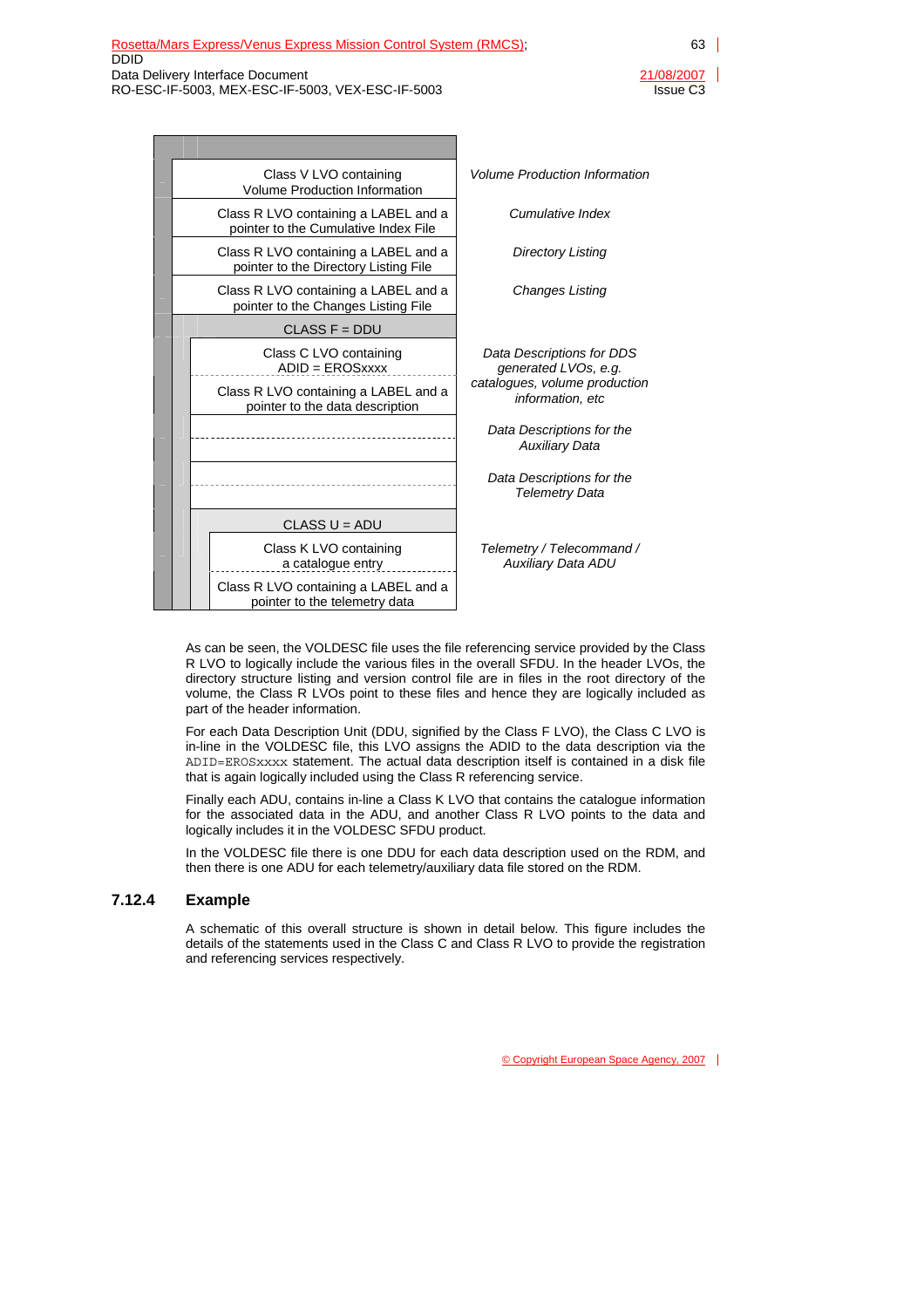#### 64 Rosetta/Mars Express/Venus Express Mission Control System (RMCS); DDID 21/08/2007 Data Delivery Interface Document Issue C3 RO-ESC-IF-5003, MEX-ESC-IF-5003, VEX-ESC-IF-5003

|            | Class Z ADID = CCSD0001                                                                                                                                                                                                   |                                                             |
|------------|---------------------------------------------------------------------------------------------------------------------------------------------------------------------------------------------------------------------------|-------------------------------------------------------------|
|            | Class V ADID = EROSD006                                                                                                                                                                                                   |                                                             |
|            | Volume Production Information                                                                                                                                                                                             |                                                             |
|            | Class R ADID = CCSD0003                                                                                                                                                                                                   |                                                             |
| $^{\circ}$ | REFERENCETYPE = \$CCSDS1<br>LABEL = CCSD3SE0000200000001<br>REFERENCE = 9904301A.IDX                                                                                                                                      | Pointer to Cumulative Index File                            |
|            | Class R ADID = CCSD0003                                                                                                                                                                                                   |                                                             |
| #          | REFERENCETYPE = \$CCSDS1<br>LABEL = CCSD3SF0000200000001<br>REFERENCE = 9904301A.LST                                                                                                                                      | Pointer to Directory Listing File                           |
|            | Class R ADID = CCSD0003                                                                                                                                                                                                   |                                                             |
| $\ddot{}$  | REFERENCETYPE = \$CCSDS1<br>LABEL = CCSD3SF0000200000001<br>REFERENCE = 9904301A.LSC                                                                                                                                      | Pointer to Change Listing File                              |
|            | Class Z ADID = CCSD0001                                                                                                                                                                                                   |                                                             |
|            | Class F ADID = CCSD0005                                                                                                                                                                                                   |                                                             |
| \$         | Class C ADID = CCSD0004                                                                                                                                                                                                   |                                                             |
|            | ADID = EROSD002                                                                                                                                                                                                           |                                                             |
|            | Class R ADID = CCSD0003                                                                                                                                                                                                   |                                                             |
|            | REFERENCETYPE = \$CCSDS1<br>LABEL = CCSD3DF0000200000001<br>REFERENCE = DATADES/DDS_DES/990430D002.IDD                                                                                                                    | Pointer to Cumulative Index Data<br><b>Description File</b> |
|            | Class F ADID = CCSD0005                                                                                                                                                                                                   |                                                             |
| s          | Class C ADID = CCSD0004                                                                                                                                                                                                   |                                                             |
|            | ADID = EROST334                                                                                                                                                                                                           |                                                             |
|            | Class R ADID = CCSD0003                                                                                                                                                                                                   |                                                             |
|            | REFERENCETYPE = \$CCSDS1<br>LABEL = CCSD3DF0000200000001<br>REFERENCE = DATADES/TLM_DES/990430T334.1AD                                                                                                                    | Pointer to APID 820 Data Description<br>File                |
|            | Class F ADID = CCSD0005                                                                                                                                                                                                   |                                                             |
| s          | Class C ADID = CCSD0004                                                                                                                                                                                                   |                                                             |
|            | ADID = EROST364                                                                                                                                                                                                           |                                                             |
|            | Class R ADID = CCSD0003                                                                                                                                                                                                   |                                                             |
|            | REFERENCETYPE = \$CCSDS1<br>LABEL = CCSD3DF0000200000001<br>REFERENCE = DATADES/SCD_DES/990430T364.1AD                                                                                                                    | Pointer to APID 868 Data Description<br>File                |
| \$         | More Class F LVOs defining ADIDs/descriptions for all data delivered on the ROSETTA RDMs                                                                                                                                  | Pointers to other Data Description Files                    |
|            | Class U ADID = CCSD0009                                                                                                                                                                                                   |                                                             |
| %          | Class U ADID = CCSD0009                                                                                                                                                                                                   |                                                             |
|            | Class K ADID = EROSD003                                                                                                                                                                                                   |                                                             |
|            | Catalogue entry for the data set referenced by the Class R<br>LVO following this Class K LVO                                                                                                                              |                                                             |
|            | Class R ADID = CCSD0003                                                                                                                                                                                                   |                                                             |
|            | REFERENCETYPE = \$CCSDS1<br>LABEL = EROS3IF0T33400000001<br>REFERENCE = ROSETTA/SCD/990430T334.1AR                                                                                                                        | Pointer to APID 820 Telemetry Data<br>File                  |
| %          | Class U ADID = CCSD0009                                                                                                                                                                                                   |                                                             |
|            | Class K ADID = EROSD003                                                                                                                                                                                                   |                                                             |
|            | Catalogue entry for the data set referenced by the Class R<br>LVO following this Class K LVO                                                                                                                              |                                                             |
|            | $Class R ADID = CCSD0003$                                                                                                                                                                                                 |                                                             |
|            | REFERENCETYPE = \$CCSDS1<br>LABEL = EROS3IF0T36400000001<br>REFERENCE = ROSETTA/SCD/990430T364.1AR                                                                                                                        | Pointer to APID 868 Data File                               |
| $\%$       | More Class U LVOs each containing a Class K LVO (catalogue record) and a Class R LVO which<br>logically includes a referenced data file within this SFDU file. This is repeated for all data files on the<br>Rosetta RDM. | Pointer to Other Data Files                                 |
|            |                                                                                                                                                                                                                           |                                                             |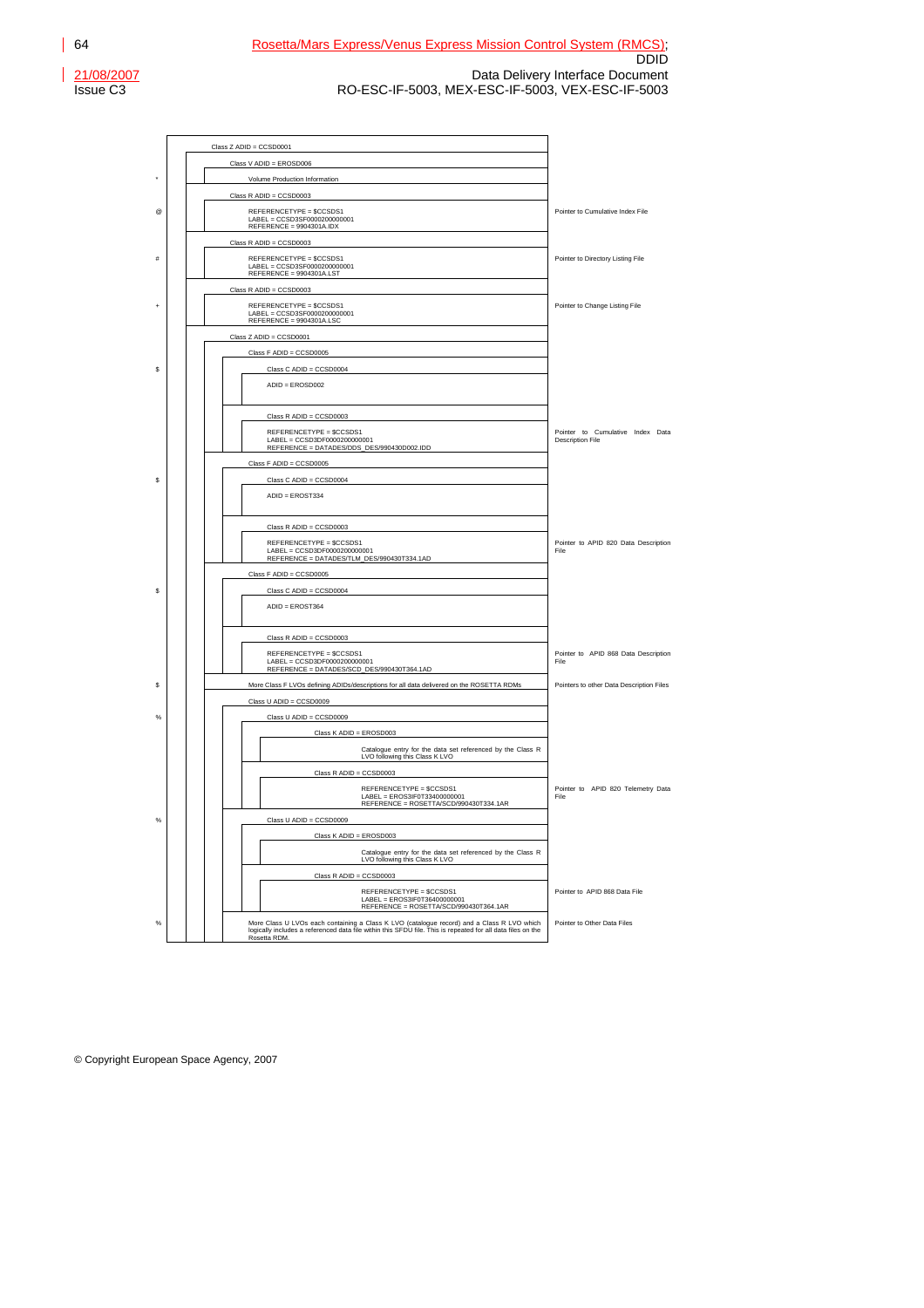Referring to the symbols at the side of the SFDU shown above, the various LVOs in the VOLDESC file have the following contents:

**Class V LVO** (\*): This LVO contains the volume production information for the whole SFDU, and therefore applies to the total contents of the RDM. The volume production information is expressed in PVL, the valid parameters and their corresponding values are shown in the table below.

| <b>Parameter</b>     | <b>Possible values</b>                                                                                                                                  |
|----------------------|---------------------------------------------------------------------------------------------------------------------------------------------------------|
| <b>MISSION</b>       | ROSETTA, MEX, VEX                                                                                                                                       |
| PREPARED BY          | "European Space Operations Centre, Robert-Bosch<br>Strasse 5, 64293 Darmstadt, Germany"                                                                 |
| EARLIEST PACKET      | Time of earliest telemetry packet on this RDM.<br>CCSDS format time (YYYY-MM-DDThh:mm:ssZ)"<br>"not applicable" if only AUX <sup>087</sup> on this RDM. |
| LATEST PACKET        | Time of latest telemetry packet on this RDM.<br>CCSDS format time (YYYY-MM-DDThh:mm:ssZ)"<br>"not applicable" if only AUX 087 on this RDM.              |
| TOTAL DATA QUANTITY  | Integer number of bytes of data in all files<br>referenced by the VOLDESC file, e.g. 12345<br><bvtes></bvtes>                                           |
| <b>COMPUTER</b>      | Quoted string                                                                                                                                           |
| OPERATING SYSTEM     | Quoted string                                                                                                                                           |
| DDS_SOFTWARE_VERSION | Quoted string                                                                                                                                           |
| PRODUCTION TIME      | CCSDS format time (YYYY-MM-DDThh:mm:ssZ)                                                                                                                |

**Class R LVO** (@): This LVO is used to reference an ASCII encoded English text file (as indicated by the ADID=CCSD0002 (see R-9). This text file is given a Class S LABEL (meaning Supplementary Data) by the referencing Class R LVOs LABEL statement. The contents of the referenced file are the cumulative index for the RDM production. This file lists all the RDMs that have been produced over the life of the mission until the present time. It also indicates any RDMs that have been replaced by a corrected one, in the case of an erroneous RDM issue. This version index is cumulative over the whole mission.

**Class R LVO** (+): This LVO is used to reference an ASCII encoded English text file (as indicated by the ADID=CCSD0002; see R-9). This text file is given a Class S LABEL (meaning Supplementary Data) by the referencing Class R LVOs LABEL statement. This file will only have any content if the RDM on which it is on is a reissue or a previously issued RDM that was found to have an error. In this case, this file will list those files that are corrected for the reissue. This means the science community members know immediately if the corrected data concerns them and they should reprocess the RDM. The contents of the referenced file is in the same format as the directory listing file (see next LVO). This shall show the full filenames with the directory name and the new file size

**Class R LVO** (#): This LVO also references an ASCII encoded English text file (as indicated by the ADID=CCSD0002; see R-9). This text file is given a Class S LABEL (meaning Supplementary Data) by the referencing Class R LVOs LABEL statement, and the contents of the referenced file is a full directory listing of the RDM. This shall show the directory structure and list of files in each directory with the file size.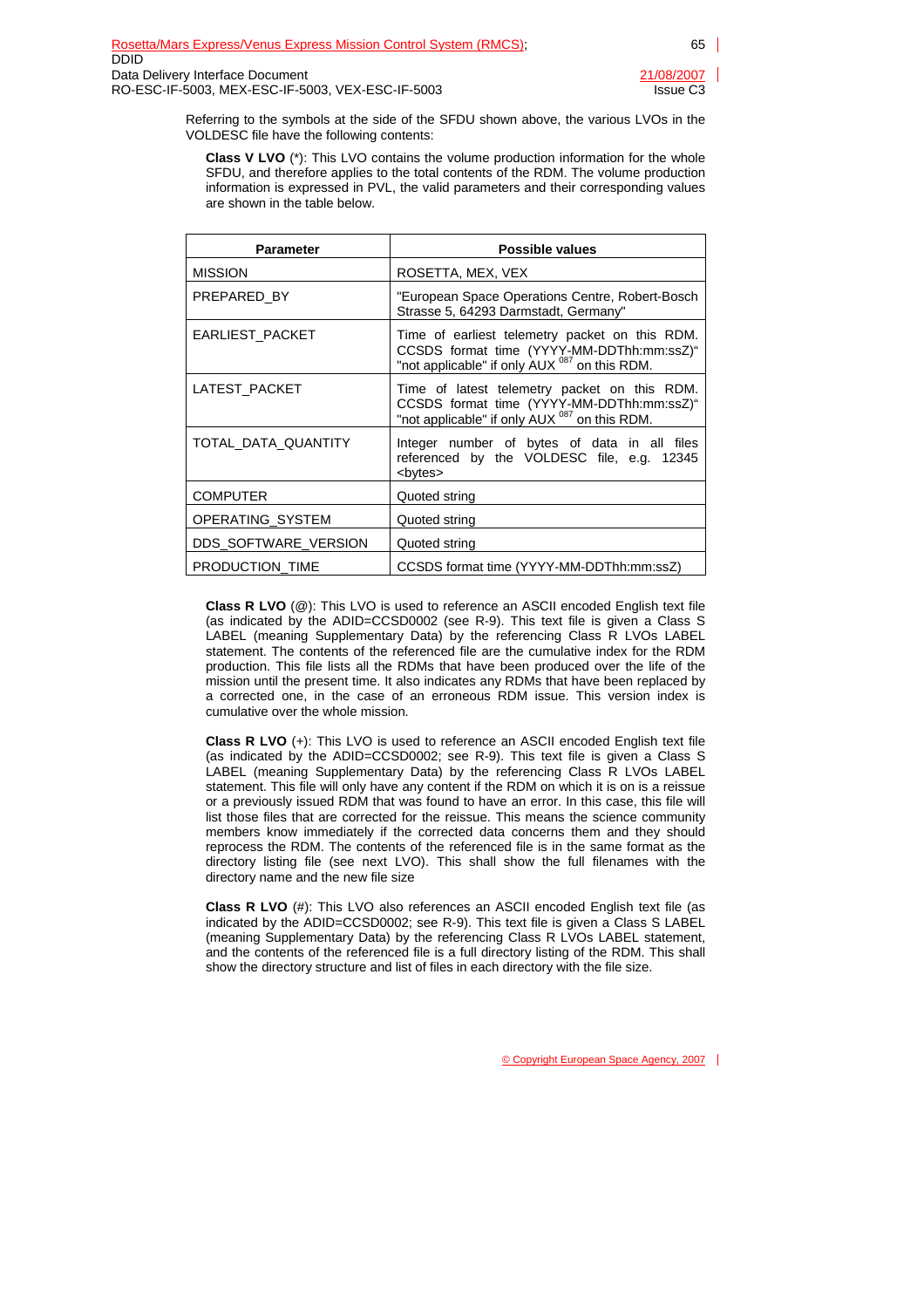© Copyright European Space Agency, 2007

| 66 **Rosetta/Mars Express/Venus Express Mission Control System (RMC** DDID 21/08/2007 **Data Delivery Interface Document** Data Delivery Interface Document Issue C3 RO-ESC-IF-5003, MEX-ESC-IF-5003, VEX-ESC-IF-5003

> **Class F LVOs** (\$): There then follows a number of Class F LVOs, each of these LVOs is a Data Description Unit (DDU) and links one ADID with one data description. Nested within the Class F LVO is a Class C LVO followed by a Class R LVO. The Class C LVO has the PVL statement ADIDNAME=EROSnnnn, this defines the ADID under which the data description following shall be referenced. The Class R LVO then uses the referencing technique to point to a data description file, this file is logically included within the Class F LVO and hence is associated with the named ADID. There is one Class F (each containing one Class C and one Class R) for each data description used on the RDM.

> **Class U LVOs** (%): The next Class U LVO contains many other Class U LVOs, these are all Application Data Units (ADUs), each of the lower level Class U LVOs contain a Class K LVO and a Class R LVO pair. The Class K LVO is the catalogue data for the corresponding data set pointed to by the Class R LVO. The Class R LVO is used to reference and hence logically include the data set file within the Class U. The LABEL statement in the Class R LVO contains an ADID that defines the data description to be used for understanding the data set. There is one nested Class U LVO for each data file that is stored on the RDM.

> The Class K LVOs VALUE field is a catalogue entry, this catalogue entry is written in PVL, the valid parameters and their values are shown below. As can be seen this is the same catalogue entry as for the on-line delivery situation, except that an extra parameter is included: RDM\_FILENAME; the value of which is the referenced data files full filename including the directory path on the RDM.

> The file pointed to by the Class R LVO has the same format as that defined in Section 7.6. That is the same format for telemetry and auxiliary data is used for on-line delivery and off-line delivery.

| <b>Parameter</b>                                                | <b>Possible values</b>                                   |
|-----------------------------------------------------------------|----------------------------------------------------------|
| SPACECRAFT NAME                                                 | <b>MEX</b>                                               |
| <b>DATA SOURCE</b>                                              | See Appendix A                                           |
| DATA_TYPE                                                       | See Appendix A                                           |
| Eight ASCII characters, e.g, EROST334<br><b>ADID</b>            |                                                          |
| CCSDS format time (YYYY-MM-DDThh:mm:ssZ) Set<br>EARLIEST_PACKET |                                                          |
|                                                                 | to the string "not applicable" if the data file is empty |
|                                                                 | for that day.                                            |
| LATEST_PACKET                                                   | CCSDS format time (YYYY-MM-DDThh:mm:ssZ) Set             |
|                                                                 | to the string "not applicable" if the data file is empty |
|                                                                 | for that day. Set to the same value<br>as                |
|                                                                 | EARLIEST_PACKET if there is only one packet in the       |
|                                                                 | file on that day.                                        |
| NUMBER OF PACKETS                                               | ASCII encoded decimal number, no leading zeros           |
| <b>RDM FILENAME</b>                                             | The full RDM filename, including directory name          |

As can be seen, in this way all the data files and data descriptions on the RDM are logically included within the VOLDESC file, and the RDM can be seen as a single SFDU product.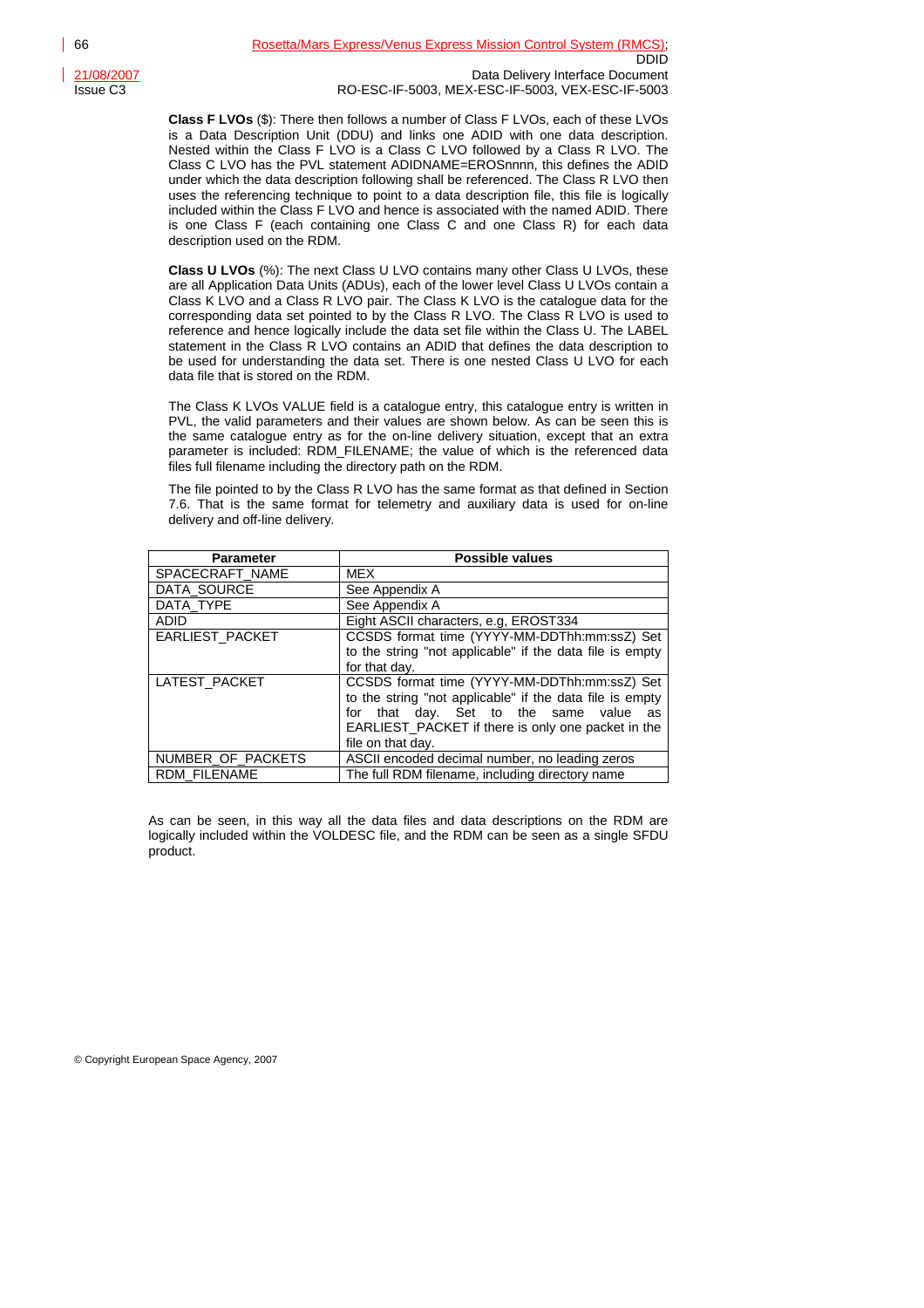## **7.13 RDM (File View)**

### **7.13.1 RDM Directory Structure**

The RDM shall have a conventional hierarchical directory structure that divides the data into separate directories for each data type, the structure can be represented as shown below.



- The directory structure is self-describing. The data generated by the spacecraft and ESOC is stored in the MEX (resp. VEX) directory. This is split into three subdirectories for:
- TLM for Telemetry data
- CMH for Command History Data<sup>037 087</sup>
- AUXFDCR284 for Auxiliary data

Note: sub-directories are created for each APID under the TLM directory<sup>087</sup>. The format used is:

• EMEXT<hex\_apid> (e.g. EMEXT334 for APID 820  $[51,4]$ <sup>DCR304</sup>

The files containing the data descriptions are stored in the DATADES directory. This is split into four sub-directories for the data types:

- TLM\_DES for Telemetry description files
- AUX\_DES for Auxiliary Data description files

© Copyright European Space Agency, 2007

67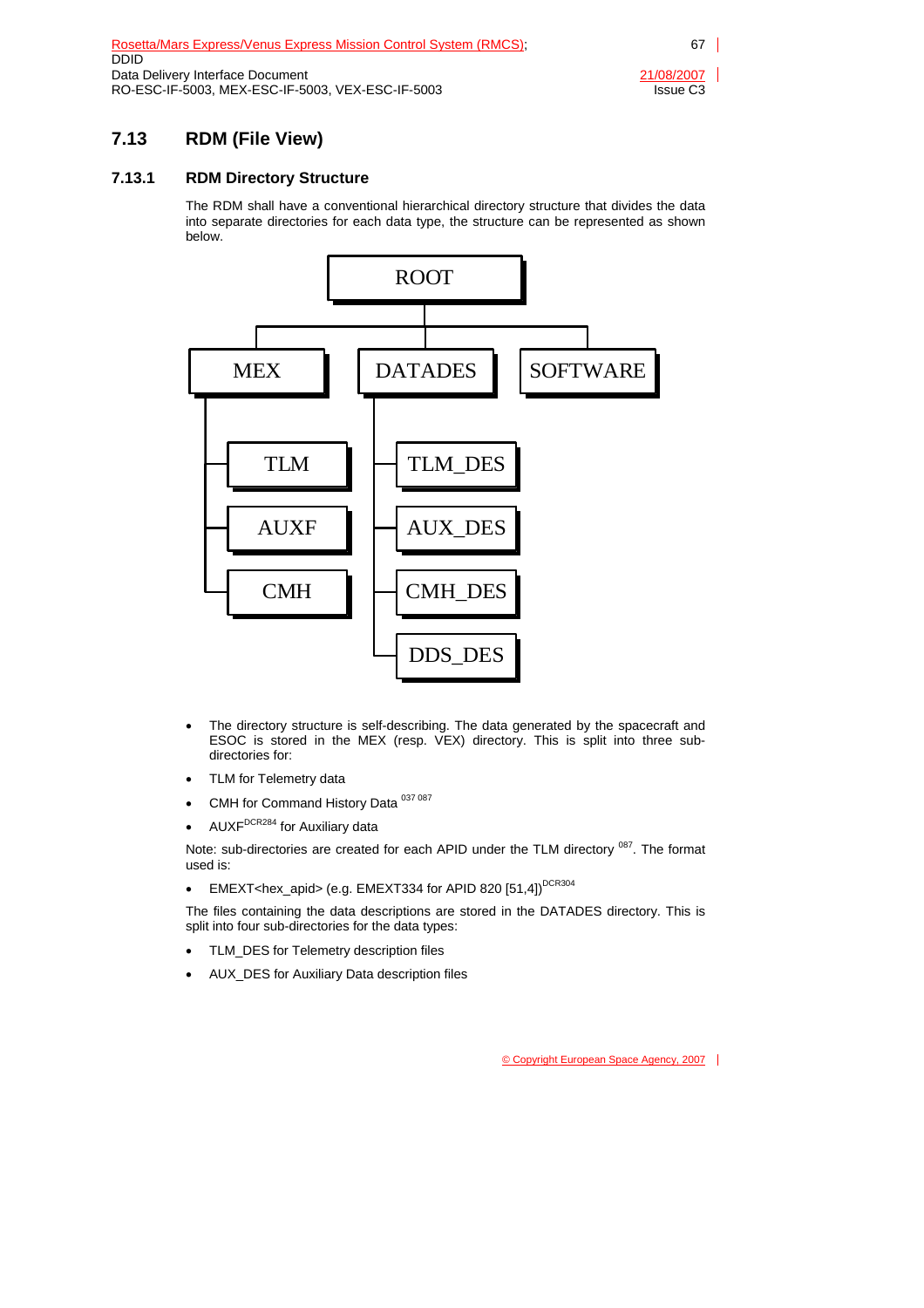

168 Rosetta/Mars Express/Venus Express Mission Control System DDID 21/08/2007 Data Delivery Interface Document Issue C3 RO-ESC-IF-5003, MEX-ESC-IF-5003, VEX-ESC-IF-5003

<u> Liberal Liberal</u>

- CMH\_DES for Command History<sup>087037</sup> description files
- DDS\_DES directory that contains descriptions of the files that are specific to the DDS system and the RDM, such as the directory listing file and the cumulative index files

The SOFTWARE sub-directory contains software routines delivered by ESOC to assist in processing orbit data. These are listed in appendix H of this document.

Note that each RDM shall contain all files even if the files have zero size. This may occur when there is no data for a particular date for a data source. Zero size files are included, as this makes clear that there was no data for the data source in the time range. If a file is completely missing then it immediately indicates a manufacturing error.

### **7.13.2 RDM File Naming Conventions**

All the files on the RDM follow a particular file naming convention, this is so that if a file should be copied from the RDM to another media with no knowledge of which directory it came from, then the filename alone is enough to unambiguously identify the file.

The convention also allows for reconstitution of files that are split over multiple media.

The **DVD-ROM** section will be updated to make this clear.

**Deleted:** CR

The filenames have the following convention: DCR 041, 042

#### **yyyymmdd-xxxxDDID-nn-i.ccc**

| уууу        | Year of the date of generation of the RDM (e.g. 2003).                                                                                                                                                                         |  |  |
|-------------|--------------------------------------------------------------------------------------------------------------------------------------------------------------------------------------------------------------------------------|--|--|
| mm          | Month of the date of generation of the RDM (range 0–-12).                                                                                                                                                                      |  |  |
| dd          | Day of the date of generation of RDM (range 01-28, 29, 30 or 31 depending<br>upon the month).                                                                                                                                  |  |  |
| <b>XXXX</b> | File number on RDM, used to uniquely identify each file.                                                                                                                                                                       |  |  |
| <b>DDID</b> | DDID part of the corresponding ADID (range 4 characters). In the case of<br>description files the corresponding data stream DDID is used.                                                                                      |  |  |
| nn          | The number (in hex) of the RDM set within the particular day (range 01-FF,<br>first RDM set = 1). This field will be the same for every file on any single RDM.<br>A set of RDMs is generated for each RDM generation request. |  |  |
|             | The index number for the RDM in the set                                                                                                                                                                                        |  |  |
| CCC         | Indicating catalogue or data file                                                                                                                                                                                              |  |  |
|             | .cat for catalogues                                                                                                                                                                                                            |  |  |
|             | dat for data.                                                                                                                                                                                                                  |  |  |

Appendix A lists the auxiliary files and their associated data source values for the DDID part of the ADID

**Deleted:** The table below gives a list of possible values for the 'DDID' filename<br>segment: <sup>059 087</sup>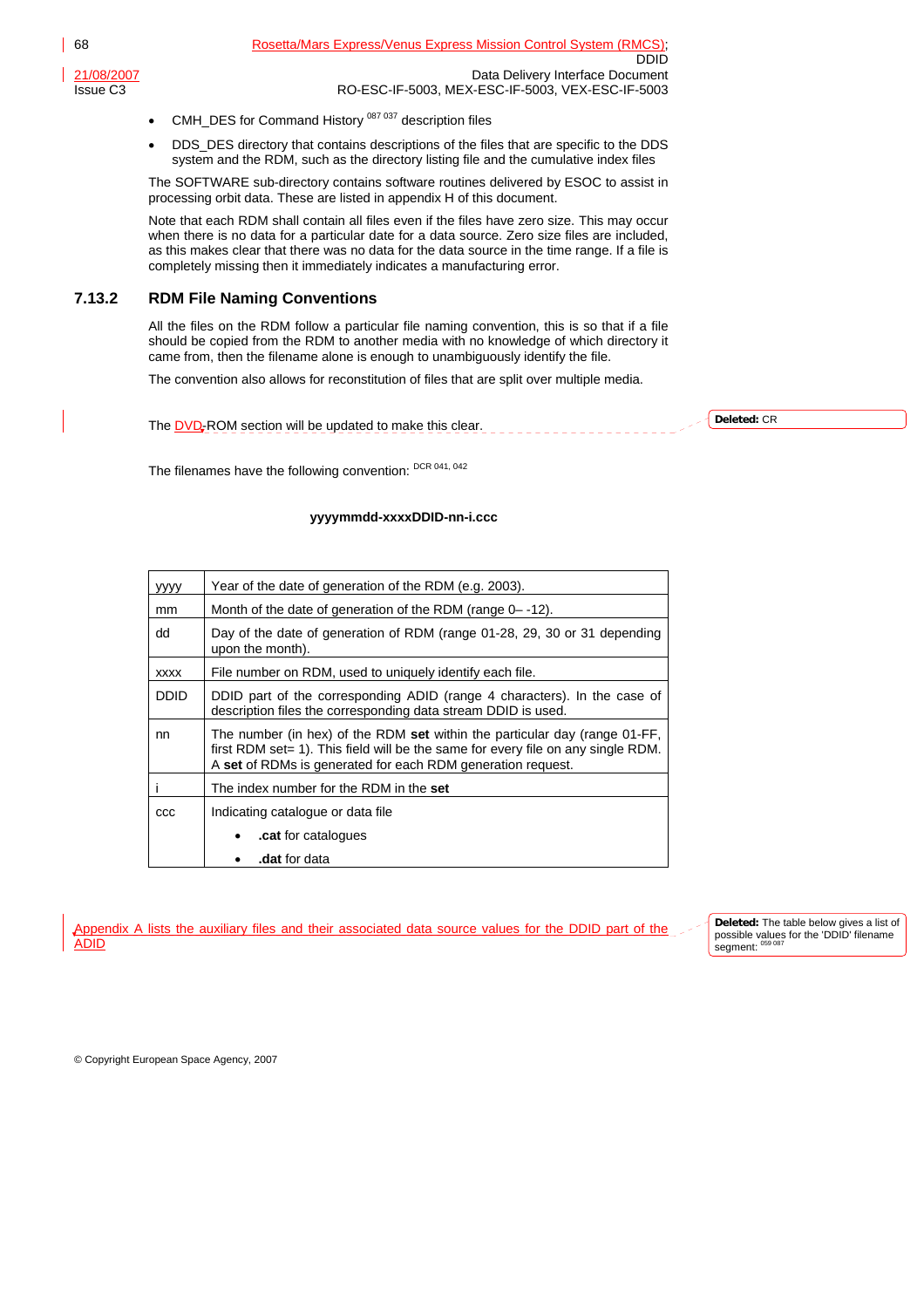For example, telemetry from the MEX (resp. VEX) spacecraft, from the APID 820 instrument with the first packet from <sup>27</sup>th April 2004, would reside in the directory:

/MEX/TLM/A5104/ (resp. /VEX/TLM/A5104)

relative to the root directory, and would have the filename:

20040427-0001T334-01-1.dat<sup>DCR156</sup>

assuming that the file resided on the first RDM produced for that day, and was the original RDM, i.e. not a reissue.

Similarly, the data description file for this data shall reside in the directory:

/DATADES/TLM\_DES/A5104/

relative to the root directory, and would have the filename:

20040427-0001T334-01-1.cat DCR156

There are a small number of files whose names do not follow the convention defined above, these are:

| yymmddny.LST | RDM directory listing                                                                                |
|--------------|------------------------------------------------------------------------------------------------------|
| yymmddny.LSC | RDM directory listing of files changed since last issue of this RDM<br>(empty for first issue)       |
| yymmddny.IDX | Cumulative index file for RDM version control (see next section)                                     |
| yymmddny.LDD | Data description file for RDM directory listings                                                     |
| yymmddny.IDD | Data description file for cumulative index file                                                      |
| yymmddny.CDD | Data description file for the catalogue LVO (Class K LVO) in the<br><b>VOLDESC</b> file              |
| yymmddny.VDD | Data description file for the volume production information LVO<br>(Class V LVO) in the VOLDESC file |
| VOLDESC.SFD  | Root SFDU file                                                                                       |

As a DVD-ROM is used, a capacity of approximately 4.7 GB is possible. Under the current baseline for data production, up to about 1000 MB of data per day will be generated. If the data produced in one week can fit in a single RDM, then this should hold one whole week's worth of data, starting at the first packet generated after or including 00:00:00.00 (midnight) and finishing with the last packet **generated** before 00:00:00.00 (exclusive) 7 days later. If due to the data reception profile more than 4,500,000 Kbytes of data is received within a single calendar week, then a first RDM for that week will be filled until the 4,500,00 Kbytes limit is reached, and a second RDM continued from that point onwards.

Product files are written, one by one, to an RDM until it is full. To fill an RDM, GDDS may split the last file and place the remainder on the next RDM. The split can take place at an arbitrary place in the file (such as the middle of a record). A split file must therefore be<br>fully reconstituted before it can be used.<sup>DCR 043</sup>

With regard to the handling of "splitting" data across several <u>DVDs</u> for a <u>week: Appendix (</u><br>E also describes the difference between "span valid" auxiliary files <sup>087</sup> where a packet's data is applicable from the time of that packet up to the time of the next packet in the file,<br>and "point valid" auxiliary files <sup>037</sup> where a packet's data is applicable only at the packet time.

| Deleted: the                  |
|-------------------------------|
| Deleted: C                    |
| Deleted: 650-                 |
| Deleted: M                    |
| Deleted: day                  |
| Deleted: days                 |
| Deleted: received             |
| Deleted: received             |
| Deleted: of the next day      |
| Deleted: over a single orbit, |
| Deleted: 600                  |
| Deleted: M                    |
| Deleted: day                  |
| Deleted: day                  |
| Deleted: 600 M                |
| Deleted: C                    |
| Deleted: day                  |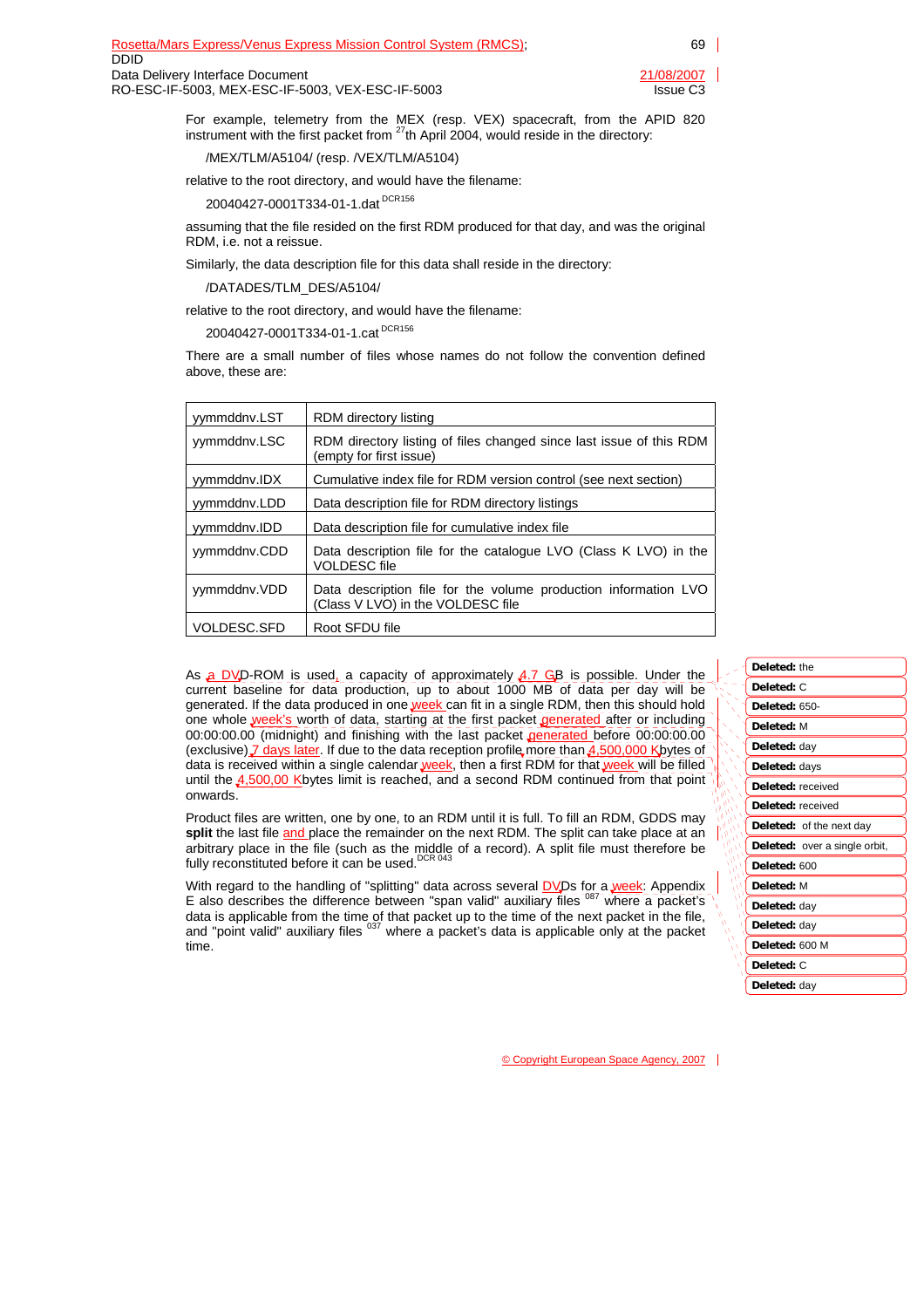| 70                     | Rosetta/Mars Express/Venus Express Mission Control System (RMCS):<br>חוחח                                                         |
|------------------------|-----------------------------------------------------------------------------------------------------------------------------------|
| 21/08/2007<br>Issue C3 | Data Delivery Interface Document<br>RO-ESC-IF-5003, MEX-ESC-IF-5003, VEX-ESC-IF-5003                                              |
|                        | See Appendix D for a full list of all files that shall be delivered on each RDM and their<br>position in the directory structure. |
| 7.13.3                 | <b>Version Control</b>                                                                                                            |
|                        | Text deleted – described behaviour not implemented.                                                                               |
|                        |                                                                                                                                   |

#### **7.13.4 Physical RDM Identification**

Each RDM shall have a printed label in the top surface of the RDM. This label shall<br>identify the physical RDM for handling purposes. The format of the label shall be <sup>DCR285</sup>: **Mars Express (resp. Venus Express)** 

**Weekly Backup (yyyy-mm-dd to yyyy-mm-dd) 1 of 1 (Version: A) ESOC (RDM) Robert-Bosch-Str., 5 D-64293 Darmstadt** 

|  | yyyy-mm-dd $\parallel$ is the date range of the data on the RDM                    |  |
|--|------------------------------------------------------------------------------------|--|
|  | is the version number of the RDM, (range A-Z, where A is the initial  <br>release) |  |

The volume label of the RDM will also use this format. For example, a RDM from  $12<sup>th</sup>$ December 2004 which is the second of three RDMs, and is the initial issue, would have the following printed label and volume label:

#### **20041212\_2\_3A**

#### **7.13.5 Data Description Information**

Following the CCSDS SFDU standard, each file of data delivered is tagged (either physically or via a pointer) with a label that includes an indicator of the data description information that clearly defines the format of the data. This indicator is called the Authority and Description Identifier or ADID. It indicates not only the particular description that applies to the attached data, but also the space agency that archives and maintains the description. For Rosetta, Mars Express, and Venus Express missions, all the raw data descriptions are stored at ESOC, therefore of the 8 characters allocated to the ADID, the first 4 (the Control Authority Identifier) are always "EROS","EMEX" DCR151, or "EVEX". The remaining 4 characters are assigned by the mission as defined in Appendix A.

So that the data on the RDMs is understandable without other external data sources or repeated access back to ESOC for the registered descriptions, each RDM shall contain a full copy of the data description information that is available, for all the data delivered on that RDM. This includes all telemetry data, telemetry parameter definition data and auxiliary data. For each of these sources of data the description data provided is of varying degrees of detail, depending upon what is available to ESOC.

For the science telemetry, the description provided is at a relatively high level, with no byte or bit level information. This is due to the fact that the inner details of the experiment **Formatted:** Bullets and Numbering **Formatted:** English (U.K.) **Formatted:** English (U.K.) **Formatted:** English (U.K.) **Formatted:** Left, Indent: Left: 5.08 cm due to an error in the RMCS/MEMCS. Therefore the system has been designed to handle new versions of files in the extraordinary situation that it may arise.¶ The present baseline for the system is that it shall generate 1 RDM per day. Another consideration is the possibility that more than 1 RDM per day may be necessary, for example in the situation that a significantly larger than expected volume of data is generated for a particular day, or a whole RDM has to be reissued due a manufacturer error.¶ In the root directory of each RDM there will be an index file. This file will list the full collection of RDMs since launch. Because several RDS may be produced in a single day or a single RDS may span several days, the timespan of the data shall be listed along with each RDM title in the index file. Additionally, an issue indicator for each RDM shall show where older RDM have been re-issued. This index file shall be cumulative, i.e. it contains a record of all issued RDMs up until the present date.¶ Furthermore, so that each RDM is self identifying (should for example the RDM be separated from its case), the cumulative index file on each RDM shall have a unique filename that identifies the date of the data on the RDM and the number of the RDM within that day. The filename shall be of the format:¶ **yymmddnv.IDX¶ Deleted: Daily Deleted: for yyyy-mm-dd\_ n\_ N A**  $.11$ 

**Formatted:** Normal

**Deleted:** Due to the fact that raw unprocessed data is being delivered, it is not possible to have a new version of such data, but what must be considered is the possibility of a fault in the manufacture of the RDM, an incorrect selection of files being placed on the RDM or a new release of auxiliary files

**Deleted:** n

... [2]

¶ yy

© Copyright European Space Agency, 2007

 $\mathbf{v}$  .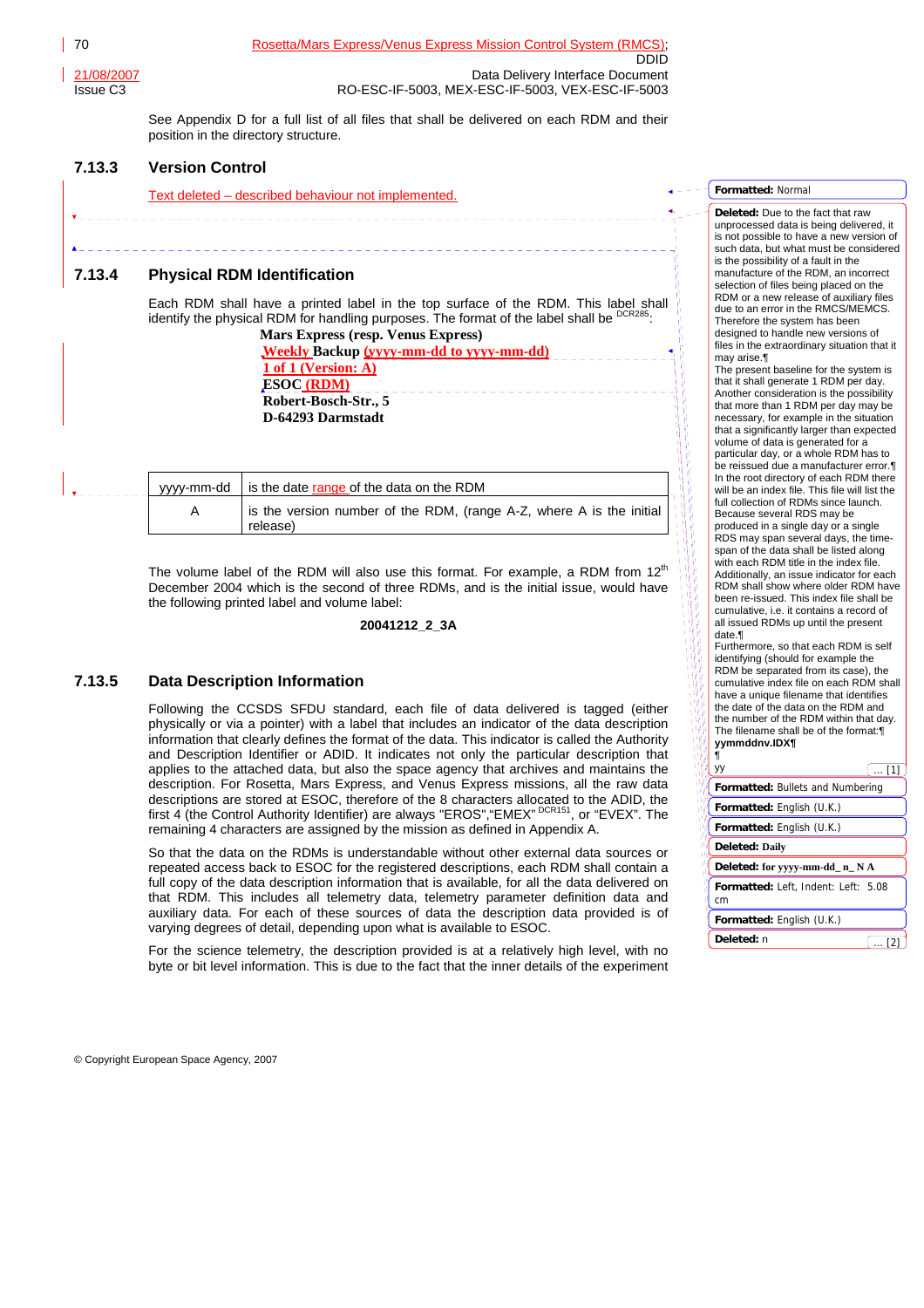71

packets lie in the domain of the PIs and not with ESOC. Therefore the data description shall simply state the following:

- Which experiment and spacecraft the data originates from;
- The institute and contact point that is responsible for the experiment and therefore the point of contact to get further details of the experiment data format.
- Any other more detailed information that can be provided by the PIs to explain the data format.

For the auxiliary data, i.e. that data which is provided directly by ESOC, such as orbit and attitude data, time calibration data etc. the full description of the data will be provided as an ASCII English text document. Essentially each auxiliary data file is described in Appendix E, these descriptions will be registered at ESOC as Rosetta / MEX / VEX ADIDs, and then copied onto each RDM. No further information will be required to fully interpret this data. 087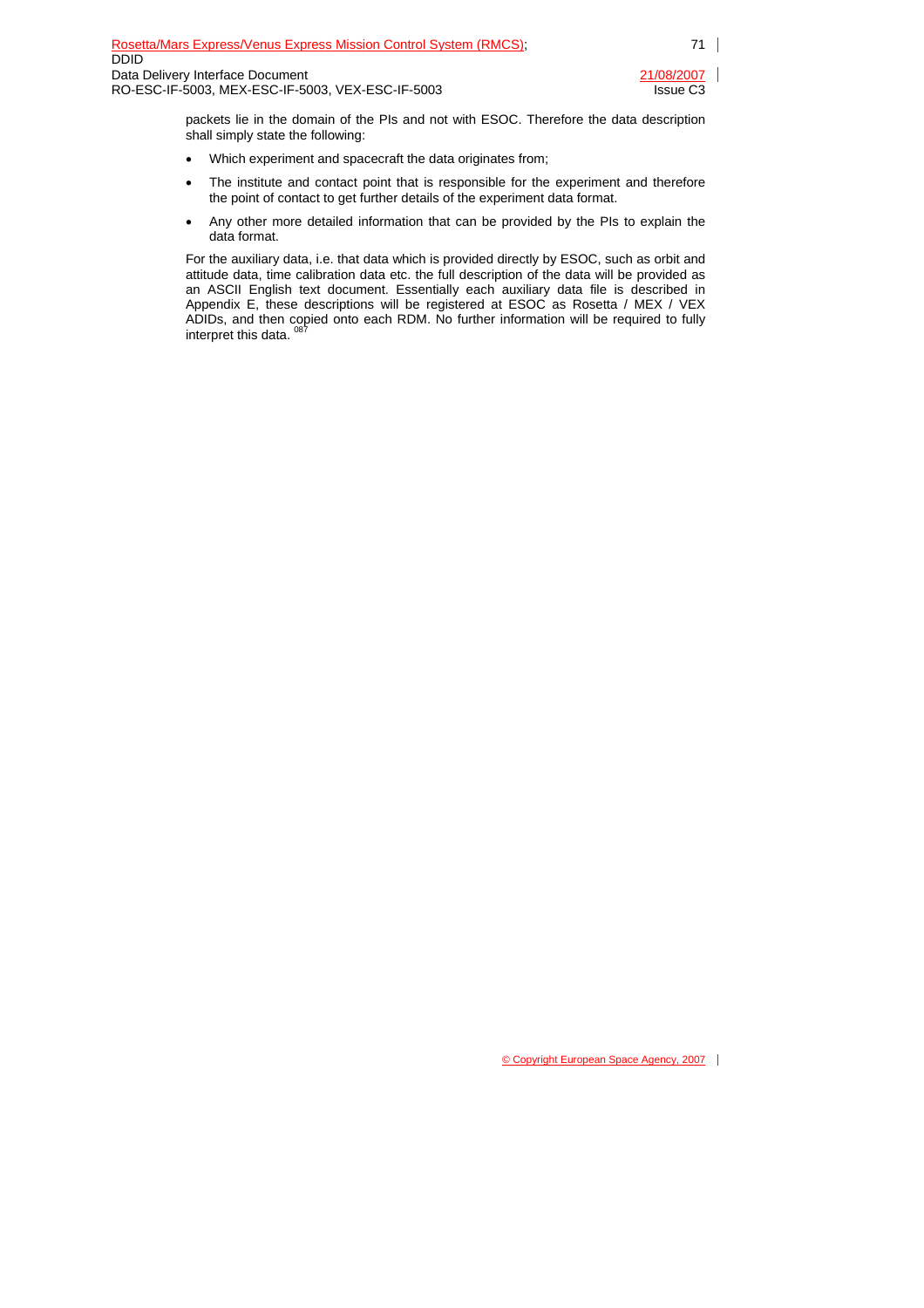# **8. Appendix A: Data Streams Available and ADIDs**

This appendix lists all the data streams that are available from the DDS on-line and also delivered on RDM. When a PI requests a data stream on-line he specifies the data source and data type. The data source and data-type are listed in the first 2 columns of the table starting at the bottom of this page. The data type, which indicates a general categorisation of the data content, must be one of the following:

| <b>MNEMONIC</b> | Data Type            |
|-----------------|----------------------|
| CAT             | Catalogue data       |
| AUX             | Auxiliary data       |
| TLM             | Telemetry data 087   |
| СМН             | Command History Data |

As has already been stated, each packet of data delivered has a DDS packet header attached to it.

All data delivered has a corresponding data description registered at ESOC, and delivered on each RDM. The identifier of these data descriptions (called the ADID) is<br>shown in the fourth column for each of the available data streams. <sup>037, 041 059, DCR048</sup>

| Data Source | Data<br>Type | <b>Data Description Title</b>                                                        | <b>ADID</b>                                                        |
|-------------|--------------|--------------------------------------------------------------------------------------|--------------------------------------------------------------------|
|             |              | Common ROSETTA, MARS EXPRESS, and VENUS EXPRESS <sup>DCR252</sup> non-Auxiliary Data |                                                                    |
|             |              | Rosetta / MEX / VEX RDM directory tree listing format                                | EROSD001 or<br>EMEXD001 <sup>DCR151</sup> or<br>DCR252<br>EVEXD001 |
|             |              | Rosetta / MEX / VEX RDM cumulative index file format                                 | EROSD002 or<br>EMEXD002 <sup>DCR151</sup> or<br>EVEXD002 DCR252    |
|             |              | Catalogue format for Rosetta / MEX / VEX off-line<br>delivery                        | EROSD003 or<br>EMEXD003 <sup>DCR151</sup> or<br>EVEXD003 DCR252    |
|             |              | Catalogue format for Rosetta / MEX / VEX on-line<br>delivery                         | EROSD004 or<br>EMEXD004 <sup>DCR151</sup> or<br>EVEXD004 DCR252    |
|             |              | Acknowledgement format for Rosetta / MEX / VEX on-<br>line delivery                  | EROSD005 or<br>EMEXD005 <sup>DCR151</sup> or<br>EVEXD005 DCR252    |
|             |              | Volume production information format for Rosetta / MEX<br>/ VEX off-line delivery    | EROSD006 or<br>EMEXD006 <sup>DCR151</sup> or<br>EVEXD006 DCR252    |
|             |              | Master catalogue of all Rosetta / MEX / VEX data<br>available                        | EROSD007 or<br>EMEXD007 <sup>DCR151</sup> or<br>EVEXD007 DCR252    |
|             |              | Catalogue of part of the Rosetta / MEX / VEX data<br>available                       | EROSD008 or<br>EMEXD008 <sup>DCR151</sup> or<br>EVEXD008 DCR252    |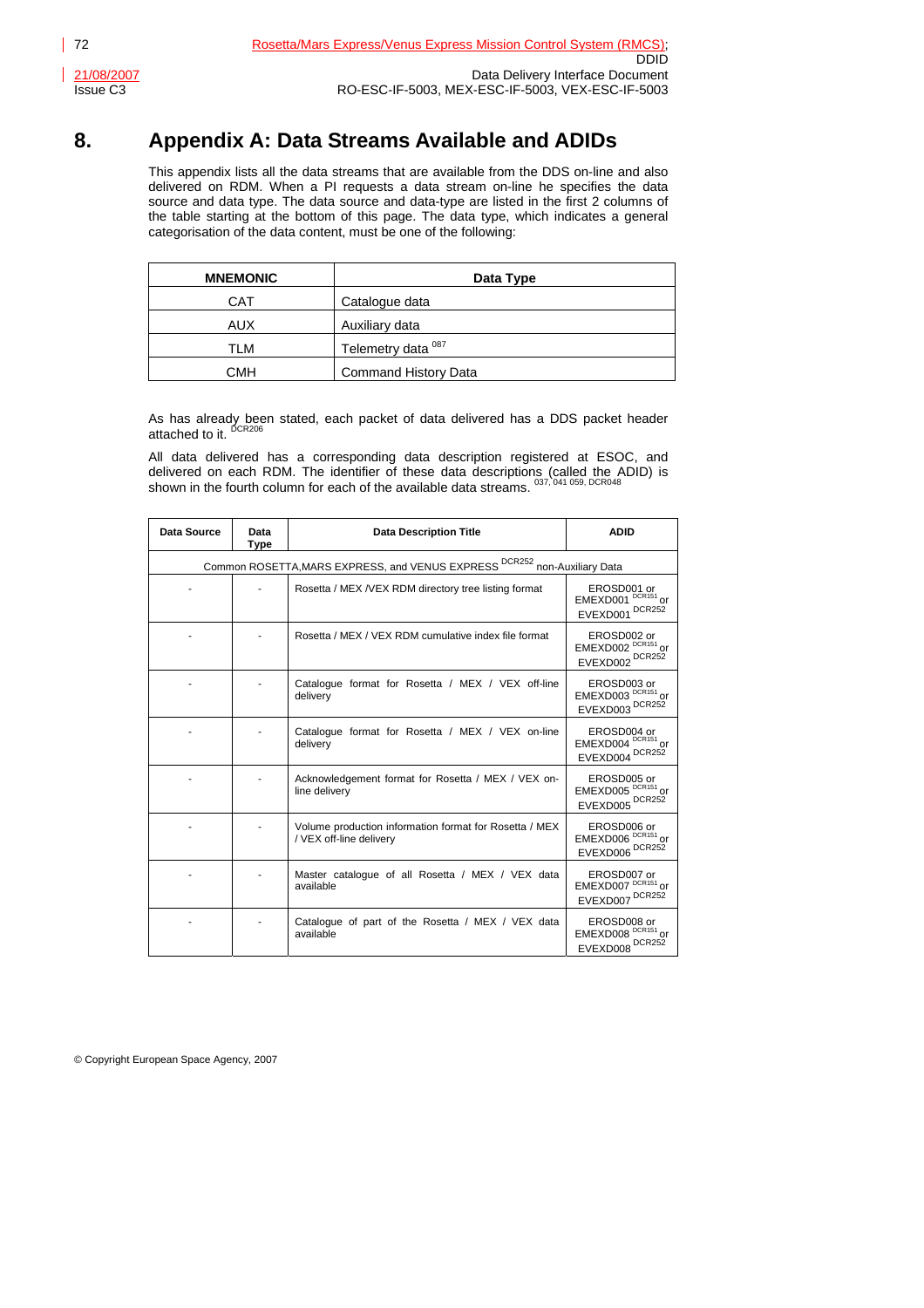#### Rosetta/Mars Express/Venus Express Mission Control System (RMCS); DDID Data Delivery Interface Document 21/08/2007 RO-ESC-IF-5003, MEX-ESC-IF-5003, VEX-ESC-IF-5003 Issue C3

| Data Source             | Data<br>Type | <b>Data Description Title</b>                                         | ADID                                                                         |
|-------------------------|--------------|-----------------------------------------------------------------------|------------------------------------------------------------------------------|
| <apid></apid>           | <b>TLM</b>   | Telemetry data for a specific APID                                    | EROSTxxx or<br>EMEXTxxx <sup>DCR151</sup> or<br>EVEXTxxx <sup>DCR252</sup>   |
| <superapid></superapid> | TLM          | Telemetry data for a specific instrument (see below)<br><b>DCR195</b> | EROSTxxx or<br>$EMEXTxxx$ <sup>DCR151</sup> or<br>EVEXTxxx <sup>DCR252</sup> |
| <b>CMDH</b>             | <b>CMH</b>   | <b>Telecommand History Packets</b>                                    | EROSC001 or<br>EMEXC001 <sup>DCR151</sup> or<br>EVEXC001 <sup>DCR252</sup>   |
| <b>CMDPF</b>            | <b>CMH</b>   | Telecommand History Printout (full mode) DCR152                       | EROSC002 or<br>EMEXC002 <sup>DCR151</sup> or<br>EVEXC002 DCR252              |
| <b>CMDPB</b>            | <b>CMH</b>   | Telecommand History Printout (brief mode) DCR152                      | EROSC003 or<br>EMEXC003 DCR <sub>151</sub> or<br>EVEXC003 DCR <sub>252</sub> |
|                         |              | <b>ROSETTA</b>                                                        |                                                                              |
| $-1$                    | <b>TLM</b>   | Telemetry data for LCC DCR195                                         | <b>ESOSTLCC</b>                                                              |
| -2                      | TLM          | Telemetry data for RPC DCR195                                         | ESOSTRPC                                                                     |
| -3                      | <b>TLM</b>   | Telemetry data for OSIRIS DCR195                                      | ESOSTOSI                                                                     |
| $-4$                    | TLM          | Telemetry data for ALICE DCR195                                       | <b>ESOSTALI</b>                                                              |
| -5                      | TLM          | Telemetry data for MIRO DCR195                                        | <b>ESOSTMIR</b>                                                              |
| -6                      | TLM          | Telemetry data for ROSINA DCR195                                      | <b>ESOSTROS</b>                                                              |
| $-7$                    | <b>TLM</b>   | Telemetry data for COSIMA <sup>DCR195</sup>                           | <b>ESOSTCOS</b>                                                              |
| -8                      | TLM          | Telemetry data for CONSERT DCR195                                     | ESOSTCON                                                                     |
| -9                      | TLM          | Telemetry data for VIRTIS DCR195                                      | <b>ESOSTVIR</b>                                                              |
| $-10$                   | TLM          | Telemetry data for GIADA <sup>DCR316</sup>                            | EROSTGIA                                                                     |
| $-11$                   | TLM          | RSOC (Ack Service 1) DCR316                                           | EROSTRS1                                                                     |
| $-12$                   | TLM          | RSOC (HK Service 3) DCR316                                            | EROSTRS2                                                                     |
| -13                     | TLM          | RSOC (EV Service 5) DCR316                                            | EROSTRS3                                                                     |
| $-14$                   | TLM          | RSOC (Dumps Service 6) DCR316                                         | EROSTRS4                                                                     |
| $-15$                   | TLM          | RSOC (Sci Service 12) DCR316                                          | EROSTRS5                                                                     |
| $-16$                   | <b>TLM</b>   | DCR367<br>RPC (Ack Service 1)                                         | ESOSTRP1                                                                     |
| $-17$                   | TLM          | RPC (HK Service 3) DCR367                                             | ESOSTRP2                                                                     |
| $-18$                   | TLM          | RPC (EV Service 5) DCR367                                             | ESOSTRP3                                                                     |
| $-19$                   | TLM          | RPC (Dumps Service 6) DCR367                                          | ESOSTRP4                                                                     |
| $-20$                   | TLM          | RPC (Sci Service 12) DCR367                                           | ESOSTRP5                                                                     |
| AGC1                    | <b>AUX</b>   | RSI Automatic Gain Control data1 from IFMS <sup>DCR 248</sup>         | EROSAGC1                                                                     |
| AGC <sub>2</sub>        | <b>AUX</b>   | RSI Automatic Gain Control data2 from IFMS <sup>DCR 248</sup>         | EROSAGC2                                                                     |
| <b>ATNR</b>             | <b>AUX</b>   | S/C attitude                                                          | <b>EROSATNR</b>                                                              |
| <b>ATPR</b>             | AUX          | S/C attitude, medium term planning                                    | <b>EROSATPR</b>                                                              |

CCHA AUX Comet Characteristics EROSCCHA

© Copyright European Space Agency, 2007

73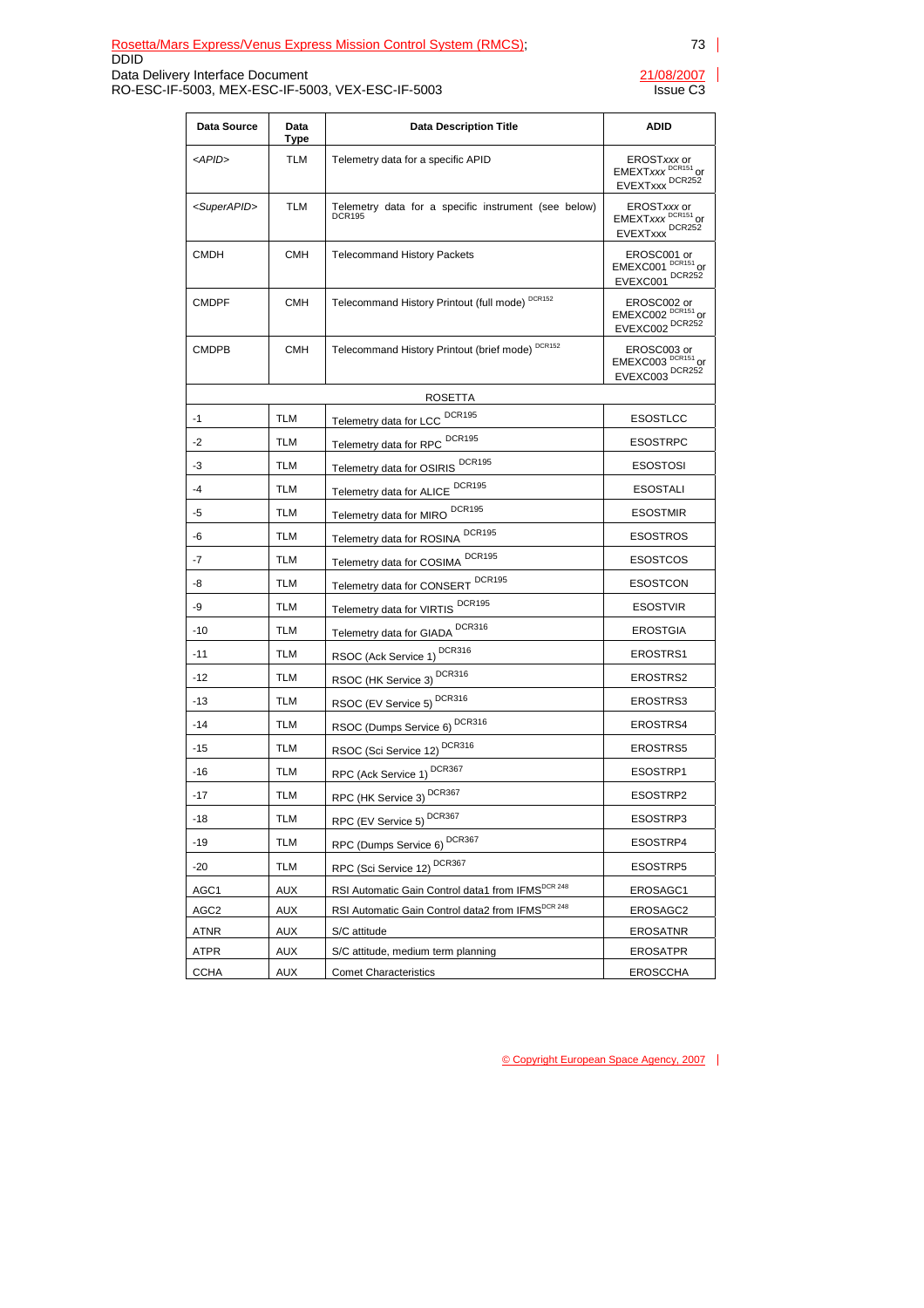| 21/08/2007 |
|------------|
| Issue C3   |

#### 74 Rosetta/Mars Express/Venus Express Mission Control System (RMCS); DDID Data Delivery Interface Document RO-ESC-IF-5003, MEX-ESC-IF-5003, VEX-ESC-IF-5003

**Data Source Data Type Data Description Title**  ADID CENV | AUX | Cometary Environment | EROSCENV CKIN AUX Comet Kinematics EROSCKIN CONF AUX Conflict File **CONF AUX** Conflict File D1FD AUX Doppler 1 Data File (for Flight Dynamics)<sup>DCR141</sup> EROSD1FD D2FD AUX Doppler 2 Data File (for Flight Dynamics)<sup>DCR141</sup> EROSD2FD DOP1 AUX Doppler 1 Data File (for RSI)<sup>DCR122, DCR141</sup> EROSDOP1 EROSDOP1 DOP2 AUX Doppler 2 Data File (for RSI)<sup>DCR122, DCR141</sup> EROSDOP2 DOR\_ AUX Direct Operation Request EROSDOR\_ ECF\_ AUX Expedite Command FilOperational EROSECF\_ EVTR AUX Event File **EROSEVTR** AUX FDR\_ AUX Flight Dynamics Request FIRM EROSFDR G1FD AUX Flight Dynamics Automatic Gain Control data1 from **FROSG1FD**<br>
IFMS<sup>DCR248</sup> G2FD AUX Flight Dynamics Automatic Gain Control data2 from **FROSG2FD**<br>
IFMS<sup>DCR248</sup> LTVF AUX Lander TC Verification File **EROSLTVF** EROSLTVF MCR\_ AUX Memory Checksum Reques– - Operational FROSMCR\_ MDAF AUX MTL-DAF (See Note 5) <sup>DCR135</sup> EROSMDAF MDR\_ AUX Memory Dump Reques- - Operational FROSMDR\_ MET\_ AUX Meteo[rological] Data File (for RSI) DCR122, DCR141 EROSMET\_ MPR\_ AUX Memory Patch Reques– - Operational EROSMPR\_ MSP\_ AUX Master Science Plan Australian EROSMSP\_ MTFD AUX Meteo[rological] Data File (for Flight Dynamics)<sup>DCR141</sup> EROSMTFD OASW AUX Orbit and attitude file access software **EROSOASW** ORER AUX Earth centric first Earth swingby S/C orbit EROSORER ORFR AUX Earth centric second Earth swingby S/C orbit EROSORFR ORGR AUX Earth centric third Earth swingby S/C orbit DCR268 EROSORGR ORHO AUX Heliocentric Lutetia <sup>DCR307</sup> orbit EROSORHO ORHR AUX Heliocentric S/C cruise orbit EROSORHR ORHS AUX Heliocentric Steins DCR307 orbit EROSORHS ORHW AUX Comet Orbit, heliocentric EROSORHW ORMR AUX Mars centric Mars swingby S/C orbit EROSORMR OROR AUX Lutetia <sup>DCR307</sup> centric Lutetia <sup>DCR307</sup> flyby S/C orbit **EROSOROR** ORPR AUX Medium term planning comet centric S/C orbit EROSORPR ORSR AUX Steins DCR307 centric Steins DCR307 flyby S/C orbit EROSORSR ORWR AUX S/C comet centric orbit EROSORWR PNAV AUX Processed NAVCAM Images FROSPNAV POR\_ AUX Payload Operation Request - Operational EROSPOR PORP <sup>DCR 224</sup> AUX Preliminary Payload Operation Request **EROSPORP** PTR\_DCR224 AUX Pointing Timeline Request EROSPTR\_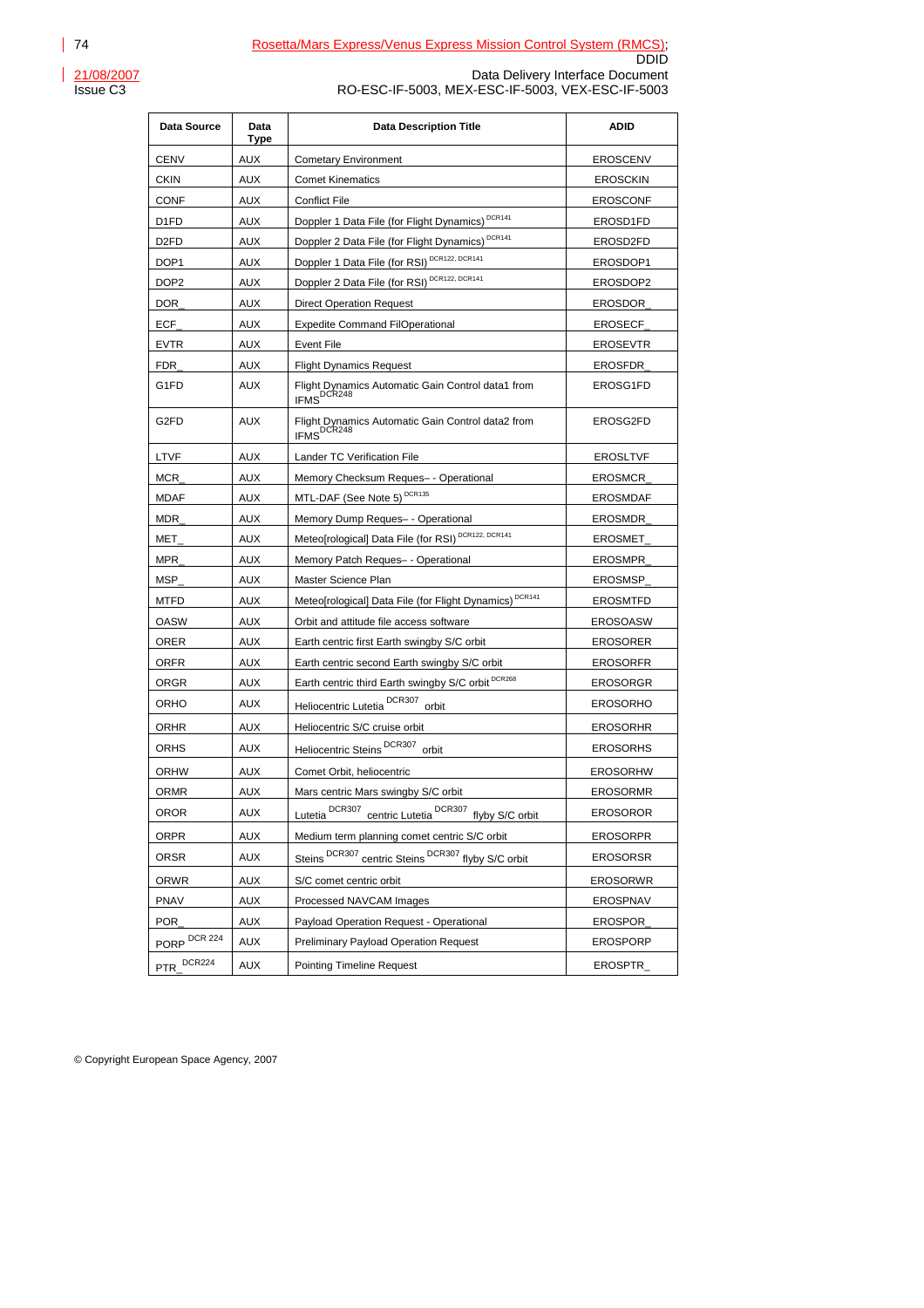#### Rosetta/Mars Express/Venus Express Mission Control System (RMCS); **DDID** Data Delivery Interface Document 21/08/2007

RO-ESC-IF-5003, MEX-ESC-IF-5003, VEX-ESC-IF-5003 Issue C3

| Data Source            | Data<br>Type | <b>Data Description Title</b>                                                                 | ADID            |
|------------------------|--------------|-----------------------------------------------------------------------------------------------|-----------------|
| PTRP <sup>DCR224</sup> | <b>AUX</b>   | <b>Preliminary Pointing Timeline Request</b>                                                  | <b>EROSPTRP</b> |
| <b>RANG</b>            | <b>AUX</b>   | Ranging Data File (for RSI) <sup>DCR122, DCR141</sup>                                         | <b>EROSRANG</b> |
|                        |              |                                                                                               |                 |
| <b>RGFD</b>            | <b>AUX</b>   | Ranging Data File (for Flight Dynamics) <sup>DCR141</sup>                                     | <b>EROSRGFD</b> |
| <b>SANR</b>            | <b>AUX</b>   | Sun Aspect Angle Nominal File DCR406                                                          | <b>EROSSANR</b> |
| <b>SAPR</b>            | <b>AUX</b>   | Sun Aspect Angle Planning File DCR406                                                         | <b>EROSSAPR</b> |
| SOR                    | <b>AUX</b>   | <b>Spacecraft Operation Request</b>                                                           | EROSSOR         |
| SPL DCR275             | <b>AUX</b>   | Scenario Parameter List (reference document SOIA)                                             | EROSSPL_        |
|                        |              | <b>MARS EXPRESS</b>                                                                           |                 |
| $-1$                   | TLM          | Telemetry data for HRSC DCR195                                                                | <b>EMEXTHRS</b> |
| $-2$                   | <b>TLM</b>   | Telemetry data for PFS DCR195                                                                 | <b>EMEXTPFS</b> |
| AGC1                   | <b>AUX</b>   | RSI Automatic Gain Control data1 from IFMS <sup>DCR 248</sup>                                 | EMEXAGC1        |
| AGC <sub>2</sub>       | <b>AUX</b>   | RSI Automatic Gain Control data2 from IFMS <sup>DCR 248</sup>                                 | EMEXAGC2        |
| ATNM                   | <b>AUX</b>   | Predicted / reconstituted S/C attitude                                                        | <b>EMEXATNM</b> |
| D1FD                   | <b>AUX</b>   | Doppler 1 Data File (for Flight Dynamics) <sup>DCR141</sup>                                   | EMEXD1FD        |
| D <sub>2</sub> FD      | <b>AUX</b>   | Doppler 2 Data File (for Flight Dynamics) <sup>DCR141</sup>                                   | EMEXD2FD        |
| <b>DMOP</b>            | <b>AUX</b>   | <b>Detailed Mission Operations File</b>                                                       | <b>EMEXDMOP</b> |
| DOP <sub>1</sub>       | <b>AUX</b>   | Doppler 1 Data File (for RSI) <sup>DCR141</sup>                                               | EMEXDOP1        |
| DOP <sub>2</sub>       | <b>AUX</b>   | Doppler 2 Data File (for RSI) <sup>DCR141</sup>                                               | EMEXDOP2        |
| DOR                    | <b>AUX</b>   | <b>Direct Operation Request</b>                                                               | EMEXDOR         |
| <b>DSOP</b>            | <b>AUX</b>   | <b>Detailed Science Operations File</b>                                                       | <b>EMEXDSOP</b> |
| ECF                    | <b>AUX</b>   | <b>Expedite Command File</b>                                                                  | EMEXECF         |
| <b>EVTF</b>            | <b>AUX</b>   | Event File. Long Term Planning                                                                | <b>EMEXEVTF</b> |
| <b>EVTM</b>            | <b>AUX</b>   | Event File DCR152                                                                             | <b>EMEXEVTM</b> |
| FDR                    | <b>AUX</b>   | <b>Flight Dynamics Request</b>                                                                | EMEXFDR         |
| <b>FDSW</b>            | <b>AUX</b>   | FORTRAN Software Source Code Files DCR152                                                     | <b>EMEXFDSW</b> |
| <b>FECS</b>            | <b>AUX</b>   | Preliminary Events and Communications Skeleton                                                | <b>EMEXFECS</b> |
| FTL DCR330             | <b>AUX</b>   | <b>Flight Dynamics Timeline</b>                                                               | EMEXFTL_DCR330  |
| G1FD                   | <b>AUX</b>   | Flight Dynamics G1FD data from IFMSDCR248                                                     | EMEXG1FD        |
| G <sub>2</sub> FD      | <b>AUX</b>   | Flight Dynamics G2FD data from IFMSDCR248                                                     | EMEXG2FD        |
| <b>MCR</b>             | <b>AUX</b>   | <b>Memory Checksum Request</b>                                                                | <b>EMEXMCR</b>  |
| MDAF                   | AUX          | MTL-DAF (See Note 5) <sup>DCR135</sup>                                                        | <b>EMEXMDAF</b> |
| MDR.                   | AUX          | <b>Memory Dump Request</b>                                                                    | EMEXMDR         |
| MET.                   | <b>AUX</b>   | Meteo[rological] Data File (for RSI) <sup>DCR141</sup>                                        | EMEXMET_        |
| MPR                    | AUX          | <b>Memory Patch Request</b>                                                                   | EMEXMPR         |
| <b>MTFD</b>            | <b>AUX</b>   | Meteo[rological] Data File (for Flight Dynamics) <sup>DCR141</sup>                            | <b>EMEXMTFD</b> |
| <b>OASW</b>            | AUX          | Orbit and attitude file access software (various)                                             | <b>EMEXOASW</b> |
| <b>ORHM</b>            | AUX          | S/C orbit, cruise, heliocentric                                                               | EMEXORHM        |
| <b>ORMF</b>            | AUX          | S/C orbit, operational, Mars centric. ( Long Term<br>Planning (See Note 6 <sup>DCR117</sup> ) | <b>EMEXORMF</b> |

**Formatted:** English (U.K.)

**Formatted:** English (U.K.)

© Copyright European Space Agency, 2007

 $\sim$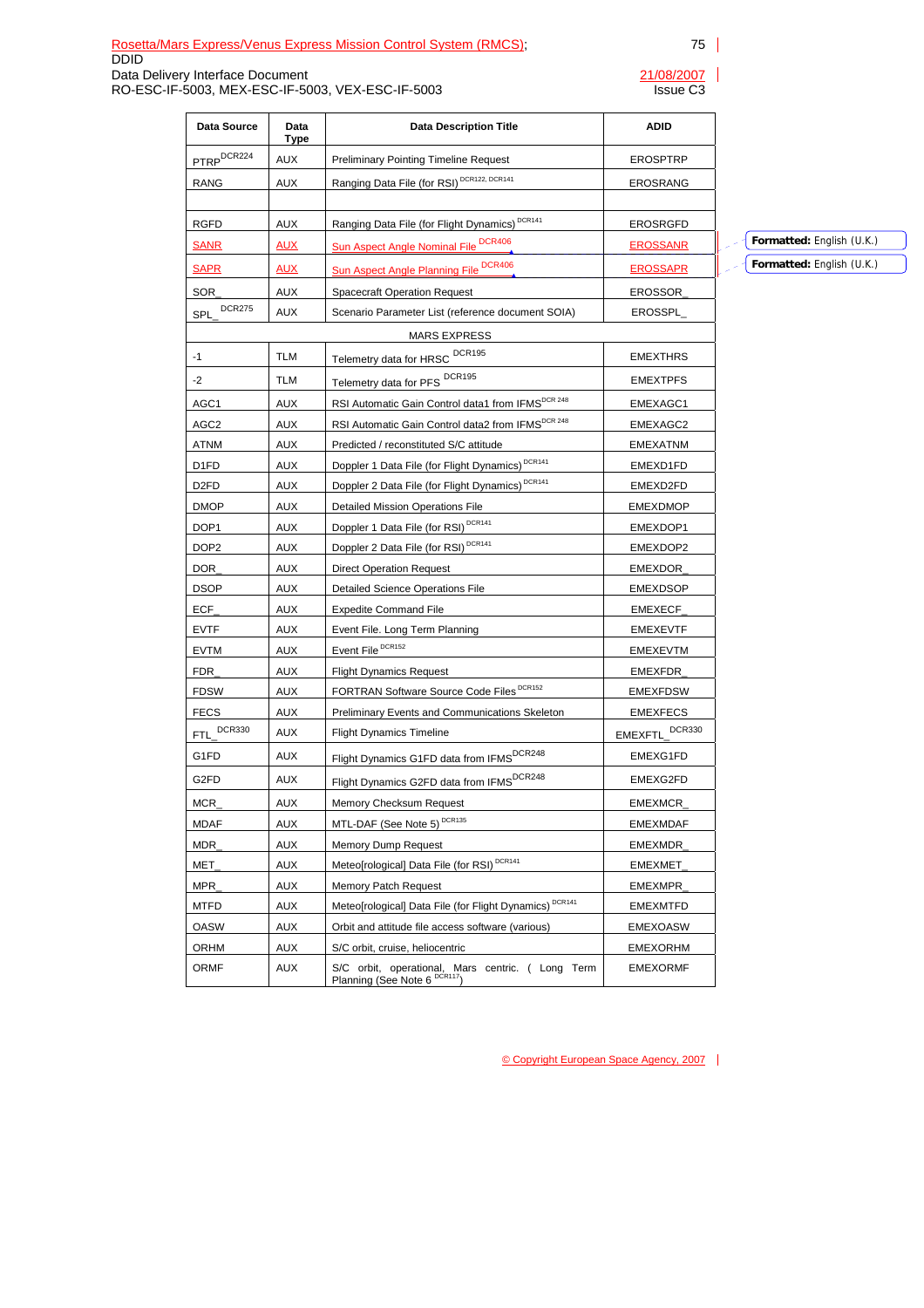$\overline{\phantom{a}}$ 

| 21/08/2007 |
|------------|
| Issue C3   |

#### 76 Rosetta/Mars Express/Venus Express Mission Control System (RMCS); DDID 21/08/2007 Data Delivery Interface Document

Issue C3 RO-ESC-IF-5003, MEX-ESC-IF-5003, VEX-ESC-IF-5003

| Data Source            | Data<br>Type | <b>Data Description Title</b>                             | ADID            |
|------------------------|--------------|-----------------------------------------------------------|-----------------|
| <b>ORMM</b>            | <b>AUX</b>   | S/C orbit, operational, Mars centric                      | <b>EMEXORMM</b> |
| OWLT                   | <b>AUX</b>   | One-Way Light Time File                                   | <b>EMEXOWLT</b> |
| <b>POR</b>             | AUX          | <b>Payload Operation Request</b>                          | EMEXPOR         |
| PTR DCR330             | <b>AUX</b>   | Pointing Timeline Request (TBD)                           | EMEXPTR_DCR330  |
| RANG                   | <b>AUX</b>   | Ranging Data File (for RSI) <sup>DCR141</sup>             | <b>EMEXRANG</b> |
| <b>RGFD</b>            | <b>AUX</b>   | Ranging Data File (for Flight Dynamics) <sup>DCR141</sup> | <b>EMEXRGFD</b> |
| <b>RMOP</b>            | <b>AUX</b>   | <b>Restituted Detailed Mission Operations File</b>        | <b>EMEXRMOP</b> |
| <b>RSOP</b>            | <b>AUX</b>   | <b>Restituted Detailed Science Operations File</b>        | <b>EMEXRSOP</b> |
| <b>SECS</b>            | <b>AUX</b>   | <b>Updated Events and Communication Skeleton</b>          | <b>EMEXSECS</b> |
| SOR                    | <b>AUX</b>   | Spacecraft Operation Request (OPE)                        | EMEXSOR         |
| SOR                    | <b>AUX</b>   | Spacecraft Operation Request (MPS)                        | EMEXSOR         |
| <b>STOM</b>            | <b>AUX</b>   | Star occultations                                         | <b>EMEXSTOM</b> |
| <b>VILM</b>            | <b>AUX</b>   | Lander Visibility <sup>DCR152</sup>                       | <b>EMEXVILM</b> |
|                        |              | VENUS EXPRESS DCR252 DCR325                               |                 |
| $-2$ DCR 341           | <b>TLM</b>   | <b>Telemetry for PFS</b>                                  | <b>EVEXTPFS</b> |
| $-3$ DCR 341           | <b>TLM</b>   | <b>Telemetry for ASPERA</b>                               | <b>EVEXTASP</b> |
| -9 DCR 341             | TLM          | <b>Telemetry for VIRTIS</b>                               | <b>EVEXTVIR</b> |
| AGC1                   | <b>AUX</b>   | RSI Automatic Gain Control data1 from IFMS                | EVEXAGC1        |
| AGC <sub>2</sub>       | <b>AUX</b>   | RSI Automatic Gain Control data2 from IFMS                | EVEXAGC2        |
| ATNV DCR343            | <b>AUX</b>   | Predicted / reconstituted S/C attitude                    | <b>EVEXATNV</b> |
| ATPV DCR 343           | <b>AUX</b>   | Medium Term Attitude prediction                           | <b>EVEXATPV</b> |
| D <sub>1FD</sub>       | <b>AUX</b>   | Doppler 1 Data File (for Flight Dynamics)                 | EVEXD1FD        |
| D <sub>2</sub> FD      | <b>AUX</b>   | Doppler 2 Data File (for Flight Dynamics)                 | EVEXD2FD        |
| <b>DMOP</b>            | <b>AUX</b>   | <b>Detailed Mission Operations File</b>                   | <b>EVEXDMOP</b> |
| DOP1                   | <b>AUX</b>   | Doppler 1 Data File (for RSI)                             | EVEXDOP1        |
| DOP <sub>2</sub>       | <b>AUX</b>   | Doppler 2 Data File (for RSI)                             | EVEXDOP2        |
| <b>DOR</b>             | <b>AUX</b>   | <b>Direct Operation Request</b>                           | EVEXDOR         |
| <b>DSOP</b>            | <b>AUX</b>   | <b>Detailed Science Operations File</b>                   | <b>EVEXDSOP</b> |
| ECF.                   | <b>AUX</b>   | <b>Expedite Command File</b>                              | EVEXECF         |
| <b>EVTF</b>            | <b>AUX</b>   | Event File. Long Term Planning                            | EVEXEVTF        |
| EVTP DCR 343           | <b>AUX</b>   | Event File. Medium Term Planning                          | <b>EVEXEVTP</b> |
| EVTV DCR343            | <b>AUX</b>   | <b>Event File</b>                                         | <b>EVEXEVTV</b> |
| FDR                    | <b>AUX</b>   | <b>Flight Dynamics Request</b>                            | EVEXFDR         |
| <b>FDSW</b>            | AUX          | <b>FORTRAN Software Source Code Files</b>                 | <b>EVEXFDSW</b> |
| <b>FECS</b>            | <b>AUX</b>   | Preliminary Events and Communications Skeleton            | <b>EVEXFECS</b> |
| FTLV <sup>DCR343</sup> | AUX          | <b>Flight Dynamics Timeline</b>                           | EVEXFTLV DCR343 |
| <b>FSCV</b> DCR343     | <b>AUX</b>   | Flight Dynamics SOC Constants File                        | <b>EVEXFSCV</b> |
| G1FD                   | <b>AUX</b>   | Flight Dynamics G1FD data from IFMS                       | EVEXG1FD        |
| G2FD                   | <b>AUX</b>   | Flight Dynamics G2FD data from IFMS                       | EVEXG2FD        |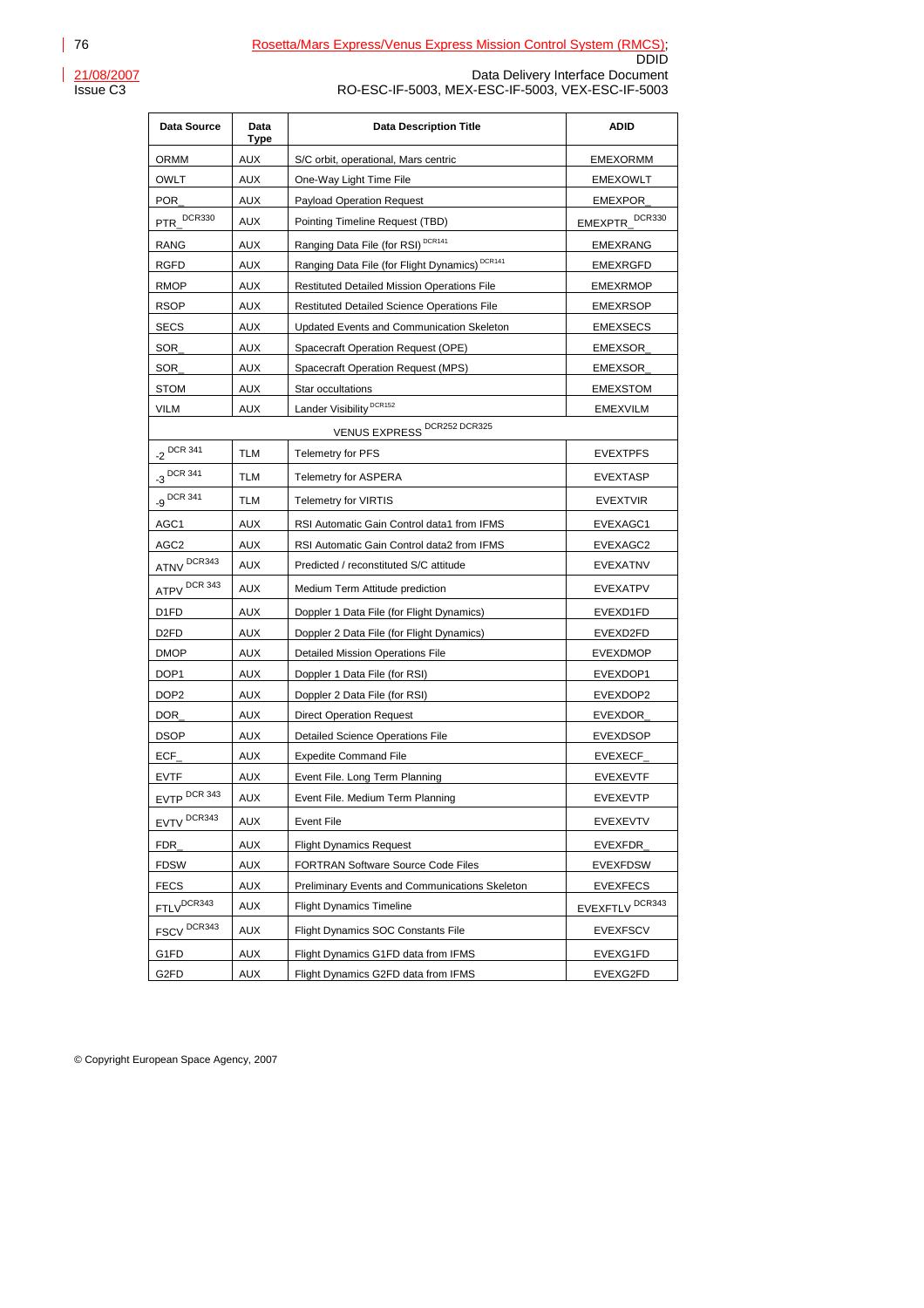#### Rosetta/Mars Express/Venus Express Mission Control System (RMCS); **DDID** Data Delivery Interface Document 21/08/2007

RO-ESC-IF-5003, MEX-ESC-IF-5003, VEX-ESC-IF-5003 Issue C3

77

| Data Source            | Data<br><b>Type</b> | <b>Data Description Title</b>                                                | <b>ADID</b>                |
|------------------------|---------------------|------------------------------------------------------------------------------|----------------------------|
| GDAF                   | <b>AUX</b>          | <b>DCR398</b><br><b>Ground Station Schedule (Job) File</b>                   | <b>EVEXGDAF</b>            |
| <b>MCR</b>             | <b>AUX</b>          | <b>Memory Checksum Request</b>                                               | <b>EVEXMCR</b>             |
| MDAF                   | AUX                 | MTL-DAF (See Note 5)                                                         | <b>EVEXMDAF</b>            |
| MDR                    | <b>AUX</b>          | <b>Memory Dump Request</b>                                                   | EVEXMDR                    |
| MET                    | <b>AUX</b>          | Meteo[rological] Data File (for RSI)                                         | <b>EVEXMET</b>             |
| <b>MPR</b>             | <b>AUX</b>          | <b>Memory Patch Request</b>                                                  | <b>EVEXMPR</b>             |
| MTFD                   | <b>AUX</b>          | Meteo[rological] Data File (for Flight Dynamics)                             | <b>EVEXMTFD</b>            |
| <b>OASW</b>            | <b>AUX</b>          | Orbit and attitude file access software (various)                            | <b>EVEXOASW</b>            |
| ORHV <sup>DCR343</sup> | <b>AUX</b>          | S/C orbit, cruise, heliocentric                                              | <b>EVEXORHV</b>            |
| ORVF <sup>DCR343</sup> | <b>AUX</b>          | S/C orbit, operational, Venus centric. Long<br>Term<br>Planning (See Note 6) | <b>EVEXORVF</b>            |
| ORVV <sup>DCR343</sup> | <b>AUX</b>          | S/C orbit, operational, Venus centric                                        | <b>EVEXORVV</b>            |
| OWLT                   | <b>AUX</b>          | One-Way Light Time File                                                      | <b>EVEXOWLT</b>            |
| <b>POR</b>             | <b>AUX</b>          | Payload Operation Request                                                    | EVEXPOR                    |
| PTRV DCR343            | <b>AUX</b>          | Pointing Timeline Request (TBD)                                              | EVEXPTRV <sup>DCR343</sup> |
| <b>RANG</b>            | <b>AUX</b>          | Ranging Data File (for RSI)                                                  | EVEXRANG                   |
| <b>RGFD</b>            | <b>AUX</b>          | Ranging Data File (for Flight Dynamics)                                      | <b>EVEXRGFD</b>            |
| RMOP                   | <b>AUX</b>          | <b>Restituted Detailed Mission Operations File</b>                           | <b>EVEXRMOP</b>            |
| <b>RSOP</b>            | <b>AUX</b>          | <b>Restituted Detailed Science Operations File</b>                           | <b>EVEXRSOP</b>            |
| SAAV DCR 343           | <b>AUX</b>          | Sun Aspect Angles File                                                       | EVEXSAAV                   |
| SOR                    | <b>AUX</b>          | Spacecraft Operation Request (OPE)                                           | EVEXSOR                    |
| SOR                    | <b>AUX</b>          | Spacecraft Operation Request (MPS)                                           | EVEXSOR                    |
| SPL                    | <b>AUX</b>          | Scenario Parameter List (TBD)                                                | <b>EVEXSPL</b>             |
| STOV DCR343            | <b>AUX</b>          | <b>Star occultations</b>                                                     | <b>EVEXSTOV</b>            |
| <b>TMSV</b> DCR343     | <b>AUX</b>          | <b>Trajectory Manoeuvre Slot Schedule</b>                                    | <b>EVEXTMSV</b>            |
| UCAV DCR343            | <b>AUX</b>          | User Custom Attitude File                                                    | <b>EVEXUCAV</b>            |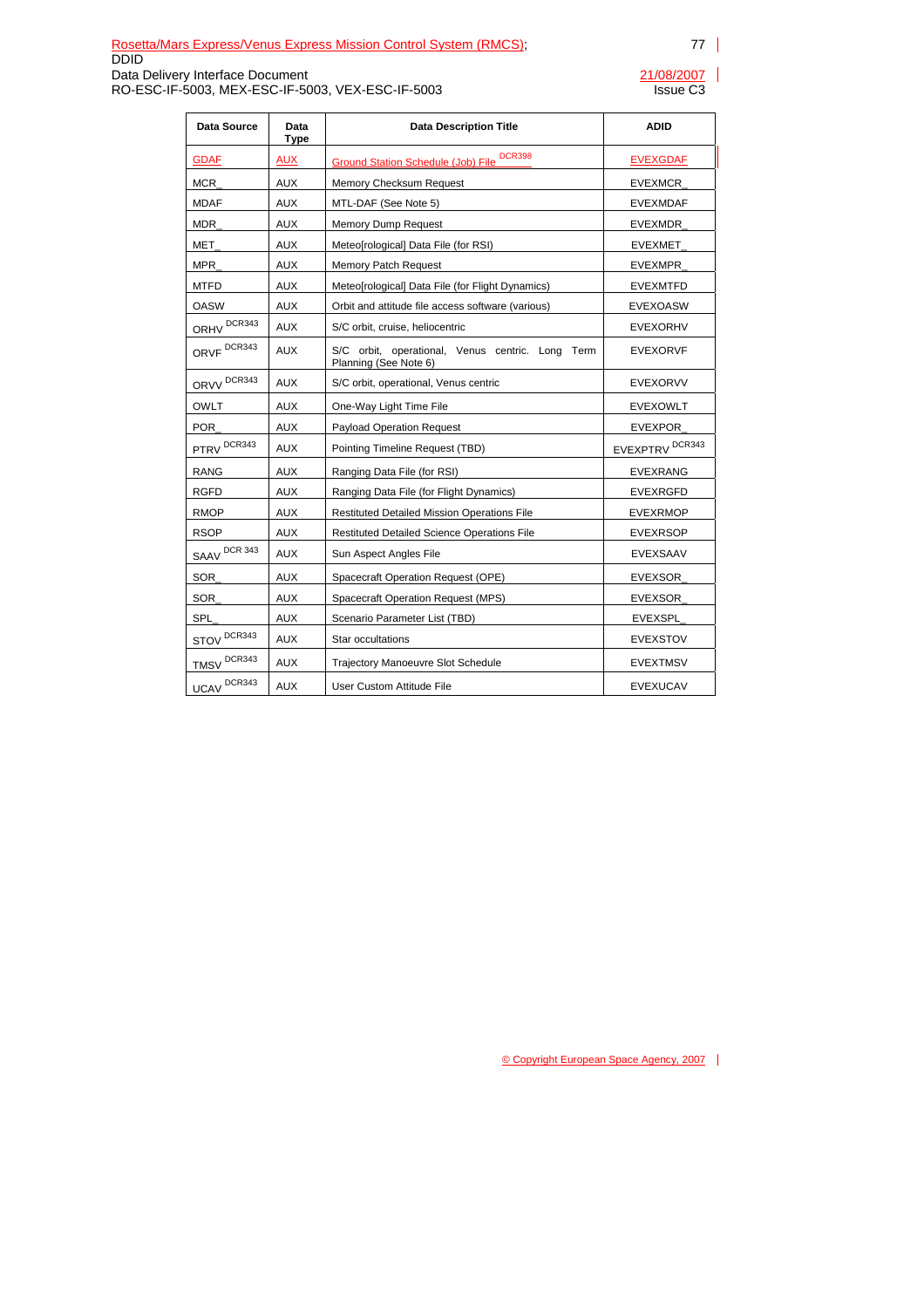Notes:

- 1. The <*APID*> data source is the integer value of the APID. <sup>DCR204</sup>
- 2. For data source <*APID*>, the ADID is derived as follows.

The <Process ID> is converted into a 2-digit hexadecimal number. The <Packet Category> is converted into a 1-digit hexadecimal number. These are combined to give a 3-digit hexadecimal number *xxx*, which forms the last 3-digits of the ADID.

E.g. for Process ID 51 (=33 hex), Packet Category 4 (=4 hex) the corresponding ADID is EROST334 for data type TLM.

- 3. It should be noted that with the above convention, telemetry packets with the same APID but different SID will be assigned to the same ADID.
- 4. Appendix E lists the references that define the format of each auxiliary file.  $038\,048\,059$
- 5. It is not possible for these files to be automatically forwarded, users must submit requests for these files.  $DCR135$
- 6. Due to the expected size of this file (circa 800 Megabytes) it will not be available for on-line delivery, but will instead be delivered via FTP and  $^{DCR343}$  on RDM.  $^{DCR206}$  on-line delivery, but will instead be del
- 7. For data source <*SuperAPID*>, the value of *SuperAPID* is a negative integer value which corresponds to a predefined list of APIDs; when a single request is made using a super-APID, packets from all APIDs in the list are included in the response. DCR195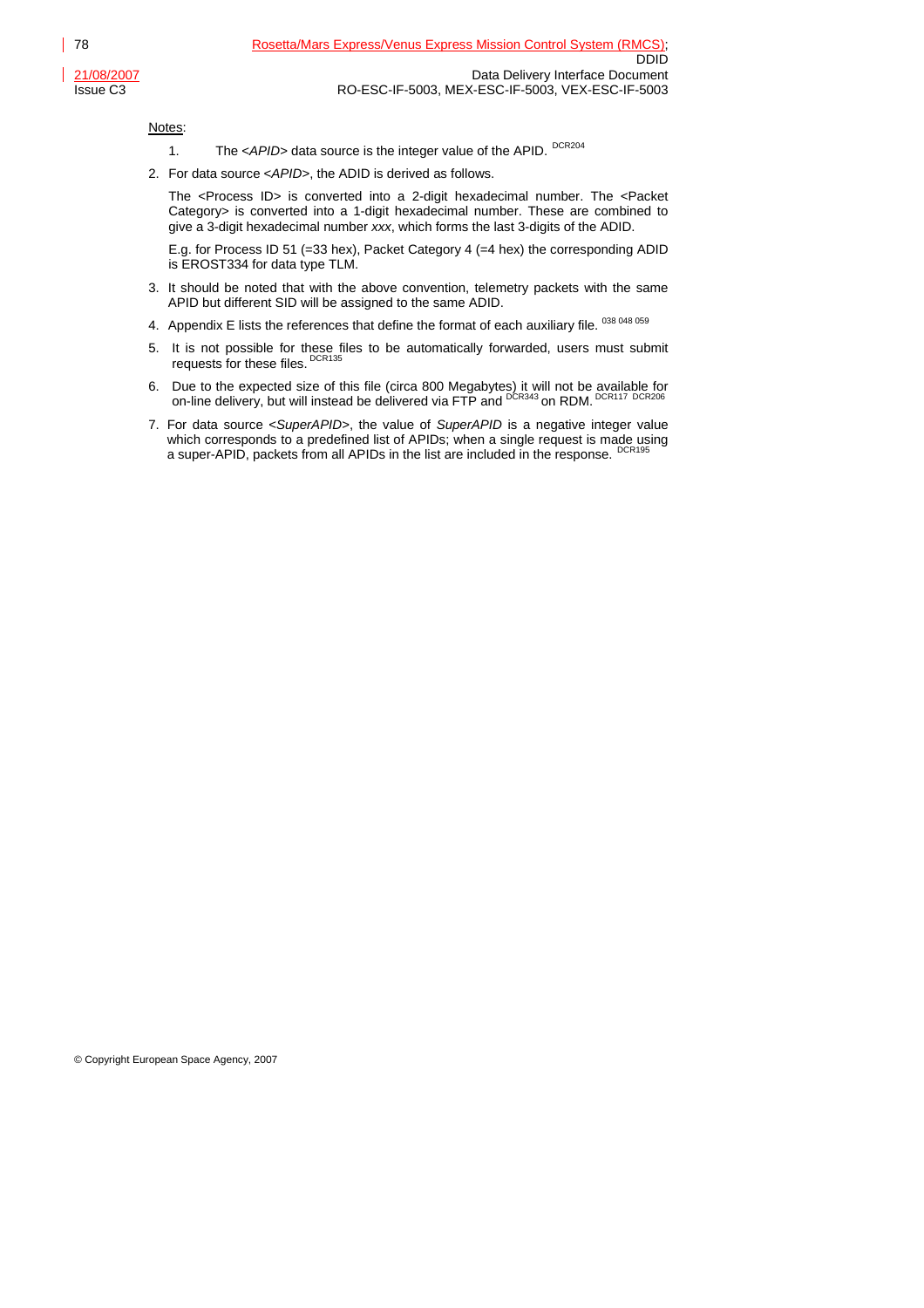# **9. Appendix B: DDS Error handling**

## **9.1 DDS Generated Error Messages**

This appendix lists all the possible error messages, which can be returned by the "**ERROR\_MESSAGE**" parameter in an acknowledgement. They are all given as an ASCII string and are of the forms:

| ROSETTA DDS ERROR-nn: <string></string> | for Rosetta                         |
|-----------------------------------------|-------------------------------------|
| MEX DDS ERROR-nn: <string></string>     | for Mars Express                    |
| VEX DDS ERROR-nn: <string></string>     | for Venus Express <sup>DCR252</sup> |

There are two groups of error messages.

- Errors in the specification of the request
- Errors in the processing of the request

It should be noted that all errors are reported in a file (SFDU format) sent to the user's default node / location as described in section 7.9. In addition, the former group of errors are reported (as text, not in SFDU format) directly to the interactive Web user interface, if possible.

In the following lists the error number, nn, is given and the error message. The lists are preliminary and will be updated following the design and implementation of the DDS

Errors in the specification of the request<sup>DCR316</sup>

NO ERROR DDS ERROR-01: Unrecognised data source. DDS ERROR-02: Unrecognised data type.<br>DDS ERROR-03: Illegal combination of data source/type.<br>DDS ERROR-04: No access rights to requested data SOURCE.TYPE.<br>DDS ERROR-05: Illegal target filename specified.<br>DDS ERROR-06: Ille DDS ERROR-07: Illegal end date/time format. DDS ERROR-08: Start time greater than end time. DDS ERROR-09: Illegal sample rate. DDS ERROR-10: Illegal amount value specified.

### Errors in the processing of the request DCR316

NO ERROR DDS ERROR-50: Maximum number of outstanding files exceeded. DDS ERROR-51: No catalogue data within time requested.<br>DDS ERROR-52: No data packets available within time requested.<br>DDS ERROR-53: System timeout, try again later.<br>DDS ERROR-54: System unavailable, try again later.<br>DDS ER DDS ERROR-57: Request would exceed permitted daily quota. DDS ERROR-58: Request would exceed permitted system daily quota. DDS ERROR-59: DDS access disabled.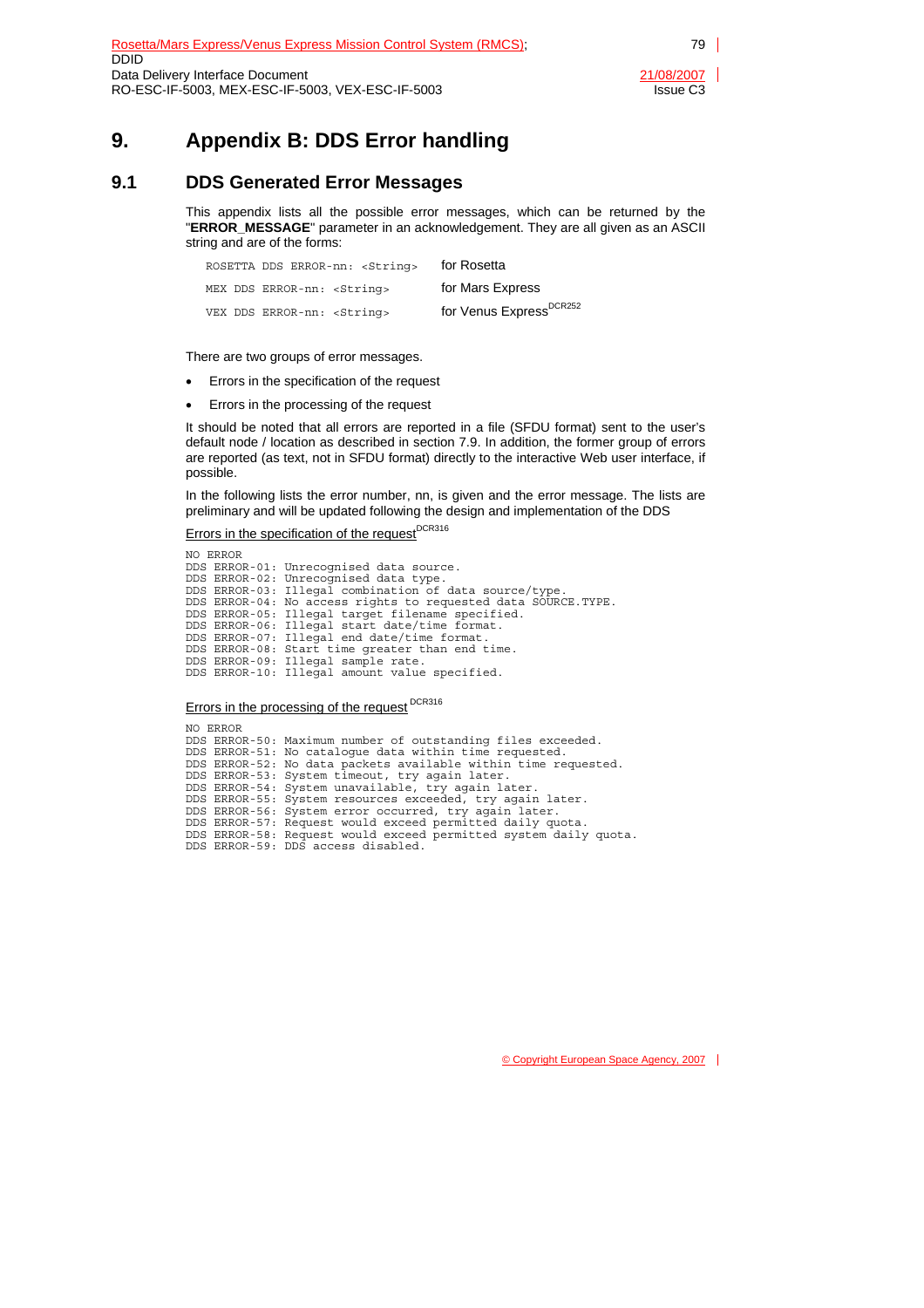



## **9.2 Contact Points in Case of Problems**

This appendix defines the contact points and procedure for the PIs to follow in the case of problems with the DDS. The line of reporting is shown below.



If a PI has a problem with the DDS, which requires human contact with ESOC then they should telephone the OSC (formerly called RTSS) operators. Information given to the OSC operators must include the nature of the failure, probability of location of fault, time of occurrence, priority associated to the transmission of the data, etc. The OSC operators will escalate the problem, if required, to System Support or Application Support. ESOC will endeavour to respond to the failure within 1 hour.

| The contact point at ESOC is:                | OSC (Operations Support Centre) |
|----------------------------------------------|---------------------------------|
| Telephone extension 2249 or internationally: | (+49)-6151-902249               |
| Fax number:                                  | $(+49)-6151-903061$             |

Note: Fax may be used but it must be previously announced by a telephone call.

If a problem occurs which does not require immediate human contact with ESOC, then an <br>a mail abould be cont to sooo goo@sso int. PCR163 e-mail should be sent to: **esoc.osc@esa.int**.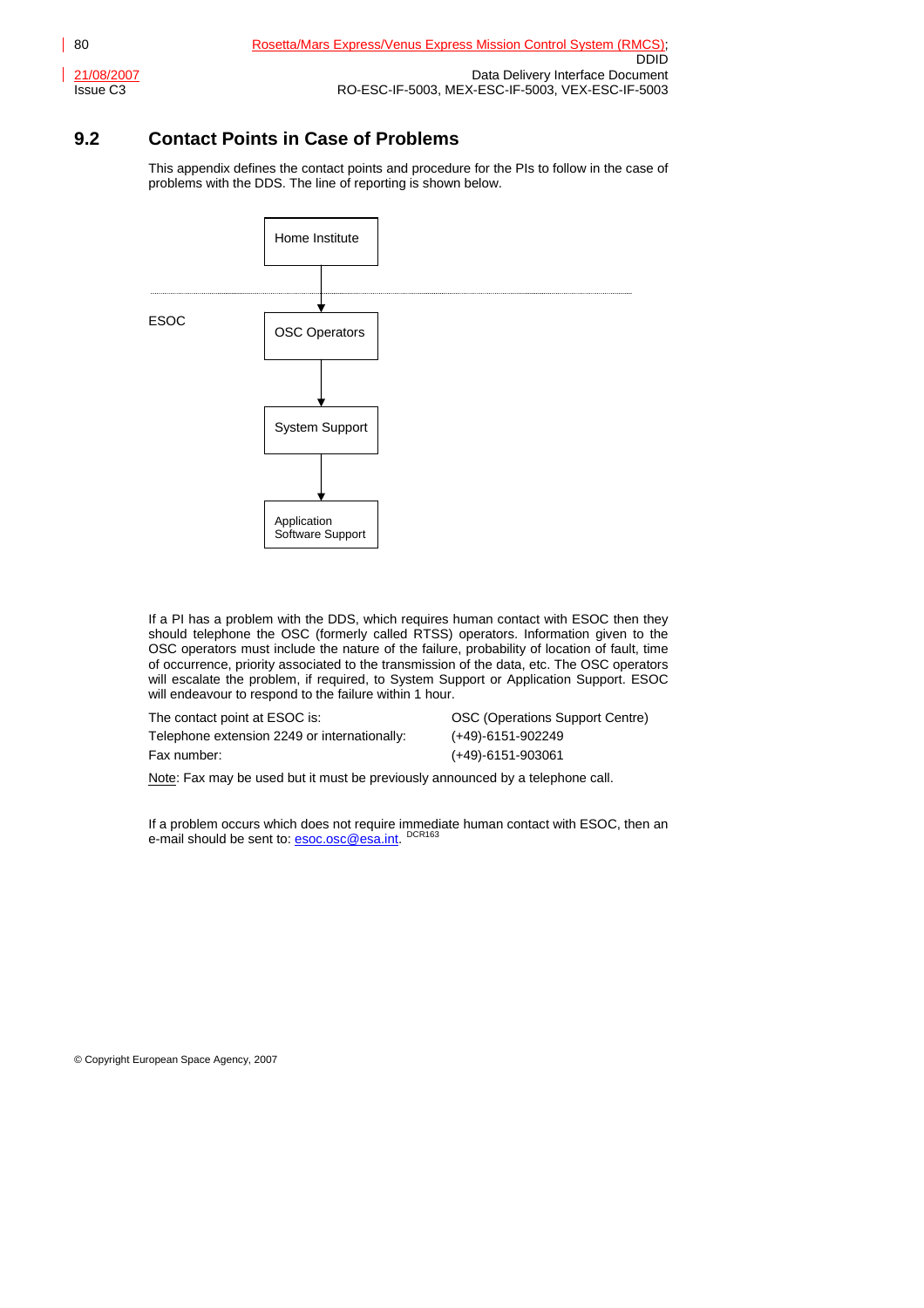Rosetta/Mars Express/Venus Express Mission Control System (RMCS); **DDID** Data Delivery Interface Document 21/08/2007 RO-ESC-IF-5003, MEX-ESC-IF-5003, VEX-ESC-IF-5003 Issue C3

# **10. Appendix C: Accounts**

This is provided as a separate document. $(A-6)$ .  $DCR147, DCR265$ 

© Copyright European Space Agency, 2007

81 |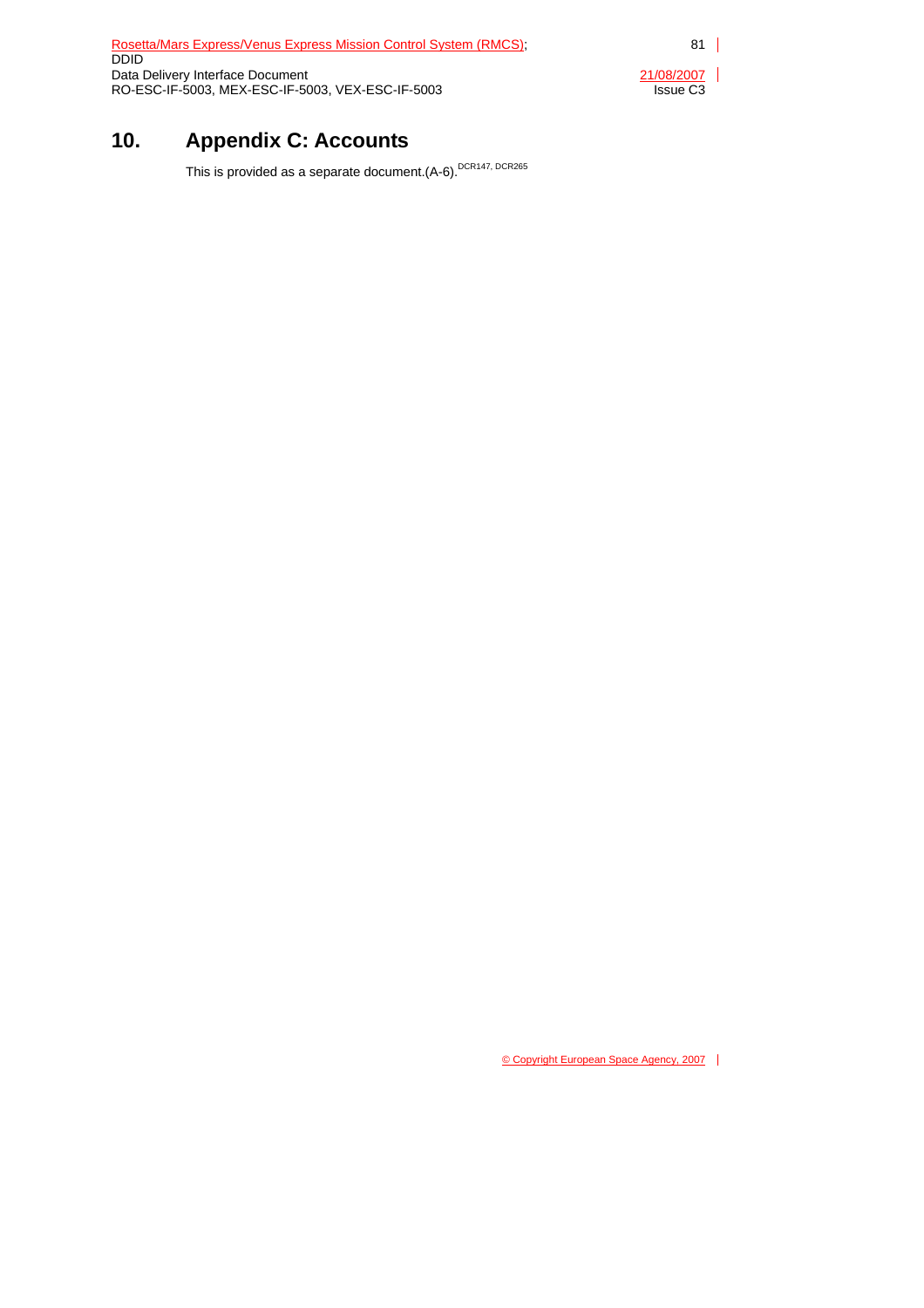# **11. Appendix D: Full MEX/VEX RDM Directory and File Listing**

This appendix lists all files that shall be delivered on the RDM to each recipient Mars Express or Venus Express science community member. DCR294

| <b>ProductADID</b> | <b>Description</b>                                       |
|--------------------|----------------------------------------------------------|
| EMEXAGC1           | AGC 1 Data File (for RSI)                                |
| EMEXAGC2           | AGC 2 Data File (for RSI)                                |
| <b>EMEXATNM</b>    | Predicted / reconstituted S/C attitude                   |
| <b>EMEXDMOP</b>    | <b>Detailed Mission Operations File</b>                  |
| EMEXD1FD           | Doppler 1 Data File (for Flight Dynamics)                |
| EMEXD2FD           | Doppler 2 Data File (for Flight Dynamics)                |
| EMEXDOP1           | Doppler 1 Data File (for RSI)                            |
| EMEXDOP2           | Doppler 2 Data File (for RSI)                            |
| <b>EMEXDOR</b>     | <b>Direct Operation Request</b>                          |
| <b>EMEXDSOP</b>    | <b>Detailed Science Operations File</b>                  |
| <b>EMEXECF</b>     | <b>Expedite Command File</b>                             |
| <b>EMEXEVTF</b>    | Event File. Long Term Planning                           |
| <b>EMEXEVTM</b>    | Event File.                                              |
| <b>EMEXFDR</b>     | <b>Flight Dynamics Request</b>                           |
| <b>EMEXFDSW</b>    | <b>FORTRAN Software Source Code Files</b>                |
| <b>EMEXFECS</b>    | Preliminary Events and Communications Skeleton           |
| <b>EMEXFTL</b>     | <b>Flight Dynamics Timeline</b>                          |
| EMEXG1FD           | AGC 1 Data File (for Flight Dynamics)                    |
| EMEXG2FD           | AGC 2 Data File (for Flight Dynamics)                    |
| <b>EMEXMCR</b>     | Memory Checksum Request                                  |
| <b>EMEXMDAF</b>    | MTL-DAF                                                  |
| <b>EMEXMDR</b>     | <b>Memory Dump Request</b>                               |
| <b>EMEXMET</b>     | Meteorological Data File (for RSI)                       |
| <b>EMEXMPR</b>     | <b>Memory Patch Request</b>                              |
| <b>EMEXMTFD</b>    | Meteorological Data File (for Flight Dynamics)           |
| <b>EMEXOASW</b>    | Orbit and attitude file access software (various)        |
| <b>EMEXORHM</b>    | S/C orbit, cruise, heliocentric                          |
| <b>EMEXORMF</b>    | S/C orbit, operational, Mars centric. Long term planning |
| <b>EMEXORMM</b>    | S/C orbit, operational, Mars centric                     |
| <b>EMEXOWLT</b>    | One-Way Light Time File                                  |
| EMEXPOR            | <b>Payload Operation Request</b>                         |
| EMEXPTR            | Pointing Timeline Request (TBD)                          |
| <b>EMEXRANG</b>    | Ranging Data File (for RSI)                              |
| EMEXRGFD           | Ranging Data File (for Flight Dynamics)                  |
| <b>EMEXRMOP</b>    | <b>Restituted Detailed Mission Operations File</b>       |
| <b>EMEXRSOP</b>    | <b>Restituted Detailed Science Operations File</b>       |
| <b>EMEXSECS</b>    | Updated Events and Communication Skeleton                |
| <b>EMEXSOR</b>     | Spacecraft Operation Request (OPE)                       |
| <b>EMEXSPL</b>     | Scenario Parameter List (TBD)                            |
| <b>EMEXSTOM</b>    | Star occultations                                        |
| <b>EMEXVILM</b>    | <b>Lander Visibility</b>                                 |
| EMEXC001           | TC binary packet data                                    |
| EMEXC002           | TC full mode ASCII data                                  |
| EMEXC003           | TC brief mode ASCII data                                 |
| EMEXT000           | TM from APID 0 (TIME TIME)                               |
| EMEXT011           | TM from APID 17 (DMS ACKNOWLEDGE)                        |

© Copyright European Space Agency, 2007

I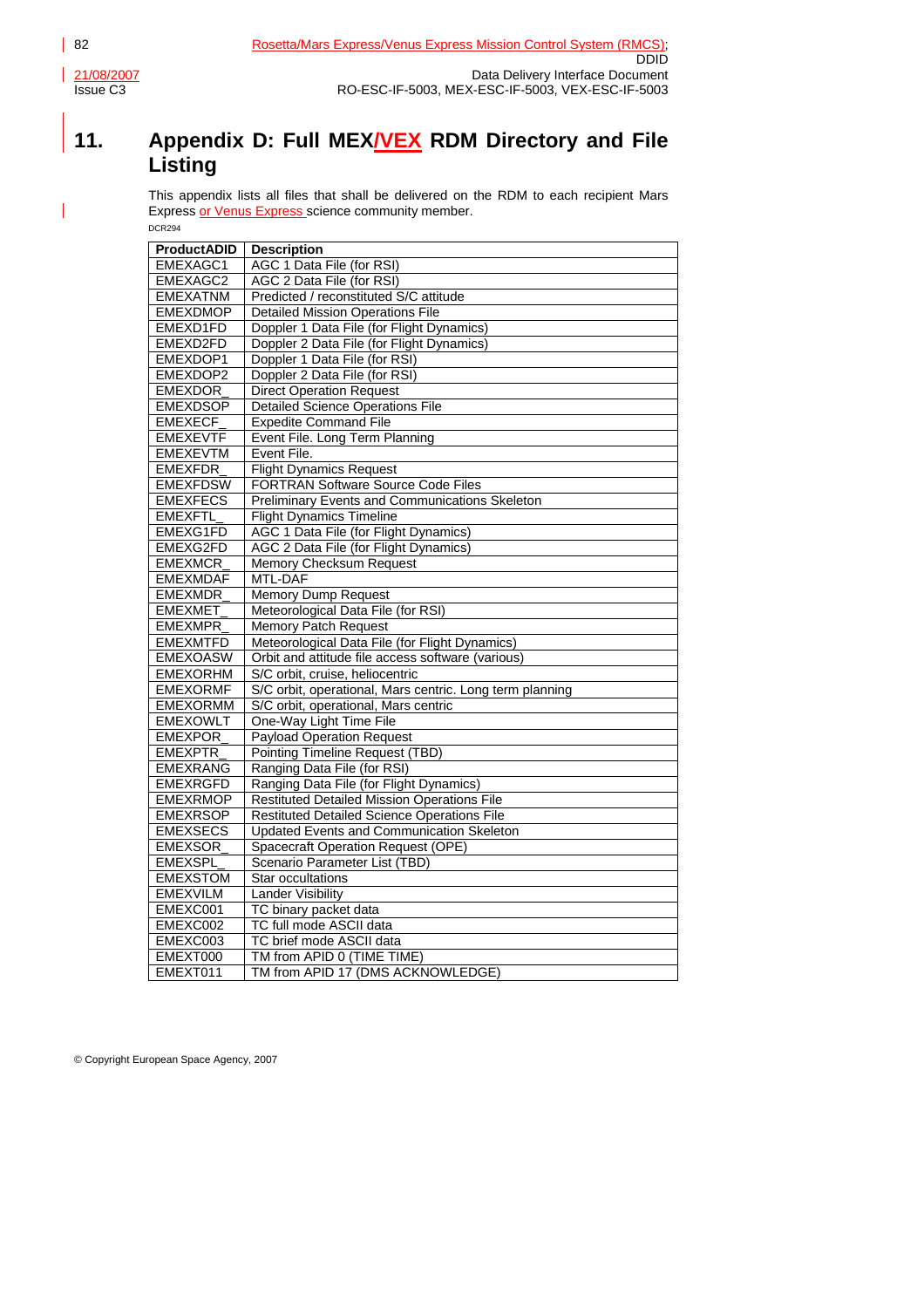RO-ESC-IF-5003, MEX-ESC-IF-5003, VEX-ESC-IF-5003 Issue C3

83

| <b>ProductADID</b> | <b>Description</b>                                                                     |
|--------------------|----------------------------------------------------------------------------------------|
| EMEXT013           | TM from APID 19 (DMS TABLE)                                                            |
| EMEXT014           | TM from APID 20 (DMS HK)                                                               |
| EMEXT017           | TM from APID 23 (DMS EVENT)                                                            |
| EMEXT019           | TM from APID 25 (DMS DUMP)                                                             |
| EMEXT01A           | TM from APID 26 (DMS FILE TRANSFER)                                                    |
| EMEXT024           | TM from APID 36 (Spare for Avionics HK)                                                |
| EMEXT044           | TM from APID 68 (Spare for Avionics HK)                                                |
| EMEXT074           | TM from APID 116 (Spare for Avionics HK)                                               |
| EMEXT0B1           | TM from APID 177 (AOCMS ACKNOWLEDGE)                                                   |
| EMEXT0B4           | TM from APID 180 (AOCMS HK)                                                            |
| EMEXT0B7           | TM from APID 183 (AOCMS EVENT)                                                         |
| EMEXT0B9           | TM from APID 185 (AOCMS DUMP)                                                          |
| EMEXT0C4           | TM from APID 196 (Spare for Avionics HK)                                               |
| EMEXT0D4           | TM from APID 212 (Spare for Avionics HK)                                               |
| EMEXT0E4           | TM from APID 228 (Spare for Avionics HK)                                               |
| EMEXT0F4           | TM from APID 244 (Spare for Avionics HK)                                               |
| EMEXT124           | TM from APID 292 (Spare for Avionics HK)                                               |
| EMEXT134           | TM from APID 308 (Spare for Avionics HK)                                               |
| EMEXT144           | TM from APID 324 (Spare for Avionics HK)                                               |
| EMEXT151           | TM from APID 337 (FIRMWARE in SM of PM1 ACKNOWLEDGE)                                   |
| EMEXT156           | TM from APID 342 (FIRMWARE in SM of PM1 FUNCTIONAL NON                                 |
|                    | CYCLIC (ad-hoc measurement))                                                           |
| EMEXT157           | TM from APID 343 (FIRMWARE in SM of PM1 EVENT)                                         |
| EMEXT159           | TM from APID 345 (FIRMWARE in SM of PM1 DUMP)                                          |
| EMEXT161           | TM from APID 353 (FIRMWARE in SM of PM2 ACKNOWLEDGE)                                   |
| EMEXT166           | TM from APID 358 (FIRMWARE in SM of PM2 FUNCTIONAL NON<br>CYCLIC (ad-hoc measurement)) |
| EMEXT167           | TM from APID 359 (FIRMWARE in SM of PM2 EVENT)                                         |
| EMEXT169           | TM from APID 361 (FIRMWARE in SM of PM2 DUMP)                                          |
| EMEXT171           | TM from APID 369 (FIRMWARE in SM of PM3 ACKNOWLEDGE)                                   |
| EMEXT176           | TM from APID 374 (FIRMWARE in SM of PM3 FUNCTIONAL NON                                 |
|                    | CYCLIC (ad-hoc measurement))                                                           |
| EMEXT177           | TM from APID 375 (FIRMWARE in SM of PM3 EVENT)                                         |
| EMEXT179           | TM from APID 377 (FIRMWARE in SM of PM3 DUMP)                                          |
| EMEXT181           | TM from APID 385 (FIRMWARE in SM of PM4 ACKNOWLEDGE)                                   |
| EMEXT186           | TM from APID 390 (FIRMWARE in SM of PM4 FUNCTIONAL NON                                 |
|                    | CYCLIC (ad-hoc measurement))                                                           |
| EMEXT187           | TM from APID 391 (FIRMWARE in SM of PM4 EVENT)                                         |
| EMEXT189           | TM from APID 393 (FIRMWARE in SM of PM4 DUMP)                                          |
| EMEXT191           | TM from APID 401 (SSMM ACKNOWLEDGE)                                                    |
| EMEXT193           | TM from APID 403 (SSMM TABLE)                                                          |
| EMEXT194           | TM from APID 404 (SSMM HK)                                                             |
| EMEXT197           | TM from APID 407 (SSMM EVENT)                                                          |
| EMEXT199           | TM from APID 409 (SSMM DUMP)                                                           |
| EMEXT19A           | TM from APID 410 (SSMM FILE TRANSFER)                                                  |
| EMEXT19D           | TM from APID 413 (SSMM Rice Transport Packet)                                          |
| EMEXT1A1           | TM from APID 417 (STR1 ACKNOWLEDGE)                                                    |
| EMEXT1A4           | TM from APID 420 (STR1 HK)                                                             |
| EMEXT1A5           | TM from APID 421 (STR1 FUNCTIONAL CYCLIC (high frequency                               |
| EMEXT1A6           | measurement))<br>TM from APID 422 (STR1 FUNCTIONAL NON CYCLIC (ad-hoc                  |
|                    | measurement))                                                                          |
| EMEXT1A7           | TM from APID 423 (STR1 EVENT)                                                          |
| EMEXT1A9           | TM from APID 425 (STR1 DUMP)                                                           |
| EMEXT1B1           | TM from APID 433 (STR2 ACKNOWLEDGE)                                                    |
|                    |                                                                                        |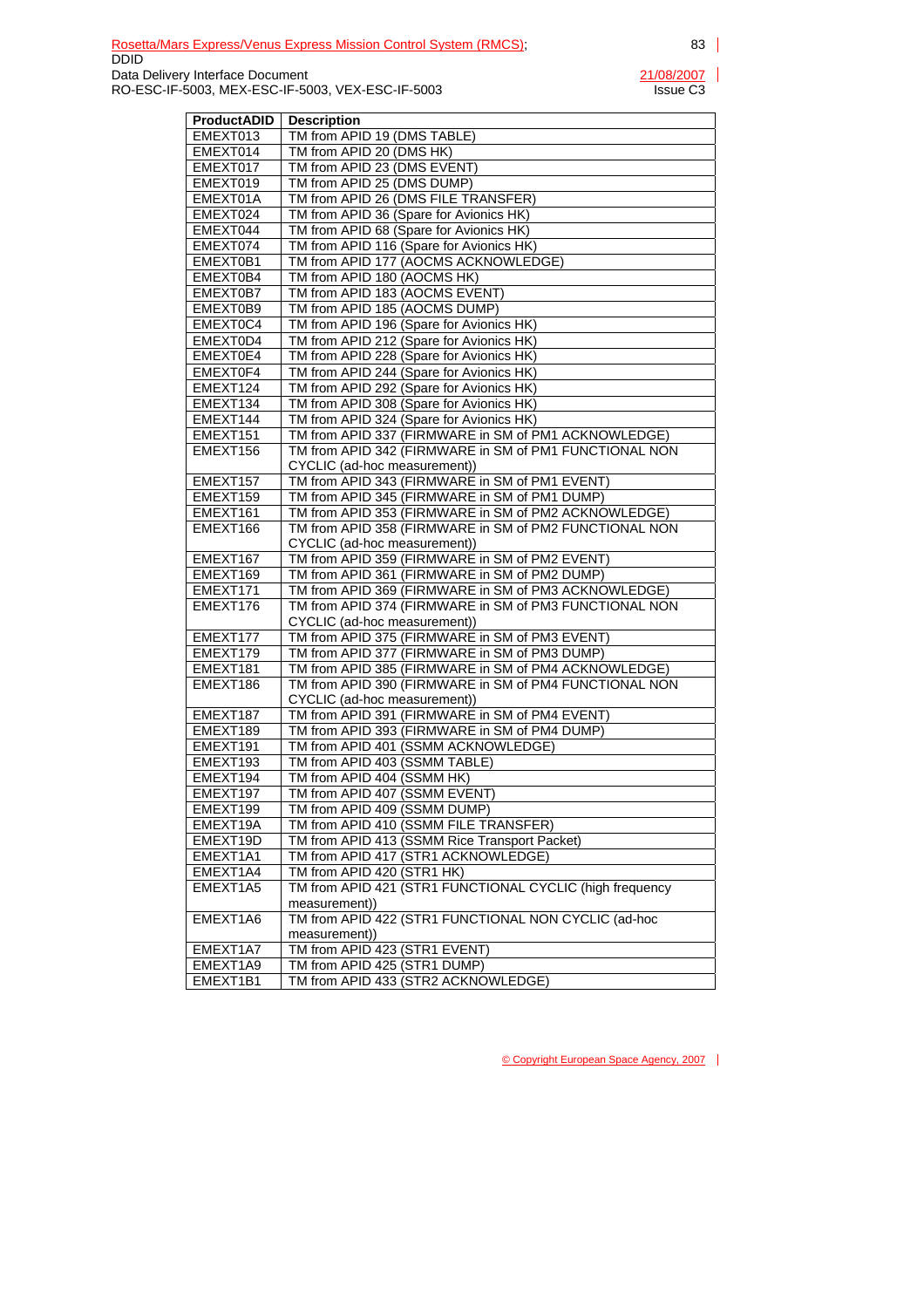84 Rosetta/Mars Express/Venus Express Mission Control System (RMCS); DDID

21/08/2007 Data Delivery Interface Document

Issue C3 RO-ESC-IF-5003, MEX-ESC-IF-5003, VEX-ESC-IF-5003

| <b>ProductADID</b>   | <b>Description</b>                                                      |
|----------------------|-------------------------------------------------------------------------|
| EMEXT1B4             | TM from APID 436 (STR2 HK)                                              |
| EMEXT1B5             | TM from APID 437 (STR2 FUNCTIONAL CYCLIC (high frequency                |
|                      | measurement))                                                           |
| EMEXT1B6             | TM from APID 438 (STR2 FUNCTIONAL NON CYCLIC (ad-hoc                    |
|                      | measurement))                                                           |
| EMEXT1B7             | TM from APID 439 (STR2 EVENT)                                           |
| EMEXT1B9             | TM from APID 441 (STR2 DUMP)                                            |
| EMEXT3D1             | TM from APID 977 (ASPERA ACKNOWLEDGE)                                   |
| EMEXT3D4             | TM from APID 980 (ASPERA HK)                                            |
| EMEXT3D7             | TM from APID 983 (ASPERA EVENT)                                         |
| EMEXT3D9             | TM from APID 985 (ASPERA DUMP)                                          |
| EMEXT3DC             | TM from APID 988 (ASPERA PRIVATE-SCIENCE or TELECOMMAND)                |
| EMEXT3E1             | TM from APID 993 (ASPERA ACKNOWLEDGE)                                   |
| EMEXT3E4             | TM from APID 996 (ASPERA HK)                                            |
| EMEXT3E7             | TM from APID 999 (ASPERA EVENT)                                         |
| EMEXT3EC             | TM from APID 1004 (ASPERA PRIVATE-SCIENCE or                            |
|                      | TELECOMMAND)                                                            |
| EMEXT421             | TM from APID 1057 (HRSC ACKNOWLEDGE)                                    |
| EMEXT424             | TM from APID 1060 (HRSC HK)                                             |
| EMEXT427             | TM from APID 1063 (HRSC EVENT)                                          |
| EMEXT429             | TM from APID 1065 (HRSC DUMP)                                           |
| EMEXT43C             | TM from APID 1084 (HRSC PRIVATE-SCIENCE or TELECOMMAND)                 |
| EMEXT471             | TM from APID 1137 (MELACOM ACKNOWLEDGE)                                 |
| EMEXT474             | TM from APID 1140 (MELACOM HK)                                          |
| EMEXT477             | TM from APID 1143 (MELACOM EVENT)                                       |
| EMEXT48C             | TM from APID 1164 (MELACOM PRIVATE-SCIENCE or                           |
|                      | TELECOMMAND)                                                            |
| EMEXT4C1             | TM from APID 1217 (MARSIS ACKNOWLEDGE)<br>TM from APID 1220 (MARSIS HK) |
| EMEXT4C4<br>EMEXT4C7 | TM from APID 1223 (MARSIS EVENT)                                        |
|                      | TM from APID 1225 (MARSIS DUMP)                                         |
| EMEXT4C9<br>EMEXT4D9 | TM from APID 1241 (MARSIS DUMP)                                         |
| EMEXT4DC             | TM from APID 1244 (MARSIS PRIVATE-SCIENCE or                            |
|                      | TELECOMMAND)                                                            |
| EMEXT4E9             | TM from APID 1257 (MARSIS DUMP)                                         |
| EMEXT4EC             | TM from APID 1260 (MARSIS PRIVATE-SCIENCE or                            |
|                      | TELECOMMAND)                                                            |
| EMEXT4F9             | TM from APID 1273 (MARSIS DUMP)                                         |
| EMEXT4FC             | TM from APID 1276 (MARSIS PRIVATE-SCIENCE or                            |
|                      | TELECOMMAND)                                                            |
| EMEXT50C             | TM from APID 1292 (MARSIS PRIVATE-SCIENCE or                            |
|                      | TELECOMMAND)                                                            |
| EMEXT511             | TM from APID 1297 (OMEGA ACKNOWLEDGE)                                   |
| EMEXT514             | TM from APID 1300 (OMEGA HK)                                            |
| EMEXT517             | TM from APID 1303 (OMEGA EVENT)                                         |
| EMEXT519             | TM from APID 1305 (OMEGA DUMP)                                          |
| EMEXT51C             | TM from APID 1308 (OMEGA PRIVATE-SCIENCE or                             |
|                      | TELECOMMAND)                                                            |
| EMEXT561             | TM from APID 1377 (PFS ACKNOWLEDGE)                                     |
| EMEXT564             | TM from APID 1380 (PFS HK)                                              |
| EMEXT567             | TM from APID 1383 (PFS EVENT)                                           |
| EMEXT569             | TM from APID 1385 (PFS DUMP)                                            |
| EMEXT57C             | TM from APID 1404 (PFS PRIVATE-SCIENCE or TELECOMMAND)                  |
| EMEXT584             | TM from APID 1412 (PFS HK)                                              |
| EMEXT604             | TM from APID 1540 (SPICAM HK)                                           |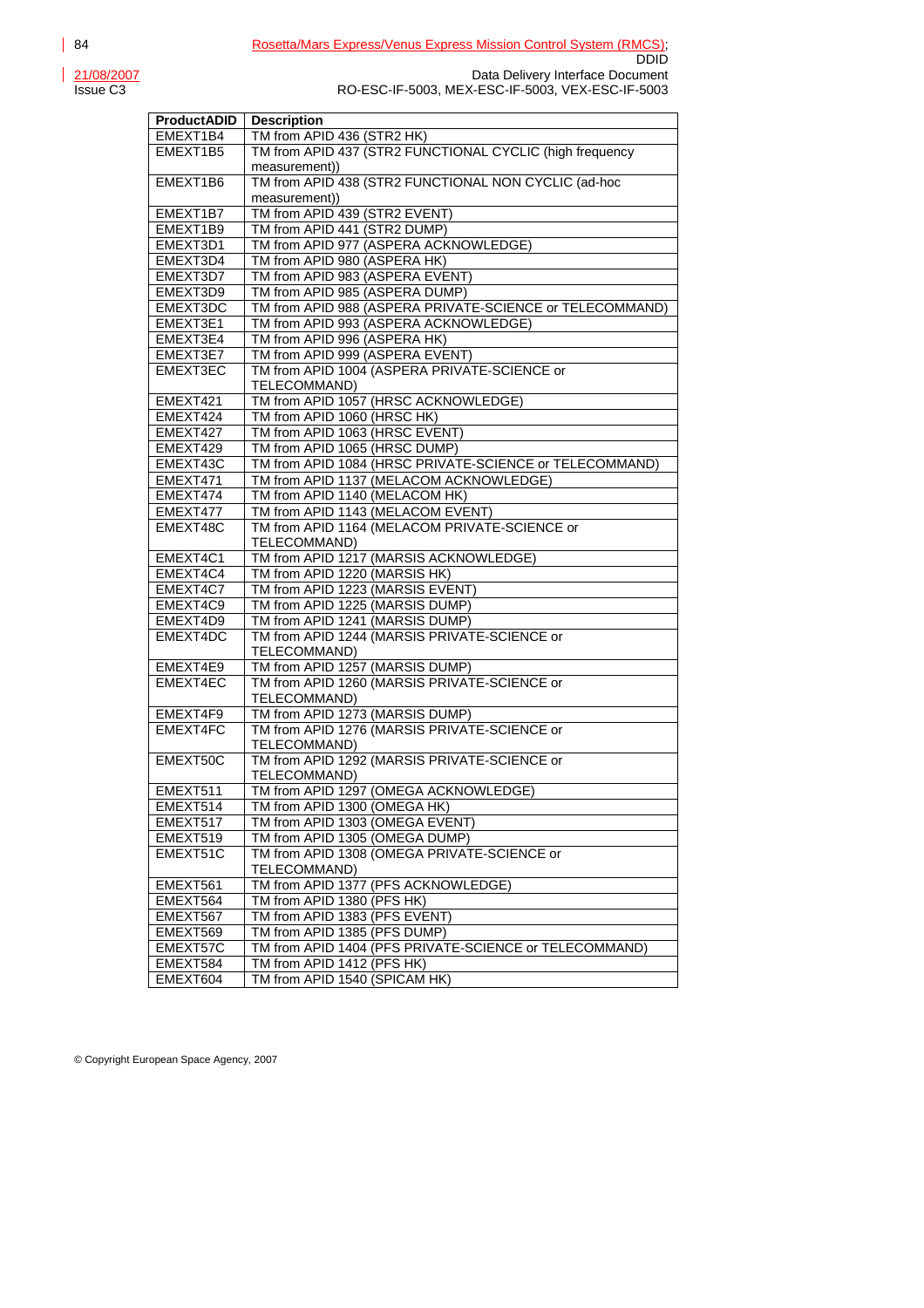RO-ESC-IF-5003, MEX-ESC-IF-5003, VEX-ESC-IF-5003 Issue C3

| <b>ProductADID</b> | <b>Description</b>                                      |
|--------------------|---------------------------------------------------------|
| EMEXT60C           | TM from APID 1548 (SPICAM PRIVATE-SCIENCE or            |
|                    | TELECOMMAND)                                            |
| EMEXT657           | TM from APID 1623 (Beagle-2 EVENT)                      |
| EMEXT65C           | TM from APID 1628 (Beagle-2 PRIVATE-SCIENCE or          |
|                    | <b>TELECOMMAND)</b>                                     |
| EMEXT66C           | TM from APID 1644 (MERA PRIVATE-SCIENCE or TELECOMMAND) |
| EMEXT67C           | TM from APID 1660 (MERB PRIVATE-SCIENCE or TELECOMMAND) |
| EMEXT6AC           | TM from APID 1708 (VMC PRIVATE-SCIENCE or TELECOMMAND)  |
| EMEXT791           | TM from APID 1937 (ESOC PSS ACKNOWLEDGE)                |
| EMEXT794           | TM from APID 1940 (ESOC PSS HK)                         |
| EMEXT7AE           | TM from APID 1966 (MCS Reserved OCC/EGSE)               |
| EMEXT7FF           | TM from APID 2047 (Idle TM packet IDLE)                 |
| <b>EMEXTHRS</b>    | Super APID for HRSC                                     |
| <b>EMEXTPFS</b>    | Super APID for PFS                                      |
| <b>EMEXTASP</b>    | Super APID for ASPERA-3                                 |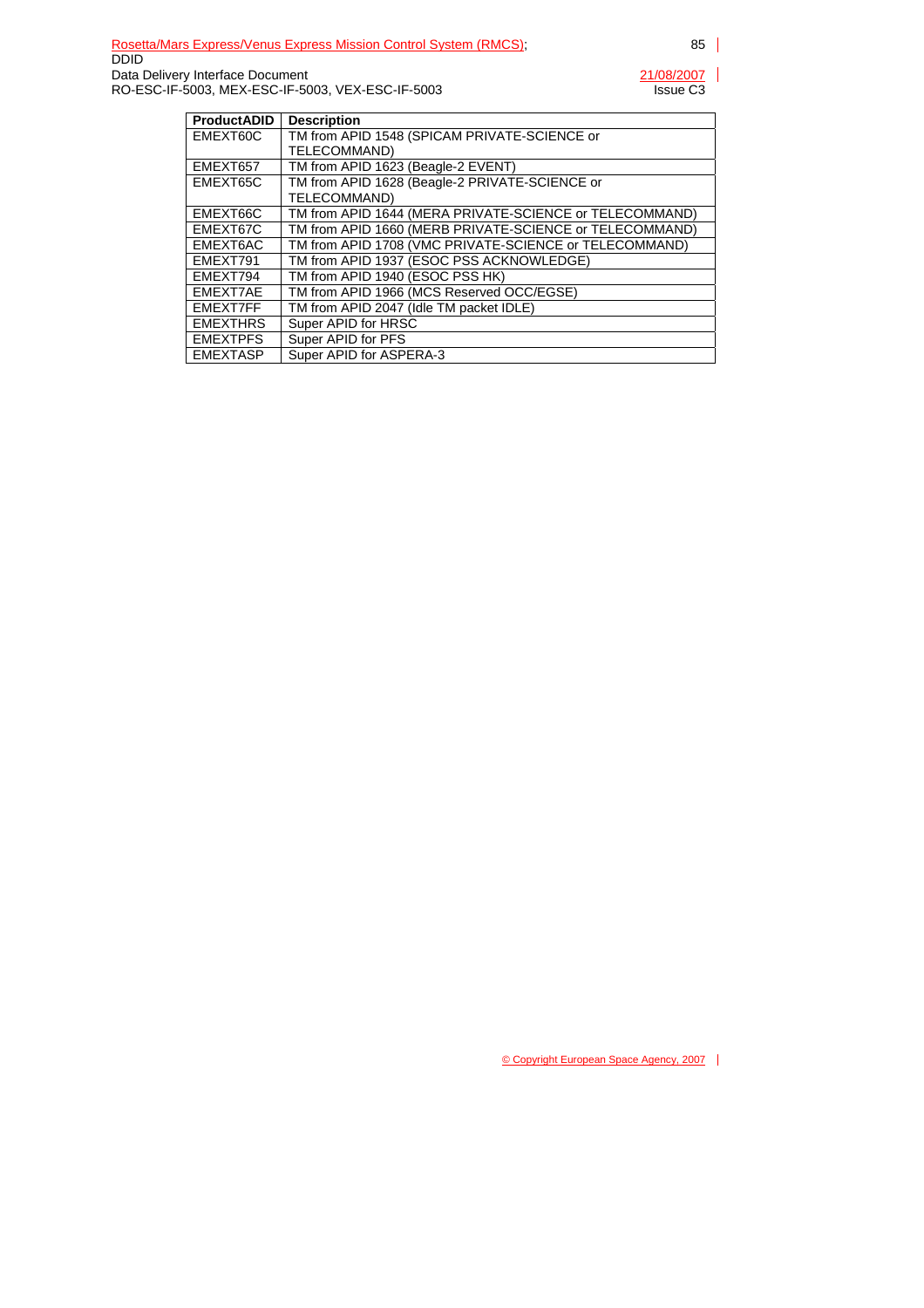# **12. Appendix E: List of DDS Auxiliary Data**

This appendix lists the Rosetta / MEX / VEX auxiliary data provided by ESOC. The table<br>below provides the following information for each auxiliary data<sup>DCR048</sup>:

- A reference to the applicable document where the format of the auxiliary data entry is defined
- Whether the data is available On-line
- Whether the data is available on RDM
- Whether it contains packets with a span of validity, as opposed to the packets being valid only at a particular point in time

037 041

|                               | <b>Data Description Title</b>                                               | Reference     | Available<br>on-line? | Available<br>on RDM? | Span<br>Valid?       |  |  |  |  |  |  |  |
|-------------------------------|-----------------------------------------------------------------------------|---------------|-----------------------|----------------------|----------------------|--|--|--|--|--|--|--|
| <b>ROSETTA</b>                |                                                                             |               |                       |                      |                      |  |  |  |  |  |  |  |
| ATNR                          | S/C attitude                                                                | DDID-H        | Yes                   | Yes                  | Yes                  |  |  |  |  |  |  |  |
| AGC <sub>1</sub>              | RSI Automatic Gain Control data1 from<br>IFMS <sup>DCR 248</sup>            | Ref A-9       | Yes                   | Yes                  | No.                  |  |  |  |  |  |  |  |
| AGC <sub>2</sub>              | RSI Automatic Gain Control data2 from<br>IFMS <sup>DCR 248</sup>            | Ref A-9       | Yes                   | Yes                  | No.                  |  |  |  |  |  |  |  |
| <b>ATPR</b>                   | S/C attitude, medium term planning                                          | DDID-H        | Yes                   | Yes                  | Yes                  |  |  |  |  |  |  |  |
| <b>CCHA</b>                   | <b>Comet Characteristics</b>                                                | DDID-H        | Yes                   | Yes                  | No                   |  |  |  |  |  |  |  |
| CENV                          | <b>Cometary Environment</b>                                                 | DDID-H        | Yes                   | Yes                  | No                   |  |  |  |  |  |  |  |
| <b>CKIN</b>                   | <b>Comet Kinematics</b>                                                     | DDID-H        | Yes                   | Yes                  | No                   |  |  |  |  |  |  |  |
| <b>CONF</b>                   | <b>Conflict File</b>                                                        | RSOC-PI       | Yes                   | Yes                  | No                   |  |  |  |  |  |  |  |
| D <sub>1</sub> FD             | Doppler 1 Data File (for Flight Dynamics) <sup>DCR</sup><br>141             | <b>FDSICD</b> | Yes                   | Yes                  | No                   |  |  |  |  |  |  |  |
| D <sub>2</sub> FD             | Doppler 2 Data File (for Flight Dynamics) <sup>DCR</sup>                    | <b>FDSICD</b> | Yes                   | Yes                  | N <sub>0</sub>       |  |  |  |  |  |  |  |
| DOP <sub>1</sub>              | Doppler 1 Data File (for RSI) <sup>DCR 141, DCR 153</sup>                   | <b>FDSICD</b> | Yes                   | Yes                  | No                   |  |  |  |  |  |  |  |
| DOP <sub>2</sub>              | Doppler 2 Data File (for RSI) <sup>DCR 141, DCR 153</sup>                   | <b>FDSICD</b> | Yes                   | Yes                  | No                   |  |  |  |  |  |  |  |
| <b>DOR</b>                    | <b>Direct Operation Request</b>                                             | CRID          | Yes                   | Yes                  | No                   |  |  |  |  |  |  |  |
| ECF                           | Expedite Command File - Operational                                         | <b>CRID</b>   | Yes                   | Yes                  | No                   |  |  |  |  |  |  |  |
| <b>EVTR</b>                   | <b>Event File</b>                                                           | DDID-H        | Yes                   | Yes                  | No                   |  |  |  |  |  |  |  |
| <b>FDR</b>                    | <b>Flight Dynamics Request</b>                                              | <b>CRID</b>   | Yes                   | Yes                  | No                   |  |  |  |  |  |  |  |
| G1FD                          | Flight Dynamics Automatic Gain Control data1<br>from IFMS.                  | Ref A-9       | Yes                   | Yes                  | No                   |  |  |  |  |  |  |  |
| G <sub>2</sub> F <sub>D</sub> | Flight Dynamics Automatic Gain Control data2<br>from IFMS <sup>DCR248</sup> | Ref A-9       | Yes                   | Yes                  | No                   |  |  |  |  |  |  |  |
| LTVF                          | Lander TC Verification File                                                 | <b>DDID</b>   | Yes                   | Yes                  | No                   |  |  |  |  |  |  |  |
| <b>MCR</b>                    | Memory Checksum Request - Operational                                       | CRID          | Yes                   | Yes                  | No                   |  |  |  |  |  |  |  |
| MDAF                          | MTL-DAF                                                                     | <b>DDID</b>   | Yes                   | Yes                  | No <sup>DCR219</sup> |  |  |  |  |  |  |  |
| MDR                           | Memory Dump Request - Operational                                           | <b>CRID</b>   | Yes                   | Yes                  | <b>No</b>            |  |  |  |  |  |  |  |

Deleted: DCR248

© Copyright European Space Agency, 2007

 $\overline{\phantom{a}}$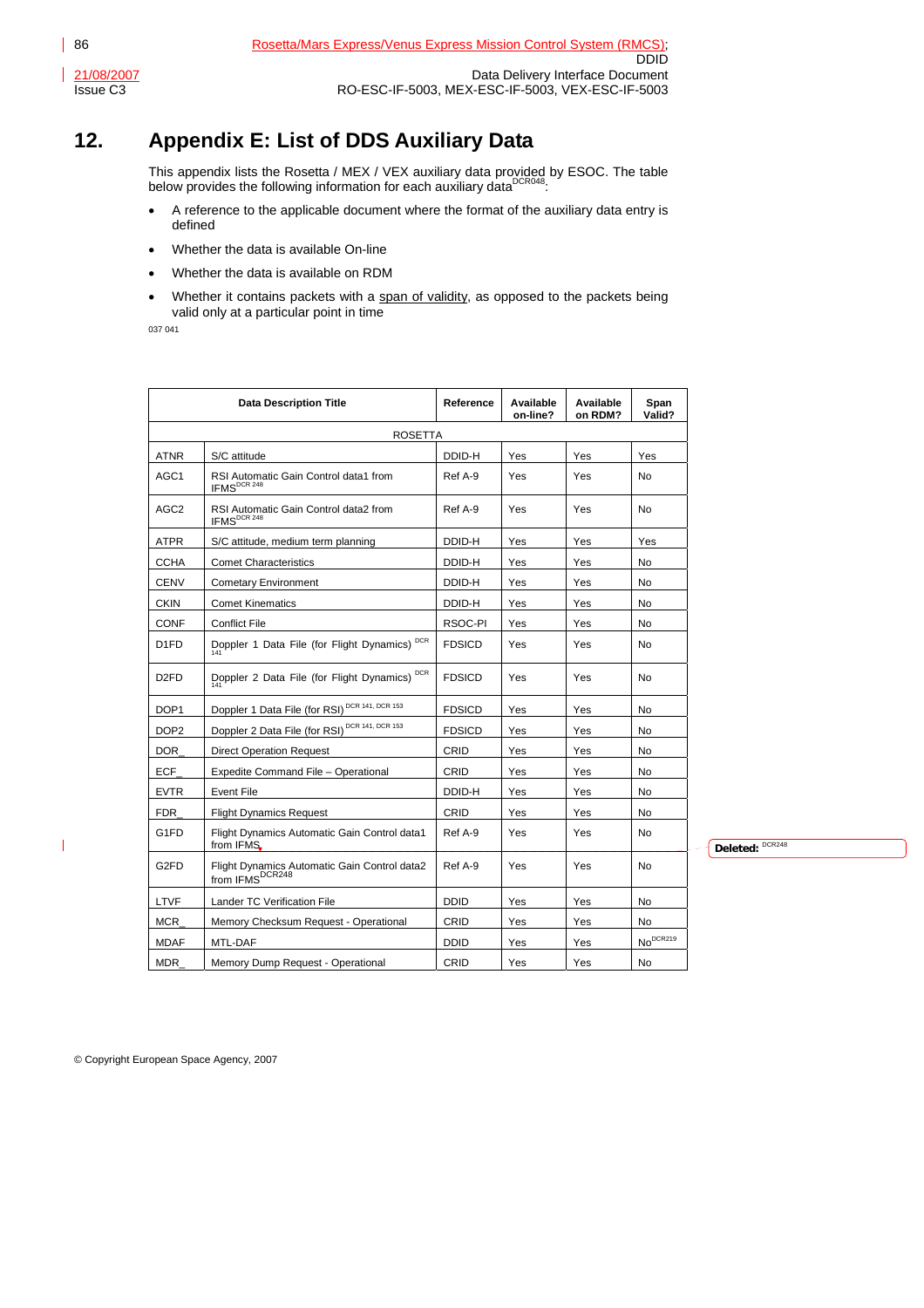#### Rosetta/Mars Express/Venus Express Mission Control System (RMCS); DDID Data Delivery Interface Document 21/08/2007

RO-ESC-IF-5003, MEX-ESC-IF-5003, VEX-ESC-IF-5003 Issue C3

|                  | <b>Data Description Title</b>                                                      | Reference     | Available<br>on-line? | Available<br>on RDM? | Span<br>Valid?            |
|------------------|------------------------------------------------------------------------------------|---------------|-----------------------|----------------------|---------------------------|
| MET              | Meteo[rological] Data File (for RSI) DCR 141, DCR                                  | <b>FDSICD</b> | Yes                   | Yes                  | No                        |
| <b>MPR</b>       | Memory Patch Request - Operational                                                 | <b>CRID</b>   | Yes                   | Yes                  | No                        |
| <b>MSP</b>       | Master Science Plan                                                                | DDID          | Yes                   | Yes                  | No                        |
| MTFD             | File<br>(for<br>Meteo[rological]<br>Dynamics) <sup>DCR 141</sup><br>Data<br>Flight | <b>FDSICD</b> | Yes                   | Yes                  | No                        |
| <b>OASW</b>      | Orbit and attitude file access software                                            | DDID-H        | Yes                   | Yes                  | No                        |
| <b>ORER</b>      | Earth centric first Earth swingby S/C orbit                                        | DDID-H        | Yes                   | Yes                  | No                        |
| ORFR             | Earth centric second Earth swingby S/C orbit                                       | DDID-H        | Yes                   | Yes                  | No                        |
| ORGR             | Earth centric third Earth swingby S/C orbit<br><b>DCR268</b>                       | DDID-H        | Yes                   | Yes                  | No                        |
| ORHO             | Heliocentric Lutetia <sup>DCR307</sup> orbit                                       | DDID-H        | Yes                   | Yes                  | No                        |
| <b>ORHR</b>      | Heliocentric S/C cruise orbit                                                      | DDID-H        | Yes                   | Yes                  | No                        |
| ORHS             | Heliocentric Steins DCR307 orbit                                                   | DDID-H        | Yes                   | Yes                  | No                        |
| <b>ORHW</b>      | Comet Orbit, heliocentric                                                          | DDID-H        | Yes                   | Yes                  | No                        |
| <b>ORMR</b>      | Mars centric Mars swingby S/C orbit                                                | DDID-H        | Yes                   | Yes                  | No                        |
| OROR             | Lutetia DCR307 centric Lutetia DCR307<br>flyby<br>S/C orbit                        | DDID-H        | Yes                   | Yes                  | Yes                       |
| <b>ORPR</b>      | Medium term planning comet centric S/C orbit                                       | DDID-H        | Yes                   | Yes                  | No                        |
| ORSR             | Steins DCR307 centric Steins DCR307 flyby S/C<br>orbit                             | DDID-H        | Yes                   | Yes                  | Yes                       |
| <b>ORWR</b>      | S/C comet centric orbit                                                            | DDID-H        | Yes                   | Yes                  | No.                       |
| <b>PNAV</b>      | Processed NAVCAM Images                                                            | DDID-H        | Yes                   | Yes                  | No                        |
| POR              | Payload Operation Request - Operational                                            | <b>CRID</b>   | Yes                   | Yes                  | No                        |
| <b>PORP</b>      | Preliminary Payload Operation Request <sup>DCR224</sup>                            | <b>CRID</b>   | Yes                   | Yes                  | No                        |
| PTR              | Pointing Timeline Request DCR224                                                   | Ref A-8       | Yes                   | Yes                  | No                        |
| <b>PTRP</b>      | Preliminary Pointing Timeline Request <sup>DCR224</sup>                            | Ref A-8       | Yes                   | Yes                  | No                        |
| RANG             | Ranging Data File (for RSI) <sup>DCR141, DCR153</sup>                              | <b>FDSICD</b> | Yes                   | Yes                  | No                        |
| <b>DCR224</b>    |                                                                                    |               |                       |                      |                           |
| RGFD             | Ranging Data File (for Flight Dynamics) <sup>DCR141</sup>                          | <b>FDSICD</b> | Yes                   | Yes                  | No                        |
| <b>DCR224</b>    |                                                                                    |               |                       |                      |                           |
| <b>DCR224</b>    |                                                                                    |               |                       |                      |                           |
| <b>SANR</b>      | Sun Aspect Angle Nominal File DCR406                                               | DDID-H        | Yes                   | Yes                  | $\underline{\mathsf{No}}$ |
| <b>SAPR</b>      | Sun Aspect Angle Planning File DCR406                                              | DDID-H        | <u>Yes</u>            | Yes                  | $\underline{\mathsf{No}}$ |
| SOR_             | <b>Spacecraft Operation Request</b>                                                | CRID          | Yes                   | Yes                  | No                        |
|                  | <b>MARS EXPRESS</b>                                                                | <b>DCR325</b> |                       |                      |                           |
|                  |                                                                                    |               |                       |                      |                           |
| AGC1             | RSI Automatic Gain Control data1 from<br>IFMS <sup>DCR 248</sup>                   | <b>DDID</b>   | Yes                   | Yes                  | No                        |
| AGC <sub>2</sub> | RSI Automatic Gain Control data2 from<br>IFMS <sup>DCR 248</sup>                   | DDID          | Yes                   | Yes                  | No                        |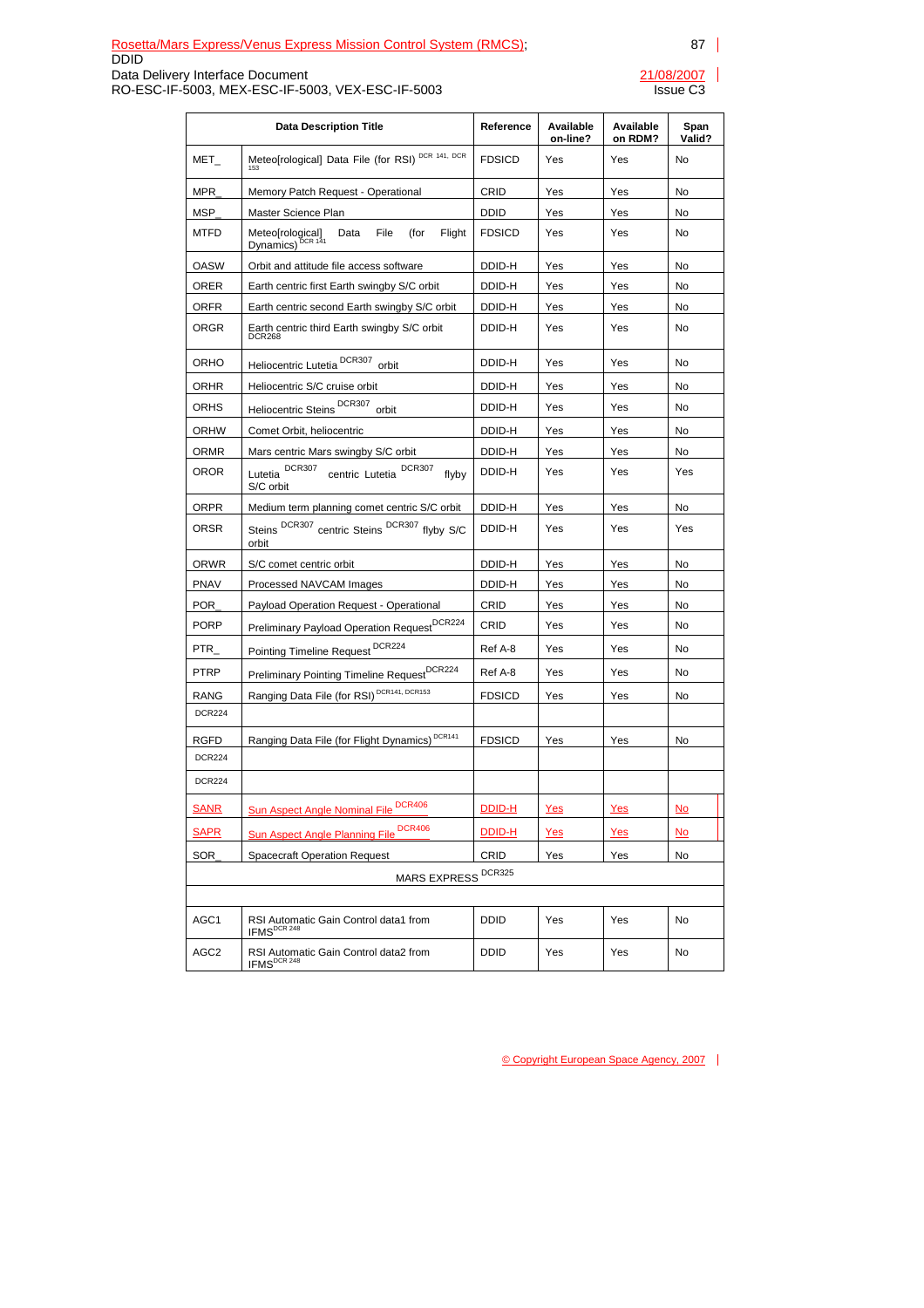# 88 Rosetta/Mars Express/Venus Express Mission Control System (RMCS);

DDID

21/08/2007 Data Delivery Interface Document Issue C3 RO-ESC-IF-5003, MEX-ESC-IF-5003, VEX-ESC-IF-5003

|                   | <b>Data Description Title</b>                                                      | Reference     | Available<br>on-line? | Available<br>on RDM? | Span<br>Valid?       |
|-------------------|------------------------------------------------------------------------------------|---------------|-----------------------|----------------------|----------------------|
| <b>ATNM</b>       | Predicted / reconstituted S/C attitude                                             | DDID-H        | Yes                   | Yes                  | Yes                  |
| D <sub>1</sub> FD | Doppler 1 Data File (for Flight Dynamics) <sup>DCR</sup>                           | <b>FDSICD</b> | Yes                   | Yes                  | No                   |
| D <sub>2</sub> FD | Doppler 2 Data File (for Flight Dynamics) <sup>DCR</sup>                           | <b>FDSICD</b> | Yes                   | Yes                  | No                   |
| <b>DMOP</b>       | Detailed Mission Operations File                                                   | DDID-J        | Yes                   | Yes                  | No                   |
| DOP <sub>1</sub>  | Doppler 1 Data File (for RSI) <sup>DCR 141</sup>                                   | <b>FDSICD</b> | Yes                   | Yes                  | No                   |
| DOP <sub>2</sub>  | Doppler 2 Data File (for RSI) <sup>DCR 141</sup>                                   | <b>FDSICD</b> | Yes                   | Yes                  | No                   |
| DOR.              | <b>Direct Operation Request</b>                                                    | <b>CRID</b>   | Yes                   | Yes                  | No                   |
| <b>DSOP</b>       | <b>Detailed Science Operations File</b>                                            | DDID-J        | Yes                   | Yes                  | No                   |
| ECF               | <b>Expedite Command File</b>                                                       | CRID          | Yes                   | Yes                  | No                   |
| EVTF              | Event File. Long Term Planning                                                     | DDID-H        | Yes                   | Yes                  | No                   |
| <b>EVTM</b>       | Event File.                                                                        | DDID-H        | Yes                   | Yes                  | No                   |
| FDR               | <b>Flight Dynamics Request</b>                                                     | CRID          | Yes                   | Yes                  | No                   |
| <b>FDSW</b>       | <b>FORTRAN Software Source Code Files</b>                                          | <b>DDID</b>   | Yes                   | Yes                  | No                   |
| <b>FECS</b>       | Preliminary<br>Events<br>and<br>Communications<br>Skeleton                         | <b>POSFDS</b> | Yes                   | Yes                  | No                   |
| <b>FTL</b>        | <b>Flight Dynamics Timeline</b>                                                    | <b>POSFDS</b> | Yes                   | Yes                  | No                   |
| G1FD              | Flight Dynamics Automatic Gain Control data<br>from IFMS <sup>DCR248</sup>         | DDID-H        | Yes                   | Yes                  | No                   |
| G2FD              | Flight Dynamics Automatic Gain Control data<br>from IFMS <sup>DCR248</sup>         | DDID-H        | Yes                   | Yes                  | No                   |
| MCR_              | <b>Memory Checksum Request</b>                                                     | <b>CRID</b>   | Yes                   | Yes                  | No                   |
| MDAF              | MTL-DAF                                                                            | tbd           | Yes                   | Yes                  | No <sup>DCR219</sup> |
| MDR               | <b>Memory Dump Request</b>                                                         | CRID          | Yes                   | Yes                  | No                   |
| MET               | Meteo[rological] Data File (for RSI) <sup>DCR 141</sup>                            | <b>FDSICD</b> | Yes                   | Yes                  | No                   |
| MPR               | <b>Memory Patch Request</b>                                                        | CRID          | Yes                   | Yes                  | No                   |
| MTFD              | Meteo[rological]<br>Dynamics) <sup>DCR 141</sup><br>File<br>(for<br>Flight<br>Data | <b>FDSICD</b> | Yes                   | Yes                  | No                   |
| <b>OASW</b>       | Orbit and<br>attitude<br>file<br>software<br>access<br>(various)                   | DDID-H        | Yes                   | Yes                  | No                   |
| ORHM              | S/C orbit, cruise, heliocentric                                                    | DDID-H        | Yes                   | Yes                  | No                   |
| <b>ORMF</b>       | S/C orbit, operational, Mars centric. Long Term<br>Planning                        | DDID-H        | No DCR117             | Yes                  | No                   |
| ORMM              | S/C orbit, operational, Mars centric                                               | DDID-H        | Yes                   | Yes                  | Yes                  |
| <b>OWLT</b>       | One-Way Light Time File                                                            | <b>FDSICD</b> | Yes                   | Yes                  | No                   |
| POR               | <b>Payload Operation Request</b>                                                   | CRID          | Yes                   | Yes                  | No                   |
| <b>PTR</b>        | Pointing Timeline Request (TBD)                                                    | <b>POSFDS</b> | Yes                   | Yes                  | No                   |
| RANG              | Ranging Data File (for RSI) <sup>DCR141</sup>                                      | <b>FDSICD</b> | Yes                   | Yes                  | No                   |
| <b>RGFD</b>       | Ranging Data File (for Flight Dynamics) <sup>DCR141</sup>                          | <b>FDSICD</b> | Yes                   | Yes                  | No                   |
| <b>RMOP</b>       | <b>Restituted Detailed Mission Operations File</b>                                 | MPS-MCS       | Yes                   | Yes                  | No                   |
| <b>RSOP</b>       | <b>Restituted Detailed Science Operations File</b>                                 | MPS-MCS       | Yes                   | Yes                  | No                   |
| <b>DCR232</b>     |                                                                                    |               |                       |                      |                      |
| SOR               | Spacecraft Operation Request (OPE)                                                 | CRID          | Yes                   | Yes                  | No                   |
|                   |                                                                                    |               |                       |                      |                      |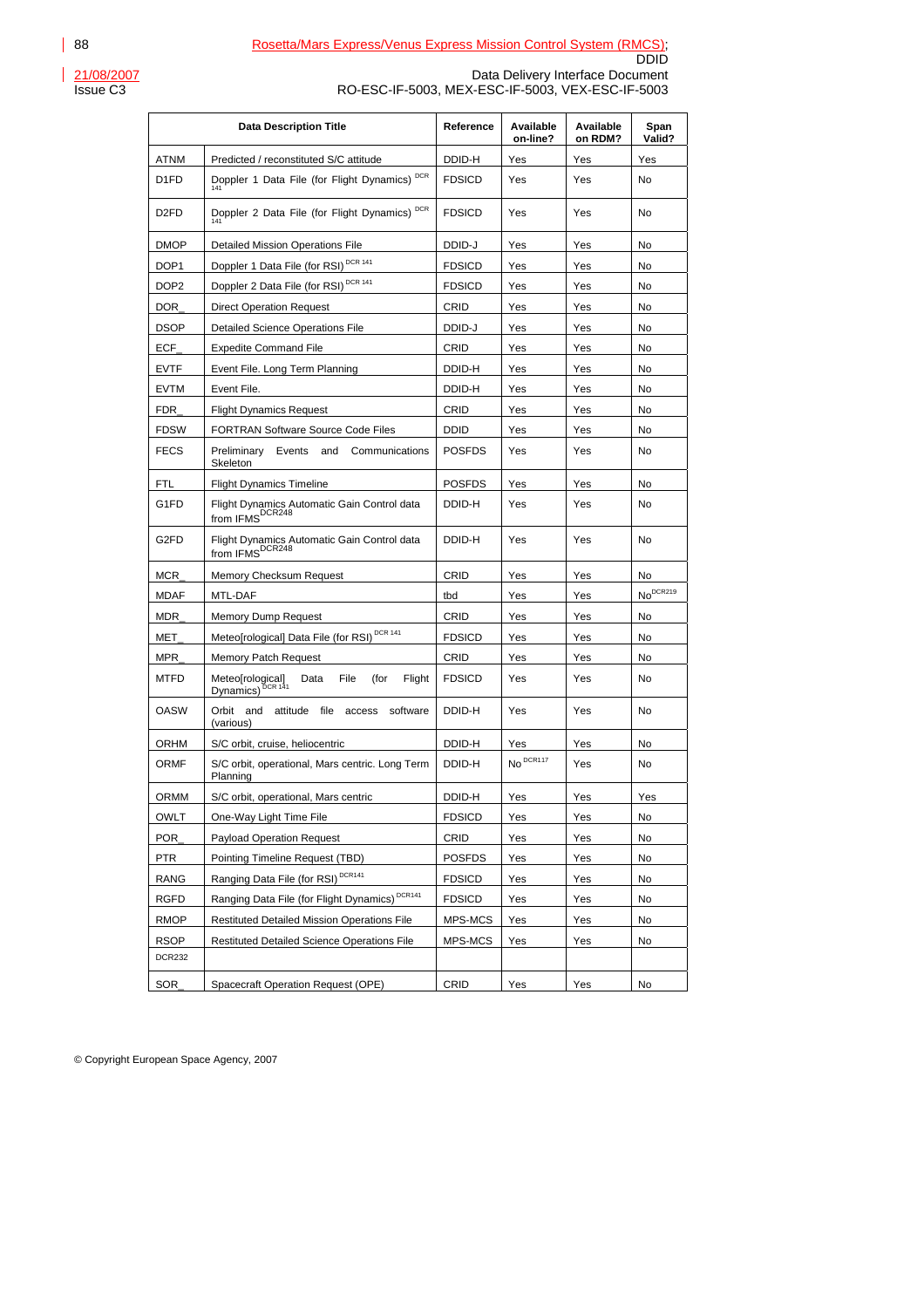#### Rosetta/Mars Express/Venus Express Mission Control System (RMCS); DDID Data Delivery Interface Document 21/08/2007

RO-ESC-IF-5003, MEX-ESC-IF-5003, VEX-ESC-IF-5003 Issue C3

89

|                   | <b>Data Description Title</b>                                    | Reference     | Available<br>on-line? | Available<br>on RDM? | Span<br>Valid? |
|-------------------|------------------------------------------------------------------|---------------|-----------------------|----------------------|----------------|
| SOR               | Spacecraft Operation Request (MPS)                               | <b>CRID</b>   | Yes                   | Yes                  | No             |
| SPL               | Scenario Parameter List (TBD)                                    | tbd           | Yes                   | Yes                  | No             |
| <b>STOM</b>       | Star occultations                                                | DDID-H        | Yes                   | Yes                  | No             |
| <b>VILM</b>       | Lander Visibility <sup>DCR325</sup>                              | DDID-H        | Yes                   | Yes                  | No             |
|                   | VENUS EXPRESS DCR325, 343                                        |               |                       |                      |                |
|                   |                                                                  |               |                       |                      |                |
| AGC1              | RSI Automatic Gain Control data1 from IFMS                       | <b>DDID</b>   | Yes                   | Yes                  | No             |
| AGC <sub>2</sub>  | RSI Automatic Gain Control data2 from IFMS                       | <b>DDID</b>   | Yes                   | Yes                  | No             |
| <b>ATNV</b>       | Predicted / reconstituted S/C attitude                           | DDID-H        | Yes                   | Yes                  | Yes            |
| ATPV              | Medium Term Attitude prediction                                  | DDID-H        | Yes                   | Yes                  | Yes            |
| D <sub>1FD</sub>  | Doppler 1 Data File (for Flight Dynamics)                        | <b>FDSICD</b> | Yes                   | Yes                  | No             |
| D <sub>2</sub> FD | Doppler 2 Data File (for Flight Dynamics)                        | <b>FDSICD</b> | Yes                   | Yes                  | No             |
| <b>DMOP</b>       | Detailed Mission Operations File                                 | DDID-J        | Yes                   | Yes                  | No             |
| DOP <sub>1</sub>  | Doppler 1 Data File (for RSI)                                    | <b>FDSICD</b> | Yes                   | Yes                  | No             |
| DOP <sub>2</sub>  | Doppler 2 Data File (for RSI)                                    | <b>FDSICD</b> | Yes                   | Yes                  | No             |
| DOR               | <b>Direct Operation Request</b>                                  | <b>CRID</b>   | Yes                   | Yes                  | No             |
| <b>DSOP</b>       | <b>Detailed Science Operations File</b>                          | DDID-J        | Yes                   | Yes                  | No             |
| <b>ECF</b>        | <b>Expedite Command File</b>                                     | CRID          | Yes                   | Yes                  | No             |
| <b>EVTF</b>       | Event File. Long Term Planning                                   | DDID-H        | Yes                   | Yes                  | No             |
| <b>EVTP</b>       | Event File. Medium Term Planning                                 | DDID-H        | Yes                   | Yes                  | No             |
| <b>EVTV</b>       | Event File.                                                      | DDID-H        | Yes                   | Yes                  | No             |
| FDR.              | <b>Flight Dynamics Request</b>                                   | CRID          | Yes                   | Yes                  | No             |
| <b>FDSW</b>       | <b>FORTRAN Software Source Code Files</b>                        | <b>DDID</b>   | Yes                   | Yes                  | No             |
| <b>FECS</b>       | Preliminary<br>Events<br>and<br>Communications<br>Skeleton       | <b>SOIA</b>   | Yes                   | Yes                  | No             |
| <b>FTLV</b>       | <b>Flight Dynamics Timeline</b>                                  | <b>SOIA</b>   | Yes                   | Yes                  | No             |
| <b>FSCV</b>       | <b>Flight Dynamics Constants File</b>                            | <b>SOIA</b>   | Yes                   | No                   | No             |
| G1FD              | Flight Dynamics Automatic Gain Control data<br>from IFMS         | DDID-H        | Yes                   | Yes                  | No             |
| G <sub>2</sub> FD | Flight Dynamics Automatic Gain Control data<br>from IFMS         | DDID-H        | Yes                   | Yes                  | No             |
| <b>GDAF</b>       | <b>Ground Station Schedule (Job) file DCR398</b>                 | DDID-H        | Yes                   | Yes                  | $No$           |
| <b>MCR</b>        | <b>Memory Checksum Request</b>                                   | <b>CRID</b>   | Yes                   | Yes                  | No             |
| MDAF              | MTL-DAF                                                          | CRID          | Yes                   | Yes                  | No             |
| MDR               | Memory Dump Request                                              | CRID          | Yes                   | Yes                  | No             |
| MET               | Meteo[rological] Data File (for RSI)                             | <b>FDSICD</b> | Yes                   | Yes                  | No             |
| MPR               | <b>Memory Patch Request</b>                                      | CRID          | Yes                   | Yes                  | No             |
| <b>MTFD</b>       | Meteo[rological]<br>File<br>Flight<br>Data<br>(for<br>Dynamics)  | <b>FDSICD</b> | Yes                   | Yes                  | No             |
| <b>OASW</b>       | Orbit and<br>attitude<br>file<br>software<br>access<br>(various) | DDID-H        | Yes                   | Yes                  | No             |
| <b>ORHV</b>       | S/C orbit, cruise, heliocentric                                  | DDID-H        | Yes                   | Yes                  | No             |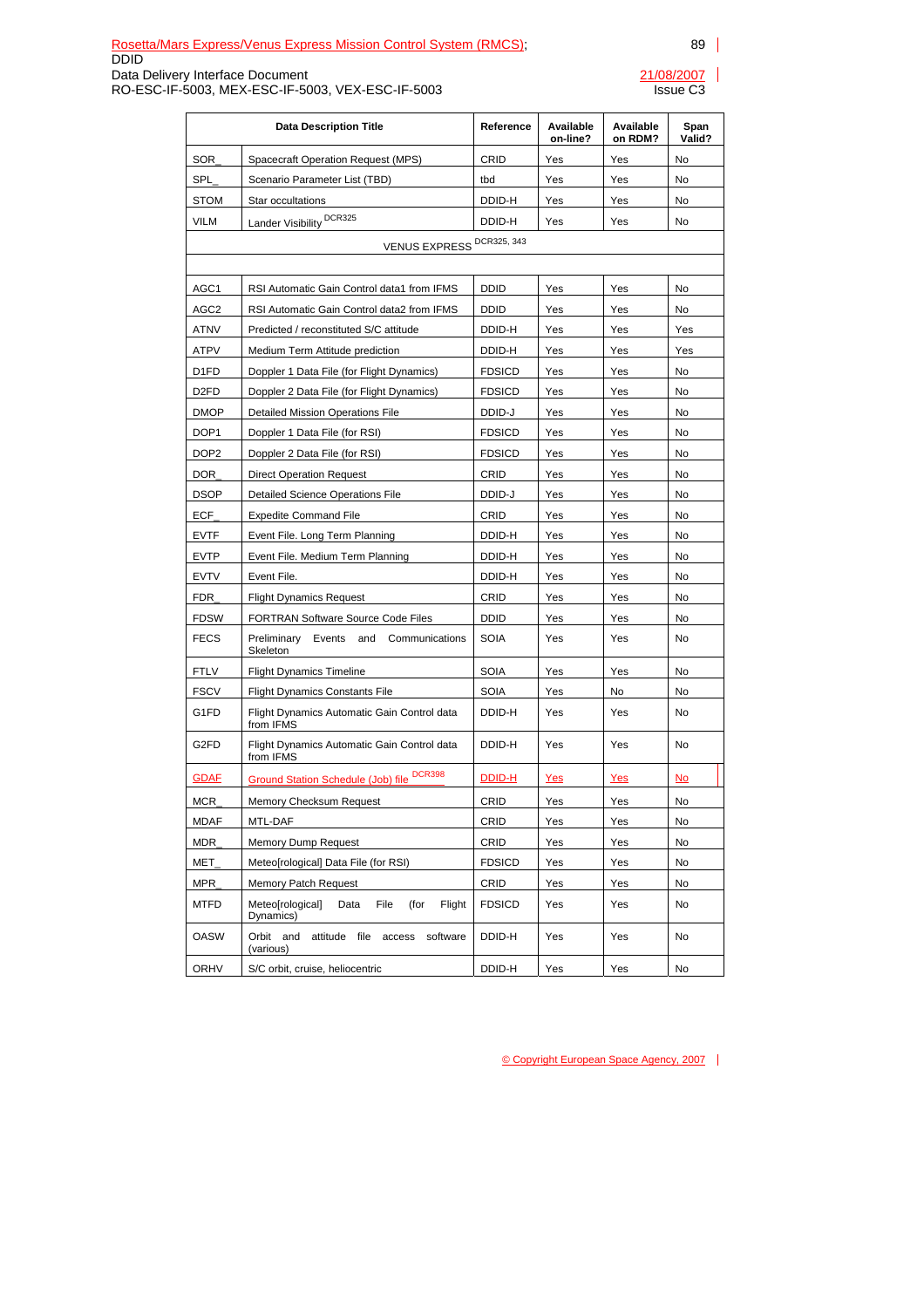#### 90 Rosetta/Mars Express/Venus Express Mission Control System (RMCS); DDID 21/08/2007 **Data Delivery Interface Document** Data Delivery Interface Document Issue C3 RO-ESC-IF-5003, MEX-ESC-IF-5003, VEX-ESC-IF-5003

|             | <b>Data Description Title</b>                                       | Reference     | Available<br>on-line? | Available<br>on RDM? | Span<br>Valid? |
|-------------|---------------------------------------------------------------------|---------------|-----------------------|----------------------|----------------|
| ORVF        | S/C orbit, operational, Venus centric. Long<br><b>Term Planning</b> | DDID-H        | No.                   | No                   | N <sub>0</sub> |
| <b>ORVV</b> | S/C orbit, operational, Venus centric                               | DDID-H        | Yes                   | Yes                  | Yes            |
| <b>OWLT</b> | One-Way Light Time File                                             | <b>FDSICD</b> | Yes                   | Yes                  | No             |
| <b>POR</b>  | <b>Payload Operation Request</b>                                    | <b>CRID</b>   | Yes                   | Yes                  | <b>No</b>      |
| <b>PTRV</b> | <b>Pointing Timeline Request</b>                                    | <b>SOIA</b>   | Yes                   | Yes                  | <b>No</b>      |
| <b>RANG</b> | Ranging Data File (for RSI)                                         | <b>FDSICD</b> | Yes                   | Yes                  | No             |
| <b>RGFD</b> | Ranging Data File (for Flight Dynamics)                             | <b>FDSICD</b> | Yes                   | Yes                  | N <sub>0</sub> |
| <b>RMOP</b> | <b>Restituted Detailed Mission Operations File</b>                  | MPS-MCS       | Yes                   | Yes                  | No             |
| <b>RSOP</b> | <b>Restituted Detailed Science Operations File</b>                  | MPS-MCS       | Yes                   | Yes                  | No             |
| SAAV        | Sun Aspect Angles File                                              | <b>SOIA</b>   | Yes                   | Yes                  | No             |
| SOR         | Spacecraft Operation Request (OPE)                                  | <b>CRID</b>   | Yes                   | Yes                  | No             |
| SOR         | Spacecraft Operation Request (MPS)                                  | <b>CRID</b>   | Yes                   | Yes                  | No             |
| SPL         | Scenario Parameter List (TBD)                                       | tbd           | Yes                   | Yes                  | <b>No</b>      |
| <b>STOV</b> | Star occultations                                                   | DDID-H        | Yes                   | Yes                  | No             |
| <b>TMSV</b> | <b>Trajectory Manoeuvre Slot Schedule</b>                           | <b>SOIA</b>   | Yes                   | Yes                  | No             |
| <b>UCAV</b> | User Custom Attitude File                                           | <b>SOIA</b>   | Yes                   | No                   | No             |

Note: The LTVF includes a bit pattern of a Lander Operations Request. It is going to be created manually on request only. It is not foreseen to be created<br>during the Comet Phase.<sup>DCR 075</sup> DCR 206

For the on-line delivery, auxiliary data is requested using the same mechanism as for telemetry data. The various files of auxiliary data available are also listed in Appendix A, together with their corresponding data source/type mnemonics and ADID. They are referenced in the same manner as telemetry data streams, i.e. with a data source and<br>data type mnemonic (the type always being AUX<sup>087</sup>). <sup>038 048</sup>

The catalogue entry for an auxiliary data source is the same as for the telemetry data sources.

Many of the auxiliary files are produced in both a readable (ASCII) format and non-<br>readable (BINARY) format.<sup>DCR 206</sup> In these cases both files are returned (zipped together) when the item is requested. For more details the reader is referred to the appropriate<br>appendix ref A-4. <sup>065</sup>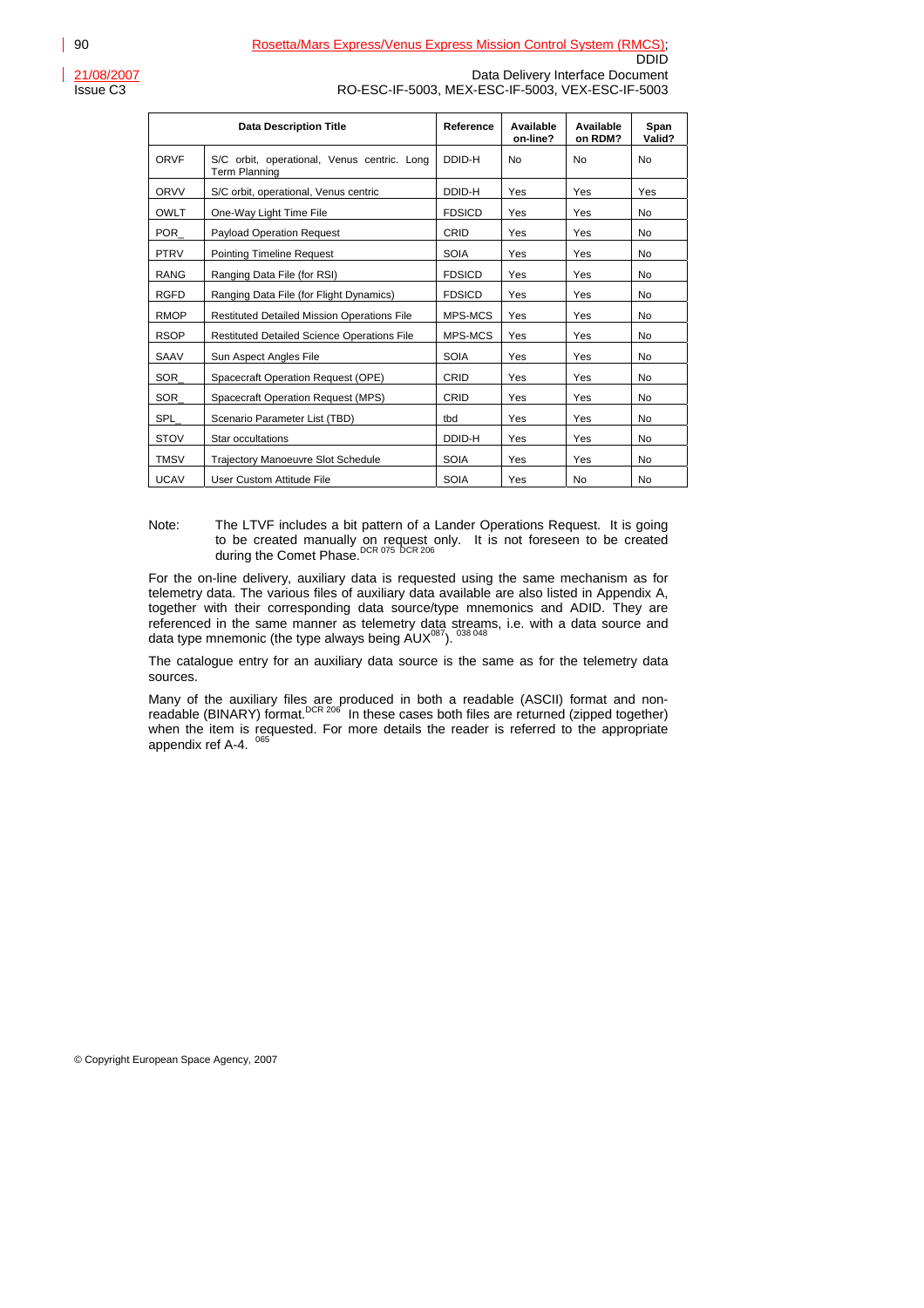# **13. Appendix F: Standard Formatted Data Units (SFDUs)**

# **13.1 Overview of the Standard Formatted Data Unit (SFDU) Concept**

The Standard Formatted Data Unit (SFDU) concept provides standardised techniques for the automated packaging and interpreting of data products. It puts no constraint on the format of the user data, and can thus accommodate standard formats developed by other organisations or user communities. It operates in a heterogeneous environment.

The SFDU concept has been developed to address some of the problems associated with information interchange. It offers the following:

- A low overhead, internationally recognised data labelling scheme which permits selfidentification of data objects;
- Standard techniques for providing complete and unambiguous data descriptions;
- Procedures for registration and administration of these data descriptions;
- Techniques for packaging labelled data objects into larger data products;
- Sufficient standardisation to allow the development of generic software to support the retrieval, access, parsing and presentation of SFDU data objects, while allowing those objects to have individual formats to satisfy particular application and user needs.

# **13.2 SFDU Building Blocks - The Label-Value-Object**

The basic SFDU building block is comprised of a LABEL field and a VALUE field, and is referred to as a Label-Value-Object (LVO). This structure is the fundamental structural element used to build SFDUs. It is shown below. This basic element is deemed to be a stream of octets, the ASCII codes and octet and bit ordering used is described in Appendix G. All data delivered by the DDS will use these codes and octet/bit numbering scheme).

| LABEL                  | Field specification<br>based on Version ID                |
|------------------------|-----------------------------------------------------------|
| <i><b>VALUE</b></i>    | Field of variable size.<br>containing any form of<br>data |
| <b>OPTIONAL MARKER</b> | Existence based on<br>LABEL field values                  |

The VALUE field may contain any form of data that can be described by a user defined data description or by a CCSDS recognised data description. The method used to delimit this field, and a description of the data in this field, are identified through the associated LABEL sub-field.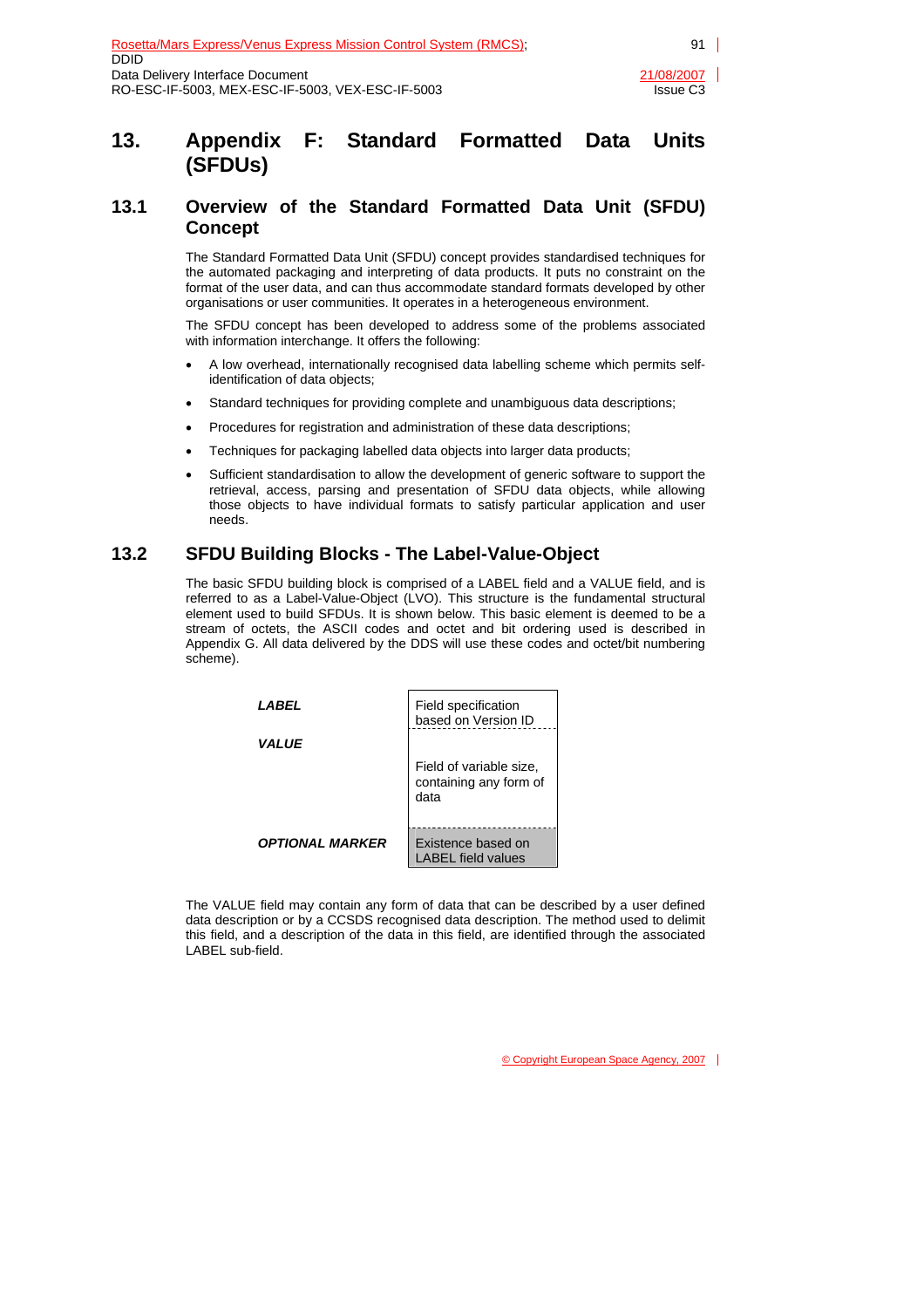The optional marker field is required by some delimitation techniques to delimit the VALUE field.

The SFDU LABEL has a fixed 20 octet length, which is split into a number of sub-fields as shown below (applicable to Version  $ID = 1$ , 2 and 3).

| CAID<br>(ADID 1 of 2) | Version<br>IC | Class | Delim. | Spare | DDID<br>(ADID 2 of 2) | Delimitation<br>Parameter | ABEL<br>sub-field |
|-----------------------|---------------|-------|--------|-------|-----------------------|---------------------------|-------------------|
| $0 - 3$               |               |       |        |       | 8-11                  | $12-19$                   | Octet number      |

The Version ID sub-field dictates the format and meaning of the other sub-fields, in all the data structures defined in this document the Version ID is always equal to "3" (ASCII character "3"). (Version IDs "1" and "2" are for compatibility with older SFDU structures only)

For Version  $ID = "3"$ , the other sub-fields have the following meaning and values.

- **Control Authority Identifier (CAID):** The Control Authority Identifier contains the identifier of the organisation that has assigned the DDID to the information describing the VALUE field. This Control Authority Office has the responsibility for maintaining this data description information and supplying it to user. The CAID is the first part of the ADID.
- **Data Description Identifier (DDID):** The Data Description Identifier contains the identifier of the data description information held at the Control Authority Office, as identified by the CAID. The DDID is the other part of the ADID.
- The combination of the CAID and the DDID is called the **Authority and Description Identifier (ADID**). The ADID uniquely identifies the data description information that applies to the associated VALUE field.
- **Class ID:** The Class ID indicates the kind of data contained in the VALUE field following the LABEL. The Class IDs can be split into three basic categories, as shown below. The Structure Classes handle the packaging of LVOs, the Service Classes provide CCSDS service mechanisms and the Data Classes contain the actual user data.



- **Delimitation ID**: This field defines how the size of the VALUE field is determined. The possible values for this field as used in the SFDU structures defined in this document are (for a full list see R-4):
	- ASCII character "**B**":<sup>DCR 032</sup> This indicates that the length of the VALUE field is specified in the Delimitation Parameter sub-field in unsigned binary.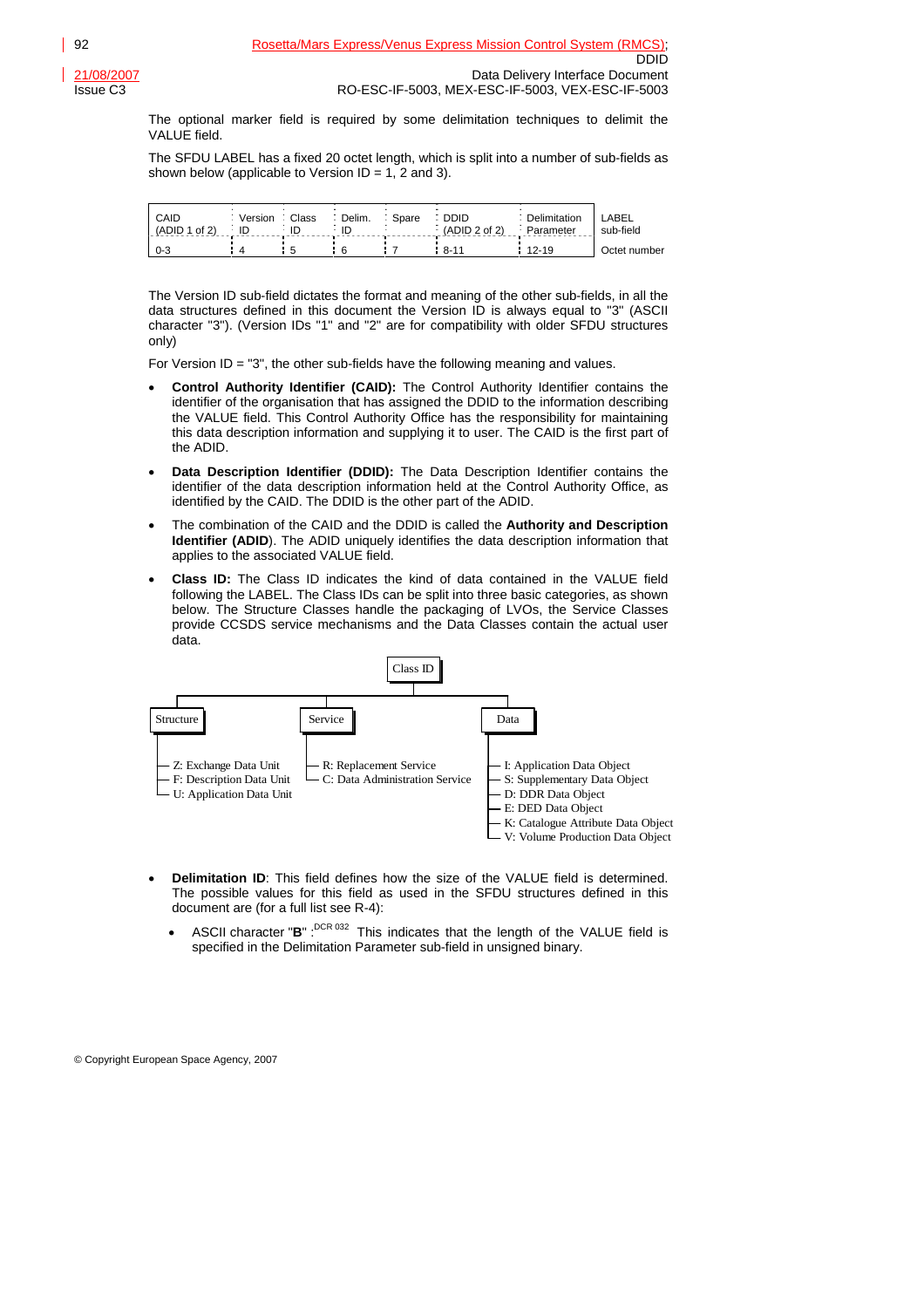- ASCII character "**F**" : This indicates that the VALUE field is complete when a single End-of-File is encountered in the input stream. The Delimitation Parameter sub-field must contain the ASCII string "00000001"
- **Delimitation Parameter**: This sub-field is used to provide any parameters that are required to complete the delimitation of the VALUE field. For example, in the two delimitation techniques used here, for Delimitation  $ID = "A"$ , this field contains the VALUE field length represented by an eight octet decimal ASCII string, for Delimitation  $ID = "F"$  no further parameter is required as one may not have more than one EOF on random access media, therefore this field is set to the ASCII string "00000001".
- **Spare**: This is a spare octet which is set to the RA numeric character 0 (zero).

# **13.3 Overview of CCSDS Defined ADIDs**

There are two types of recognised ADIDs:

- 1. Those defined by the CCSDS, appearing in CCSDS Recommendations, and beginning with the four characters "CCSD". These are referred to as CCSDS ADIDs.
- 2. Those defined by SFDU users, typically through data description registration with Control Authority organisations (See R-5). These are referred to as non-CCSDS ADIDs.

While it is expected that most ADIDs shall be assigned by Control Authority Offices to data descriptions prepared by data producers, there are a number of standard descriptions that have been defined by the CCSDS for general use within the SFDU domain. These descriptions are assigned CCSDS ADIDs and they appear in CCSDS Recommendations. The CCSDS ADIDs that are used in this document are described below.

| <b>ADID</b> | Usage                                                                                                                                                                      |
|-------------|----------------------------------------------------------------------------------------------------------------------------------------------------------------------------|
| CCSD0001    | The VALUE field contains one or more LVOs                                                                                                                                  |
| CCSD0002    | The VALUE field is expressed in ASCII Encoded English (See R-9)                                                                                                            |
| CCSD0003    | VALUE field contains several "parameter=value" (PVL) statements<br>that optionally label external data objects before logically including<br>them in the current structure |
| CCSD0004    | VALUE field contains one or more "parameter=value" (PVL)<br>statements that identify a data description package and optionally<br>reference other metadata objects         |
| CCSD0005    | VALUE field contains one or more LVOs, making up a Description<br>Data Unit (DDU)                                                                                          |
| CCSD0006    | The VALUE field is expressed in Parameter Value Language (PVL,<br>see $R-8$                                                                                                |
| CCSD0009    | VALUE field contains one or more LVOs, making up an Application<br>Data Unit (ADU)                                                                                         |

# **13.4 SFDU Structuring**

SFDU data products are constructed from the basic LVO in one of two ways. If the VALUE field of the LVO contains purely user data it is termed a "Simple LVO". If, on the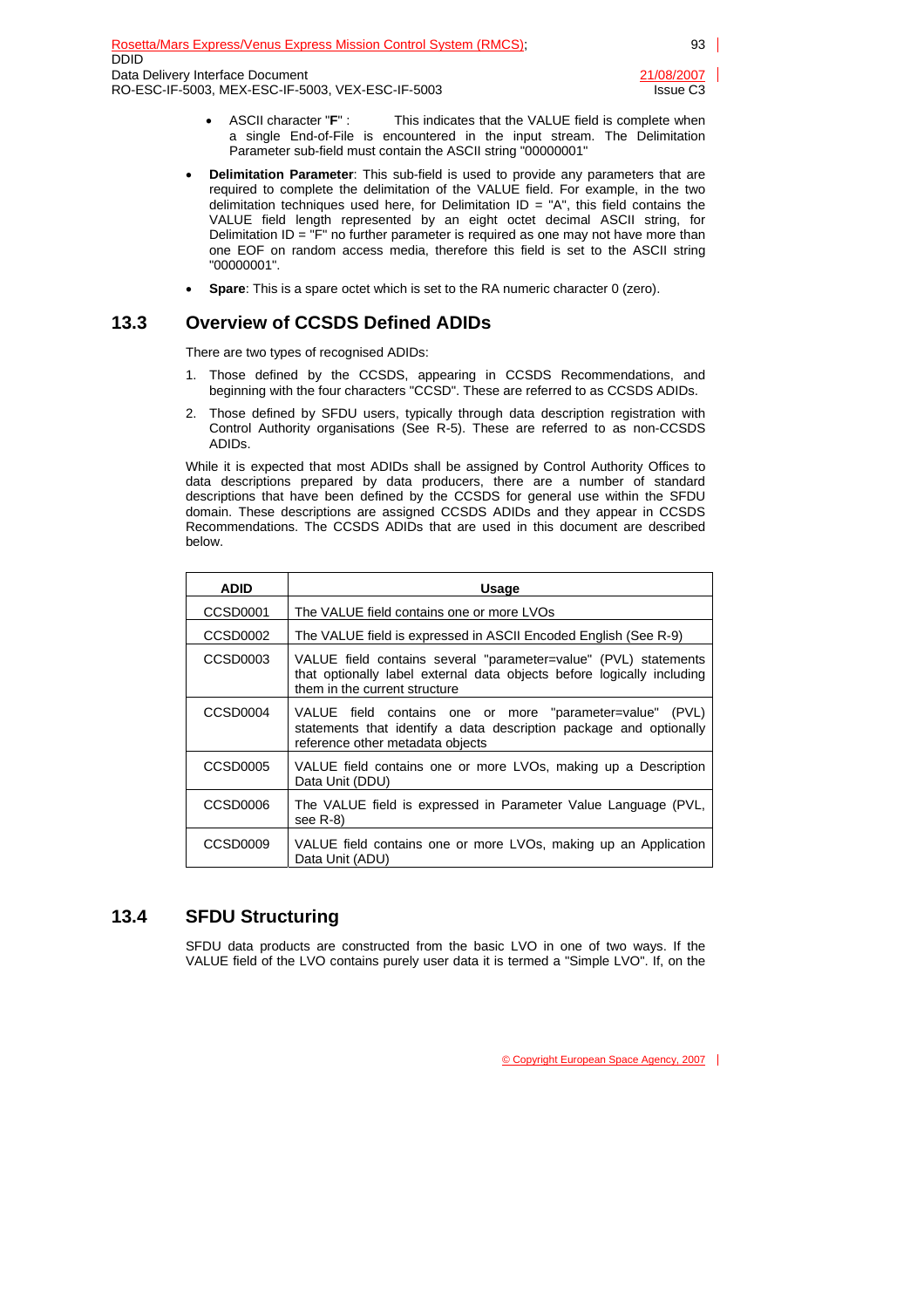other hand, the VALUE field of the LVO contains purely LVOs, it is termed a "Compound LVO".

SFDU products are always packaged in a special kind of Compound LVO called the Exchange Data Unit (EDU). Only EDUs may be interchanged between systems. Special types of Compound LVOs are also provided to package together application data (the Application Data Unit (ADU)) and data description data (the Description Data Unit (DDU)). The CCSDS defined categories of Simple and Compound LVOs, which vary depending upon the type of data or LVOs respectively that they contain, are detailed in the following sections.

# **13.4.1 Simple LVOs**

Data in a Simple LVO may be viewed as belonging to one of the following categories:

- Application data; that is the data which is of primary interest (typically measurements or data derived from measurements);
- Supplementary data; that is data that is considered to enhance the understanding of the associated data;
- Data description information, telling how the application data are formatted, including such details as size of the data fields, numerical or other representations used and the meanings of the fields;
- Data cataloguing and/or data production information, giving certain overall attributes of the data, for example, date of generation, instrument used, instrument location, general information about the way the data was collected, relayed or processed, etc .

Any one of these types of data may be contained in the VALUE field of a single LVO.

## **13.4.2 Compound LVOs**

Compound LVOs are LVOs which contain within their VALUE field a sequence of one or more LVOs, each of which can be a Simple or Compound LVO itself. LVOs that are contained in the VALUE field of a Compound LVO are deemed to be one "Structure Level" lower than that of the containing Compound LVO. If any of these contained LVOs are themselves a Compound LVO then they will themselves contain a sequence of LVOs; this sequence is at the next lower "Structure Level". This process may continue indefinitely leading to a succession of structure levels. This process is the way in which LVOs are nested. There are no rules dictating the number or order of Compound and Simple LVOs within a data product, except that there must be at least one Simple LVO at the lowest structure level of any Compound LVO (i.e. a Compound LVO cannot have a VALUE field of zero length).

There are three types of Compound LVOs; there is the Exchange Data Unit (EDU), and two particular structures which must be packaged within an EDU. These are the Application Data Unit (ADU), which explicitly does not contain any data description information, and the Description Data Unit (DDU), which can contain only data description information.

#### 13.4.2.1 Exchange Data Unit (EDU)

Typically an SFDU data product consists of not only the data (e.g. an image, a set of measurement samples), but also all the supporting metadata that is needed to understand the data product. Any type of data may be contained within an Exchange Data Unit (EDU). SFDU data MUST be exchanged in the form of an EDU.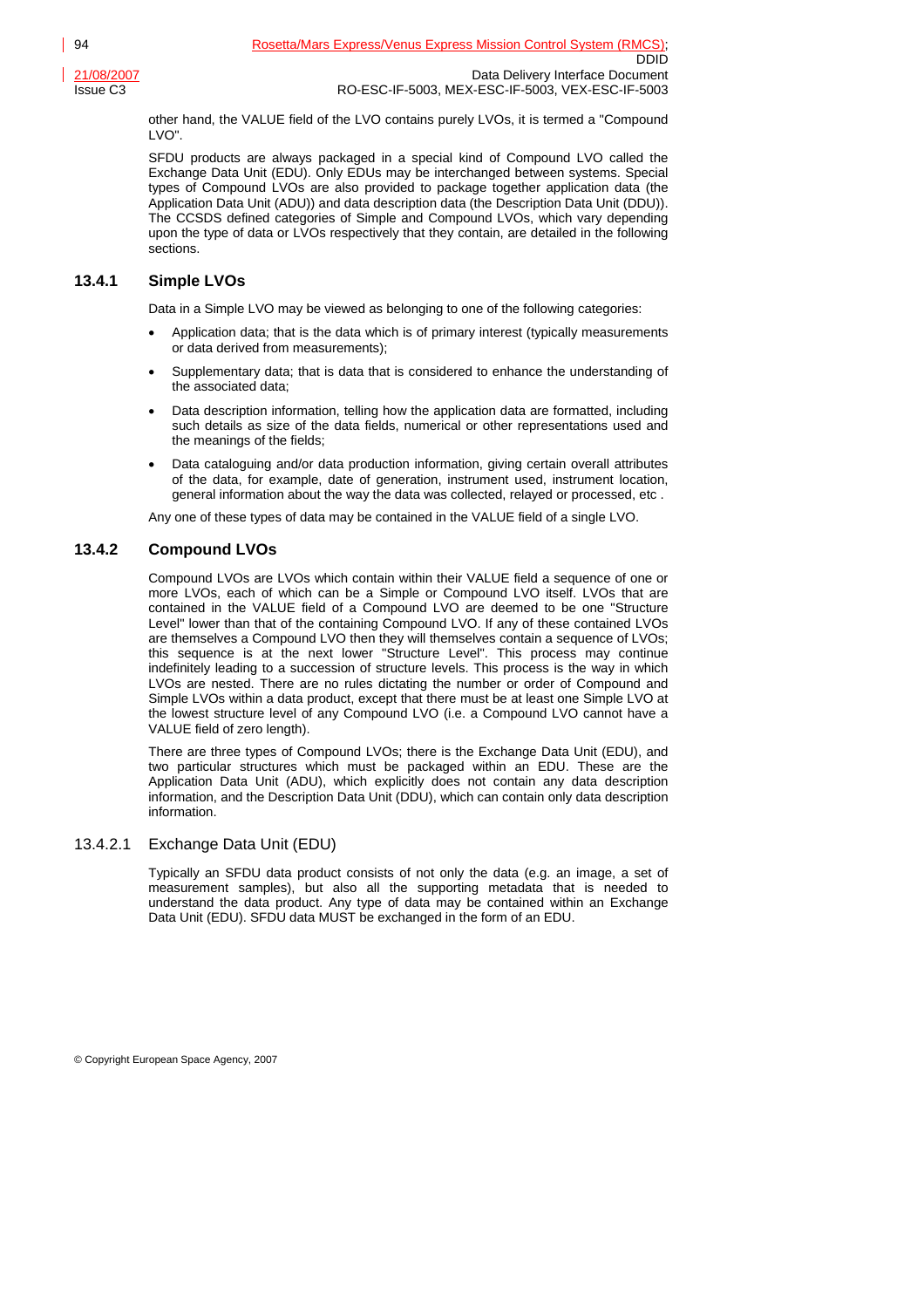### 13.4.2.2 Application Data Unit (ADU)

The purpose of an ADU is to package application data instances (e.g. measurement samples) together with any necessary ancillary data (e.g. sampling rate) and identification data (e.g. catalogue information), and to explicitly exclude any data description information. For Rosetta and Mars Express data delivery, each day of data from each instrument, from each spacecraft shall be contained within its own ADU, with a relevant catalogue LVO.

13.4.2.3 Description Data Unit (DDU)

A Description Data Unit is characterised as follows:

- It carries the description of a data object (typically syntactic information such as the format of a sample, and semantic information such as the name and units of the components of the sample);
- It explicitly links the data description to the data object to which it applies;
- It does not include any application data instances.

Each valid category of data is assigned a unique Authority and Data Description Identifier (ADID) by the Control Authority (see R-5), which shall be at ESOC. Control Authorities provide the important administrative function of assigning ADIDs and collecting and validating the associated data descriptions.

In the SFDU concept the ADID points to a Data Description, as illustrated in the general example below. In the very simple approach being followed for Rosetta it is proposed that, in general, the data descriptions be expressed in ASCII Encoded English, i.e. no automated interpretation of data packets is foreseen.

|                  |   | CCSD Z 0001       |  | <b>Access Keys</b> | Data Description              |
|------------------|---|-------------------|--|--------------------|-------------------------------|
|                  | L | ESOC   1234       |  | <b>CCSD0001</b>    | Envelope<br>Packaging         |
|                  |   |                   |  | CCSD0003           | Replacement<br>Service        |
| $\vee$           |   |                   |  | .                  | .                             |
|                  | V |                   |  |                    |                               |
|                  |   |                   |  | ESOC1233           | Data Descr. N                 |
|                  |   |                   |  | ESOC1234           | Data Descr. N+1               |
|                  |   | Object containing |  |                    |                               |
| application data |   |                   |  |                    | Detabase of Deta Desarintiana |

Database of Data Descriptions

Thus ESOC, as Control Authority, shall have registered English language data descriptions of all data. The next figure illustrates schematically what such a description looks like. The description is in another format of EDU. All these descriptions shall be provided on the RDM with the telemetry and auxiliary data, therefore the user shall have a wholly complete description of all data received.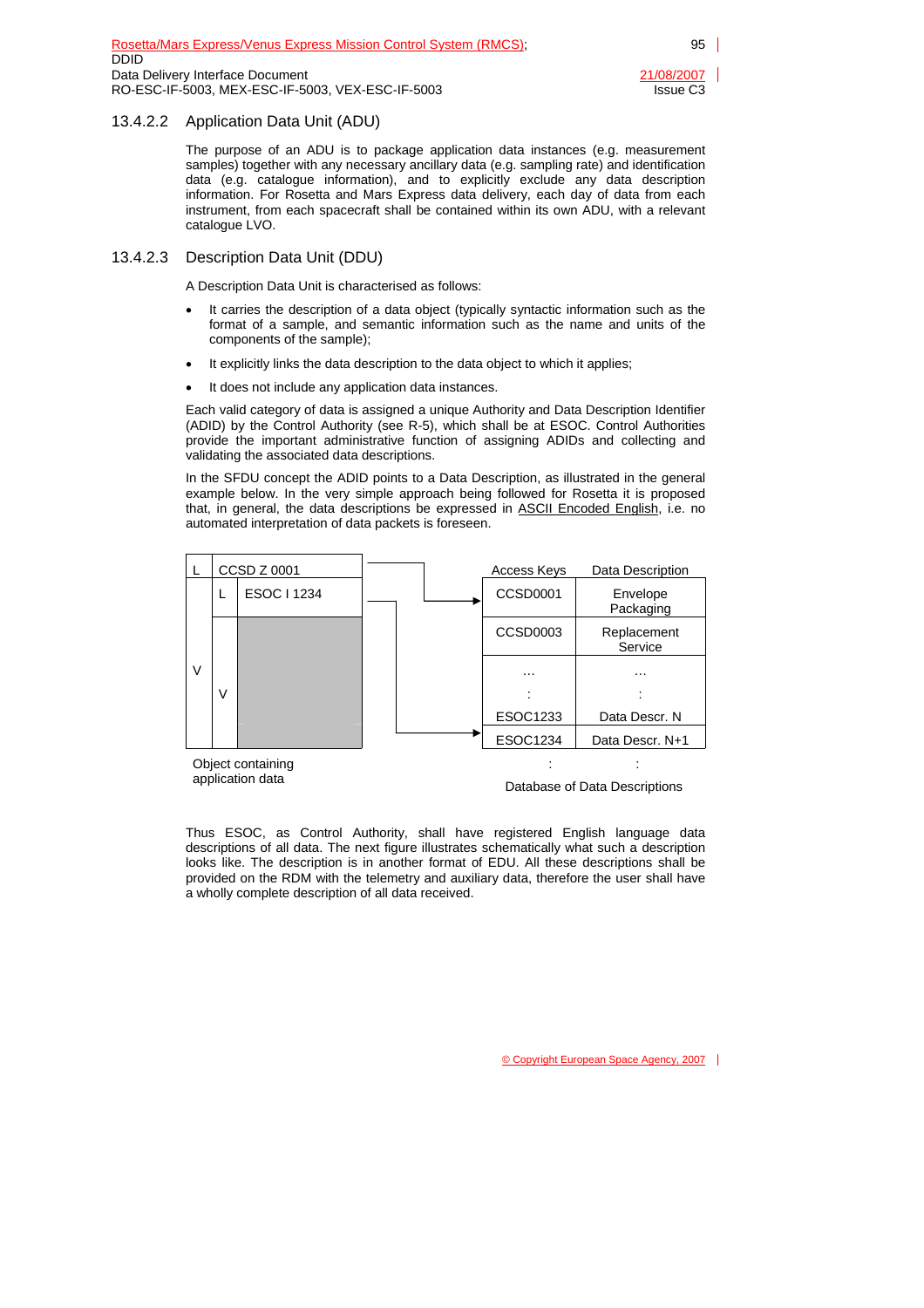

The main points to note are:

- The whole SFDU product is enclosed within a Class Z LVO (an EDU), indicating that the VALUE field can contain LVOs of any other class;
- The Class F LVO indicates that everything enclosed within it is part of a data description registration package. This is mandatory to register any data description package (see R-4);
- The Class C LVO is used in its simplest form, and has a single Parameter Value<br>Language (PVL) statement within its VALUE field. for example Language  $(PVL)$  statement within its VALUE field, ADIDNAME=ESOC1234;. This PVL statement specifies the ADID under which the data description shall be registered. White space is also allowed within the Class C LVO VALUE field;
- The VALUE field of the Class D or Class E LVOs contain the actual data description. The ADID of this Class D is CCSD0002, this specifies that the VALUE field is represented in English ASCII Text. Each Class D LVO VALUE field shall therefore contain a conventional English language Interface Control Document.

As well as supplying these data description on the RDM, the Control Authority, ESOC, shall maintain a database of data descriptions. In the database, each description shall be keyed on the ADID of the data it describes.

# **13.5 EDU Structure Diagram**

The four structures that have been illustrated in the previous section are the Simple Label-Value-Object (LVO), the Exchange Data Unit (EDU), the Application Data Unit (ADU) and the Description Data Unit (DDU). These structures may be packaged together as indicated in the structure diagram below. Not all the components on the right of the := have to be included in all EDUs, but at least one Simple LVO must be present. The packaging is hierarchical with the highest level object being an EDU.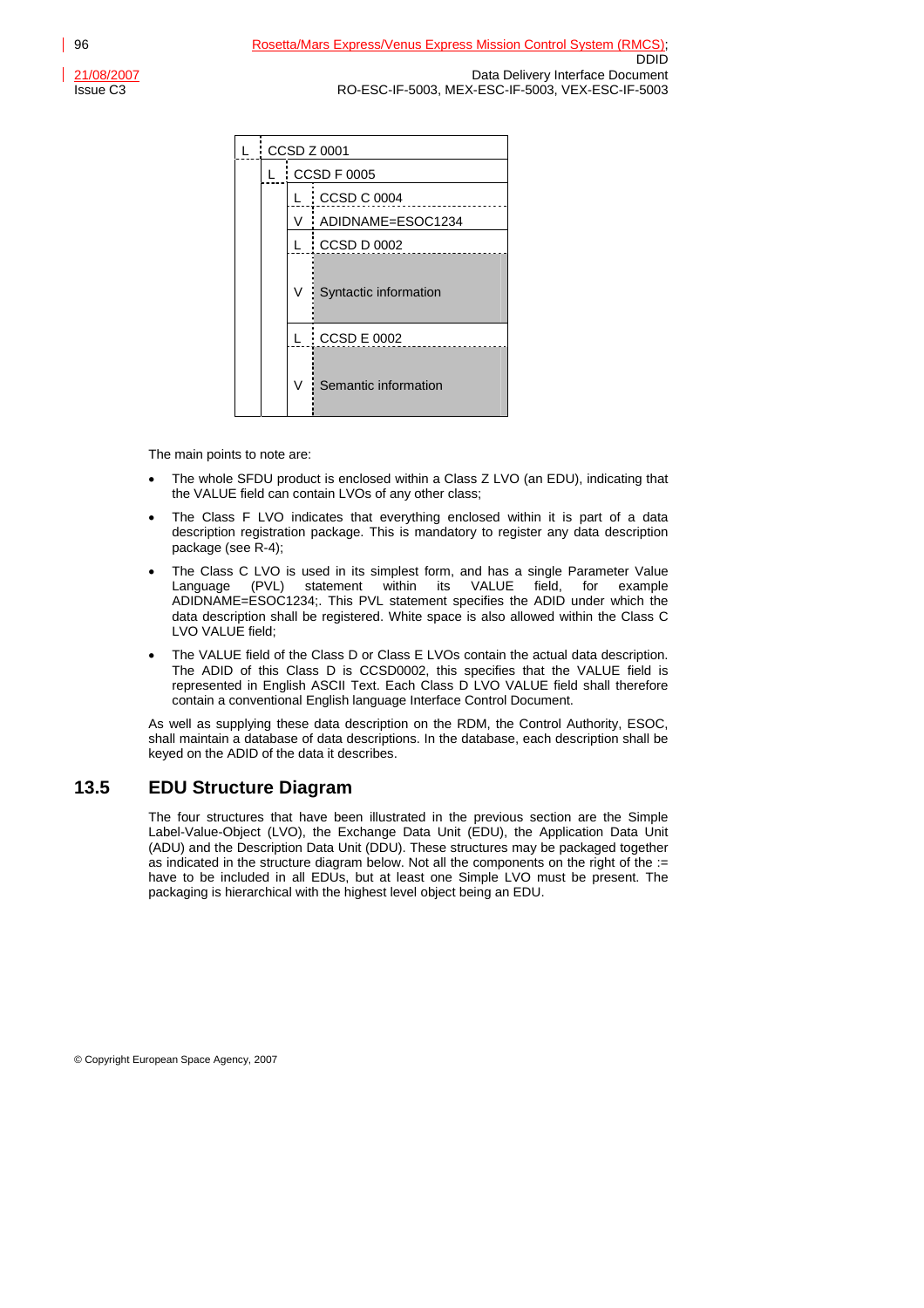

# **13.6 Packaging Techniques**

# **13.6.1 Envelope Packaging**

Envelope Packaging is the simplest form of SFDU packaging and is used when all the data/LVOs to be packaged reside in the same physical file. The idea is shown below, which shows the simplest case, in which an EDU contains one LVO of application data, which could, for example, be a transfer frame of telemetry data. A more elaborate example, showing the envelope packaging of a "bundle" of telemetry packets is shown overleaf.

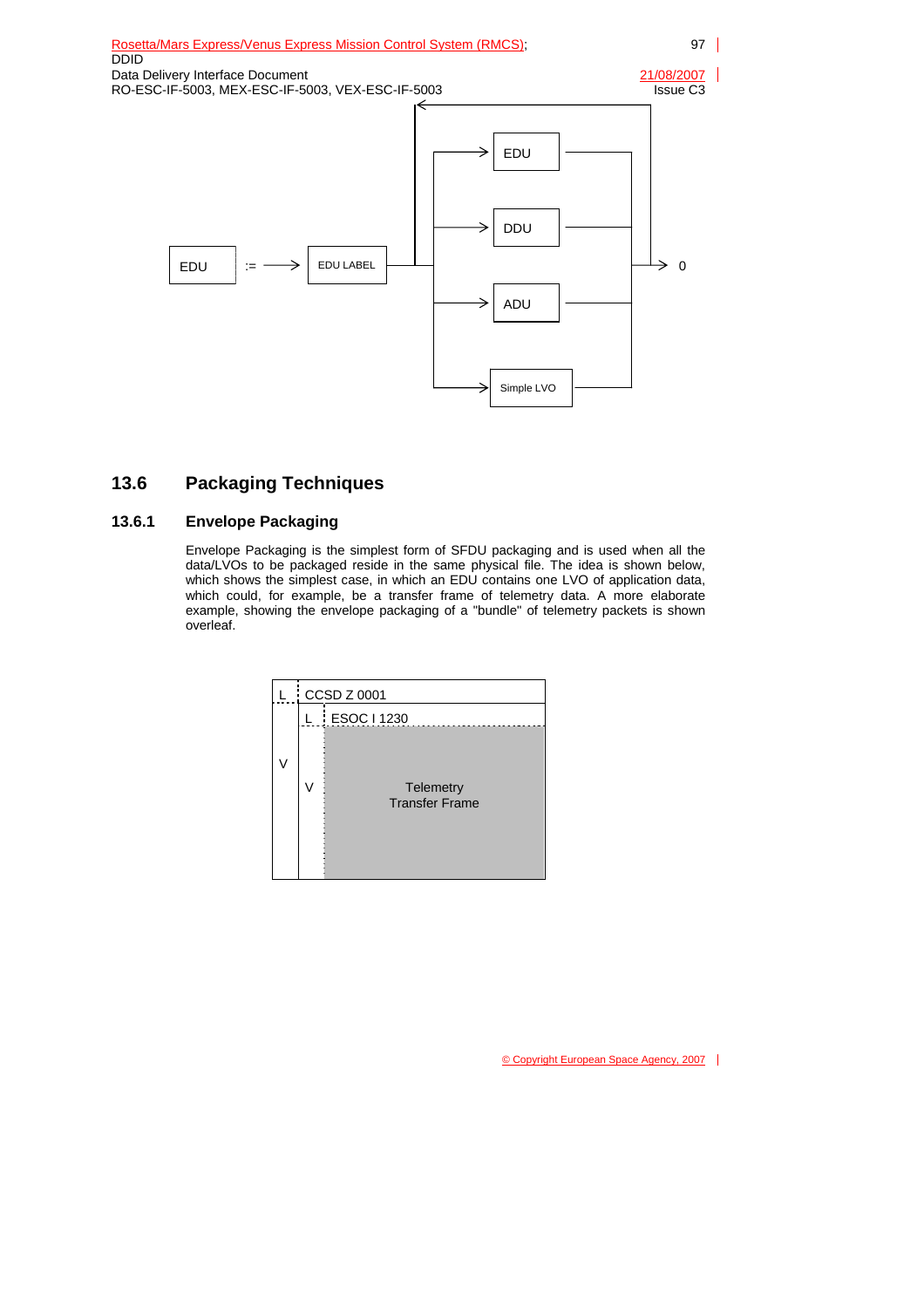

98 Rosetta/Mars Express/Venus Express Mission Control System (RMCS); DDID 21/08/2007 **Data Delivery Interface Document** Data Delivery Interface Document Issue C3 RO-ESC-IF-5003, MEX-ESC-IF-5003, VEX-ESC-IF-5003



## **13.6.2 Referencing Technique - the Replacement Service**

The referencing technique is provided to include data units in a product even if those units are not stored contiguously with the rest of the product. This is realised by means of an LVO with Class ID =  $\overline{R}$ , which contains the reference information in its VALUE field in the form of Parameter Value Language (PVL) statements (see R-9). The concept is shown below.



In this EDU, the data file (a sequence of telemetry frames) is stored on the same media, but not in the same file as the rest of the SFDU product which contains the associated catalogue and production data, the LVO with Class  $ID = R$  is envelope packaged in the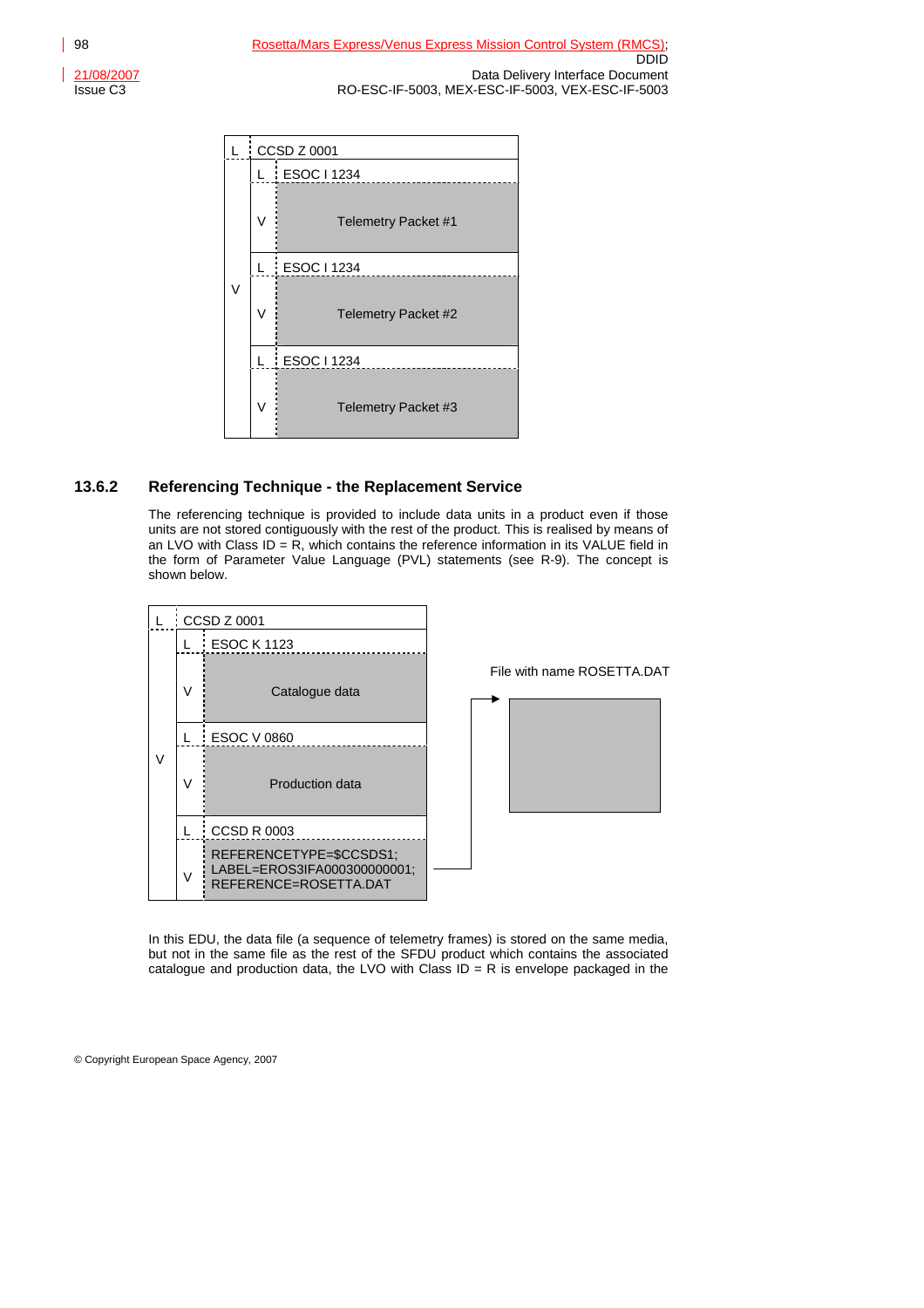99

EDU and references a file called ROSETTA.DAT. The PVL statements in the LVO with Class  $ID = R$  have the following meanings:

**REFERENCETYPE=\$CCSDS1**: this statement defines the file naming convention for the **REFERENCE** statement. In the case of Rosetta and MEX, the CCSDS proposed canonical form, \$CCSDS1, will be used.

**LABEL=caid-v-c-d-s-ddid-xxxxxxxx**: this statement provides a 20 octet string that is used to label the remote data file. The string has the same specification as for a standard LABEL.

**REFERENCE=filename**: this statement provides the actual referenced filename, the format of this depends upon the **REFERENCETYPE** parameter value.

Although there may be only one **REFERENCETYPE** statement in any one Class R LVO, and it must be the first statement, there may be any number of **LABEL** and **REFERENCE** statements, so that many files may be referenced from one Class R LVO.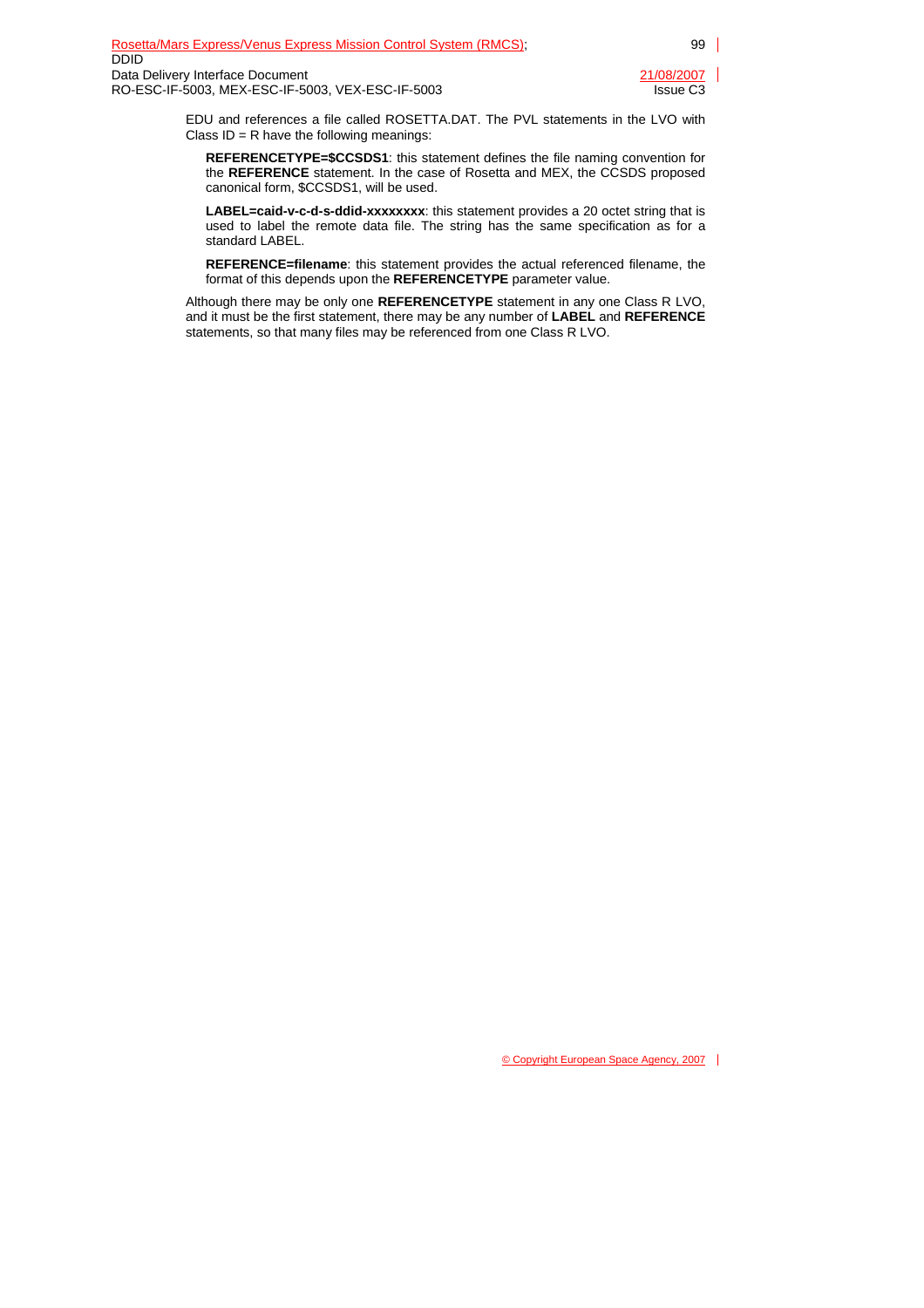

# **14. Appendix G: Physical Data Nomenclature Conventions**

# **14.1 ASCII Codes Definition**

┑

This Appendix defines the ASCII code set that is used for SFDUs and also highlights the codes that comprise the Restricted ASCII character that is used in the LABEL field of an LVO.

A code is a correspondence between a symbol and a number of digits of a number system. The American Standard Code for Information Interchange (ASCII) is a seven-bit code also known as the USA Standard Code for Information Interchange (USASCII). The latest updated American National Standards Institute ANSI-X3 standard for this is ANSI X3.4-1977. This code has been incorporated into the ISO code of the same nature (ISO 646-1983) which includes other symbols and alphabets. Since the ISO code is an eightbit code, the ASCII code is embedded in an eight-bit field in which the higher order bit is set to zero. The Restricted ASCII set of characters (denoted here by a \* next to the code) is used by the CCSDS Recommendation. The primary reference to be used should be ISO 646-1983.

The ASCII and Restricted ASCII or RA codes are given below. *(The code for each character (Char) is given in decimal (Dec), and hexadecimal (Hex))*.

| Char            | Dec            | Hex |         | Char           | Dec | Hex |          | Char         | Dec | Hex | Char                 | Dec | Hex |
|-----------------|----------------|-----|---------|----------------|-----|-----|----------|--------------|-----|-----|----------------------|-----|-----|
| <b>NUL</b>      | $\mathbf 0$    | 00  |         | sp             | 32  | 20  |          | $^{\circ}$   | 64  | 40  | $\ddot{\phantom{0}}$ | 96  | 60  |
| SOH             | $\mathbf{1}$   | 01  |         | Ţ              | 33  | 21  | $^\star$ | А            | 65  | 41  | a                    | 97  | 61  |
| STX             | $\overline{2}$ | 02  |         | Ħ              | 34  | 22  | $^\star$ | в            | 66  | 42  | b                    | 98  | 62  |
| <b>ETX</b>      | 3              | 03  |         | #              | 35  | 23  | $^\star$ | c            | 67  | 43  | c                    | 99  | 63  |
| <b>EOT</b>      | $\overline{4}$ | 04  |         | \$             | 36  | 24  | $\star$  | D            | 68  | 44  | d                    | 100 | 64  |
| <b>ENQ</b>      | 5              | 05  |         | %              | 37  | 25  | $^\star$ | Е            | 69  | 45  | e                    | 101 | 65  |
| ACK             | 6              | 06  |         | &              | 38  | 26  | $^\star$ | F            | 70  | 46  | f                    | 102 | 66  |
| <b>BEL</b>      | $\overline{7}$ | 07  |         | $\blacksquare$ | 39  | 27  | $^\star$ | G            | 71  | 47  | g                    | 103 | 67  |
| BS              | 8              | 08  |         |                | 40  | 28  | $^\star$ | н            | 72  | 48  | h                    | 104 | 68  |
| HТ              | 9              | 09  |         | ١              | 41  | 29  | $\star$  | L            | 73  | 49  | j.                   | 105 | 69  |
| LF              | 10             | 0A  |         | $\star$        | 42  | 2A  | $\star$  | J            | 74  | 4A  | j.                   | 106 | 6A  |
| VT              | 11             | 0B  |         | ٠              | 43  | 2B  | $\star$  | κ            | 75  | 4B  | k                    | 107 | 6B  |
| FF              | 12             | 0C  |         | $\cdot$        | 44  | 2C  | $\star$  | L            | 76  | 4C  | т                    | 108 | 6C  |
| CR              | 13             | 0D  |         | ۰              | 45  | 2D  | $\star$  | M            | 77  | 4D  | m                    | 109 | 6D  |
| so              | 14             | 0E  |         |                | 46  | 2E  | $\star$  | N            | 78  | 4E  | n                    | 110 | 6E  |
| SΙ              | 15             | 0F  |         | $\prime$       | 47  | 2F  | $^\star$ | $\circ$      | 79  | 4F  | $\mathbf{o}$         | 111 | 6F  |
| <b>DLE</b>      | 16             | 10  | $\star$ | 0              | 48  | 30  | $\star$  | P            | 80  | 50  | p                    | 112 | 70  |
| DC1             | 17             | 11  | $\star$ | 1              | 49  | 31  | $^\star$ | Q            | 81  | 51  | q                    | 113 | 71  |
| DC <sub>2</sub> | 18             | 12  | $\star$ | $\mathbf{2}$   | 50  | 32  | $^\star$ | R            | 82  | 52  | r                    | 114 | 72  |
| DC3             | 19             | 13  | ×       | 3              | 51  | 33  | $^\star$ | s            | 83  | 53  | s                    | 115 | 73  |
| DC4             | 20             | 14  | $\star$ | 4              | 52  | 34  | $^\star$ | T            | 84  | 54  | t                    | 116 | 74  |
| <b>NAK</b>      | 21             | 15  | ×       | 5              | 53  | 35  | $^\star$ | U            | 85  | 55  | u                    | 117 | 75  |
| SYN             | 22             | 16  | ×       | 6              | 54  | 36  | $\star$  | $\mathsf{v}$ | 86  | 56  | v                    | 118 | 76  |
| <b>ETB</b>      | 23             | 17  | $\star$ | $\overline{7}$ | 55  | 37  | $^\star$ | W            | 87  | 57  | W                    | 119 | 77  |
| CAN             | 24             | 18  | ×       | 8              | 56  | 38  | $\star$  | x            | 88  | 58  | x                    | 120 | 78  |

|         | Char       | Dec | H              |
|---------|------------|-----|----------------|
|         | $^{\circ}$ | 64  | 40             |
| $\star$ | Α          | 65  | 41             |
| $\star$ | в          | 66  | 42             |
| $\star$ | C          | 67  | 43             |
| $\star$ | D          | 68  | 44             |
| $\star$ | E          | 69  | 45             |
| $\star$ | F          | 70  | 46             |
| $\star$ | G          | 71  | 47             |
| $\star$ | Н          | 72  | 48             |
| $\star$ | ı          | 73  | 4S             |
| $\star$ | J          | 74  | 4/             |
| $\star$ | Κ          | 75  | 4E             |
| $\star$ | L          | 76  | 40             |
| $\star$ | M          | 77  | 4 <sub>L</sub> |
| $\star$ | N          | 78  | 4E             |
| $\star$ | o          | 79  | 4F             |
|         | P          | 80  | 5 <sub>C</sub> |
| $\star$ | Q          | 81  | 51             |
| $\star$ | R          | 82  | 52             |
| $\star$ | s          | 83  | 53             |
| $\star$ | T          | 84  | 54             |
| $\star$ | U          | 85  | 55             |
| *       | ٧          | 86  | 56             |
|         | W          | 87  | 57             |

| Char | Dec | Hex |
|------|-----|-----|
|      | 96  | 60  |
| a    | 97  | 61  |
| b    | 98  | 62  |
| c    | 99  | 63  |
| d    | 100 | 64  |
| е    | 101 | 65  |
| f    | 102 | 66  |
| g    | 103 | 67  |
| h    | 104 | 68  |
| i    | 105 | 69  |
| j    | 106 | 6A  |
| k    | 107 | 6В  |
| ı    | 108 | 6C  |
| m    | 109 | 6D  |
| n    | 110 | 6E  |
| o    | 111 | 6F  |
| р    | 112 | 70  |
| q    | 113 | 71  |
| r    | 114 | 72  |
| s    | 115 | 73  |
| t    | 116 | 74  |
| u    | 117 | 75  |
| v    | 118 | 76  |
| W    | 119 | 77  |
|      |     |     |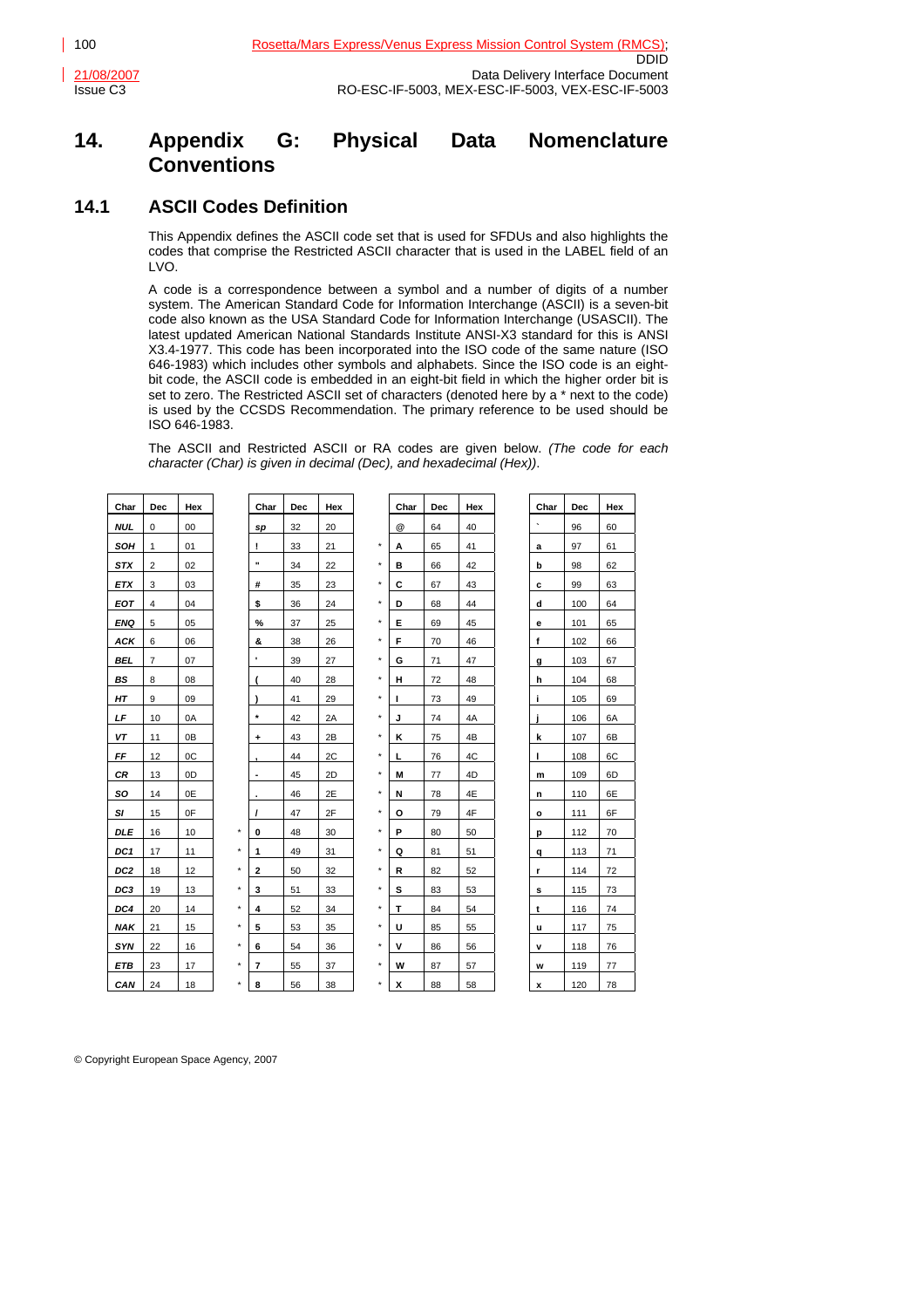#### Rosetta/Mars Express/Venus Express Mission Control System (RMCS); DDID Data Delivery Interface Document 21/08/2007

RO-ESC-IF-5003, MEX-ESC-IF-5003, VEX-ESC-IF-5003

| Char     | Dec    | Hex            |
|----------|--------|----------------|
| EМ       | 25     | 19             |
| SUB      | 26     | 1A             |
| ESC      | 27     | 1B             |
| FS       | 28     | 1C             |
| GS       | 29     | 1D             |
| RS       | 30     | 1E             |
| $\cdots$ | $\sim$ | $\overline{ }$ |



| Char      | Dec | Hex |
|-----------|-----|-----|
| Y         | 89  | 59  |
| z         | 90  | 5A  |
|           | 91  | 5B  |
|           | 92  | 5C  |
|           | 93  | 5D  |
| $\lambda$ | 94  | 5E  |
|           | 95  | 5F  |

| Char | <b>Dec</b> | Hex |
|------|------------|-----|
| y    | 121        | 79  |
| z    | 122        | 7A  |
|      | 123        | 7B  |
|      | 124        | 7C  |
|      | 125        | 7D  |
|      | 126        | 7E  |
| DEL  | 127        | 7F  |

# **14.2 Bit and Octet Numbering Conventions**

In this document, the following convention is used to identify each octet (8-bit field) in an N-Octet field:

The first octet in the field (to be transferred) will be drawn in the most left justified position and will be defined to be "Octet 0". The following octet will be defined as "Octet 1" and so on, up to "Octet N-1". When the field is used to express a numerical value, the Most Significant Octet (MSO), shall be the first octet of the field, i.e., "Octet 0". The sequence of decreasing value will be Octet 1 to Octet N-1.

According to the CCSDS convention, the Most Significant Bit (MSB) of any octet shall be the first bit transmitted and it shall be drawn in the most left justified position and designated as "Bit 0". The transmission sequence shall go from MSB to the Least Significant Bit (LSB).

101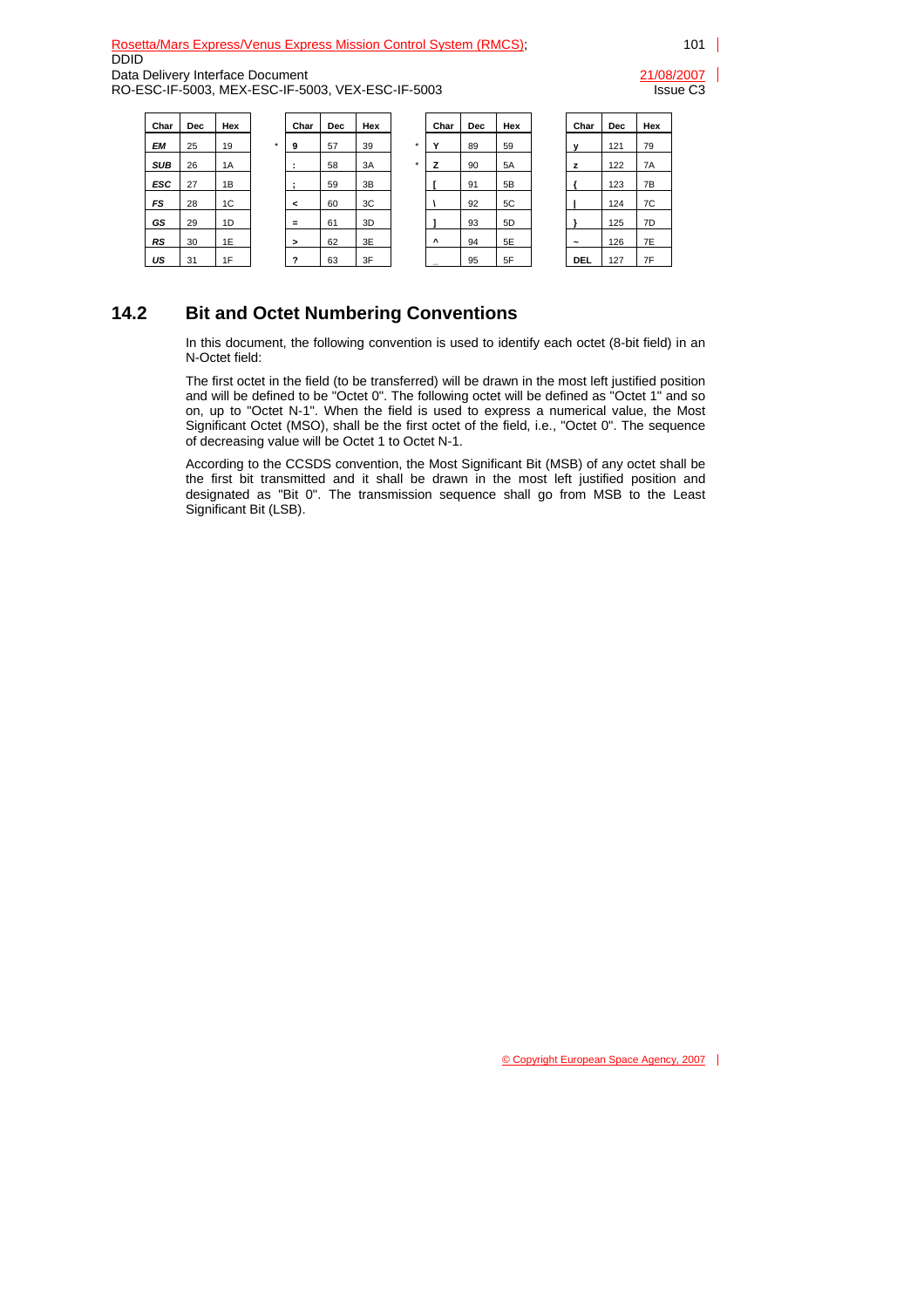# **15. Appendix H: Data Delivery Flight Dynamics Products**

This is provided as a separate document (A-4).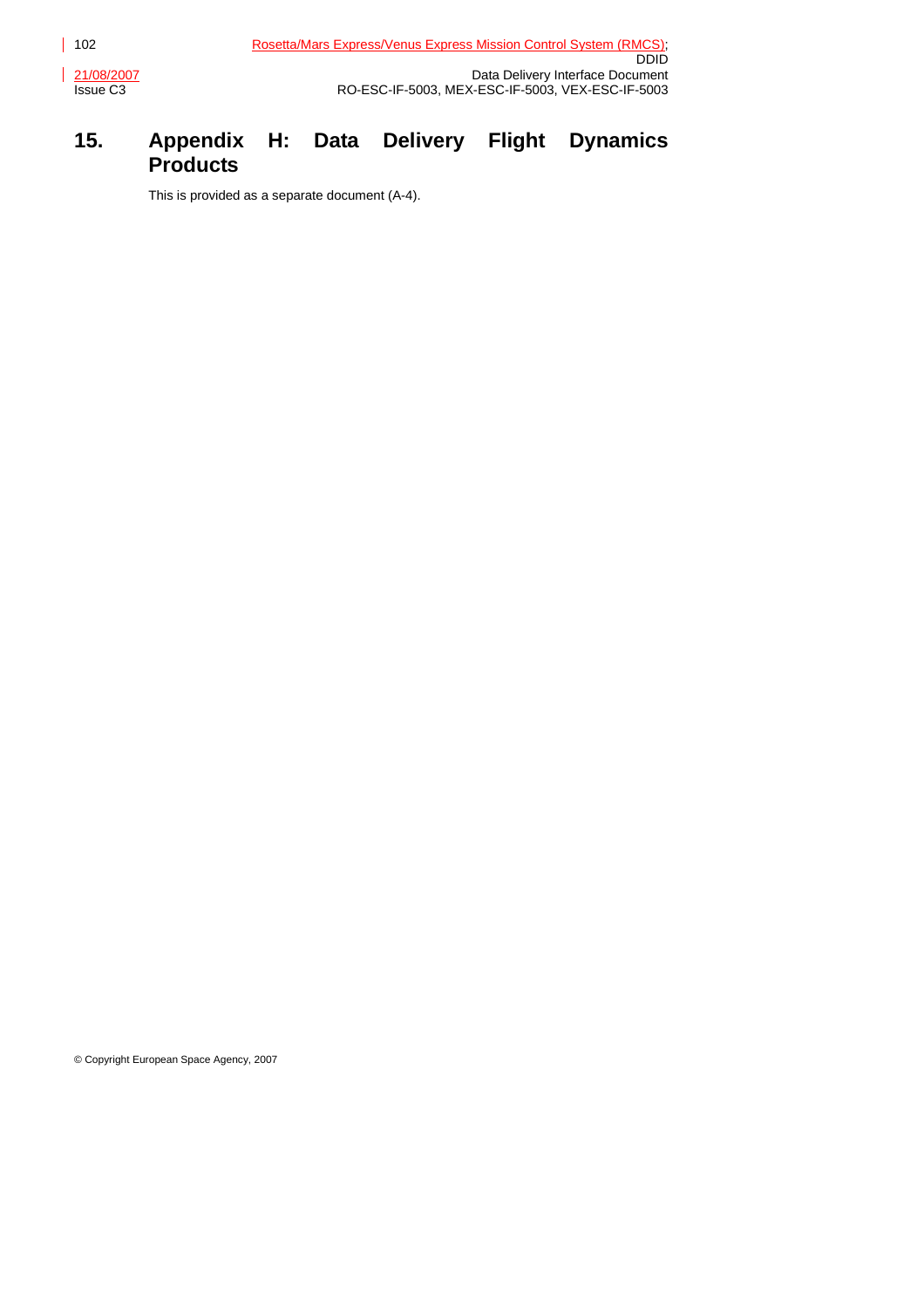# **16. Appendix I: Request Dialogue XML Schema**

This is provided as a separate document.(A-7)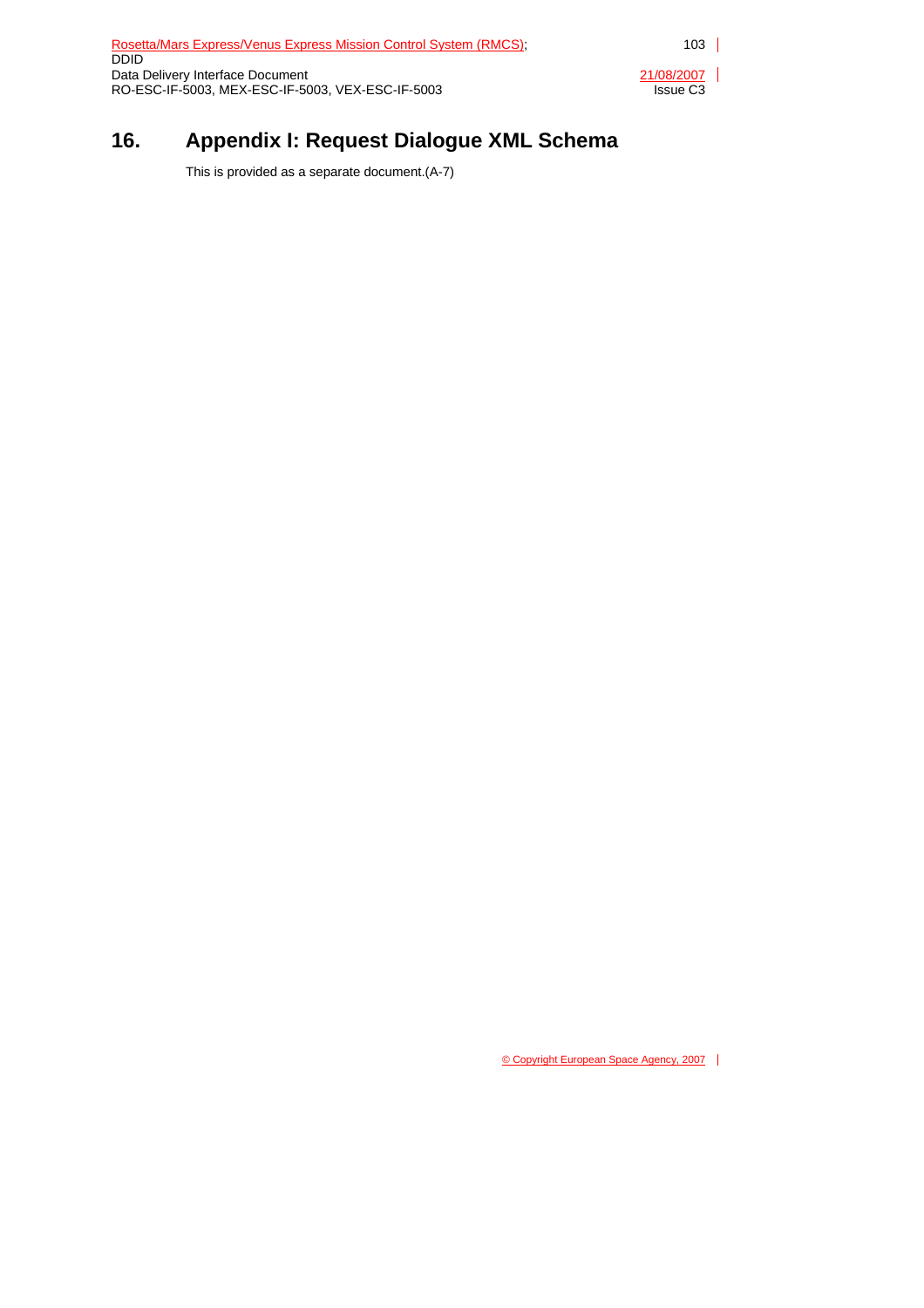# 17. Appendix J: Data Delivery Mars/Venus<sup>DCR210</sup> **Express MPS Products**

Appendix E provides the full list of auxiliary data delivered for Mars Express.

The files related to the Mars/Venus Express Mission Planning Systems are described in the OCDs MEX-ESC-RS-5611, chapter 12.5 and VEX-ESC-RS-5007, chapter 12.5<br>respectively.<sup>DCR210</sup>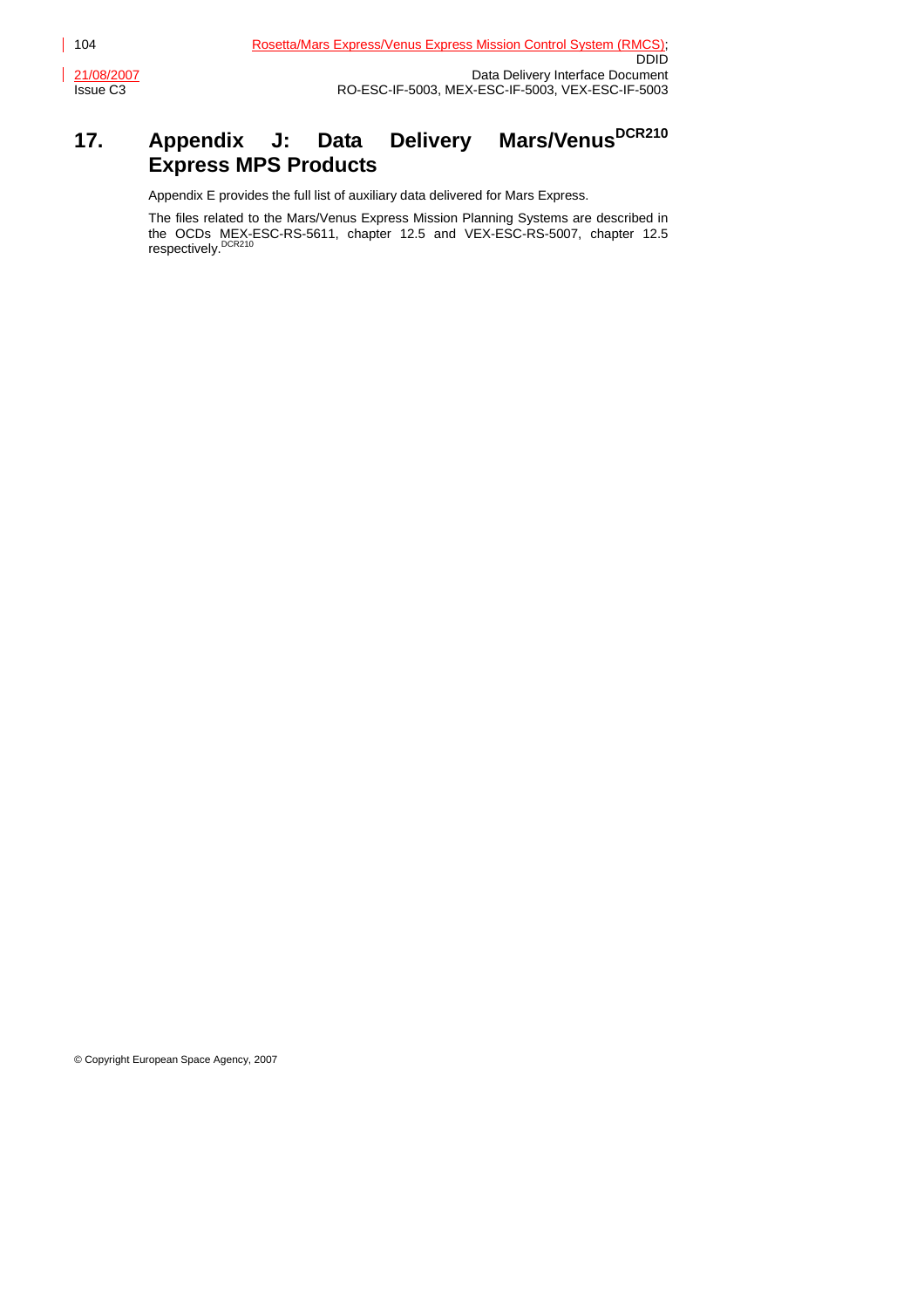# **18. Appendix K: MCS Products**

This appendix defines the products that originate in the MCS.

# **18.1 MCS Telemetry Packets**

This section describes telemetry packets assigned by the Mission Control System.

## **18.1.1 Externally Generated Packets Reassigned by MCS**

This section describes telemetry packets generated externally to the MCS (by the Spacecraft) which are reassigned to a specific APID/Type/Subtype ID.

The structure and identification of this packet is defined by the TM/TC  $ICD^{DCR218}$  and definitions exist within the source database.

Where no indication is provided in the externally generated data, internal telemetry packets are identified by:

- $APID = 1966$
- $-$  Type = 190

For reference, the following table defines internal Telemetry Packets containing externally generated data.

| <b>Packet Description</b>                 | <b>APID</b> | <b>TYPE</b> | <b>SUBTYPE</b> |
|-------------------------------------------|-------------|-------------|----------------|
| Telemetry Packet - Bad                    | 1966        | 190         | 30             |
| Telemetry Packet - Idle                   |             | 190         |                |
| <b>Telemetry Packet - RICE Compressed</b> |             | 190         |                |
| Telemetry Packet - Source Packet          |             | ۰           |                |
| Telemetry Packet - Time Packet            |             | 190         |                |
| Telemetry Packet - undefined in database  | 1966        | 190         | 38             |
| Telemetry Packet - Wavelet Compressed     |             |             |                |
| Transfer Frame - Bad                      | 1966        | 190         | 20             |
| Transfer Frame - Good                     | 1966        | 190         | 21             |
| Transfer Frame - Idle                     | 1966        | 190         | 29             |

Note: '-' indicates value defined externally in received data.

# **18.1.2 Telemetry Packet Generated by MCS**

This section describes telemetry packets generated within the Mission Control System.

In general, all packets generated by the MCS are stored without a Source Packet Header and consist of:

| SCOS-2000 TM Packet Header | I Packet Data Field |
|----------------------------|---------------------|
|----------------------------|---------------------|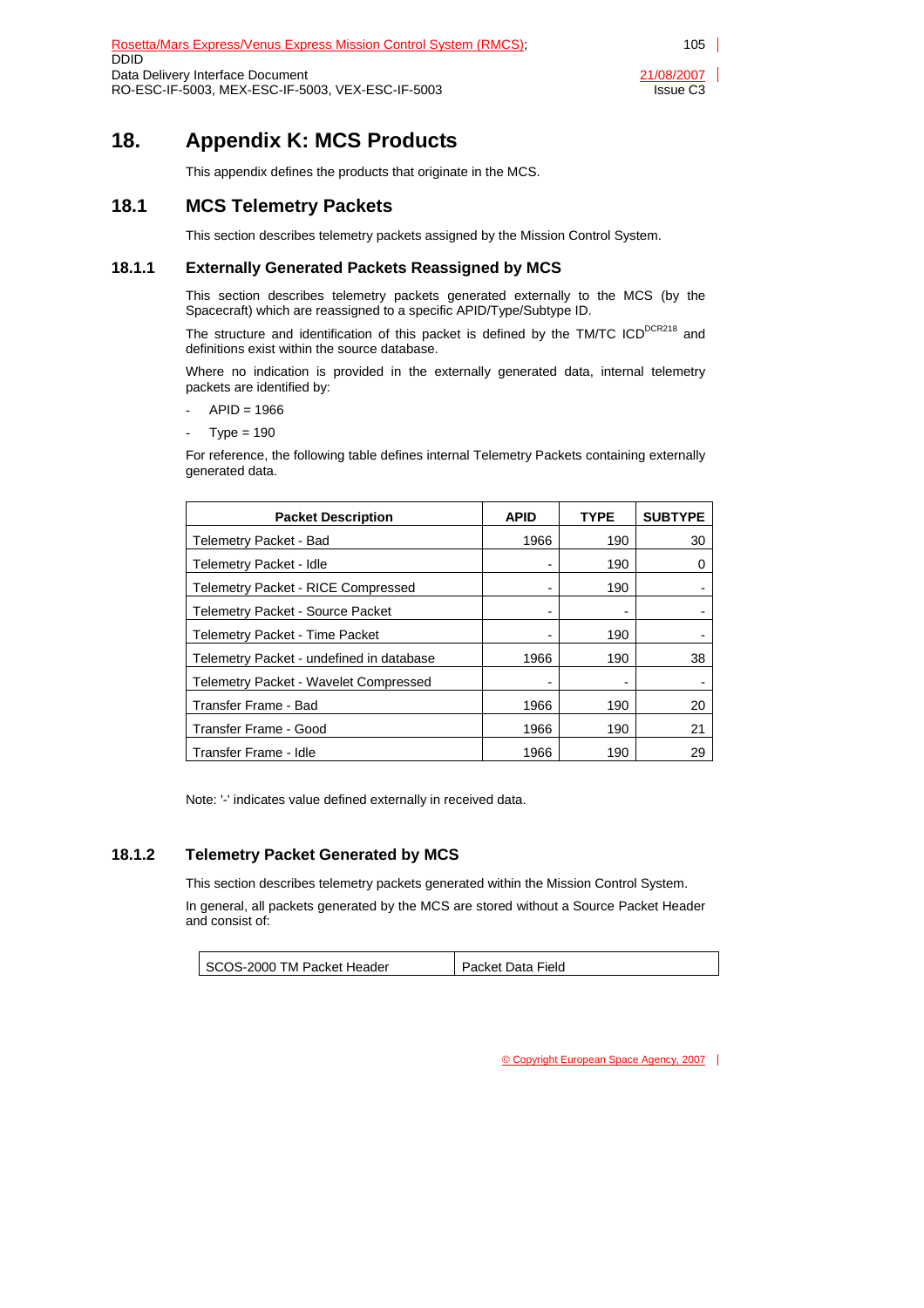

For reference, the following table defines internal Telemetry Packets generated by the<br>Mission Control System. <sup>DCR205, DCR211</sup>

| <b>Packet Description</b>            | <b>APID</b> | <b>TYPE</b> | <b>SUBTYPE</b> |
|--------------------------------------|-------------|-------------|----------------|
| Time Correlation Coefficient Packets | 1966        | 190         | 40             |
| <b>Telemetry Constants Packet</b>    | 1966        | 190         |                |

### 18.1.2.1 Time Correlation Coefficient Packets

Time correlation coefficient packets contain the information necessary to enable the UTC time of a packet to be obtained from its OBT. The following contains a description of the end-to-end processing involved in generating the time correlation packets, as well as a description of the packet contents. DCR214

The procedures for carrying out Spacecraft Time correlation are specified in the ESA Packet Telemetry standard (Applicable Document A-2) and the relevant section reproduced here

#### 18.1.2.1.1 Spacecraft Time Correlation Procedures. (From Section 7.4 of Applicable Doc. A-2)

On board the spacecraft, the contents of the Spacecraft Elapsed Time clock are sampled at the instance of occurrence of the leading edge of the **first bit of the Attached Synchronisation Marker of that telemetry Transfer Frame of Virtual Channel '0' with a Virtual Channel Frame Count '0'**. This time sample shall then be placed into the standard Spacecraft Time Source Packet and telemetered to **ground** before the Frame Counter of Virtual Channel '0' has counted 255 more frames, so as to avoid ambiguity.

Should this sampling rate (intervals of 256 Frames of Virtual Channel '0') prove too low for the mission requirements, it is permissible to sample the spacecraft clock contents at intervals of 128, 64, 32, 16, 8, 4, 2 or 1 frame(s) of Virtual Channel '0', by choice. Consequently the time sample shall be telemetered to ground before the selected number of Frames of Virtual Channel '0' have elapsed (128, 64, 32, 16, 8, 4, 2 or 1, all counts starting from Virtual Channel Frame Count '0').

The ground data capture system shall;

- a) accurately time-tag the instant of reception of the same first bit of the Attached Synchronisation Marker of the Virtual Channel '0' Transfer Frame with a Virtual Channel Frame Count '0'. The time standard used will be the CDS-coded UTC;
- b) extract the standard Spacecraft Time Source Packet and collect the CUC-coded time sample.

Thus, a correlation between the Spacecraft Elapsed Time and the UTC reference on ground shall be established which can be used:

- on ground, to transform the Spacecraft Elapsed Time information contained in the source Packets into UTC information;
- on board the spacecraft, to achieve directly the same service as on the ground.

## 18.1.2.1.2 Rosetta/MEX/VEX<sup>DCR325</sup> Implementation

The design of the Rosetta, MEX, and VEX  $DCR325$  spacecraft onboard systems is such that it is possible to select the sampling rate at which the standard Spacecraft Time Source Packet is generated to be one of every 256, 128, 64, 32 or 16 VC0 frames.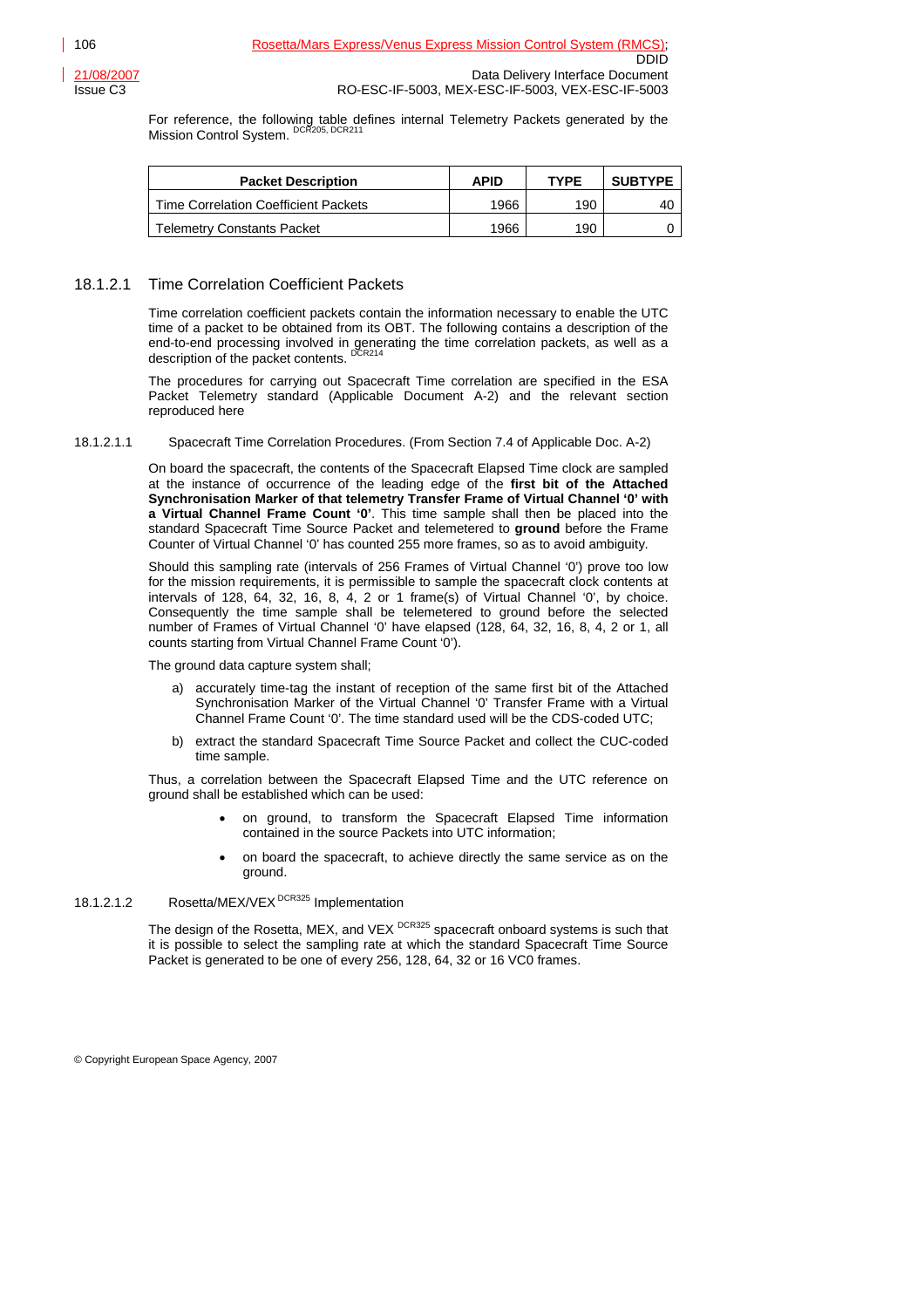All telemetry frames on reception at the groundstation are time stamped with the current UTC (obtained from the station clock which is synchronised with UTC), this is called the Earth Reception Time (ERT).. These frames are then routed to the control system at ESOC. On arrival the packetiser (i.e. the application responsible for extracting the source packets from the received time frames) extracts the ERT timestamp of every VC0 "zeroth" frame (i.e. the frame at whose leading edge bit the timestamp contained in the next standard Spacecraft Time Source Packet was generated). The extracted ERT then has 3 correction factors applied to it;

- 1. the first is to remove the delay between the downlinked frame arriving at the antenna and it actually reaching the equipment where the ERT is timestamped on the frame. This correction is composed of two elements, a fixed delay (which varies between groundstations and is determined by measurements) and a variable delay which depends on bit rate and is the same for all groundstations,
- 2. the second correction is to remove the propagation delay, i.e. the time taken for the signal to travel from the spacecraft to the groundstation antenna. The appropriate correction is obtained from the predictions contained in the Flight Dynamics "One Way Light Time" (OWLT) file,
- the third is to remove the delay in processing the frame on the spacecraft. This correction is composed of two elements a fixed delay plus a variable delay which is bit-rate dependent.

After the above corrections have been applied to the ERT what is obtained is effectively the UTC at which standard Spacecraft Time Source Packet was generated onboard the spacecraft. This time is then stored internally by the Packetiser. When the next standard Spacecraft Time Source Packet arrives the Packetiser uses this, along with the stored, generation UTC to create a "Time Telemetry" Packet (Type 190, Subtype 0, Apid 0, P1 0, P2 0) which contains both the spacecraft time and the UTC at which it was generated. These packets are then distributed to the system and filed.

The actual generation of the Time Correlation Coefficients packet is instigated manually by the Flight Control Team who have the ability to specify a time range from which the Time Telemetry Packets should be used to obtain a correlation. Once the applicable Time Telemetry Packets from the specified time range have been extracted from the archive a least squares fit is calculated to obtain the coefficients necessary to convert the OBT in the source packets to UTC. Once the appropriate coefficients have been calculated the FCT can then either reject the obtained correlation, or accept it. If the obtained correlation is accepted a validity start time is specified which is the time from which that correlation is valid, i.e. is used to derive the UTC timestamps from the OBT time contained in the source packets. A time correlation remains valid until the next time correlation packet is generated.

It should be noted that as data can be stored on board the spacecraft the time correlation used to timestamp any particular packet is not necessarily the current correlation since the system will actually use the correlation that was valid for the OBT contained in the source packet.

For Rosetta, MEX, and VEX the gradient of the obtained time correlation should be nominally 1, in practise there will be small deviations from this. Any time correlation packet which is found to contain a gradient substantially different from 1 should be treated with caution.

#### 18.1.2.1.3 Time Correlation Packet Structure

It must be noted that the Time Correlation Packet is NOT a spacecraft source packet since it is generated internally by the control system. Consequently the structure of this packet does not conform to that of spacecraft generated TM packets.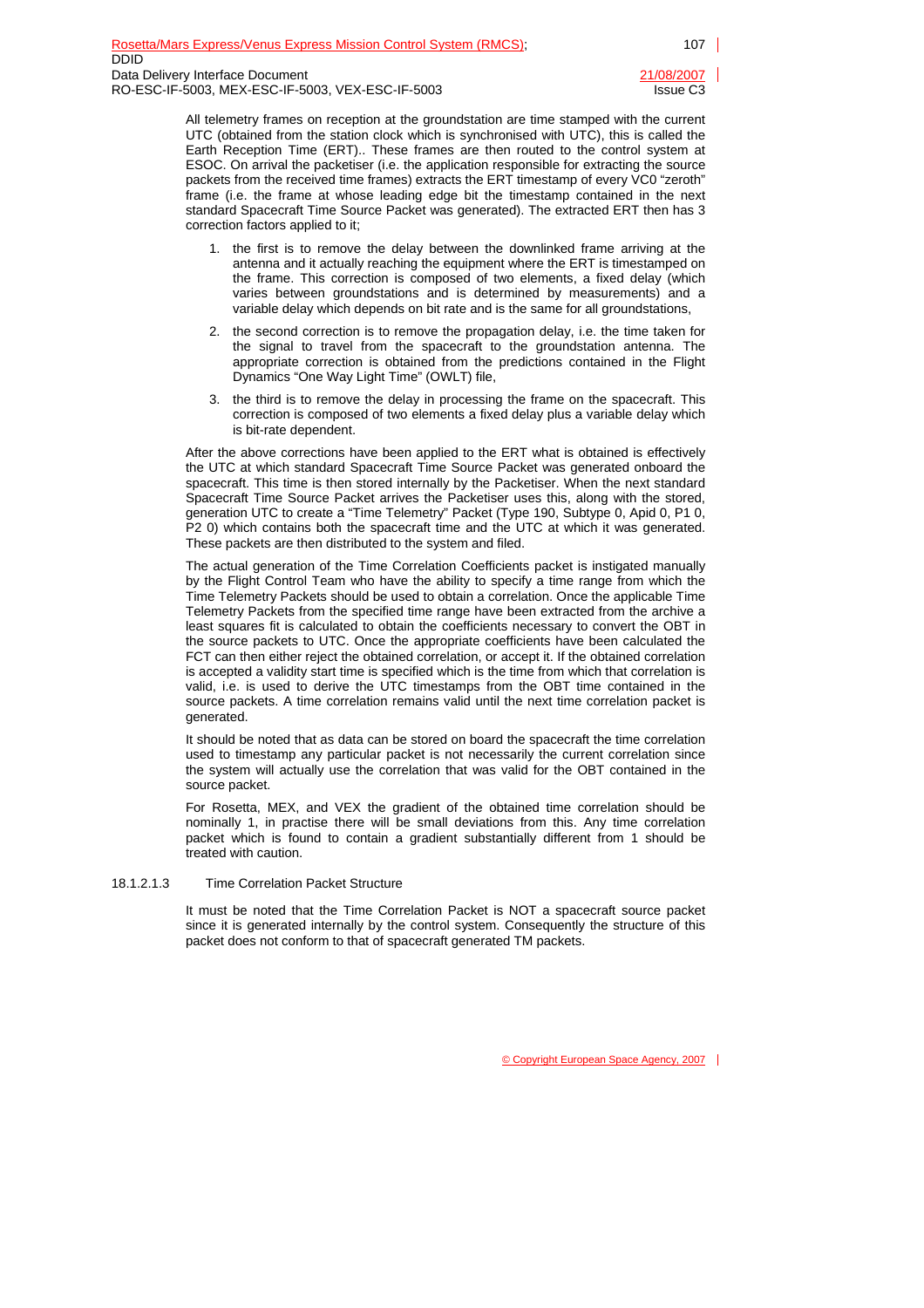



#### | 108 **Rosetta/Mars Express/Venus Express Mission Control System (RMC** DDID 21/08/2007 **Data Delivery Interface Document** Data Delivery Interface Document Issue C3 RO-ESC-IF-5003, MEX-ESC-IF-5003, VEX-ESC-IF-5003

The structure of the packets is as shown in the following diagram, note that the byte order is "big-endian", i.e. the most significant byte has the lowest address (the word is stored "big-end-first");

| Time Correlation Packet Data Field (Fixed) |         |         |         |  |  |  |  |
|--------------------------------------------|---------|---------|---------|--|--|--|--|
| Gradient<br>Offset<br>Gen Time<br>Std      |         |         |         |  |  |  |  |
| 64 bits                                    | 64 bits | 64 bits | 48 bits |  |  |  |  |
| $240$ bits $DCR212$                        |         |         |         |  |  |  |  |

The structure and meaning of the various fields are as follows;

| Field<br><b>Name</b> | <b>Size</b><br>(bits) | Param type DCR213         | <b>Description</b>                                                                                                                                                                                   |  |  |  |  |  |  |
|----------------------|-----------------------|---------------------------|------------------------------------------------------------------------------------------------------------------------------------------------------------------------------------------------------|--|--|--|--|--|--|
| Gradient             | 64                    | <b>IEEE Double Format</b> | 'Gradient' value of Coefficients pair                                                                                                                                                                |  |  |  |  |  |  |
| Offset               | 64                    | <b>IEEE Double Format</b> | 'Offset' value of Coefficients pair                                                                                                                                                                  |  |  |  |  |  |  |
| Std                  | 64                    | <b>IEEE Double Format</b> | Standard<br><b>Deviation</b><br>value<br>associated with the Coefficients<br>pair                                                                                                                    |  |  |  |  |  |  |
| Gen Time             | 48                    | CCSDS CUC format          | Generation Time of the Coefficients<br>The format of this is as described in<br>Ref R-6 where there is no p-field<br>and the t-field is composed of 4<br>bytes coarse time and 2 bytes fine<br>time. |  |  |  |  |  |  |

It should be noted that for Time Correlation Coefficient packet the SCET contained in the DDID header (see Section 7.6.2) contains the time at which the contained time correlation became valid.

#### 18.1.2.1.4 Meanings of Time Quality Flag

The algorithm for deriving the calibrated timestamp (i.e. the SCET contained in the DDID header, see Section 7.6.2) and the Time Quality is summarised below. In particular, they take into account the On-Board Time (OBT) as contained in the TM source packet generated by the spacecraft and the Earth Reception Time (ERT) of the carrier transfer frame.

Firstly the validity of the OBT is determined by looking at its top bit. If the top bit of the OBT is set, the OBT is invalid. This allows the Time Quality to be derived as follows.

| Value | Meaning | <b>Description</b>                                              |
|-------|---------|-----------------------------------------------------------------|
|       | Good    | The OBT is valid and the calibrated time is calculated from the |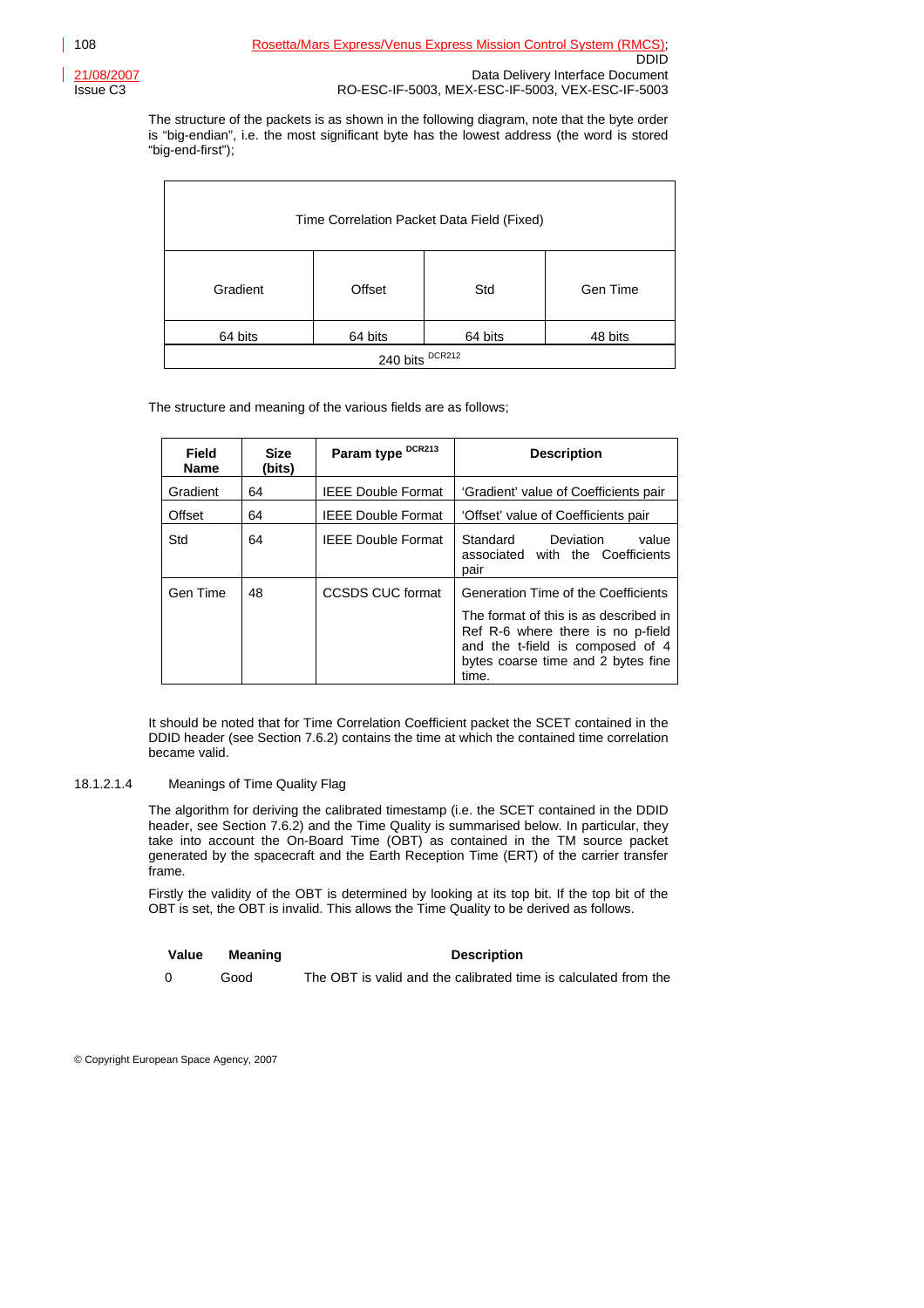OBT using the appropriate time correlation.

- 1 Inaccurate The OBT is invalid, and the packet was down linked in VC0. In this case the timestamp is set to the ERT of the VC0 frame minus the propagation, on-board and on-ground delays as described previously.
- 2 Bad The OBT is invalid, and the packet was down linked in VC1. In this case the timestamp is set to the ERT of the VC1 frame minus the propagation, on-board and on-ground delays as described previously

In addition to this once a valid calibrated timestamp has been calculated for a packet downlinked on VC0 a further plausibility check is carried out. This consists of checking that;

- 1. The calculated timestamp is no more than a configurable number of (usually 2) seconds ahead of the calculated UTC (i.e. ERT minus propagation and ground and spacecraft processing delays) of the transfer frame in which it was downlinked.
- 2. The calculated timestamp is no more than a configurable number of (usually 15) seconds behind the calculated UTC (i.e. ERT minus propagation and ground and spacecraft processing delays) of the transfer frame in which it was downlinked.

If either of these checks fail, and autocorrection is enabled the time quality flag of the packet is set to Bad and the timestamp set to the calculated UTC of the VC0 frame in which it was downlinked. If autocorrection is disabled no action is taken and the time quality and timestamp remain as before the check was carried out, but a warning message is logged on the control system.

The plausibility checks for VC1 packets consist of checking that;

1. The calculated timestamp is no more than a configurable number of (usually 2) seconds ahead of the calculated UTC (i.e. ERT minus propagation and ground and spacecraft processing delays) of the transfer frame in which it was downlinked.

If this checks fail, and autocorrection is enabled the time quality flag of the packet is set to Bad and the timestamp set to the calculated UTC of the VC1 frame in which it was downlinked. If autocorrection is disabled no action is taken and the time quality and timestamp remain as before the check was carried out, but a warning message is logged on the control system.

### 18.1.2.2 Telemetry Constants Packet

The Telemetry Constants Packet contains telemetry parameters defined via the TM Spacon process. The generation of these packets is under operator control - a new packet being generated on request. The structure and identification of this packet is defined within the source database.

# **18.2 Lander Telecommand Verification File (LTVF)**

# **18.2.1 Introduction**

The purpose of this section is to define the format for Lander Verification Files (LTVF) created by the Rosetta /Mars Express Mission Control System (RMCS/MEMCS), and for delivery to users via the DDID.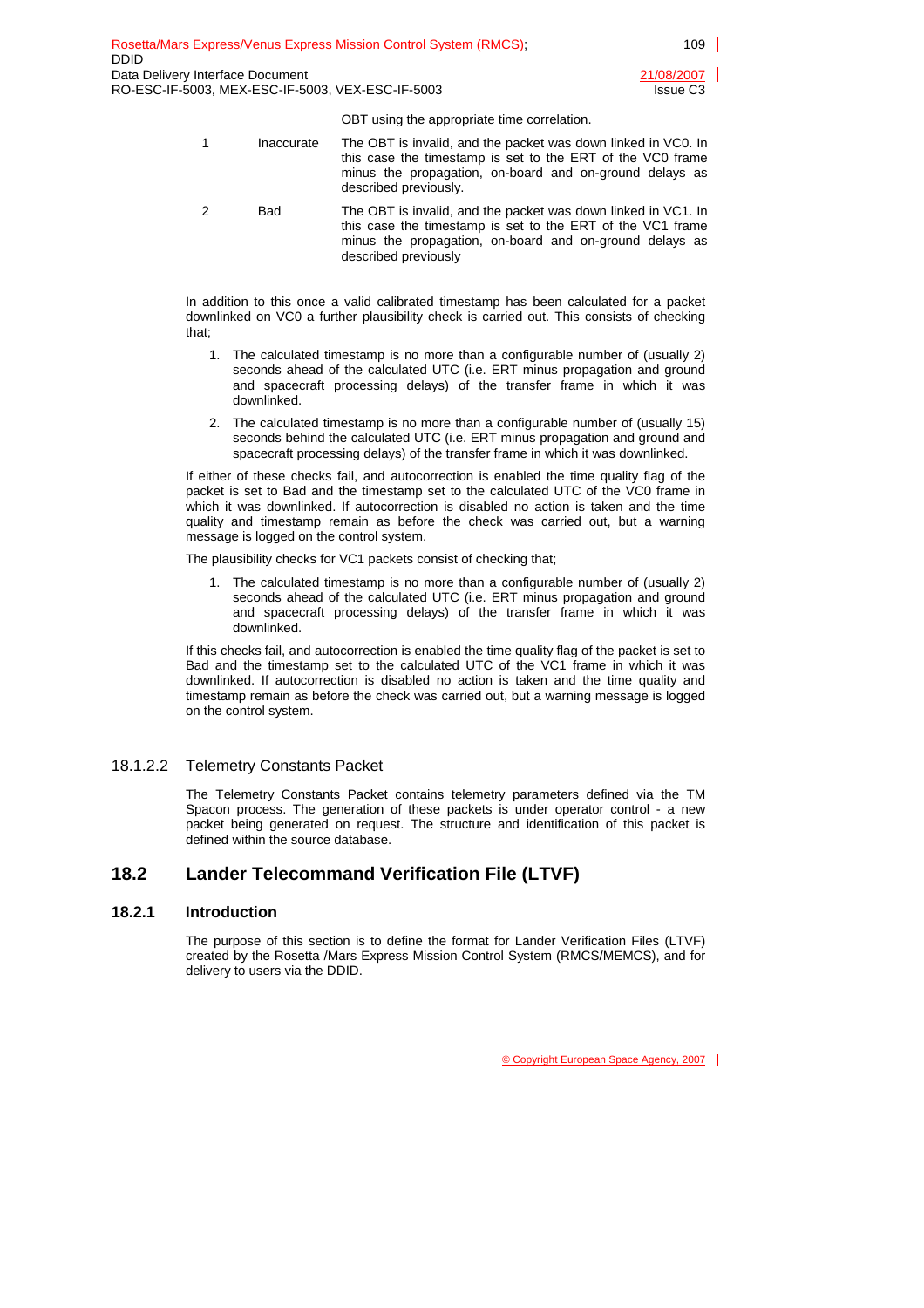The LTVF files are human readable text files of command bit patterns constructed by command stacks that have been assembled by an RMCS/MEMCS command source.

The LTVF includes a bit pattern of a Lander Operations Request. It is going to be created<br>manually on request only. It is not foreseen to be created during the Comet Phase.<sup>DCR 206</sup>

## **18.2.2 Interface Definition**

#### 18.2.2.1 General Description

The purpose of the LTVF is to display the bit pattern of commands on a manual command stack.

#### 18.2.2.2 Assumptions and Constraints

The following assumption apply:

- The manual stack will not have the ability to read these file.
- When the file is created by the manual stack, all commands not only Lander commands – are saved.
- No conflict checking has been done if the stack user provides a SSC for a particular TC that results in non-incremental values being assigned. E.g. if a command at position 10 on the stack is given a SSC of 100, then the command at position 20 is given a SSC of 50 (both of the same APID). In this case, it will be possible for multiple commands to have the same APID/SSC pair

#### 18.2.2.3 Files Location and Naming Convention

The saved location of the LTVF is configuration by use of the MISCconfig variable CMD\_BIT\_PATTERN\_STACK\_DIR.

The name of the file is inserted by the manual stack user, and the extension will be the name of the machine that generates the file.

#### 18.2.2.4 Structure of the LTVF Files

LTVF files are ASCII files containing the hex bit patterns of commands on the manual stack. Each entry contains the following information:

- The position of the command on the stack specified by its row number
- The mnemonic of the command
- The description of the command.
- The command's source sequence count.
- The PUS version of the command.
- The packet error control checksum
- The packet header.
- The packet data field.

Note: It is possible for the user to specify the SSC and PUS version of the encoded commands.

## **18.2.3 LTVF File Example**

The following table is an example of a LTVF file with 18 commands: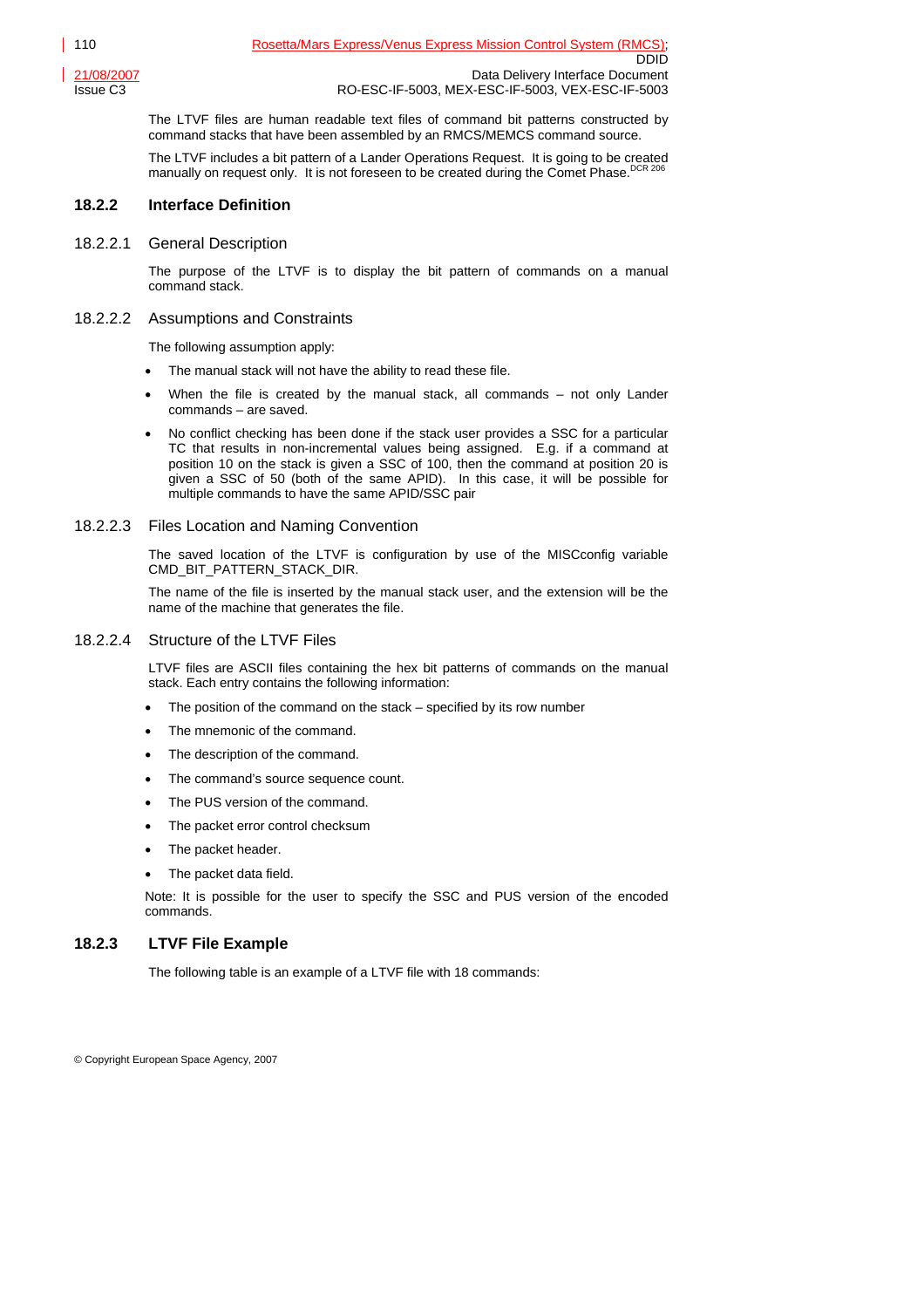#### Rosetta/Mars Express/Venus Express Mission Control System (RMCS); **DDID** Data Delivery Interface Document 21/08/2007 RO-ESC-IF-5003, MEX-ESC-IF-5003, VEX-ESC-IF-5003 Issue C3

| 01234567890123456789012345678901234567890123456789012345678901234567890123456789012345678901234567890123456 |  |  |  |                                            |  |  |  |  |  |
|-------------------------------------------------------------------------------------------------------------|--|--|--|--------------------------------------------|--|--|--|--|--|
| Row Name<br>Description                                                                                     |  |  |  | SSC PUS CRC Header                         |  |  |  |  |  |
|                                                                                                             |  |  |  |                                            |  |  |  |  |  |
| 1 ZPWM4047 BDR 2 ON, PCU-B                                                                                  |  |  |  | 0000 00 D764 18 1C C0 00 00 0F 11 02 02 00 |  |  |  |  |  |
| Data: 00 02 21 A9 00 10 01 AA 80 53                                                                         |  |  |  |                                            |  |  |  |  |  |
| 2 ZPWMA361 SPARE, LCL 48B OFF, PDU-P/L-A                                                                    |  |  |  | 0001 00 5AF6 18 1C C0 01 00 0F 11 02 02 00 |  |  |  |  |  |
| Data: 00 02 09 A9 00 08 01 AC CE 44                                                                         |  |  |  |                                            |  |  |  |  |  |
| 3 ZPWMB125 CON/OS NAC-C/MID, SEL LCL 9A CUR PROF-B 0002 00 E4BB 18 1C C0 02 00 0F 11 02 02 00               |  |  |  |                                            |  |  |  |  |  |
| Data: 00 02 0D A9 00 08 01 AE 19 53                                                                         |  |  |  |                                            |  |  |  |  |  |
| 4 ZRP230D4 MACRO: Execute Macro                                                                             |  |  |  | 0001 00 1043 1D 6C C0 01 00 0B 19 E6 86 00 |  |  |  |  |  |
| Data: 86 00 00 00 00 00                                                                                     |  |  |  |                                            |  |  |  |  |  |
| 5 ZPWM3458 TK8B ON, PDU-S/S-B                                                                               |  |  |  | 0003 00 6352 18 1C C0 03 00 0F 11 02 02 00 |  |  |  |  |  |
| Data: 00 02 0B A9 00 08 01 AD C8 11                                                                         |  |  |  |                                            |  |  |  |  |  |
| 6 ZVR14209 Check Memory ID 142                                                                              |  |  |  | 0001 00 EAEC 1B 3C C0 01 00 0D 11 06 09 00 |  |  |  |  |  |
| Data: 8E 01 00 00 00 00 00 01                                                                               |  |  |  |                                            |  |  |  |  |  |
| ZTTM1510<br>TRSP-1 TCXO On USO Off-A<br>7                                                                   |  |  |  | 0004 00 7527 18 1C C0 04 00 0F 11 02 02 00 |  |  |  |  |  |
| Data: 00 02 00 A9 00 03 00 AA 11 00                                                                         |  |  |  |                                            |  |  |  |  |  |
| <b>ZTTM1490</b><br>TRSP-1 COHERENT MODE ON-A<br>8                                                           |  |  |  | 0005 00 23DB 18 1C C0 05 00 OF 11 02 02 00 |  |  |  |  |  |
| Data: 00 02 00 A9 00 03 00 AA 0D 00                                                                         |  |  |  |                                            |  |  |  |  |  |
| 9 ZSV00007 Set Period of HK packet 1 generation 0001 00 3CBB 1F 9C C0 01 00 09 19 03 1B 00                  |  |  |  |                                            |  |  |  |  |  |
| Data: 00 01 00 50                                                                                           |  |  |  |                                            |  |  |  |  |  |
| 10 ZSG00056 "Start ATP (8,1) for IBOB 60774"                                                                |  |  |  | 0001 00 4AA0 1F EC C0 01 00 0D 10 08 01 00 |  |  |  |  |  |
| Data: ED 66 00 00 00 00 01 01                                                                               |  |  |  |                                            |  |  |  |  |  |
| 11 ZPWMB259 PYRO POWER BAT1 A ON, PDU-P/L-B                                                                 |  |  |  | 0006 00 3A19 18 1C C0 06 00 0F 11 02 02 00 |  |  |  |  |  |
| Data: 00 02 0D A9 00 08 01 AE 2A 39                                                                         |  |  |  |                                            |  |  |  |  |  |
| 12 ZPWM2300 SSMM 2, LCL 7B ON, PDU-S/S-A                                                                    |  |  |  | 0007 00 D44E 18 1C C0 07 00 0F 11 02 02 00 |  |  |  |  |  |
| Data: 00 02 07 A9 00 08 01 AB D2 4F                                                                         |  |  |  |                                            |  |  |  |  |  |
| 13 ZDM10152 SSMM-Copy N Plain Files                                                                         |  |  |  | 0001 00 E588 19 9C C0 01 00 0F 19 A2 12 00 |  |  |  |  |  |
| Data: 00 02 00 02 00 02 00 02 00 02                                                                         |  |  |  |                                            |  |  |  |  |  |
| 14 ZPWM3016 START CONTINUOUS, PDU-S/S-B                                                                     |  |  |  | 0008 00 6372 18 1C C0 08 00 0F 11 02 02 00 |  |  |  |  |  |
| Data: 00 02 0B A9 00 08 01 AD 80 03                                                                         |  |  |  |                                            |  |  |  |  |  |
| 15 ZDM10033 SSMM-Check Mem: Mass Mem Module 1                                                               |  |  |  | 0002 00 90C5 19 9C C0 02 00 0D 19 06 09 00 |  |  |  |  |  |
| Data: 23 01 00 00 00 02 00 01                                                                               |  |  |  |                                            |  |  |  |  |  |
| 16 ZPWM3012 TM POWER ON, PDU-S/S-B                                                                          |  |  |  | 0009 00 77B0 18 1C C0 09 00 0F 11 02 02 00 |  |  |  |  |  |
| Data: 00 02 0B A9 00 08 01 AD 80 21                                                                         |  |  |  |                                            |  |  |  |  |  |
| 17 ZPWM2195 TK 12A ON, PDU-S/S-A                                                                            |  |  |  | 000A 00 DB73 18 1C C0 0A 00 OF 11 02 02 00 |  |  |  |  |  |
| Data: 00 02 07 A9 00 08 01 AB 88 19                                                                         |  |  |  |                                            |  |  |  |  |  |
| SSMM-Dump Mem: Mass Mem Module 3 0003 00 428D 19 9C C0 03 00 0D 19 06 05 00<br>18 ZDM10025                  |  |  |  |                                            |  |  |  |  |  |
| Data: 25 01 00 00 00 0C 00 01                                                                               |  |  |  |                                            |  |  |  |  |  |

# **18.3 Detailed Agenda File (DAF)**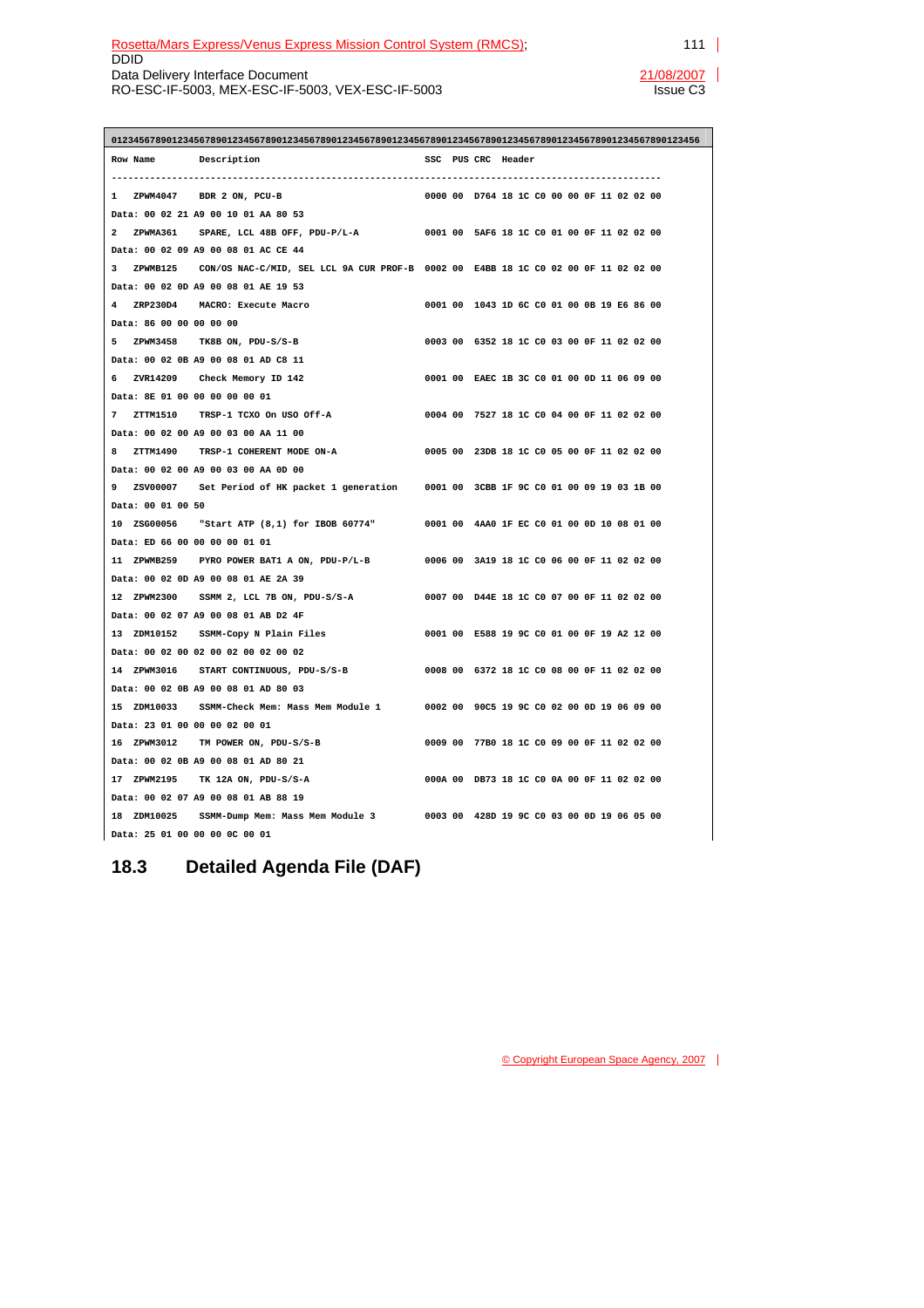## **18.3.1 Introduction**

#### 18.3.1.1 Purpose

The purpose of this section is to define the standard format and protocol for Detailed Agenda Files (DAF) imported by the DAF Import interface of the Rosetta/Mars<br>Express/Venus Express <sup>DCR325</sup> Mission Control System (RMCS/MEMCS/VMCS <sup>DCR325</sup>), and for delivery to users via the DDID.

The DAF file format supports the importing of telecommands by the Rosetta command sources i.e. Pass, MTL and manual command stack applications. Although DAF files are a text format, they are normally constructed by a software application and are not 'hand crafted' using text editors. Typically, DAF files are constructed by the<br>RMCS/MEMCS/VMCS <sup>DCR325</sup> 'Mission Planning and Scheduling' applications. Additionally, the DAF file format supports the saving of command stacks that have been<br>assembled by an RMCS/MEMCS/VMCS <sup>DCR325</sup> command source.

Mission Timeline DAFs are available to external users via the DDID.

### 18.3.1.2 Scope

This document provides a complete definition of the DAF

- As an internal interface, its primary purpose, represents enhancements to the SCOS-2000 Stack Import Interface, defined in the SCOS-2000 Stack Import Interface Control Document [S2K-SI-ICD] and is specific to the RMCS/MEMCS/VMCS DCR325
- As an external interface, MTL DAFs are available externally via the DDS. This provides a feedback mechanism for traceability for external requests.

The DAF Import interface makes no provisions for injecting command execution requests on-line, for submitting command sequences or to load/update sequences execution requests by specifying the sequence parameter values only.

| <b>RD Reference</b>     | <b>Document Title/Reference Number</b>            | <b>Issue/Rev</b>          |  |  |  |  |
|-------------------------|---------------------------------------------------|---------------------------|--|--|--|--|
| S <sub>2K</sub> -SI-ICD | SCOS-2000 Stack Import Interface Control Document | Issue 1                   |  |  |  |  |
|                         | S2K-MCS-ICD-0002-TOS-GCI                          | 99/11/02                  |  |  |  |  |
| S <sub>2</sub> K-DI-ICD | SCOS-2000 Database Import ICD                     | Issue 4.2                 |  |  |  |  |
|                         | S2K-MCS-ICD-0001-TOS-GCI                          |                           |  |  |  |  |
| S <sub>2</sub> K-GLOS   | SCOS-2000 Glossary, Definitions and Acronyms      | $l$ ssue 1.0              |  |  |  |  |
|                         | S2K-MCS-GLO-0001-TOS-GCI                          |                           |  |  |  |  |
| <b>PUS</b>              | <b>Packet Utilisation Standard</b>                | May<br><b>Issue</b><br>1. |  |  |  |  |
|                         | ESA PSS-07-101                                    | 1994                      |  |  |  |  |

## 18.3.1.3 References

# **18.3.2 Interface Definition**

18.3.2.1 General Description

18.3.2.1.1 DAF file types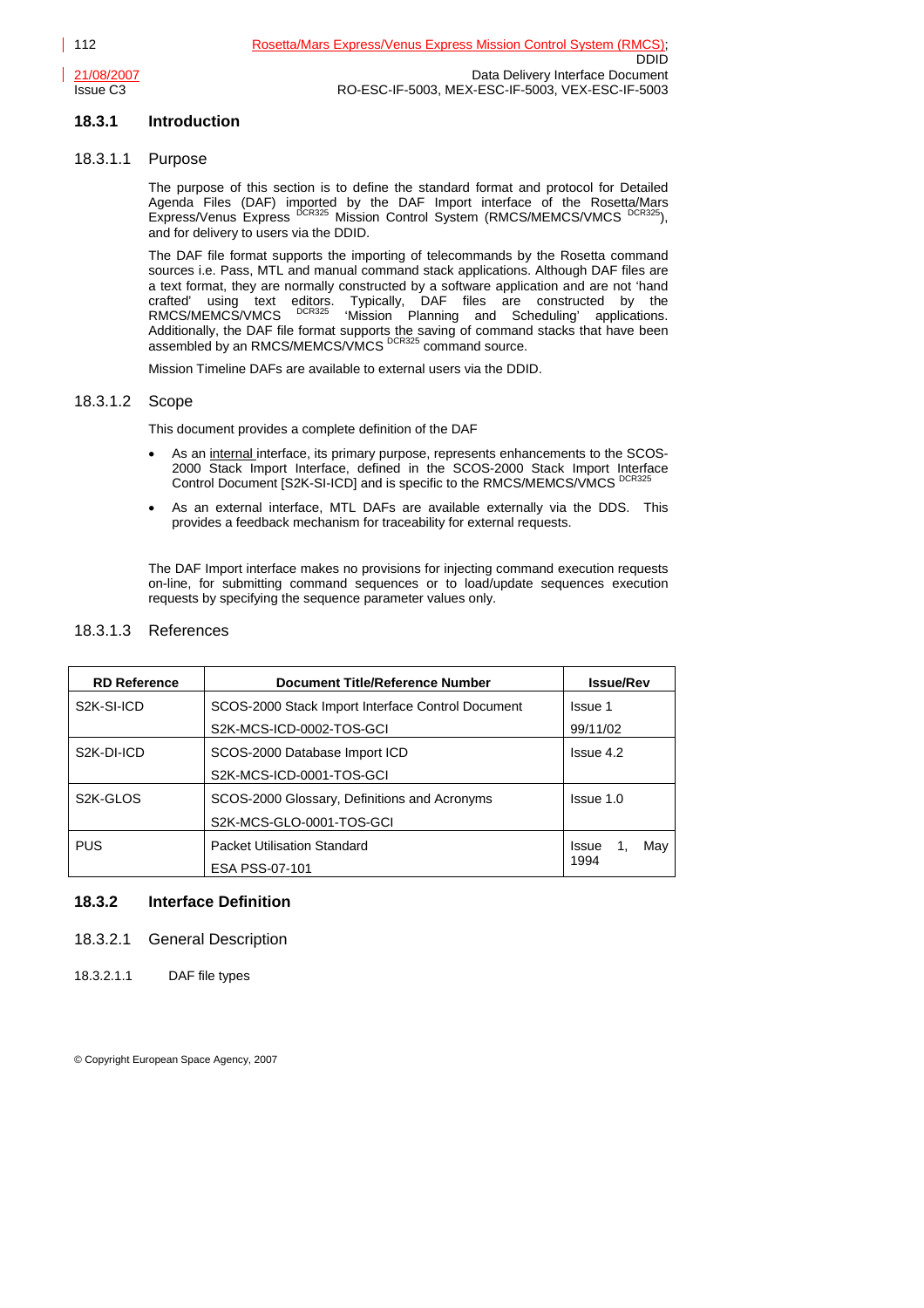113

A DAF file may be defined as destined for Pass Stack or Mission Time Line (MTL) Stack applications with the following differences:

- Pass DAF files may be loaded only by Pass Stack and Manual Stack applications. The files specify the pass during which the detailed commands are to be executed. The files may detail commands having either 'absolute' release times or 'ASAP' release times but not a mixture. They may only be of category a), as described in Section 2.1.2. They may also detail delete requests for commands already loaded onto the command stack.
- MTL DAF files may be loaded only by MTL and Manual Stack applications. The files may detail Service 11 commands, either execution time-tagged or delete requests for commands already loaded onto the command stack or held in the on-board queue. They may be of any category, as described in Section 2.1.2.

Remark: Other Stack files, formatted in accordance with the SCOS-2000 Stack Import Interface Control Document [S2K-SI-ICD], may be loaded only by Manual Stack applications. They may be of any category, as described in Section 2.1.2.

#### 18.3.2.1.2 DAF file Categories

A DAF file may be categorized by its' combination of release and execution times, as follows:

- a) Having **absolute release times**. Commands detailed in DAF files of this category are all associated to an absolute release time-tag and may or may not associated to an absolute execution time-tag. When importing these files, commands having expired absolute release times are converted to an ASAP release condition.
- b) Having **absolute execution times**, release condition always ASAP. Commands contained in DAF files of this category are all associated to an absolute execution time-tag.
- c) Having **delta release times**, relative to a single absolute time. Commands contained in DAF files of this category are all associated to a relative release time-tag and may or may not associated to an absolute execution time-tag. The reference time to calculate the actual release times will be the dispatch time of the first command in the stack.
- d) Having a **mixture of absolute and delta release times**.

#### 18.3.2.2 Assumptions and Constraints

The definitions of commands, detailed by DAF files, must be available to the importing command source application, by means of the previously loaded Real Time Database (RTDB). The DAF import process does not perform detailed consistency checking between command definitions in the RTDB and the command details in the DAF files. To ensure successful importing, the RTDB must be generated from the same version of the Mission Database (RSDB) as that used in the construction the DAF files. An RMCS/MEMCS command source will issue a warning if the RSDB version identifier does not match.

To be imported correctly, DAF files must conform to the format defined in the sections below. Warnings are issued if an attempt is made to import a DAF file that does not conform.

This ICD does not impose any specific constraint in the methods used to generate, import or maintain the DAF files.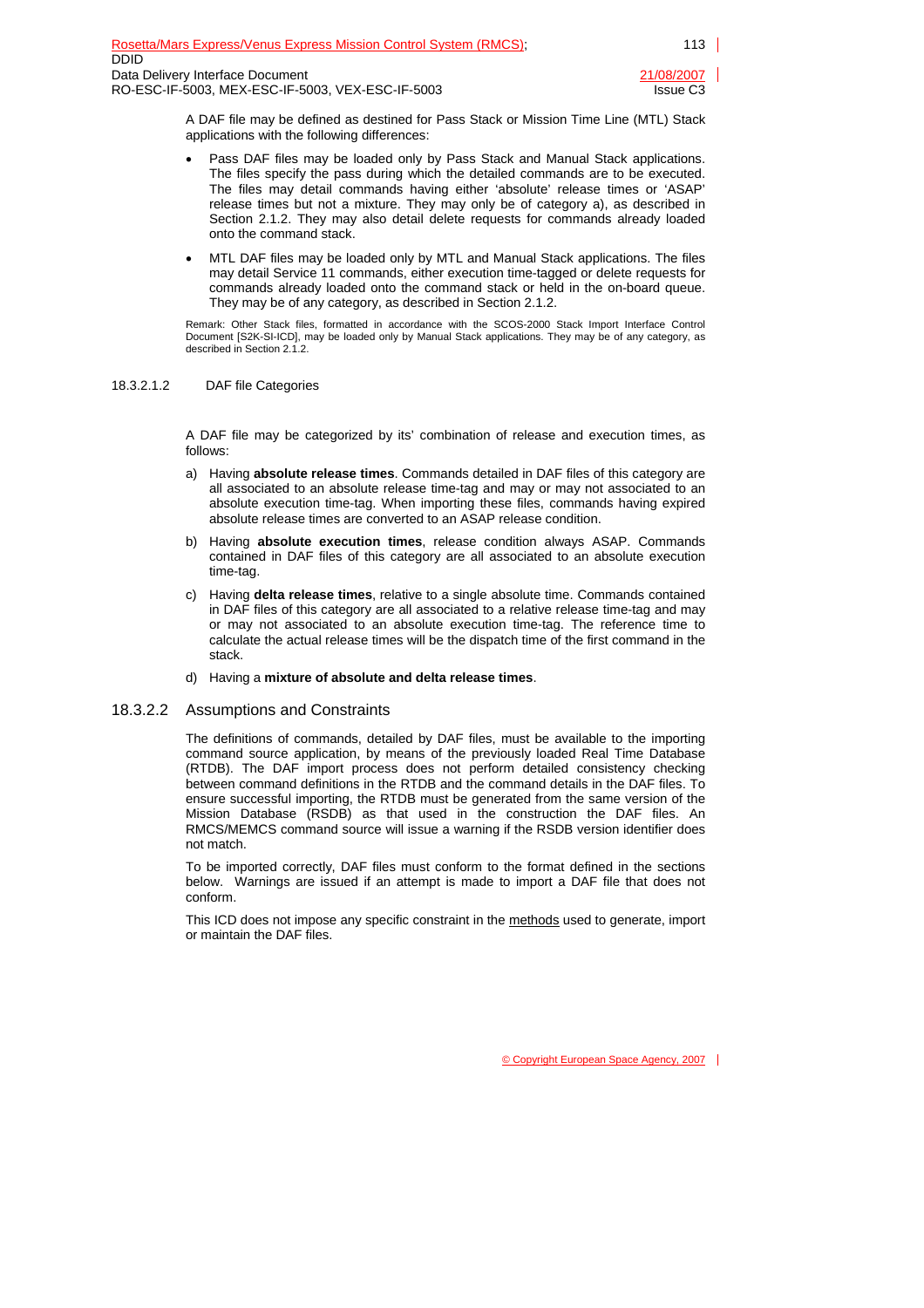

## 18.3.2.3 Files Location and Naming Convention

A distinction is made between DAFs generated in different circumstances.

- Final DAF, generated by SCH or MPS for use by the MCS, are subject to the specific 'FTS' filename convention detailed below. These files are stored in the DAS, available via DDS and also stored in the server directory are available for use to all clients.
- Draft DAFs, generated by SCH, are stored in a separate server directory and have no specific naming convention.
- DAF files generated by RMCS/MEMCS command sources are created both on the local directory (only accessible by the command sources open on the same workstation) and on the server directory (so that they can be loaded by any source connected to the same server). The user is prompted for the name of these files.

The file naming convention applicable to Final DAFs is as follows.

ffff\_sordes\_txxxxxxxxxxxxxx\_vvvvv.ROS

#### where:

| ffff                                                                                                                                                                                                                   | is the file type identifier, permitted values are :                                              |                                                                                                                                                                                           |  |
|------------------------------------------------------------------------------------------------------------------------------------------------------------------------------------------------------------------------|--------------------------------------------------------------------------------------------------|-------------------------------------------------------------------------------------------------------------------------------------------------------------------------------------------|--|
|                                                                                                                                                                                                                        | <b>MDAF</b>                                                                                      | Mission Timeline Detailed Agenda File                                                                                                                                                     |  |
|                                                                                                                                                                                                                        | PDAF                                                                                             | Pass Detailed Agenda File                                                                                                                                                                 |  |
| sor                                                                                                                                                                                                                    |                                                                                                  | is the source mnemonic, i.e. the mnemonic identifying the node on which the file<br>originates. The permitted source mnemonics are:                                                       |  |
|                                                                                                                                                                                                                        | SCH                                                                                              | Rosetta Scheduler                                                                                                                                                                         |  |
| is the destination mnemonic, i.e. the mnemonic identifying the node to which the<br>des<br>file is being sent (ultimately). In the context of this ICD, only one destination is<br>foreseen, viz:<br>RMCS prime<br>RMA |                                                                                                  |                                                                                                                                                                                           |  |
| t                                                                                                                                                                                                                      | is the data type identifier. In the context of this ICD, only one data type is<br>foreseen, viz: |                                                                                                                                                                                           |  |
| indicates that the file contains data.<br>D                                                                                                                                                                            |                                                                                                  |                                                                                                                                                                                           |  |
|                                                                                                                                                                                                                        | XXXXXXXXXXXXX                                                                                    | is a file specific field and will be ignored. It must however be<br>present, and must be exactly 14 characters in length. In the<br>context of this ICD, only one value is foreseen, viz: |  |

YYMMDDhhmmss indicates the time at which the DAF was created.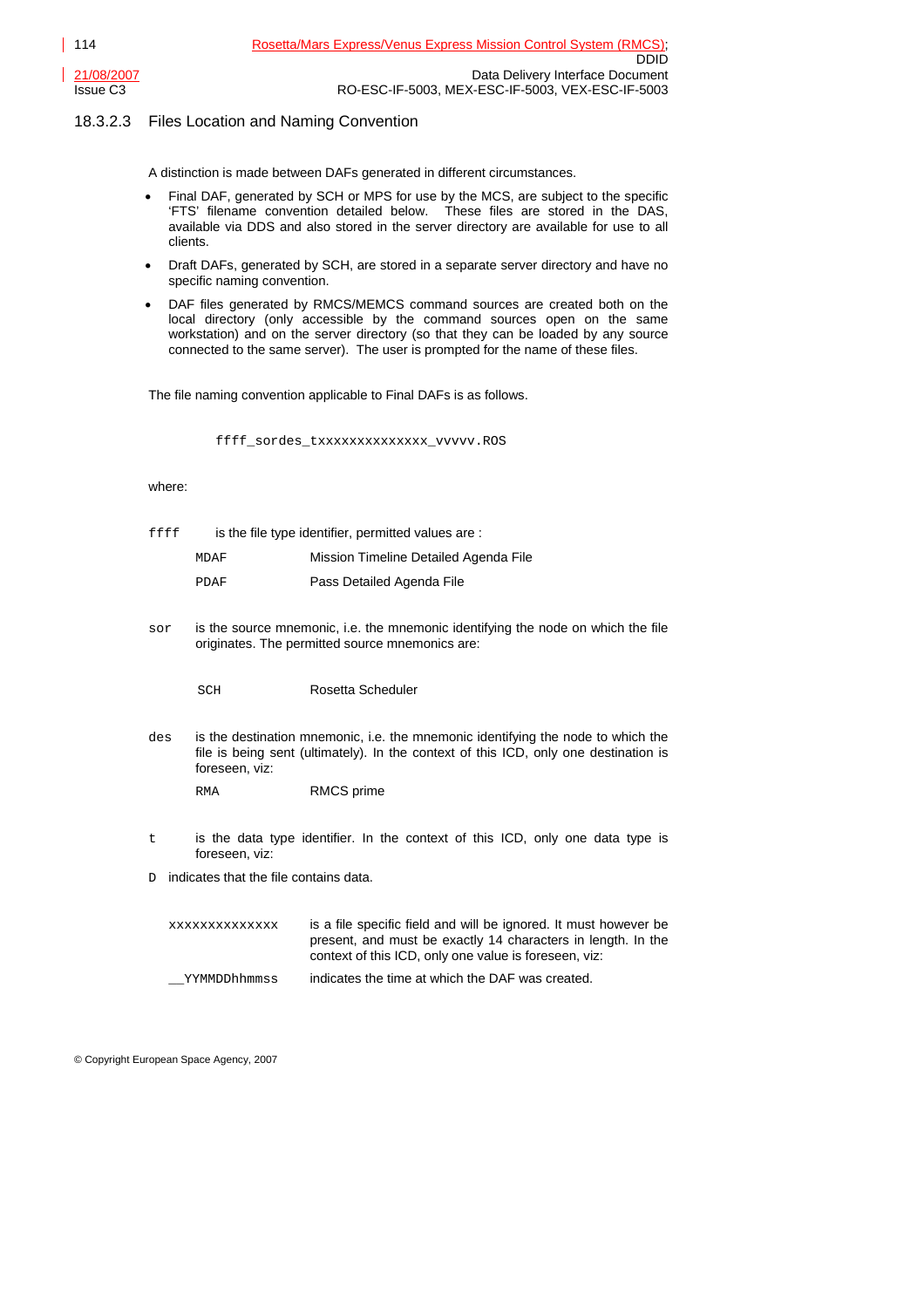vvvvv is the file version number which starts at 00001 and increments for each ffff\_sordes (with wraparound at 99999).

# 18.3.2.4 Structure of the DAF Files

DAF files are ASCII files containing details required for the construction and assembly of commands on the stack of the importing command source. The details are described by a series of records, delimited by a **new-line** character, each record consisting of alphanumeric or numeric fields delimited by a bar character '**|**'. The first record in the file is a **base header record** defining:

- The category of the stack file (see Section 2.1 2)
- The source (i.e. an identifier of the application which generated it)
- The name of the database version used to generate it
- The start time of the file (where applicable)
- For PASS DAF files, the Pass during which the detailed commands are to be executed

After the base header record, there are specific command elements specified in the appropriate order. The first record of each command element is a **command header record** defining:

- The command type
- The command identifier
- The dispatch condition
- The release time type
- The release time
- The group condition
- The block condition
- The interlock condition
- The verification stage identifier
- The static pre-transmission-verification (PTV) state
- The dynamic PTV state
- The number of following command parameters
- The execution time tagging condition
- The planning state
- The execution time
- The parent sequence and parent sequence start time
- The on-board subsystem for which the command is destined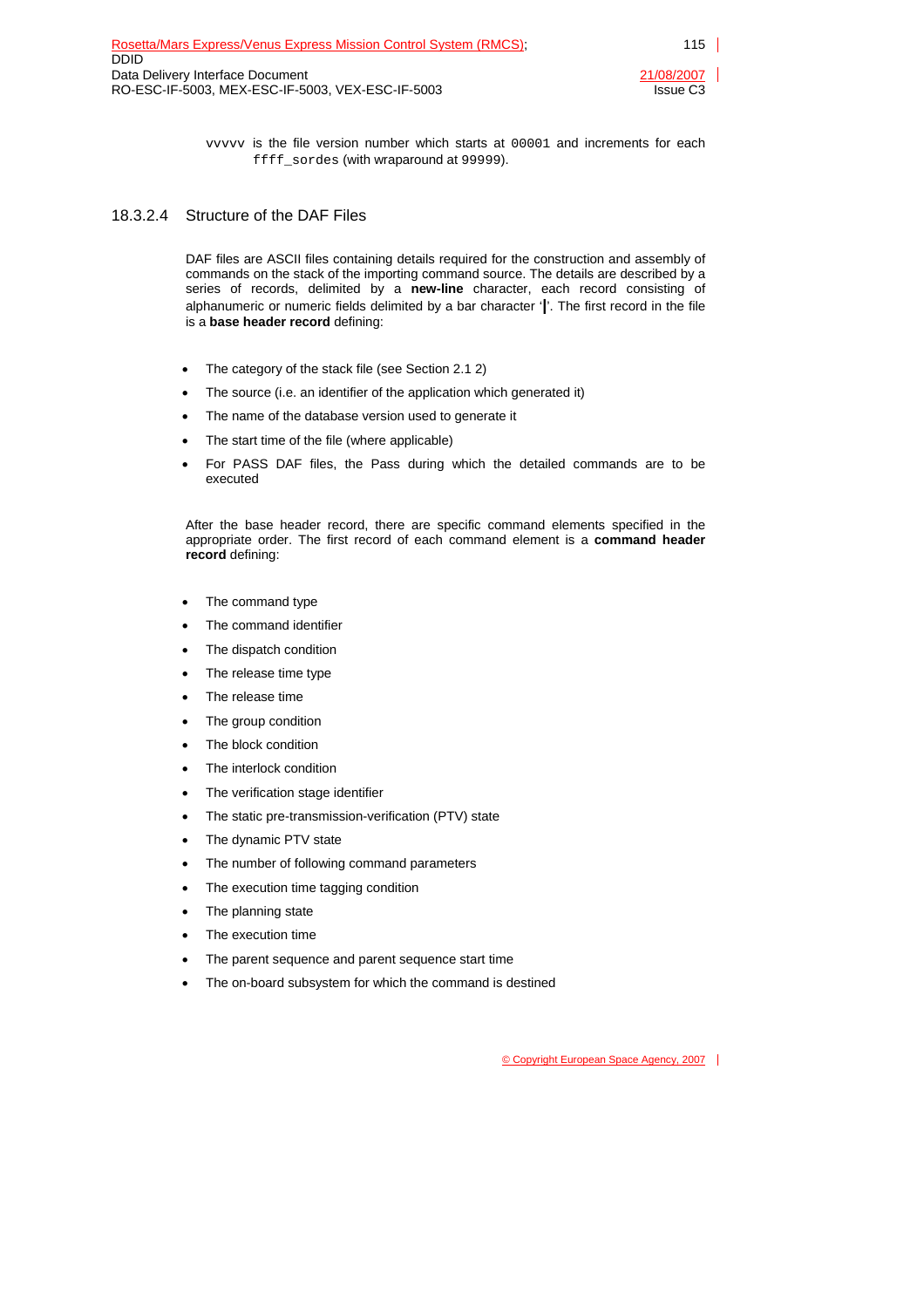- The source of the planned command
- The earliest and latest allowable release times
- The insert/delete state
- The external id

For each of the command elements, zero or more **command parameter records** follow the command header record, defining:

- The name of the editable parameter
- The position of an associated formal parameter in the parent sequence
- The type
- The editable condition
- The representation
- The value
- The dynamic overriding condition

There are command parameter records for each editable command parameter (field CDF\_ELTYPE='E'), inserted in the order that they appear in the command's application data field i.e. ordered based on their bit offset as specified in the CDF (field CDF\_BIT). After loading the DAF file onto a command source, it is possible to modify the values of editable command parameters (EDITABLE field set to '2') using the standard command source editing facilities.

Command parameters that are defined as editable in their stand-alone database definition (see [S2K-DI-ICD], field CDF\_ELTYPE='E'), but fixed when used as part of a sequence command (see [S2K-DI-ICD], field SDF\_FTYPE='F'), must also be included in the stack import file with their EDITABLE field set to '1'.

After the records defining a command element (command header record plus command parameter records, if any) either another element header record is expected or the **endof-file** marker.

A command record intended for deletion, i.e. having the insert/delete state set to 'D', must not have any associated parameter records (and the PARS command header field must<br>be set to 0).<sup>DCR332</sup>

*Remark: DAF files are not formatted specifically for human readability, but for import speed. It is the potential size and nature of the contents of the import file that leads many of the individual field values described in the tables below to take on unintuitive values.* 

## **18.3.3 Record Definitions**

#### 18.3.3.1 Conventions

There are established conventions that apply to the record definitions in this section:

Records are completed with the new-line character.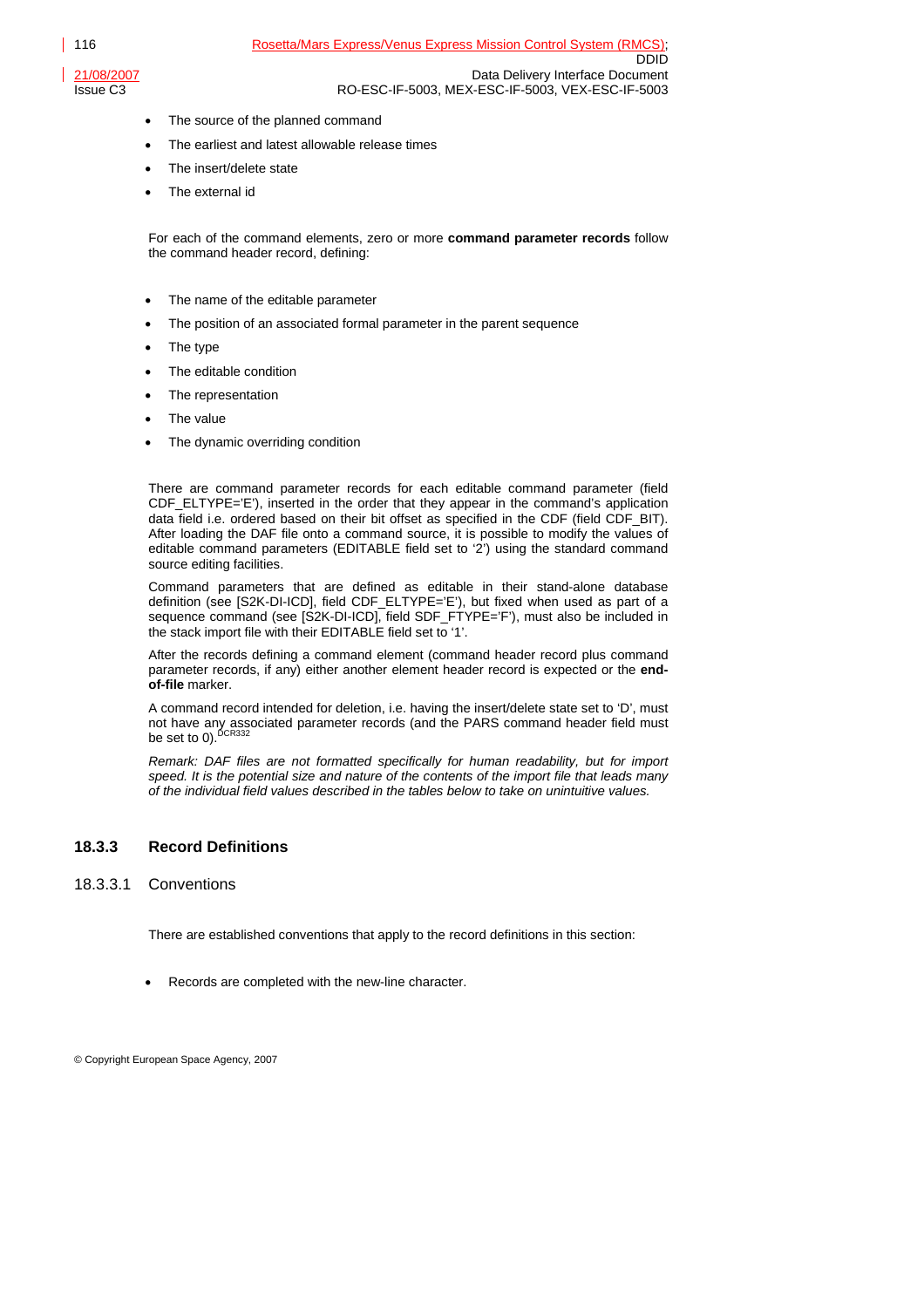- Fields within a record are delimited by a bar '|' character.
- Fields defined as optional may be implemented as a 'null' field with zero characters, but the bar field delimiter is required.
- Field lengths are considered the maximum number of characters for that field, fewer characters may be used.
- Italicized text indicates that the underlying SCOS-2000 code base does not support the option/field, but that it is under consideration for future implementation.
- Absolute time values, counted in seconds (and 'micro-seconds', optionally), refer to an absolute epoch of 1st January 1970, 00.00.00.
- If database items are referred to, reference is made to the naming convention of each field as defined in [S2K-DI-ICD]. **Formatted:** English (U.K.)
- Command parameter's values are defined in the format corresponding to the parameter type (see Section 4).

## 18.3.3.2 Base Header Record

| Fi. Nr | <b>Field name</b>     | <b>Field Type</b> | <b>Description</b>                                                                                                                                                                                              |
|--------|-----------------------|-------------------|-----------------------------------------------------------------------------------------------------------------------------------------------------------------------------------------------------------------|
|        | <b>CATEGORY</b>       | number(1)         | Category type:                                                                                                                                                                                                  |
|        |                       |                   | $0 -$ All command/sequence records associated to an absolute<br>release time (chronologically ordered). Each command may or may<br>not be associated to an absolute execution time-tag.                         |
|        |                       |                   | 1 - All command/sequence records associated to an absolute<br>execution time (chronologically ordered)                                                                                                          |
|        |                       |                   | 2 - All command/sequence records associated to a delta release<br>time                                                                                                                                          |
|        |                       |                   | 3 – Others.                                                                                                                                                                                                     |
| 2      | <b>SOURCE</b>         | char(8)           | Alphanumeric identifier of the source (e.g. OBSM, MPS, MANS,<br>AUTOS, PASS, MTL). This is set to 'PASS' for PASS DAF files and<br>'MTL' for MTL DAF files.                                                     |
| 3      | <b>GEN TIME</b>       | number(10)        | Generation time of file (seconds).                                                                                                                                                                              |
| 4      | <b>RELTYPE</b>        | number(1)         | 0 – Relative release times are to be maintained (i.e. the delta release<br>time is used as a minimum delta release time between subsequent<br>commands). This option is only applicable to files of category 2. |
|        |                       |                   | 1 – Absolute release times as calculated at dispatch time are used<br>as release condition. This option is currently not supported by the<br>underlying SCOS-2000 code base, for files of category 2.           |
| 5      | <b>VERSION</b>        | char(8)           | Name of the database version used when file was created. This is<br>used by command sources to ensure that the same database<br>version is used when loading the file.                                          |
| 6      | START TIME number(10) |                   | Release or Execution-time tag of the first command $-$ only relevant if<br>file category 0 or 1 (seconds).                                                                                                      |
| 7      | <b>PASS ID</b>        | char(8)           | The unique identifier for the pass during which the commands are to<br>be executed (mandatory for PASS DAF files and optional for other<br>types)                                                               |

**Deleted:** S2K-DI-ICD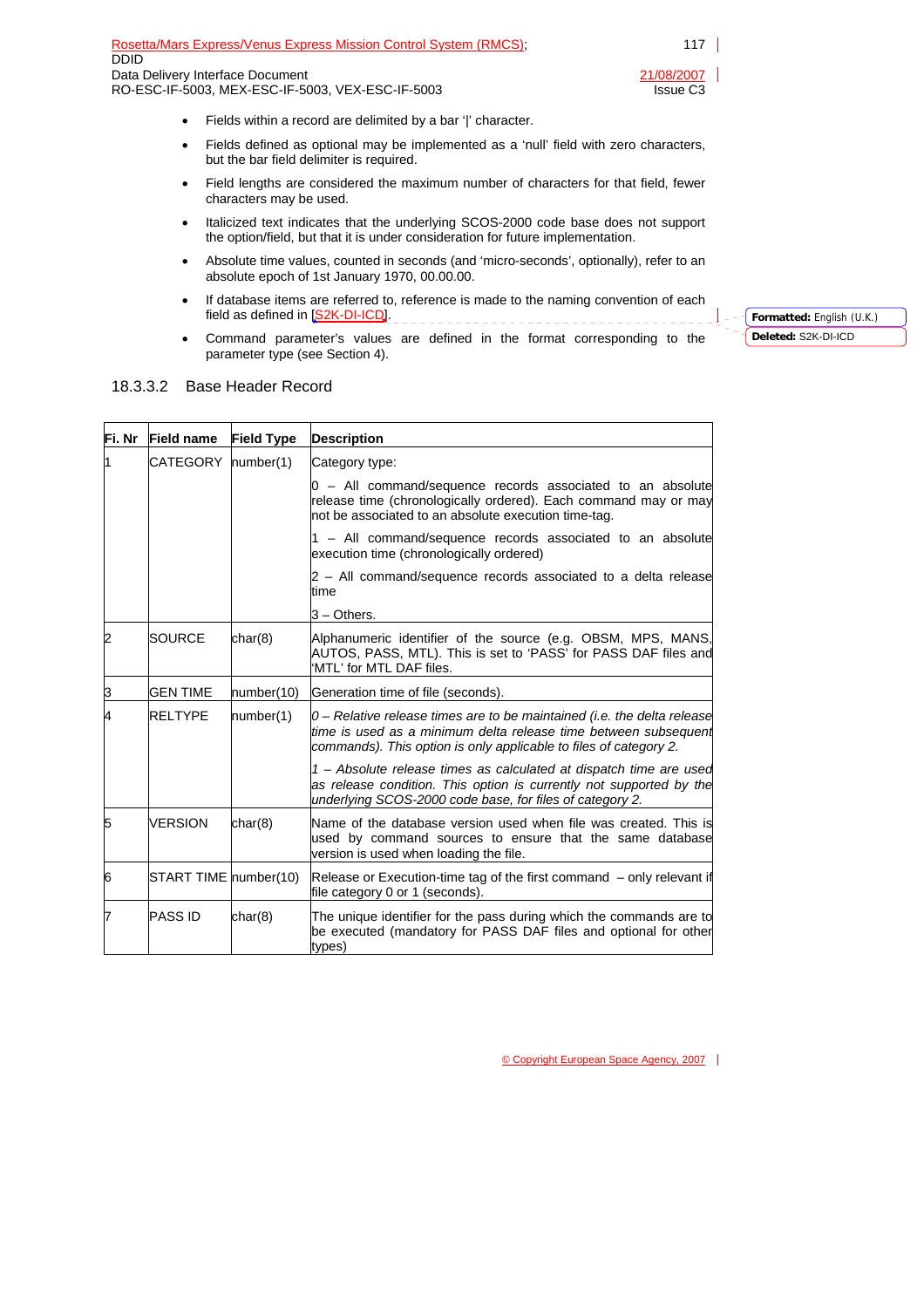#### 118 Rosetta/Mars Express/Venus Express Mission Control System (RMCS); DDID 21/08/2007 Data Delivery Interface Document Issue C3 RO-ESC-IF-5003, MEX-ESC-IF-5003, VEX-ESC-IF-5003

# 18.3.3.3 Command Header Record

|                | Fi. Nr Field name   | <b>Field Type</b> | Description                                                                                                                              |
|----------------|---------------------|-------------------|------------------------------------------------------------------------------------------------------------------------------------------|
| 1              | <b>CMDTYPE</b>      | char(1)           | Flag indicating that this element is of type command or an on-board<br>control directive as follows (see [S2K-DI-ICD], field CCF_CTYPE). |
|                |                     |                   | 'C' - If this is a standard command.                                                                                                     |
|                |                     |                   | 'R' - If this is the Reset Map Command (i.e. the Control Segment).                                                                       |
|                |                     |                   | $F' -$ If this is a Control Frame (i.e. Unlock or Set $V(r)$ ).                                                                          |
| $\overline{2}$ | ID                  | char(8)           | Name of the command as given in the CCF (field CCF_CNAME).                                                                               |
| 3              | MAN                 | number(1)         | Dispatch condition                                                                                                                       |
|                | <b>DISPATCH</b>     |                   | $0 -$ If no manual dispatch                                                                                                              |
|                |                     |                   | 1 - If manual dispatch required                                                                                                          |
| 4              | <b>RELEASE</b>      | number(1)         | Type of release time.                                                                                                                    |
|                |                     |                   | 0 – If release time is absolute                                                                                                          |
|                |                     |                   | 1 – If release time is relative to previous entry                                                                                        |
| 5              | <b>RELTIME</b>      | number(10)        | Release time (seconds).                                                                                                                  |
| 6              | GROUP               | number(1)         | Command grouping condition                                                                                                               |
|                |                     |                   | 0 - If not grouped                                                                                                                       |
|                |                     |                   | 1 - If start of a group                                                                                                                  |
|                |                     |                   | 2 - If middle of a group                                                                                                                 |
|                |                     |                   | 3 - If end of a group.                                                                                                                   |
| 7              | <b>BLOCK</b>        | number(1)         | Command blocking condition                                                                                                               |
|                |                     |                   | 0 – If not blocked                                                                                                                       |
|                |                     |                   | 1 - If start of a block                                                                                                                  |
|                |                     |                   | 2 - If middle of a block                                                                                                                 |
|                |                     |                   | 3 - If end of a block.                                                                                                                   |
|                |                     |                   | Note that the actual implementation of the command blocking into<br>data units (e.g. packets, frames) is mission specific.               |
| 8              | INTERLOCK number(1) |                   | Interlock scope                                                                                                                          |
|                |                     |                   | 0 – No interlock                                                                                                                         |
|                |                     |                   | 1 - Local interlock                                                                                                                      |
|                |                     |                   | 2 - Global interlock                                                                                                                     |
|                |                     |                   | 3 - Subsystem Local interlock                                                                                                            |
|                |                     |                   | 4 - Subsystem Global interlock (future extension).                                                                                       |
| 9              | <b>ILSTAGE</b>      | char(4)           | Verification stage ID as specified in the CVP (field CVP_CVSID) or                                                                       |
|                |                     |                   | '-1' - for station Reception - first uplink verification stage                                                                           |
|                |                     |                   | '-2' - for Uplink/radiation - second uplink verification stage                                                                           |
|                |                     |                   | -3' - for On-board acceptance/transfer - last uplink verification                                                                        |

**Formatted:** English (U.K.) **Deleted:** S2K-DI-ICD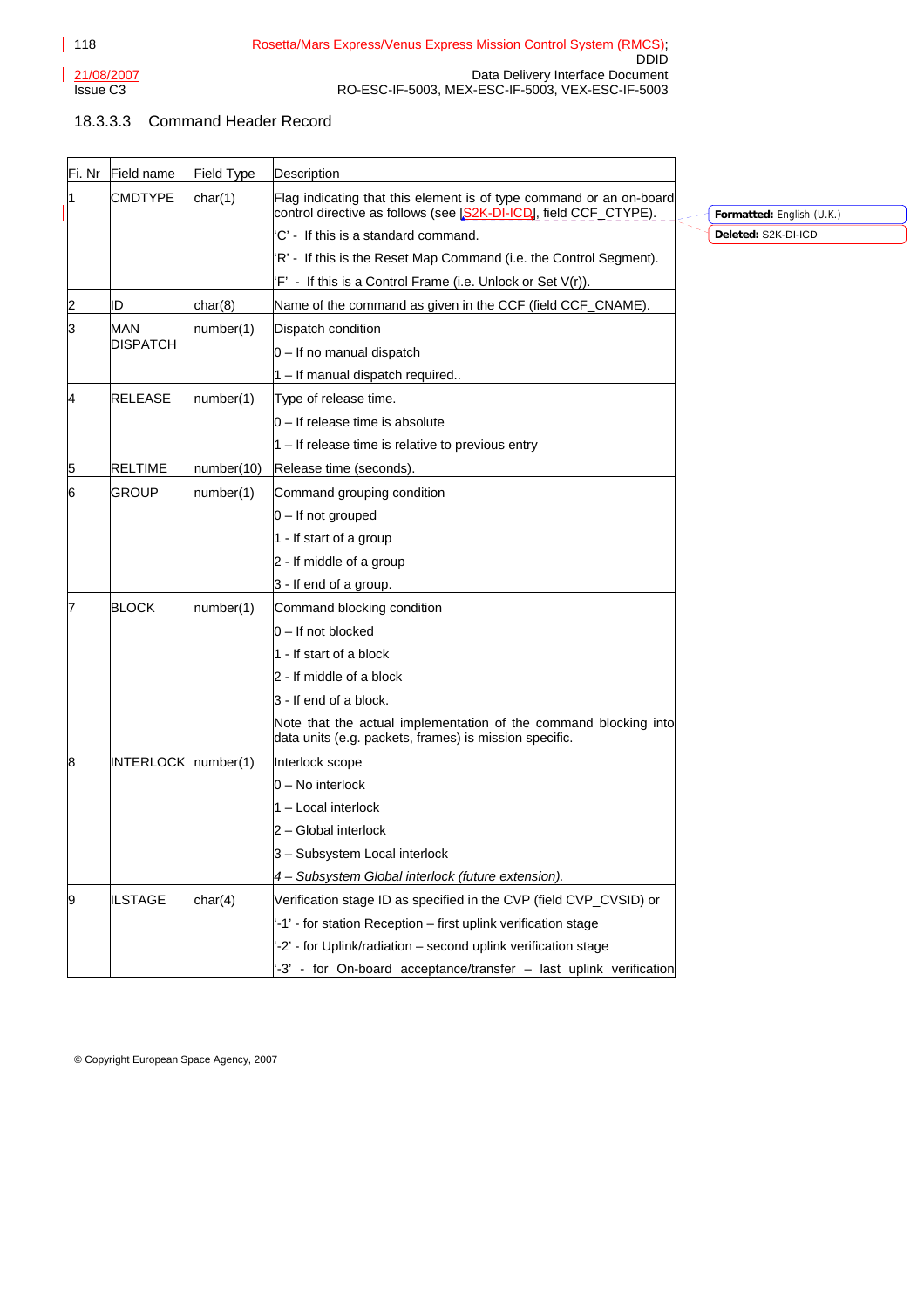RO-ESC-IF-5003, MEX-ESC-IF-5003, VEX-ESC-IF-5003 Issue C3

|    |                       |            | stage.                                                                                                                                                                                                                                                                                                                                                                                                                   |
|----|-----------------------|------------|--------------------------------------------------------------------------------------------------------------------------------------------------------------------------------------------------------------------------------------------------------------------------------------------------------------------------------------------------------------------------------------------------------------------------|
|    |                       |            | Field to be left empty if no interlock (only allowed if 0 specified in<br><b>INTERLOCK</b> above).                                                                                                                                                                                                                                                                                                                       |
| 10 | STATIC PTV number(1)  |            | State of static PTV check                                                                                                                                                                                                                                                                                                                                                                                                |
|    |                       |            | 0 – Enabled                                                                                                                                                                                                                                                                                                                                                                                                              |
|    |                       |            | 2 - Overridden.                                                                                                                                                                                                                                                                                                                                                                                                          |
| 11 | DYNAMIC               | number(1)  | State of dynamic PTV check                                                                                                                                                                                                                                                                                                                                                                                               |
|    | PTV                   |            | 0 – Enabled                                                                                                                                                                                                                                                                                                                                                                                                              |
|    |                       |            | 2 - Overridden.                                                                                                                                                                                                                                                                                                                                                                                                          |
| 12 | CEV                   | number(1)  | State of CEV check                                                                                                                                                                                                                                                                                                                                                                                                       |
|    |                       |            | 0 - Enabled                                                                                                                                                                                                                                                                                                                                                                                                              |
|    |                       |            | 1 – Disabled.                                                                                                                                                                                                                                                                                                                                                                                                            |
| 13 | <b>PARS</b>           | number(4)  | Number of following command parameter records belonging to this<br>command. Commands containing parameters of type 'group<br>repeater' (CDF_GRPSIZE>0), this field does not necessarily match<br>the number of editable command parameters specified in the<br>database for this command (number of CDF records with<br>CDF_ELTYPE='E') but rather to the total number of command<br>parameters in the expanded command. |
|    |                       |            | Must be 0 for deletions, i.e. commands with insert/delete state $=$<br>$D$ . DCR332                                                                                                                                                                                                                                                                                                                                      |
| 14 | TIME                  | number(1)  | Identifying whether this command is time tagged                                                                                                                                                                                                                                                                                                                                                                          |
|    | TAGGED                |            | $0 -$ Not time tagged                                                                                                                                                                                                                                                                                                                                                                                                    |
|    |                       |            | 1 - Time tagged.                                                                                                                                                                                                                                                                                                                                                                                                         |
| 15 | PLANNED               | number(1)  | Identifying whether this command was requested as stand-alone in a<br>planning file or not.                                                                                                                                                                                                                                                                                                                              |
|    |                       |            | $0 -$ If command is not planned (i.e. derived from expansion of a<br>sequence) and therefore not displayed in summary mode                                                                                                                                                                                                                                                                                               |
|    |                       |            | 1 - If command is planned therefore displayed in summary mode.                                                                                                                                                                                                                                                                                                                                                           |
| 16 | <b>EXEC TIME</b>      | number(10) | Execution time if time tagged (seconds).                                                                                                                                                                                                                                                                                                                                                                                 |
| 17 | EXEC TIME2 number(10) |            | Execution time if time tagged (microseconds).                                                                                                                                                                                                                                                                                                                                                                            |
| 18 | PARENT                | char(8)    | Name of the parent sequence (optional) - matching with the ID of<br>the relevant sequence header record.                                                                                                                                                                                                                                                                                                                 |
| 19 | STARTTIME number(10)  |            | Start time of parent sequence - used (along with PARENT) to<br>unqiuely identify the actual instance of the parent (optional).                                                                                                                                                                                                                                                                                           |
| 20 | SUBSYSTEM number(3)   |            | Identifier of the on-board sub-system to which this command is<br>associated for display, filtering and interlock purposes (optional).                                                                                                                                                                                                                                                                                   |
| 21 | SOURCE                | number(1)  | The source of the command execution request if it is planned,<br>otherwise same source as parent sequence (optional)                                                                                                                                                                                                                                                                                                     |
|    |                       |            | $0$ – Flight Dynamics                                                                                                                                                                                                                                                                                                                                                                                                    |
|    |                       |            | 1 – SOC.                                                                                                                                                                                                                                                                                                                                                                                                                 |
| 23 | <i>EARLIEST</i>       | number(10) | Earliest allowable release time in seconds (optional)<br>(future<br>extension).                                                                                                                                                                                                                                                                                                                                          |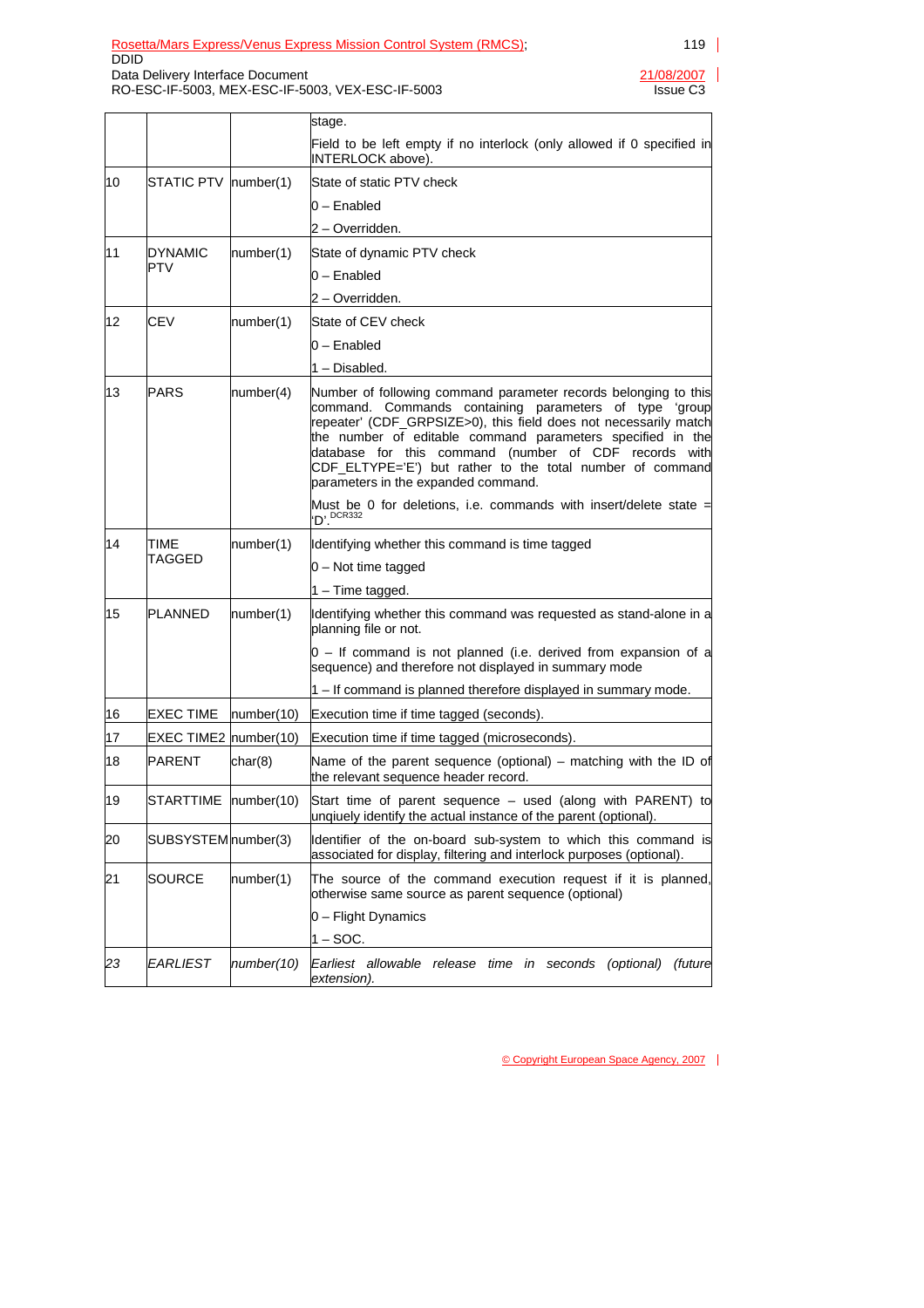## | 120 **Rosetta/Mars Express/Venus Express Mission Control System (RMCS)**; DDID

21/08/2007 Data Delivery Interface Document Issue C3 RO-ESC-IF-5003, MEX-ESC-IF-5003, VEX-ESC-IF-5003

| 24                  | LATEST                  | number(10) | Latest allowable release time in seconds (optional)<br><i>(future</i><br>lextension).                                                                                                                                                                                                                                                             |
|---------------------|-------------------------|------------|---------------------------------------------------------------------------------------------------------------------------------------------------------------------------------------------------------------------------------------------------------------------------------------------------------------------------------------------------|
| 25                  | ТC<br><b>REQUEST ID</b> | number(4)  | External Sequence Request ID.<br>Note that the specified value will be used as TC REQUEST ID of all<br>the commands oin that sequence. <sup>DCR314</sup>                                                                                                                                                                                          |
| 26<br><b>DCR314</b> | INS/DEL                 | char(1)    | lindicates if the command is to be inserted onto the stack or is an<br>linstruction to delete the command identified by the field EXT ID: 'I'<br>lindicates a command to be inserted and 'D' indicates a command to<br>be deleted. For command records generated by a Manual Stack, the<br>command record will always indicate 'I' for insertion. |
| 27<br>DCR314        | EXT ID                  | char(10)   | An identifier provided by planning/scheduling systems, unique for<br>each command in the mission. Specified in the following format.                                                                                                                                                                                                              |
|                     |                         |            | XYYYYZZZZZ                                                                                                                                                                                                                                                                                                                                        |
|                     |                         |            | x indicates the application used to generate the DAF: 'S' for<br>Scheduler, 'P' for Mission Planning, 'M' for Manual Stack and 'O'<br>for OBSM.                                                                                                                                                                                                   |
|                     |                         |            | yyyy indicates the planning cycle number (for DAFs generated<br>by the Scheduler)                                                                                                                                                                                                                                                                 |
|                     |                         |            | zzzzz unique identity number.                                                                                                                                                                                                                                                                                                                     |
|                     |                         |            | Because this field is only required for deleting commands, it is<br>optional, where the INS/DEL field is set to 'I' for insertion. However it<br>is always specified by the Scheduler.                                                                                                                                                            |

Note that the TC REQUEST ID is applicable to S2K 3.1 based systems. This means it is immediately applicable to VEX, but only applicable to ROS and MEX once they have been upgraded to a S2K 3.1 based MCS.

For systems where the TC REQUEST ID is not applicable, the following two fields are<br>moved upwards and are thus renumberd from 26 to 25 and 27 to 26 respectively. DCR314

## 18.3.3.4 Command Parameter Record

Note: commands with insert/delete state = 'D', must not have any associated parameter<br>records.<sup>DCR332</sup>

| Fi. Nr | Field name     | <b>Field Type</b> | Description                                                                                                                                                                                                                                                                                                                                                                     |
|--------|----------------|-------------------|---------------------------------------------------------------------------------------------------------------------------------------------------------------------------------------------------------------------------------------------------------------------------------------------------------------------------------------------------------------------------------|
|        |                | char(8)           | Name of the command editable parameter as given in the CDF (field<br>CDF PNAME).                                                                                                                                                                                                                                                                                                |
|        | <b>FORMPOS</b> | Number(3)         | Position of the associated formal parameter in the parameter list of<br>the parent sequence (only applicable if this command is part of a<br>sequence and if this parameter is associated to a formal parameter<br>of the parent sequence). If this command parameter is not<br>associated to any formal parameter of the parent sequence, then this<br>field must be set to 0. |
|        | TYPE           | Number(2)         | Type of parameter used to interpret its VALUE<br>0 - Unsigned Integer<br>l - Signed Integer<br>2 - Single Precision Real<br>3 - Double Precision Real (48 bits)                                                                                                                                                                                                                 |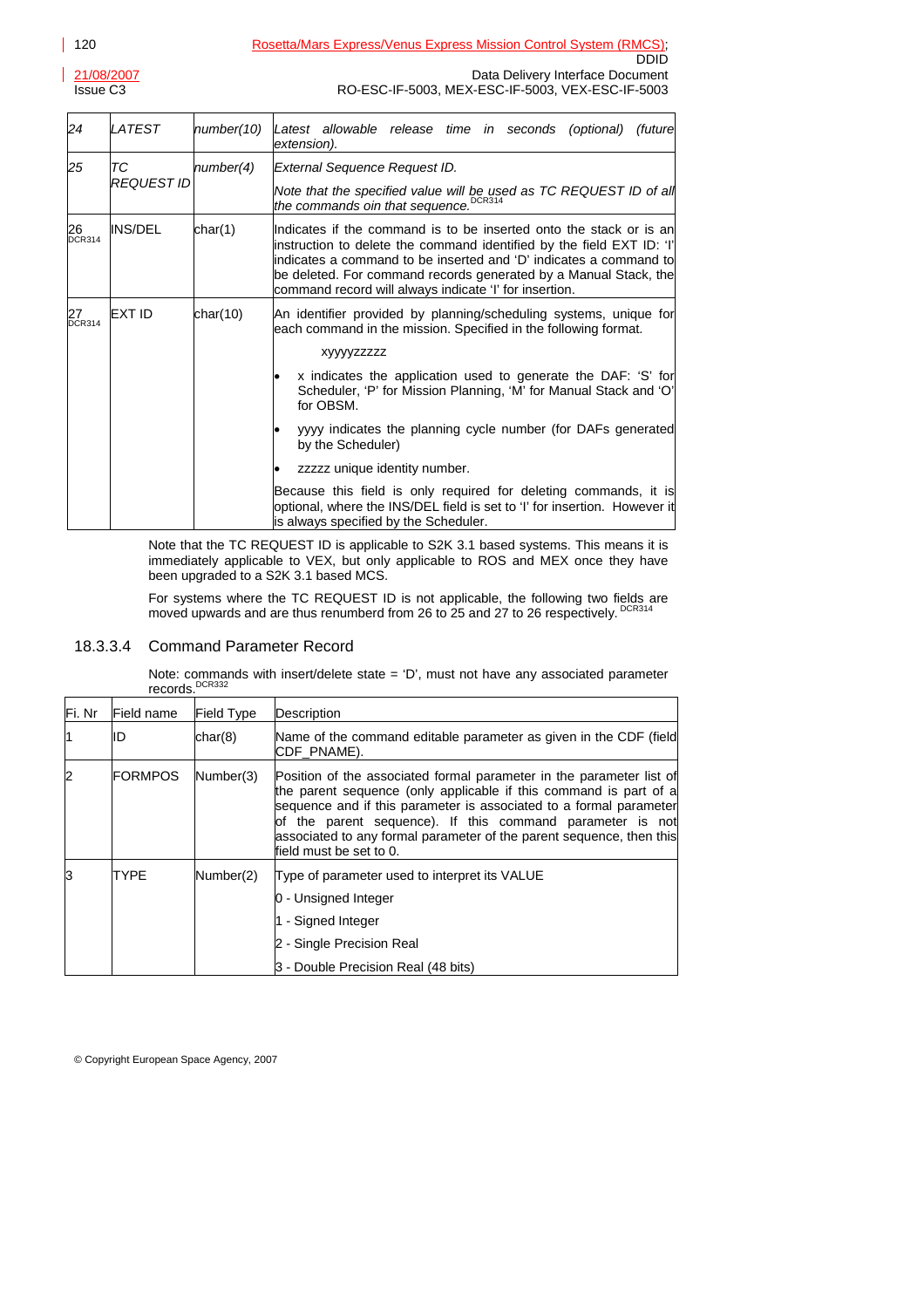RO-ESC-IF-5003, MEX-ESC-IF-5003, VEX-ESC-IF-5003 Issue C3

|   |                 |           | 4 - Double Precision Real <sup>DCR 263</sup>                                                                                                                                                                                                                                                                                |
|---|-----------------|-----------|-----------------------------------------------------------------------------------------------------------------------------------------------------------------------------------------------------------------------------------------------------------------------------------------------------------------------------|
|   |                 |           | 5 - Character String                                                                                                                                                                                                                                                                                                        |
|   |                 |           | 6 - Octet String                                                                                                                                                                                                                                                                                                            |
|   |                 |           | 7 - CDS formatted absolute Time                                                                                                                                                                                                                                                                                             |
|   |                 |           | 8 - CUC formatted absolute Time                                                                                                                                                                                                                                                                                             |
|   |                 |           | 9 - Delta (Relative) Time                                                                                                                                                                                                                                                                                                   |
|   |                 |           | 10 - Unsigned 64 bit Integer (future extension)                                                                                                                                                                                                                                                                             |
|   |                 |           | 11 - Signed 64 bit Integer (future extension)                                                                                                                                                                                                                                                                               |
|   |                 |           | 12 - Bit string (future extension).                                                                                                                                                                                                                                                                                         |
| 4 | <b>EDITABLE</b> | Number(1) | Indicating whether this parameter is editable. If not editable it must<br>mean that the parameter was fixed at the level of the sequence that<br>this command belonged to (field SDF_FTYPE='F').                                                                                                                            |
|   |                 |           | 1 - Not editable                                                                                                                                                                                                                                                                                                            |
|   |                 |           | 2 - Editable.                                                                                                                                                                                                                                                                                                               |
| 5 | <b>REPTYPE</b>  | Number(1) | Indicating the representation/source of the parameter VALUE.                                                                                                                                                                                                                                                                |
|   |                 |           | 0 – Raw                                                                                                                                                                                                                                                                                                                     |
|   |                 |           | Engineering. This option can only be used for parameters<br>associated to a calibration.                                                                                                                                                                                                                                    |
|   |                 |           | 2 - Take the parameter default value as specified in the CDF (future<br>extension).                                                                                                                                                                                                                                         |
| 6 | VALUE           |           | char(variable The Value of the parameter specified in the appropriate format<br>depending on the parameter TYPE (see Appendix A). Note that<br>numerical values (even if unsigned integer) have to be expressed in<br>decimal. This field is allowed to be empty only if option 2 is used in<br>REPTYPE (future extension). |
| 7 | <b>DYNAMIC</b>  | Number(1) | Identifying whether the specified VALUE can be overridden by the<br>dynamic default value extracted from telemetry or not.                                                                                                                                                                                                  |
|   |                 |           | 0 – Overriding of VALUE by TM is allowed                                                                                                                                                                                                                                                                                    |
|   |                 |           | 1 – Overriding of VALUE by TM is not allowed (the parameter value<br>can still be edited if EDITABLE=2).                                                                                                                                                                                                                    |
|   |                 |           | This field is only applicable for command parameters associated to a<br>dynamic default as specified in the CDF, field CDF_INTER='T'. It<br>may be left null otherwise.                                                                                                                                                     |

### **18.3.4 Parameter Value Formats**

This table defines the character formats for command parameter values for each value type.

| <b>TYPE</b>      | Format                  | Examples    | Comment                                                                             |
|------------------|-------------------------|-------------|-------------------------------------------------------------------------------------|
| Unsigned integer | Positive integers only. | 15, 28, 999 | Only<br>allowed.<br>decimal<br>Supporting unsigned integer values<br>up to 32 bits. |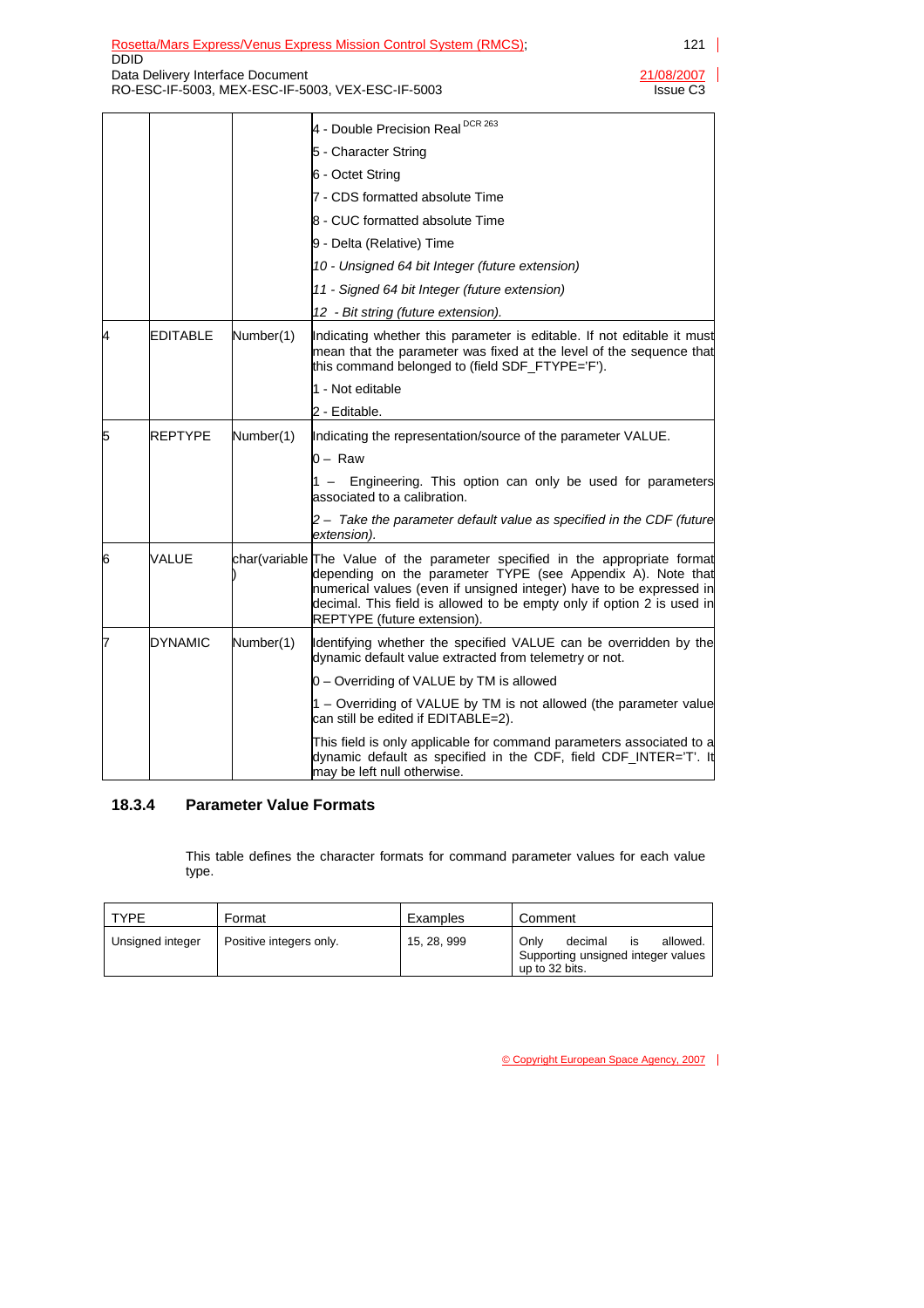1

| 18720<br>クエ<br>″ |
|------------------|
| Issue<br>ॎ≺      |

#### 122 Rosetta/Mars Express/Venus Express Mission Control System (RMCS); DDID 21/08/2007 Data Delivery Interface Document

Issue C3 RO-ESC-IF-5003, MEX-ESC-IF-5003, VEX-ESC-IF-5003

| Signed integer                                   | Positive and negative integers.                                                                                                                   | 127, -1, -127              |                                                                                                                                                                                                                                                                                                                                                                                                                                                                                                                                                                                                                                                                                                                                                                                                                           |
|--------------------------------------------------|---------------------------------------------------------------------------------------------------------------------------------------------------|----------------------------|---------------------------------------------------------------------------------------------------------------------------------------------------------------------------------------------------------------------------------------------------------------------------------------------------------------------------------------------------------------------------------------------------------------------------------------------------------------------------------------------------------------------------------------------------------------------------------------------------------------------------------------------------------------------------------------------------------------------------------------------------------------------------------------------------------------------------|
| Simple<br>precision<br>real                      | IEEE scientific or fixed point<br>notation.                                                                                                       | 23.13, -1.2E3,<br>2.5E38   |                                                                                                                                                                                                                                                                                                                                                                                                                                                                                                                                                                                                                                                                                                                                                                                                                           |
| Double<br>precision<br>real                      | IEEE scientific or fixed point<br>notation.                                                                                                       | 23.13, -1.2E3,<br>1.6E308  |                                                                                                                                                                                                                                                                                                                                                                                                                                                                                                                                                                                                                                                                                                                                                                                                                           |
| Character-string                                 | <b>ASCII characters</b>                                                                                                                           | <b>ANY-STRING</b>          | Values of this type can only be<br>specified<br>using<br>a<br>raw<br>representation. They cannot be<br>edited with command sources.                                                                                                                                                                                                                                                                                                                                                                                                                                                                                                                                                                                                                                                                                       |
| Octet-string                                     | ASCII digits in Hex (two digits<br>per octet with no spacing)                                                                                     | 0AAFBB                     | Values of this type can only be<br>specified<br>using<br>a<br>raw<br>representation. They cannot be<br>edited on manual stacks. Typically,<br>values for octet string parameters<br>are generated by the OBSM<br>(memory load data) or by an<br>external system supplying encoded<br>command data. Variable octet<br>strings are also handled. The<br>actual<br>parameter<br>length<br>is<br>determined<br>by<br>the<br>command<br>source by counting the number of<br>octets in the value (1 byte every<br>two digits) and not by reading the<br>value of 'n' (number of octets) (see<br>Section 23.5.7 of [PUS]).<br>-lf<br>required by the actual encoding of<br>Variable Octet String parameters,<br>the value of 'n' has to be explicitly<br>included in the value itself (i.e. it is<br>not added command sources). |
| Absolute time<br>(CDS<br>CUC<br>or<br>formatted) | Number of seconds (optionally<br>followed by the number of<br>microseconds) to be added to<br>reference<br>the<br>epoch<br>1970.001.00.00.00.000. | 956355761 25,<br>988885421 | Values of this type can only be<br>specified<br>using<br>raw<br>a<br>representation.<br>In the case of Variable Character<br>String<br>parameters,<br>the<br>actual<br>parameter length is determined by<br>command sources by counting the<br>number of characters in the value<br>(1 byte every character) and not by<br>reading the value of 'n' (number of<br>characters) (see Section 23.5.8 of<br>[PUS]). If required by the actual<br>encoding of Variable Character<br>String parameters, the value of 'n'<br>has to be explicitly defined and<br>included as a separate parameter<br>or a mission specific modification is<br>required (i.e. it is not added by<br>command sources).                                                                                                                             |
| Relative time                                    | Number of seconds optionally<br>followed by the number of<br>microseconds                                                                         | 86405 21,<br>60            | Values of this type can only be<br>specified<br>using<br>a<br>raw<br>representation.                                                                                                                                                                                                                                                                                                                                                                                                                                                                                                                                                                                                                                                                                                                                      |

## **18.3.5 DAF File Example**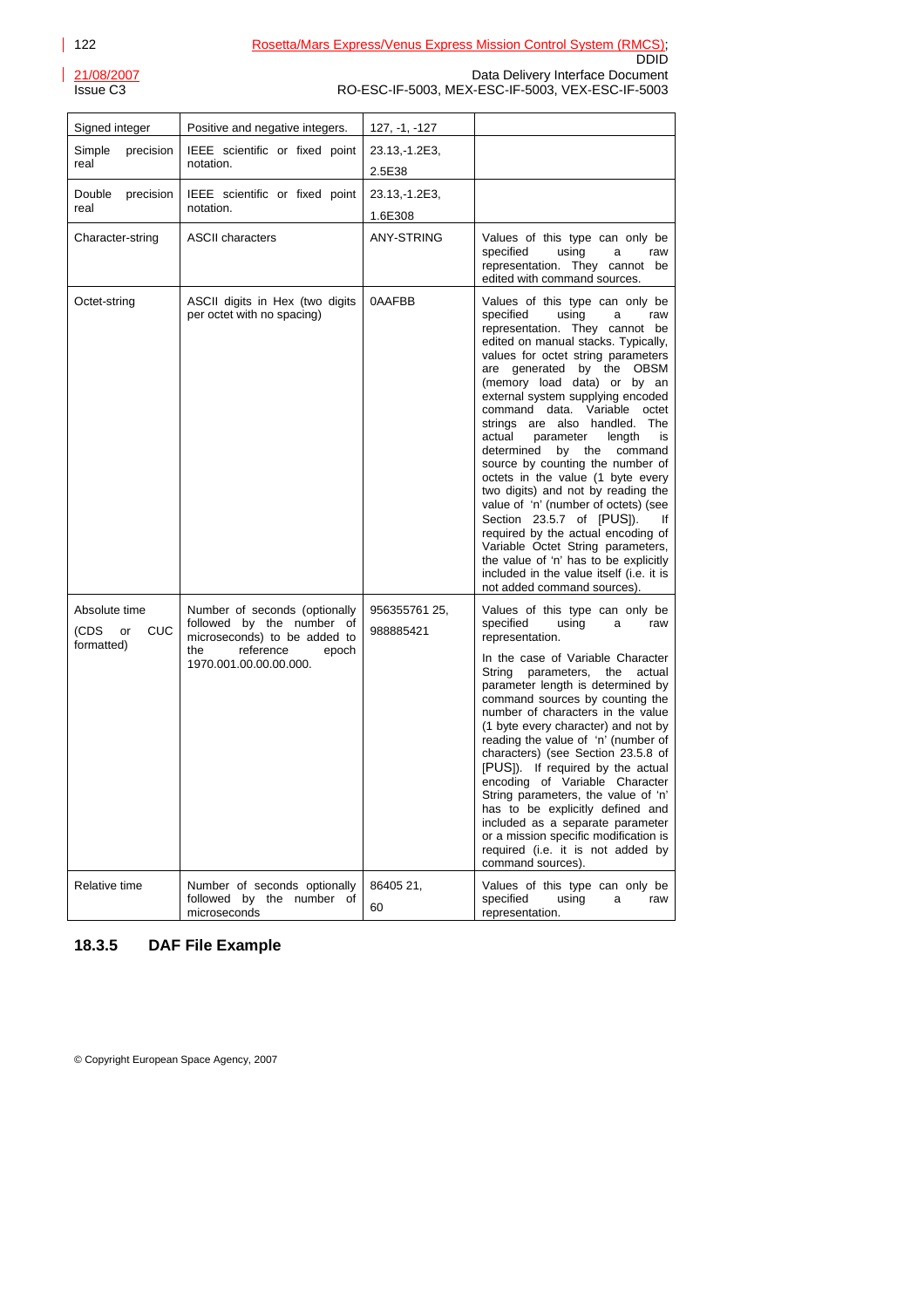Г

The table shows an example of a PASS DAF file with details of commands, either 'DELETETT' or 'UNLOCK' commands. The commands are for execution during the pass identified as 12345678, the final field of the base header record. The fourth command [UNLOCK] is a delete request for the command uniquely identified as 'xcvb098765'. The DELETETT commands have three editable parameters defined and consequently have three attendant command parameter records: APID, SSC and NoOFTCs.

| 01234567890123456789012345678901234567890123456789012345678901234567890123456789012345678901234567890123456 |  |
|-------------------------------------------------------------------------------------------------------------|--|
| 2   PASS   0986812035   0   1   0000000000   12345678                                                       |  |
| $C DELETETT 1 1 0 0 0 0 0 0 0 3 0 1 0 0  0  1 0  1 x sdft123674 $                                           |  |
| APID 0 0 2 0 0 0 0                                                                                          |  |
| ssc 0 0 2 0 0 0                                                                                             |  |
| NOOFTCs   0   0   2   0   1   0                                                                             |  |
| $C DELETETT 1 1 0 0 0 0 0 0 0 3 0 1 0 0   0     1 cvfg123789 $                                              |  |
| APID 0 0 2 0 0 0 0                                                                                          |  |
| ssc 0 0 2 0 0 0                                                                                             |  |
| NOOFTCs   0   0   2   0   1   0                                                                             |  |
| $C UNLOCK 1 1 0 0 0 0 0 0 0 0 0 1 0 0  1 1  1  1 b\hbox{hjul}25421 $                                        |  |
|                                                                                                             |  |
| $C DELETETT 1 1 0 0 0 0 0 0 0 3 0 1 0 0  0  1 0  1 1 dfrt124223 $                                           |  |
| APID 0 0 2 0 0 0 0                                                                                          |  |
| ssc 0 0 2 0 0 0                                                                                             |  |
| NOOFTCs   0   0   2   0   1   0                                                                             |  |
|                                                                                                             |  |
| APID 0 0 2 0 0 0 0                                                                                          |  |
| ssc 0 0 2 0 0 0                                                                                             |  |
| NOOFTCs   0   0   2   0   1   0                                                                             |  |
| $C DELETETT 1 1 0 0 0 0 0 0 0 3 0 1 0 0   0    1 1 rtrt232323 $                                             |  |
| APID 0 0 2 0 0 0 0                                                                                          |  |
| ssc 0 0 2 0 0 0                                                                                             |  |
| NOOFTCs   0   0   2   0   1   0                                                                             |  |
| $C UNLOCK 1 1 0 0 0 0 0 0 0 0 0 1 0 0  1  1  1 10fer456576 $                                                |  |
| $C UNLOCK 1 1 0 0 0 0 0 0 0 0 0 1 0 0  1  1  1  x wety123465 $                                              |  |
|                                                                                                             |  |
| APID 0 0 2 0 0 0 0                                                                                          |  |
| ssc 0 0 2 0 0 0                                                                                             |  |
| NOOFTCs   0   0   2   0   1   0                                                                             |  |
| 01234567890123456789012345678901234567890123456789012345678901234567890123456789012345678901234567890123456 |  |
|                                                                                                             |  |

© Copyright European Space Agency, 2007

٦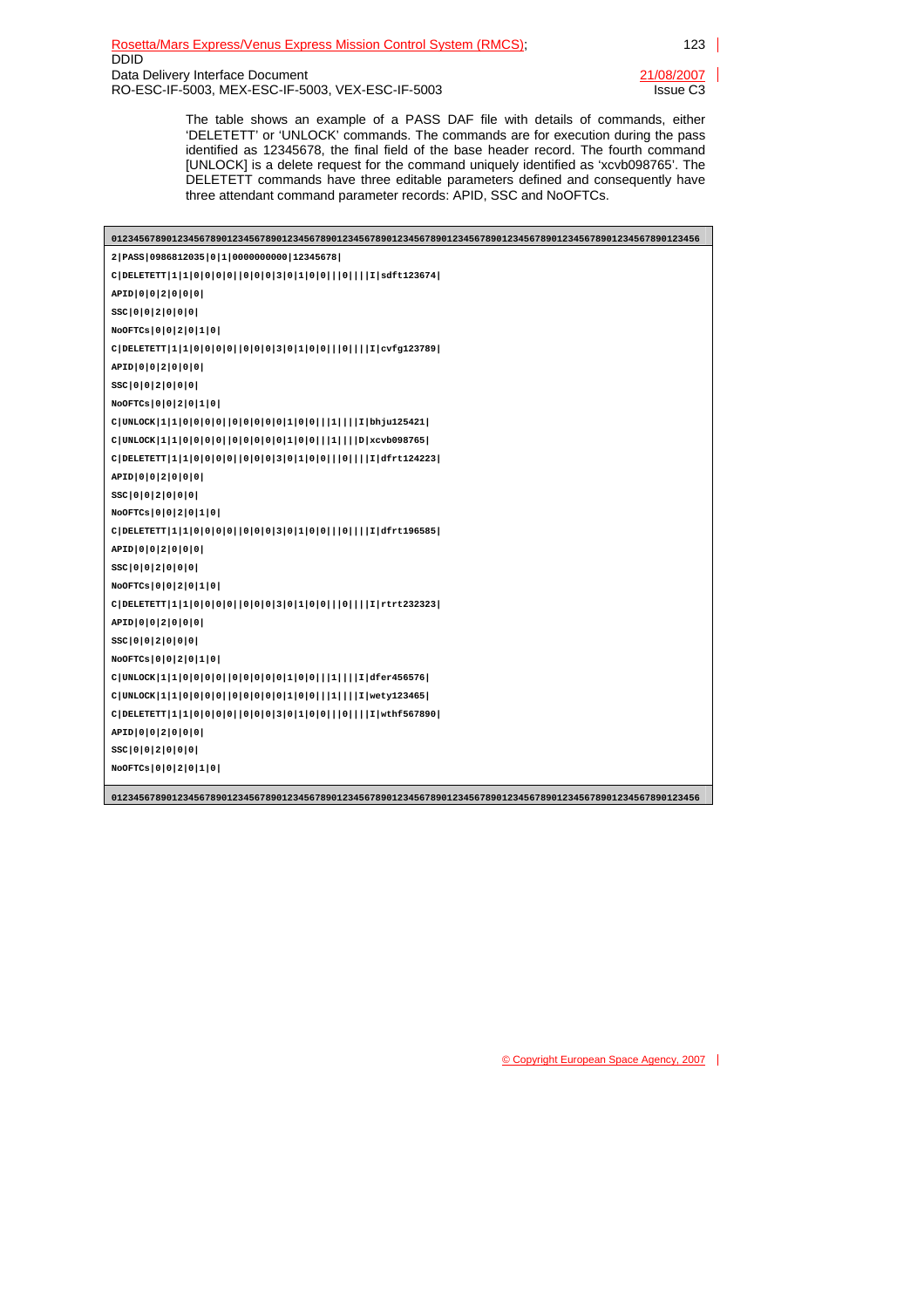

# **19. Appendix L: Network Implementation Document**

# **19.1 Introduction**

In addition to the ground facilities, which are directly required for the Rosetta mission control, the Rosetta ground segment features a Rosetta Science Operations Centre (RSOC). The RSOC shall support scientific mission planning and instrument command request preparation for submittal to the ESOC Operations Control Centre. For this purpose the RSOC receives inputs from the PIs/Lander.

## **19.2 Scope**

The Rosetta Network Implementation Document specifies the communications requirements, the network implementation (protocol, architecture, addressing, routing, security) and the interfacing with private general-purpose networks and with the public networks to support the services for:

- 1. The Data Disposition System (DDS); retrieval of aw science, housekeeping and auxiliary data kept at ESOC
- 2. Command Request (CR): submittal of command request to the Operations Control Centre at ESOC;
- 3. Assembly Integration and Validation (AIV); access to the test database obtained during the spacecraft integration and test programme.

Furthermore, the document addresses:

- 1. Pertinent network management services;
- 2. The related schedule aspects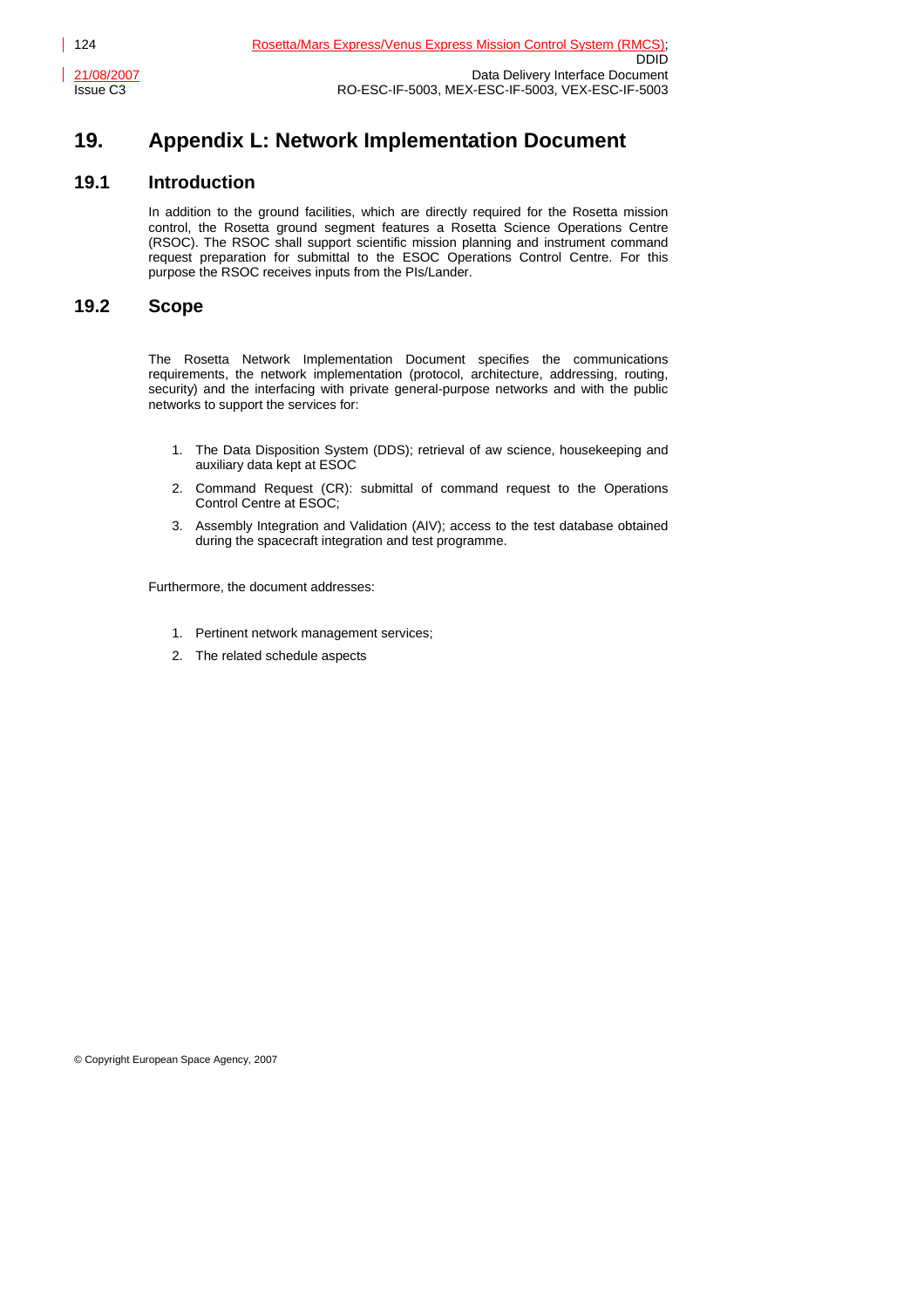# **19.3 Network requirements**

The Rosetta Science Network connectivity shall interconnect the different locations as depicted below.

|               |                |                                                                                                             | <b>Experiment /</b>   | Data type Service |           |            |
|---------------|----------------|-------------------------------------------------------------------------------------------------------------|-----------------------|-------------------|-----------|------------|
|               | <b>Name</b>    | Location                                                                                                    | <b>Task (1)</b>       | <b>DDS</b>        | <b>CR</b> | <b>AIV</b> |
|               | <b>RSOC</b>    | ESTEC, Noordwijk (NL)                                                                                       | Science<br>Operations | X                 | X         |            |
|               | <b>ALICE</b>   | Boulder, Colorado (US)                                                                                      |                       | X                 | R         | X          |
|               | <b>CONSERT</b> | Verrier le Buisson (F)                                                                                      |                       | X                 | R         | X          |
|               | <b>COSIMA</b>  | Schwetzingen (D)                                                                                            |                       | X                 | R         | X          |
|               | <b>MIDAS</b>   | Graz                                                                                                        |                       | X                 | R.        | X          |
|               | <b>MIRO</b>    | JPL, Pasadena CA (US)                                                                                       |                       | X                 | R         | X          |
|               | <b>OSIRIS</b>  | Lindau, Jarz (D)                                                                                            |                       | X                 | R         | X          |
|               | <b>ROSINA</b>  | Bern (CH)                                                                                                   |                       | X                 | R         | X          |
|               | <b>RPC</b>     | Imperial College London (UK)<br>SwRI, San Anotonio, TX (US)<br>IRF-U Uppasala (S)<br>TUB, Bbraunschweig (D) |                       | X                 | R         | X          |
|               |                | IRF-K, Kiruna (S)<br>LPCE, Orleans (F)                                                                      |                       |                   |           |            |
|               | <b>RSI</b>     | COLOGNE (D)                                                                                                 |                       | X                 | R         | X          |
| DDS & CR DATA | <b>GIADA</b>   | NAPLES (I)                                                                                                  |                       | X                 | R         | X          |
|               | <b>VIRTIS</b>  | ROME (I)                                                                                                    |                       | X                 | R         | X          |
|               | <b>LCC</b>     | COLOGNE (D)                                                                                                 |                       | Χ                 | R         | X          |
|               | <b>SONC</b>    | TOULOUSE (F)                                                                                                |                       | X                 |           |            |
|               | <b>ESOC</b>    | DARMSTADT (FRG)                                                                                             | <b>Control Centre</b> | X                 | X         | X          |
|               | <b>ESTEC</b>   | NOORDWIJK (NL)                                                                                              | Project               |                   |           | X          |
|               | Alenia         | TORINO (I)                                                                                                  | Integration site      |                   |           | X          |
|               | <b>ESTEC</b>   | NOORDWIJK (NL)                                                                                              | Integration site      |                   |           | X          |
| $\geqslant$   | Launch<br>site | KOUROU (GUY)                                                                                                | Launch site           |                   |           | X          |

125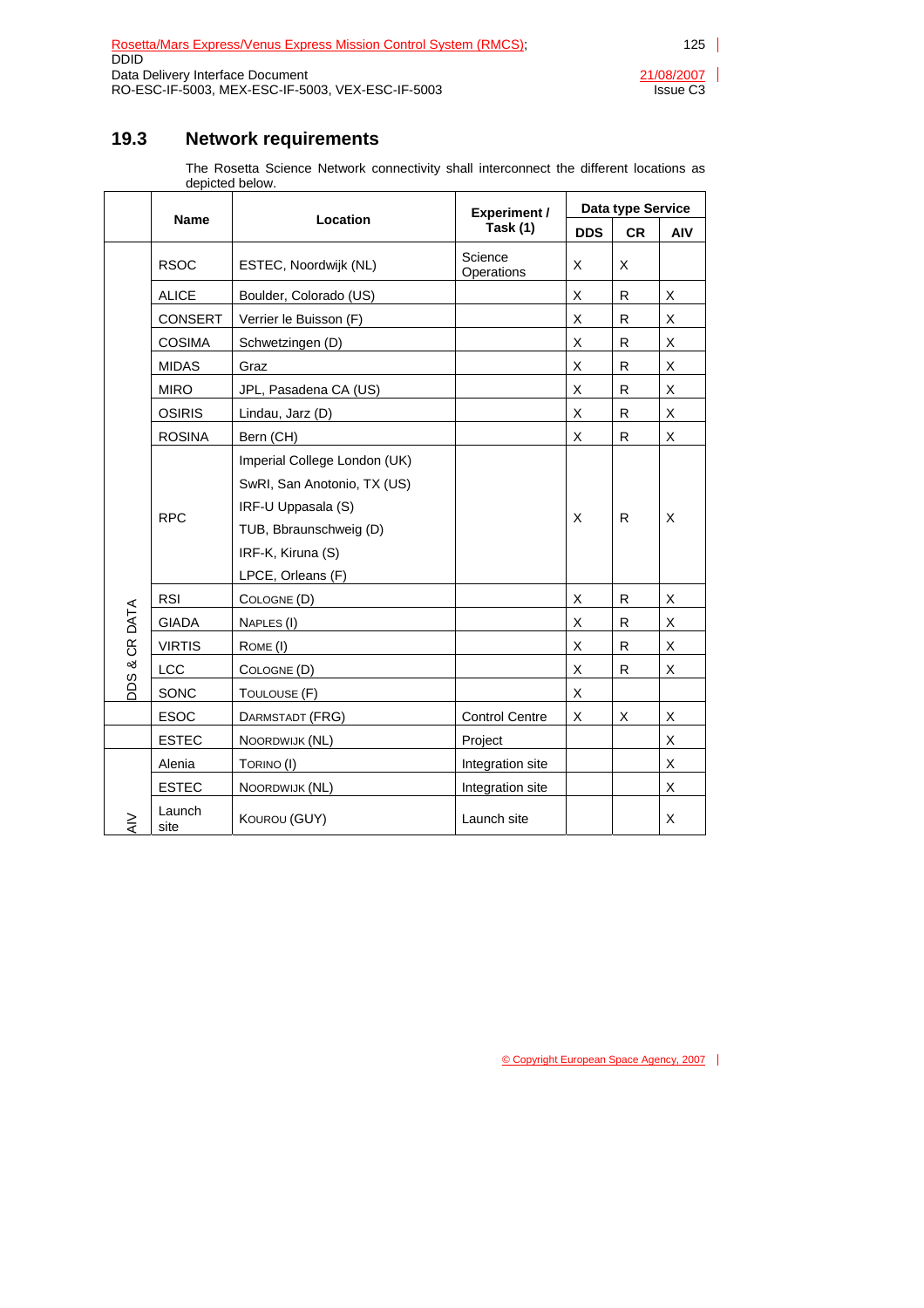| 126 **Rosetta/Mars Express/Venus Express Mission Control System (RMCS)**;

DDID

21/08/2007 Data Delivery Interface Document<br>Issue C3 RO-ESC-IF-5003, MEX-ESC-IF-5003, VEX-ESC-IF-5003 RO-ESC-IF-5003, MEX-ESC-IF-5003, VEX-ESC-IF-5003



Figure L-1. Communications requirements overall

#### **19.3.1 Services**

This section will deal with the Rosetta Science Communications Network transactions in terms of data volumes per day. These volumes depend of course on assumptions of utilization duty cycles of the instruments in-flight, and on the number of days per week on which experiments are carried out. Assumed are 60% duty cycle and transmission on 7 days per week.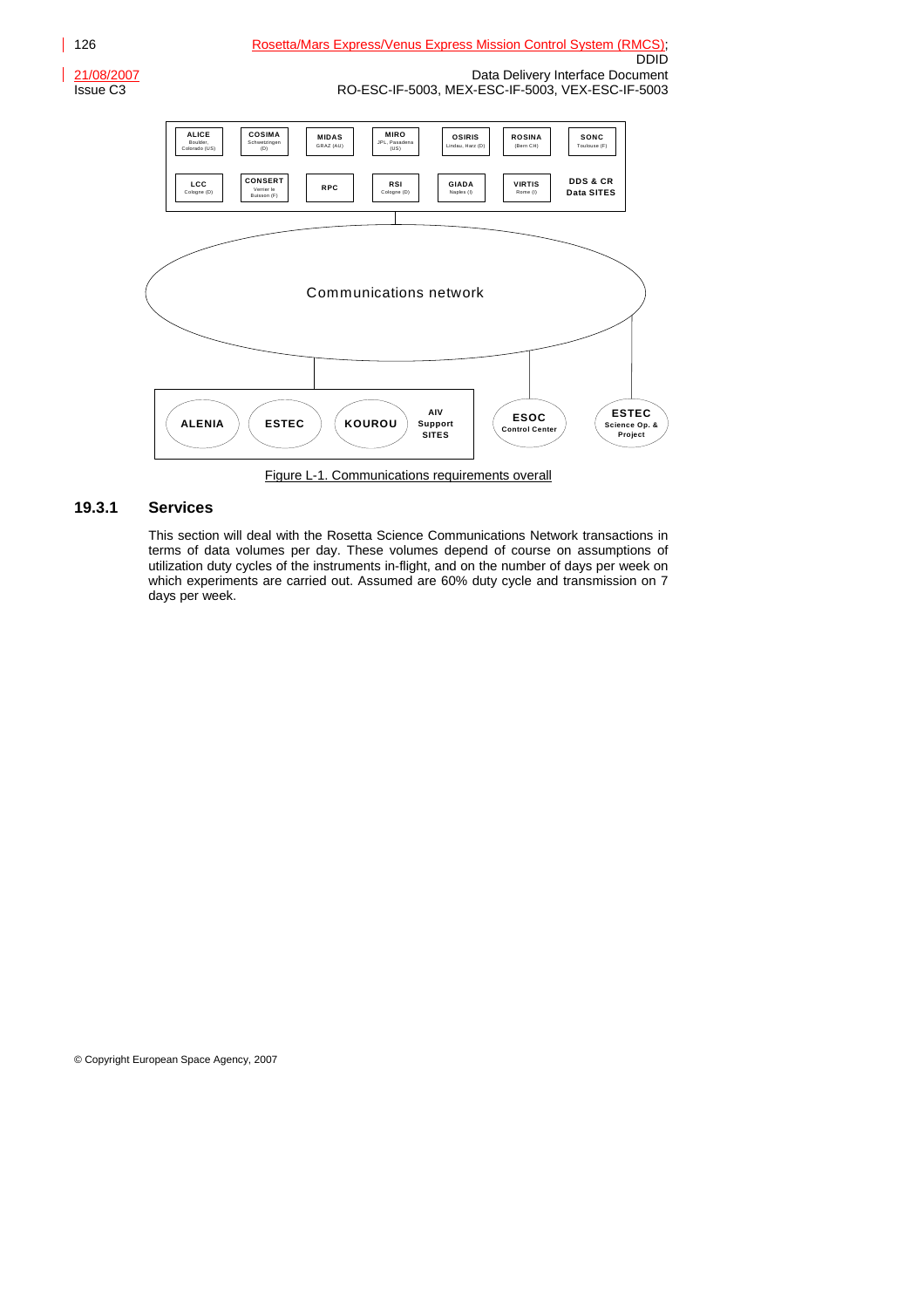### **19.3.2 Bandwidth requirements**

The table below depicts the data to be transferred: $1$ 

| <b>NAME</b>    | DDS (Mbytes/day) (Mbytes/day) | <b>CR</b><br><b>Maximum</b> | AIV<br>(Mbytes/day) | <b>DDS</b><br>(kbps) | CR (kbps)<br><b>Maximum</b> | AIV (kbps) |
|----------------|-------------------------------|-----------------------------|---------------------|----------------------|-----------------------------|------------|
| ALICE          | 20                            |                             | <b>TBC</b>          | 6                    |                             | TBC        |
| <b>CONSERT</b> | 10                            |                             | TBC                 | ß                    |                             | ТВС        |
| <b>COSIMA</b>  | 10                            |                             | TBC                 | ß                    |                             | TBC        |
| <b>MIDAS</b>   | 10                            |                             | <b>TBC</b>          | ß                    |                             | TBC        |
| <b>MIRO</b>    | 20                            |                             | <b>TBC</b>          | 6                    |                             | TBC        |
| <b>OSIRIS</b>  | 20                            |                             | <b>TBC</b>          | 6                    |                             | TBC        |
| <b>ROSINA</b>  | 10                            |                             | TBC                 | ß                    |                             | ТВС        |
| <b>RPC</b>     | 10                            |                             | <b>TBC</b>          | B                    |                             | TBC        |
| <b>RSI</b>     | 10                            |                             | <b>TBC</b>          | ß                    |                             | TBC        |
| <b>GIADA</b>   | 10                            |                             | TBC                 | З                    |                             | твс        |
| <b>VIRTIS</b>  | 20                            |                             | <b>TBC</b>          | 6                    |                             | TBC        |
| LCC            | 20                            |                             | <b>TBC</b>          | 6                    |                             | TBC        |
| SONC           | 20                            |                             | TBC                 | 6                    |                             | TBC        |
| <b>ESTEC</b>   | 20                            |                             | <b>TBC</b>          | 6                    |                             | TBC        |
| <b>RSOC</b>    | TBC                           | 5                           | TBC                 | TBC                  | TBC                         |            |

- **DDS (Data distribution System).** This service pertains to the retrieval of raw science, housekeeping and auxiliary data by the PIs/Lander from the DDS machine at ESOC.
- **CR (Command Requests).** Command Requests are submitted from the PIs to the RSOC, where they are combined and forwarded to the Operations Control Centre at ESOC.
- **AIV Support (AIV).** During the spacecraft integration and test program, remote access is required to the databases offering the test result data. These databases will be located at Alenia, ESTEC and Kourou. The amount of data cannot be computed in advance as it depends on activities that will only be know at the time of the integration. Therefore and for this data throughput requirements study, it will be considered unknown with the assumption that the Internet bandwidth will be enough.

 $<sup>1</sup>$  It is assumed that:</sup>

-

- Data transfers take place on average 8 hours per day on every day of the week
- The communications overhead for the 4 level protocol is 7.5%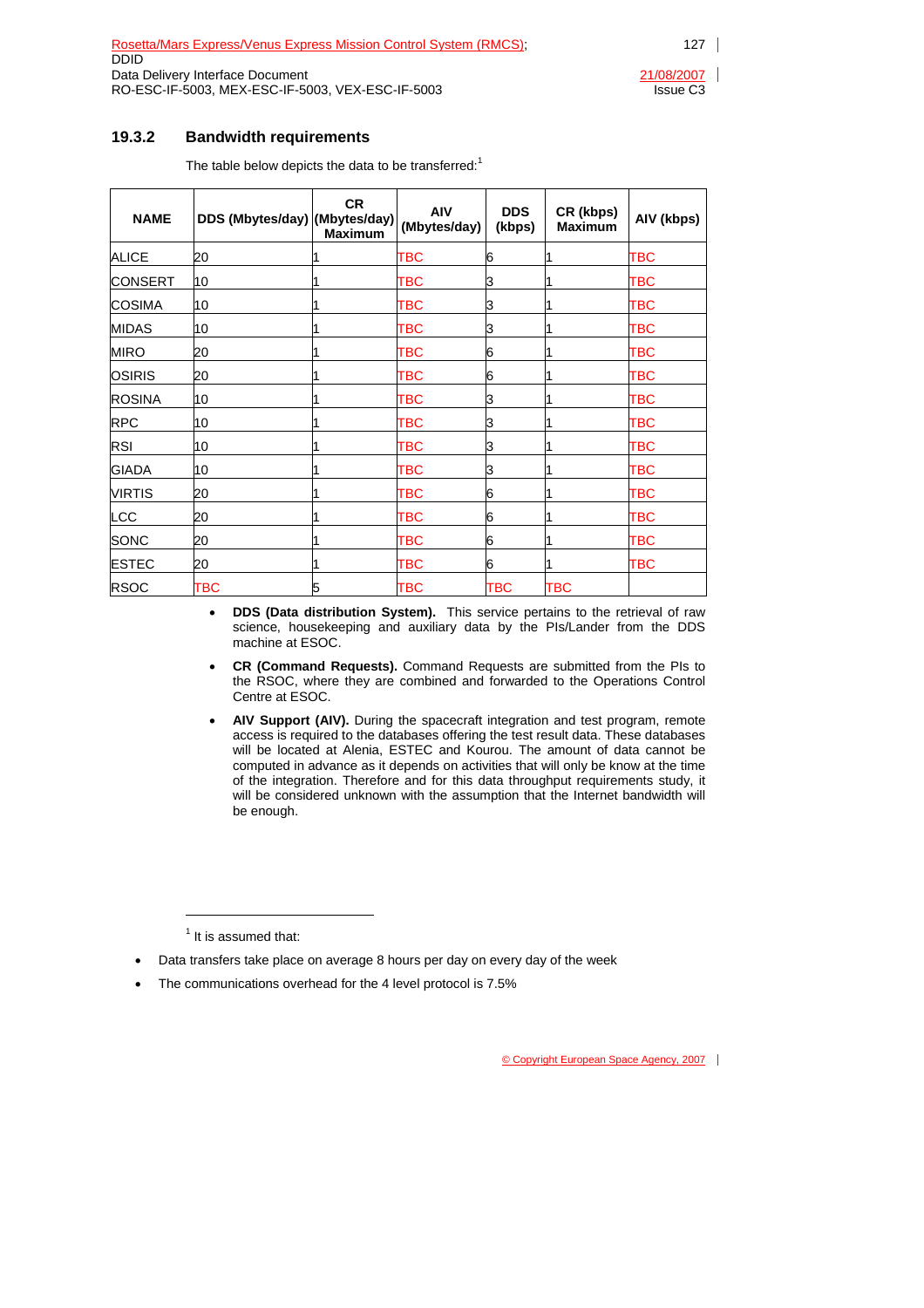#### **19.3.3 Quality of Service/Availability requirements**

The network design, implementation and management shall be commensurate with the Quality of Service (QOS) parameters applicable to the various service types as defined in the table below:

| Service required                                        | <b>DDS</b> | СR   |
|---------------------------------------------------------|------------|------|
| Availability                                            | Medium     | High |
| Throughput Reserve (for actual transactions)            | Medium     | Low  |
| Backlog Reserve / Bandwidth Margin (for retransmission) | Medium     | High |
| Operations and maintenance (O&M) Support                | Medium     | Hiah |

The **Command Request service** requires the highest overall QOS, particularly in terms of availability, reserved bandwidth, backlog reserve and O&M support.

The Data Disposition System is very sensitive against backlogs which could be built up during phases of network congestion or downtime, and which could make data "outdated". Special cases are the *LCC* and the *SONC* that require a higher backlog.<br>Special communication mechanisms shall be provided to fulfil this requirement.<sup>DCR 206</sup>

An analysis of the above listed **QOS** parameters leads to the conclusion that a reliable connecting with high level of availability and sufficient bandwidth must support the command request link between ESOC and RSOC.

#### **19.3.4 Security requirements**

Below a table of requirements for the data transfers between all the entities is presented:

| Service required | <b>DDS</b>  | <b>CR</b> |
|------------------|-------------|-----------|
| Authentication   | Required    | Required  |
| Integrity        | Required    | Required  |
| Confidentiality  | Required    | Required  |
| Non repudiation  | No required | Required  |

The IP protocol suite to be used should support the above features. The implementation of such can be done at the pure networking levels (one, two, tree, four) or by means of a specific application that provides the services.

#### **19.3.5 Service management requirements**

The Rosetta Science Communications Network may partially rely in some services provided by some national and international network provided. This section clarifies the responsibilities boundaries for the provision and maintenance of the network infrastructure:

| <b>Provision</b><br><b>Service</b> | <b>Configuration of the</b><br>end networking<br>elements | Charges to be paid by |
|------------------------------------|-----------------------------------------------------------|-----------------------|
|------------------------------------|-----------------------------------------------------------|-----------------------|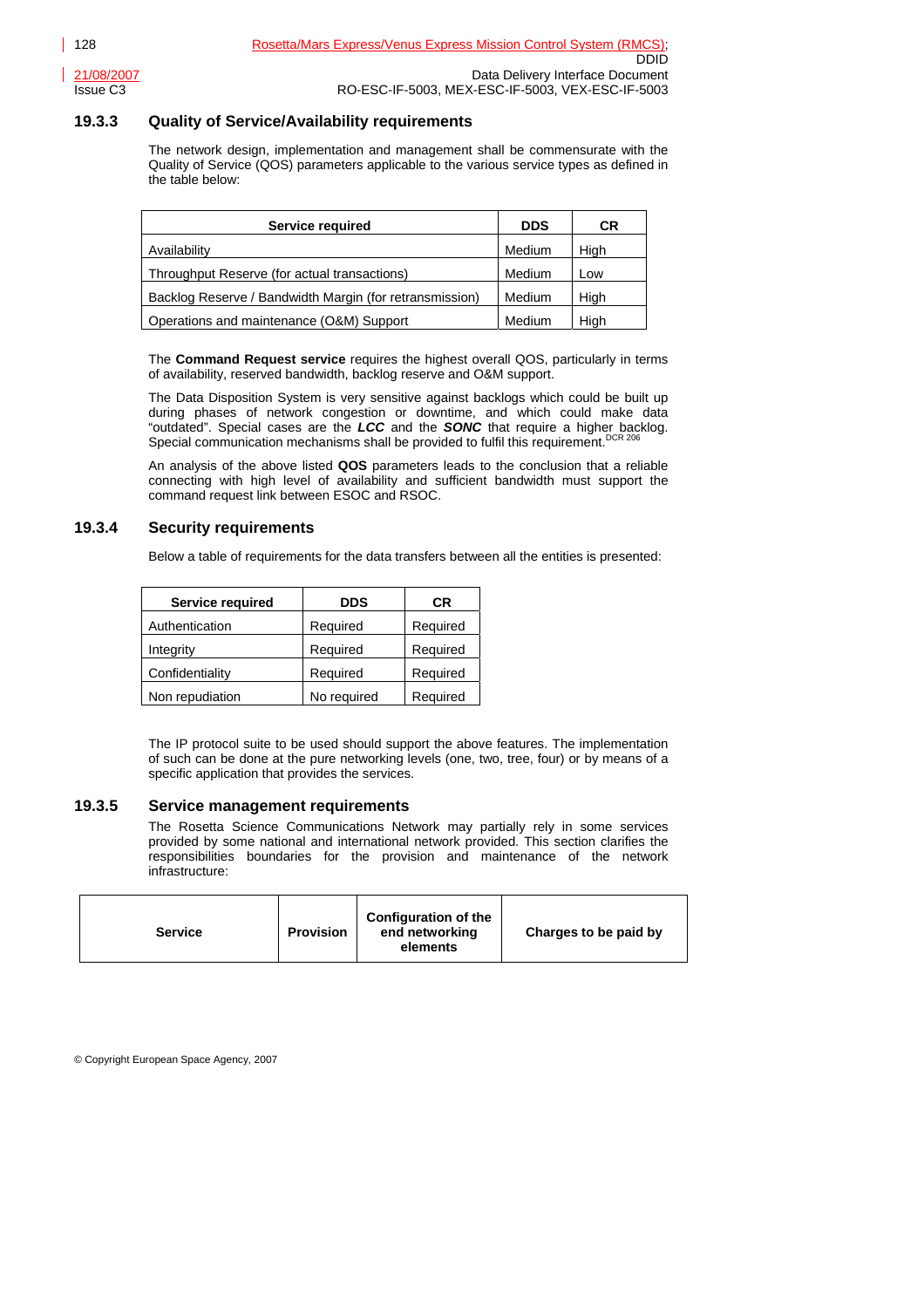#### Rosetta/Mars Express/Venus Express Mission Control System (RMCS); DDID Data Delivery Interface Document 21/08/2007

RO-ESC-IF-5003, MEX-ESC-IF-5003, VEX-ESC-IF-5003

| Lines between AIV sites, ESOC<br>and ESTEC | <b>ESA</b> | <b>ESA</b> | <b>ESA</b>            |
|--------------------------------------------|------------|------------|-----------------------|
| Dial on demand from remote<br>sites        | End site   | <b>ESA</b> | End site <sup>2</sup> |
| <b>Public Network</b><br>(The Internet)    | End site   | End site   | End site              |

# **19.4 Network Implementation**

#### **19.4.1 Rosetta Science Communication Network implementation**

The Rosetta Science Communications Network will be based exclusively in the IP protocol suite. High level protocols will be used to exchange data providing the required QOS.

The analysis of the requirements described in the previous chapter including the QOS and the security constraints leads to the conclusion that the network should be based in tree different types of network infrastructures: dedicated lines to interconnect the main and more critical sites<sup>3</sup>, the public Internet to exchange data between these centres and the remote users, and dial on demand lines (ISDN) for those sites having a higher QOS requirements.

Below, a drawing with the proposed network topology is presented.

-

 $2$  Calls will be initiated at the user side

<sup>&</sup>lt;sup>3</sup> Existing network infrastructure will be reused if possible (ESACOM)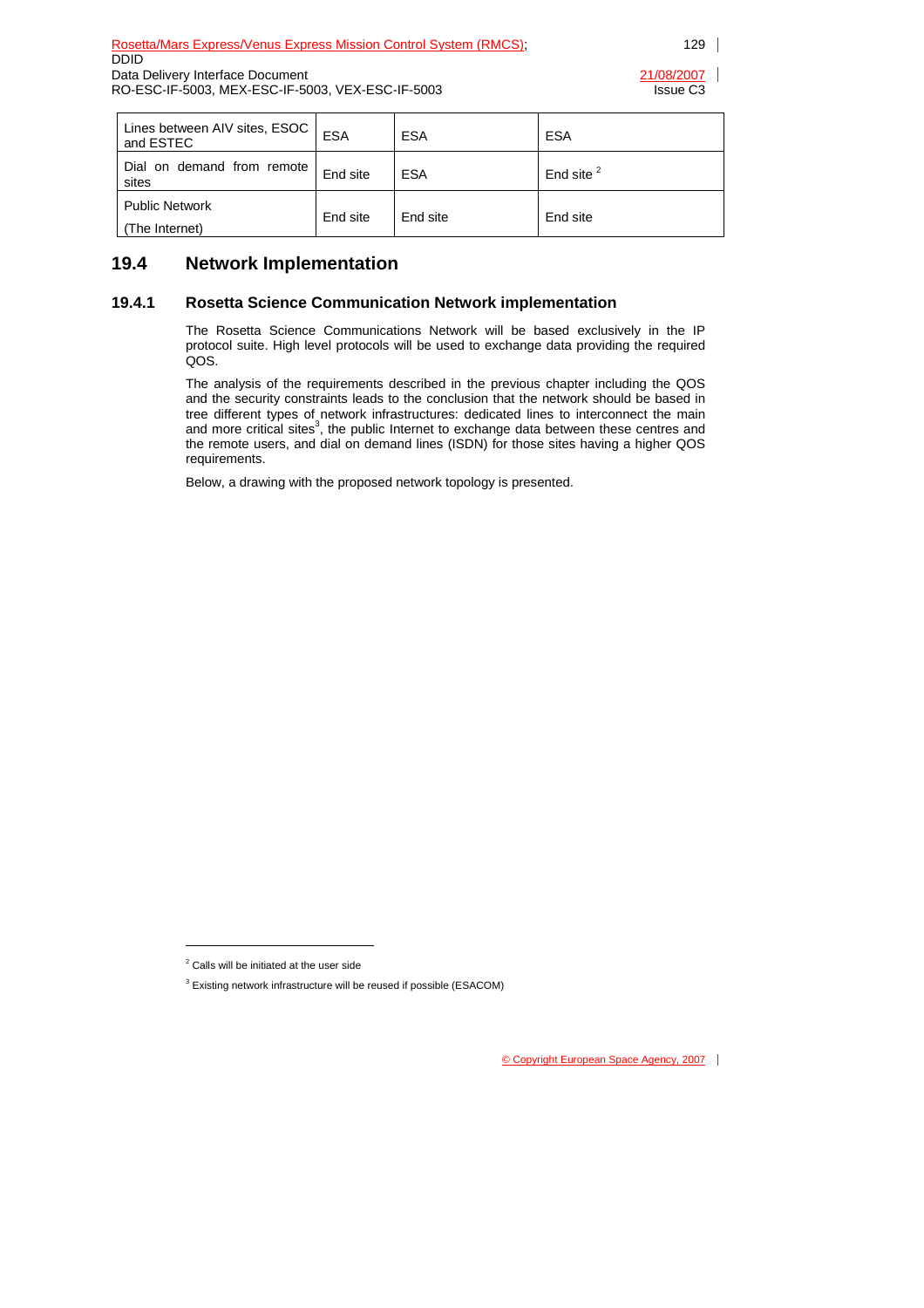#### | 130 Rosetta/Mars Express/Venus Express Mission Control System (RMCS);

DDID



21/08/2007 Data Delivery Interface Document<br>Issue C3 RO-ESC-IF-5003, MEX-ESC-IF-5003, VEX-ESC-IF-5003

Issue C3 RO-ESC-IF-5003, MEX-ESC-IF-5003, VEX-ESC-IF-5003



Figure L-2 Rosetta Science Network implementation overview

The table below lists the routing mechanisms to be used:

| From           | <b>DDS</b>       | <b>CR</b>        | AIV data                 |
|----------------|------------------|------------------|--------------------------|
| <b>ALICE</b>   |                  |                  |                          |
| <b>CONSERT</b> |                  |                  |                          |
| <b>COSIMA</b>  |                  |                  |                          |
| <b>MIDAS</b>   |                  |                  |                          |
| <b>MIRO</b>    |                  |                  |                          |
| <b>OSIRIS</b>  | Internet to ESOC | Internet to ESOC | Internet to AIV site (*) |
| <b>ROSINA</b>  |                  |                  |                          |
| <b>RPC</b>     |                  |                  |                          |
| RSI            |                  |                  |                          |
| <b>GIADA</b>   |                  |                  |                          |
| <b>VIRTIS</b>  |                  |                  |                          |
|                | Prime path:      | Prime path:      |                          |
| <b>LCC</b>     | Internet to ESOC | Internet to ESOC | Internet to AIV site (*) |
|                |                  |                  |                          |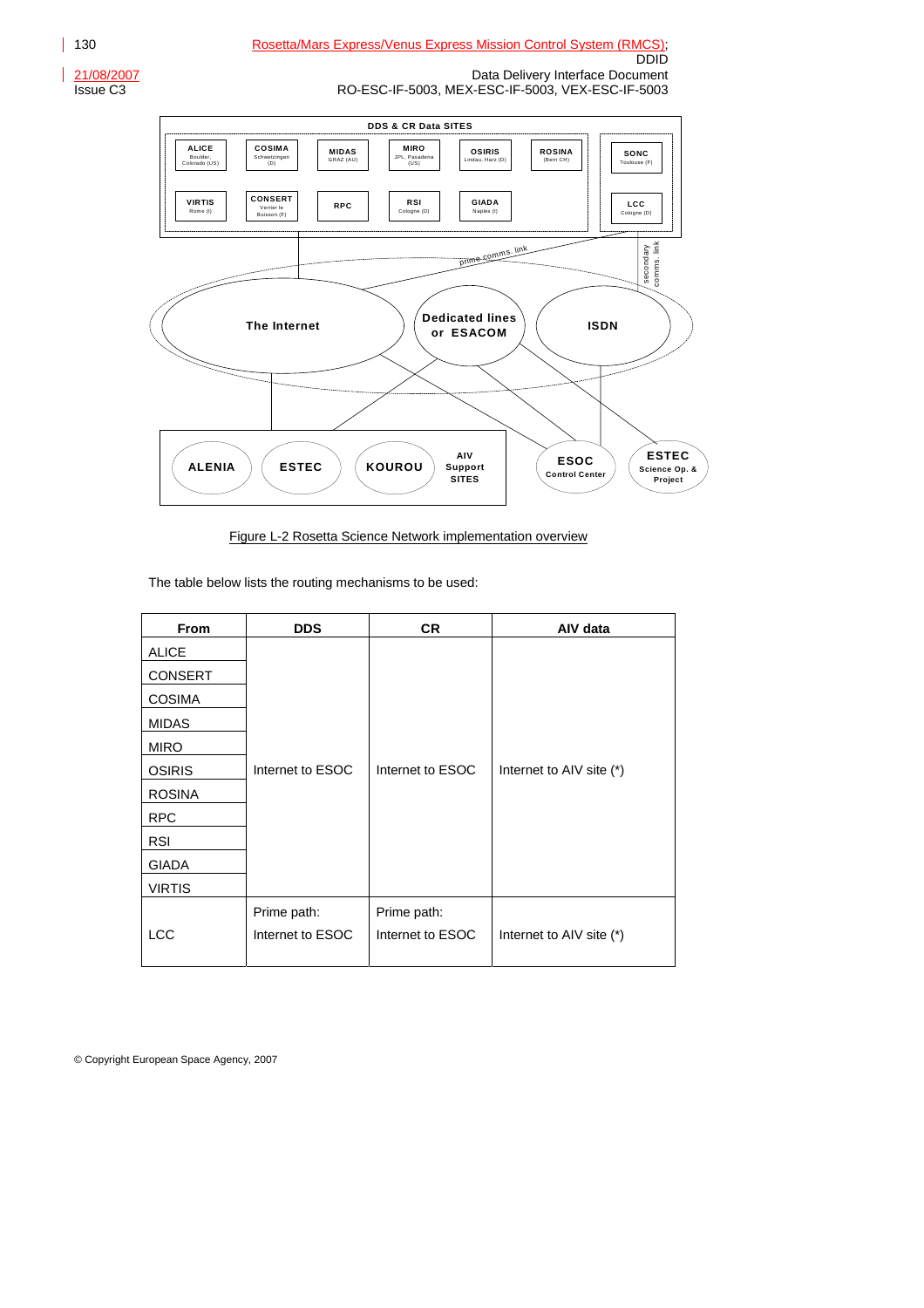131

| <b>From</b>                 | <b>DDS</b>                             | СR                                     | AIV data              |
|-----------------------------|----------------------------------------|----------------------------------------|-----------------------|
| <b>SONC</b>                 | Secondary path:<br><b>ISDN to ESOC</b> | Secondary path:<br><b>ISDN to ESOC</b> |                       |
| <b>ESTEC</b><br><b>RSOC</b> | <b>ESACOM</b><br>to<br><b>ESOC</b>     | <b>ESACOM</b><br>to<br><b>ESOC</b>     | <b>ESACOM to ESOC</b> |

(\*) This implementation assumes that the test result database system at the AIV site is logically fully separated from the operational EGSE interface to ESOC. ESOC reserves the right to audit this logical separation at any time and to stop any database access in the case that a potential risk for the IP OPSNET is observed.

### **19.4.2 MEX Science Communication Network implementation**

TBW<sup>DCR150</sup>

#### **19.4.3 Security implementation**

#### 19.4.3.1 Data security

The network security protocols state of the art is not mature enough to provide a simple mechanism to implement the security requirements. Therefore, the implementation of these requirements shall be done at application level (TBC).

# 19.4.3.2 DCR129 Access rights control

It is the responsibility of each site to protect their systems against external attacks. The server elements (DDS, CR) will be protected by ESA as they will be located at ESOC.

#### 19.4.3.3 AIV Communications

For AIV activities, PIs will be provided with the ability to connect remotely, throughout the relevant project phases, to EGSE LAN segments at Alenia, ESTEC and the Launch Site.

#### **19.4.4 Addressing and Routing**

IP addresses of the Rosetta Science Communications Network will be assigned by the organisation administering the site. It is also the responsibility of the site to set up, manage and keep under configuration control the routing and advertising across the network.

Exceptions are the dedicated ISDN lines to the *LCC* and *SONC* sites. The IP addresses to be used for the WAN link shall be assigned by ESA. The remote site shall provide ESA the IP address of the Ethernet-LAN point of presence of the router to be provided. It is also the responsibility of the remote site to implement and document all the mechanisms required to change the routing of the local systems to go through this router when the secondary path is used.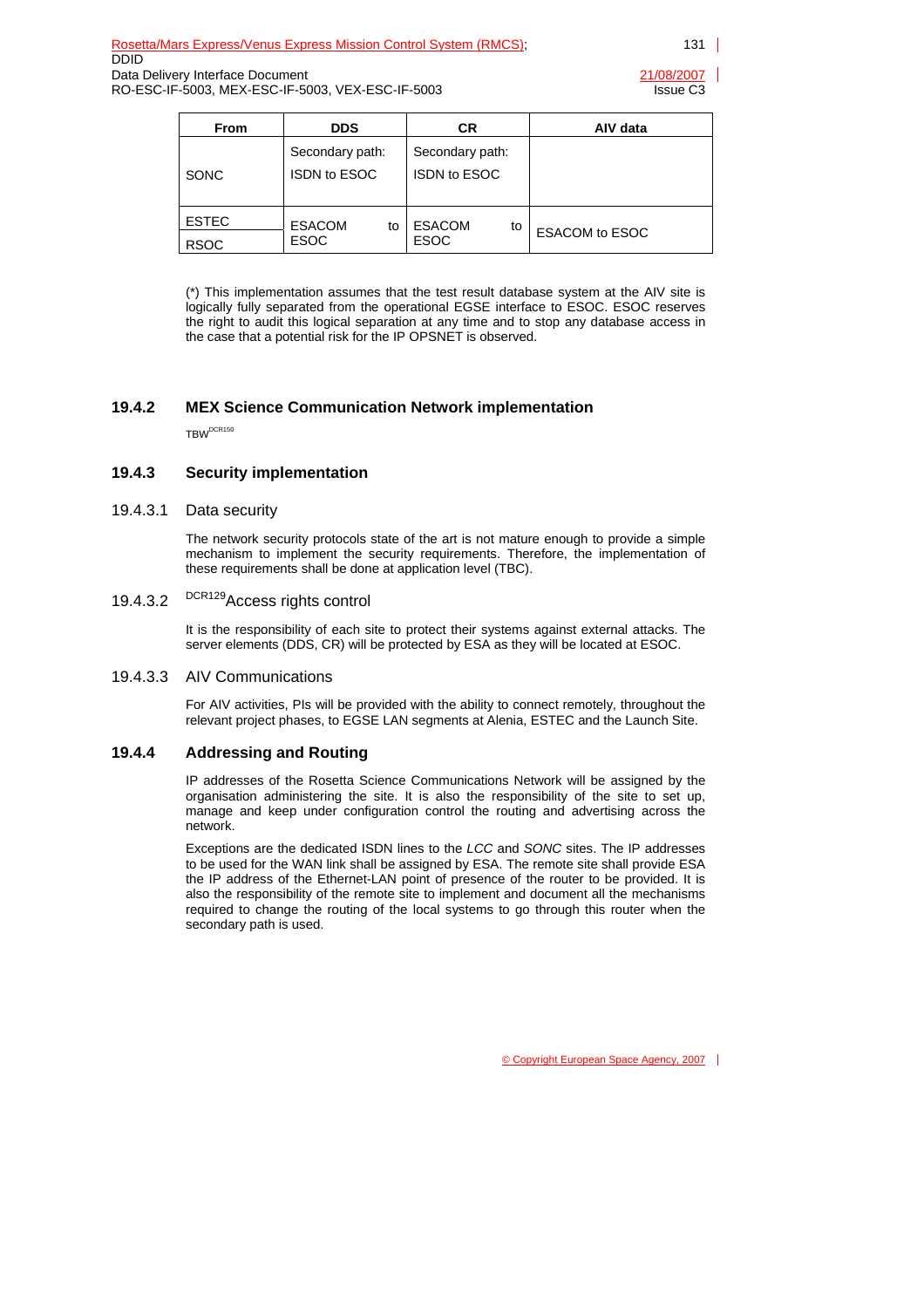# **19.5 Network services agreement**

#### **19.5.1 Operations and Maintenance**

Operations and maintenance (O&M) of all the **LANs** participating in the Rosetta Science Communications Network shall be the responsibility of the remote site (PI/Lander).

The provision, administration, configuration and management of **the Internet access** shall also be the responsibility of the remote site. This shall include all aspects of administration and configuration management. Liaison to the national ISP for matters pertaining to the ISP PoP and the ISP access link shall also be the responsibility of the remote site.

In the case of LCC and SONC the dial on demand **ISDN lines** to be used as secondary communication path will be provided and administered by the remote site as well as all costs associated. ESA will provide to these remote sites the required network elements to establish the connection to the DDS and CR centres. It will be under ESA responsibility the initial configuration and further management of these networking elements. The calls will be in general initiated at the remote site. No callback mechanisms are foreseen.

With the purpose of an efficient administration of the Rosetta Science Communications network, each PI/Lander shall nominate a **Network System Administrator**, who shall act as the single point interface either locally or within the Rosetta Science Communications network community.

#### **19.5.2 ESA Contacts and Coordination**

At ESOC, the point of contact for Rosetta Science **Communications links** with ESOC will be the OPSNET Service Desk. This entity is on duty 24 hours a day every day of the year. They will be in charge of all initial contacts and of 1st line maintenance activities. Should 2nd or 3rd line maintenance become necessary at ESOC, this will be arranged by the OPSNET service desk.

The point of contact for Rosetta Science Communications Network **Host** matters, in particular for DDS, is the Operations Support Centre (OSC).

The OPSNET Service Desk can be reached as follows:

| Telephone | +49 6151 902496 |  |
|-----------|-----------------|--|
| FAX       | +49 6151 903934 |  |
| email     | shiftc@esa.int  |  |

The OSC can be reached as follows:

| Telephone | +49 6151 902249                     |  |
|-----------|-------------------------------------|--|
| FAX       | +49 6151 902070                     |  |
| email     | esoc.osc@esa.int <sup>DCR 163</sup> |  |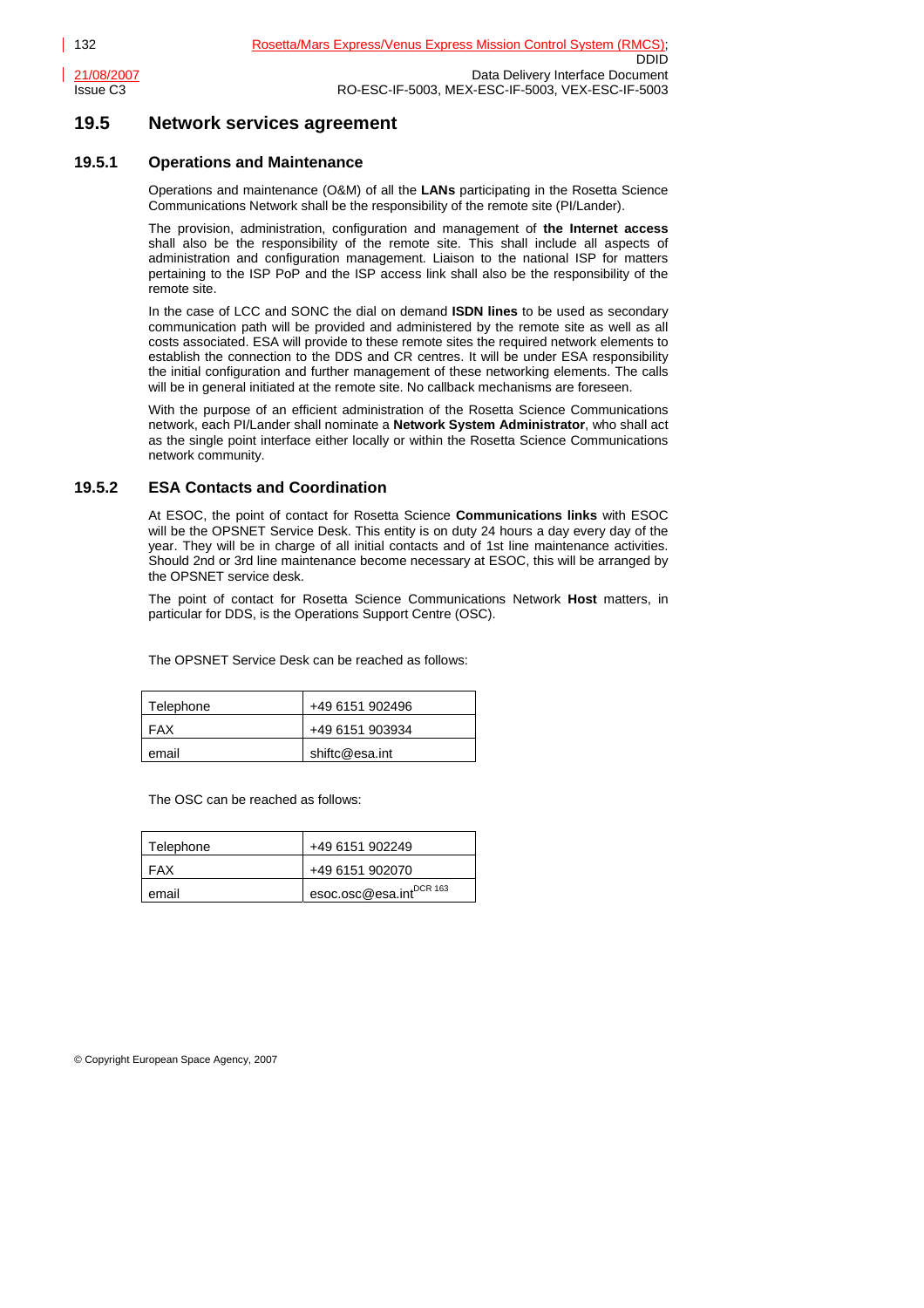#### **19.5.3 DDS Access and Accounts**

Access to the Data Disposition system (DDS) machine at ESOC is only granted to the PIs/Lander and their designated representatives. See appendix C.

Requests for changes to the users list shall be duly authorized by the Rosetta Project Scientist and submitted to the Rosetta SOM at EOC.

### **19.6 SCHEDULE**

The Rosetta Pre-Launch and LEOP scheduled is maintained separately. The below milestones are therefore indicative only.

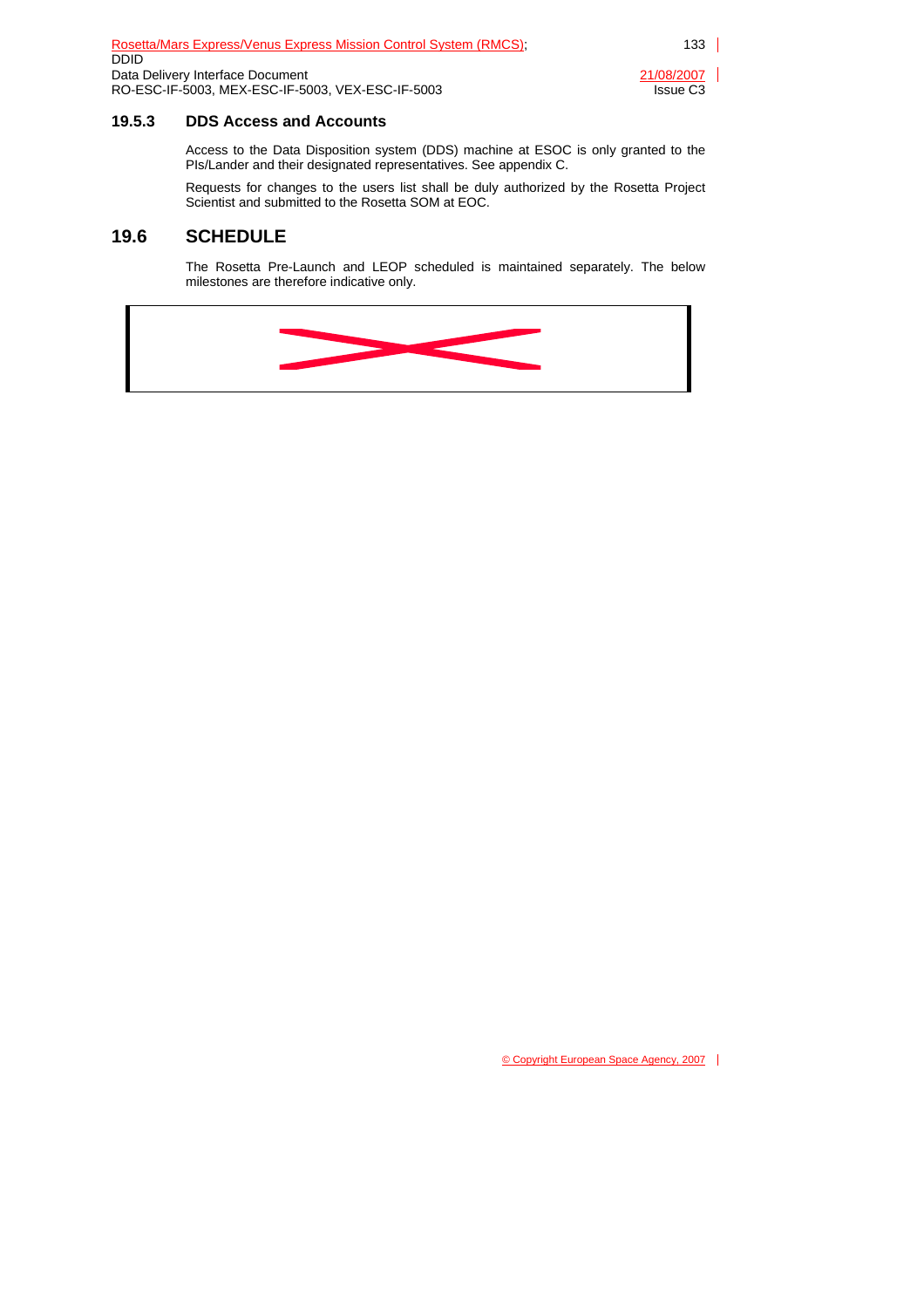Due to the fact that raw unprocessed data is being delivered, it is not possible to have a new version of such data, but what must be considered is the possibility of a fault in the manufacture of the RDM, an incorrect selection of files being placed on the RDM or a new release of auxiliary files due to an error in the RMCS/MEMCS. Therefore the system has been designed to handle new versions of files in the extraordinary situation that it may arise.

The present baseline for the system is that it shall generate 1 RDM per day. Another consideration is the possibility that more than 1 RDM per day may be necessary, for example in the situation that a significantly larger than expected volume of data is generated for a particular day, or a whole RDM has to be reissued due a manufacturer error.

In the root directory of each RDM there will be an index file. This file will list the full collection of RDMs since launch. Because several RDS may be produced in a single day or a single RDS may span several days, the time-span of the data shall be listed along with each RDM title in the index file. Additionally, an issue indicator for each RDM shall show where older RDM have been re-issued. This index file shall be cumulative, i.e. it contains a record of all issued RDMs up until the present date.

Furthermore, so that each RDM is self identifying (should for example the RDM be separated from its case), the cumulative index file on each RDM shall have a unique filename that identifies the date of the data on the RDM and the number of the RDM within that day. The filename shall be of the format:

| ۷V           | last 2 digits of the year of the date of the data on the RDM (00-99)                            |
|--------------|-------------------------------------------------------------------------------------------------|
| mm           | month of the date of the data on the RDM (01-12)                                                |
| dd           | day of the date of the data on the RDM (01-28, 29, 30 or 31 depending<br>upon the month)        |
| n            | the RDM number within the particular day (1-9, first CD-ROM=1)                                  |
| $\mathsf{V}$ | the version indicator of the RDM in the case of reissue (A-Z, initial<br>version=A)             |
| IDX.         | fixed 3 character string, indicating that this is the RDM identifier filename<br>and index file |

**yymmddnv.IDX** 

For example a cumulative index file named 0508122A.IDX, would indicate that the RDM contained data from the  $12$ <sup>th</sup> August 2005, and that this was the first issue of the second RDM produced for that day.

Each entry in the cumulative index file contains: the disk identifier (i.e. cumulative index filename), start and end date/time of the telemetry data, the number of the disk within the day, the total number of disks for the day, the version number and an indication of whether the disk has been deleted (i.e. replaced by a newer issue). The fields and their character positions within the each single line entry are defined in below.

| Field  | <b>Bytes</b> | <b>Description</b>                                                                                |  |
|--------|--------------|---------------------------------------------------------------------------------------------------|--|
| RDM ID | $0 - 7$      | The identifier of this RDM (the cumulative index<br>filename minus the extension, e.g. 0512051A). |  |
|        | 8            | Space character (ASCII 20h)                                                                       |  |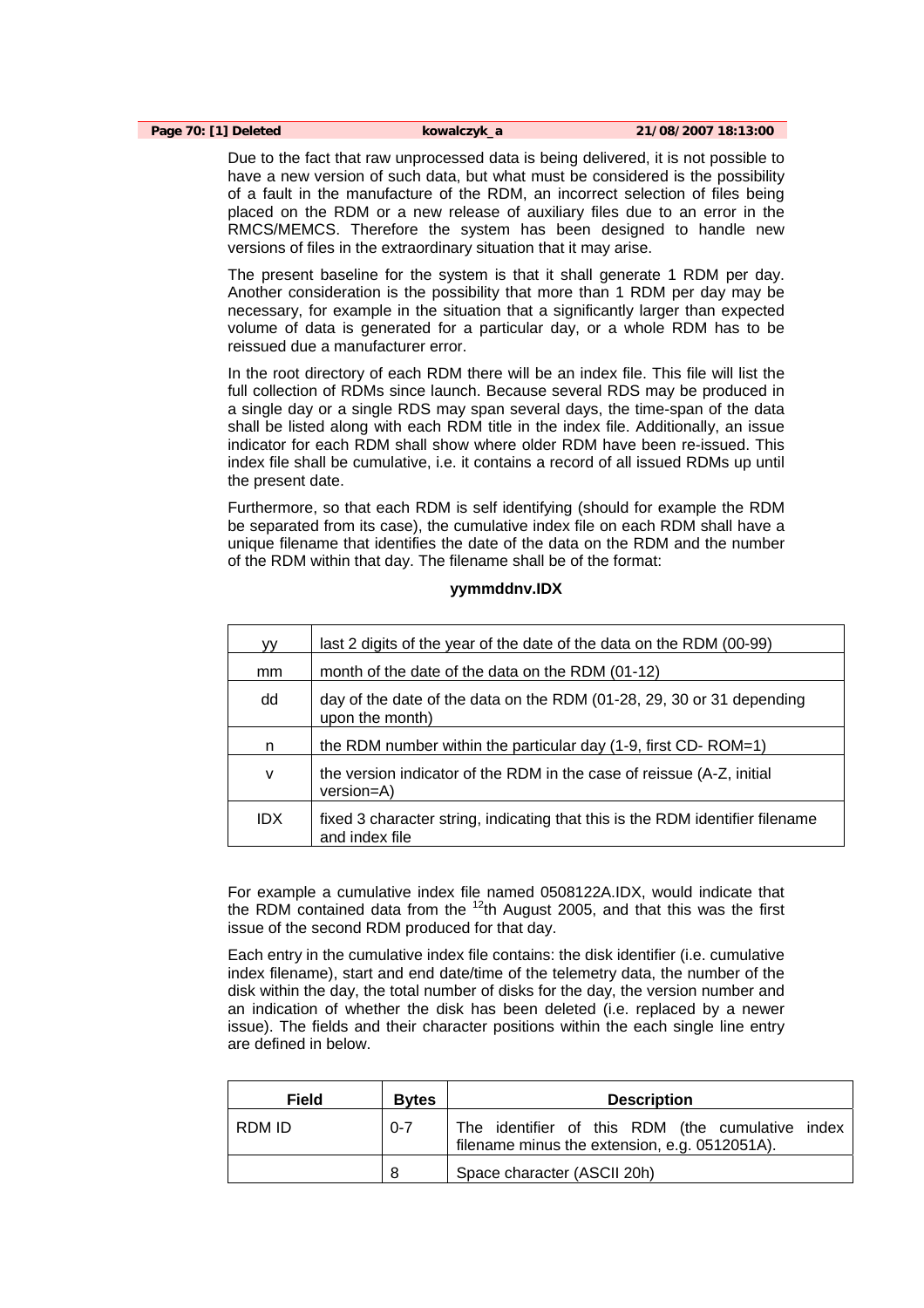| <b>Field</b>      | <b>Bytes</b> | <b>Description</b>                                                                                                                                                                                                                                                                                                                                                                                              |
|-------------------|--------------|-----------------------------------------------------------------------------------------------------------------------------------------------------------------------------------------------------------------------------------------------------------------------------------------------------------------------------------------------------------------------------------------------------------------|
| <b>START TIME</b> | $9 - 28$     | The inclusive start time of the RDM in CCSDS format<br>(YYYY-MM-DDThh:mm:ssZ). For the first CD in the day<br>the hh:mm:ss component will always be 00:00:00. For<br>subsequent CDs within the day, start time will be the<br>(inclusive) time of the split between the previous CD and<br>this one.                                                                                                            |
|                   | 29           | Space character (ASCII 20h)                                                                                                                                                                                                                                                                                                                                                                                     |
| <b>END TIME</b>   | $30 - 49$    | The exclusive end time of the RDM in CCSDS format<br>(YYYY-MM-DDThh:mm:ssZ). For the last CD in the day<br>the hh:mm:ss component will always be 00:00:00 and<br>the YYYY-MM-DD component will be the date of the day<br>following the start time (since end time is exclusive). For<br>previous CDs within the day, end time will be the<br>(exclusive) time of the split between this CD and the<br>next one. |
|                   | 50           | Space character (ASCII 20h)                                                                                                                                                                                                                                                                                                                                                                                     |
| <b>RDM NUMBER</b> | 51           | The number of the RDM within a single day.                                                                                                                                                                                                                                                                                                                                                                      |
|                   | 52           | Space character (ASCII 20h)                                                                                                                                                                                                                                                                                                                                                                                     |
| <b>TOTAL RDMS</b> | 53           | The total number of RDMs in the single day.                                                                                                                                                                                                                                                                                                                                                                     |
|                   | 54           | Space character (ASCII 20h)                                                                                                                                                                                                                                                                                                                                                                                     |
| <b>VERSION</b>    | 55           | The version indicator for the RDM, A being the initial<br>version.                                                                                                                                                                                                                                                                                                                                              |
|                   | 56           | Space character (ASCII 20h)                                                                                                                                                                                                                                                                                                                                                                                     |
| <b>STATUS</b>     | 57-66        | A field used to indicate the status of the particular RDM.<br>This field is blank under normal circumstances or the<br>string DELETED (right padded with three space<br>character- - ASCII 20h) may be present if the RDM has<br>been replaced by a newer version.                                                                                                                                              |
|                   | 67           | Linefeed character (ASCII 0Ah)                                                                                                                                                                                                                                                                                                                                                                                  |

Note that the data fields within the record are separated by space characters (ASCII 20h). The last byte in each entry contains a linefeed character (ASCII 0Ah). Each field value is left aligned within the field and padded on the right with spaces. The Cumulative Index File itself starts with a two-line header (each line being terminated by a linefeed characte– - ASCII 0Ah).

The cumulative index file is sorted in reverse chronological order, that is the newest RDM is listed at the start of the file. Any RDM reissues are inserted in the list in the correct date order, just prior to the disk that they are replacing. The index file is maintained until the end of the mission.

There will be a fixed 2 line header to the file, naming the columns of information as shown in the example file in the example below.

 ID Start End n T V Status ========-====================-====================-=-=-=-========== 0512091A 2005-12-09T 00: 00:00Z 2005-12-10T 00: 00:00Z 1 1 A 0512081A 2005-12-08T 00: 00:00Z 2005-12-09T 00: 00:00Z 1 1 A 0512072A 2005-12-07T 13: 14:15Z 2005-12-08T 00: 00:00Z 2 2 A